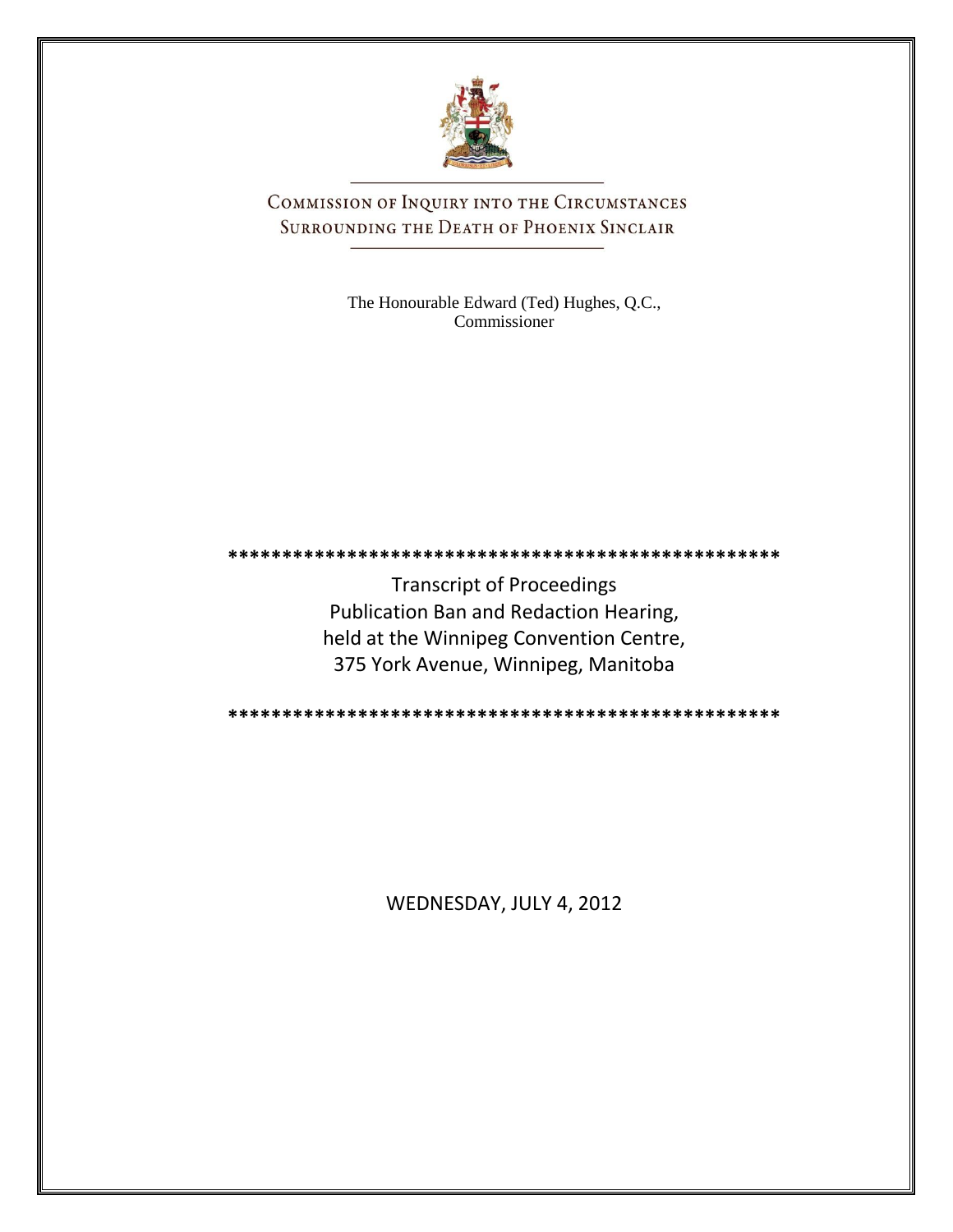### **APPEARANCES**

| <b>MS. S. WALSH</b>                                                     | <b>Commission Counsel</b>                                                                                                                                                                                                                                                                        |
|-------------------------------------------------------------------------|--------------------------------------------------------------------------------------------------------------------------------------------------------------------------------------------------------------------------------------------------------------------------------------------------|
| <b>MS. K. McCANDLESS</b>                                                | <b>Associate Commission Counsel</b>                                                                                                                                                                                                                                                              |
| <b>MR. G. MCKINNON</b>                                                  | Department of Family Services and Consumer<br>Affairs (now known as the Department of Family<br>Services and Labour)                                                                                                                                                                             |
| G. SMORANG, Q.C.                                                        | <b>Manitoba Government and General Employees</b><br>Union                                                                                                                                                                                                                                        |
| <b>MR. K. SAXBERG</b><br><b>MR. H. COCHRANE</b><br><b>MR. L. BERNAS</b> | <b>General Child and Family Services Authority</b><br>First Nations of Northern Manitoba Child and<br><b>Family Services Authority</b><br>First Nations of Southern Manitoba Child and<br><b>Family Services Authority</b><br>Child and Family All Nation Coordinated Response<br><b>Network</b> |
| MR. H. KHAN                                                             | <b>Intertribal Child and Family Services</b>                                                                                                                                                                                                                                                     |
| <b>MR. J. GINDIN</b><br><b>MR. D. IRELAND</b>                           | Mr. Nelson Draper Steve Sinclair and<br>Ms. Kimberly-Ann Edwards                                                                                                                                                                                                                                 |
| <b>MR. J. FUNKE</b><br><b>MS. J. SAUNDERS</b>                           | Assembly of Manitoba Chiefs and<br>Southern Chiefs Organization Inc.                                                                                                                                                                                                                             |
| MR. G. JULIANO and<br><b>MS. M. VERSACE</b>                             | University of Manitoba, Faculty of Social Work                                                                                                                                                                                                                                                   |
| <b>MS. V. RACHLIS</b>                                                   | SOR #1, SOR #2, SOR #4, PHN & TM                                                                                                                                                                                                                                                                 |
| <b>MR. S. PAUL</b>                                                      | <b>SOR#3</b>                                                                                                                                                                                                                                                                                     |
| <b>MR. W. GANGE</b>                                                     | SOR #5, SOR #6, SOR #7                                                                                                                                                                                                                                                                           |
| <b>MR. J. KROFT</b><br><b>MS. B. CHISICK</b>                            | Canadian Broadcasting Corporation, CTV Winnipeg,<br><b>Global Winnipeg and Winnipeg Free Press</b>                                                                                                                                                                                               |
|                                                                         |                                                                                                                                                                                                                                                                                                  |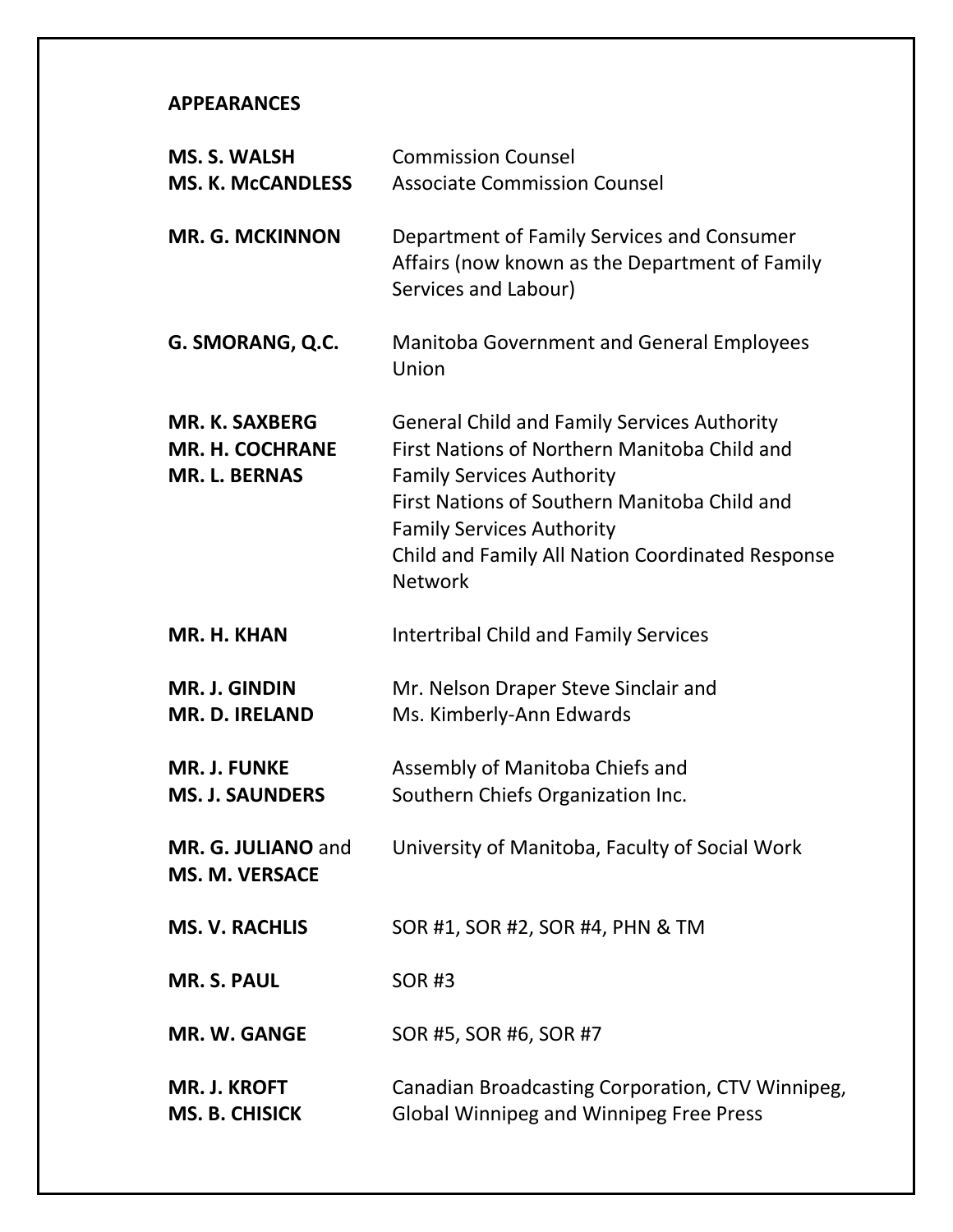**INDEX**

| OPENING REMARKS BY MS. WALSH |     |
|------------------------------|-----|
| PROCEEDINGS                  |     |
| SUBMISSION BY MR. SMORANG    | 1 X |
| SUBMISSION BY MR. SAXBERG    |     |

### **Page**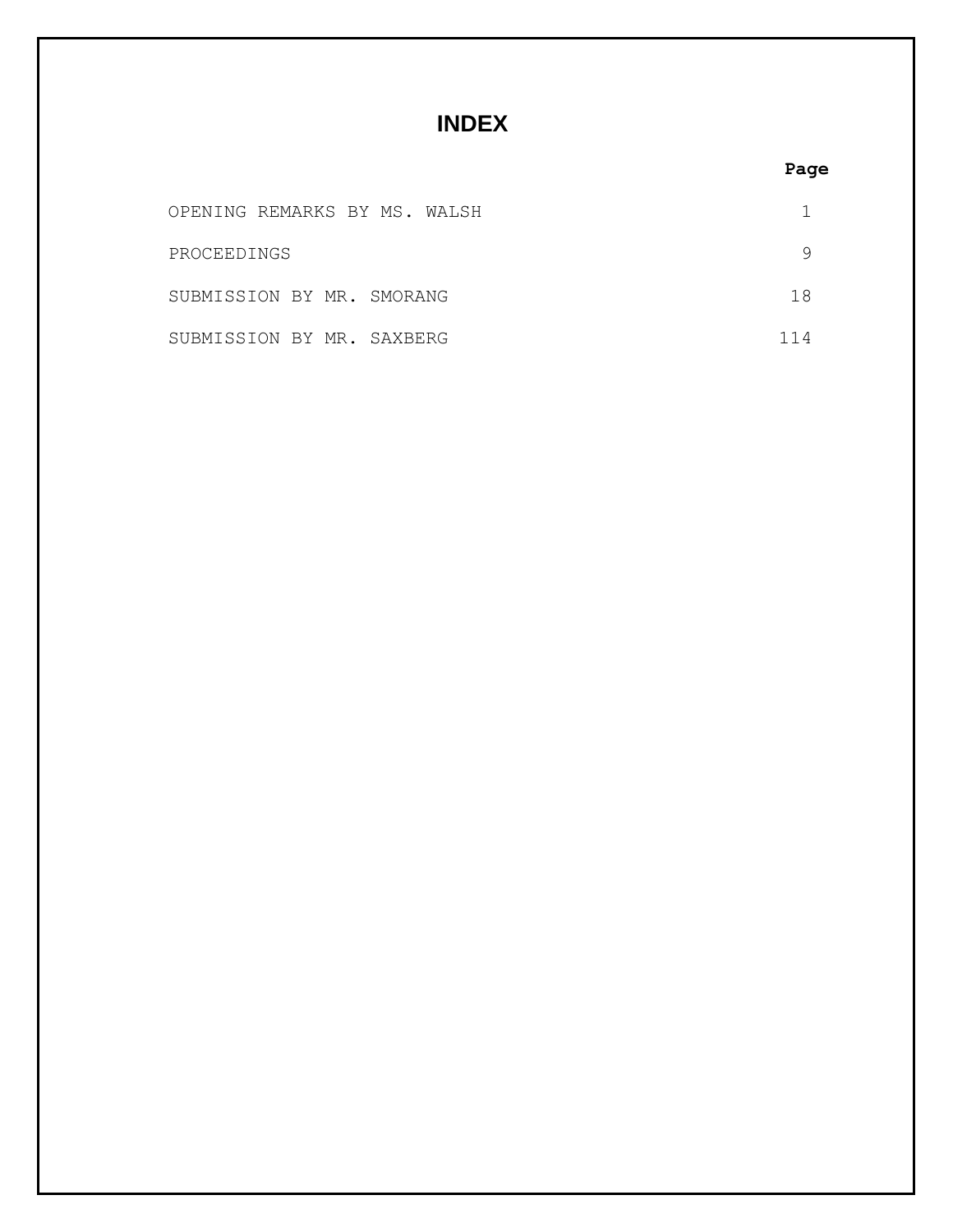JULY 4, 2012

THE CLERK: Please be seated.

 THE COMMISSIONER: Good morning, ladies and gentlemen. I think we're ready to start this morning's proceedings and I think Commission counsel has some opening remarks to make.

 MS. WALSH: I do, Mr. Commissioner. Good morning. Just a few preliminary remarks before I turn the proceedings over to other counsel.

 The purpose of this public session is to allow you to hear and rule upon the applications which have been filed on behalf of various parties and witnesses for publication bans, in-camera proceedings, and redaction of documents regarding testimony to be heard and evidence to be adduced in the public record once the hearings commence on September 5.

 So as to ensure that everyone understands the context in which these applications are being made, I want to confirm the media and communications protocol that the Commission has indicated so far will apply at the public hearings and I say so far because, of course, the protocol will be subject to the ruling you make at the end of hearing these applications.

The media and communications protocol which is

 $-1 -$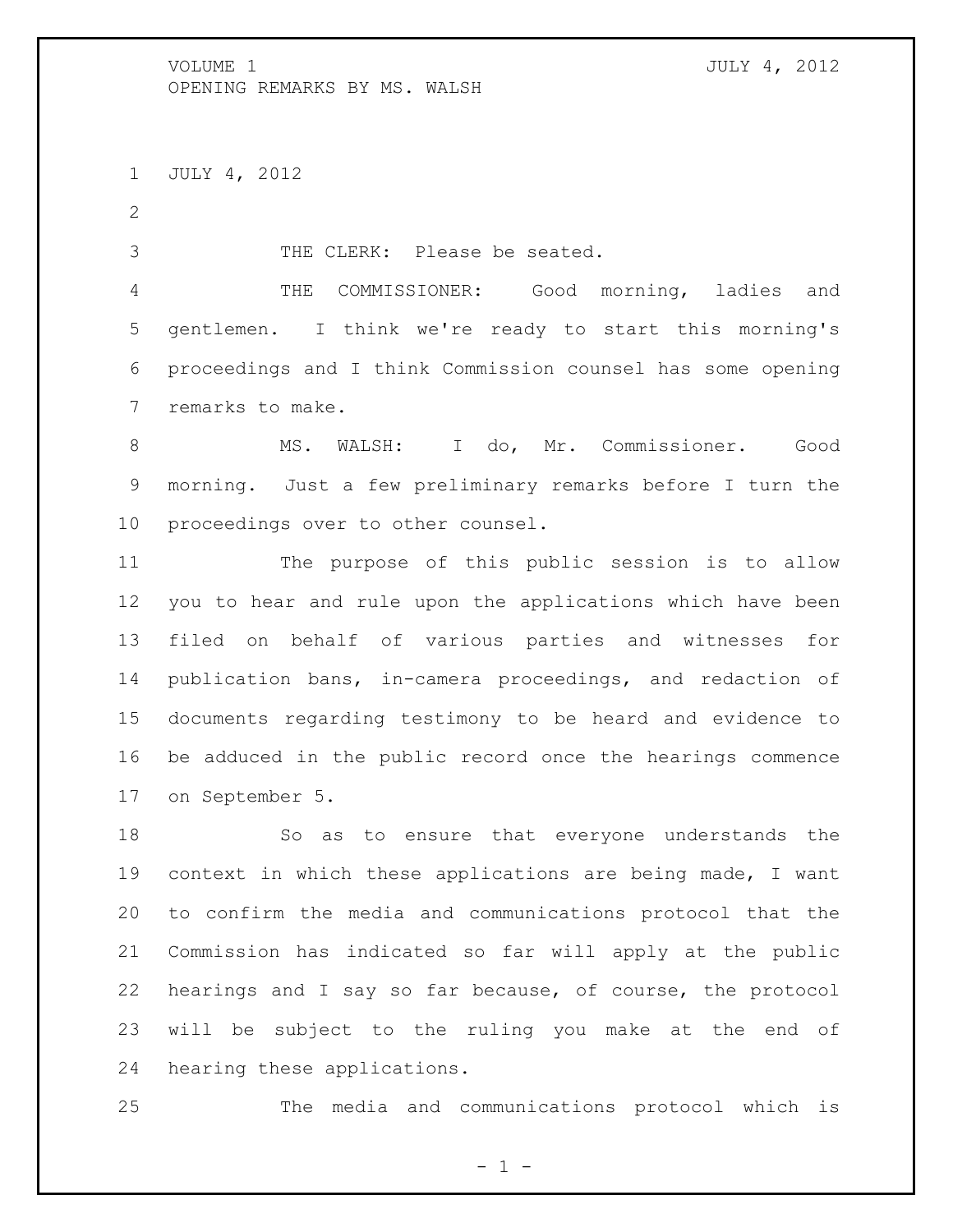proposed to be used at the public hearings is essentially unchanged from the protocol which is being relied upon at all of the public sessions the inquiry has held to date, starting at the hearing of the applications for standing last June.

 I am just going to take a moment to review the most relevant aspects of that protocol, leaving out the 8 references to the most technical aspects.

 The most recent version of the protocol was provided to counsel and to the media yesterday and it's dated July 3rd, 2012. Starting at point number two, it reads:

 Unless otherwise directed by the Commissioner, only one video camera and operator, selected and supplied by the media, is allowed 18 to be set up in a designated area 19 in the hearing room. It must provide a pool video feed to all media outlets at the proceeding. The pool video camera must remain fixed on a tripod in the designated area within the hearing room. It must be in place prior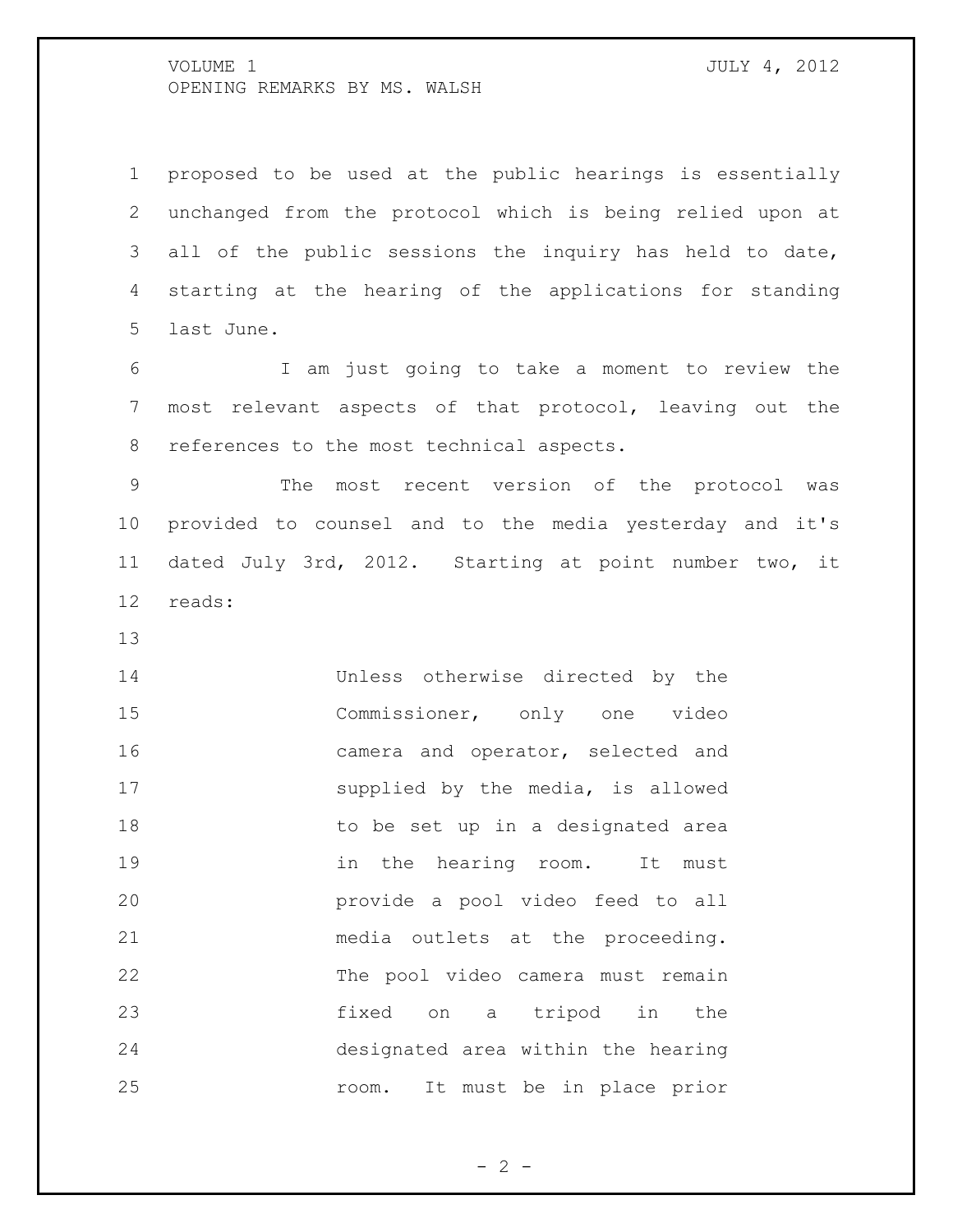| 1              | to the hearing being called into   |
|----------------|------------------------------------|
| $\overline{2}$ | session and must not be removed    |
| 3              | from the tripod at any time during |
| 4              | the hearing. The camera may only   |
| 5              | be removed during a break in the   |
| 6              | proceedings and only the available |
| 7              | light is permitted<br>room<br>as   |
| 8              | lighting.                          |
| 9              | An audio feed will be provided,    |
| 10             | media must not place microphones   |
| 11             | or tape recorders at the counsel   |
| 12             | tables, clerk's table, witness     |
| 13             | stand or on your dais, Mr.         |
| 14             | Commissioner.                      |
| 15             | Live streaming of the hearing with |
| 16             | five minute delay<br>in<br>а       |
| 17             | broadcasting is permitted, subject |
| 18             | to any ruling that you make during |
| 19             | the hearing.                       |
| 20             | Scrums will not be permitted in    |
| 21             | the hearing room.<br>Still         |
| 22             | photography and video cut away     |
| 23             | shots will not be allowed.         |
| 24             | Subject to your rulings, they may  |
| 25             | be permitted at the start of the   |
| 26             | public session.                    |

 $- 3 -$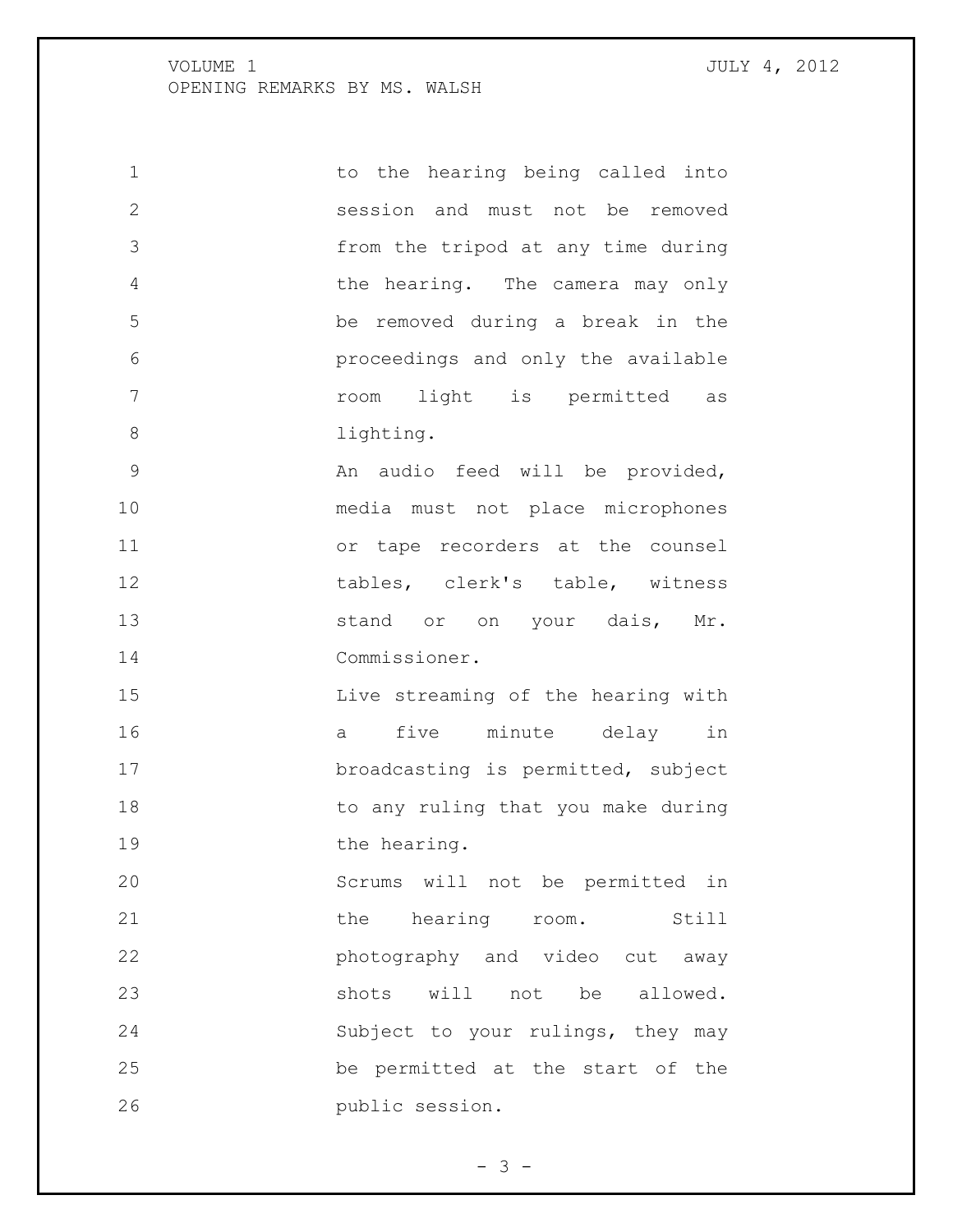Cell phones and other electronic devices must be turned off when entering the hearing room. Alternatively, so long as the **ringers** are turned off, and they are not used to communicate orally 7 or to take pictures, or video, these devices may be used in the hearing room unless otherwise directed by you. And finally, subject to any rulings that you make: Documents entered into the public record and transcripts available in an electronic format will be posted on the Commission's website. This protocol, as I indicated, is of course subject to your exercising your discretion to follow a different process at any point during the hearings. For example, in the event you determine that any portion of the evidence should be heard at an in-camera

 $- 4 -$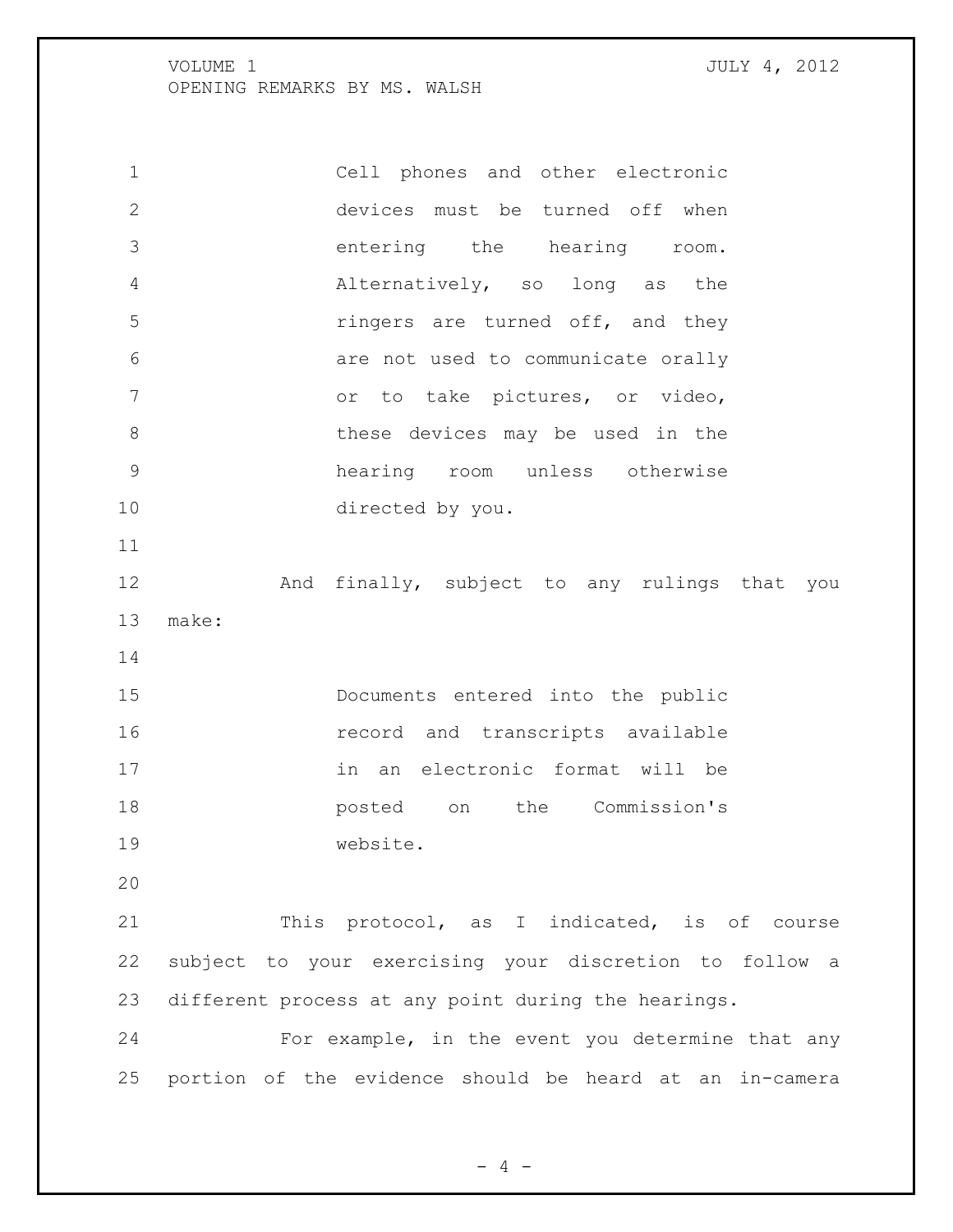session, then a different set of procedural provisions regarding media and communications would apply.

 So that's the procedural context in which the applications you are about to hear are being made.

 Now, prior to these proceedings, counsel were provided by my office with a hearing calendar which identified the names of witnesses we plan to call to testify at the public hearings. This calendar was sent to all counsel for the parties and intervenors who have standing. In the case of individuals who do not have standing, but will nonetheless be called as witnesses to testify, we have advised those individuals or their counsel as to the proposed date of their testimony.

 The seven witnesses who are identified in today's proceedings by the designation SOR and a number, SOR standing for source of referral, are identified in that same manner on the hearing calendar which was sent to counsel. In other words, Mr. Commissioner, the identity of those witnesses has not been disclosed even to counsel for participants with standing.

 To date a somewhat broad view as to who falls within the definition of a source of referral or informant, to use the language of the Child and Family Services Act has been accepted by counsel. This has been the case since December of 2011, when you issued your ruling on redaction

 $- 5 -$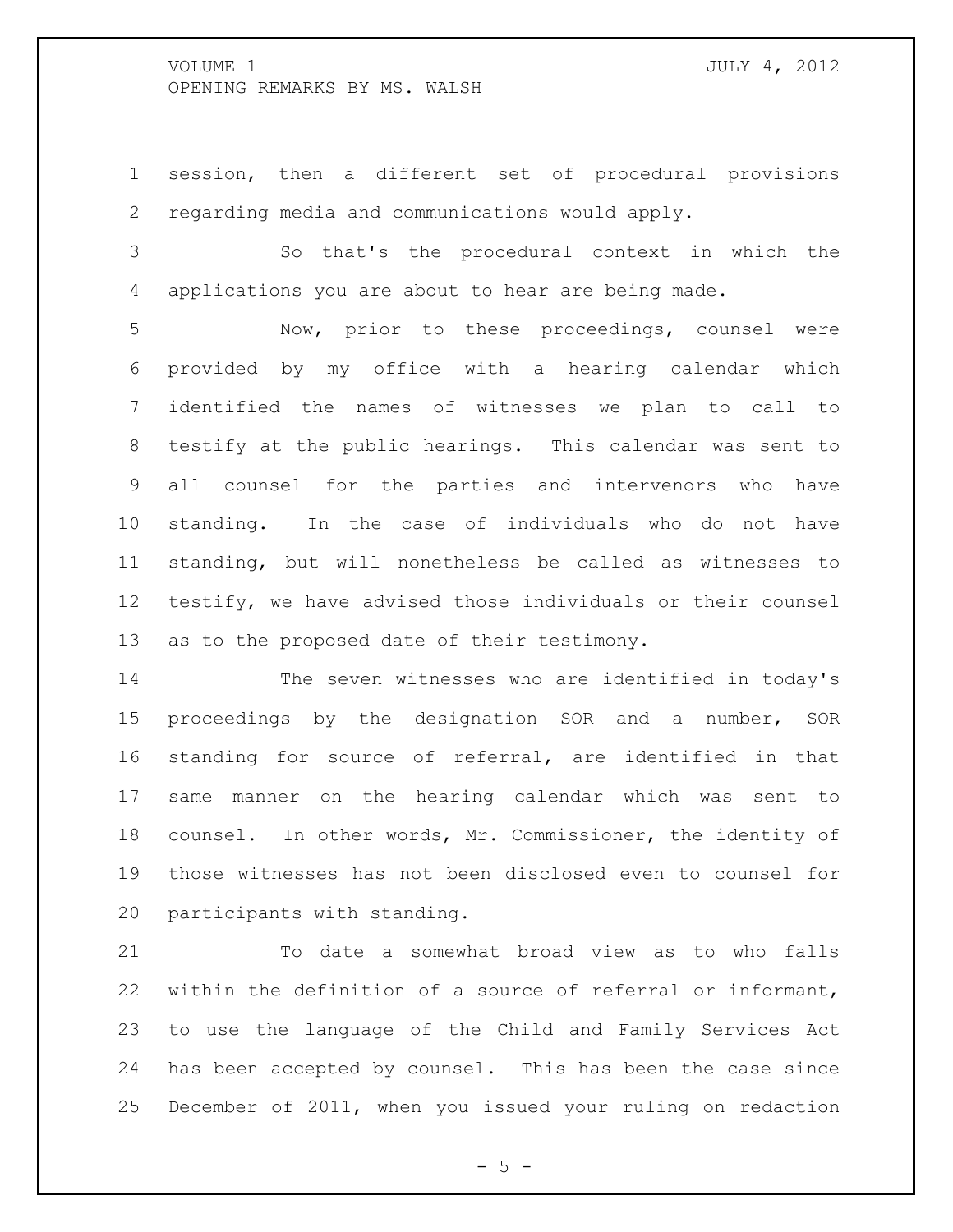of documents for the purposes of distribution to counsel for their use in preparing for the public hearings.

 In that ruling you ordered, among other things, that as a category of witnesses informant's identities should be redacted. I am advised that some counsel will be addressing the issue as to who falls within the category of SOR or informant, at least on a preliminary basis, during the course of submissions to be heard over the next few days.

 In terms of the order of appearance, counsel have agreed to the following agenda for the next three days. The first application will be the application for a publication ban, and you will hear from counsel in the following order.

 Counsel for the Manitoba Government Employees Union, counsel for the Authorities and ANCR, All Nations Coordinated Response, counsel for Intertribal Child and Family Services and counsel for the University of Manitoba.

 Responding to those applications you will hear from counsel for a coalition of media outlets, counsel for the parties Steve Sinclair and Kim Edwards, and counsel for the intervenors, the Assembly of Manitoba Chiefs and Southern Chiefs Organization.

 Following those submissions, counsel for the applicants will have a right of reply.

 $- 6 -$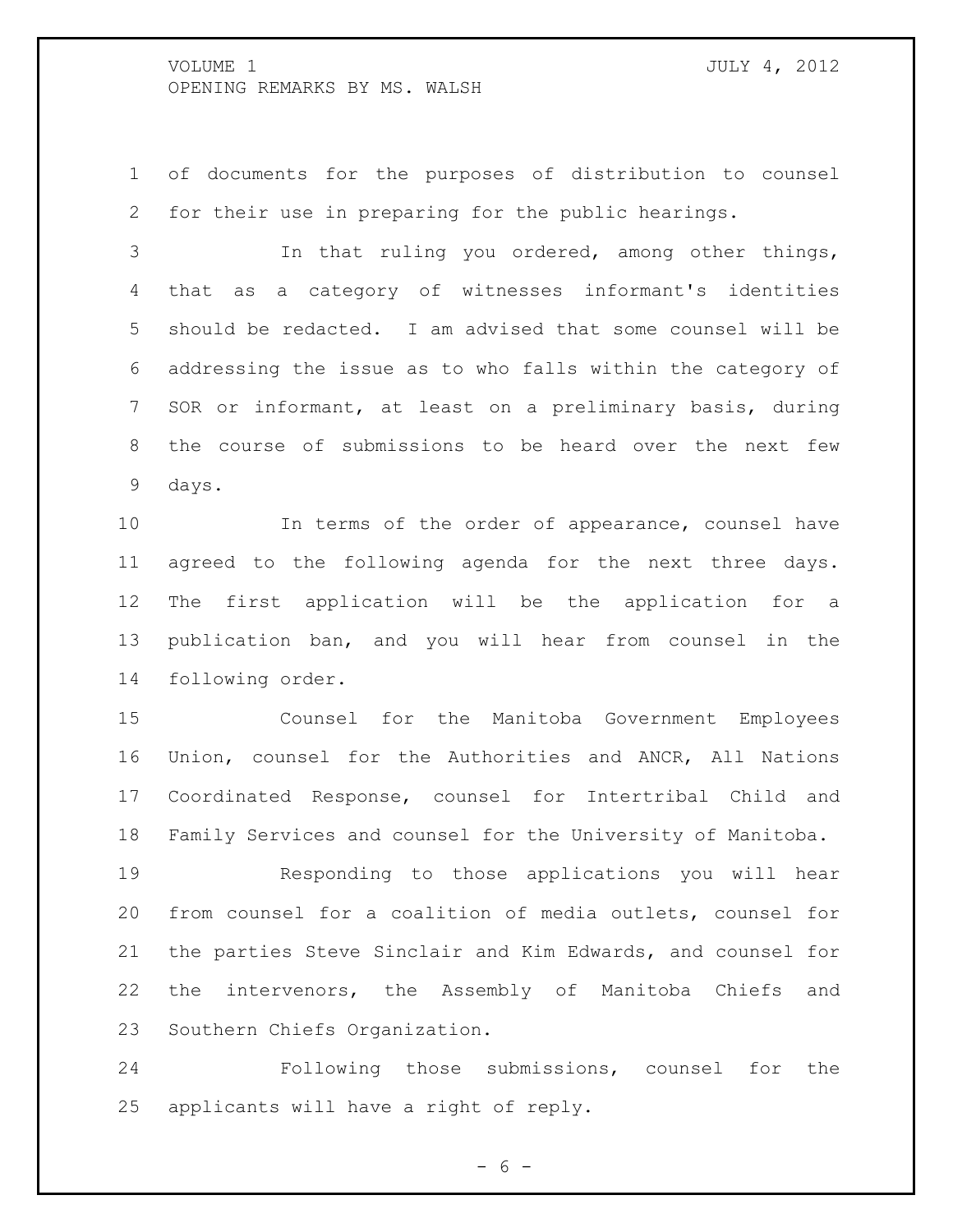The next application will be one made by the Department of Family Services and Consumer Affairs regarding redaction of documents which will be entered into the public record.

 The third application you will hear is an application made on behalf of sources of referral, or informants, who have been identified by the Commission as SORs numbered five, six and seven, and SOR number three. Responses to those applications will be made by counsel for the media, Steve Sinclair and Kim Edwards, and the AMC, SCO.

 And finally, Mr. Commissioner, you will hear applications made by counsel for witnesses who have been identified as SORs numbered one, two, and four and two witnesses who, for the purposes of today's session, have been identified by their counsel as PHN and TM.

17 And again, responses will be made to those applications by counsel for the media, Steve Sinclair, and Kim Edwards and the AMC, SCO, with a right of reply from the applicant.

21 1 I have one final piece of information to convey, Mr. Commissioner, I have been advised by one witness, who has chosen not to be represented by counsel, that that witness is not requesting a publication ban. It would not be appropriate, however, in my view, to disclose that

- 7 -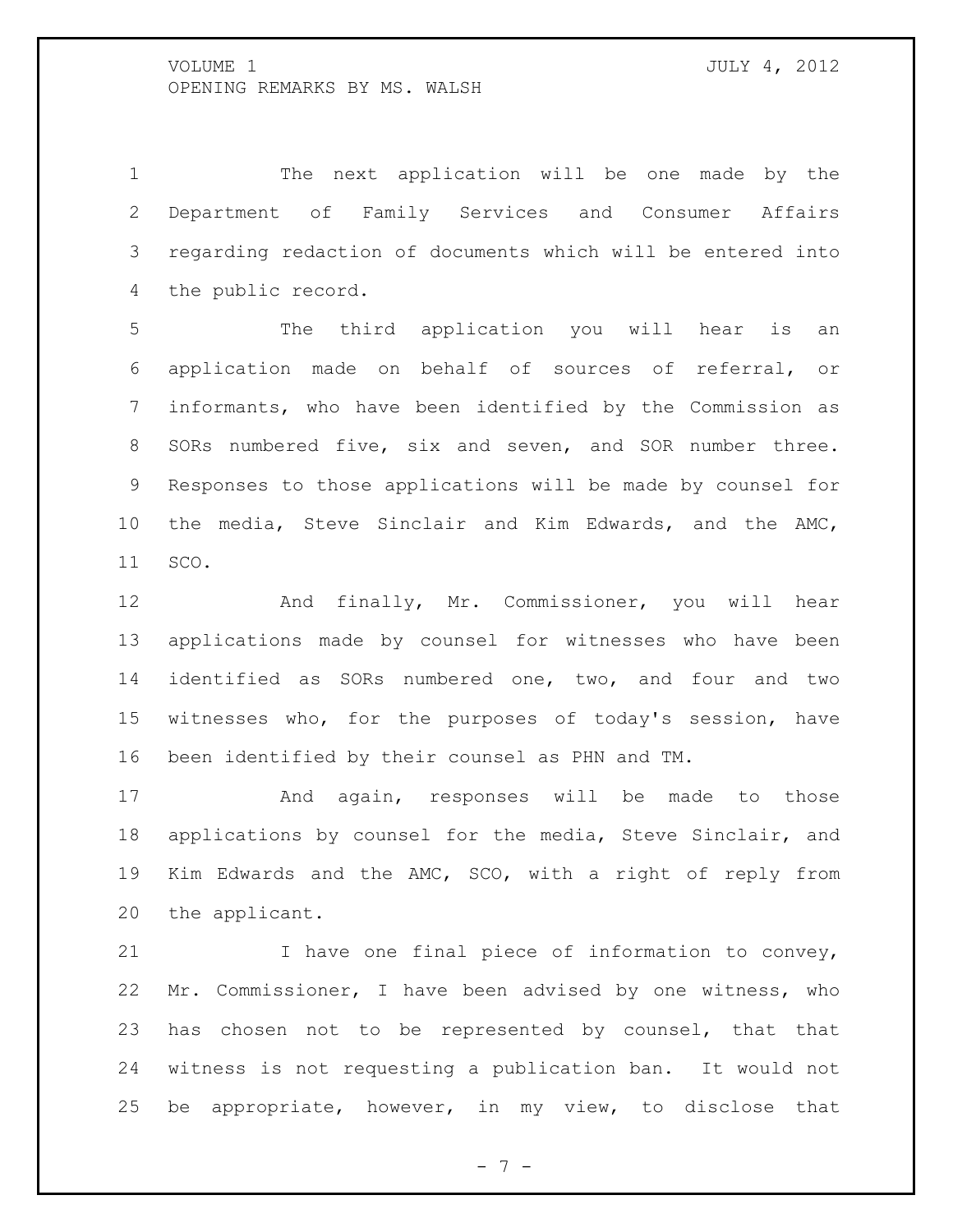witness' identity at this point in order to preserve the integrity of your ultimate ruling on this issue in light of the arguments which will be before you today.

 Unless you have any questions, Mr. Commissioner, I am ready to turn the hearings over to counsel for the MGEU.

 THE COMMISSIONER: I just have one. Where is the motion to strike parts of the material to fit into the order that you have outlined?

 MS. WALSH: That motion, Mr. Commissioner, will be heard in the hearing of application number one and will be raised by counsel for the media in their response to those applications and then we'll be responded to by the applicants in their reply. So that would be in the first application.

 THE COMMISSIONER: And you've got consensus with counsel, it will be dealt with in that manner?

18 MS. WALSH: Yes, I do.

19 THE COMMISSIONER: Thank you.

 MR. KROFT: Just one housekeeping detail, when we met as a group to discuss how the -- this was going to proceed, each of the counsel representing people -- applicants who were seeking a publication ban were going to be submitting a list of the people to whom the order would apply if, if it is granted, to you, I believe, and the

- 8 -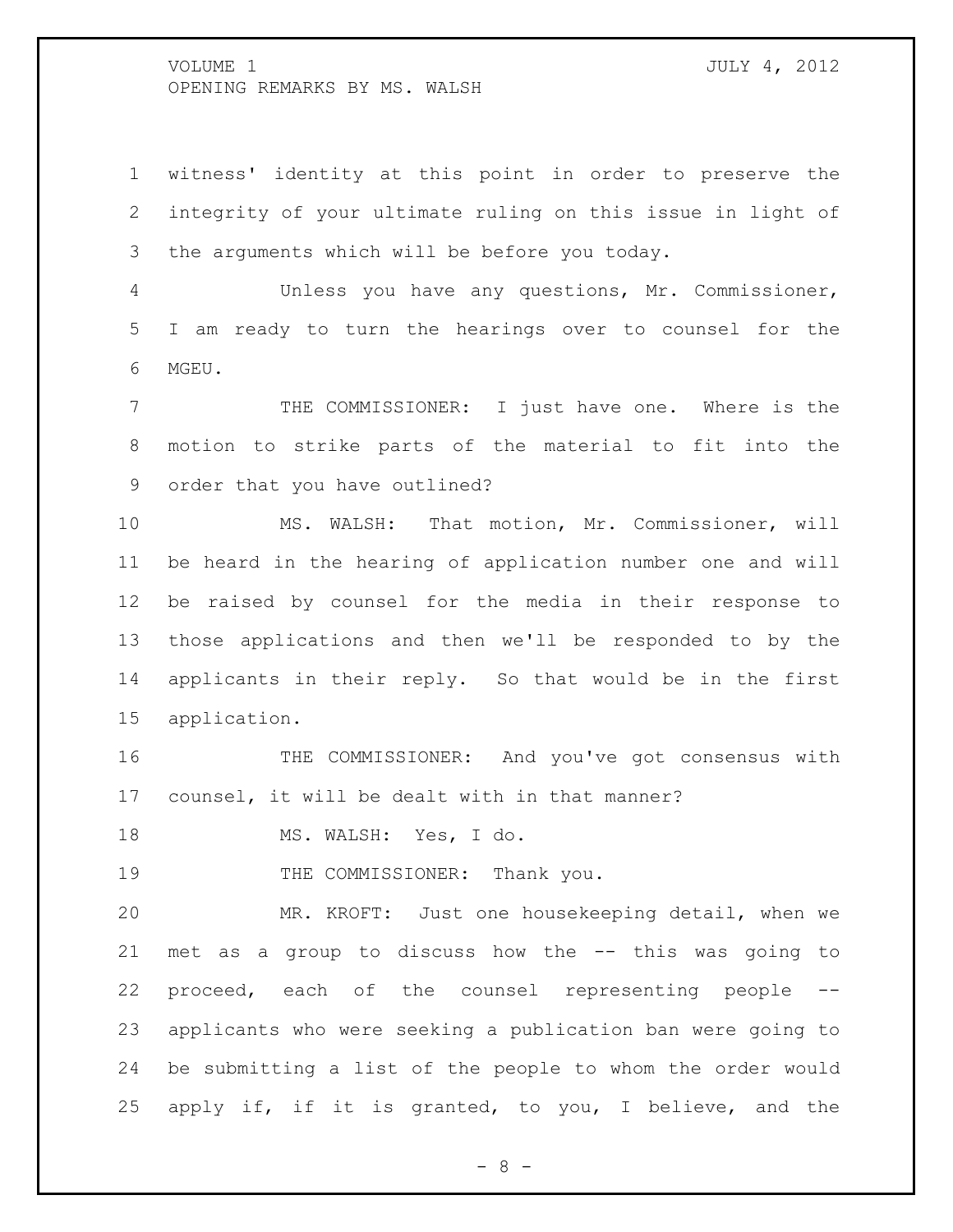Commissioner and I'm just wondering if you can confirm that all of the applicants have indeed submitted the names of the people who will be bound by the order?

 MS. WALSH: Yes, I have received a list from counsel for the MGEU, identifying that their application applies 24 witnesses and I have the names of those witnesses.

8 MR. KROFT: And there are though other applicants who are also to submit the names. The concern, Mr. Commissioner, is that while the names aren't disclosed to us for, for reasons that you understand, it has been a position of the media, from the beginning, that this isn't a theoretical matter, there are real applicants who will be bound at the end by your decision, whichever way it goes, and it's important that somewhere there be a record of who those people are and that they are bound by the result. And so the agreement that I had understood was that anybody who is making a publication ban would be submitting the names of the real people who will be affected, in secret, to the Commission and I'm hoping that that will happen so that we will know --

 THE COMMISSIONER: Hasn't that happened now? MR. KROFT: Well, apparently it's happened with one group only and that's why I raise the concern.

MS. WALSH: I've only received that information

- 9 -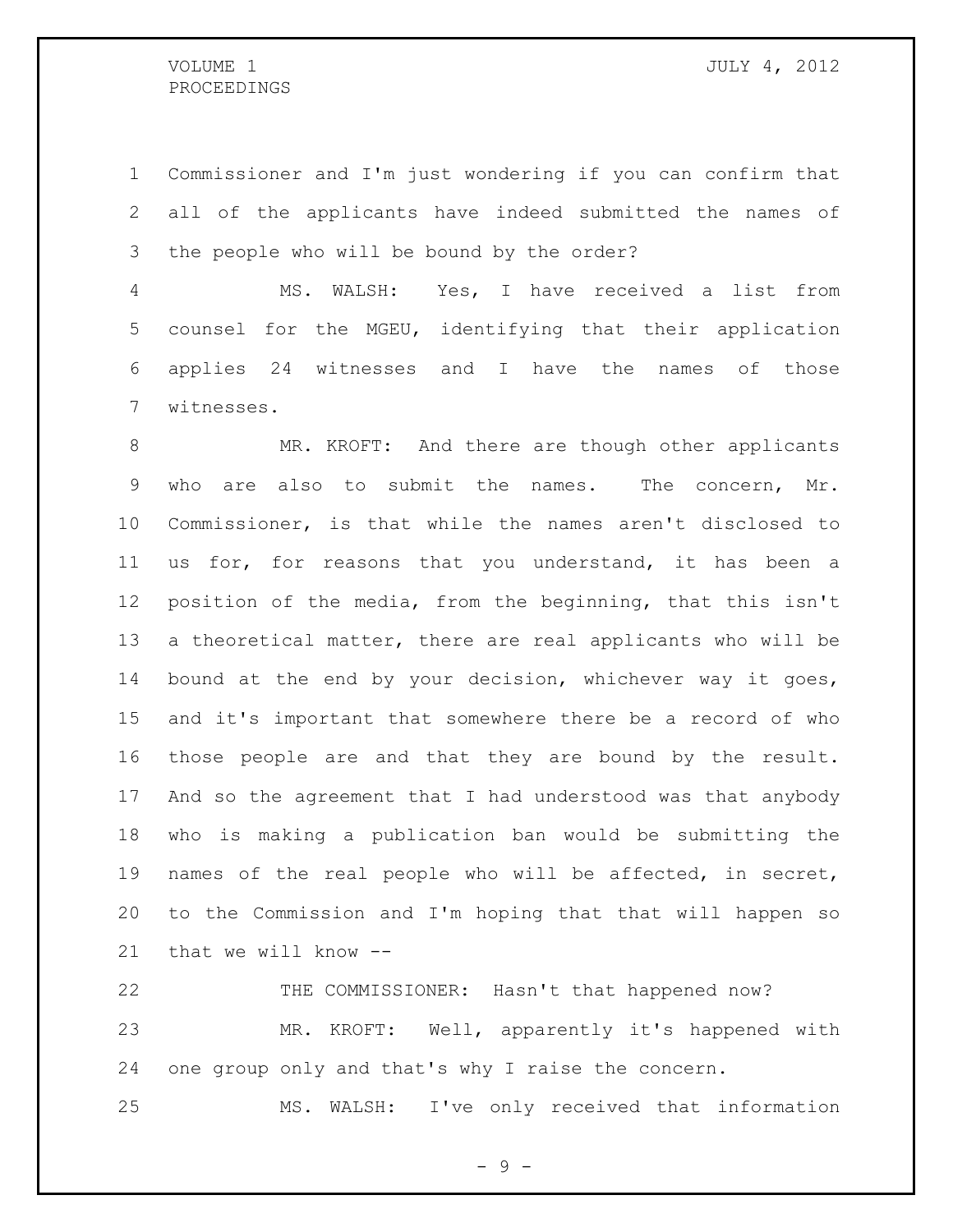from counsel for the MGEU.

 THE COMMISSIONER: All right. Who else are you waiting for?

 MS. WALSH: Well, I don't know. I mean, it's up to counsel to advise if there are other individuals.

 MR. KROFT: Mr. Commissioner, I'm (inaudible). We have just two witnesses that this application is applied to. There's four witnesses in total that -- as defined (inaudible) from the (inaudible). I can provide the list but it's, it's the only two workers that, that the Commission counsel has identified as, as witnesses at the inquiry so ...

 MS. WALSH: On the calendar. So if there are any others I would suggest that perhaps at the break counsel advise me so that I have that in hand.

16 THE COMMISSIONER: Sounds reasonable.

17 MS. WALSH: Okay.

 THE COMMISSIONER: Does that settle the matter for the moment, Mr. Kroft?

 MR. KROFT: Well, it does. I think that I would be objecting, for example, to -- if there are two other counsel who I understand are representing applicants, if they don't submit names I would suggest that they don't have standing to make submissions. I'm assuming they do have names and they'll submit them but I would appreciate

 $- 10 -$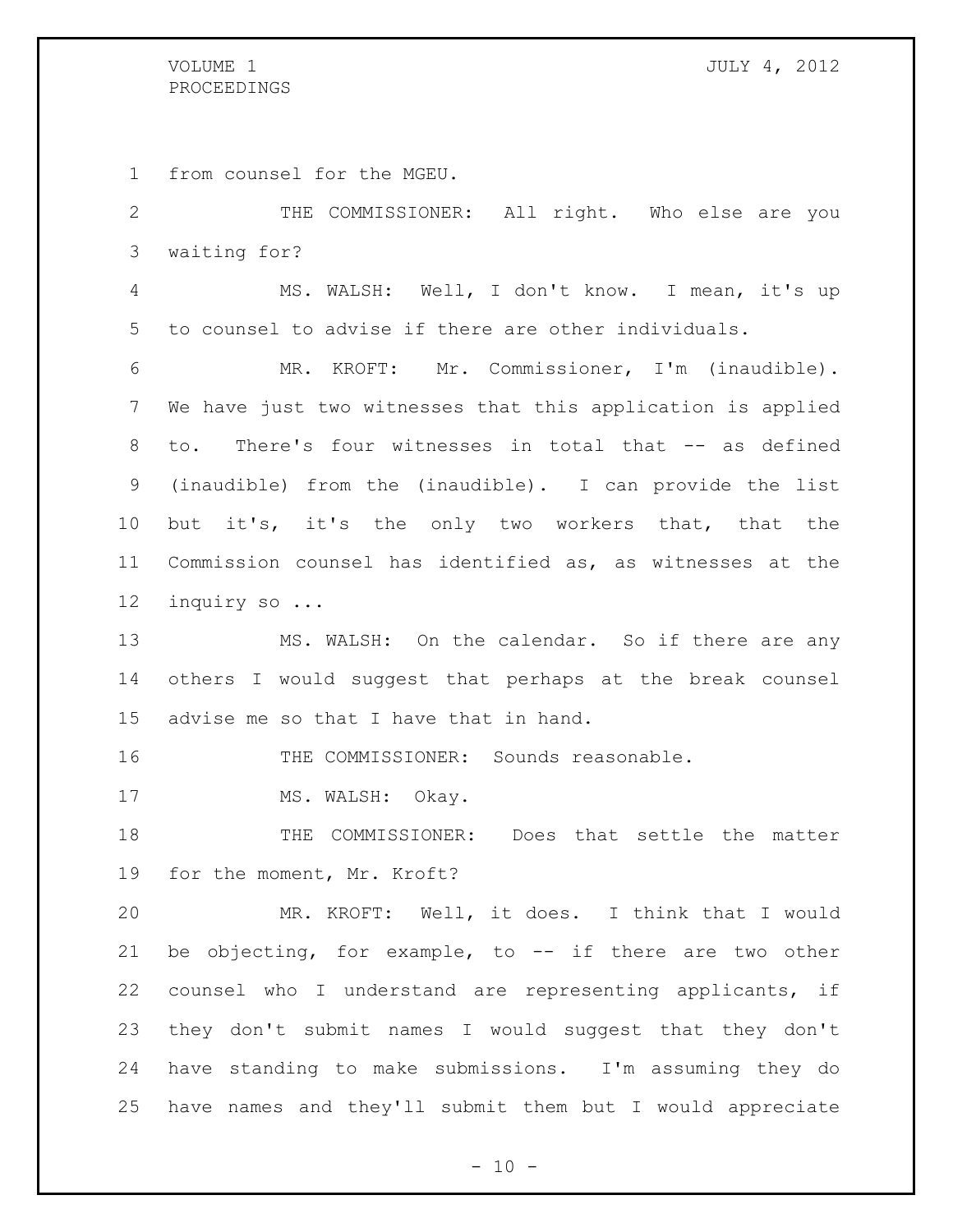confirmation of that.

 THE COMMISSIONER: Well, those counsel are here today, are they? MR. KROFT: They are here today. THE COMMISSIONER: Well, then as I understood what Commission counsel just said, that when we have our mid-morning break she would expect those names to be given to her. MR. KROFT: Yes. And so long as they have names, we're good to go. MS. WALSH: So I will be here at the break to receive those names. 13 THE COMMISSIONER: Thank you. MS. WALSH: Okay. We're just waiting to hear from counsel for the MGEU. THE COMMISSIONER: That's fine, we can wait. 17 THE CLERK: Mr. Commissioner, with respect to recording counsel, we're not picking them up in the gallery so they'll have to come up to the microphone to speak. THE COMMISSIONER: Oh, all right. 21 THE CLERK: And identify themselves. THE COMMISSIONER: All right. I see we're set up differently and I think quite appropriately with one mike for counsel who are speaking but I guess when counsel at the speaking table are -- when someone else wants to make a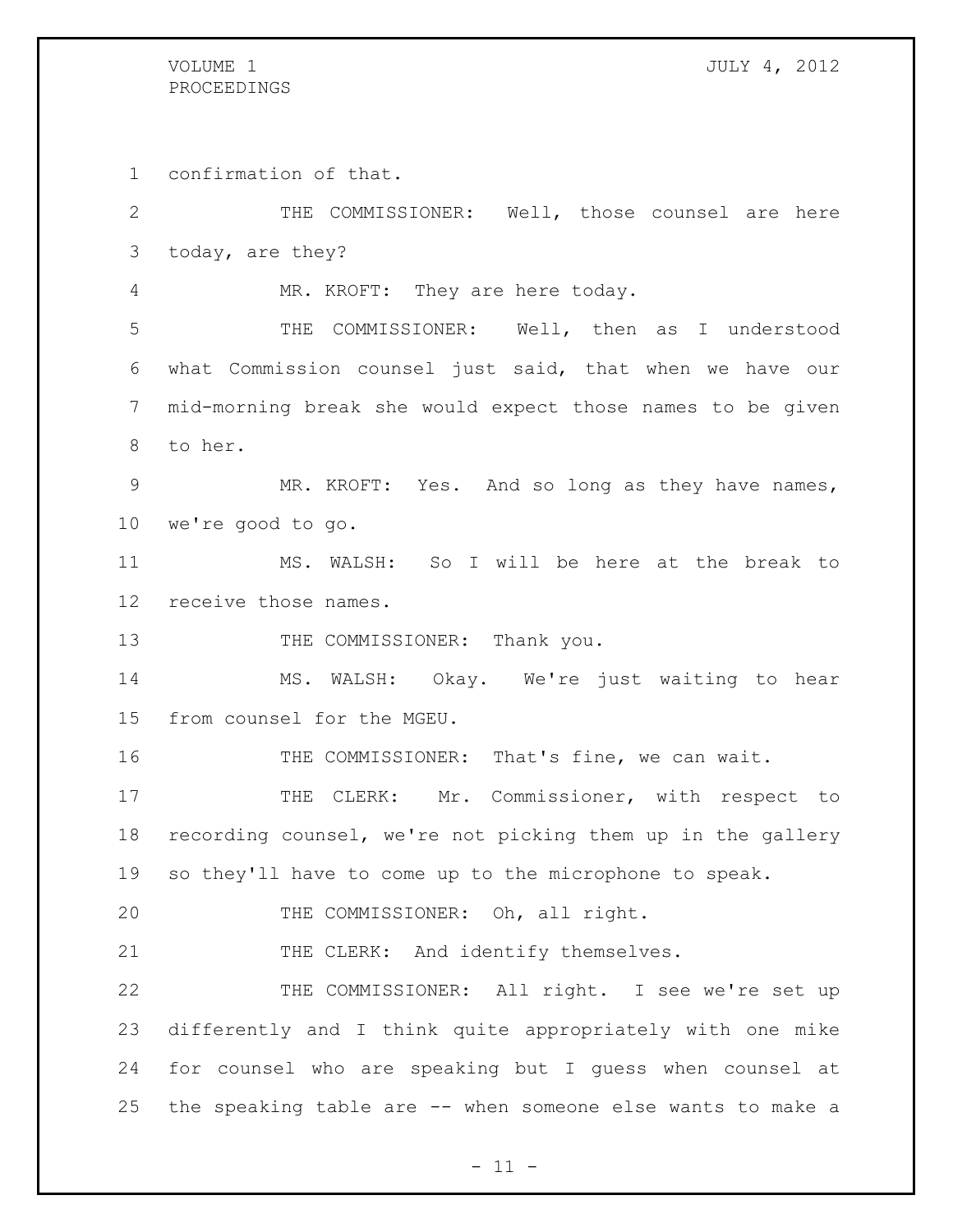#### VOLUME 1 JULY 4, 2012 PROCEEDINGS

1 point, counsel will have to just move over and make 2 accommodation for them to use the mike. 3 THE CLERK: Thank you. 4 MS. WALSH: So that was Mr. Kroft. 5 THE CLERK: Thank you. 6 THE COMMISSIONER: Is -- it's not necessary to 7 repeat everything that has been said, is it? 8 THE CLERK: No. 9 THE COMMISSIONER: No. 10 THE CLERK: No. 11 MR. SAXBERG: Good morning, Mr. Commissioner. 12 THE COMMISSIONER: Good morning. 13 MR. SAXBERG: If I may, it's Kris Saxberg. 14 THE COMMISSIONER: Yes, Mr. Saxberg. 15 MR. SAXBERG: Representing the authorities in 16 ANCR. 17 THE COMMISSIONER: Yes. 18 MR. SAXBERG: But we also, we being D'Arcy and 19 Deacon, the law firm, represent certain individual 20 witnesses. Those individual witnesses that we represent, 21 that are seeking the, the relief of the publication ban, 22 the names were submitted to Mr. Smorang, who then included 23 those names in his list of 24, that has been provided to 24 Mr. Kroft and to Commission counsel. However, the 25 authorities and ANCR, as entities, have made their own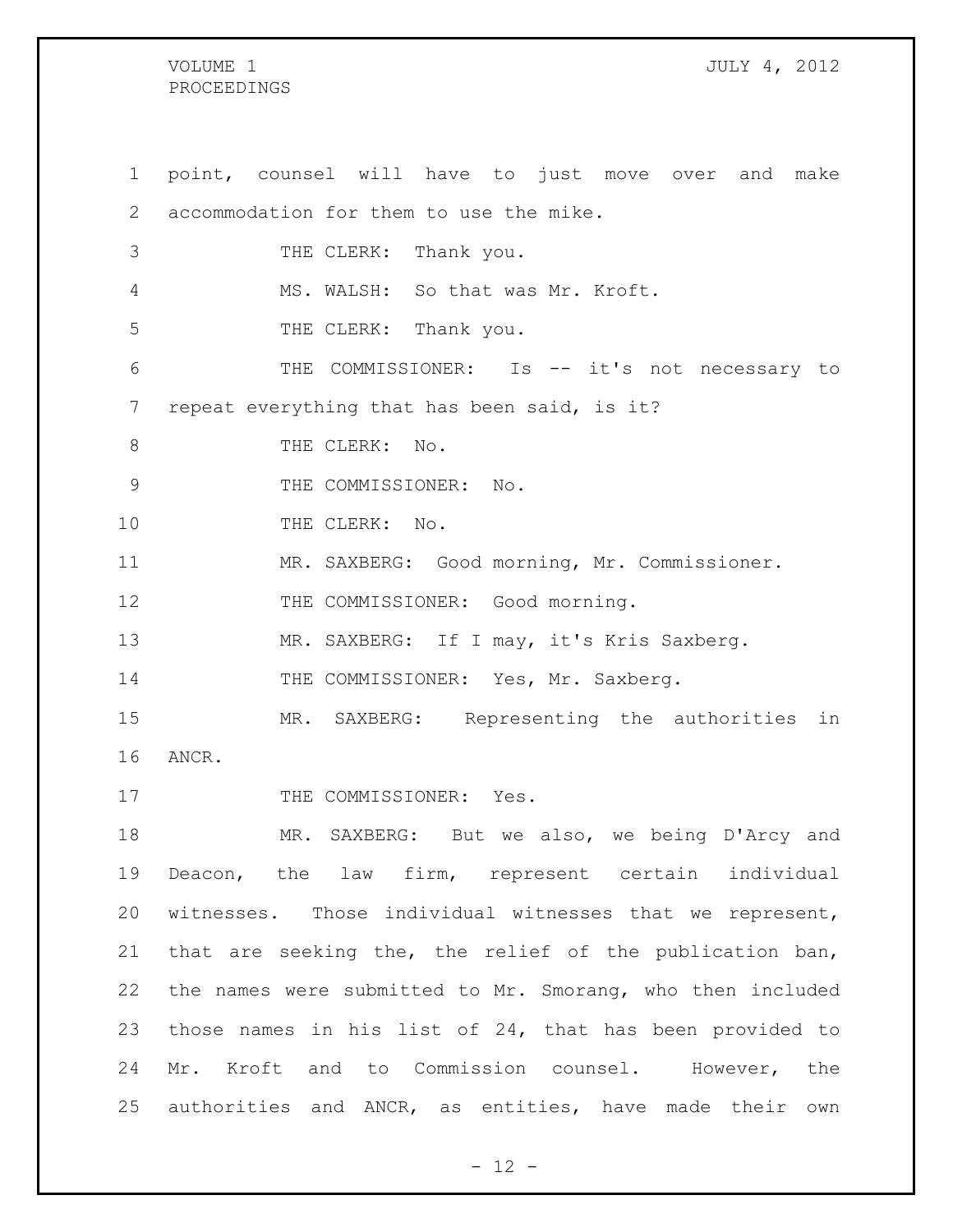notice of motion, and in that notice of motion we've listed who we believe that a publication ban should apply to, and one of the groups is any social worker who had an involvement in this file. So it's a global request. And what we've indicated in our protocol but we've advanced in our materials as to how the media, how the, the ban would actually work, on a practical basis, in that document what we have suggested is that before a witness takes the stand, if it's a witness that was a social worker, that worked on the Phoenix Sinclair file, then at that point in time it would be indicated that they would be a witness under which the publication ban would apply. So we're asking for global relief in terms of any social worker who touched the file.

15 THE COMMISSIONER: All 24? And any others who are identified, I take it?

17 MR. SAXBERG: That's right, any, any other workers who are coming forward. And we're, we're asking for that relief as the authorities on the basis of the arguments that we will be submitting that it's in the system's interest that that anonymity apply to all of the workers that worked on the case.

 THE COMMISSIONER: Well, when you make your submission on your motion, I'll expect you to outline the actual relief you're asking for --

 $- 13 -$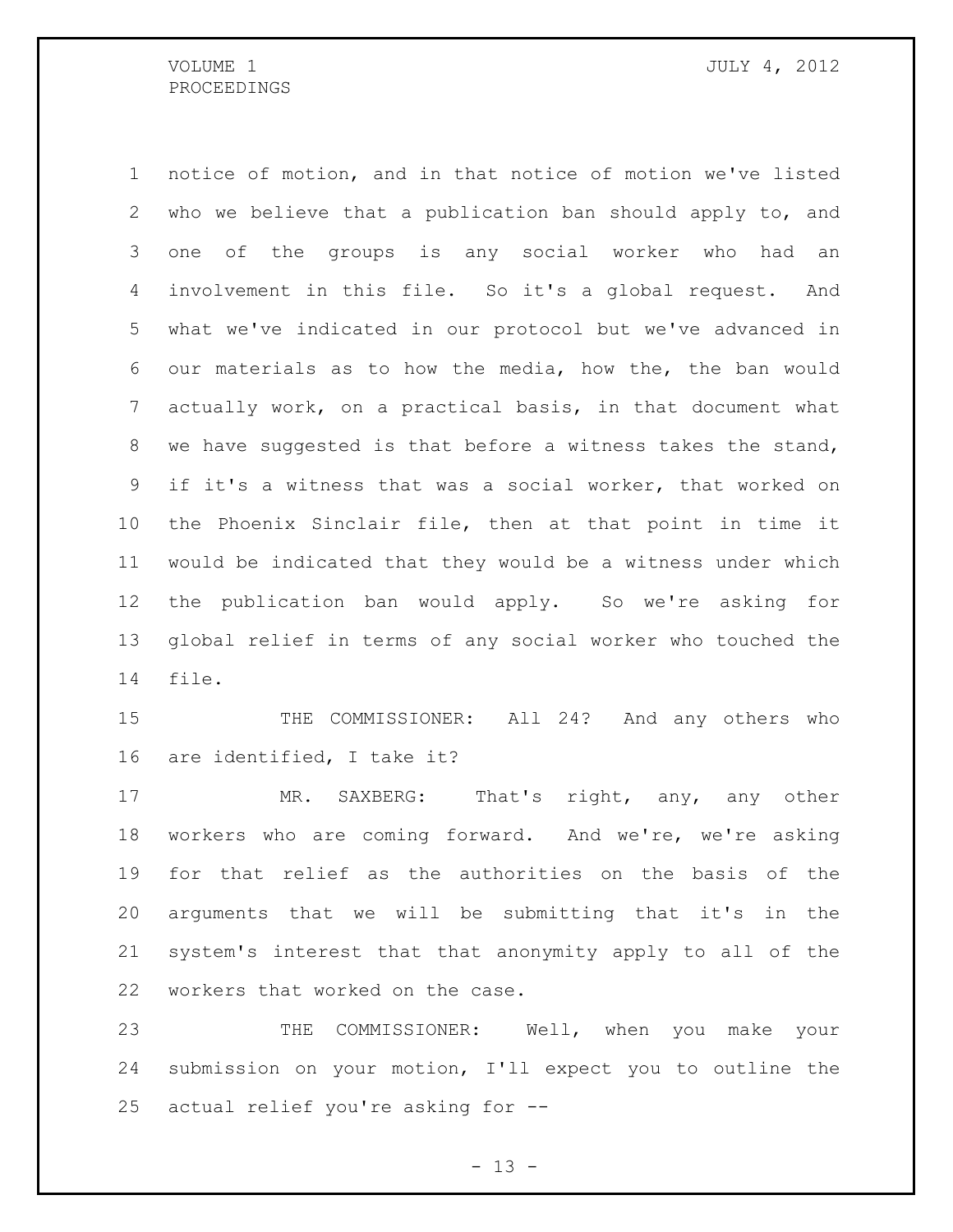MR. SAXBERG: Right. THE COMMISSIONER: -- and I'll certainly make a note of it at that time. MR. SAXBERG: Yes. I just wanted to be clear for the record that there is that global request that's out there, as well as the request relating to certain individuals. 8 THE COMMISSIONER: Well, you, you -- when you get to winding up your submission, you just make that point again and it will be fairly recorded within that material, at that time but I, I appreciate you drawing that to my attention now. 13 MR. SAXBERG: Yes, sir. Thank you. MR. KROFT: Just so that the position of the media is, is clear and I, I hear you, that we can argue it further, from the outset the position of the media has been that it is the right of individual people to ask for a publication ban, they may not get it but that is their

 right. But people who don't want a publication ban can't be forced to have one and, and more importantly, to us, it would be unfair and it would be also quite awkward, if there was a whole hearing on the issue of publication bans but all kinds of people who are not represented at that hearing then came up and said well, very nice that that's what the Commissioner ruled then but they didn't have my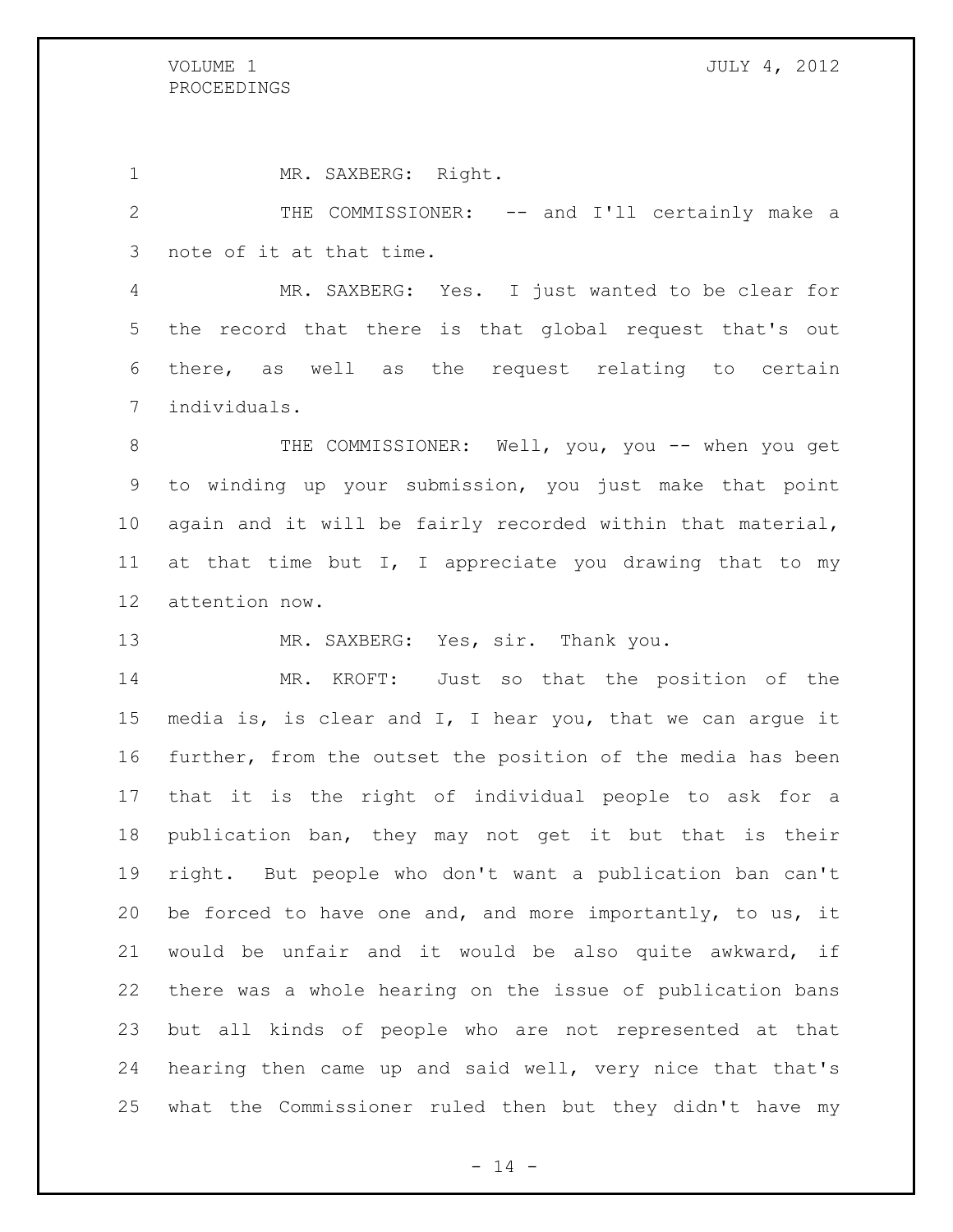#### VOLUME 1 JULY 4, 2012 PROCEEDINGS

evidence and that person wasn't representing me.

 And so our position is that unless there was a real person making a real application, there is no basis for some organization to make an application on their behalf and we want to avoid the difficulty of us having to come back and refight applications based on new evidence because the people who are not represented by counsel, today, and that was the purpose of the entire process of giving everybody notice that if they wanted to make an application they needed to step forward now and to get counsel now, and that every person who was making the application needed to appoint a counsel to represent them. 13 THE COMMISSIONER: All right, what has happened to, to -- as you see it, that interferes with that result? MR. KROFT: My friend has just made a submission that, in fact, he's seeking an order that would apply to people who have not asked for a publication ban and who have not authorized any counsel in this room to represent them at this time on that point. THE COMMISSIONER: Other than people he represents?

 MR. KROFT: Well, he's saying that he's making the application on behalf of people that he does not represent, that's his -- that was his point, and I am objecting to applications made by counsel on behalf of

 $- 15 -$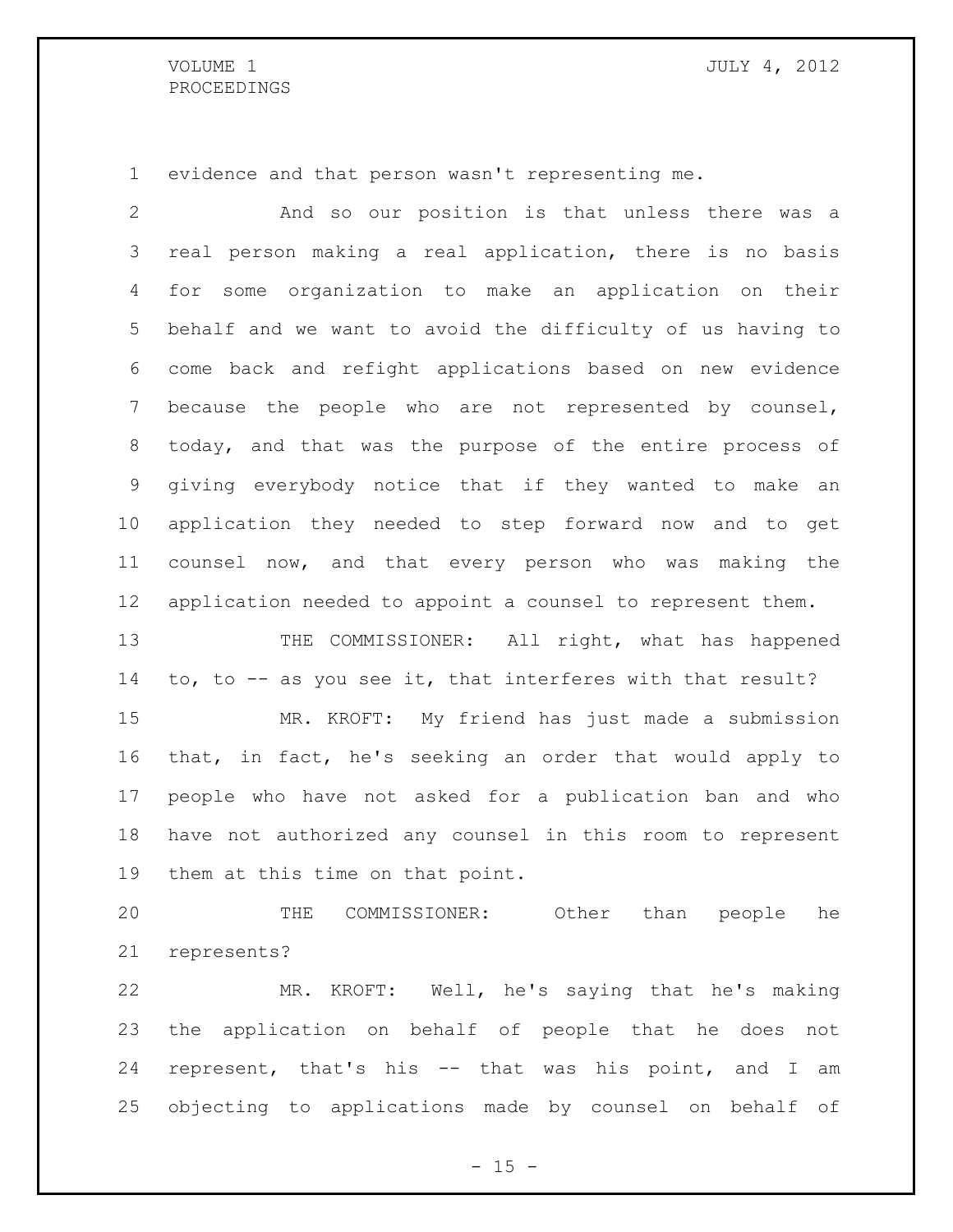people whom they do not represent. I think that's as simply as I can put it.

3 THE COMMISSIONER: All right, I, I, I must confess that I didn't appreciate that that was his point. Mr. Saxberg, is that correct, what you're endeavouring to do?

 MR. SAXBERG: Well, that's one way to 8 characterize it. It's -- in my -- from my perspective, it's a jaundiced view. What we're asking for, as the authorities, as the bodies that regulate social workers in this province, what we're saying is that the publication ban is important to the system and it should apply globally to all of the workers that had conduct of the Phoenix Sinclair file.

 THE COMMISSIONER: Even someone who doesn't want it to apply to them?

 MR. SAXBERG: No. As a matter of fact in the notice of motion we make that as, as an exception. We say any social worker who worked on the file. We also list other categories of individuals to whom the publication ban should apply, including sources of referral and including people that are testifying about services that they received from Child and Family Services. We, we also believe it would apply to foster parents, if there was a foster parent that was, that was testifying at the hearing.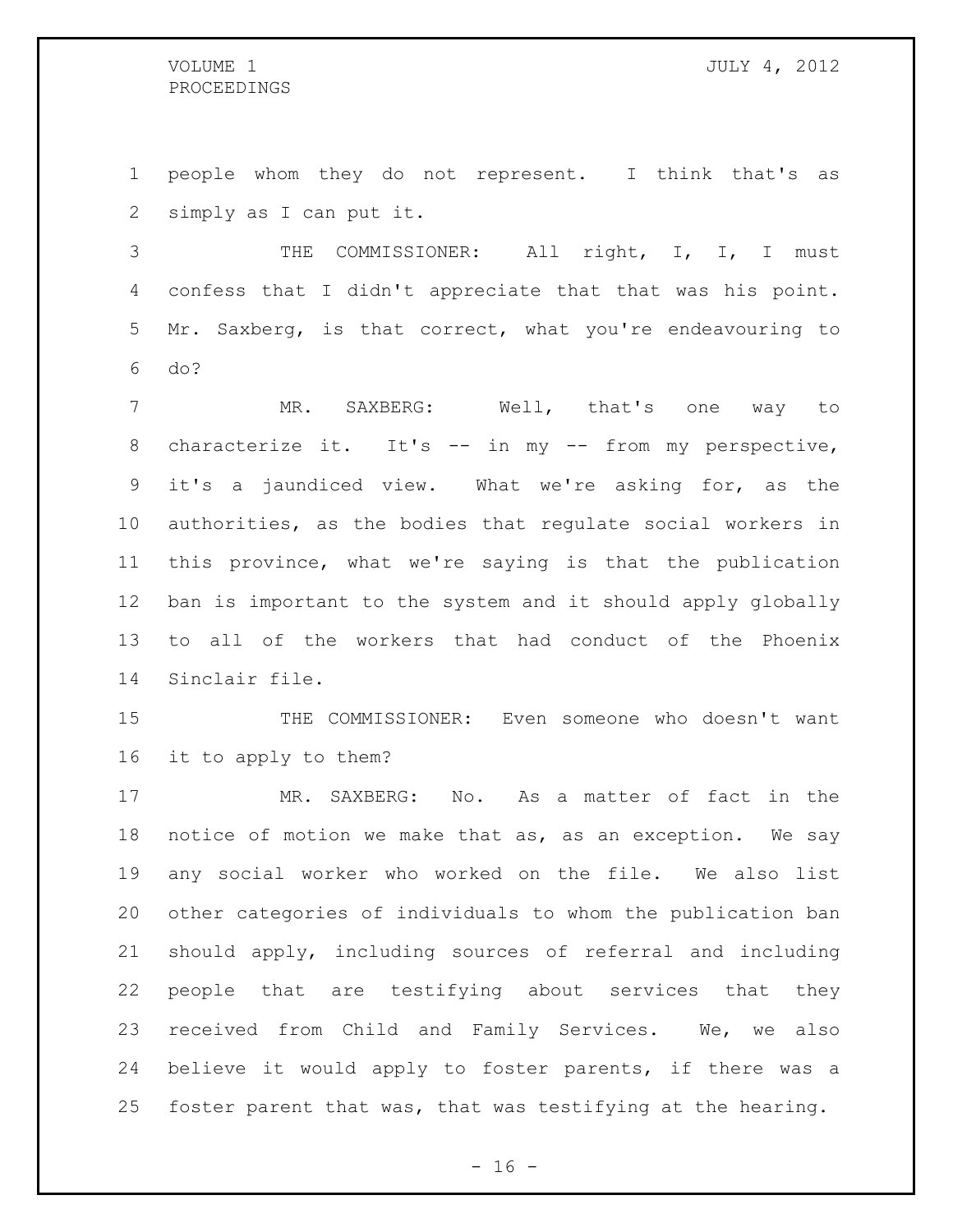So we've listed that clearly in our notice of motion and we're going to address it in our submissions.

 THE COMMISSIONER: All right. Well, well, Mr. Kroft's objection to whatever you do is on the record and I'll hear you and I'll deal with that in due course but I hadn't appreciated that you were casting your net that wide and whether you're going to be able to do so or not will be something I'll have to consider when I've heard everything and make a ruling on it.

 MR. SAXBERG: Precisely. And, and just in terms of procedural fairness, Mr. Kroft has the material and he'll have the opportunity to respond to the relief that we're seeking and it will be after he's had the benefit of receiving -- hearing our oral submissions on why we believe that it's important that there be consistency in terms of the application of the publication ban, subject to that one exception, that if an individual doesn't want it to apply to them, then they can make that election.

 THE COMMISSIONER: Yeah. I'm just wondering, you know, one individual doesn't how can you purport to say that, that others who are going to come forward wants, wants it to apply to them when you haven't received instructions from them?

 MR. SAXBERG: The -- that's what we have included in our protocol, in terms of how the publication ban would

- 17 -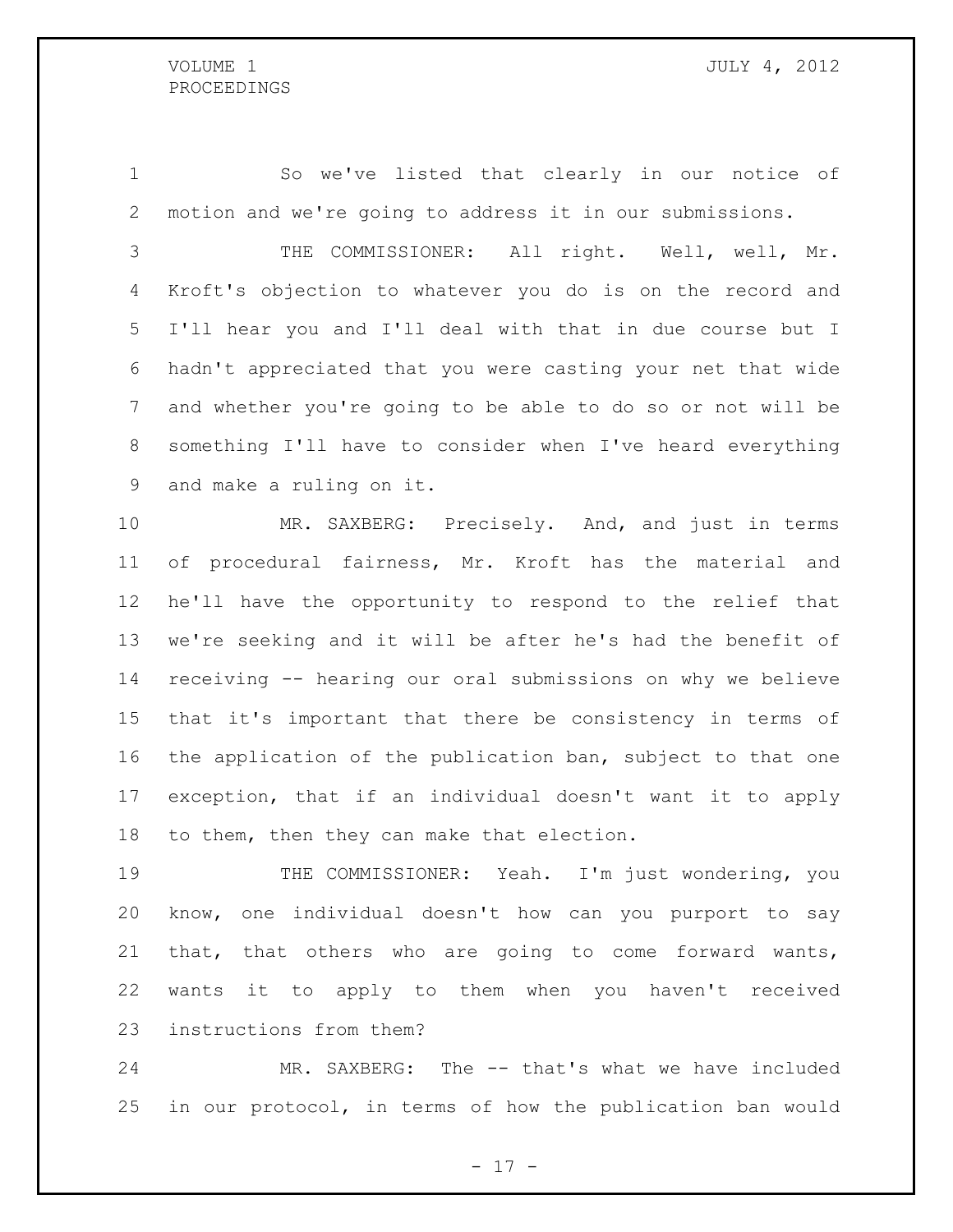work, from a practical perspective. When a witness is called, that witness would indicate whether or not it -- they are wanting the publication ban, if it has been so ordered, to apply to them. THE COMMISSIONER: All right. Well, we'll -- I'll, I'll hear you further on that and Mr. Kroft, I'm making no ruling on that at this point in time. 8 MR. SAXBERG: Thank you. THE COMMISSIONER: Mr. Smorang, I guess your time has come to be under way. MR. SMORANG: Good morning, Mr. Commissioner. Mr. Commissioner, this is a motion for an order prohibiting any form of publishing, broadcasting or otherwise communicating the name, face, or identity of any social worker who is a witness at this inquiry, whom we represent and just to kind of segue backwards, those names have been provided to Commission counsel. And the order we seek is an order prohibiting that publication by way of television, internet, radio, in print of by any other means, including in documents that

become exhibits at this inquiry.

 In the alternative, we have an alternative in our notice of motion, if you decide not to make that order, then we ask you to prohibit video or audio recording, or broadcasting of the testimony of social workers at this

 $- 18 -$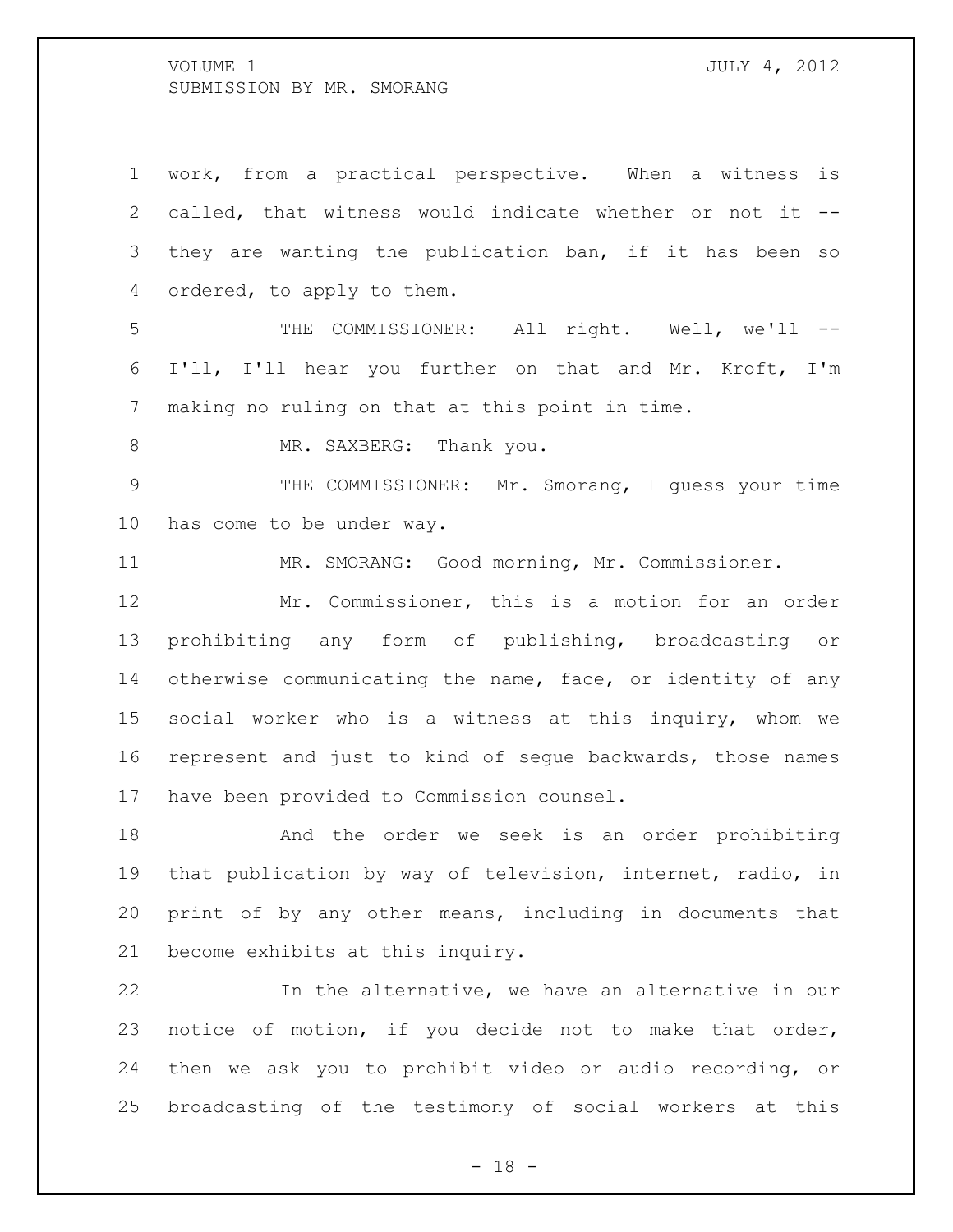inquiry.

 To take us backwards for a moment, Mr. Commissioner, this motion was first brought to your attention at the standing hearing that occurred last June and I brought that to you orally, advising you that on behalf of the MGEU, I would be bringing such a request forward in conjunction with the redaction process that was discussed and has evolved since last June, through the order of the Court of Queen's Bench, the documentary disclosure, et cetera.

 A motion was formally filed before you on August 18th of 2011, that's about 11 months ago, and since then similar motions regarding social workers have been filed, firstly by the four authorities with standing, that is Mr. Saxberg's clients, the General, the Northern, the Southern and ANCR, which were filed in April of this year, and by Intertribal Child and Family Services, represented by Mr. Khan. Also filed in April of this year.

 Shortly after MGEU's motion was filed last August, MGEU issued a mass letter, by fax, to all of the media organizations that we could possibly think of in Manitoba, including all of the radio, television, newspapers within the major centres and regionally and rurally, including the national media, national media organizations, advising of our motion and advising that if

- 19 -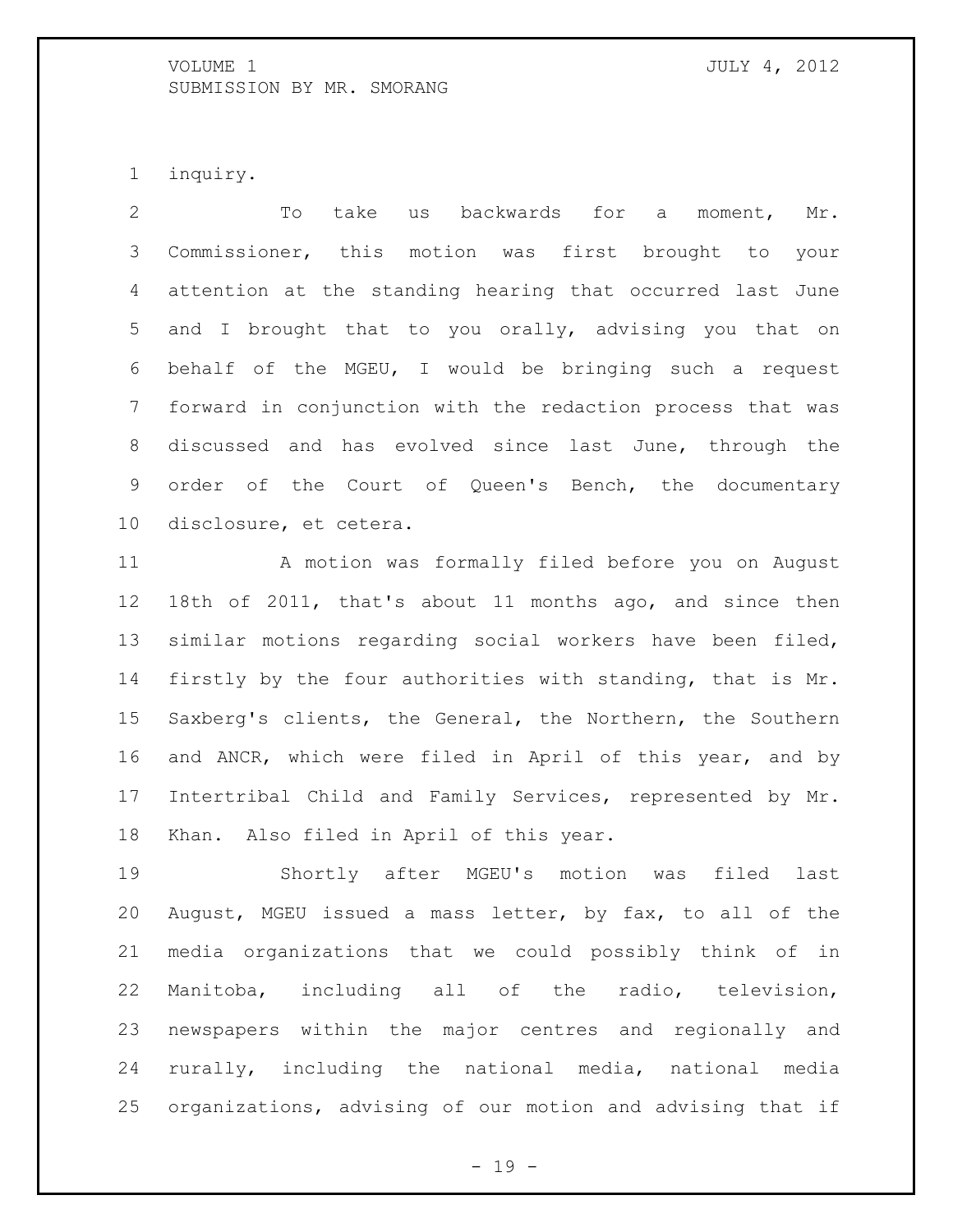they wish to take a position that they were certainly being put on notice of our, of our motion. And shortly after 3 that, also in August of last year, we were contacted by Mr. Kroft advising us, at that time, that he represented a number of media. The only media that have come forward out of the large group, and there is an affidavit somewhere on file showing you exactly who we sent it to, there were at least 80. The only media that have come forward are CBC, CTV Winnipeg, Global Winnipeg, Winnipeg Free Press and the Winnipeg Sun. Since Mr. Kroft was retained and has been participating in this process, the Winnipeg Sun has withdrawn from that group and it remains the other members that I indicated.

14 In the last 11 months, a number of affidavits have been filed in support of or in opposition to the motion. In opposition, all have been filed by the media and there are three. Ms. Hastings, who is a social worker, Mr. Rosner, who is a CBC managing editor, and Mr. Bear, who is the chief of staff of the Southern Chiefs Organization, none of which are brought forward to you as expert witnesses.

 In support you have eight witnesses who have given evidence. You have two affidavits sworn by Janet Kehler, who is a social worker and, as you are aware, a representative of staff at MGEU.

 $- 20 -$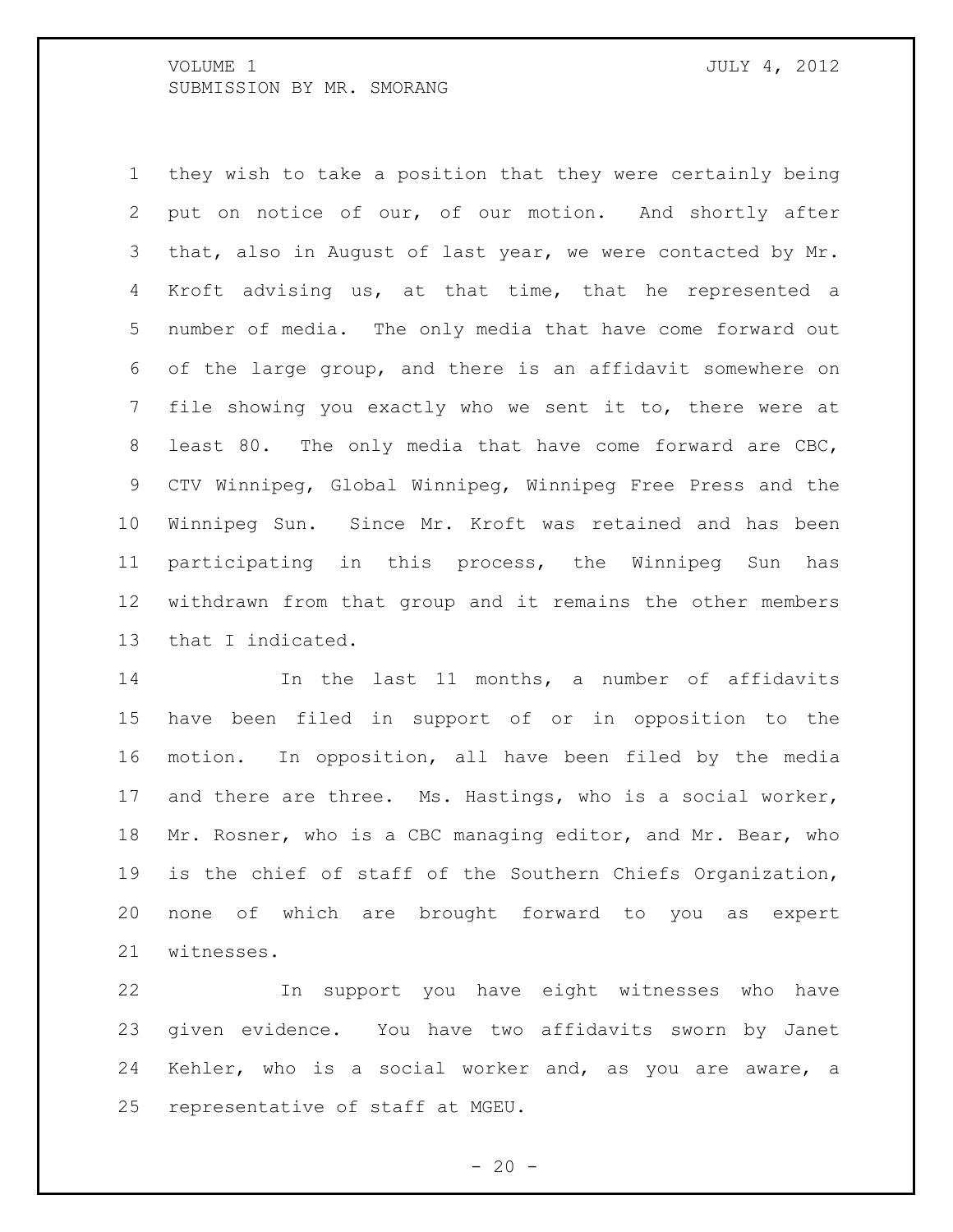Elizabeth McLeod, who is a social worker and who is the president of the Manitoba Institute of Registered Social Workers, the professional organization, if you will, of social workers.

 Ms. Evelyn Wotherspoon, a social worker and an expert in child protection, who comes from Calgary.

 Shirley Cochrane, a social worker and the executive director of Intertribal Child and Family Services.

 Gwendolyn Gosek, an expert witness put forward, who is a faculty member at the University of Manitoba, Faculty of Social Work. Teaches, researches, et cetera, at the University of Manitoba.

 Bruce Rivers, social worker and executive -- former executive director of Toronto Children's Aid Society for 16 years and also on faculty at the University of Toronto, Faculty of Social Work.

18 Dr. Cheryl Regehr, an expert witness from Toronto, who is currently the vice-provost at the University of Toronto, former dean of the Faculty of Social Work and a current member of the Faculty of Social Work at the University of Toronto.

 And Regan Spencer, who is a social worker and who is the director of Social Work at Health Sciences Centre in Winnipeg, which you will appreciate is a large, perhaps the

 $- 21 -$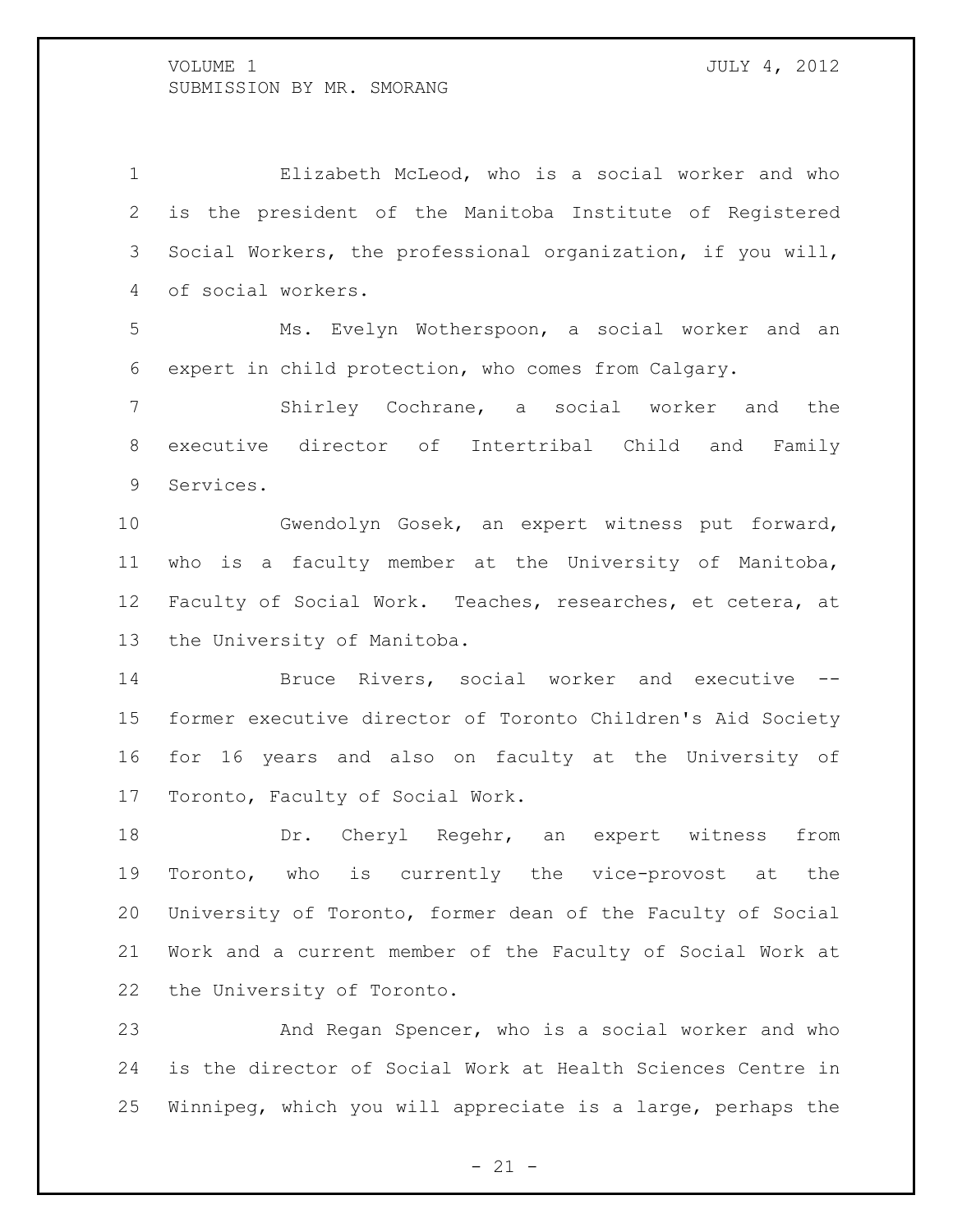largest, acute care facility within the province.

 Of those eight, only Cochrane and Kehler are employed by parties who have brought motions regarding the publication ban, all of the others have brought their years of expertise and experience in the child welfare system to bear on the question that is before you and they've done that to assist you, Mr. Commissioner, in the determination you must make.

 So we've had an evolution of sorts, which began last June with my notification that we wished you to consider this question and we've had a great deal of evidence brought forward, some cross-examined upon, some not, transcripts prepared and I expect and trust that all the material is before you and has been made available to you.

 THE COMMISSIONER: I certainly read all of the affidavits and the cross-examinations.

 MR. SMORANG: Before reviewing the issue before you in detail, Mr. Commissioner, and addressing all of the legal and the factual issues that are comprised in the question that is before you, I want to spend a few minutes underlying what I believe are two realities that are the root of this motion.

 The first of those two realities is that this inquiry concerns child protection in Manitoba and we must

 $- 22 -$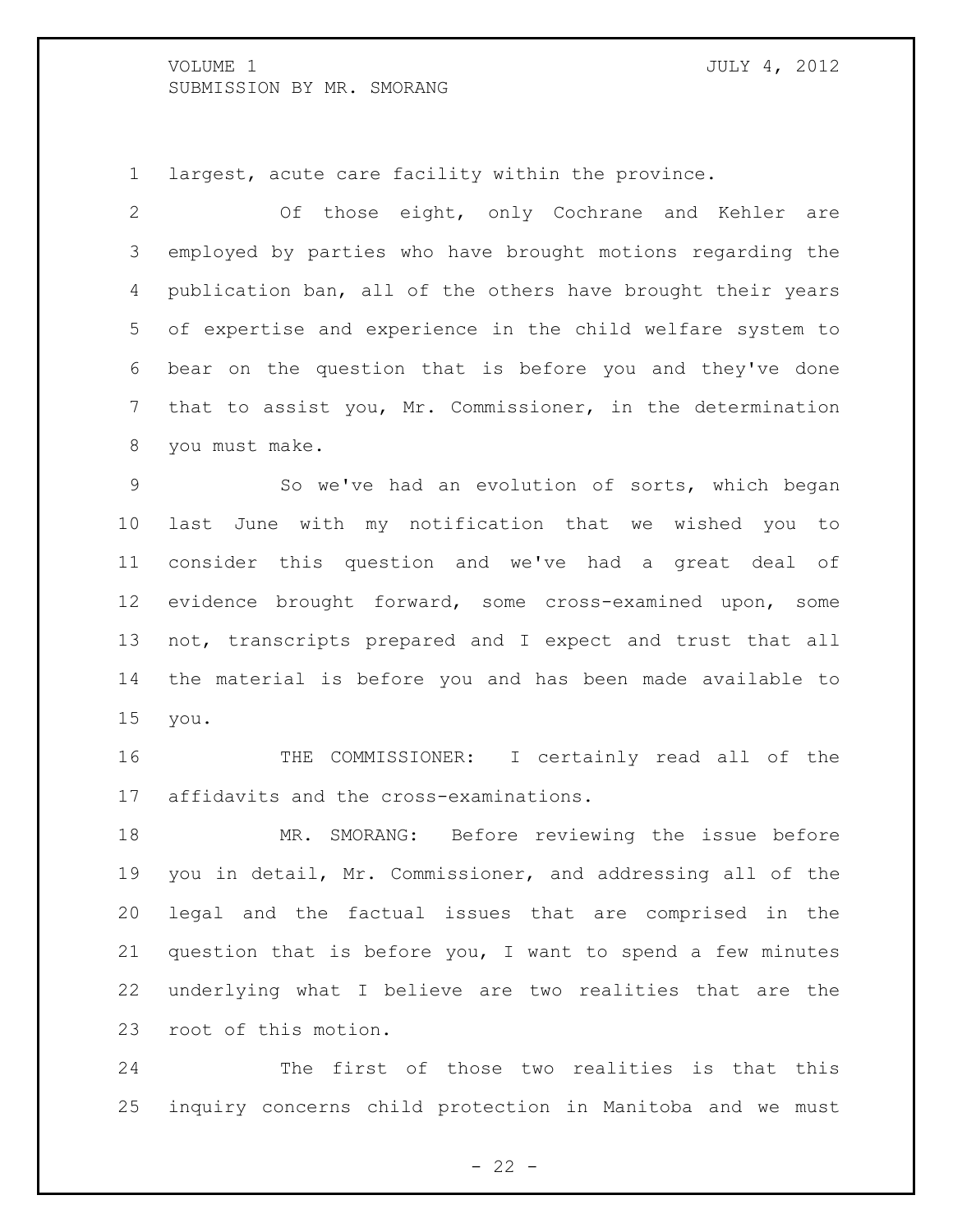never stray too far from the core of this inquiry which is to examine and to make recommendations concerning the protection of our children.

 The protection of children is paramount, it trumps all other rights and interests that are before you in this matter. The Child and Family Services Act, itself, sets out the best interests of the child shall be the paramount consideration for everyone, including a court of law, in considering child protection matters.

 And our courts have repeatedly emphasized the paramountcy of the interests of the child in child protection matters and so in considering the rights and the interests of everyone who is going to speak before you over the next three days and considering the question before you, you must always look back to the first and most important question. If I do this, or alternatively if I don't do this, how might that affect protection of children?

 The second underlying reality before you in this motion is that the media of 2012 is not the media of days gone by. The media has changed significantly and recently in a number of ways. First, the on-line or internet edition of the newspaper or of the television news item or the radio news item is equally if not more popular than the traditional form of media.

 $- 23 -$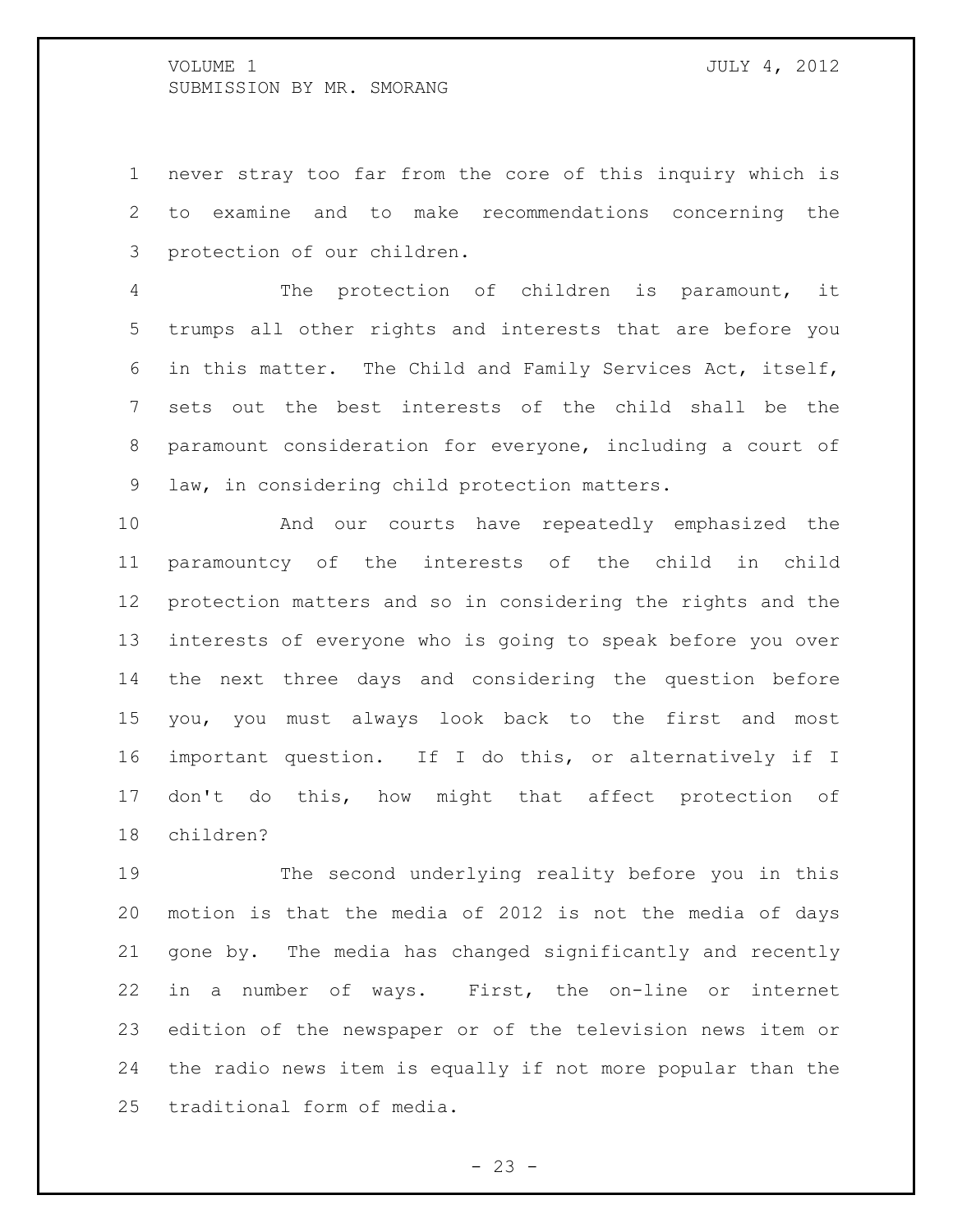Newspapers, t.v. stations and radio stations create and sponsor and foster and promote on-line forums whereby anonymous contributors can submit just about whatever they would like and comment upon stories and people within those stories. And the media then publishes those comments on its websites, for all to see and all to read in perpetuity.

8 THE COMMISSIONER: Is there any responsibility to police what's proposed to put forward on, on, on the website or on the --

11 MR. SMORANG: Well --

12 THE COMMISSIONER: -- commenting on the stories? 13 MR. SMORANG: -- ultimately the media purports to create its own responsibility and in our materials I have filed for you, for example, from the Winnipeg Sun, terms 16 and conditions and code of ethics which, quite frankly, I say the Winnipeg Sun has ignored in the course of the material that they've let stay on their website, clearly in violation of those terms and conditions. And the only other restriction, quite frankly Mr. Commissioner, is the law of defamation which becomes quite a bit of tricky business when you're dealing with anonymous contributors but at the end of the day it's not the anonymous contributor that publishes the statement, it's the media outlet and the law of defamation, of course, can apply

 $- 24 -$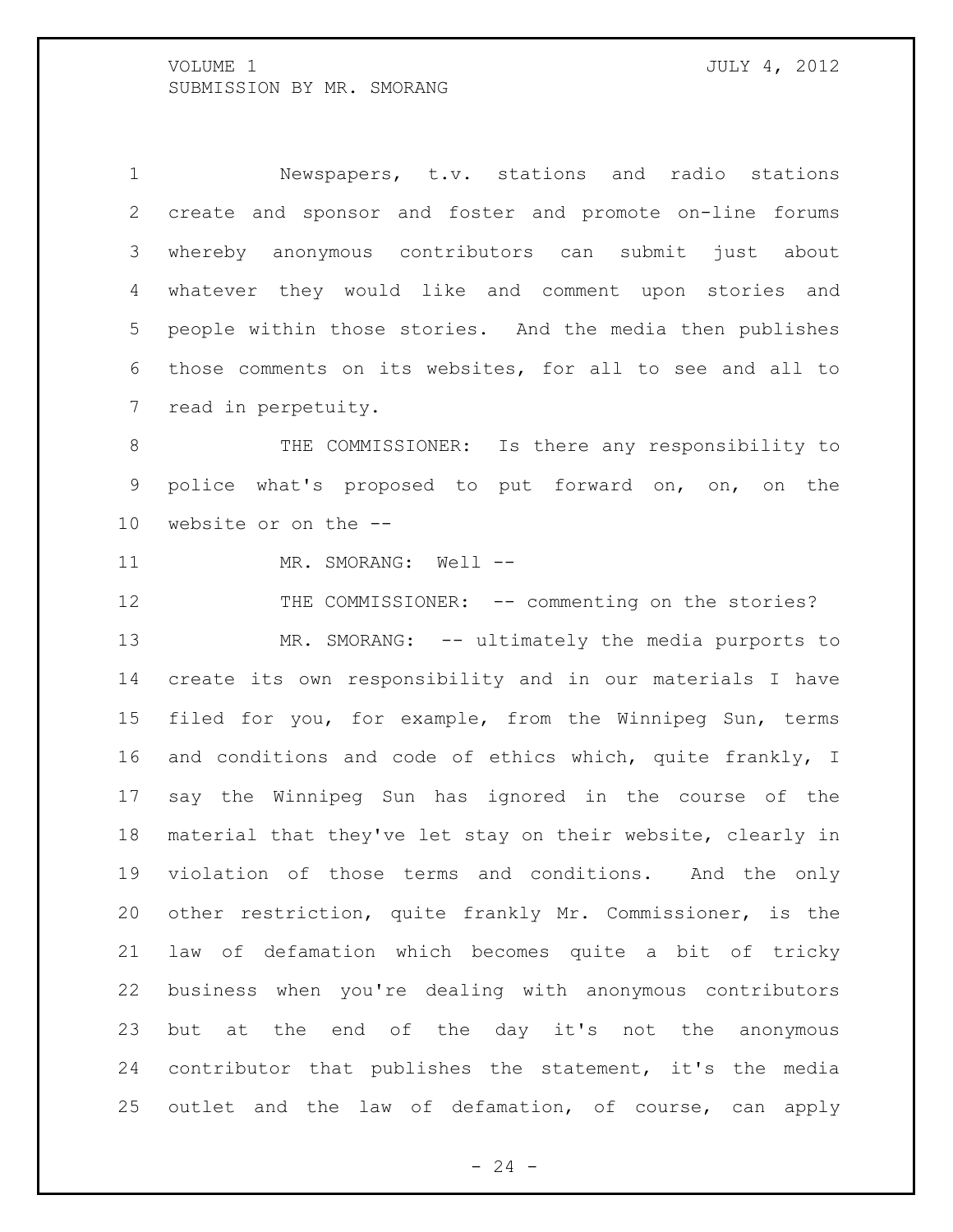there.

 So this has become extremely key to media exposure. As I indicated in my brief, gone are the days when you're only infamous until garbage day because on garbage day the papers get thrown out. Now when you're infamous, you're infamous in perpetuity. And, of course, the effect of publishing or broadcasting a person's name and face on the internet is multiplied exponentially as opposed to the traditional forms. It is immediate. It is worldwide and it is permanent. And through the use of search engines, and I'm not sure how internet savvy you are, Mr. Commissioner, but these are sites you can go to and type in --

14 THE COMMISSIONER: Limited, I have to confess.

 MR. SMORANG: Well, a search engine, in essence, is if I go onto the internet and type in Ted Hughes, I will immediately be given a series of places on the internet where I can find the name Ted Hughes, generally with the most references to Ted Hughes being the first, going for many, many pages. So I will learn a lot about Ted Hughes if I type that in.

 THE COMMISSIONER: Likely a lot of them will refer to the now late poet laureate by the name of Ted Hughes.

MR. SMORANG: That's true. That's true. That is

 $- 25 -$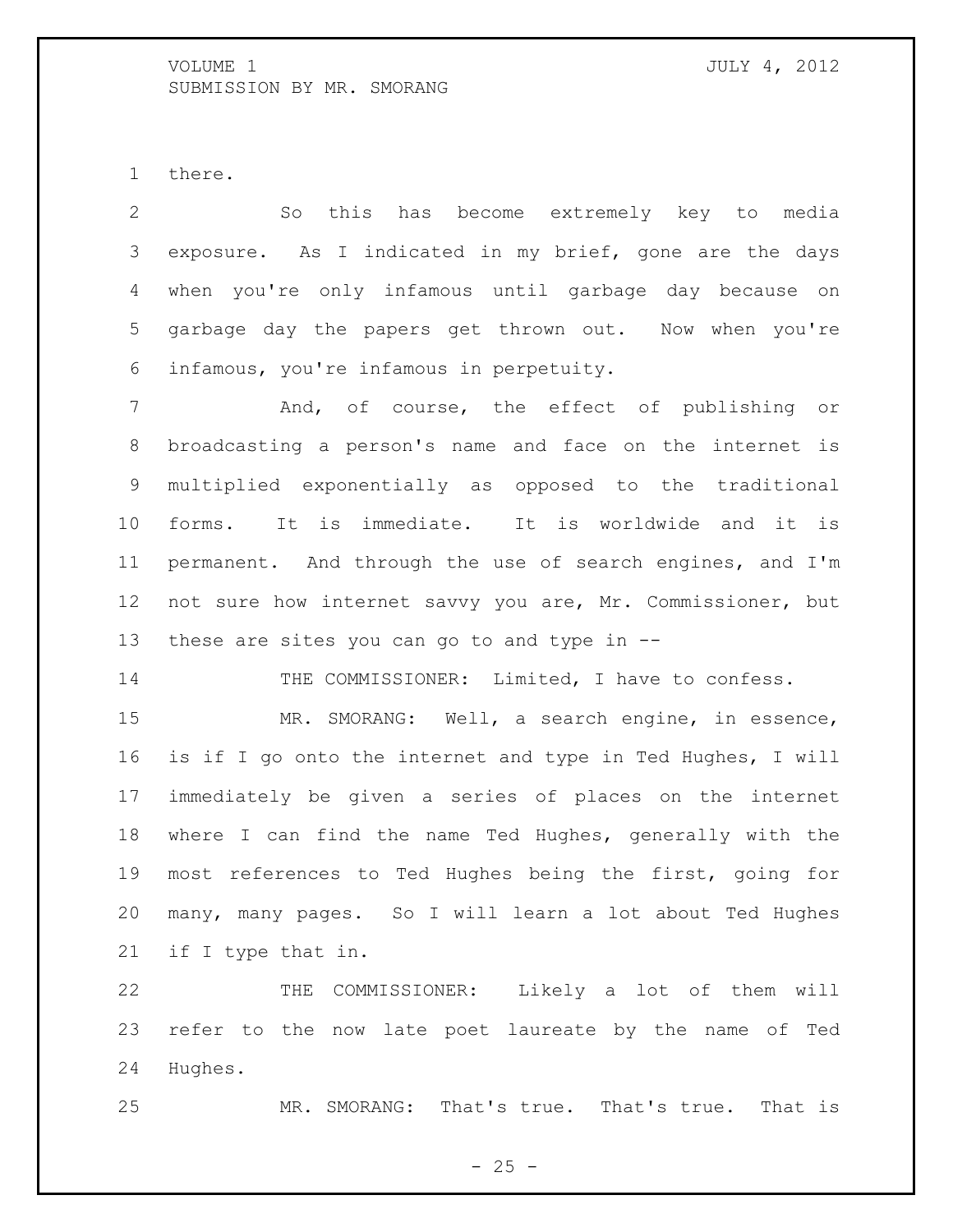the advantage of having the name Smorang because there's not a lot of poet laureates named Smorang.

THE COMMISSIONER: But I follow you.

 MR. SMORANG: Yes. And so that, that is immediate and it is, it is virtually worldwide, it's not any more like if your name appeared in the Los Angeles Times, the people in Los Angeles read it. If your name appears in the Los Angeles Times I, in Winnipeg, can Google Ted Hughes and I will immediately get Los Angeles Times, yesterday, here's the article about Ted Hughes.

11 As an attachment to the reply brief, I gave you a recent article that illustrates the effect of this phenomenon and that is a recent article that was written by a Winnipeg Free Press columnist by the name of Lindor Reynolds and that is appendix one to the reply brief.

 Ms. Reynolds was commenting in her article about a series that the newspaper ran about essentially whether or not Winnipeg has changed much since the 1919 general strike and that is whether the divide between rich and poor still exists and exists in the -- to the extent that it did in 1919.

 And for the purposes of the article an individual was interviewed who happened, by chance, to live in a fairly rundown house, today, that at one time was a mansion that was lived in, at that time, by a fellow by the name of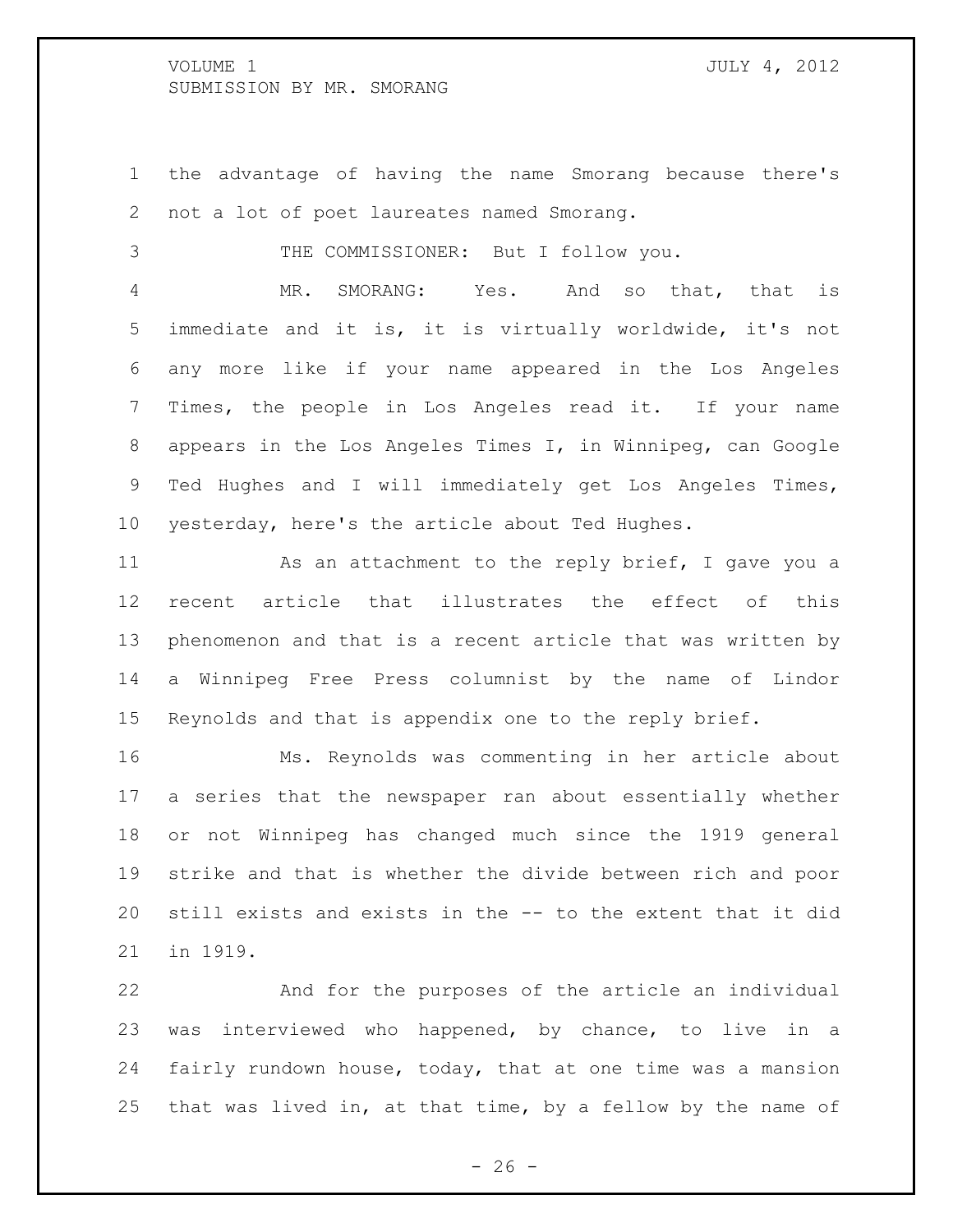Dafoe, who was with the Winnipeg Free Press. And this fellow was kind enough to answer the door and tell his story, he was on welfare. He has had some tragedies in his life and he told the reporter all of those things and his name and his tragedies were published in the Winnipeg Free Press. And as a result of that, the commentary, that is the on-line comments that were generated and published by the Winnipeg Free Press ravaged this individual.

 And the story that Ms. Reynolds wrote speaks to that and she talks about the effect of commentary on an individual. And if -- I'm not sure if it's before you but 12 I'm going to read, briefly, from three portions of Reynolds' article, which are attached as appendix one of the reply brief and I believe in your copy are highlighted in grey.

 THE COMMISSIONER: Just a minute, I have them here. It's attached to the, to the --

18 MR. SMORANG: Reply brief of the Manitoba Government General Employees Union. It is a non-bindered document, I believe, with a staple.

21 THE COMMISSIONER: Yes, okay, I know where it is. MR. SMORANG: It's the last two pages of the document, the very last two.

24 THE COMMISSIONER: The document, itself, is 17 pages long; correct? Your, your, your supplemental brief?

 $- 27 -$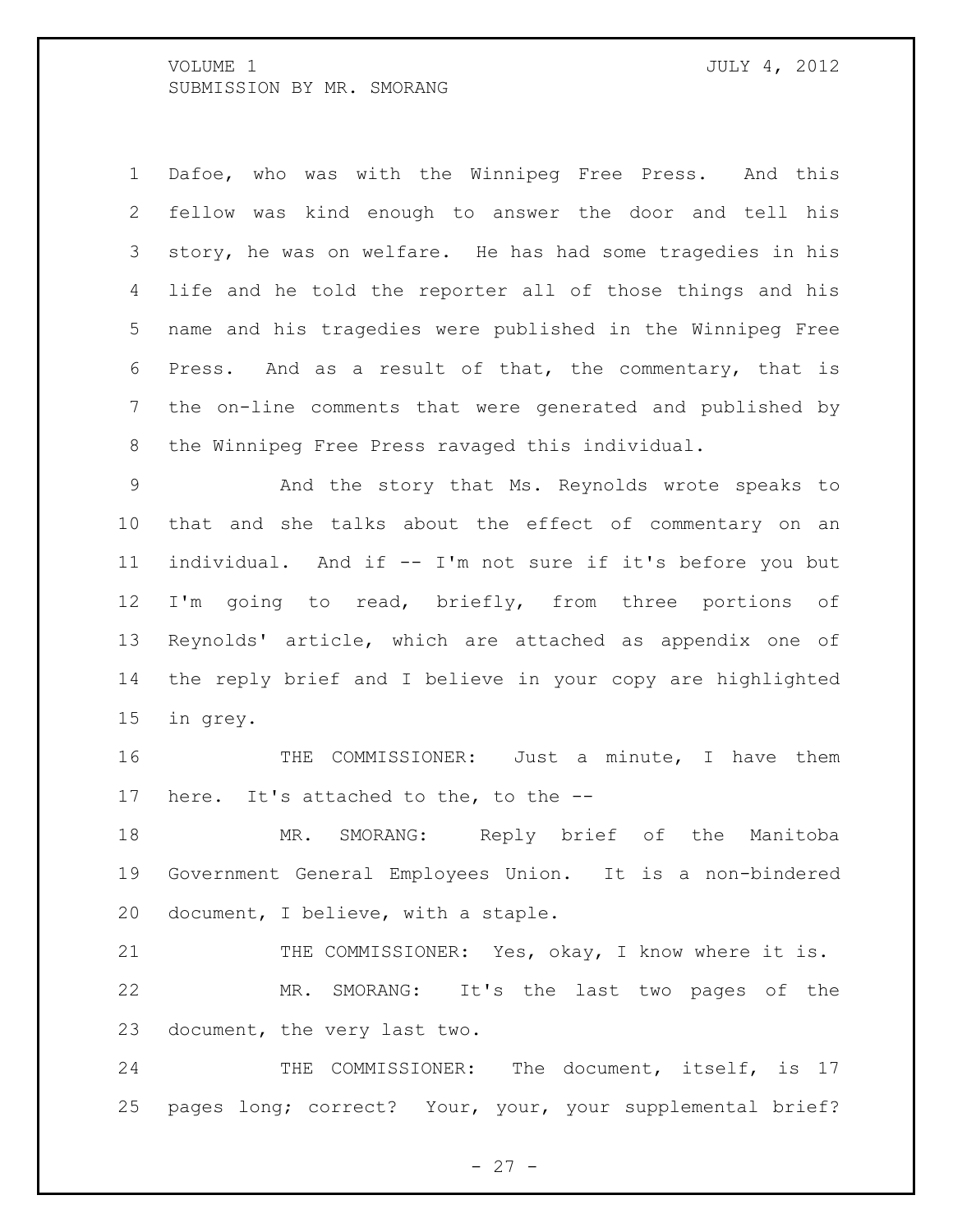Or your reply brief? 2 MR. SMORANG: It's -- no, it's -- THE COMMISSIONER: No, no, I've got the wrong one here. 5 MR. SMORANG: -- 29 pages. THE COMMISSIONER: I've got it here. 7 MS. WALSH: I've got a copy here. 8 THE COMMISSIONER: No, I have it. All right. MR. SMORANG: Do you have the page with the grey? 10 THE COMMISSIONER: Yes. MR. SMORANG: Excellent, thank you. So just again, in context, Mr. Commissioner, this is a fellow, a fellow on welfare, who opened his door and spoke to a reporter and told the reporter about his life, and that was published, including his name. So Ms. Reynolds says, in her article: "Reaction to the series was swift 19 and, in many cases, harsh. In the online world, anonymous commenters slammed a welfare recipient who lives in poverty in what was once 23 the mansion owned by late Free Press editor John Dafoe."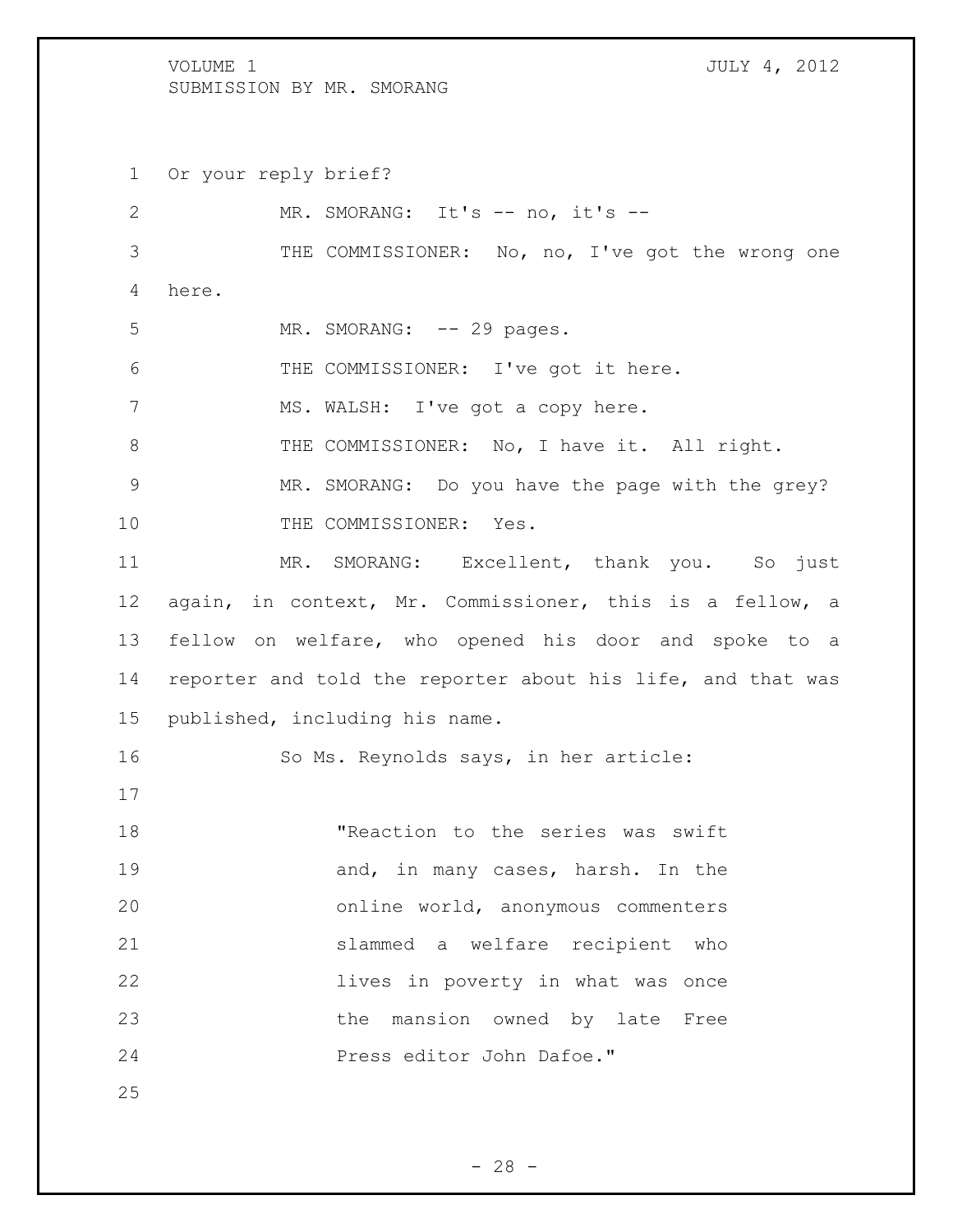1 Later on she says: "With any luck he won't read comments by people who know nothing about him but think they should judge him anyway." 8 And then she goes on to say, and I won't mention his name but "Mr. S. opened his door and he became game for the bloody-minded. He won't make that mistake again."

 So this is a reporter, Mr. Commissioner, for the Winnipeg Free Press, who was pointing out that the commentaries that appeared after an article have unnecessarily and unjustly judged and in a bloody minded fashion, pilloried an individual. Yet the irony is that in her own -- her own employer, the Winnipeg Free Press, created, sponsored and published all of the vitriolic comments that she now describes.

19 And I wish to stress that, in my submission, the reporter in this article was absolutely correct when she says that by telling his --

 THE COMMISSIONER: You say they, they published all those vitriolic comments, my question is where?

 MR. SMORANG: They published them on the website, and so it might have been useful for me to have a laptop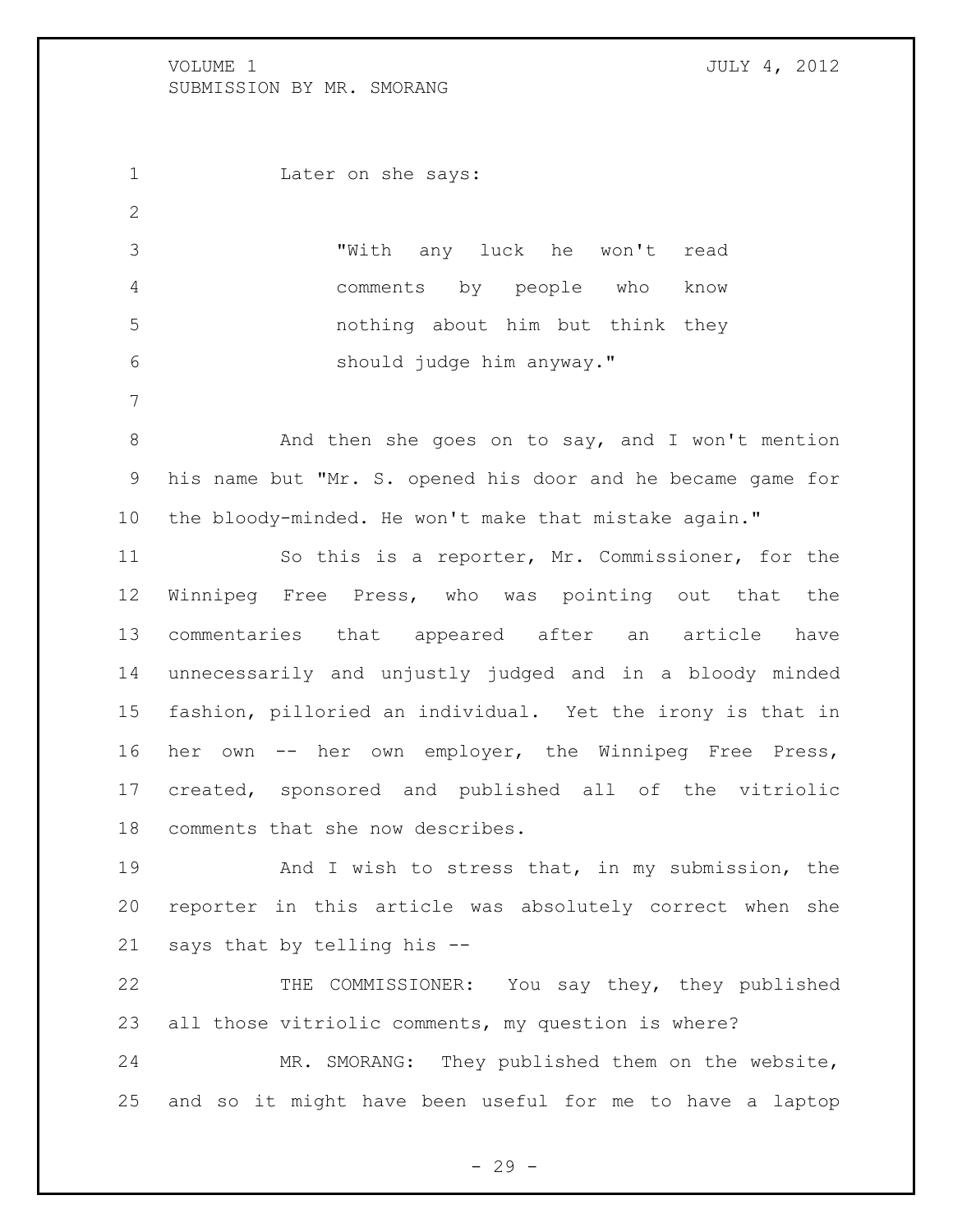here for you to see on a screen but if you can imagine a newspaper article on a computer, and at the end of the article there's a big, in large print, says comments. 4 THE COMMISSIONER: Yes, yes, I understand. MR. SMORANG: And then you scroll down, and down, and down. 7 THE COMMISSIONER: Yes. MR. SMORANG: And pages and pages and pages of comments. THE COMMISSIONER: But, but does that say that the newspaper published those comments? MR. SMORANG: It's the newspaper's website. 13 THE COMMISSIONER: Okay. 14 MR. SMORANG: Paid for by the newspaper. 15 THE COMMISSIONER: Okay. MR. SMORANG: On line because the newspaper puts it on line. No different, conceptually at least, Mr. Commissioner, for those of us who remember the pre-internet days of letters to the editor. THE COMMISSIONER: Yes. MR. SMORANG: And I can well imagine that in days gone by the editor received a lot of letters that he or she threw in the garbage and very few made the newspaper. The difference, today, is there's no garbage, they all make it. Apparently, if they don't, they must be

 $- 30 -$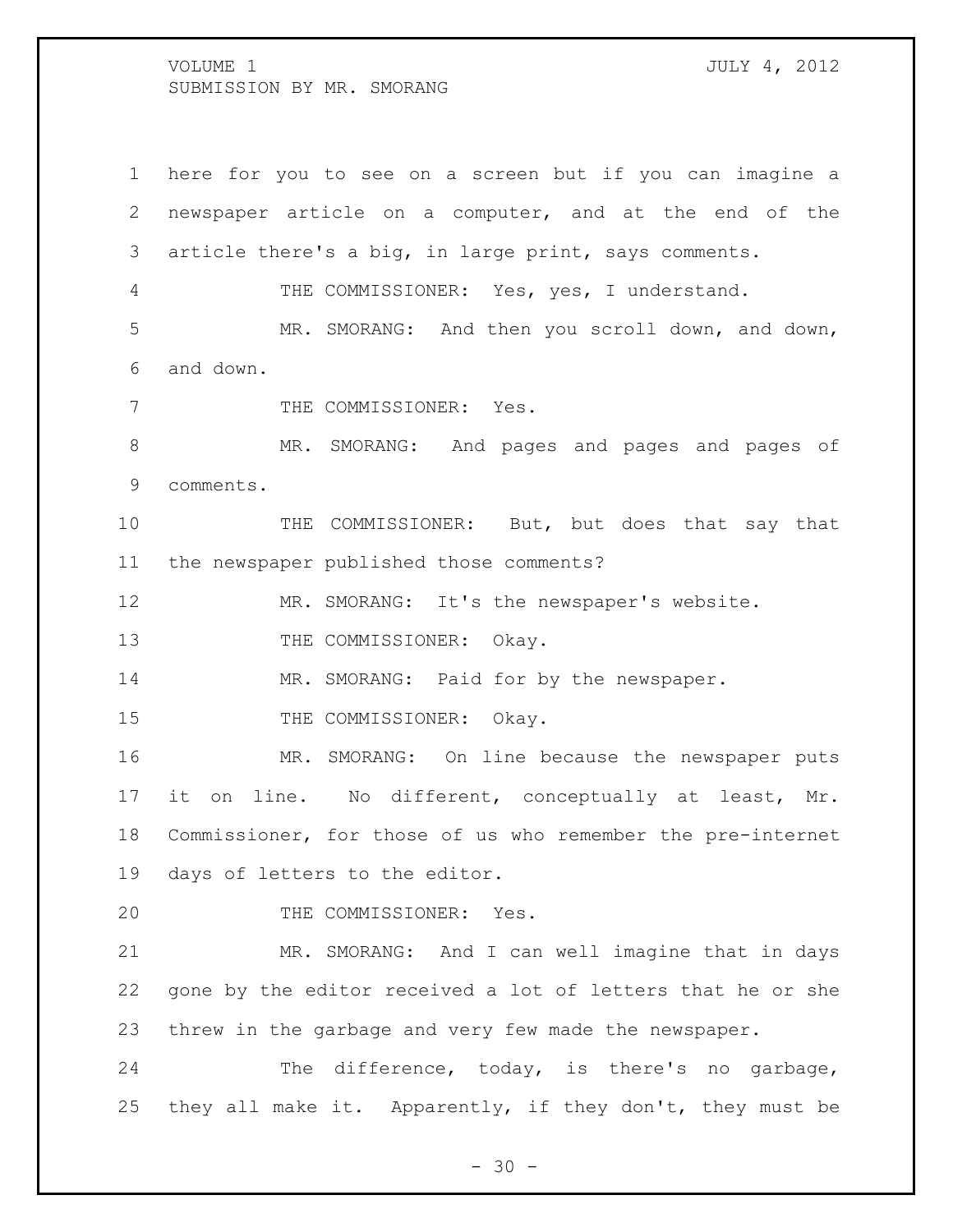amazingly defamatory and vitriol because the ones that make it are at least defamatory and vitriol by people who, of course, are anonymous, and that's what the Free Press and other media organizations sponsor, promote and ostensibly make a pretty good living doing.

 And again, I wish to stress that in my submission Ms. Reynolds, in this article, was correct when she described this individual as becoming game for the bloody minded because that is exactly what the media allowed to be posted on their website about this individual. And my point, Mr. Commissioner, is that's exactly what the media will allow to be posted and published on their websites about social workers, who are identified, if they are identified by name and face, in this inquiry. Those social workers will become game for the bloody minded.

**And the third major change to the media of late,** in my respectful submission --

18 THE COMMISSIONER: Now, just one moment while I, I put that back because there's so much material that I have got it where I can readily get at it.

Now, you say -- oh, yes, number three, okay.

 MR. SMORANG: The third change to the media, and I will say of late, I won't define of late but it certainly 24 is the situation now, that the media appears, Mr. Commissioner, to no longer be particularly interested in

 $- 31 -$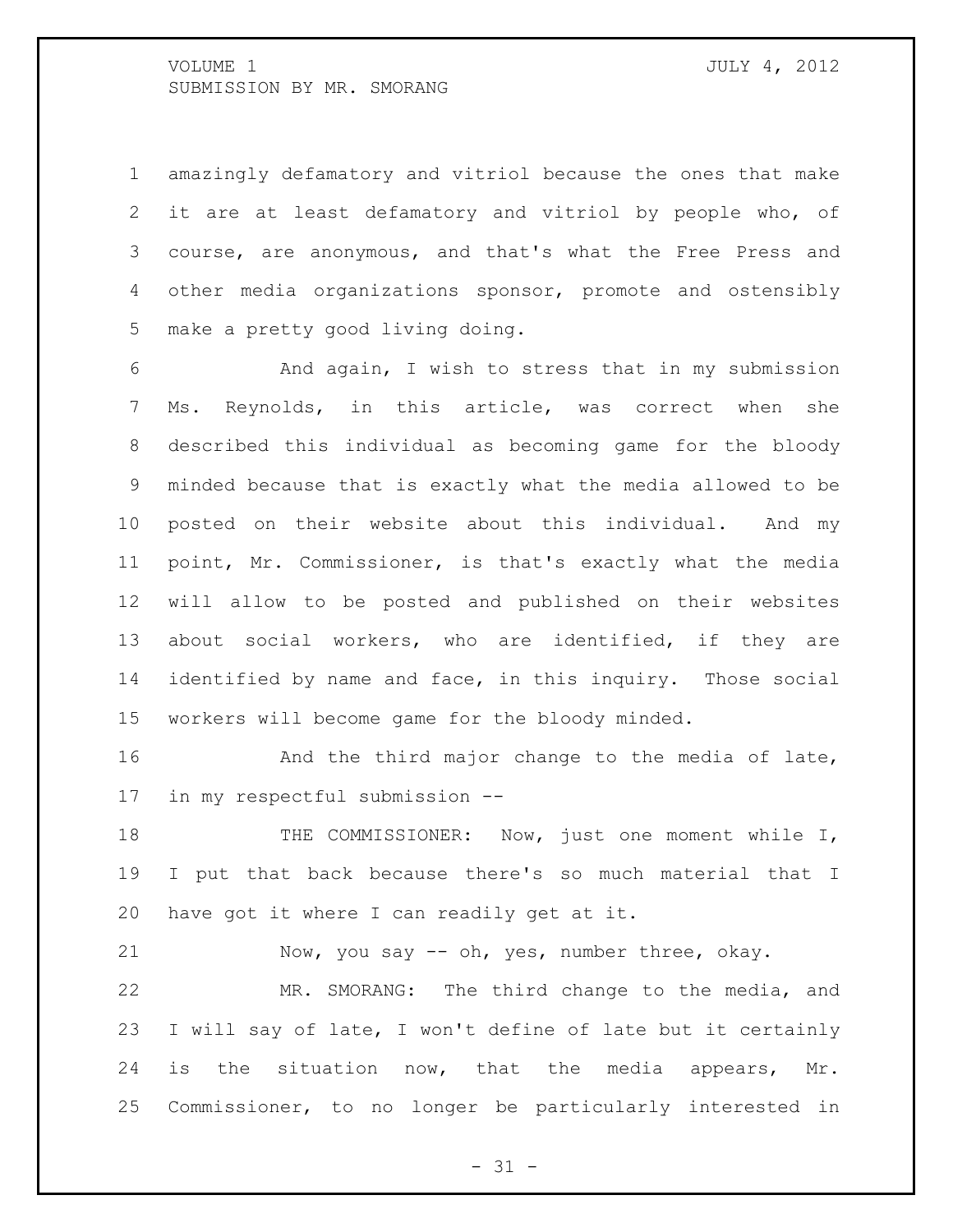the accuracy or the truth of the facts that it prints or publishes or broadcasts. It is primarily interested -- THE COMMISSIONER: No longer interested in the truth or? 5 MR. SMORANG: Accuracy. THE COMMISSIONER: Okay, carry on. MR. SMORANG: It is primarily interested, in my respectful submission, in the sensationalization of stories and the laying of blame. A good example of that change is a recent article in the Winnipeg Free Press, about three weeks ago, and if you can find the brief filed by the reply motion brief by 13 the authorities, by Mr. -- by D'Arcy and Deacon. 14 THE COMMISSIONER: Yes. MR. SMORANG: It's in a -- mine's in a black binder, I'm not sure. 17 THE COMMISSIONER: Yeah, I have my copy here. 18 MR. SMORANG: I suspect my secretary did that so I don't know where -- what yours is in but it's the reply brief by the four authorities, filed by D'Arcy Deacon and it has 13 tabs. THE COMMISSIONER: Yeah. Oh, okay, now ... Maybe you -- do Commission counsel know just which one it is? Could you just come up and get that for me?

 $- 32 -$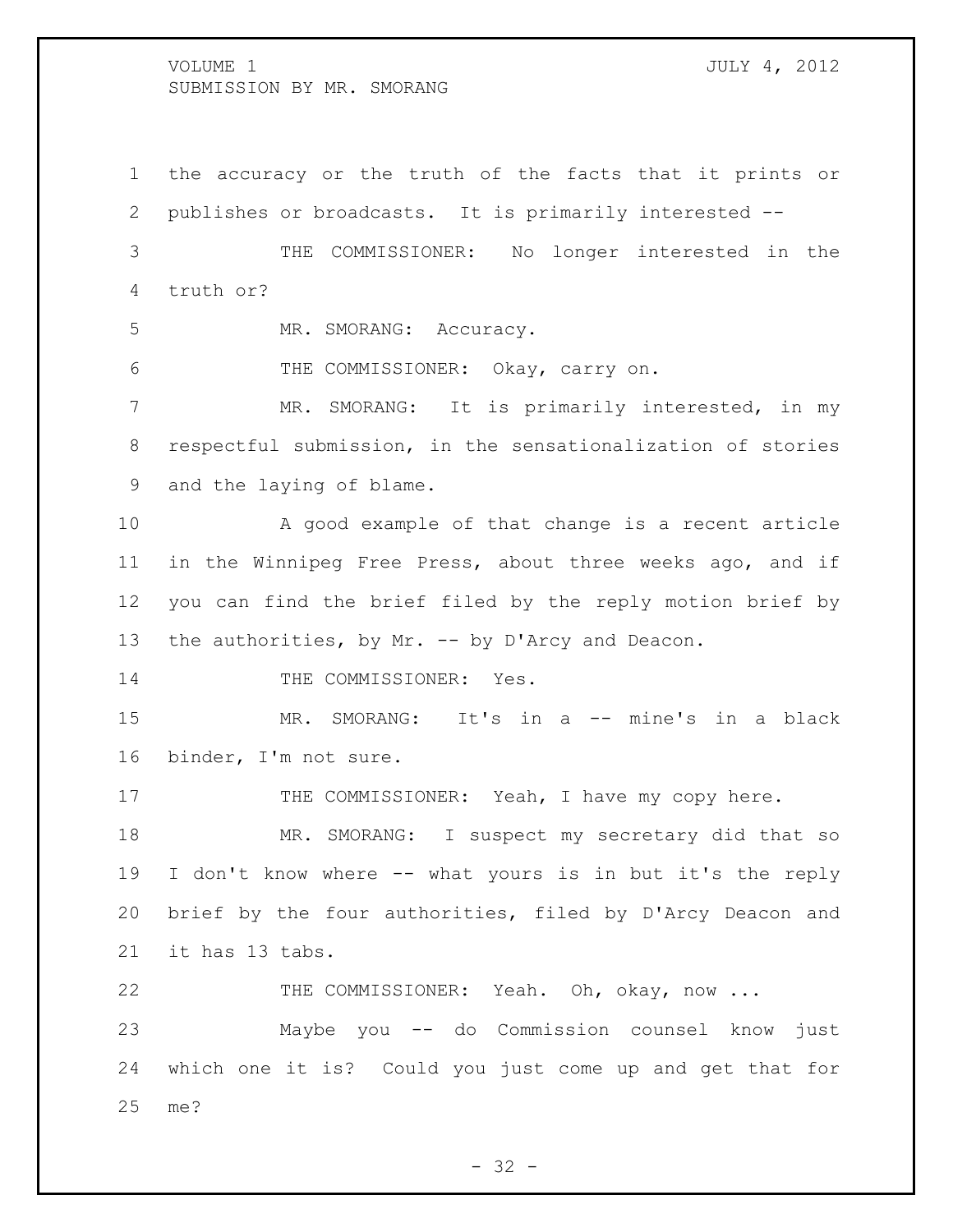1 And you're talking about? MR. SMORANG: Talking about an article that appeared -- 4 THE COMMISSIONER: At, at tab what? 5 MR. SMORANG: -- at tab 12. THE COMMISSIONER: Tab 12. 7 MR. SMORANG: Tab 12. 8 THE COMMISSIONER: All right, just a minute. Oh, yes, I see that, yes. MR. SMORANG: Now, my copy is not great and the font is quite small. 12 THE COMMISSIONER: Yeah. MR. SMORANG: So what I'm going to do is give you an excerpt from that, which is larger font, which I hope will be of assistance to you. 16 THE COMMISSIONER: All right. Oh, this is just an extract from it, is it? MR. SMORANG: That is an extract and I'll show you where that is. If you look at the first page on, on tab 12, the last paragraph in the bottom third of the, of the text, which begins: "The story has continued getting 22 sadder."

23 THE COMMISSIONER: Yes.

24 MR. SMORANG: That is the excerpt that you have. 25 THE COMMISSIONER: Yes.

 $- 33 -$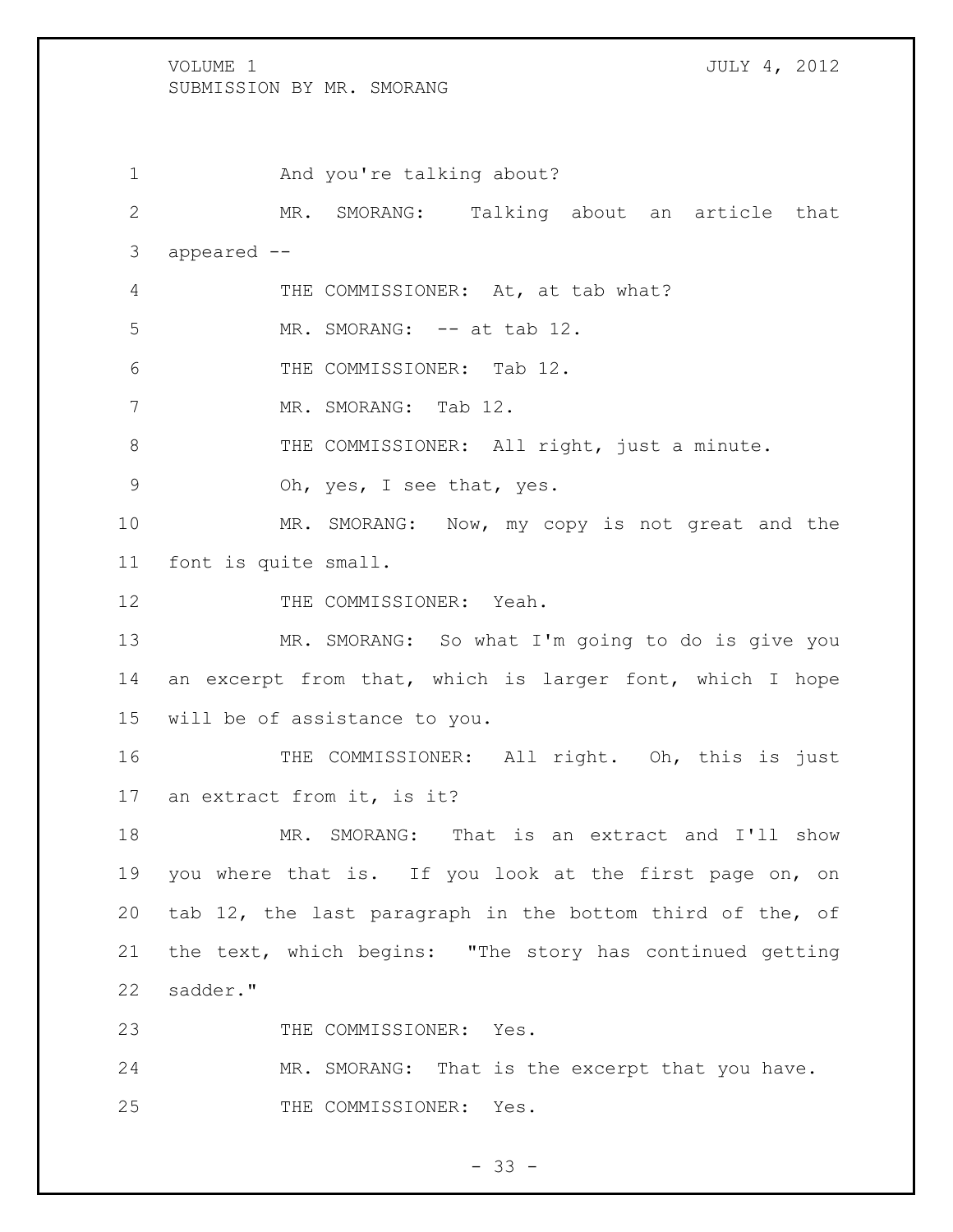MR. SMORANG: So just to give you some background before we get into that excerpt, this is an article in the Winnipeg Free Press, about three weeks ago, written by a reporter, Dan Lett. Mr. Lett is well known in Winnipeg, he's as senior reporter, his articles appear almost daily in the Winnipeg Free Press.

 This article appeared in the Winnipeg Free Press just after the inquiry was put over until September, that is just after the decision was made to move it from July to September at the request of Ms. Sinclair (sic) and Mr. Edwards (sic), through their counsel, Mr. Gindin, and with the agreement of parties.

 And in discussing that and discussing the history of this, Mr. Lett says, and this is the part that I have given you and that appears for everyone else at tab 12. He says:

 "The story has continued getting sadder as various interested and affected parties have manipulated 21 the inquiry process to try to generate some cover for misdeeds 23 in the Phoenix case. First, public-sector unions representing social workers attempted to have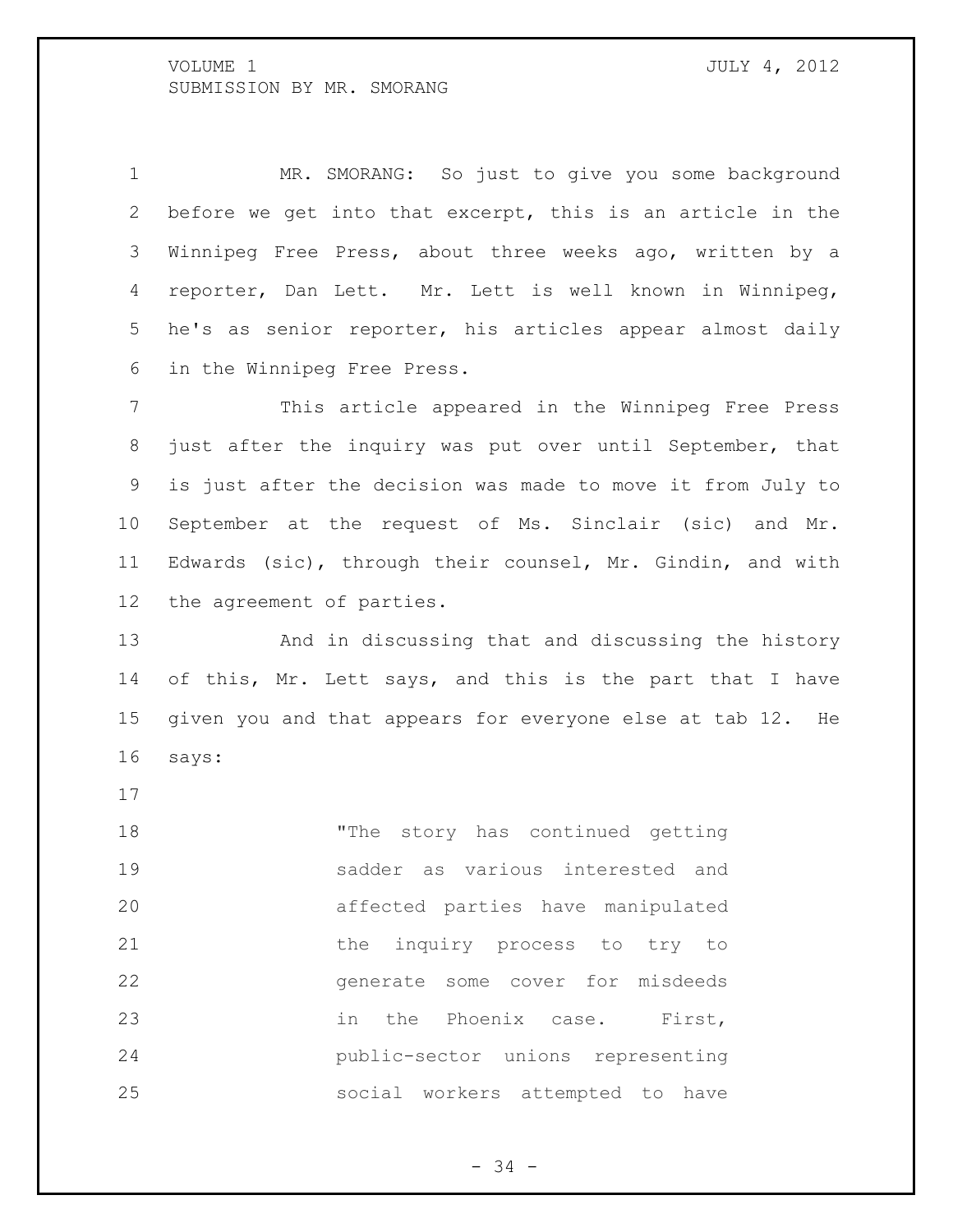the inquiry itself quashed because it was too broad in its mandate. That bid failed, only to see the unions press for a publication ban to shield the names of the social workers. Consideration of the motion for a publication ban has pushed opening testimony in this case from early July ... into the fall."

12 Now, what Lett is saying in that, in that paragraph is first the MGEU tried to scuttle the inquiry entirely and when that didn't work now they're bringing a motion for a publication ban. And as we know, as I've mentioned to you and you will know already, of course, through the process, that's wrong. It's wrong in fact. This motion was before you last June and has been before you since last June and what Mr. Lett is saying in his article is incorrect and lends to the impression that the MGEU, having lost its attempt to scuttle the entire inquiry has now come up with a new and different and final attempt to scuttle things by way of a publication ban.

 And so I can only assume that Mr. Lett didn't bother to check the facts before he came to those

 $- 35 -$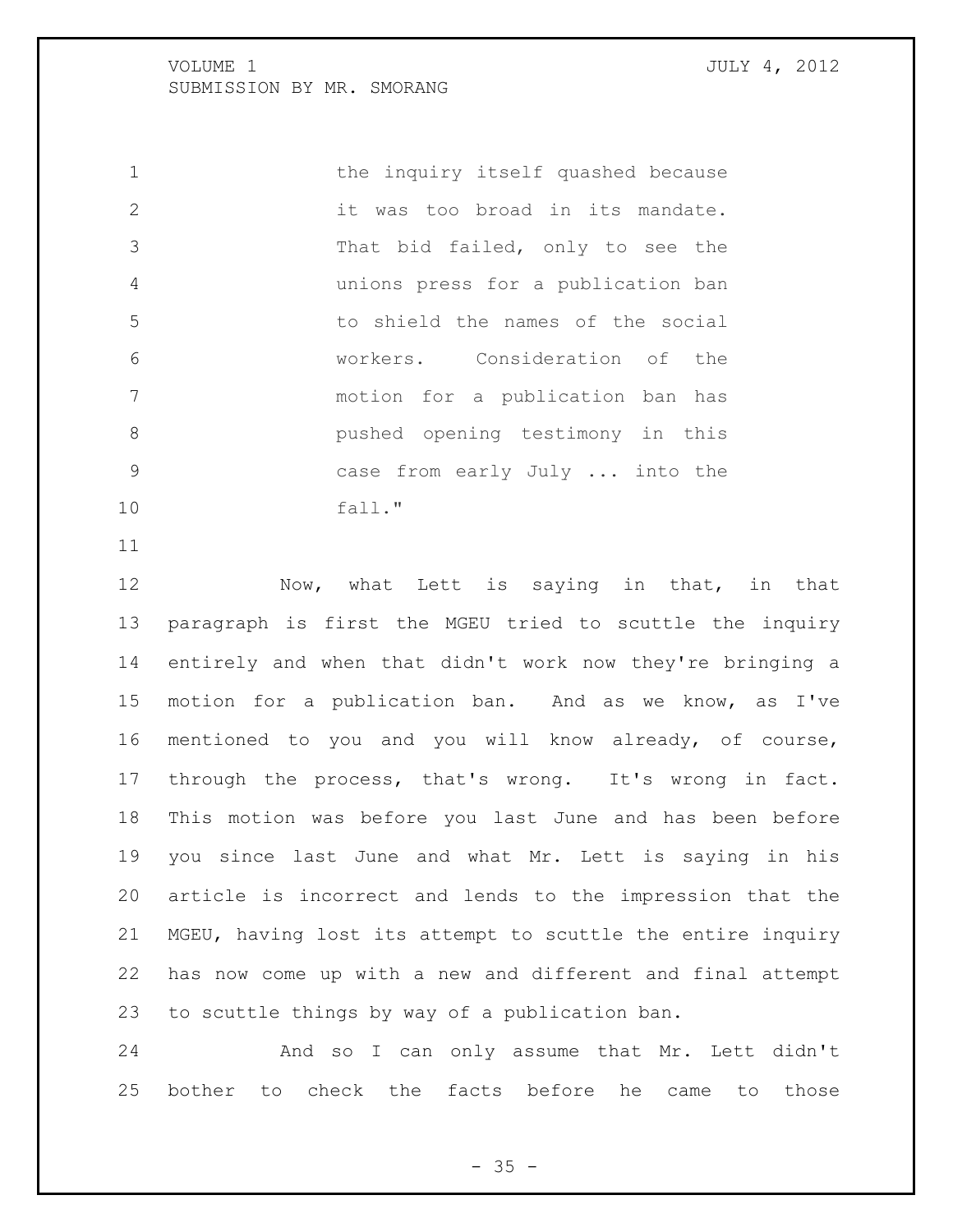conclusions as he did in the article that things are getting sadder. And what's odd and I guess makes the point, is that the Winnipeg Free Press' employer knew that 4 those facts were wrong. They knew because they've been reporting on this case since last June. The Winnipeg Free Press knew that this paragraph was factually inaccurate.

 So his employer knows it, he, I assume, doesn't know it, didn't bother to check, yet him and his employer publicize it in the Winnipeg Free Press. And so that is an example, just one of many that are before you where truth and accuracy take a back seat and the conclusion and the laying of blame become the focus. The story is getting sadder, the parties are manipulating the inquiry to generate cover for misdeeds. That's the kind of conclusion that sells newspapers, that's the kind of conclusion that the media comes to, without checking the accuracy of their facts daily.

18 And that's what the media does. And there's really nothing we can do about that. They have a right, subject only to the laws of defamation, to report stories as they see fit, to allow anonymous contributors to make people game for the bloody minded, and if people like what 23 they hear and what they read, they'll buy the paper, they'll watch the t.v. or they'll visit the internet site, that's the freedom of the press and that's the freedom of

 $- 36 -$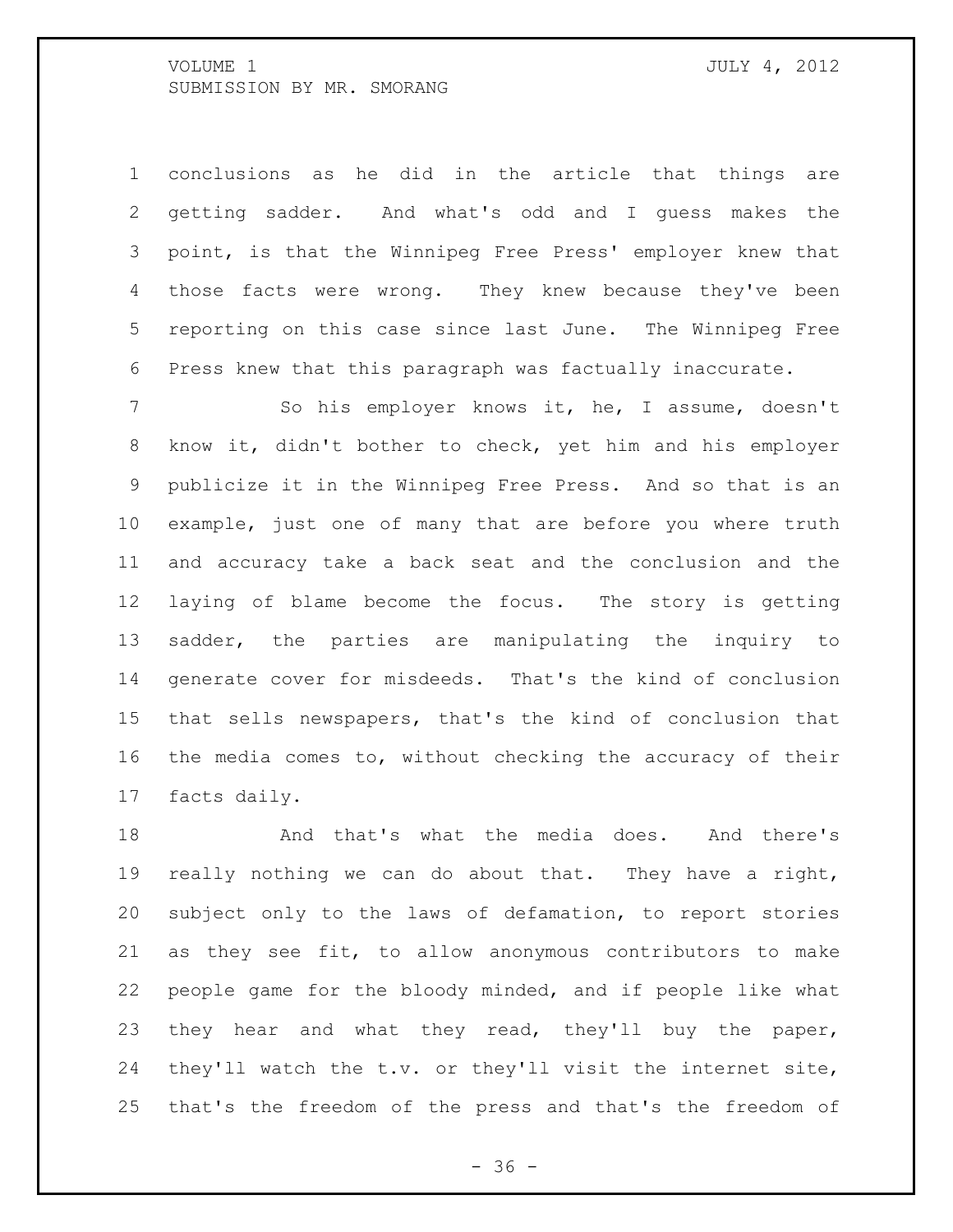the marketplace.

| 2               | But you, sir, have the power, in this inquiry,             |
|-----------------|------------------------------------------------------------|
| 3               | for the purposes that you have undertaken by virtue of the |
| 4               | order in counsel that you accepted, more you have the      |
| 5               | mandate to control your process and to control what        |
| 6               | information the media can and cannot broadcast and blame   |
| $7\phantom{.0}$ | that it can lay and will lay in its various forms.         |
| 8               | And you have the power, sir, to decide whether             |
| 9               | the best interests of the children and the child welfare   |
| 10 <sub>o</sub> | system are served by you not allowing witnesses who appear |
| 11              | before you to be pilloried in the media of today, for the  |
| 12              | sake of the witnesses, for the sake of the system in which |
| 13              | they work, for the sake of the child protection system, in |
| 14              | qeneral.                                                   |
| 15              | And I say to you, sir, that those two realities,           |
| 16              | the paramountcy of the best interests of the children and  |
| 17              | state of the media today are the backdrop to your<br>the   |
|                 |                                                            |

 consideration of the legal issues before you, including the analysis that you must conduct in accordance with the principles set forth in Dagenais/Mentuck.

 I would like to spend some time then, before getting into the facts of the matter, talking about the process and Dagenais/Mentuck.

 We all know that the Dagenais/Mentuck test is a process and it is a process that results from two Supreme

- 37 -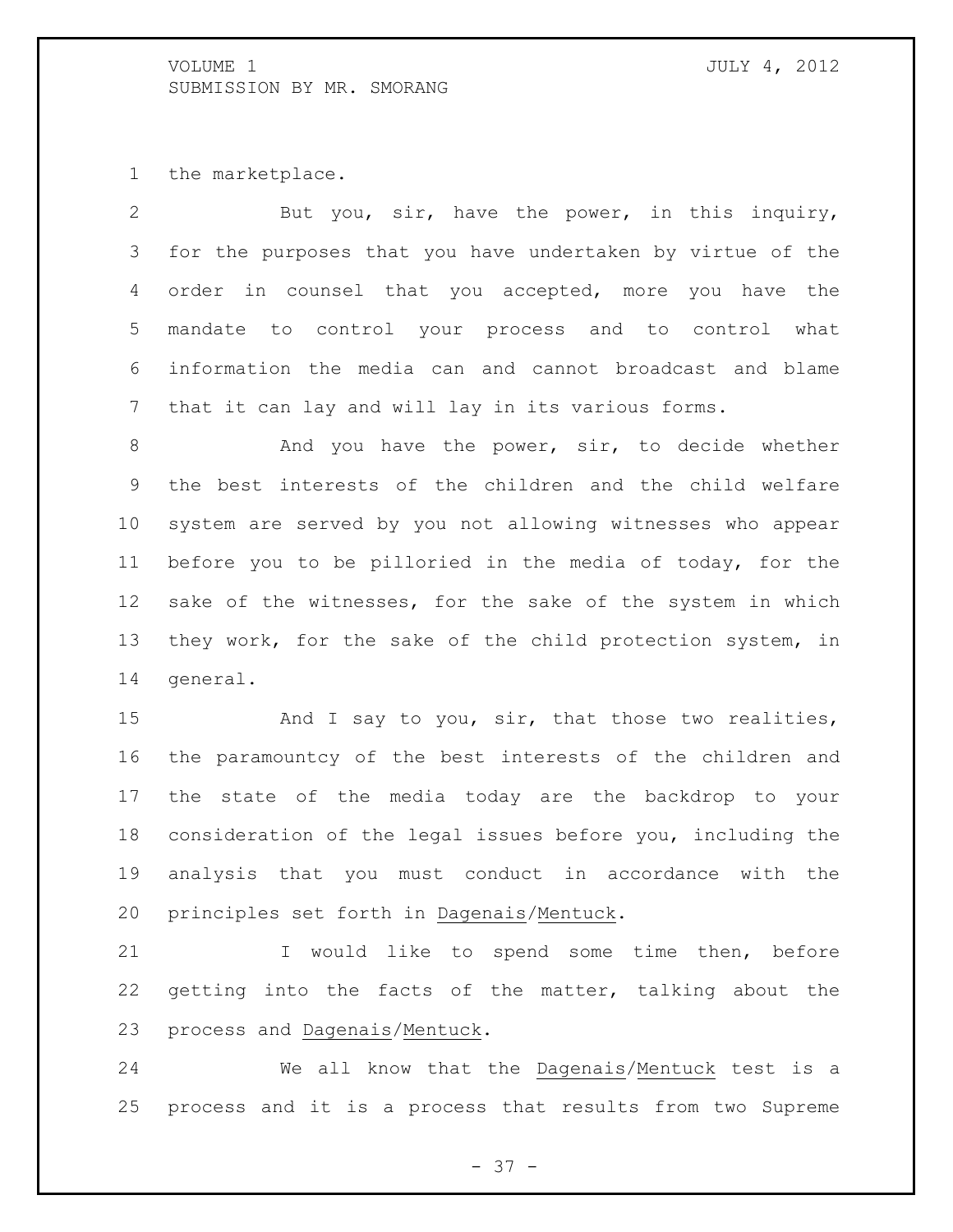Court of Canada cases, R. v. Dagenais, R. v. Mentuck. And it is a process intended to be used where a court is considering limiting the full open court principle. And as I indicate in my reply brief, in my respectful submission the test is no more and no less than a balancing act. To put it another way, a cost benefit analysis.

 Where a court is considering a request before it to somehow limit the open court principle, it looks at the risk, it looks at the reduction of that risk by doing what it's being asked to do, if the limitation is granted and it considers any negative effect that the limitation might cause.

 Instructive and useful for you, in my submission, is the Manitoba Court of Appeal decision in CBC v. Manitoba, which is at tab 3 of our motion brief, and I would ask that you please turn to that, as I will be quoting from it.

18 THE COMMISSIONER: All right. Now, just a minute, while I find that? Is that in this, is that in this binder?

MR. SMORANG: The motion brief of MGEU.

 THE COMMISSIONER: I have the, I have the brief here. Just a minute, maybe I have it. Yes, okay.

Yes, yes, I have it.

MR. SMORANG: Thank you.

- 38 -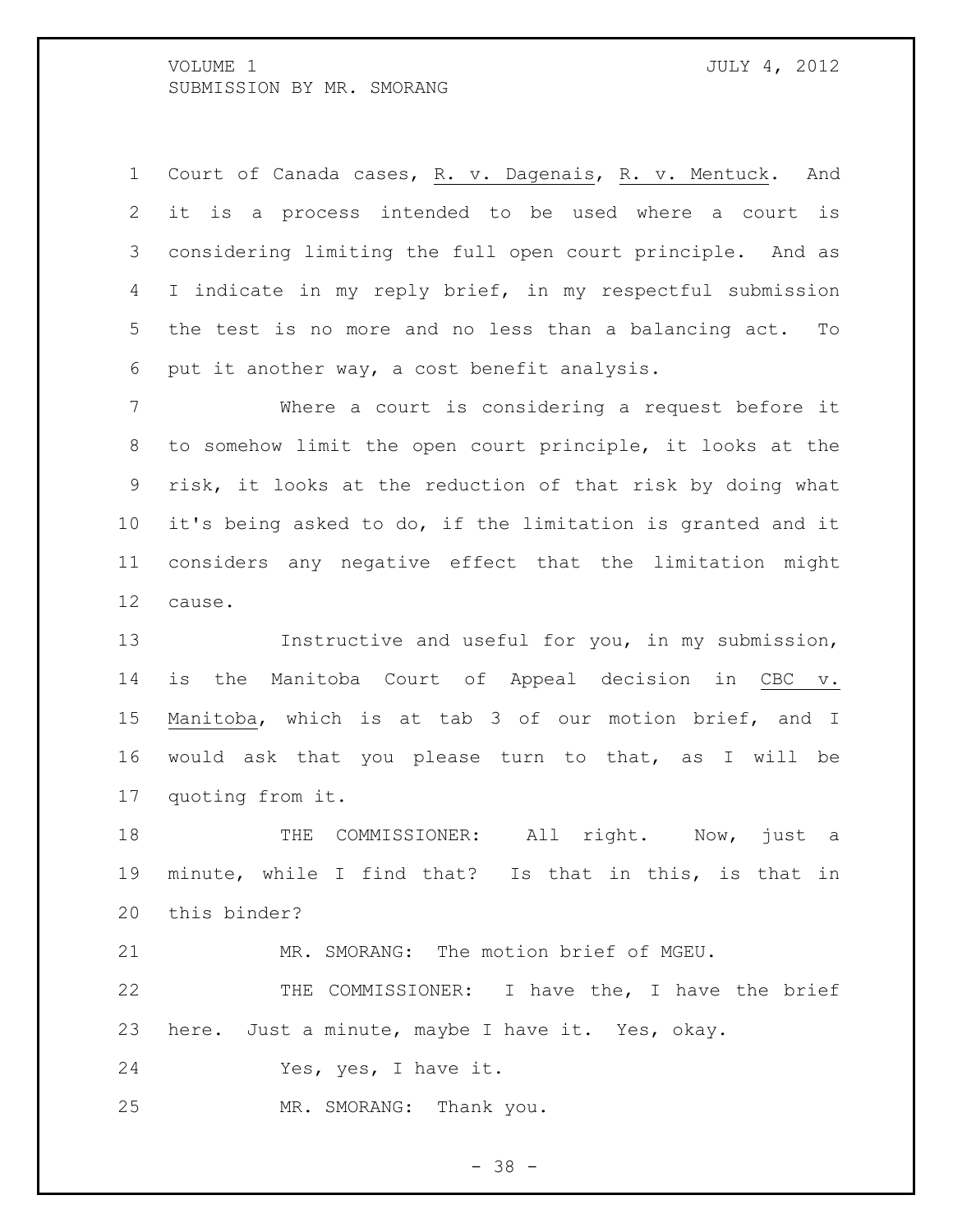1 THE COMMISSIONER: Tab?

2 MR. SMORANG: Tab three.

I'll take you to it in a few moments but --

THE COMMISSIONER: Yes, I have it.

 MR. SMORANG: -- to give you some background. Firstly, the Manitoba Court of Appeal, in this case, considered the Dagenais/Mentuck test and cases since and noted that the Supreme Court, in a subsequent case, Toronto Star, emphasized that Dagenais/Mentuck was meant to be applied in a flexible and contextual manner which I think is extremely important to consider.

12 The court, the Supreme Court was not saying this is it and this is how it shall be and you shall all follow it this way, no matter where you are, and what the issue is, the court has said this is the process and the process needs to be flexible and contextual.

17 17 In the CBC case, as I am sure you are aware, the Manitoba Court of Appeal was considering an appeal by CBC from an order of a Provincial Court Judge, Judge Guy, who was sitting in his capacity as an inquest judge at a Fatality Inquiries Act, involving the death of a child in care or the death of a child.

23 The CBC applied to Judge Guy, in the context of the inquest, to be given copies of all exhibits filed during that inquest. Once they were filed the CBC said

- 39 -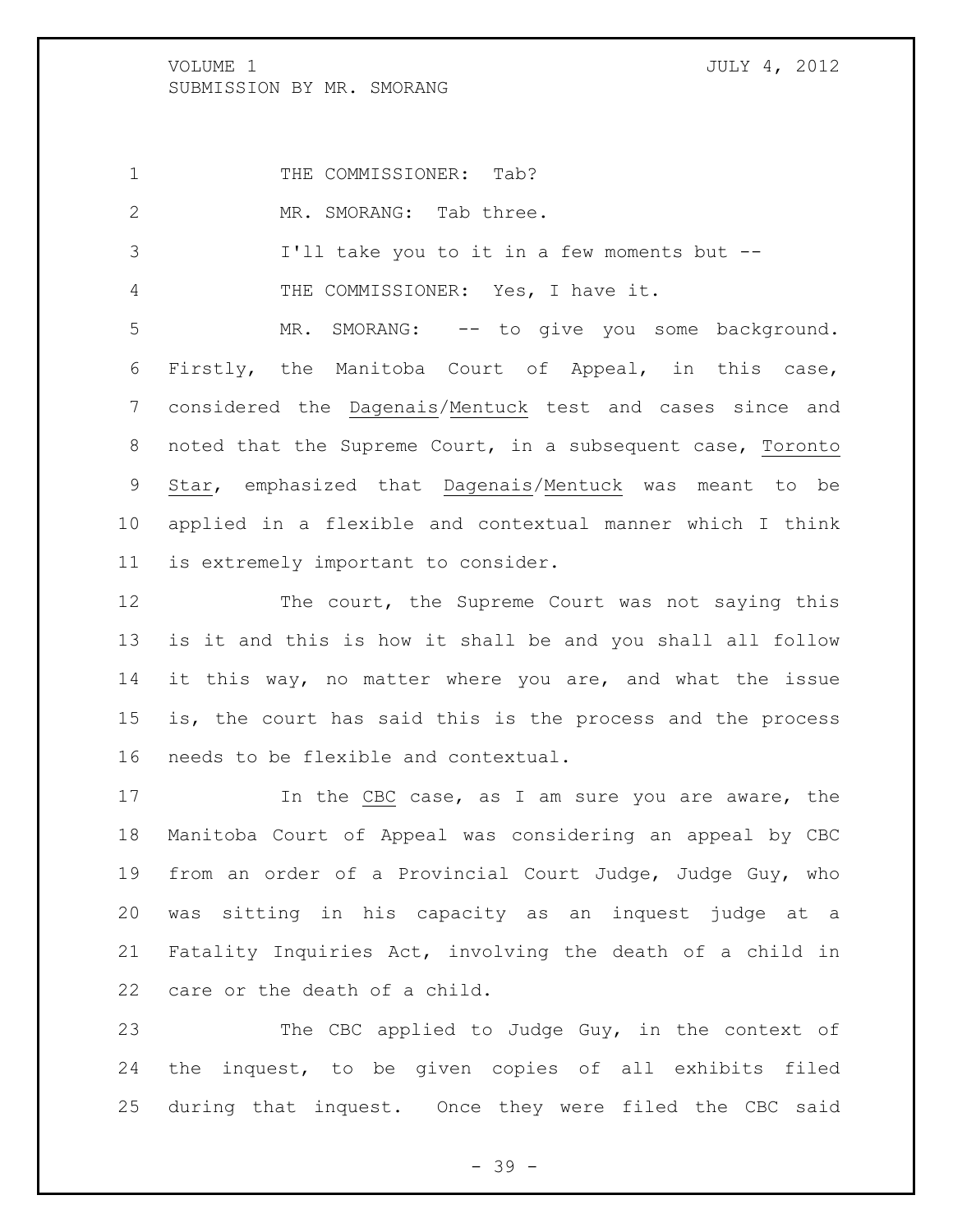they were public, once they were public, the CBC could walk in, ask for copies and get copies of all of the exhibits, unredacted.

 Judge Guy considered their application and refused. The CBC appealed to the Court of Queen's Bench and lost, at that stage and appealed to the Court of Appeal and lost at that stage.

 The case is useful on a number of points for you, I suggest. Firstly, as the Court of Appeal noted, in paragraph nine of the decision, and elsewhere, paragraph nine on page three, Judge Guy considered the media's request, conducted his analysis, made his decision and issued his reasons all without ever mentioning Dagenais/Mentuck.

15 And the court endorsed that, they said what he did was, in essence, the Dagenais/Mentuck analysis, without ever saying those two words. And that's important, I suggest, because it's not about the test, or the words, the, the specific words that the Supreme Court used, it's about the process of balancing interests. That's the message we should get from the Supreme Court, you balance interests, you consider the cost and the benefit of going one way or the other. And that's exactly what Judge Guy did in the Court of Appeal, endorsed.

25 The second important thing to take from CBC, I

 $- 40 -$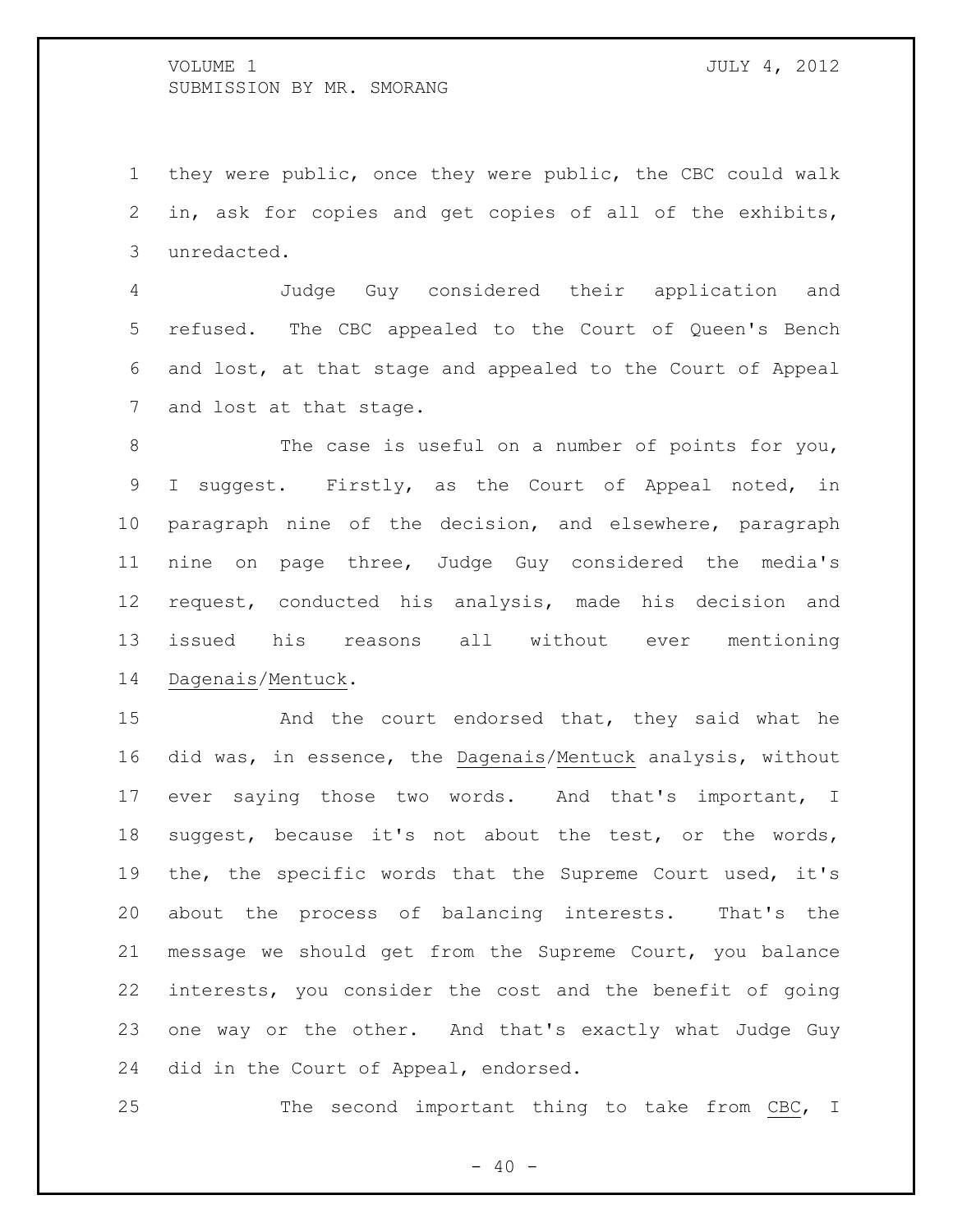| $\mathbf 1$    | submit, and as the Court of Appeal sets out throughout its  |
|----------------|-------------------------------------------------------------|
| $\overline{2}$ | decision, is that Judge Guy conducted that analysis,        |
| 3              | considered that request from the media, with full knowledge |
| 4              | and consideration that he was an inquest judge involved in  |
| 5              | a system based on confidentiality at its root.              |
| 6              | Judge Guy was keenly aware that an important                |
| 7              | factor for him to consider in this request was that he was  |
| 8              | involved in a confidential process and a confidential       |
| 9              | system and the court sets that out at paragraph six of the  |
| 10             | decision at page three where the court says:                |
| 11             |                                                             |
| 12             | "In reviewing the relevant                                  |
| 13             | provisions of the Act --"                                   |
| 14             |                                                             |
| 15             | And that is the Child and Family Services Act.              |
| 16             |                                                             |
| 17             | "-- and the Fatality Inquiries                              |
| 18             | Act, the inquest judge noted                                |
| 19             | All of the sections try to put                              |
| 20             | forward a balanced approach to                              |
| 21             | receiving information<br>normally                           |
| 22             | considered confidential in order                            |
| 23             | to fulfill the purposes of an                               |
| 24             | inquiry without causing undue harm                          |
| 25             | or prejudice.                                               |

- 41 -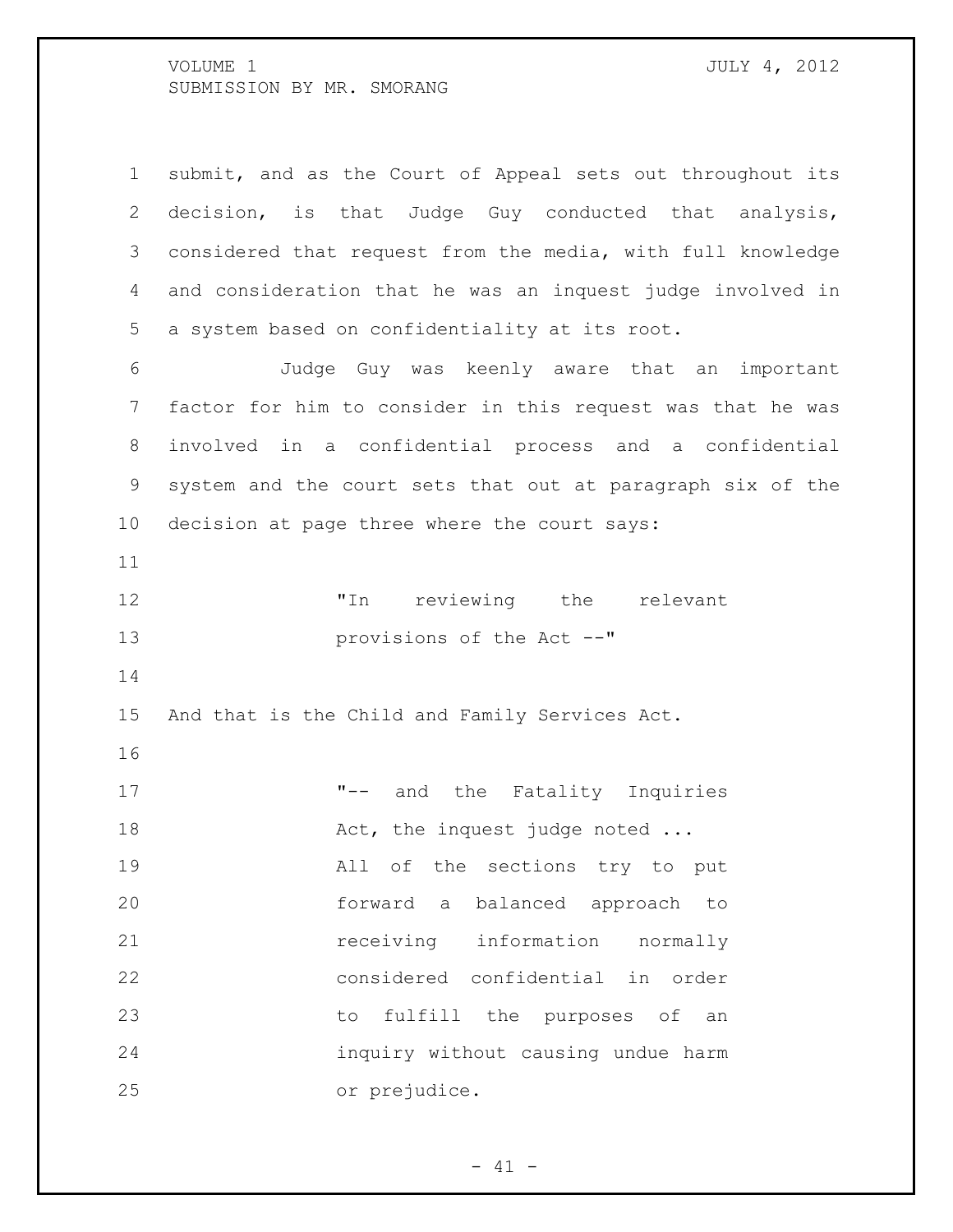In other words an inquest open to the public with conditions attached to the material submitted, rather than an in camera inquest with a report to follow." 8 Again, Mr. Commissioner, a balancing act. And at paragraph seven, the court quotes from Justice (sic) Guy, acknowledging the role of the media in society, and the role of the media in reporting but at paragraph eight, the court recognizes that Judge Guy found in favour in the balancing act he did, of refusing the media's request and the court says: 

 "He endeavoured in the exercise of his discretion to 'reach a balance 18 in light of the nature of **proceedings** and of the subject-matters.' ... that is to say, the inherently public nature 22 of an FIA inquiry on the one hand, 23 and the importance of confidentiality of CFS records and 25 the sec. 10 report on the other.

 $- 42 -$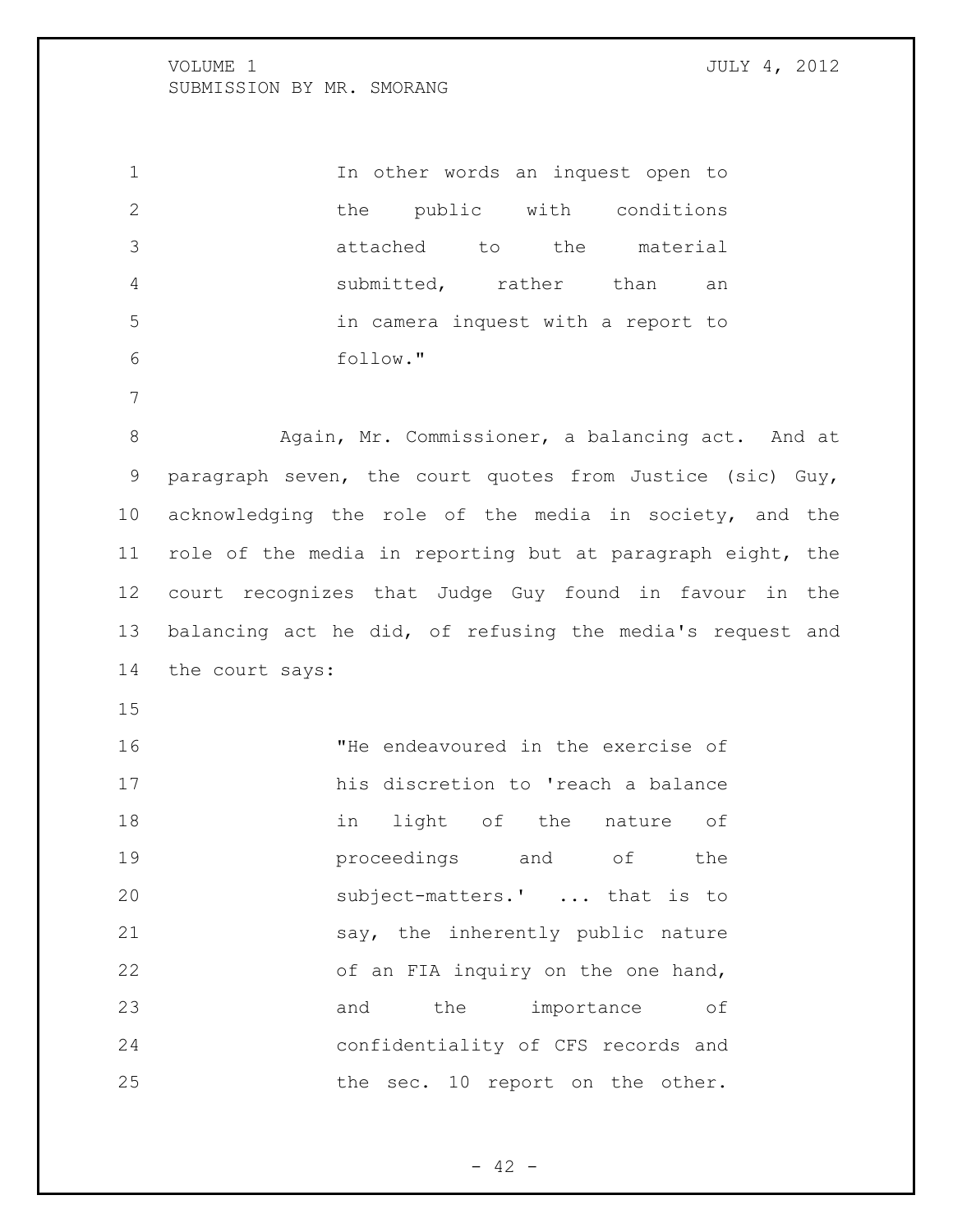1 He concluded (at para. 36): ... The social value of affording confidentiality with respect to Child and Family Services documentation is of superordinate importance to society that justifies curtailment of public 8 accessibility." 10 He went on to say: **"...** [T]he balance must be struck in favour of denial of access with **respect** to [the exhibits in question] which exhibits contain 16 the material provided with understanding of and reliance upon 18 confidentiality." And so the court was asked to consider, essentially, whether Judge Guy got it right and they did so. The court, beginning at page four of the decision,

out and considers the statutory context of the inquest.

The court cites Section 75 and 76 of the Child

around paragraph 15 -- this is our Court of Appeal -- sets

 $- 43 -$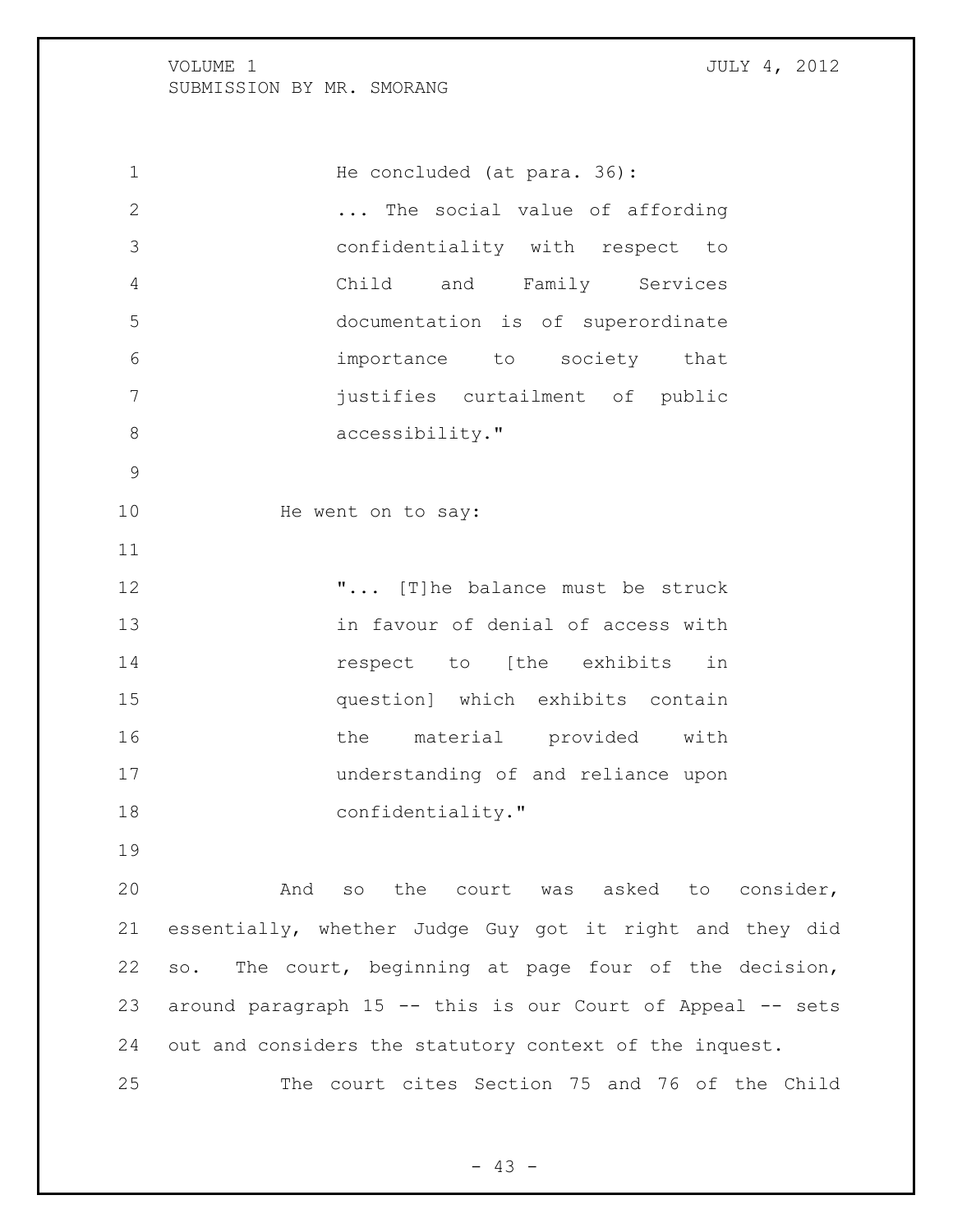| $\mathbf 1$    | and Family Services Act regarding confidentiality of child |
|----------------|------------------------------------------------------------|
| $\overline{2}$ | protection proceedings and the persons involved<br>as      |
| 3              | witnesses in those proceedings. And the court notes the    |
| 4              | arguments made before it by the Attorney General of        |
| 5              | Manitoba, beginning at page six, paragraph 28.             |
| 6              | And at paragraph 30 the court quotes from the              |
| $\overline{7}$ | Attorney General's argument. It says:                      |
| $\,8\,$        |                                                            |
| $\mathsf 9$    | "The Attorney General arques that                          |
| 10             | there is a discretion for the                              |
| 11             | inquest judge to make an order for                         |
| 12             | media access to<br>such                                    |
| 13             | "confidential" records, as we are                          |
| 14             | dealing with here, using the                               |
| 15             | Dagenais/Mentuck test in<br>the                            |
| 16             | context of sec. $76(3)$ (b) of the                         |
| 17             | The Dagenais/Mentuck test<br>Act.                          |
| 18             | must be flexible to accommodate                            |
| 19             | the different interests at play at                         |
| 20             | an inquest such as this. Whenever                          |
| 21             | access is an issue, the public                             |
| 22             | interest and confidence in the                             |
| 23             | administration of the child                                |
| 24             | protection regime in place in                              |
| 25             | Manitoba under the Act must<br>be                          |

- 44 -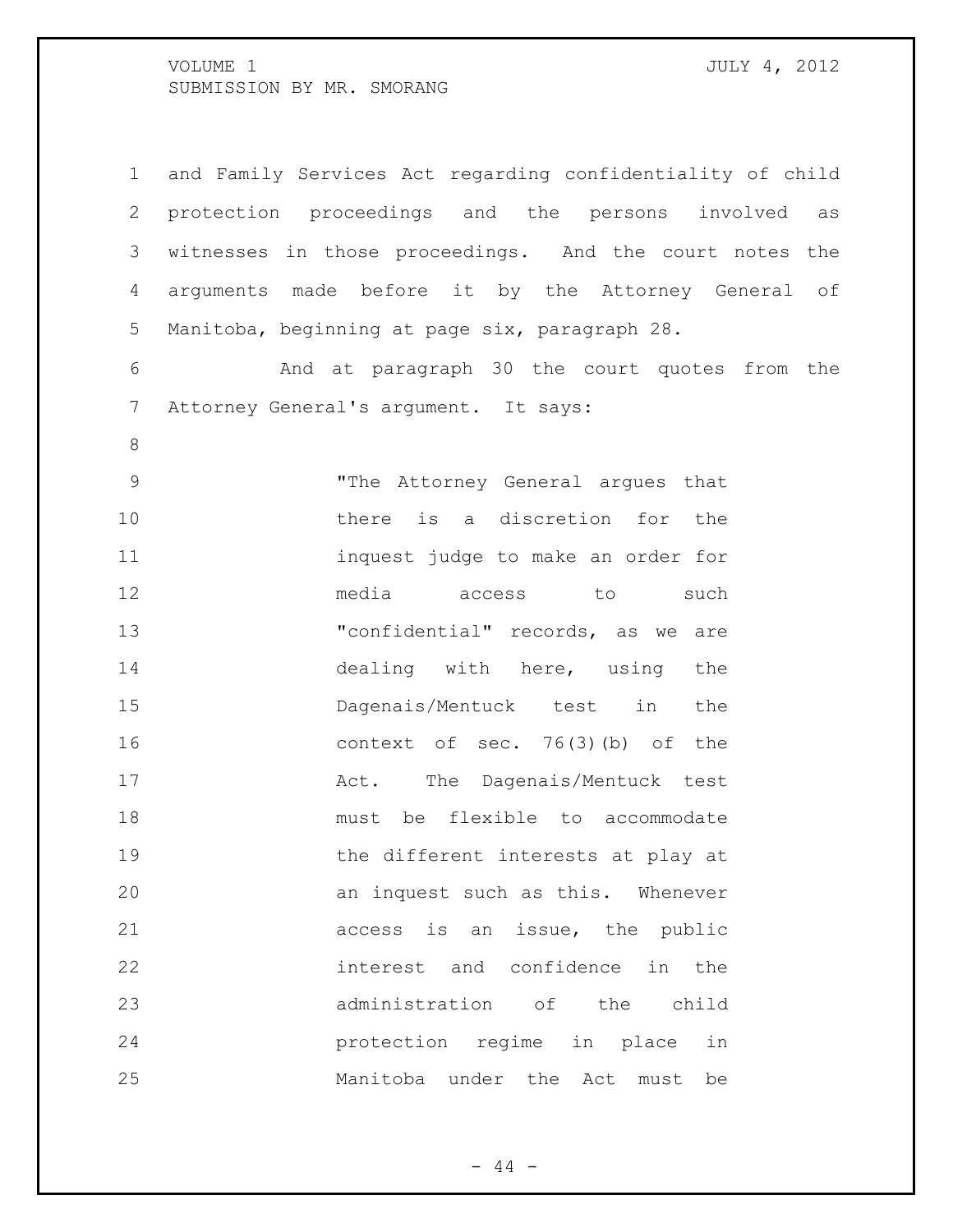delicately balanced with the public's right to know why a child in care committed suicide. This is an inquest into the death of a child, not a trial where rights are in issue and "fault" may need to be determined. Therefore, one 8 must start with the "context" that the documents sought to be disclosed to the media are statutorily protected child **protection records.**"

14 That is the starting point for Judge Guy, that is the appropriate starting point, says the Attorney General and adopted by the Court of Appeal.

 Paragraph -- sorry, on page seven, flipping the page, the court, just at the end of the first paragraph, on page seven, cites three cases the Attorney General relies upon, including RJR-McDonald, which stands for the proposition that freedom of expression does not trump other rights. And the quote from the Supreme Court of Canada, in RJR.

"Although freedom of expression is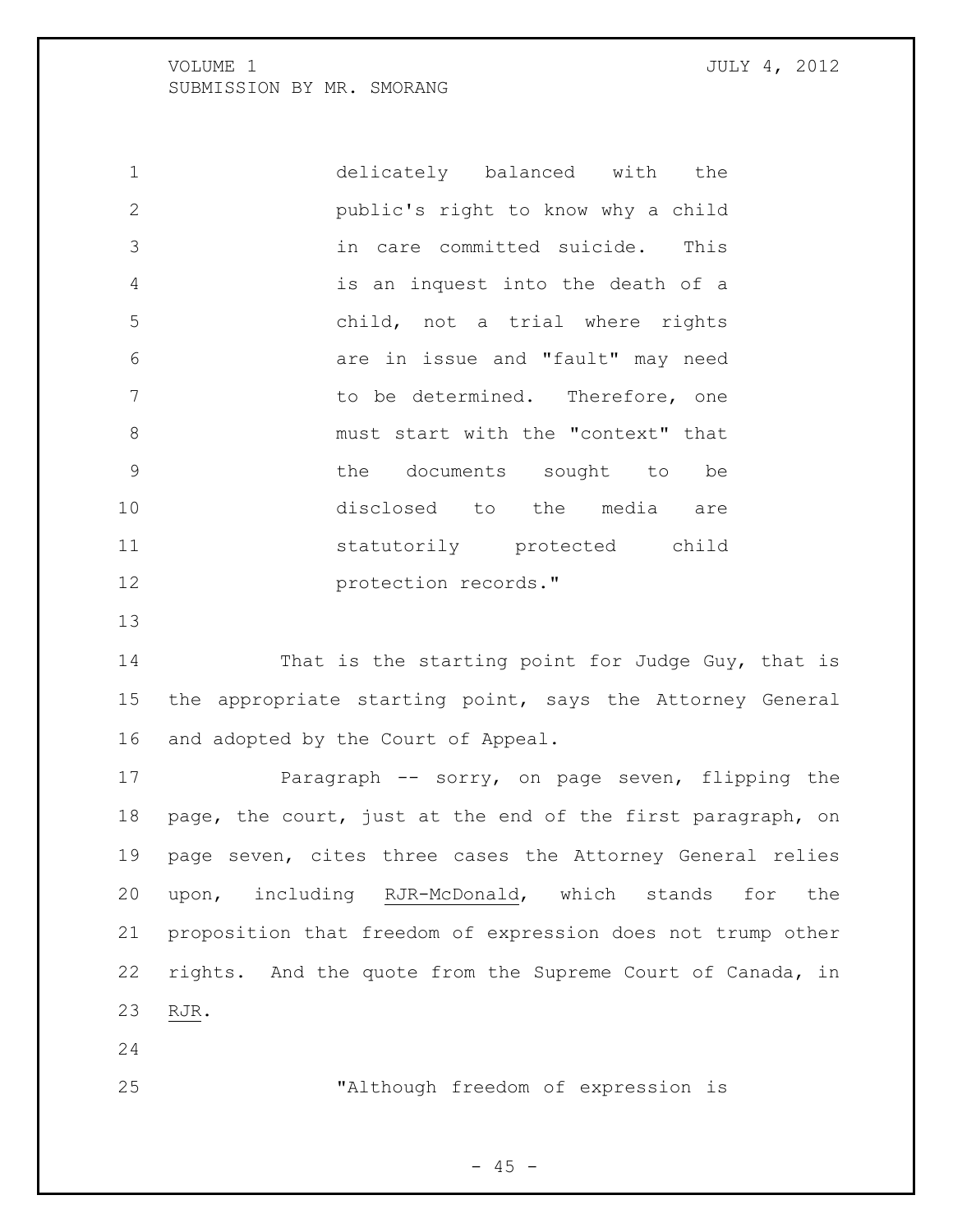| $\mathbf 1$    | undoubtedly a fundamental value,   |
|----------------|------------------------------------|
| $\mathbf{2}$   | there are other fundamental values |
| 3              | that are also deserving of         |
| $\overline{4}$ | protection and consideration by    |
| 5              | the courts. When these values      |
| 6              | come into conflict, as they often  |
| 7              | do, it is necessary for the courts |
| 8              | to make choices based not upon an  |
| 9              | abstract, platonic analysis, but   |
| 10             | upon a concrete weighing of the    |
| 11             | relative significance of each of   |
| 12             | the relevant values in our         |
| 13             | community in the specific          |
| 14             | context."                          |
| 15             |                                    |
| 16             | It goes on, at paragraph 31:       |
| 17             |                                    |
| 18             | "In this instance, given the high  |
| 19             | of privacy<br>degree<br>and        |
| 20             | confidentiality in the CFS records |
| 21             | and the report of the medical      |
| 22             | examiner under sec. 10  there      |
| 23             | is an elevated expectation of      |
| 24             | privacy."                          |
| 25             |                                    |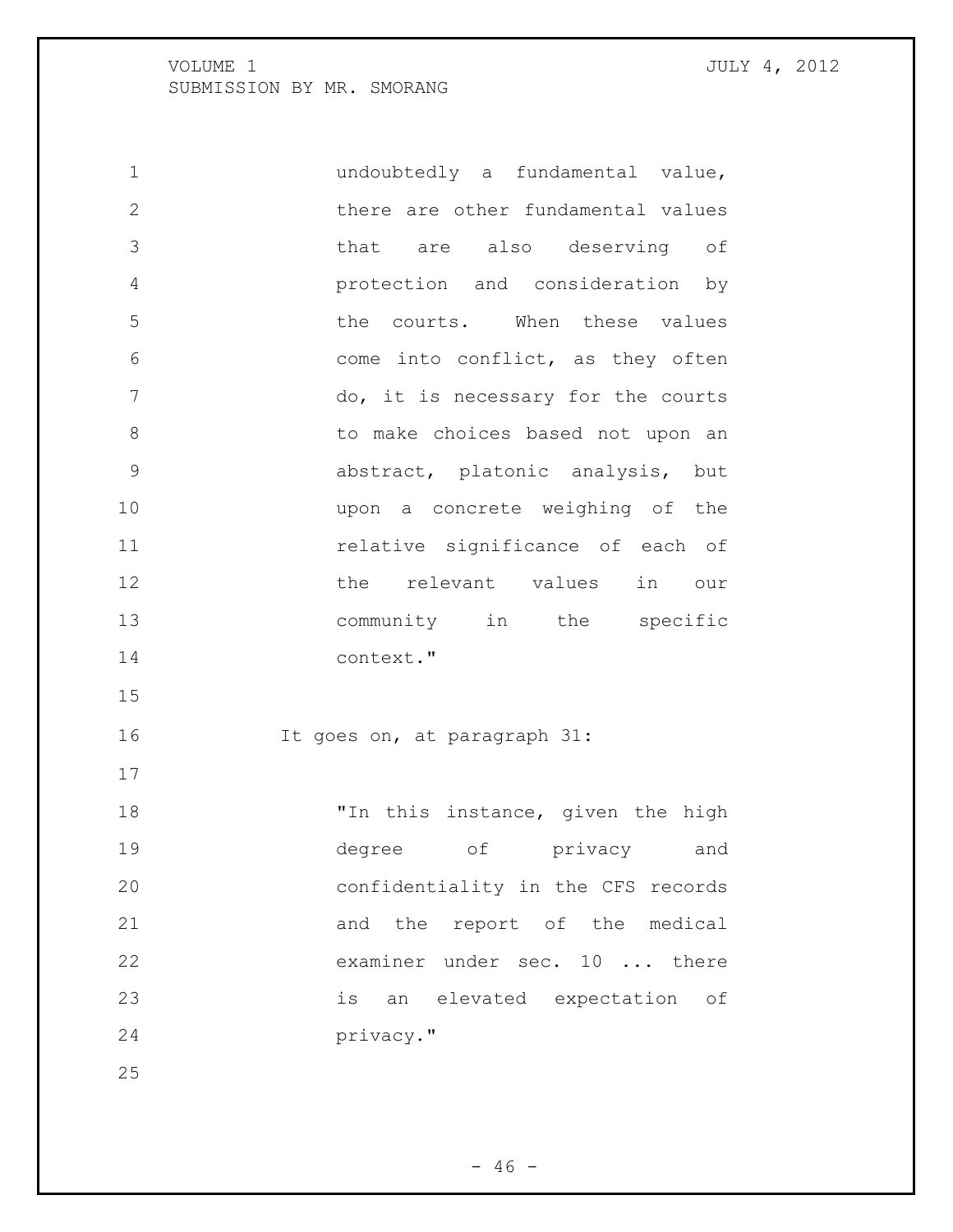It goes on, in that same paragraph, paragraph 31, about the fourth line down:

 "While the statutory right to confidentiality is attenuated to some extent given the public interest in the child's death and 8 b the purpose of an inquest, it is wrong to say that confidentiality was automatically lost once the documents became exhibits at the inquest. While freedom of the press should be given a very high **14** level of protection, preservation of the efficacy of the child protection system is of at least equal importance. This likely explains why no reported decision has been found where a court has granted media access to exhibits 21 that were protected by statutory 22 confidentiality."

 The Manitoba Court of Appeal, in its decision, also conducts a balancing act and it does so at paragraph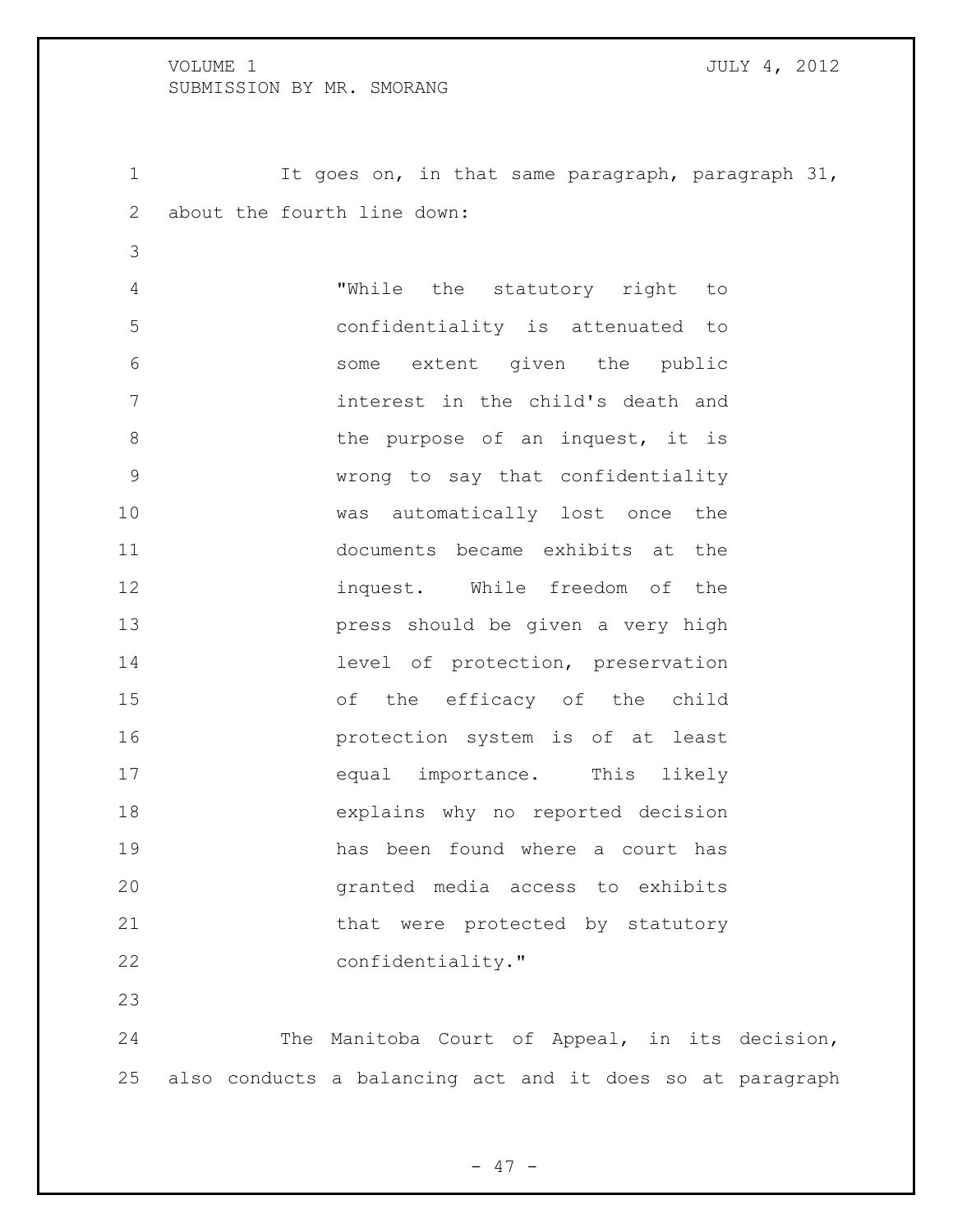# VOLUME 1 JULY 4, 2012 SUBMISSION BY MR. SMORANG 35 at the bottom of page seven. 2 The court says: "It can be seen that the Act --" That is the Child and Family Services Act -- "-- and the Fatality Inquiries Act in combination ensure that a significant amount of information 11 is available to the media, while 12 at the same time leaving it to the court to determine access to the 14 records, themselves. For example, should cross-examination take place with respect to the contents 17 of a particular document, the 18 media, subject to court order, are in a position to publish such details so long as the identity of 21 the person is not disclosed. Similarly, if reference is made to the document in the inquest **report, these references, too, are** in the public realm."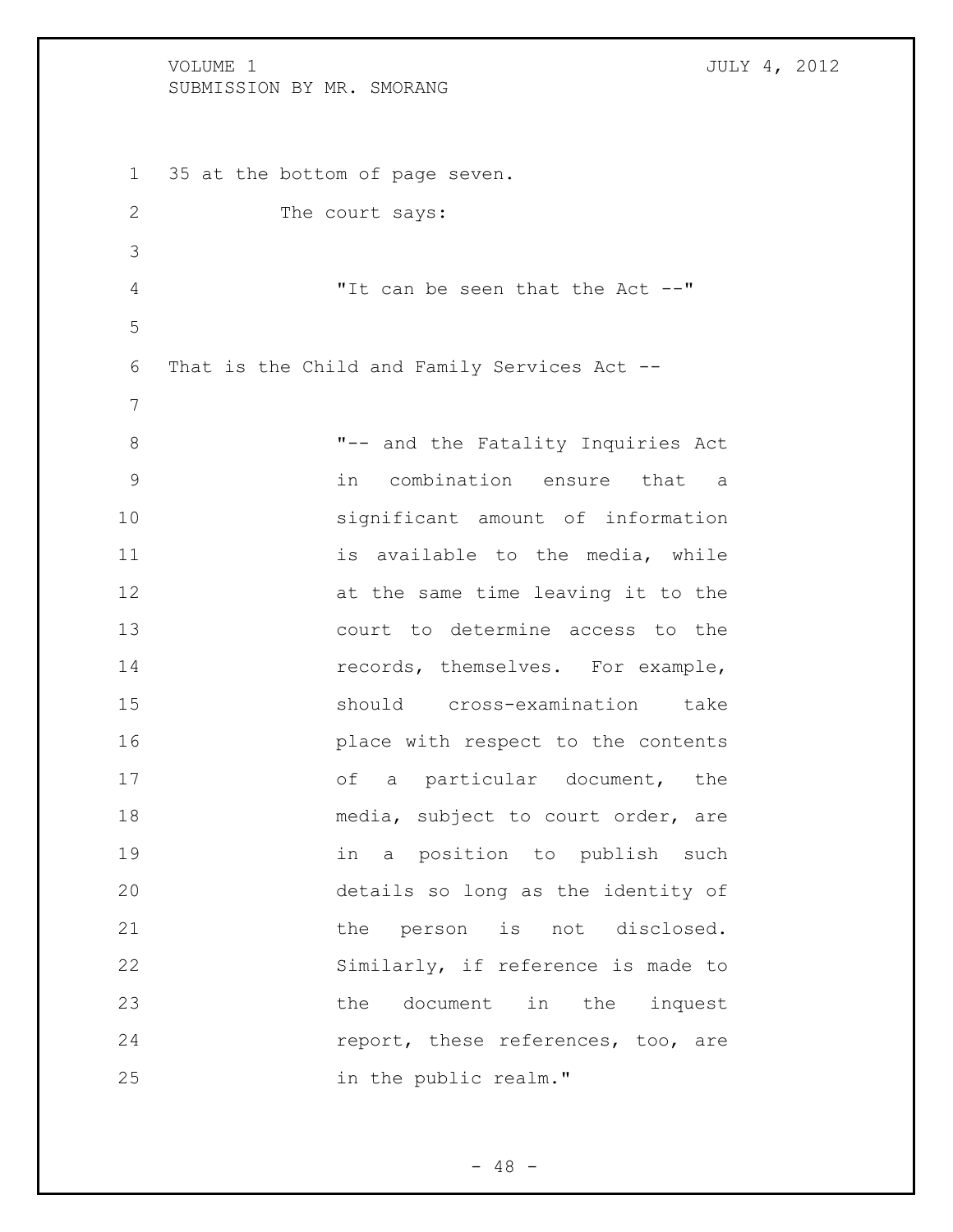So, again, Mr. Commissioner, the court is saying, you know, what are we losing by not giving the media what they're asking for, and in this paragraph the court is saying not very much. The decision of the Court of Appeal, at paragraph 42, supports Judge Guy, it says: "While the inquest judge did not specifically refer to the 10 Dagenais/Mentuck analysis, it is clear from reading his extensive **reasons** that this is precisely the exercise that he undertook. He carefully weighed and balanced the competing constitutional and common law imperatives. He noted 17 that the sec. 10 report had been **given** a "full and fair public hearing" and "[t]here was, in my view, a full, frank and candid **review of the report.** The public will not suffer from lack of information with respect to that report" ..." 

- 49 -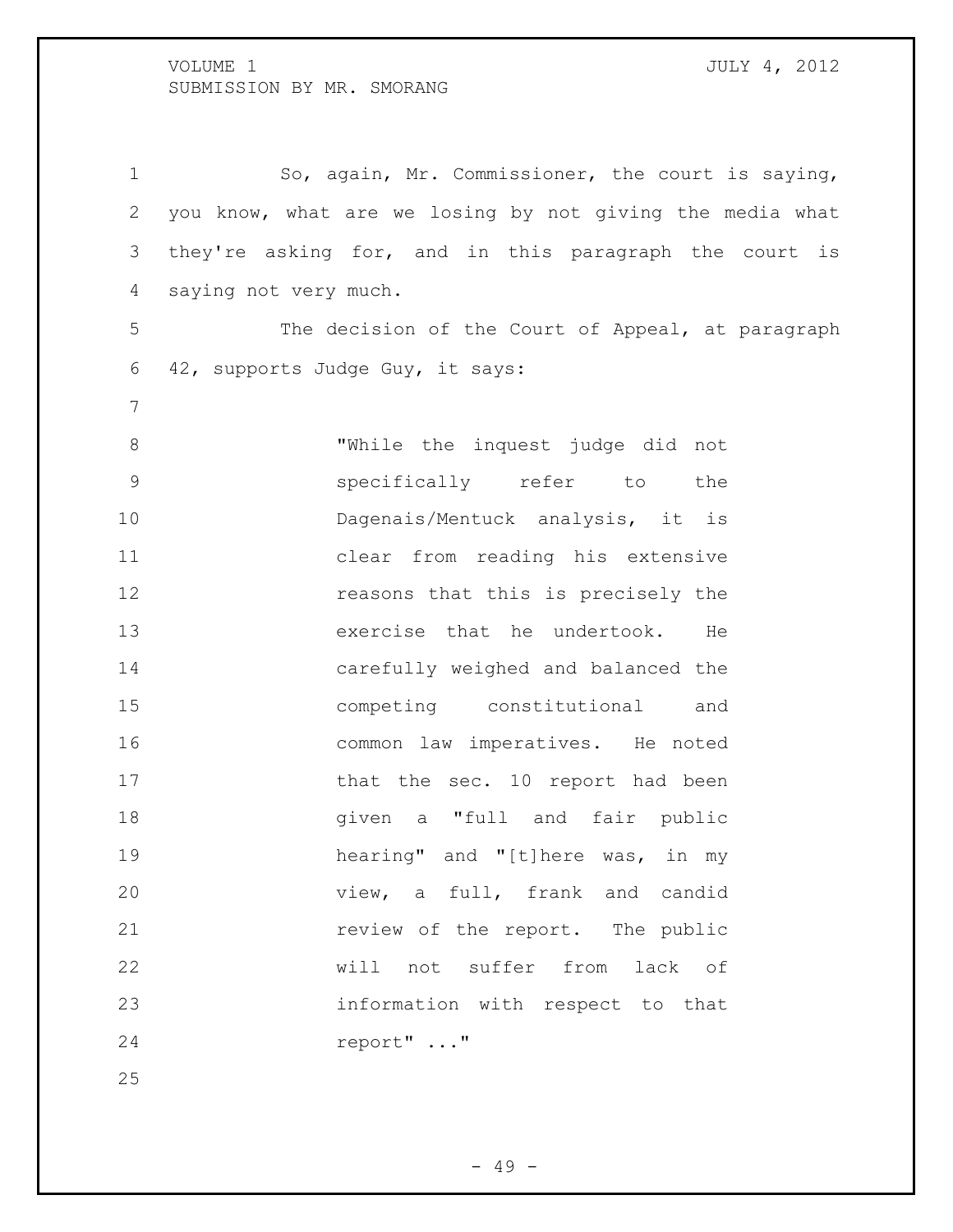He concluded that:

| 2             |                                    |
|---------------|------------------------------------|
| 3             | " in considering "the effect of    |
| 4             | that legislation if<br>the         |
| 5             | confidential material is provided  |
| 6             | to Court as an exhibit within the  |
| 7             | legislative framework of the       |
| 8             | Fatality Inquiries Act"  the       |
| $\mathcal{G}$ | balance favoured denial of access  |
| 10            | with respect to the exhibits       |
| 11            | because                            |
| 12            | To hold otherwise would destroy    |
| 13            | the safeguards of providing such   |
| 14            | information where<br>such          |
| 15            | confidentiality is essential. The  |
| 16            | legislation was meant to provide   |
| 17            | this protection."                  |
| 18            |                                    |
| 19            | He goes on to say:                 |
| 20            |                                    |
| 21            | "Secondly, in my view, allowing    |
| 22            | access because the confidential    |
| 23            | material was contained in exhibits |
| 24            | used in the  hearing would         |
| 25            | destroy a social value of          |
|               |                                    |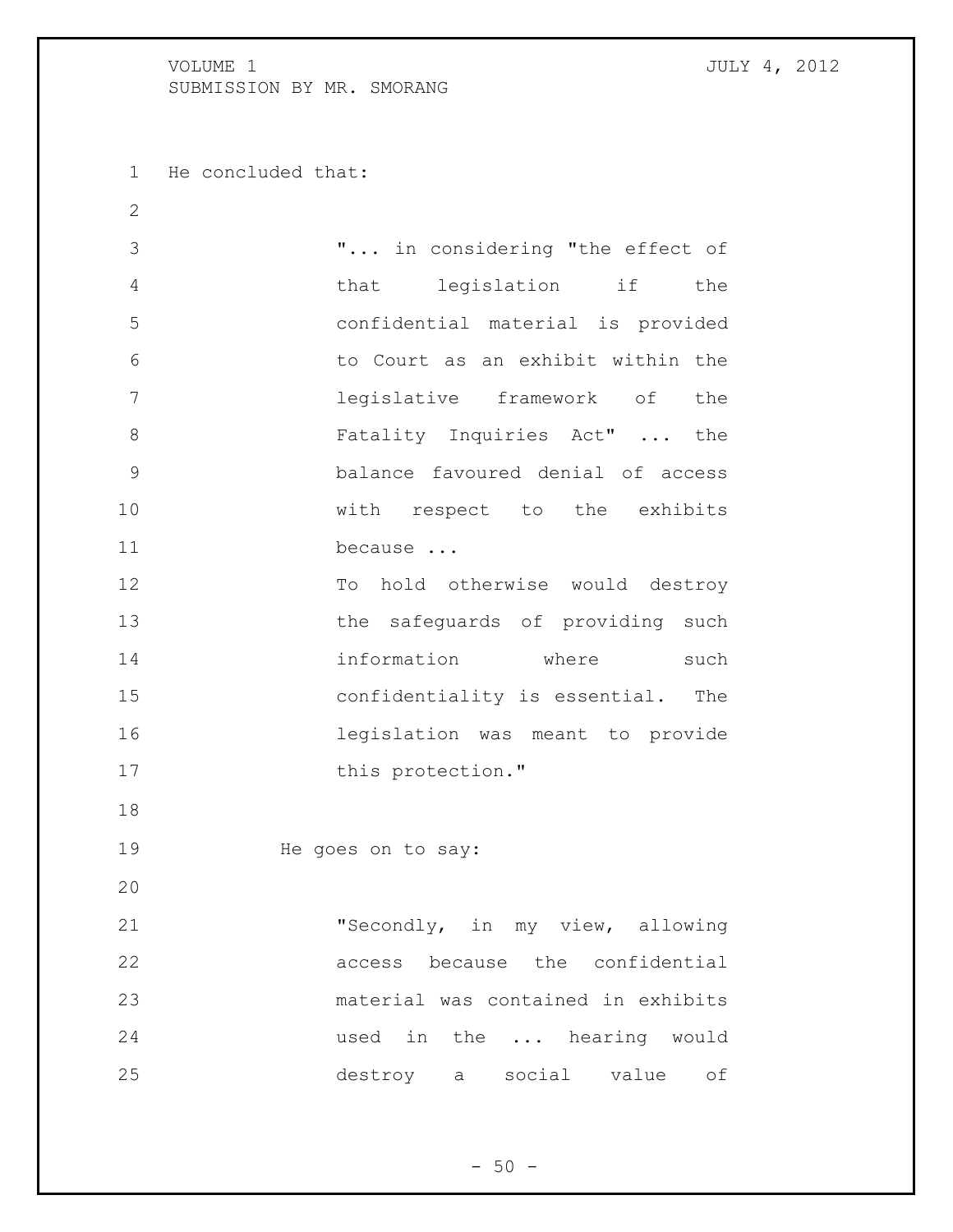1 superordinate importance confidentiality of disclosure used to assist child and family in abusive and neglectful situations." 

 I ask you to give that case a full read and thorough consideration, Mr. Commissioner, because I suggest to you that your job is very much like Judge Guy's job and that your consideration of the statutory framework and the system under which this information was collected and will be -- and testified about is very similar to that before Judge Guy.

 Commission counsel advised, at the outset, that a break would be taken at 10:45. I am about to change topics, if it suits you we can take a break now.

17 THE COMMISSIONER: Yes, it, it -- that's fine. Anywhere, 10:45, 11:00, we will always have a mid-morning break and mid-afternoon break but I am -- usually will defer to counsel who is speaking at the time when it's appropriate and if this is an appropriate time we'll do that.

 MR. SMORANG: In the sense that I am transitioning to a new topic, it's probably appropriate.

25 THE COMMISSIONER: Fine.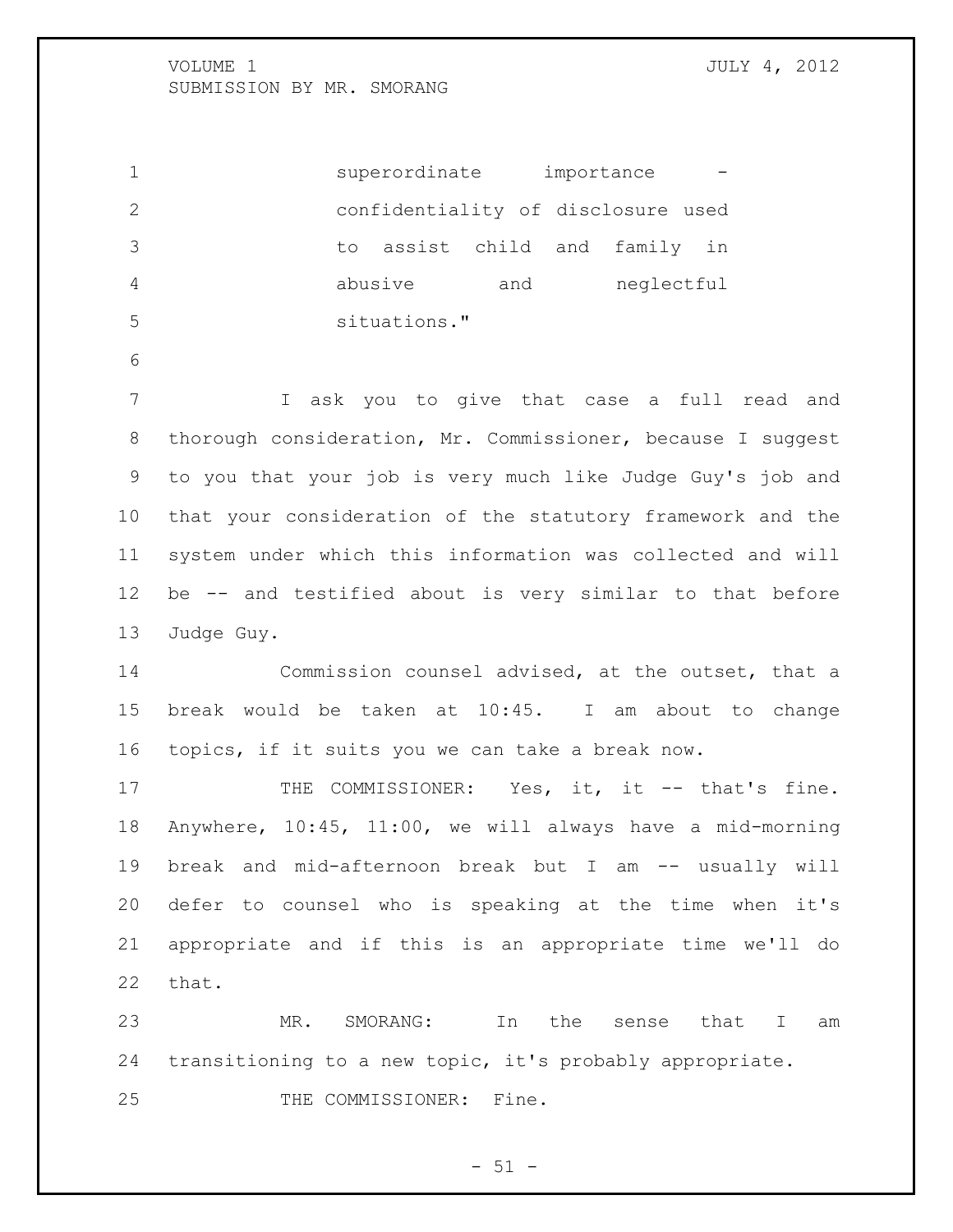1 MR. SMORANG: Thank you.

| $\overline{2}$ | THE COMMISSIONER: Now, let me just say this                 |
|----------------|-------------------------------------------------------------|
| 3              | about adjournments. We're not a court of law and we can do  |
| 4              | things a little differently if we decide to. One of the     |
| 5              | things, when I announce an adjournment, I sometimes have    |
| 6              | papers I want to gather up and, and collect and so on, so   |
| 7              | when I announce an adjournment, counsel are free to make a  |
| 8              | move from their desks and do whatever they want, rather     |
| 9              | than waiting while I do what I want to do here. So that     |
| 10             | will be the format we'll run throughout and I now announce  |
| 11             | the first adjournment.                                      |
| 12             | MR. SMORANG: We're back in 15?                              |
| 13             | THE COMMISSIONER: Fifteen minutes.                          |
| 14             | MR. SMORANG: Thank you.                                     |
| 15             | MS. WALSH: Thank you.                                       |
| 16             |                                                             |
| 17             | (BRIEF RECESS)                                              |
| 18             |                                                             |
| 19             | THE CLERK: Please be seated.                                |
| 20             | THE COMMISSIONER: All right, Mr. Smorang,                   |
| 21             | please.                                                     |
| 22             | MR. SMORANG: Thank you, Mr. Commissioner.                   |
| 23             | During the break I have -- just wanted to clean             |
| 24             | up one matter that I dealt with earlier before I go on, and |
| 25             | that is the matter involving the use by the media of the    |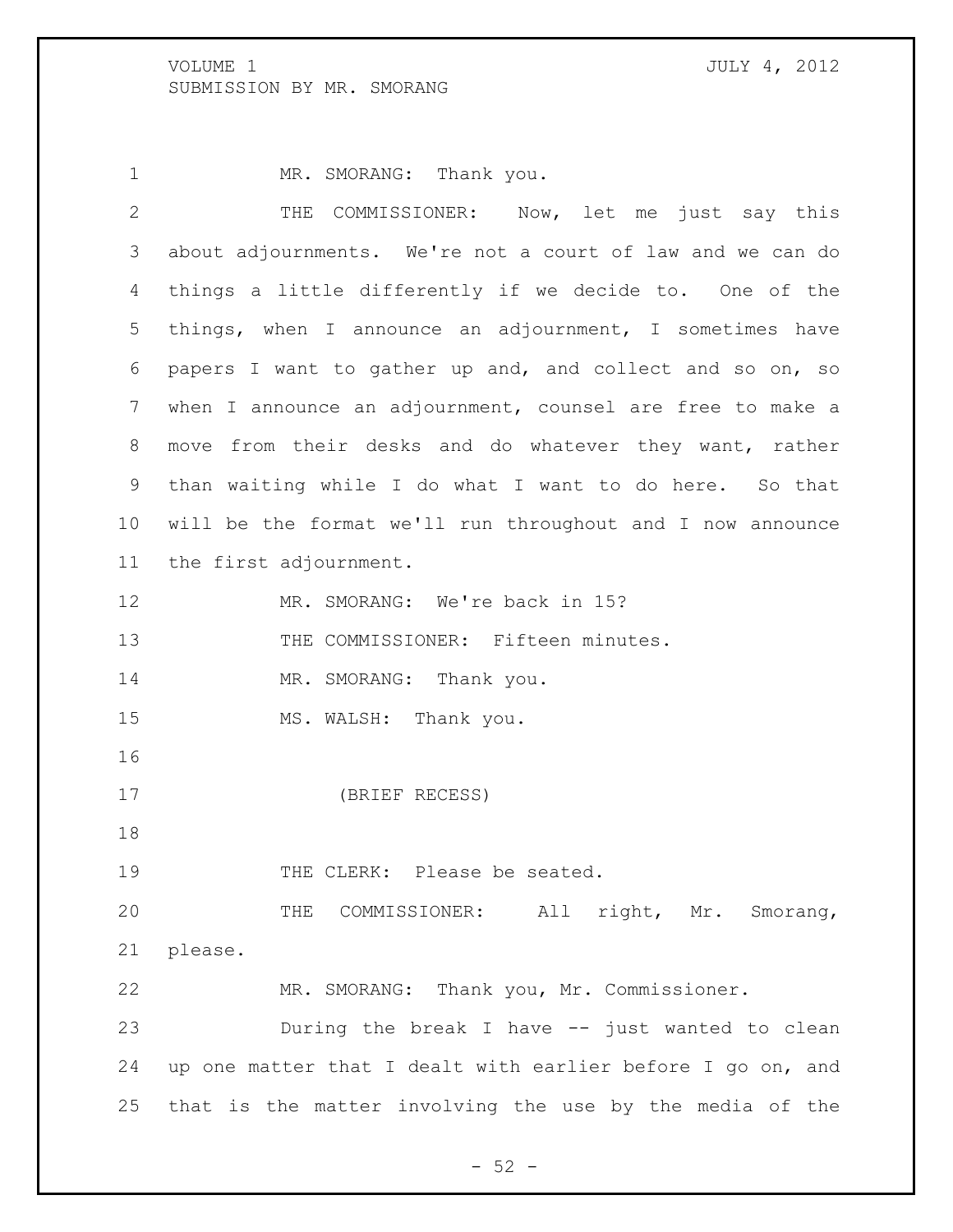| $\mathbf 1$    | internet to not only post their stories but also to        |
|----------------|------------------------------------------------------------|
| $\mathbf{2}$   | broadcast the comments that arise. And I've asked          |
| 3              | Commission counsel and I believe she has been able to put  |
| 4              | before you the supplementary affidavit of Janet Kehler. It |
| 5 <sup>1</sup> | should be in the binder right in front of you, open to the |
| 6              | front page of it.                                          |
| 7              | THE COMMISSIONER: Yes.                                     |
| 8              | MR. SMORANG: If you go to tab A                            |
| 9              | THE COMMISSIONER: Yes.                                     |
| 10             | MR. SMORANG: Tab A is printed from the Winnipeg            |
| 11             | Sun website, and it's called Terms and Conditions.<br>And  |
| 12             | you'll see it starts off by saying:                        |
| 13             |                                                            |
| 14             | "Thank you for visiting                                    |
| 15             | winnipegsun.com. Please read the                           |
| 16             | terms and conditions set forth                             |
| 17             | below carefully "                                          |
| 18             |                                                            |
| 19             | And then it goes through copyright issues, trade and       |
| 20             | service mark rights, links; prohibited uses on the second  |
| 21             | page, obligations; a whole bunch of rules and<br>regs      |
| 22             | purportedly set up by the Winnipeg Sun for those who wish  |
| 23             | comment and have those comments broadcast by the<br>to     |

Winnipeg Sun on their internet site.

So you had asked me earlier, you know, what, if

- 53 -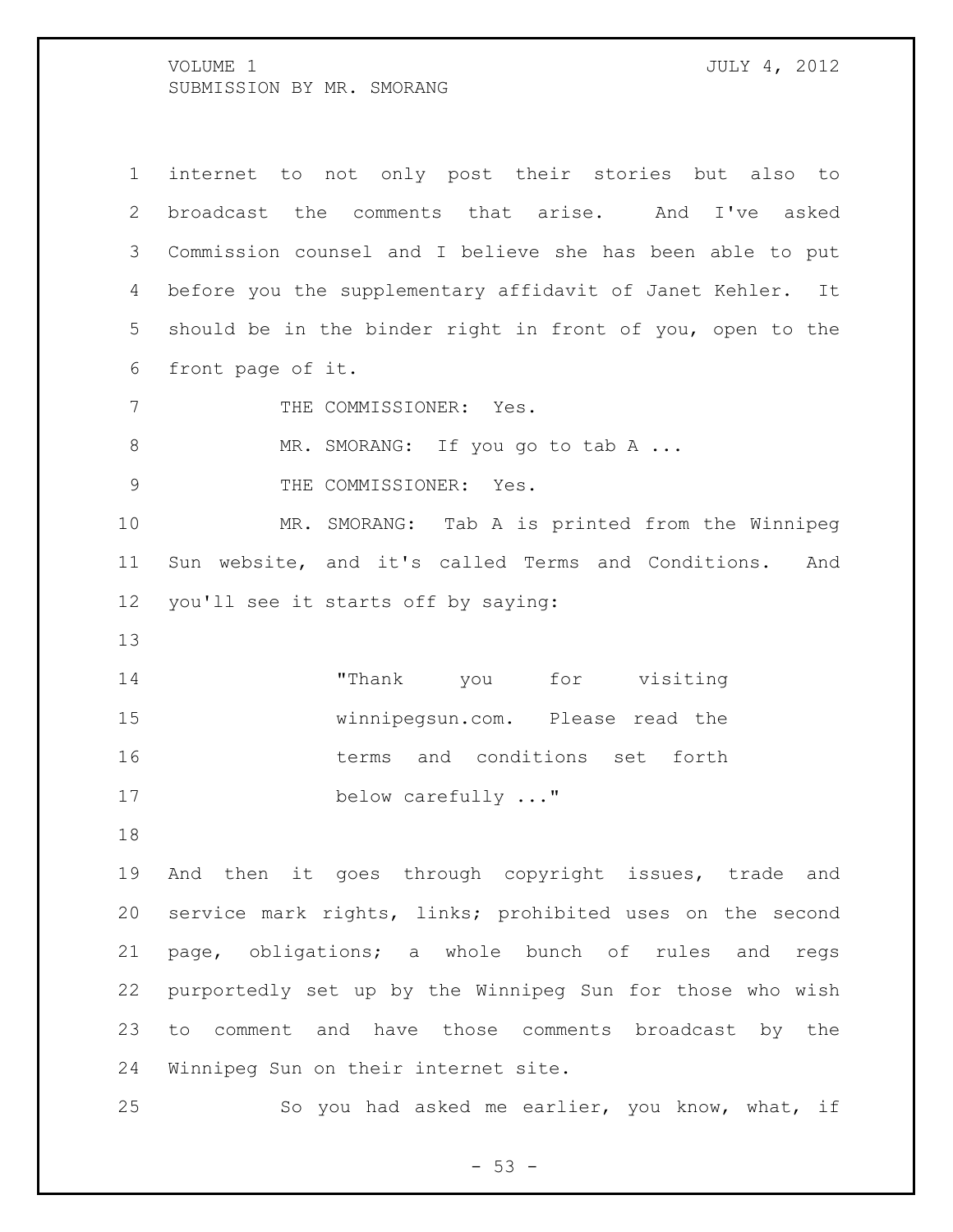any, restraints or restrictions there are. This is an example of what the Winnipeg Sun at least purports to have in place for terms and conditions for those people who wish to anonymously comment.

5 And if you go to tab B ...

THE COMMISSIONER: Yes.

 MR. SMORANG: Tab B is a document again found on the Winnipeg Sun website around the area where readers can comment, and it's called Netiquette and purports again to have rules about comments.

11 THE COMMISSIONER: This is the Sun also.

 MR. SMORANG: This is the Sun also. And if you look, for example, under the rules -- I won't go through them all, but they talk about respect, they talk about not tolerating vulgarities, or threats, or personal attacks, or discriminatory comments, or slanderous or insulting or obscene comments. They don't tolerate any of that. You're not to put that on their website, says the Winnipeg Sun. So that's the Netiquette page on the Winnipeg Sun website.

20 Now, if you go to tab C ...

21 Tab C -- now, again, I, I don't mean to patronize you, sir, but I don't know how much time you spend on websites so I'm going to take you through tab C, which is --

25 THE COMMISSIONER: No, you're, you're following a

 $-54 -$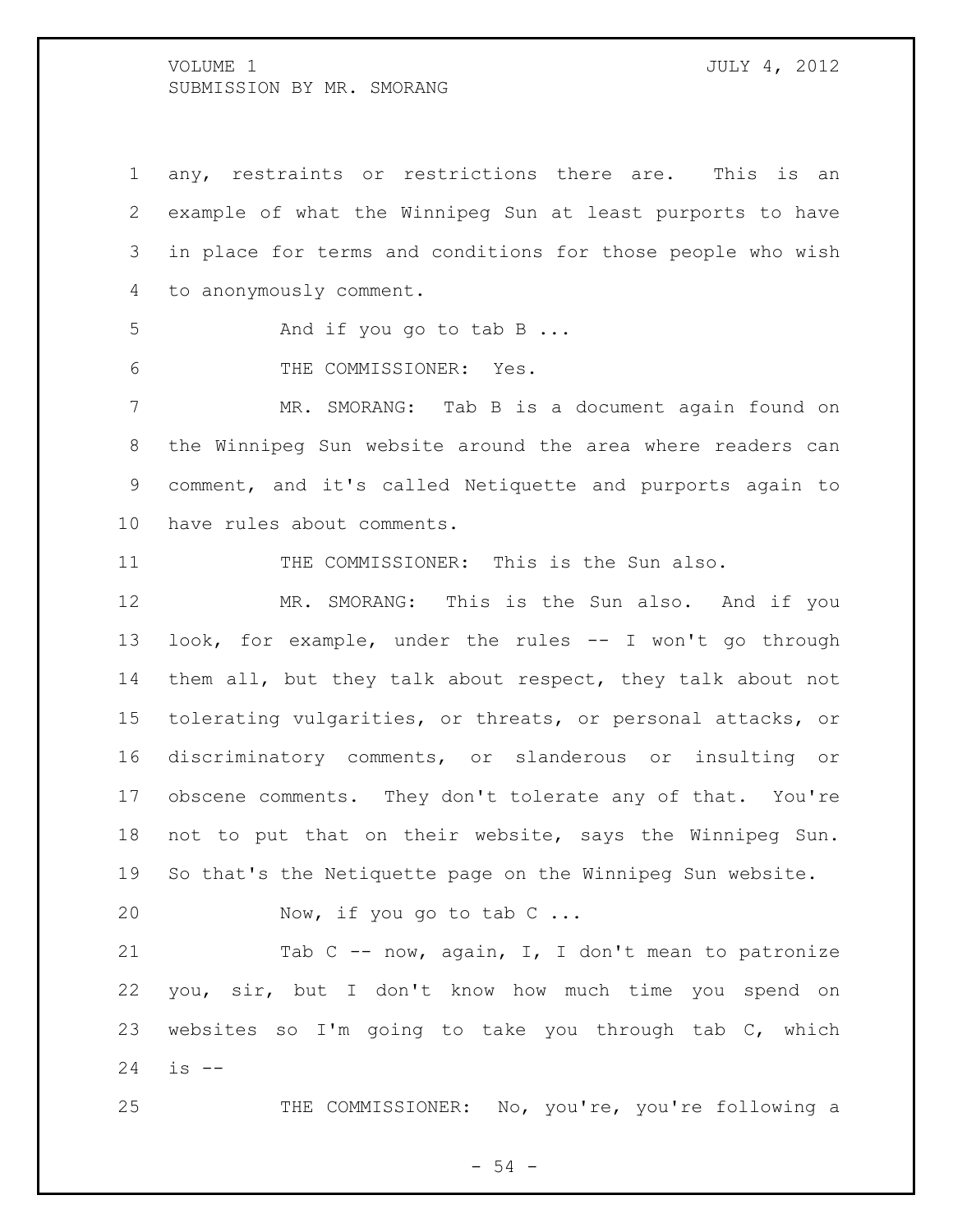wise course.

 MR. SMORANG: Okay. Tab C is a photocopy of what would appear on your screen if you were to be on the Winnipeg Sun website and looking at the story, "MGEU won't appeal Sinclair inquiry decision." That's an article that first appeared on March 2nd, but if you go to the Winnipeg Sun website right now today and you type in "MGEU won't appeal," you will get exactly what you're looking at right now, word for word, including the picture.

 And so this was an article the Winnipeg Sun posted in its newspaper and on its internet site on March 2nd, and in it the topic of the article, as the headline suggests, is that the MGEU has decided not to appeal the Court of Appeal's ruling on the stated case application that went to the Court of Appeal.

 What the Sun has done is they've gone to the MGEU website -- my client's website -- and they've reproduced a letter that MGEU put on its website, and it starts at the bottom of the first page, the full letter: "The MGEU has decided not to appeal," and the letter continues on the second page, and on the third page, and then the letter's ultimately signed by three people from MGEU: Janet Kehler, whose name you'll remember because she's sworn affidavits --

THE COMMISSIONER: Yeah.

 $- 55 -$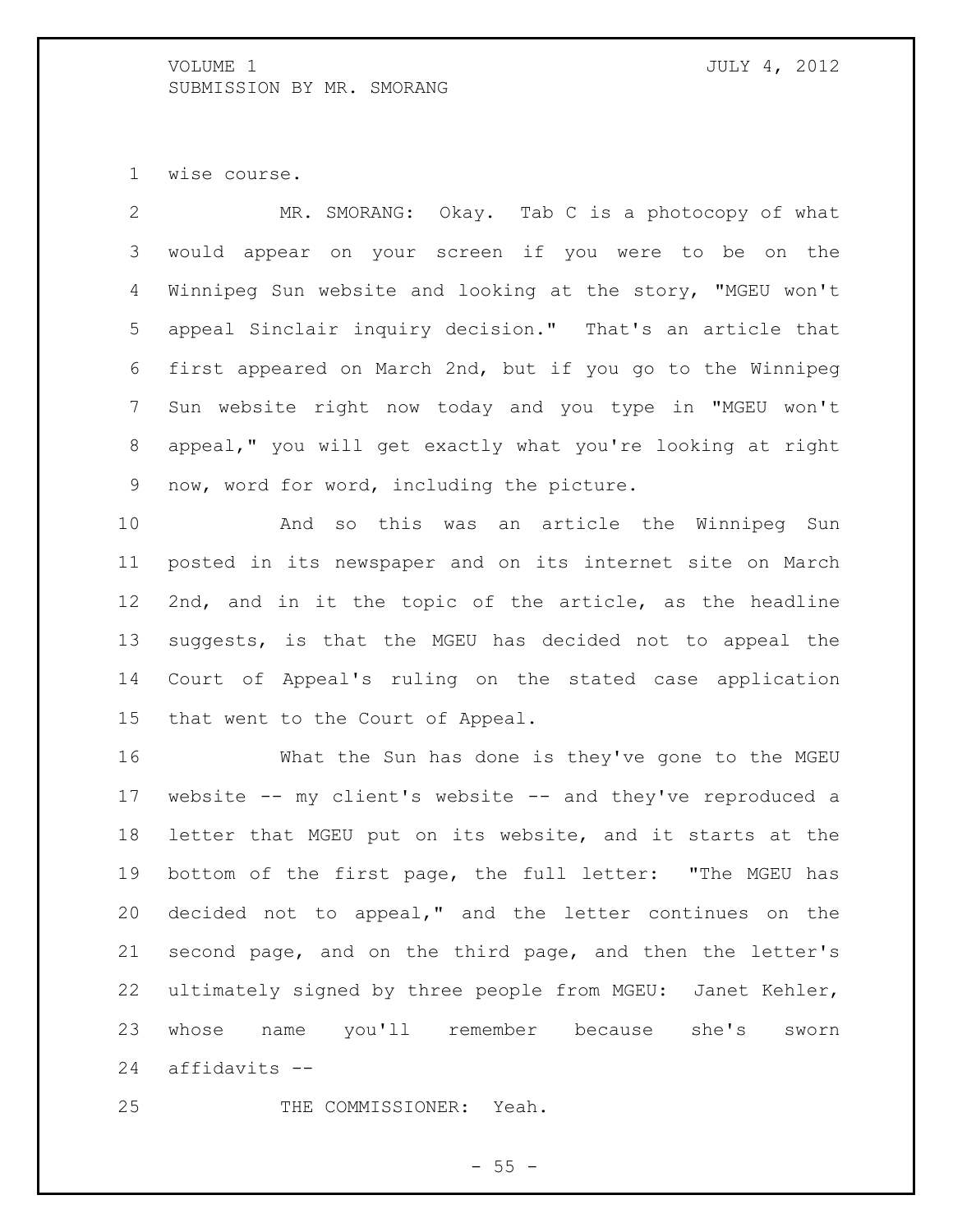1 MR. SMORANG: -- Jan Henley, who we expect will be a witness in one of the phases of these proceedings; and Lois Wales, who's the president. And again, if you were on the website you'd see that, and just below that you'd see Reader's Comments. Are you there? 7 THE COMMISSIONER: Yes. 8 MR. SMORANG: And then we have -- it says: "By adding a comment on this site, you accept our terms and conditions and our netiquette rules." Those are the documents we just looked at earlier. And there are 32 comments, and they encompass the next seven pages of tab C. And in some cases you'll see -- the first comment, for example, was put in by a person who put in a name; I don't know if that's her real name, but it's a name. The second comment on the, on the next page is, is submitted by a person who's known as "butitstrue." And the third comment is "Thunderleg2." The fourth comment

 is by "Jim." And there are comments by "jumpin\_jimmy" and 24 "my two cents 74" and all of those things. But these comments are, are submitted and are put on the website by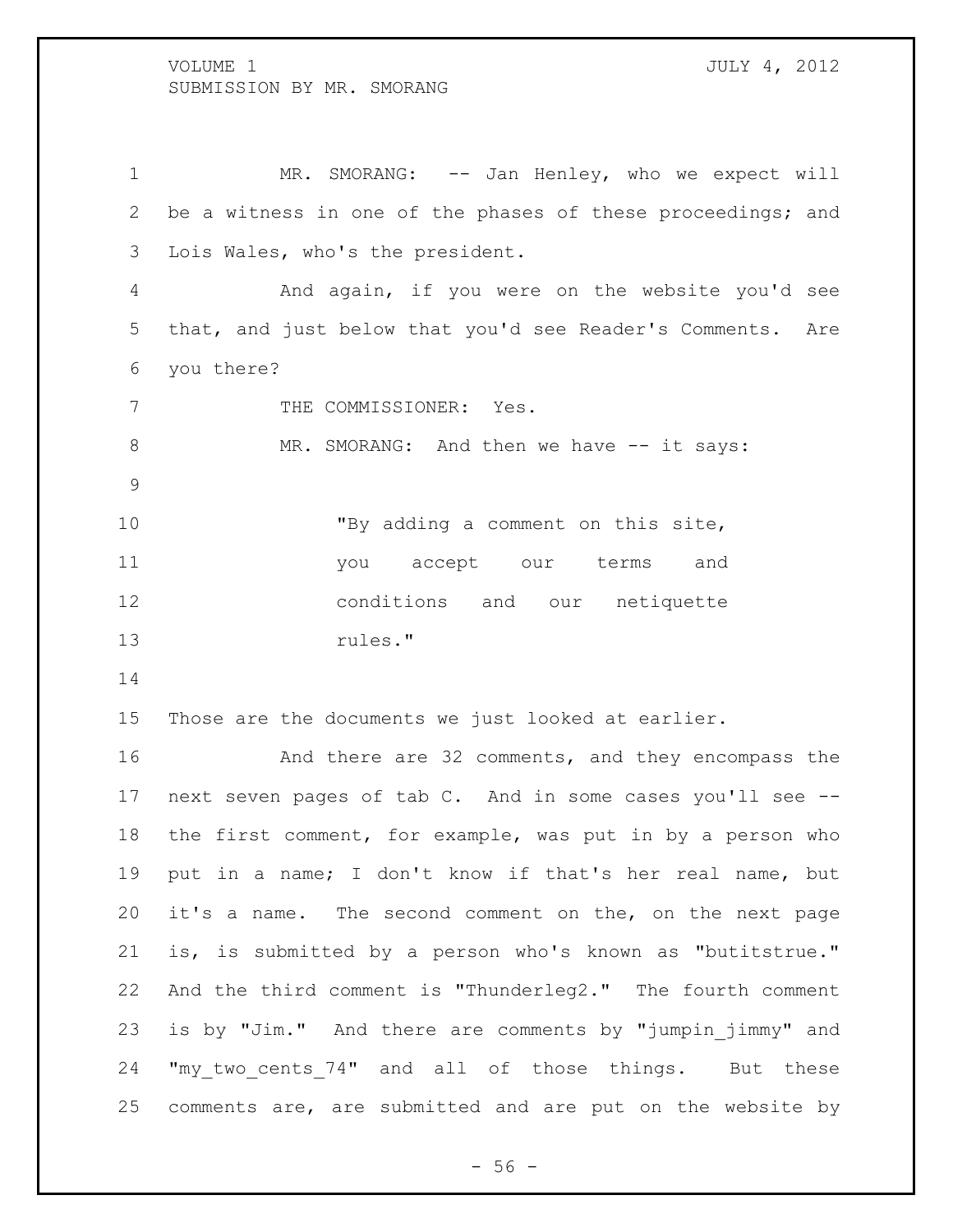the Winnipeg Sun and they are there for us all to read. Now, within these comments and these seven pages -- THE COMMISSIONER: Well, the Sun puts them on or the individual puts them on the Sun's website? MR. SMORANG: Well, the individual has an opportunity, by clicking on a button, to go to a submission box. 9 THE COMMISSIONER: Yes. MR. SMORANG: Types in the submission -- 11 THE COMMISSIONER: Yes. 12 MR. SMORANG: -- submits it. 13 THE COMMISSIONER: And it immediately goes public? MR. SMORANG: I don't know that, but I know that, 16 that the Sun then at some point -- whether there's a filter system or somebody looks at it first, I don't know, but the Sun puts it on, reserving the right, of course, under its rules, to take it off at any time if it violates. And in fact, there's even an opportunity for you to write to Winnipeg Sun -- and we'll get to that in a minute -- if you believe someone has offended the rules. Understand, sir, that the Sun controls the

 website. It's the Sun's website. It's no one else's. No one else has any power to put things on, take things off.

 $- 57 -$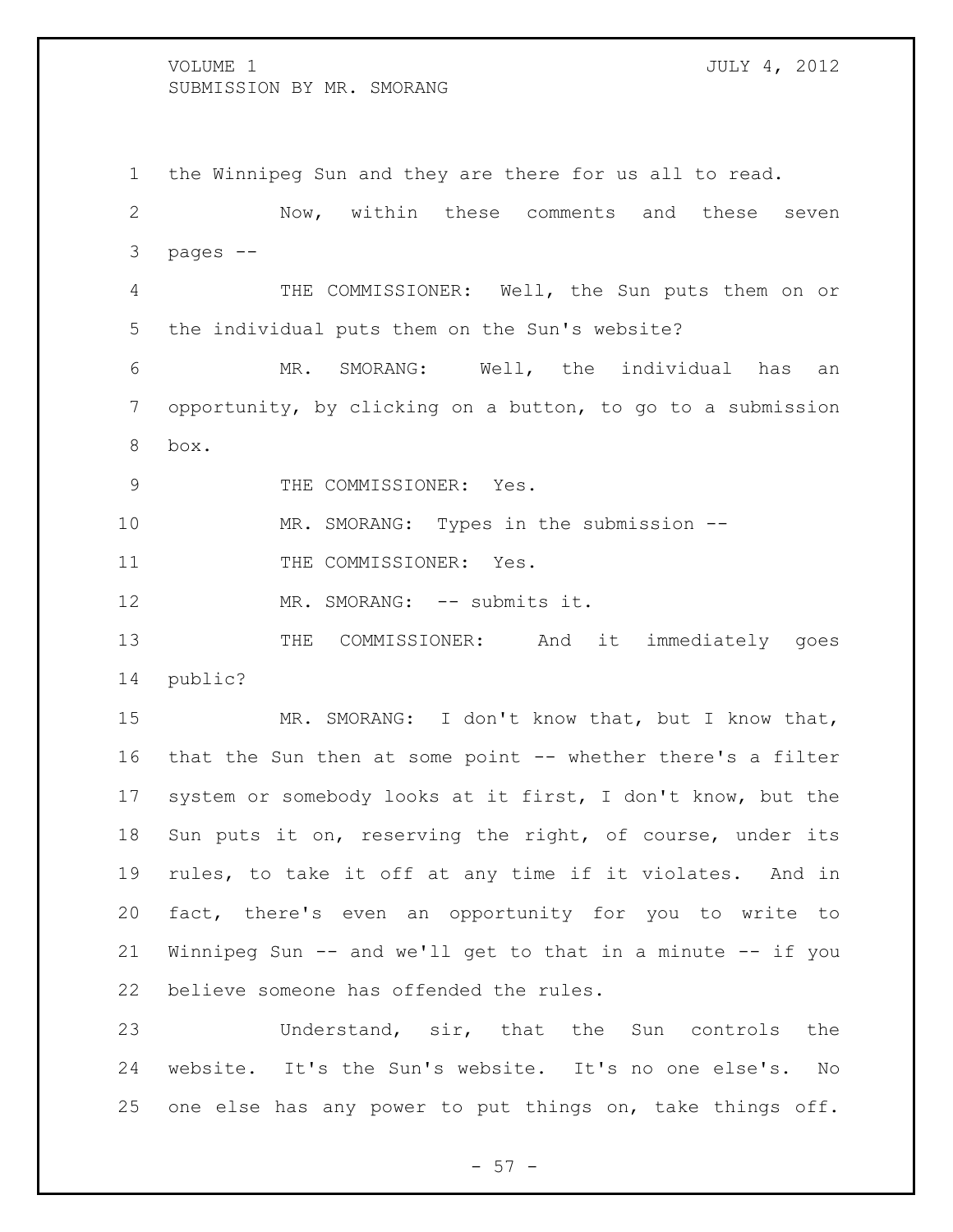It is their website. THE COMMISSIONER: But you don't know whether an individual's comment, once they type it in, goes directly

 -- and hit the button, whether it goes public forthwith or whether the Sun has some period of time to do some filtering.

MR. SMORANG: I don't.

 THE COMMISSIONER: All right. Maybe we'll find that out.

 MR. SMORANG: At any rate, this particular article which appeared on March 2nd elicited a number of comments that my client found to be offensive. One of them in particular said, and this is on the fourth page in: 

 "whoever was the case worker that took that poor kid back should be 17 shot."

 Another comment refers to the three authors of the letter, Ms. Kehler, Ms. Henley, and Ms. Wales, as "scummy bitches." And there are others that I will get to later as I'm talking about the way the media has acted so far in this matter.

24 THE COMMISSIONER: Scummy, what was that? MR. SMORANG: "Scummy bitches." Which I guess is

 $-58 -$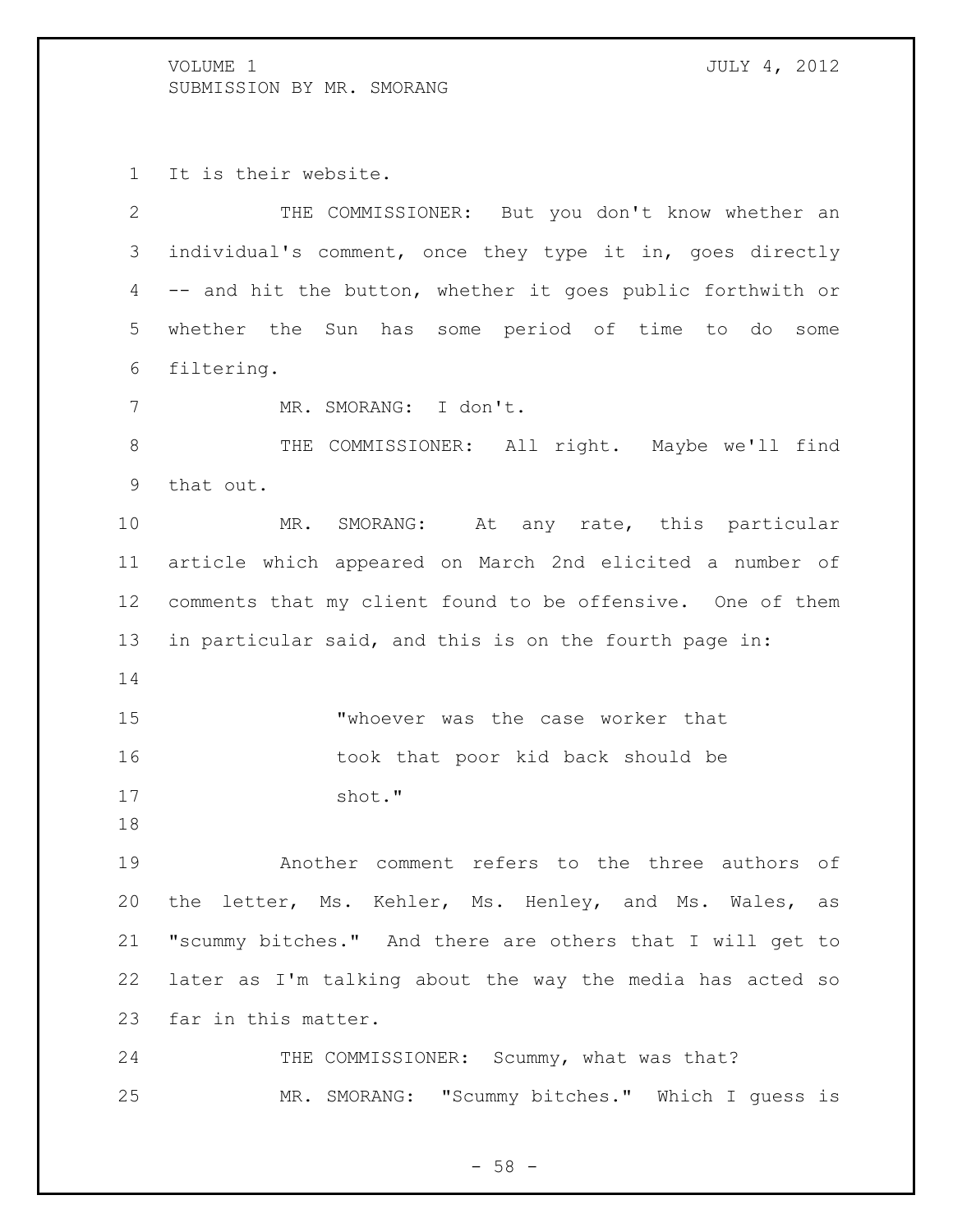worse than just plain bitches. At any rate, if you go back to the affidavit, and in particular to paragraph 17 at page 6 ... Well, you know what, let's move back to page 5, paragraph 16. THE COMMISSIONER: Yes. MR. SMORANG: Paragraph 16 sets out some of the comments that my client found offensive, that appear in, in tab C. So: 10 TUseless A\$\$ HOLES. They don't give a \$hit about a little 12 [child's] life." 13 T... home and family wreckers." The reference to "nothing but scummy bitches" is the second-last bullet. 18 The last bullet: "Whoever was the caseworker 21 that took that poor kid back should be shot." So once these comments amassed on the website and my client saw them -- and this starts at the next page on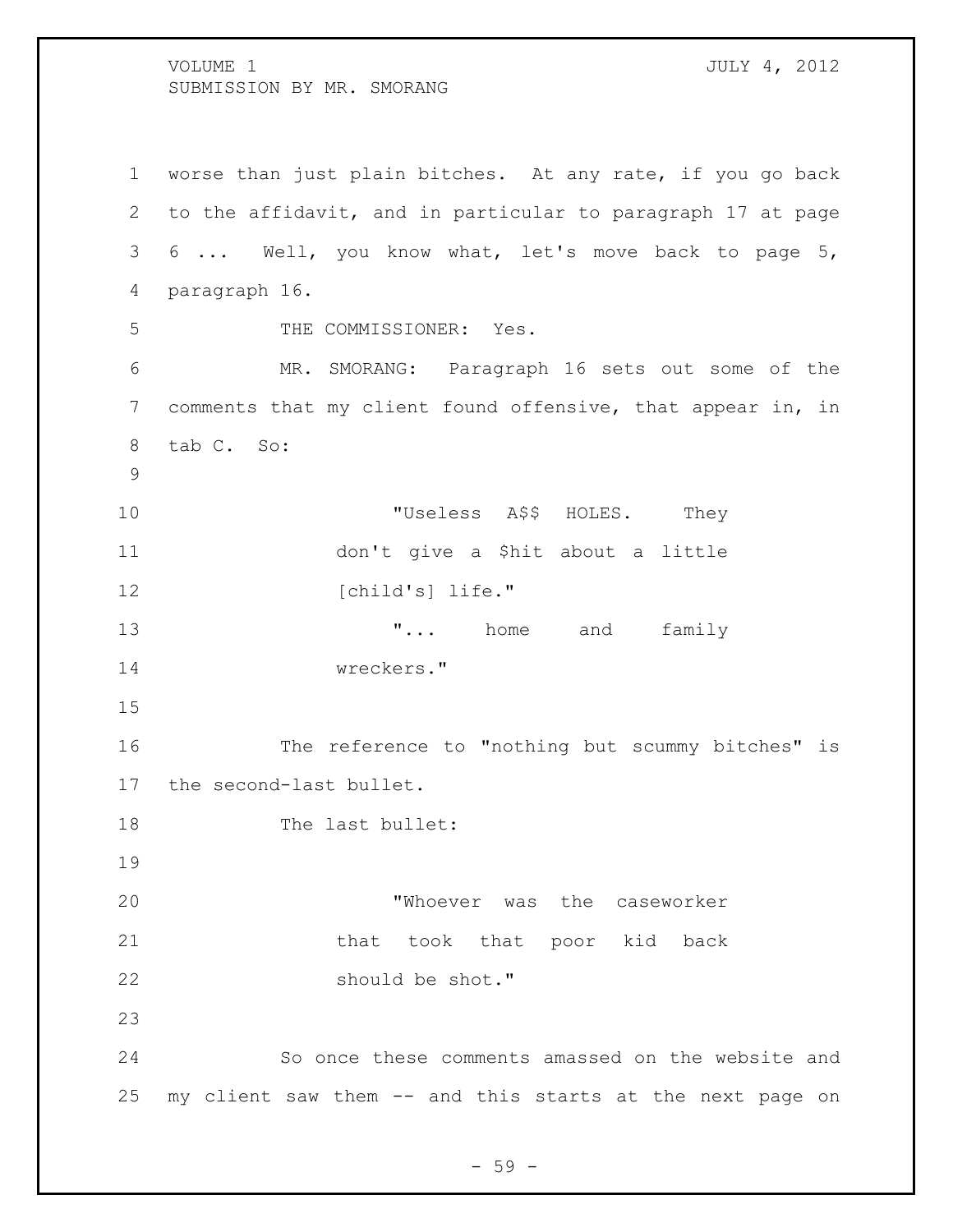| $\mathbf 1$    | paragraph 17 -- on March 8th MGEU communications officer |  |
|----------------|----------------------------------------------------------|--|
| $\mathbf{2}$   | Jerry (sic) Peterson wrote to the Winnipeg Sun's general |  |
| 3              | e-mail on the contact desk page on their website, and he |  |
| $\overline{4}$ | said:                                                    |  |
| 5              |                                                          |  |
| 6              | "Hello:                                                  |  |
| $7\phantom{.}$ | "I am writing in response to                             |  |
| $\,8\,$        | some of the comments posted on a                         |  |
| $\mathsf 9$    | story on your website. After the                         |  |
| 10             | following story, 'MGEU won't                             |  |
| 11             | appeal Sinclair Inquiry decision'                        |  |
| 12             | there is a comment that refers to                        |  |
| 13             | MGEU members as 'scummy bitches'                         |  |
| 14             | and another that says 'whoever was                       |  |
| 15             | the caseworker that took that poor                       |  |
| 16             | kid back should be shot'. Given                          |  |
| 17             | that both of these comments                              |  |
| 18             | violate the terms of use of your                         |  |
| 19             | site, I flagged both for your                            |  |
| 20             | moderator earlier this week, but                         |  |
| 21             | when I bring up the story both                           |  |
| 22             | comments are still there.<br>Can                         |  |
| 23             | someone please look into this?"                          |  |
| 24             |                                                          |  |
| 25             | So that was on March 8th Mr. Peterson wrote and          |  |

- 60 -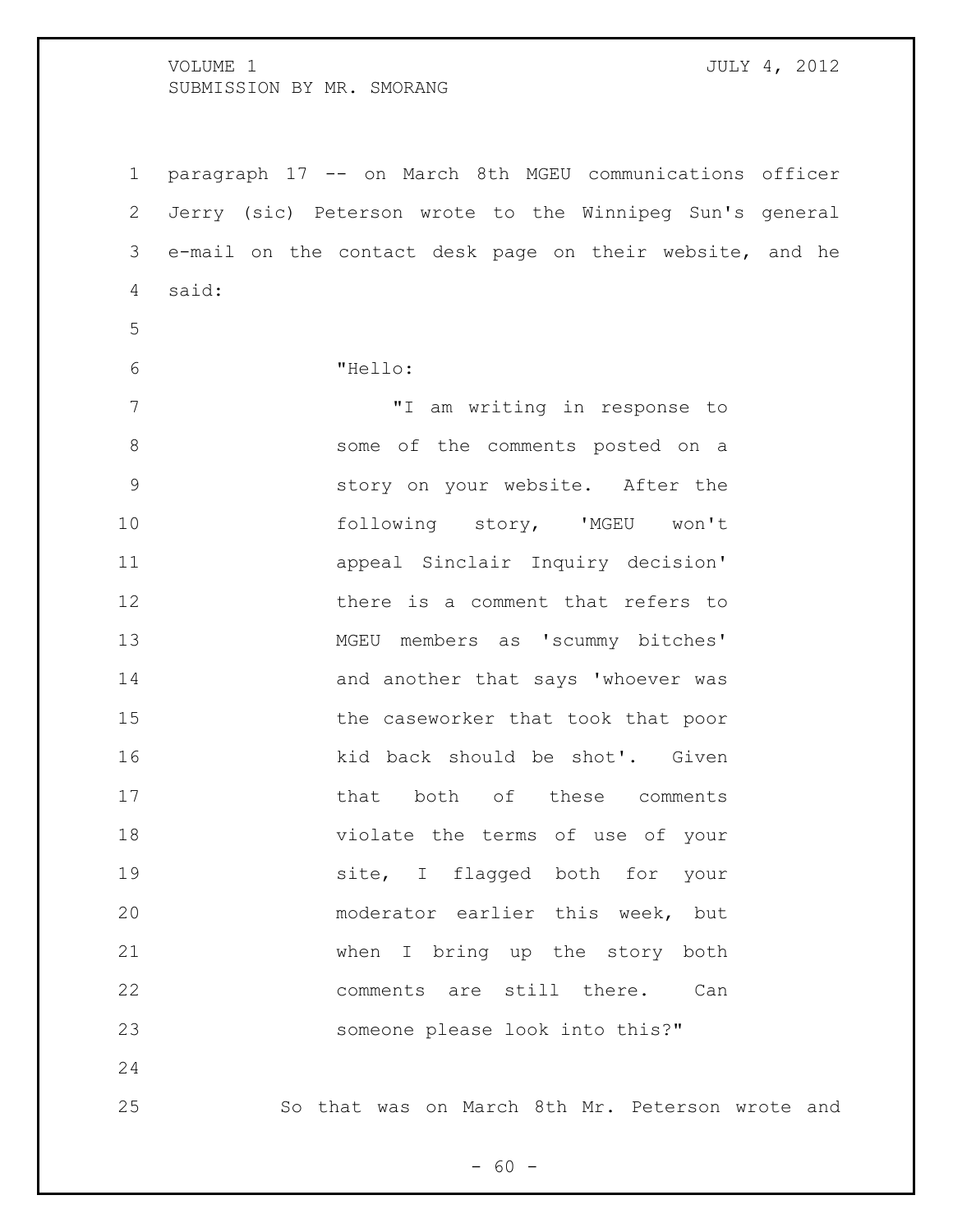said, you know, these are offside.

 As of the date this affidavit was sworn, which was April the 4th, some one month later, the comments were still on the website. As of today, Mr. Commissioner -- and we checked this during the break on the internet -- those comments are 7 still on the website. So --8 THE COMMISSIONER: Who, who is the moderator? MR. SMORANG: I don't imagine that the person is named, but may well be identified on the website as moderator. 12 THE COMMISSIONER: You don't know what the role or responsibility of the moderator is. 14 MR. SMORANG: As I understand it, the moderator's responsibility is to enforce the terms and conditions and the netiquette. And so just to illustrate, Mr. Commissioner, if we were to be looking at a computer right now and we were on a search engine, perhaps Google, and we were to type in "Janet Kehler scummy bitch," we would get this article. We would go right to it. So I hope that's of assistance to you in understanding the dynamics of the media today as compared

-- you know, some of us are more used to.

 $- 61 -$ 

to the print media and the letters to the editor which we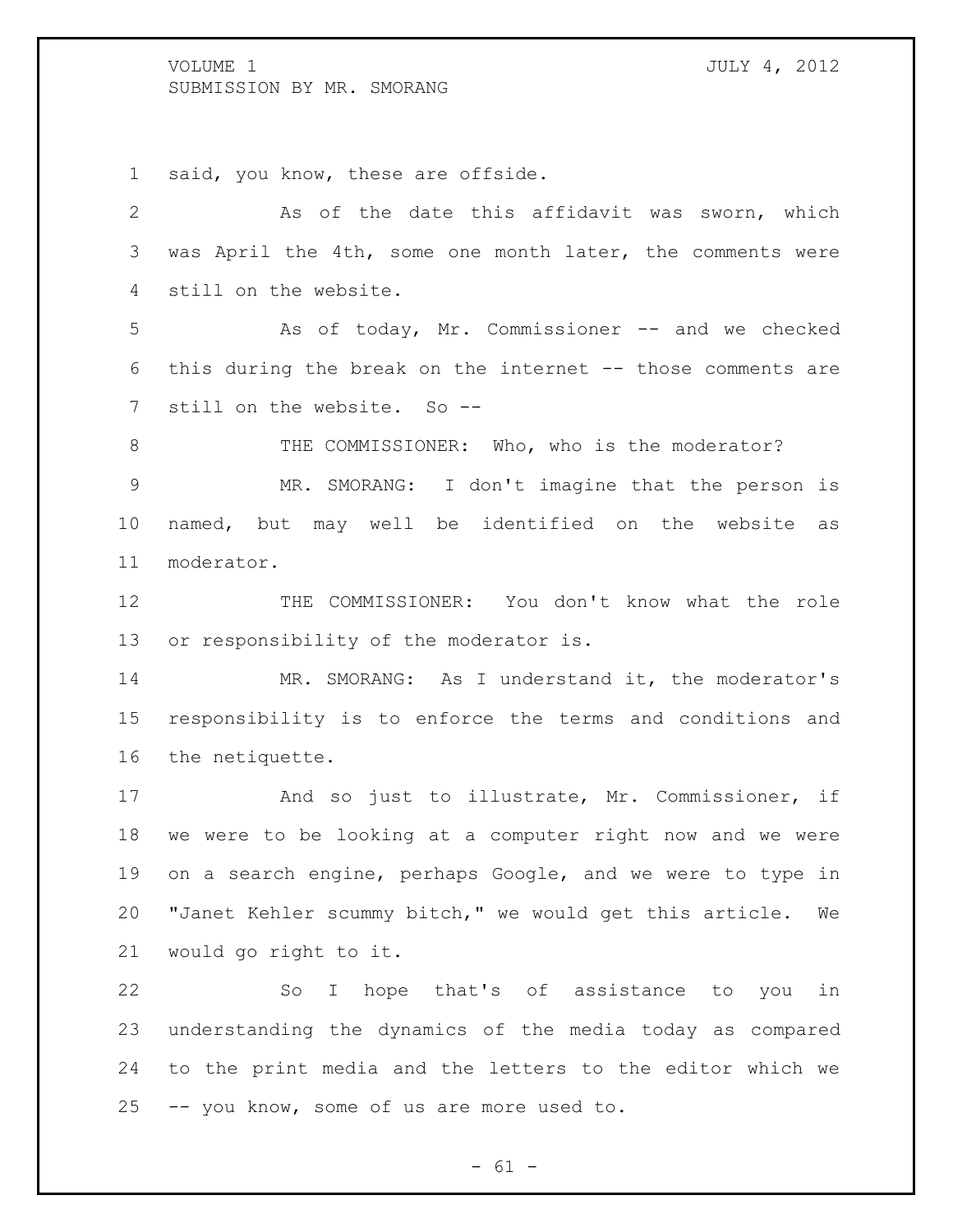1 THE COMMISSIONER: I understand.

 MR. SMORANG: So back to where I was before the break, I had spoken of the CBC case and, of course, Judge Guy's analysis in the context of an inquest. I don't know that this is seriously going to be challenged by Mr. Kroft, but clearly an inquiry of this nature bears much resemblance to an inquest in terms of its mandate, its purpose, and, and its general jurisdiction.

 Of course, this inquiry is grounded in, in jurisdiction established by an order-in-council, whereas an inquest is under the Fatal Inquiries Act. But in our brief at page 24, we analyze the comparisons. I won't go through them today in the interests of time, but perhaps if you would just make a note that paragraphs 62 to 83 of our brief we compare and ultimately conclude that an inquiry of this nature is very much like an inquest such that you should go through the same process that Judge Guy did.

 But I would -- just to highlight a few points -- 19 THE COMMISSIONER: At paragraph 62 to what? MR. SMORANG: Sixty-two to 83, page 24 of the -- 21 THE COMMISSIONER: Yes.

22 MR. SMORANG: -- motions brief.

23 THE COMMISSIONER: Yes.

24 MR. SMORANG: Just so you know -- and I'll try and make a point of this, I'll refer to our motions brief

 $- 62 -$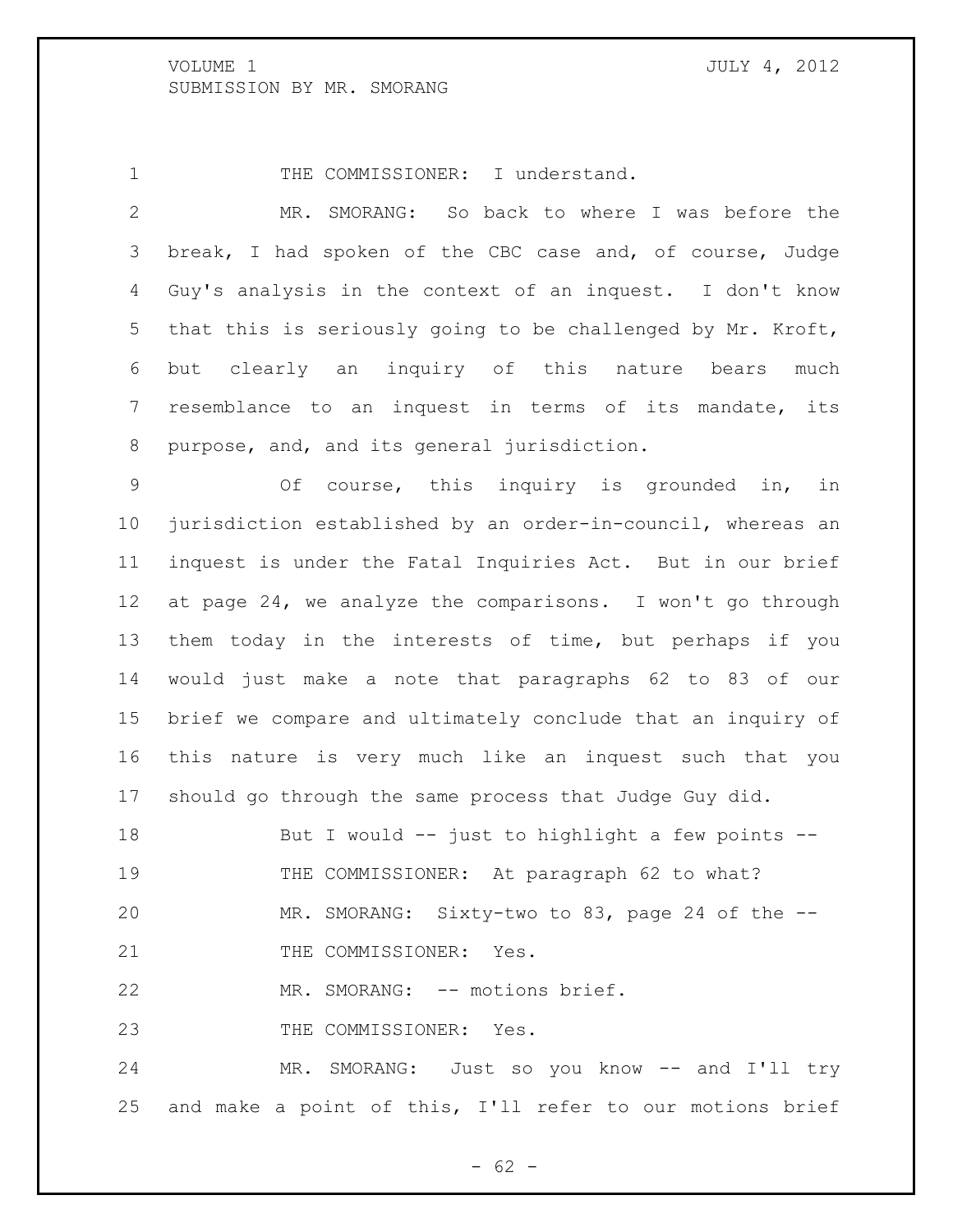and I'll refer to our reply brief, which are the -- 2 THE COMMISSIONER: Yes. 3 MR. SMORANG: -- two separate briefs -- THE COMMISSIONER: Yes. 5 MR. SMORANG: -- we filed. THE COMMISSIONER: I know that. Yeah. MR. SMORANG: So in terms of a couple of the points that are in our brief and, and the comparison, certainly, inquests into the death of a child in care and inquiries -- in this case, the Phoenix Sinclair inquiry -- have the same fundamental goals; that is, improvement of the system. But the system in both is founded in

 confidentiality and works primarily because of confidentiality. The order-in-council that gave you jurisdiction, sir, allows you fair latitude in terms of the information that you garner, including that you can interview witnesses even before public hearings place. That is, you are not mandated to put everything before the public. And ultimately, your report, while to be in a form for public release, must ultimately be in a form that complies with the Freedom of Information and Protection of Privacy Act, commonly acronymed FIPPA, before it is released to the public.

And as we point out in our brief at paragraph 79

- 63 -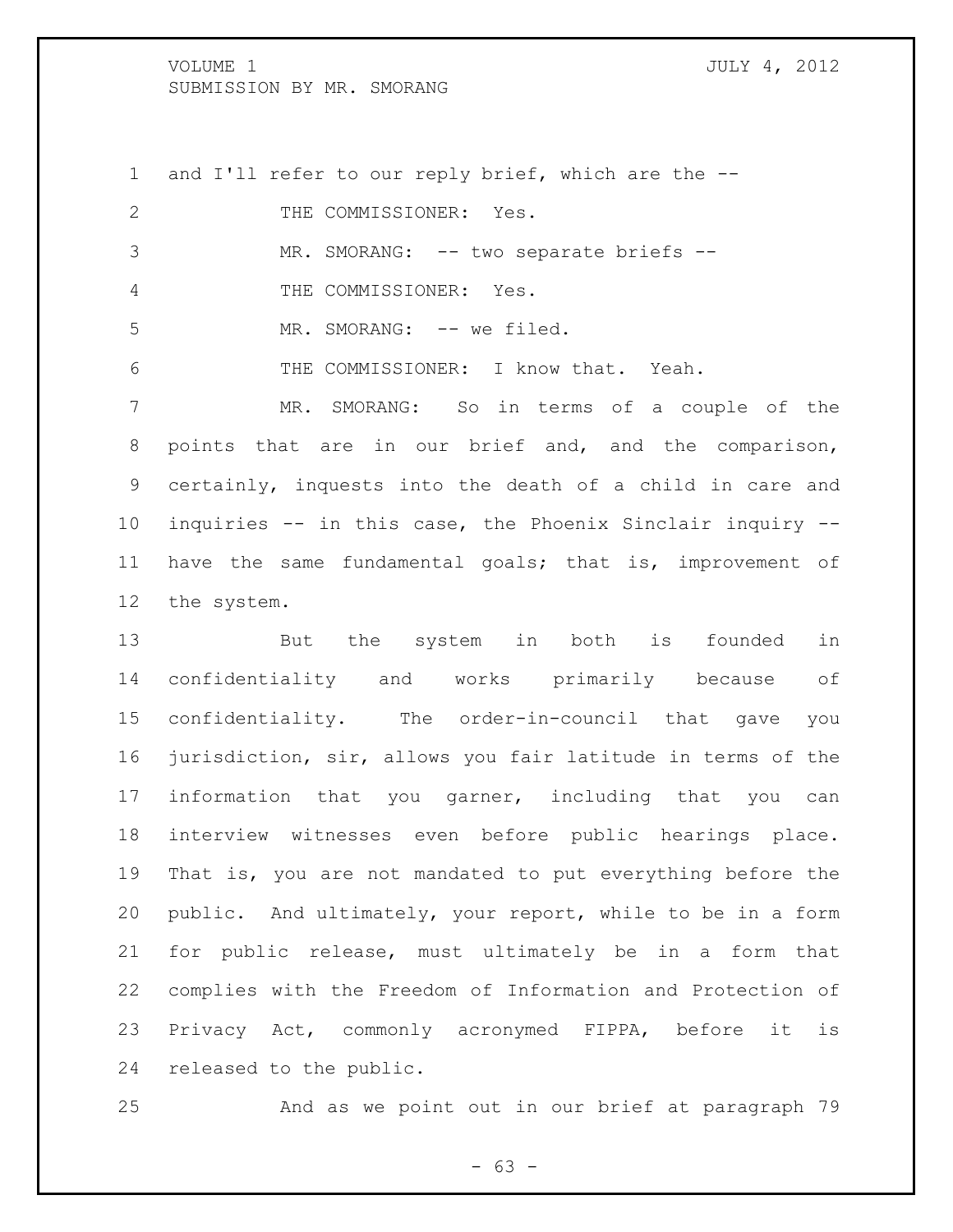on page 30, FIPPA requires -- in section 42 of FIPPA requires that when you are disclosing information that is personal, you must limit that disclosure to the minimum amount of information necessary to accomplish the purpose for what is -- which it is used or disclosed.

 So again, FIPPA creates its own balancing act. That is, if you are disclosing information, it must be the minimal amount that is necessary to accomplish the purpose, recognizing the privacy and the rights to privacy that exist.

11 And so I would suggest to you, sir, that the process that you must undertake is to strike that right balance, keeping in mind, as my client acknowledges, that your interference in the open court principle should be as minimal as possible so that the public has a right to know what is going on.

 So I would now turn to the evidence that is before you for your consideration on the merits of the analysis you must undertake. First, the evidence as to the risk of allowing identities of social workers to be publicized and --

THE COMMISSIONER: The risk in what?

 MR. SMORANG: The risk of allowing the identities of social workers to be publicized.

THE COMMISSIONER: Yes.

- 64 -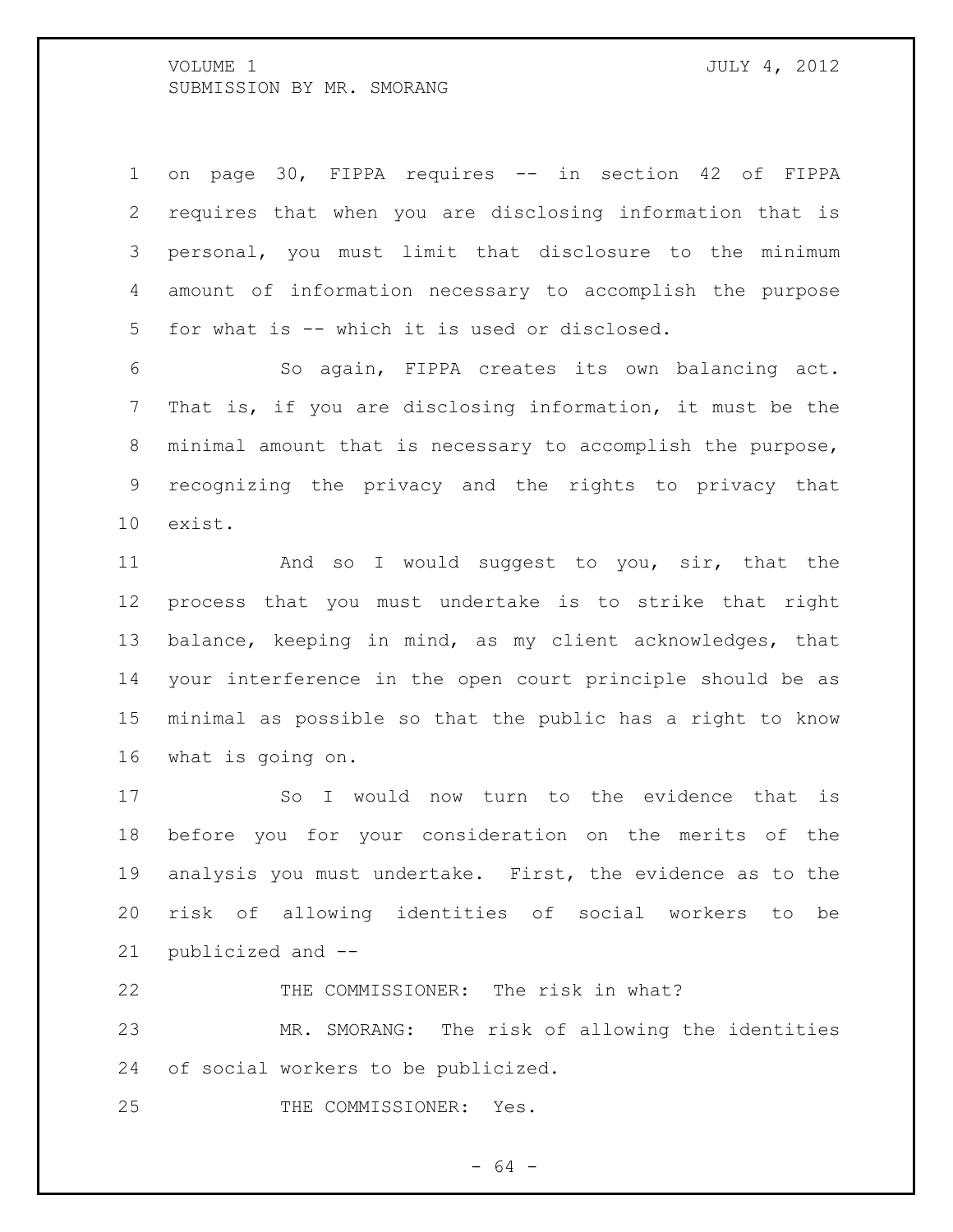MR. SMORANG: And, and connected to that, the benefit of not allowing that publication, because the two are entwined.

 You have evidence from Janet Kehler. Janet Kehler swore two affidavits, one back in 2011 when we first brought our motion and, more recently, supplementary affidavit we looked at earlier. Ms. Kehler is a social worker by profession. She is also a staff representative at the MGEU, and part of her job is to represent the social workers who will be testifying at this inquiry who are MGEU members.

 In her affidavit and in her supplementary affidavit she outlines a number of negative effects that will result if the identity of social workers is published. Those are summarized in our brief at page 11, paragraph 23 and following, and they include both, both personal negative effects and systemic or job-related negative effects.

 Personally, Ms. Kehler speaks of invasion of personal privacy both in and outside of the workplace for workers. She speaks of a compromise of worker's personal safety, and of their families and their children. She speaks of stress caused by publication of identity. She speaks of low morale, not only for the social workers who testify but for other social workers in the child

 $- 65 -$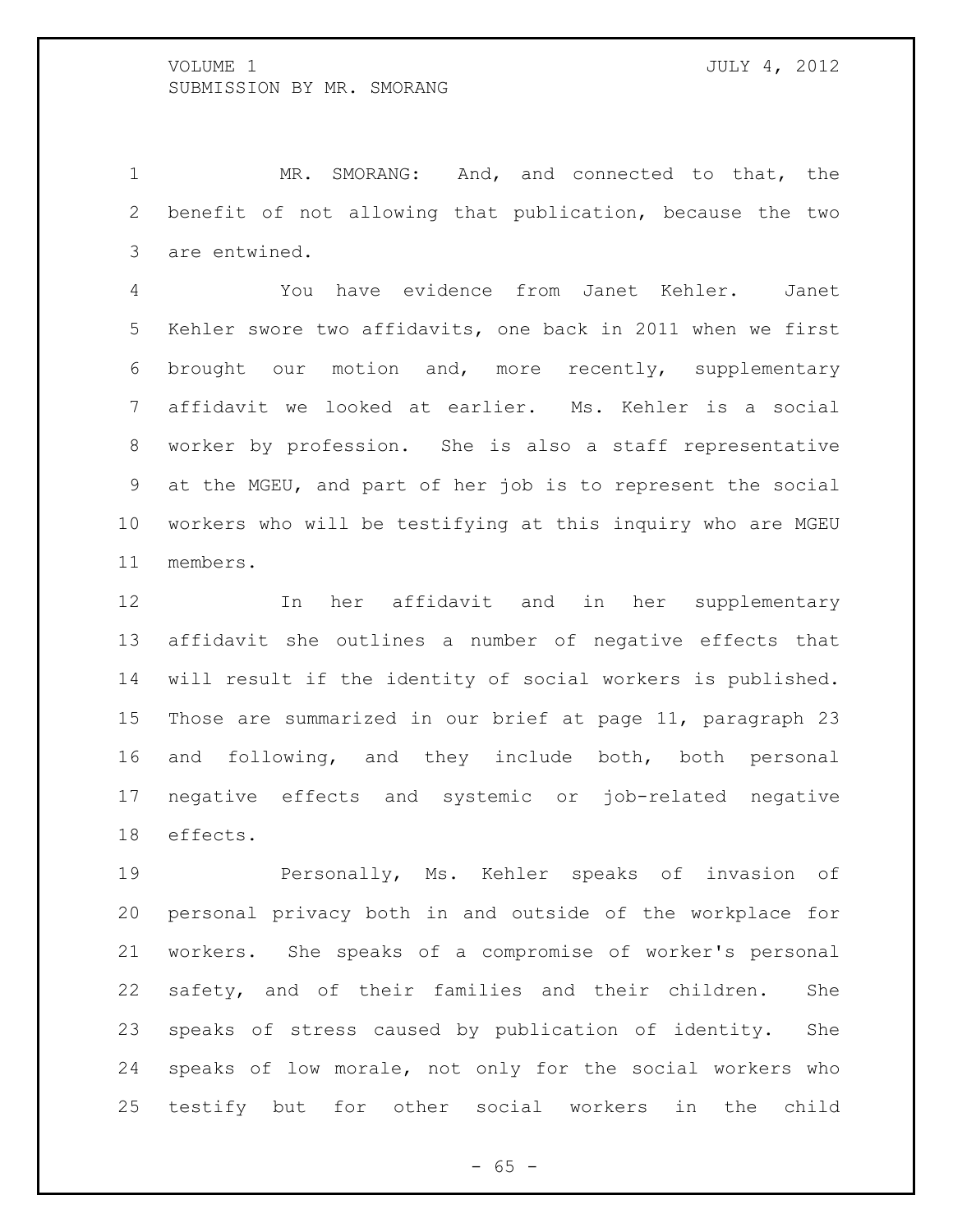protection system, as an effect of publication. She speaks of a disincentive to actually give this inquiry their full and true opinion and observations about how the system is running now and what could or should be changed to improve it.

 Regarding negatives and risks of publication for the system, Ms. Kehler talks about public identification seriously and negatively affecting social workers' ability to protect children. She points out that social workers are often the first point of contact for families whose children may be in need of apprehension, and how important it is for the social worker to be able to create a trusting relationship with that family in what is and must be a very negative and perhaps often hostile situation. She points out that social workers routinely work in high risk and potentially violent situations and that they are often threatened.

18 And in our brief at page 34 -- sorry, at page 14, paragraph 34, we summarize Ms. Kehler's testimony as follows: Having their names, faces, and identities widely publicized and broadcast will negatively impact the ability to perform their job. In normal situations, parents or 23 other adults, and sometimes children, react very strongly to allegations of child neglect and child abuse. Child apprehensions in particular have the potential to quickly

- 66 -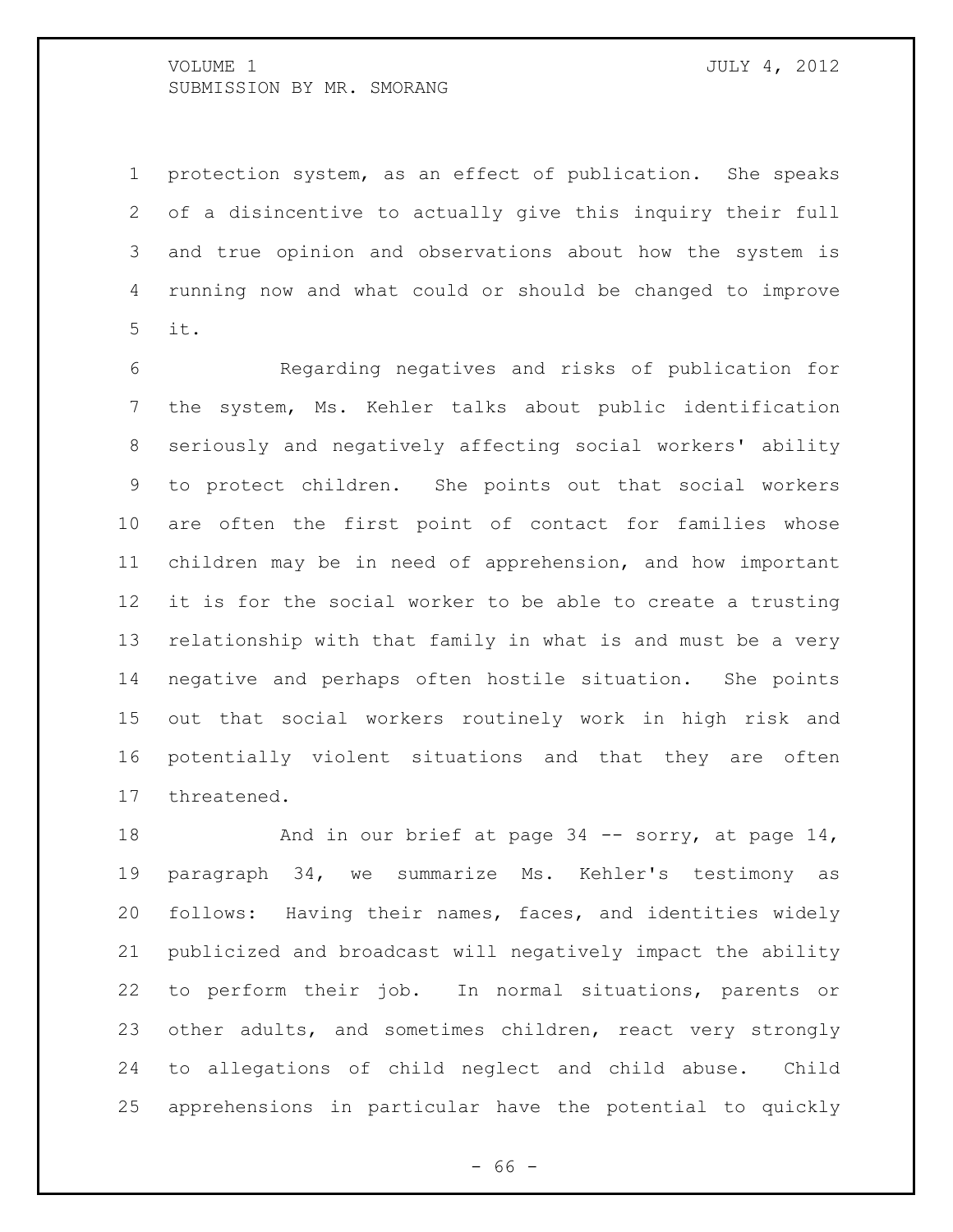develop into dangerous situations for social workers, children, and their families. Social workers place themselves in extremely volatile situations, usually unannounced, which are unpredictable, given the nature of the people with whom they are dealing and the obligation of social workers to challenge a person's ability to properly care for their own children or children in their care. At minimum, it is common for anger and emotion to be expressed by families in these situations.

 Ms. Kehler points out that if identities of social workers are published, it increases the risk that a social worker will be recognized, by people that they are dealing with, as being a person connected to the death of Phoenix Sinclair. And that connection, Mr. Commissioner, cannot have any positive effect on the ability of a social worker to do their job. It can only have a negative effect.

 Ms. Kehler points out that it can affect the trust relationship that often must be established within minutes of entering a home. It can affect the degree of cooperation a social worker receives from families. It can affect the trust that the social worker has with sources of referral.

 And you will hear more about sources of referral over the next few days, but these people are critical to

- 67 -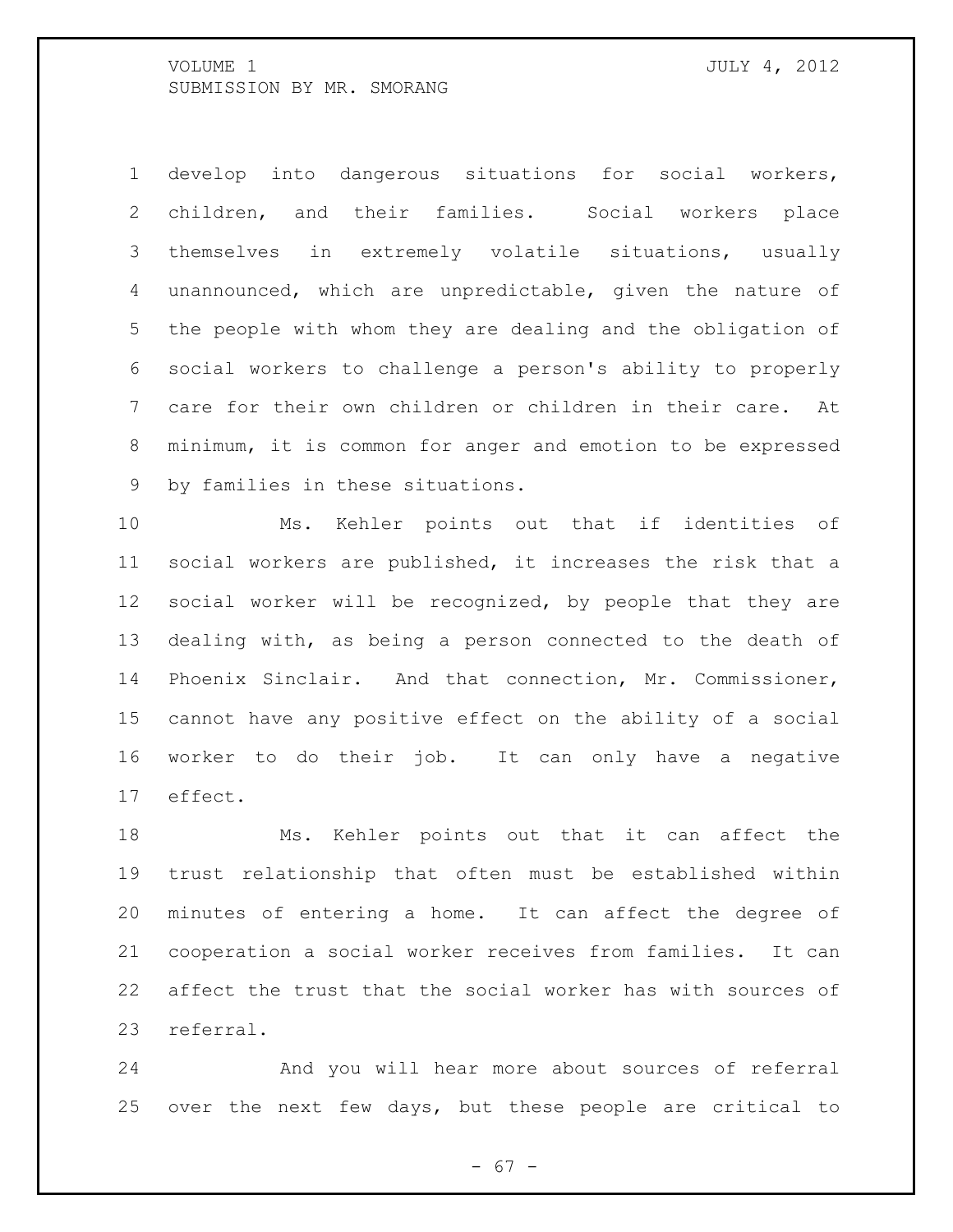the child protection system. Their participation is, by and large, the way agencies and authorities and workers find out about situations at first instance, and they need to trust that by making that phone call they're doing that child a benefit, not a detriment.

 Ms. Kehler essentially is the spokesperson for all of the nameless, faceless people who will be testifying before you in phase one, and she has met on many occasions with that group and, by and large, that group has all been interviewed separately by commission counsel, and many of them are expected to testify. As of now, approximately 20 12 of them are MGEU members we represent. There are others; we'll get the numbers issue worked out, I'm sure. But the vast majority of them are still employed, some six years later, by the child protection system as frontline social workers. They are there and they are going out in the community daily, and will be doing so during and after this inquiry.

 The media in its brief -- Mr. Kroft in his brief has been somewhat critical that the social workers did not come forward themselves. I think that he has only mentioned that a time or two because he recognizes, as will you, that that would, of course, defeat the purpose of this motion. They have to be represented at this point by a spokesperson; that spokesperson has been Ms. Kehler.

- 68 -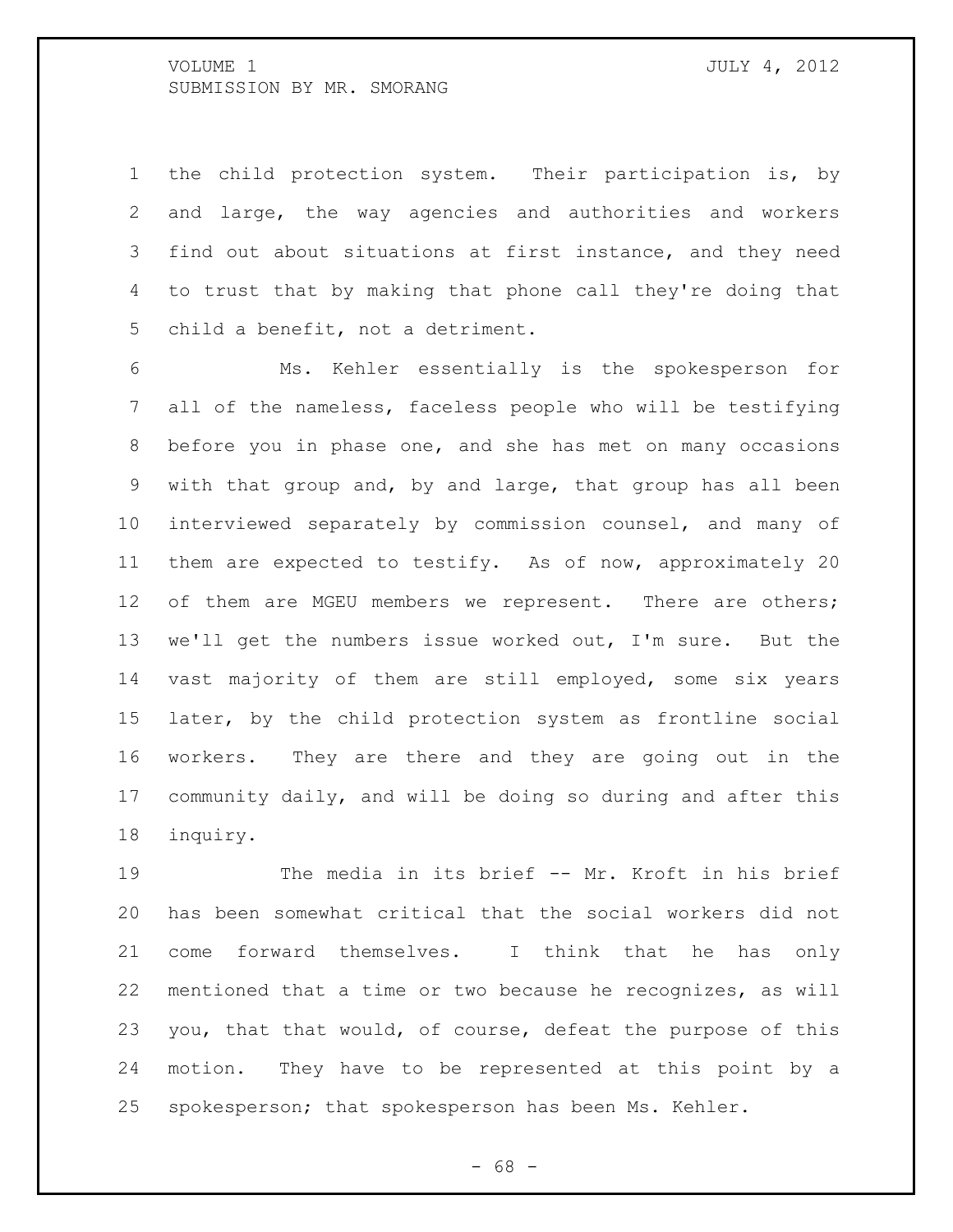1 1 In addition, however, to Ms. Kehler, support for the concept that there is serious risk in publicizing identities of social workers has come from a variety of sources and, in fact, across Canada. Summaries of the evidence that has been brought forward are set out at page 15 and following of the reply brief.

7 THE COMMISSIONER: Yes.

 MR. SMORANG: And as I indicated, they come from a variety of backgrounds. But the common theme is, these are people, Mr. Commissioner, who, by and large, are unconnected to any direct interest in this matter, to any party in this matter, and these are individuals, Mr. Commissioner, who have dedicated their professional careers, their academic lives in some cases, their study, their research, their analysis, to the protection of children.

 You have, beginning at the bottom of page 15 of our reply brief, Gwendolyn Gosek, who holds both a Bachelor and a Master's degree in social work and is a faculty member at the Faculty of Social Work at the University of Manitoba. She has also, prior to becoming an academic full-time, been a frontline family support worker. And her focus is particularly on indigenous child welfare and she has researched stress on childcare workers and she notes that they work in a highly stressful environment and that

- 69 -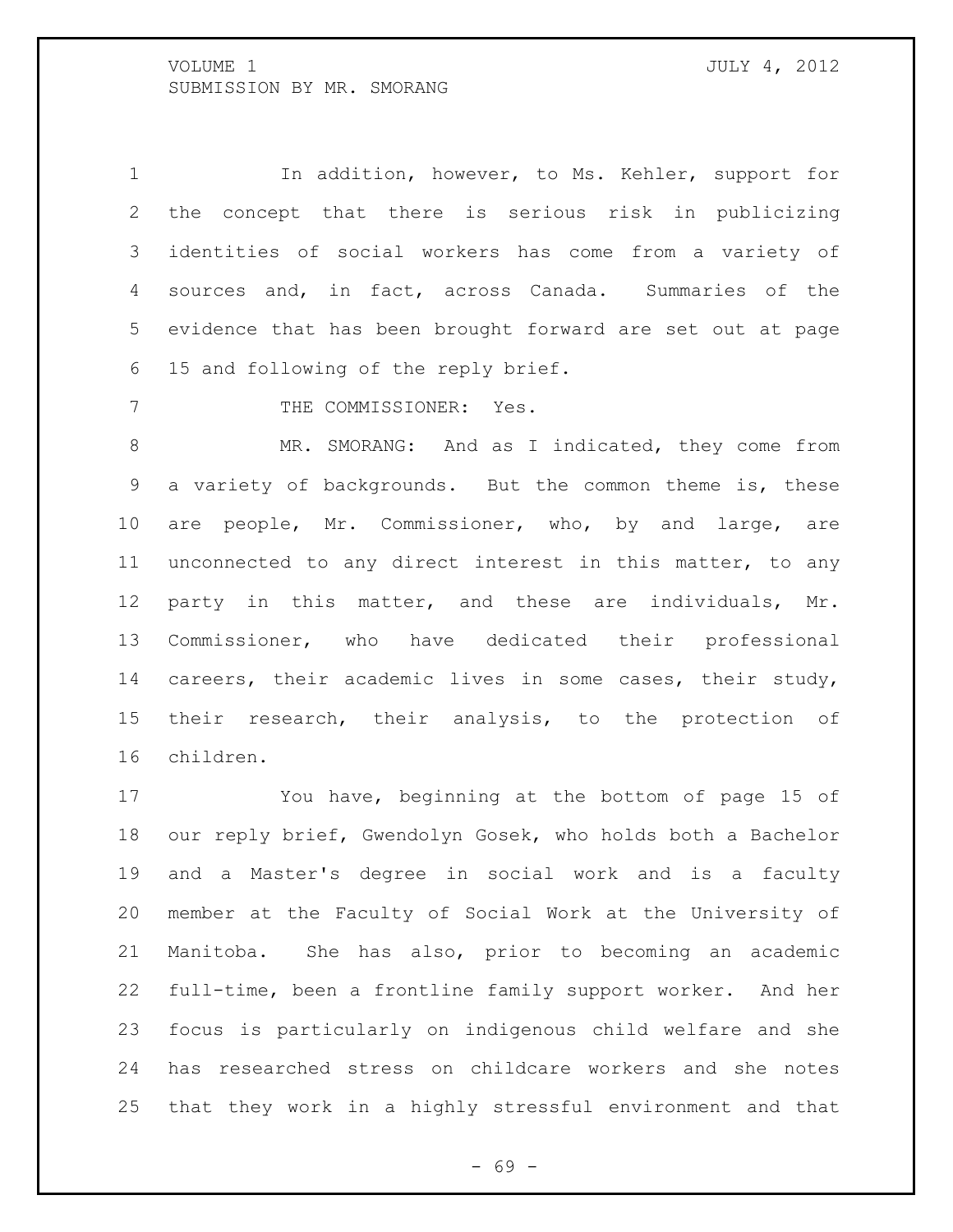burnout is very common.

 She notes, based on her research, that child welfare professionals must constantly assess their environment due to threats of violence from angry parents who are under investigation. Ms. Gosek notes that child death inquiries can be devastating to the morale of the social worker involved and to co-workers.

 Ms. Gosek opines that many media sources resort to the use of drama and sensationalizing of traumatic events such as child death inquiries, rendering the social work profession under intense siege, resulting in degradation to its image and a subsequent lack of public support.

 She notes that extensive negative press impacts at the individual social worker and agency levels, even in other jurisdictions. And there's a quote in our brief in the middle of page 16 from Ms. Gosek's affidavit where she says:

 "A review of the literature and anecdotal information support the need to ensure anonymity for social workers involved in the inquiry process. Publication of names of individuals would serve

- 70 -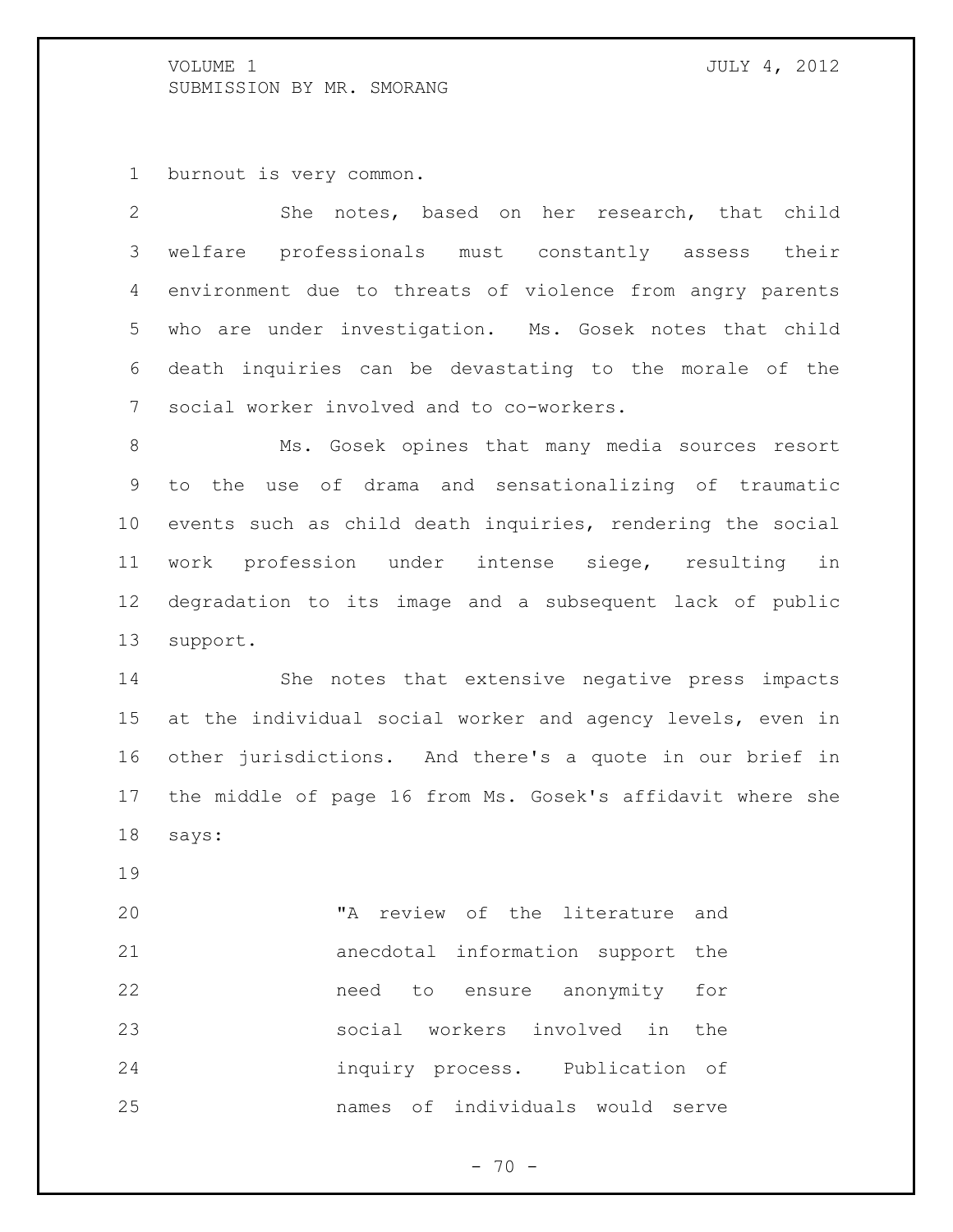1 the purpose of the media in sensationalizing the loss of a child's life at the expense of individuals rather than focusing on a more comprehensive set of circumstances."

 So that's what a professor from the University of Manitoba has to offer to you, Mr. Commissioner, in terms of her research and her opinion.

 Mr. Bruce Rivers, his affidavit is before you, and he was for 16 years the executive director of Toronto Children's Aid Society. He also holds a Master's degree in social work and has spent 37 years in child welfare related work.

 He speaks directly in his affidavit of the effect 17 of inquests being detrimental, and notes that the effects could include a growing aversion by workers to taking any risk. And he notes a pattern of workers leaving child welfare and general retention problems.

 He notes a chilling effect throughout the workplace, even going so far that volunteers are less likely to commit to CIS work. And he notes in terms of his capacity as faculty at the University of Toronto Faculty of Social Worker -- Social Work, that students are not

- 71 -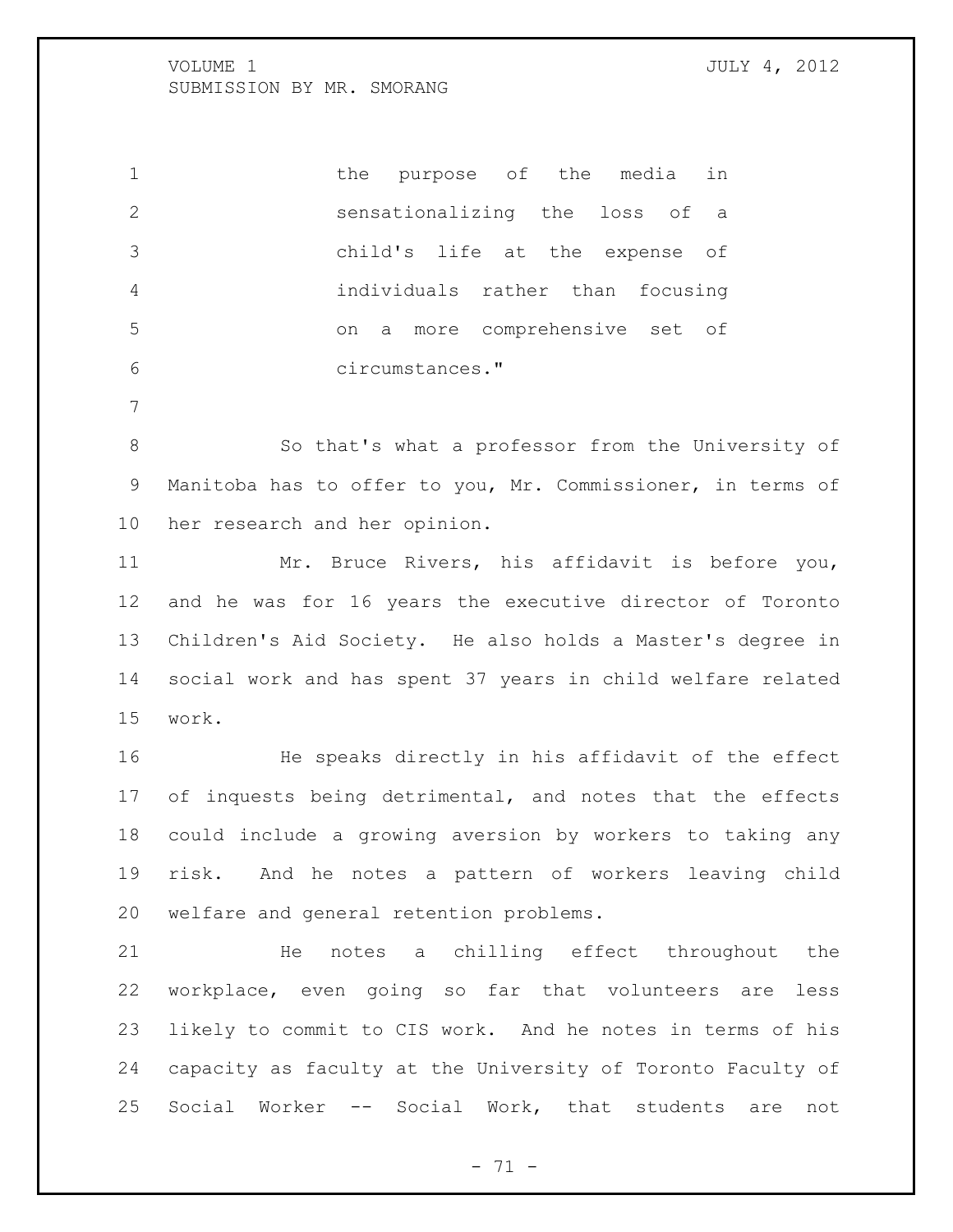choosing to go into social work given these chilling effects.

 Mr. Rivers was not cross-examined by media counsel.

 Dr. Regehr, paragraph 57 of our reply brief. Dr. Regehr holds a Master's social work and a Doctor of Philosophy. She is the vice provost at the University of Toronto. She was the dean of the Faculty of Social Work, and she was and remains a professor in the Faculty of Social Work at the University of Toronto. She has conducted research regarding public inquiries into deaths of children in care and she notes, in paragraphs 11 and 12 of her affidavit, the injurious effects on childcare workers of an inquiry into the death of a child in care.

And she says:

17 The inquiry process was identified by participants in the qualitative component of this study as highly stressful resulting in repeated exposure to highly distressing memories, criticism of their professional integrity, and a sense of isolation. This distress was not

- 72 -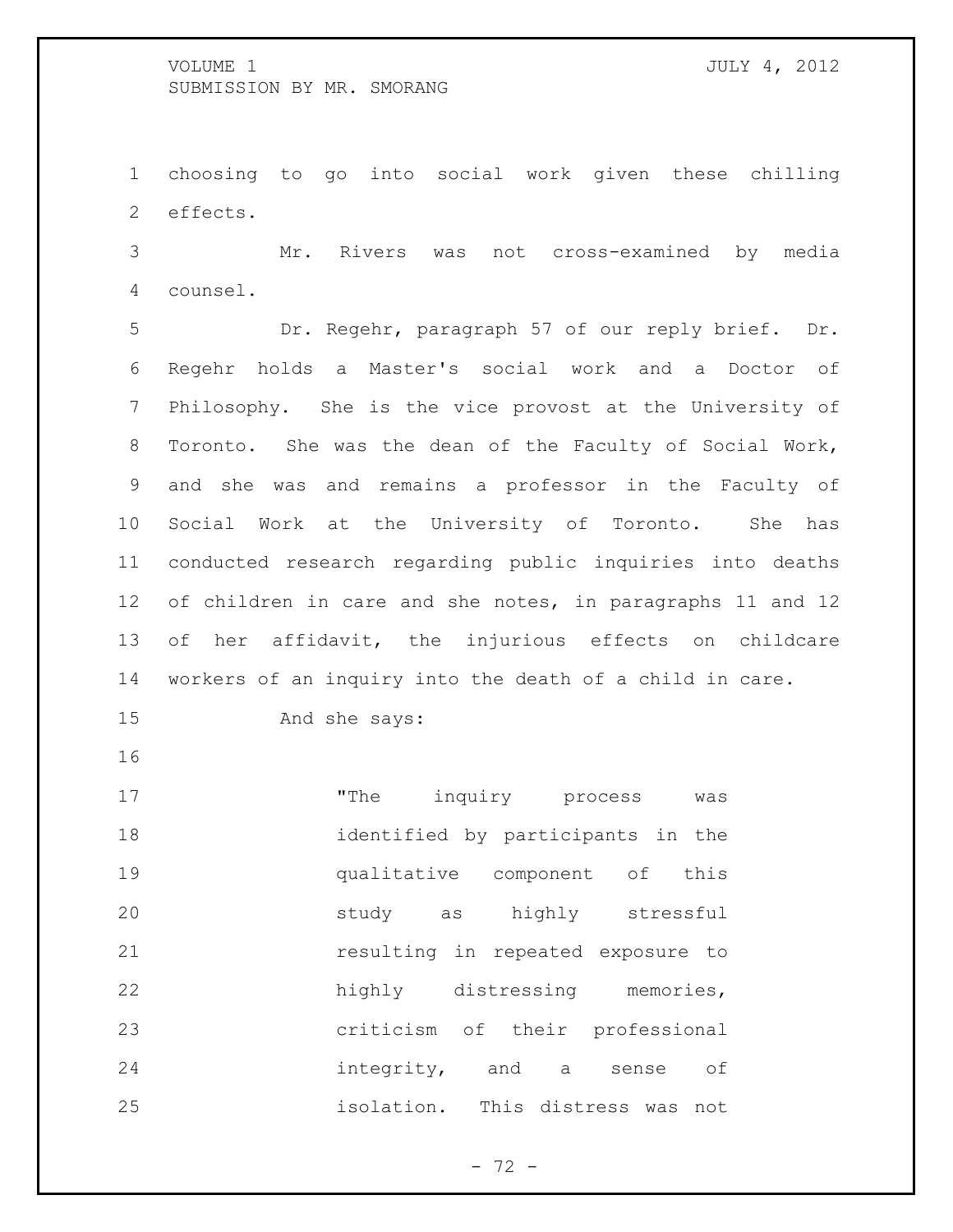2 undergoing the review but ... radiated to others in the organization." As to the effect of the media, Dr. Regehr says: "The media attention was viewed by these workers as intensifying the distress of workers that were subjects of the review as well as 12 others in the organization. There was a sense that media reports weakened the public support for child welfare services, had far reaching impacts on the personal **lives of workers, and in the end**  resulted in workers choosing to leave the field -- thereby undermining the delivery of child welfare services in general." Paragraph 18 of our brief, third paragraph down, we reference another aspect of Dr. Regehr's affidavit, where in paragraph 26 she quotes an article which says:

only experienced by workers

- 73 -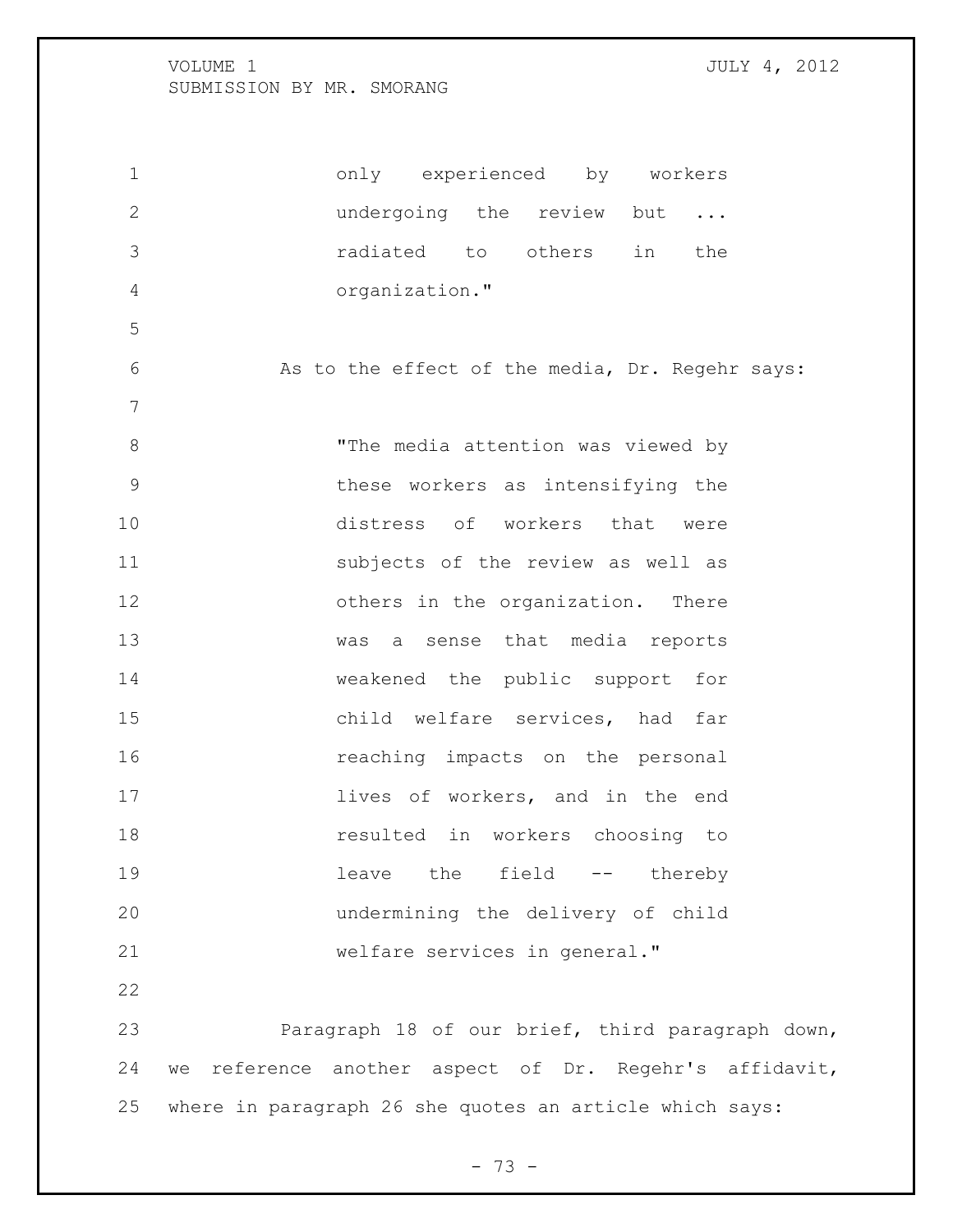**"'...** while naming and shaming professionals in the child abuse field may provide benefits, its effects on individuals and professions can be corrosive'." She quotes a second article in the next paragraph indicating: **"...** that media reports are not intended to record events but rather are focused on selling news." And in her conclusion, which is at the bottom of page 18 in our brief, from paragraph 33 of her affidavit, Dr. Regehr says: "In summary, there is strong support from qualitative research conducted by myself and others that media coverage of tragic events and post-mortem reviews of child protective services produces a variety of negative outcomes.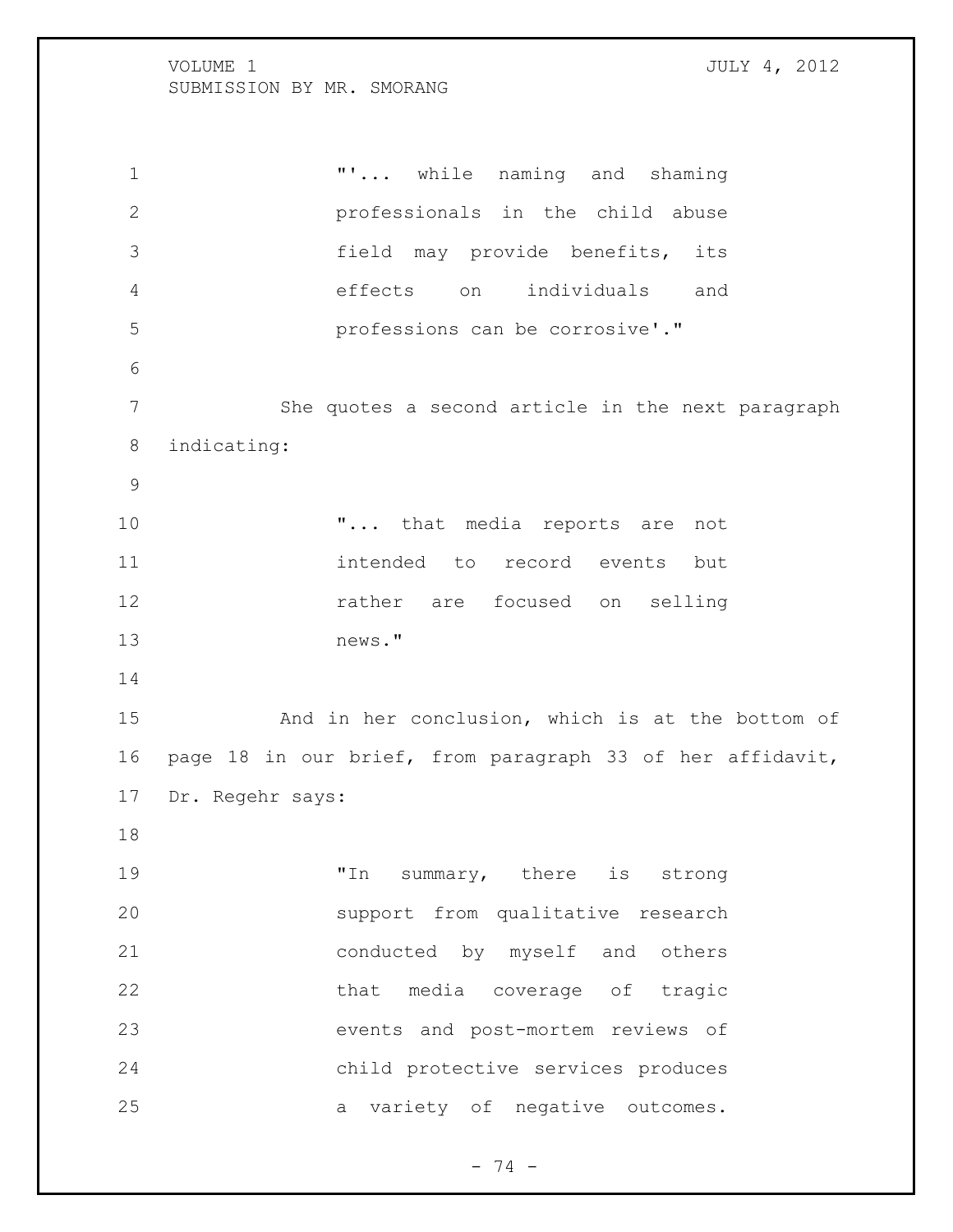These include increased distress in workers, decreased commitment to the job, and negative impacts on the personal lives of workers 5 and their families. Further, qualitative evidence points to increased bureaucracy, damaged 8 morale, and weakened public support as a result of persistently negative media attention."

 This person was not cross-examined on her affidavit.

 At paragraph 58 we outline briefly the evidence of Shirley Cochrane, who is the Executive Director of Intertribal Child and Family Services, who herself has invested 24 years into the child welfare system, both frontline, supervisory, and ultimately as an executive director.

 She outlines in her affidavit a number of concerns expressed to her by her own staff social workers concerning media publication, including -- and they're set out in bullet form in paragraph 58 of our brief so you don't need to take notes of this:

 $- 75 -$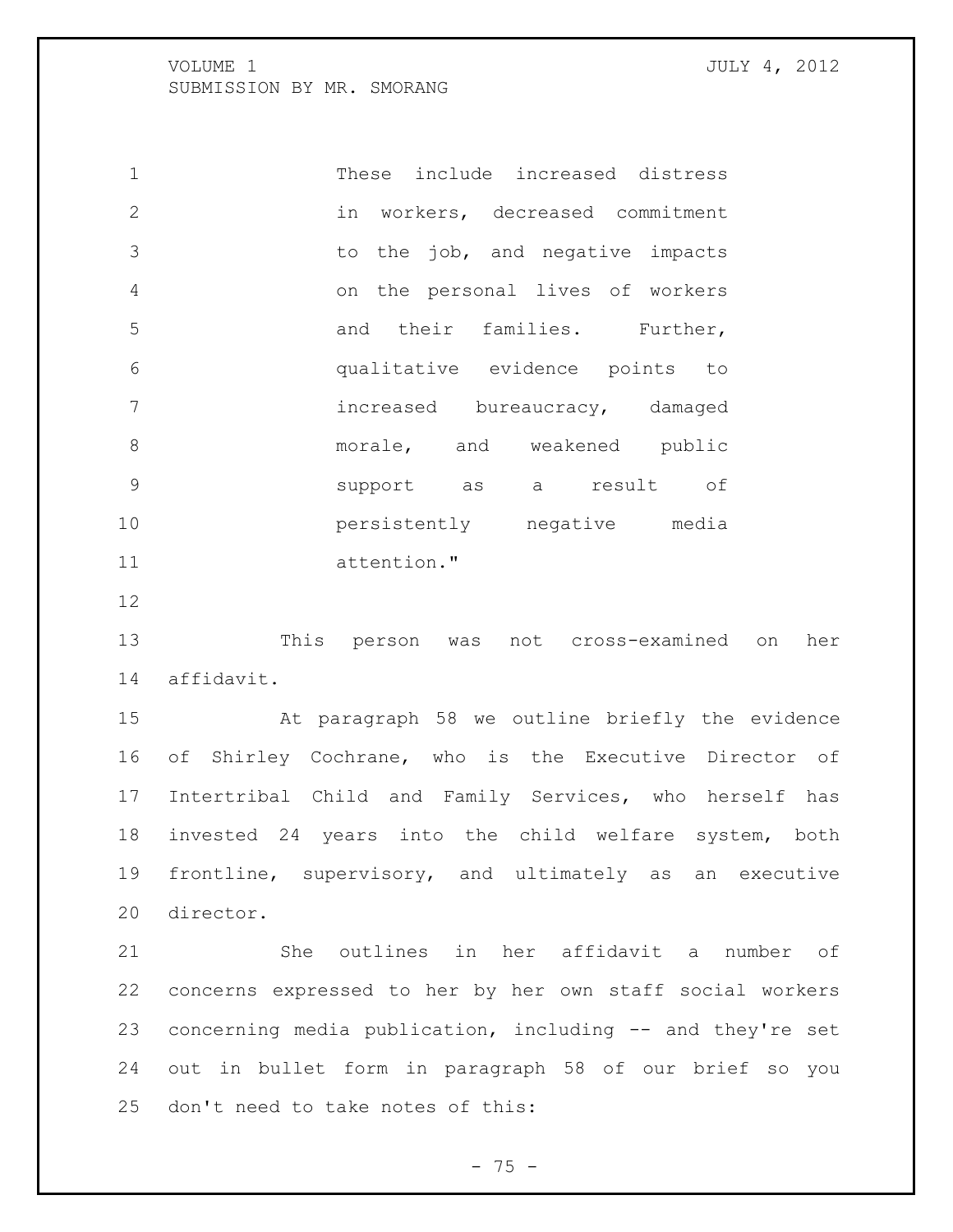Members of the public will be less likely to report child abuse-neglect concerns due to the perception that Intertribal is not competent; Existing families may become more resistant due to perceived connections with the death of Phoenix Sinclair, putting both workers and children at risk; Publication of social worker names and faces will directly impact their abilities to maintain relationships with families; Historic prejudices against First Nations people will again be stirred up due to anticipated heightened media exposure; Workers' families and children will be stigmatized due to the anticipated media reports; Privacy of workers and their families will be infringed upon. Ms. Cochrane's concern, at the end, Mr. Commissioner, is that there will be detrimental impacts of publishing the names and the physical appearances of workers testifying at the inquiry. The list continues on page 20, Mr. Commissioner. Regan Spencer, who is the Director of Social Work at Health Sciences Centre in Winnipeg, who holds both a

 Bachelor and a Master's degree in social work. Ms. Spencer speaks of the critical importance that patients feel safe

 $- 76 -$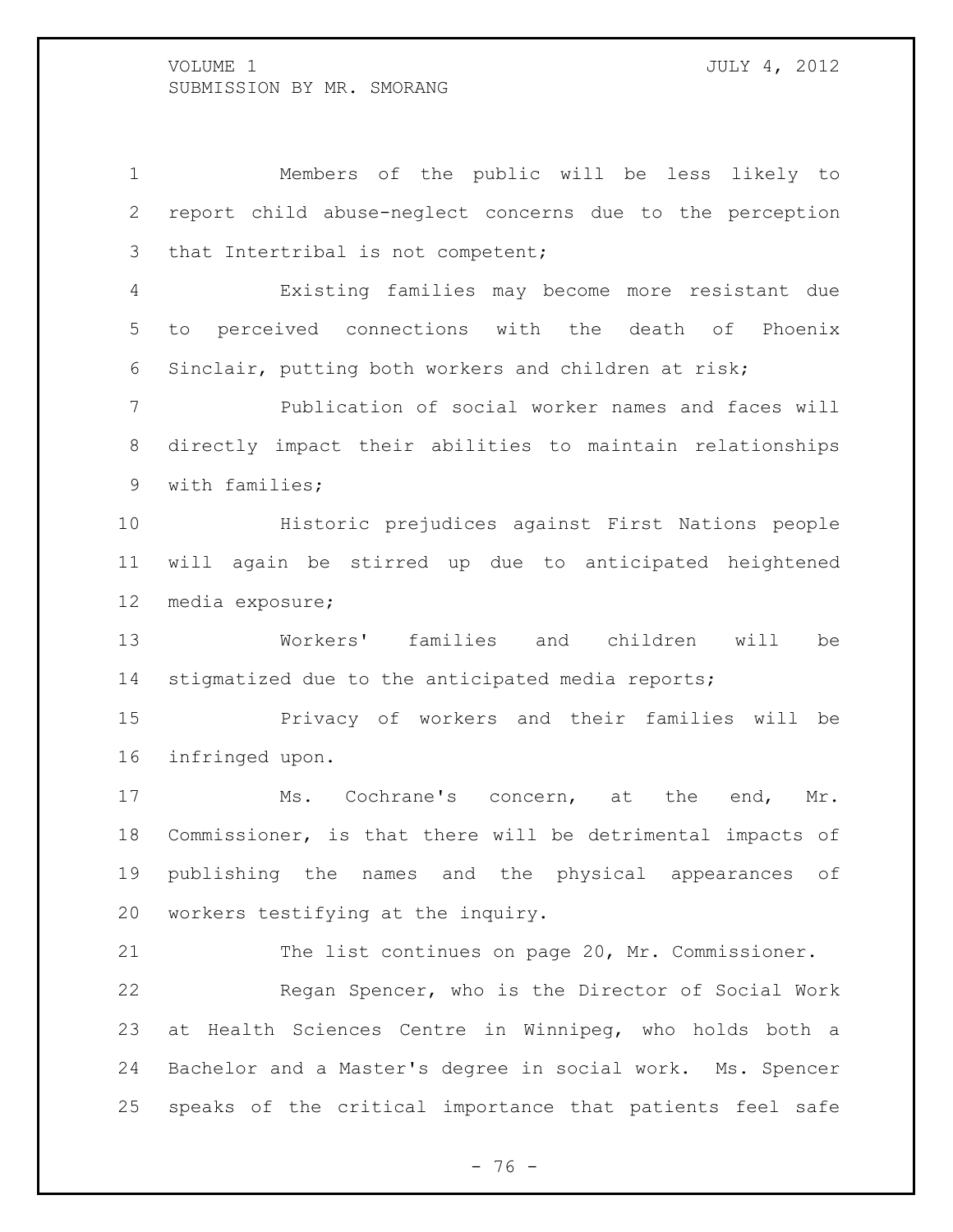and trust the social worker and, moreover, the importance that the social worker feels safe as a source of referral to child care agencies.

 She expresses her concerns that publication or broadcasting social worker names, faces, or identities could potentially jeopardize the protection under the CFS Act according to sources of referral which could -- accorded, sorry, to sources of referral which could have direct consequences to the protection of children coming into contact with Health Sciences Centre.

 She's concerned, Mr. Commissioner, that the publication of these names and faces has the potential to destabilize the critical trust relationship between Health Sciences Centre's medical social workers and patients at the hospital. She, the Director of Social Work, was not cross-examined on her affidavit.

 Elizabeth McLeod. Ms. McLeod is a registered social worker. She's been in the business for 30 years. She's currently the manager of the Child and Adolescent Treatment Centre in Brandon. She's also the current president of the professional body for social workers, the Manitoba Institute of Registered Social Workers, approximately a thousand social workers members in Manitoba. That entity, the professional body, has adopted and enforces both a code of ethics and standards of

- 77 -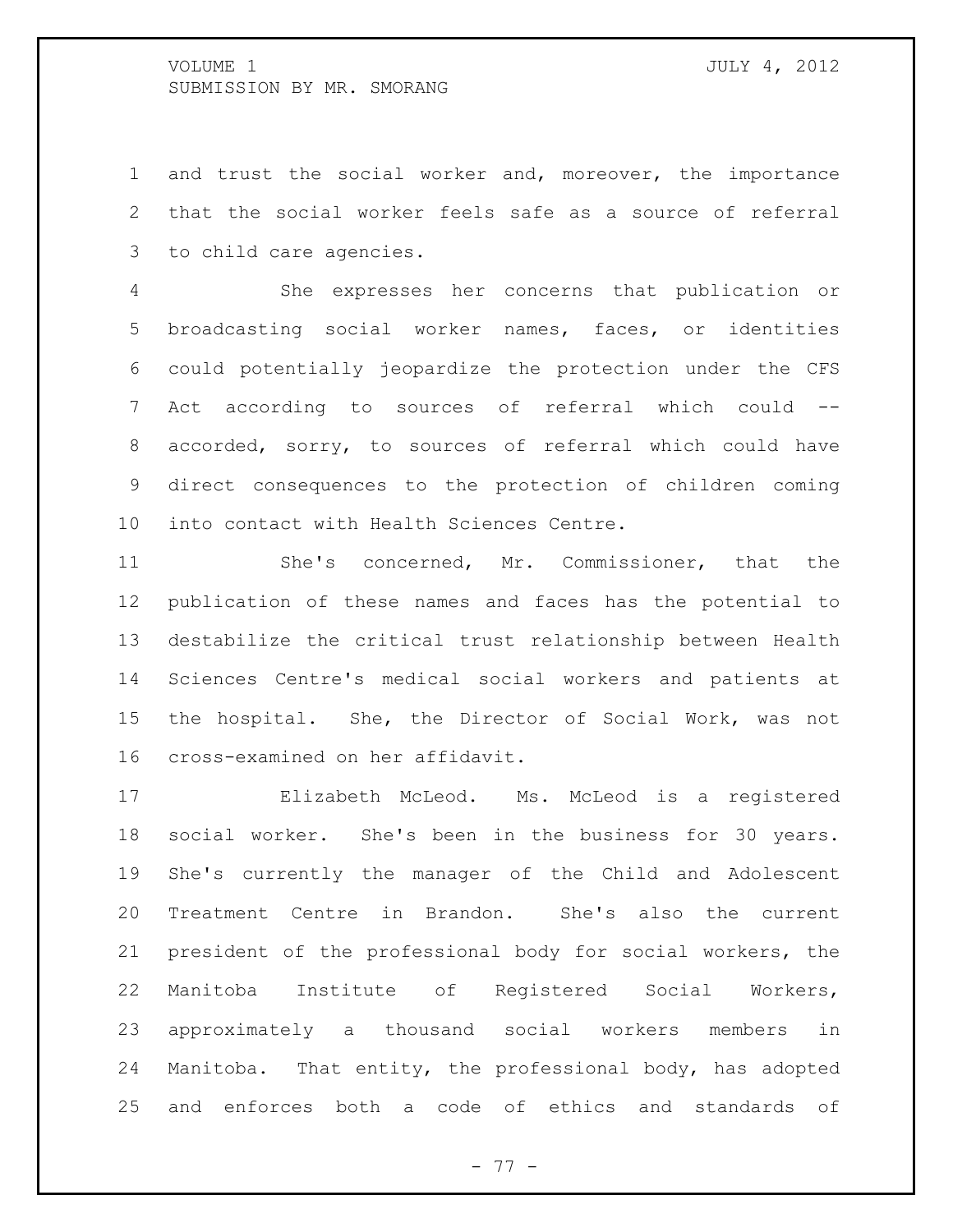practice for social workers. She emphasized in her affidavit that confidentiality is a cornerstone of social work relationships. It's at the core of the practice of social work.

 Her affidavit came as a result of a resolution that was passed by the Board of Directors of MIRSW in September of last year supporting the position taken by MGEU and the authorities to prohibit media identifying social workers who are called to testify at the inquiry. So again, Mr. Commissioner, this is the professional body for social workers in Manitoba bringing a motion, considering it, and passing it at their Board of Directors in September 2011, saying, We support the position taken by MGEU and the authorities. And the rationale for that support is identified in the minutes of that meeting, and included:

18 T... that public identification of 19 social workers who testify ... will interfere with their ability to provide anonymous service to other clients, in that people who see a social worker visiting a residence may recognize that person as a social worker, and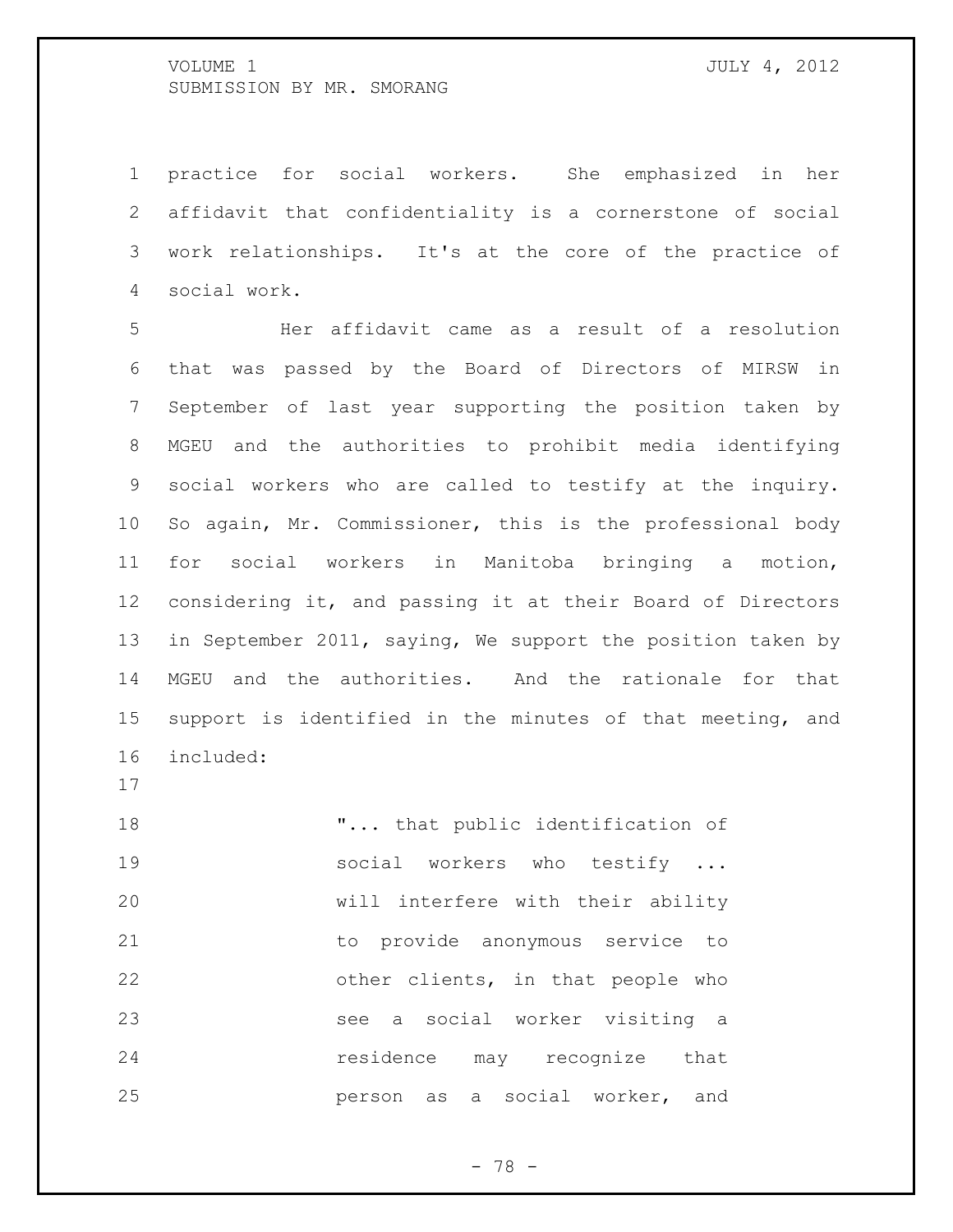1 thereby know that the family is in some way involved with the child welfare system."

She was not cross-examined on her affidavit.

 Evelyn Wotherspoon, paragraph 61 of our brief, holds a Bachelor of Social Work and a Master of Social Work. She is a social work person who has dedicated 32 years of her professional career to social work, has been a social worker, a child protection consultant, a case worker, a supervisor, an infant mental health consultant, and a clinical consultant, and she's testified in Alberta as an expert witness and has written numerous papers regarding child welfare.

 Ms. Wotherspoon advises -- and this is at the top of page 22 of our brief -- that she has studied and witnessed several child welfare tragedies unfold in Alberta. She says that:

 "Exposing case workers who may have failed in their task in some way is appealing at an emotional level and will satisfy many onlookers. ... [But] if the real objective is to prevent future

- 79 -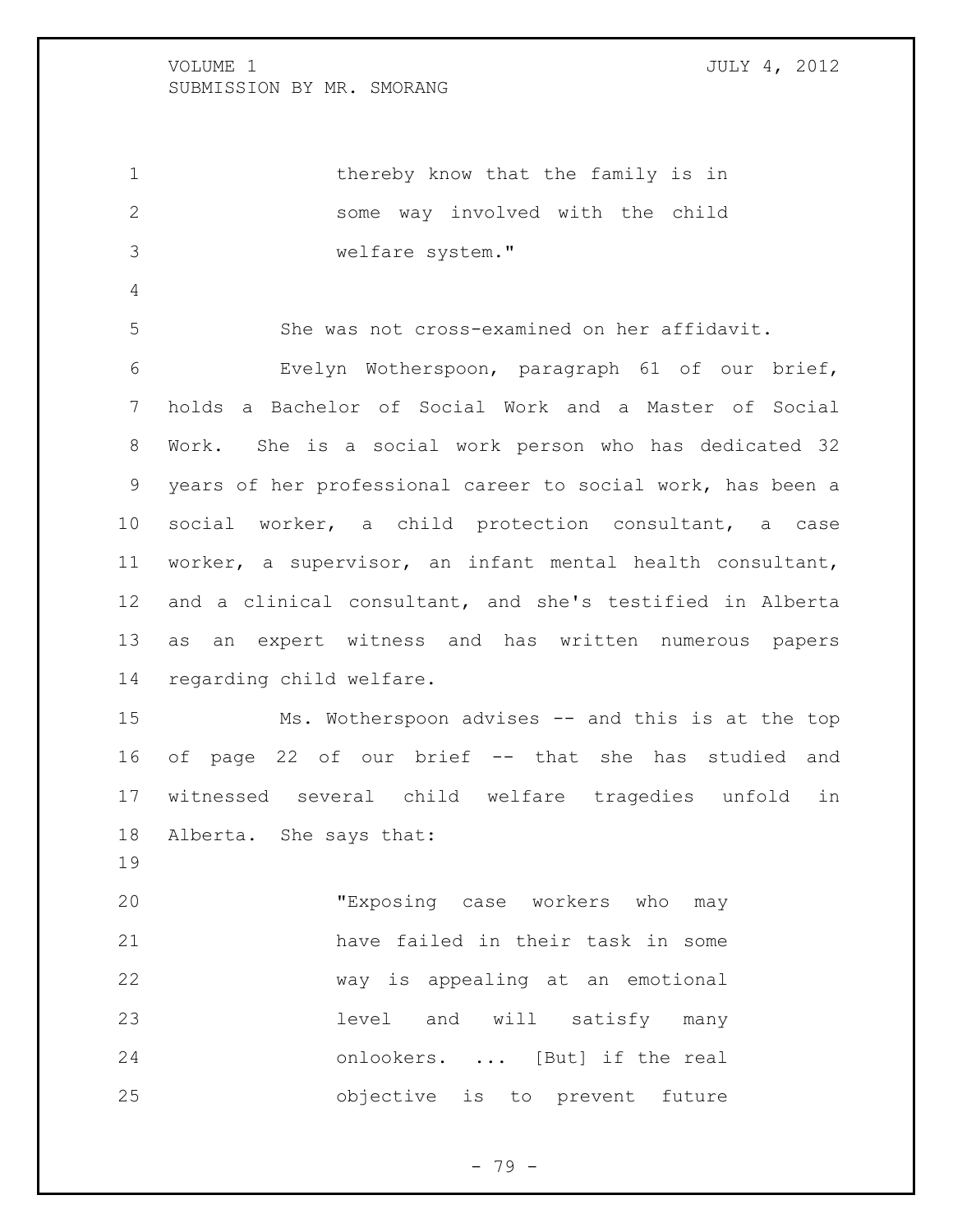1 tragedies, exposing front line professionals to public censure is not the way to go about it." She says it has a chilling effect on professionals, that: 8  $\ldots$  "... when frontline workers see their colleagues pilloried in the **public** arena, the natural instinct 11 is to avoid taking decisive action and to defer decisions to higher 13 levels in the bureaucracy." She says: 17 The mitting the public 18 condemnation of individual caseworkers results in the entire organization from top to bottom becoming focused on avoiding mistakes instead of on serving children." She says:

 $- 80 -$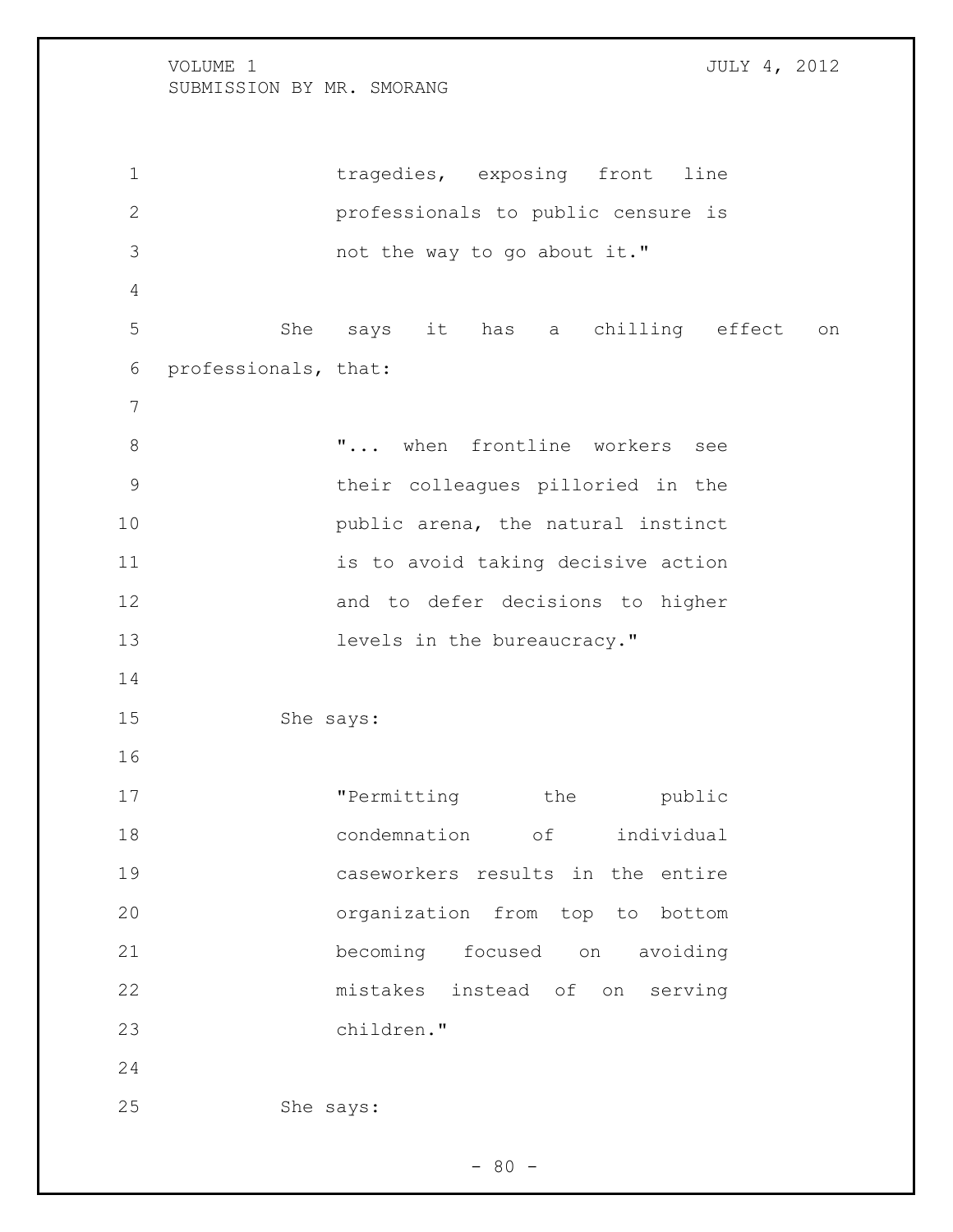"... it makes little sense to publish the names of individuals who may or may not have erred in this tragedy."

 So you have before you not just the affidavit of the MGEU and Ms. Kehler on its behalf, not just the affidavit of Intertribal and Ms. Cochrane on its behalf, but a variety of experts from a variety of backgrounds, all of whom, as I've indicated, have dedicated their professional lives to social work, to the protection of children, all saying to you: Don't do this. There is a risk. It is a real risk.

14 And when you consider risk, which is, of course, the first part of the Dagenais/Mentuck analysis, you are entitled and in fact must ask yourself: What has the media done so far in its reporting of this inquiry? Because that behaviour is the best indicator to you, Mr. Commissioner, of how the media is likely to behave in the future.

 In our initial motion brief filed last year, at tab 2 -- and you don't need to turn to it; you can just make a note if you'd like. At tab 2 of that brief is an article by Lindor Reynolds, the same Lindor Reynolds that wrote recently on the fellow who unfortunately opened his door and talked to the media and has become game for the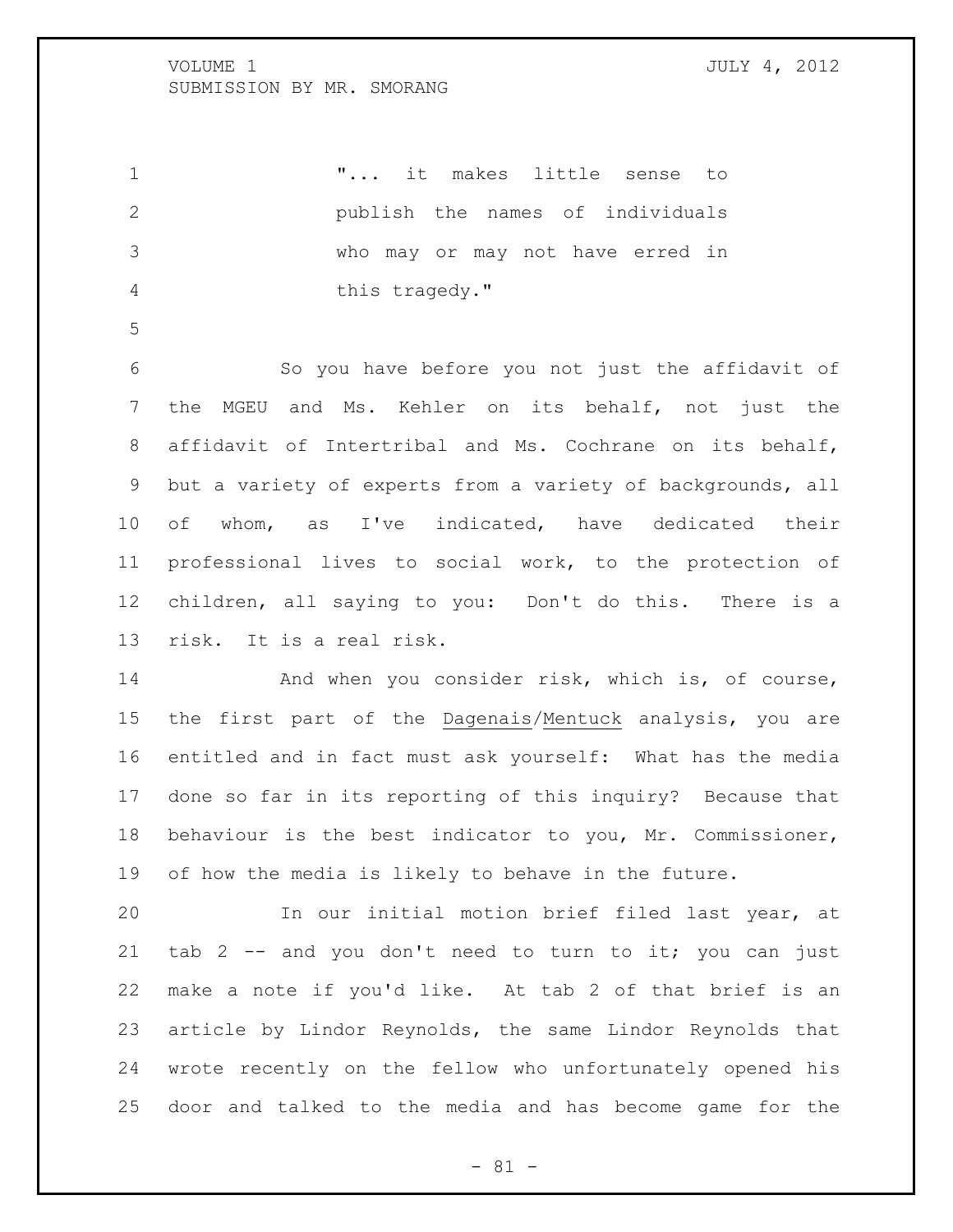bloody-minded. And in this article back in July of last year, Ms. Reynolds said, regarding this inquiry: "It is up to [the] inquiry to determine who else aided and abetted the couple in their depraved action", the couple being the murderers of Phoenix Sinclair. Clear from that sentence, Mr. Commissioner, that from the point of -- 13 THE COMMISSIONER: Where is that in the article? I -- 15 MR. SMORANG: It is  $--$  THE COMMISSIONER: I have it in front of me. 17 MR. SMORANG: You have tab 2? 18 THE COMMISSIONER: Yes. 19 MR. SMORANG: Now you put me on the spot. THE COMMISSIONER: Oh, yes, I have it. It's, it's just about the fifth paragraph down from the start. MR. SMORANG: There you go. Thank you. In her supplementary affidavit, Ms. Kehler sets out a number of media comments that can fairly be characterized as sensationalistic and blameful and, in

 $- 82 -$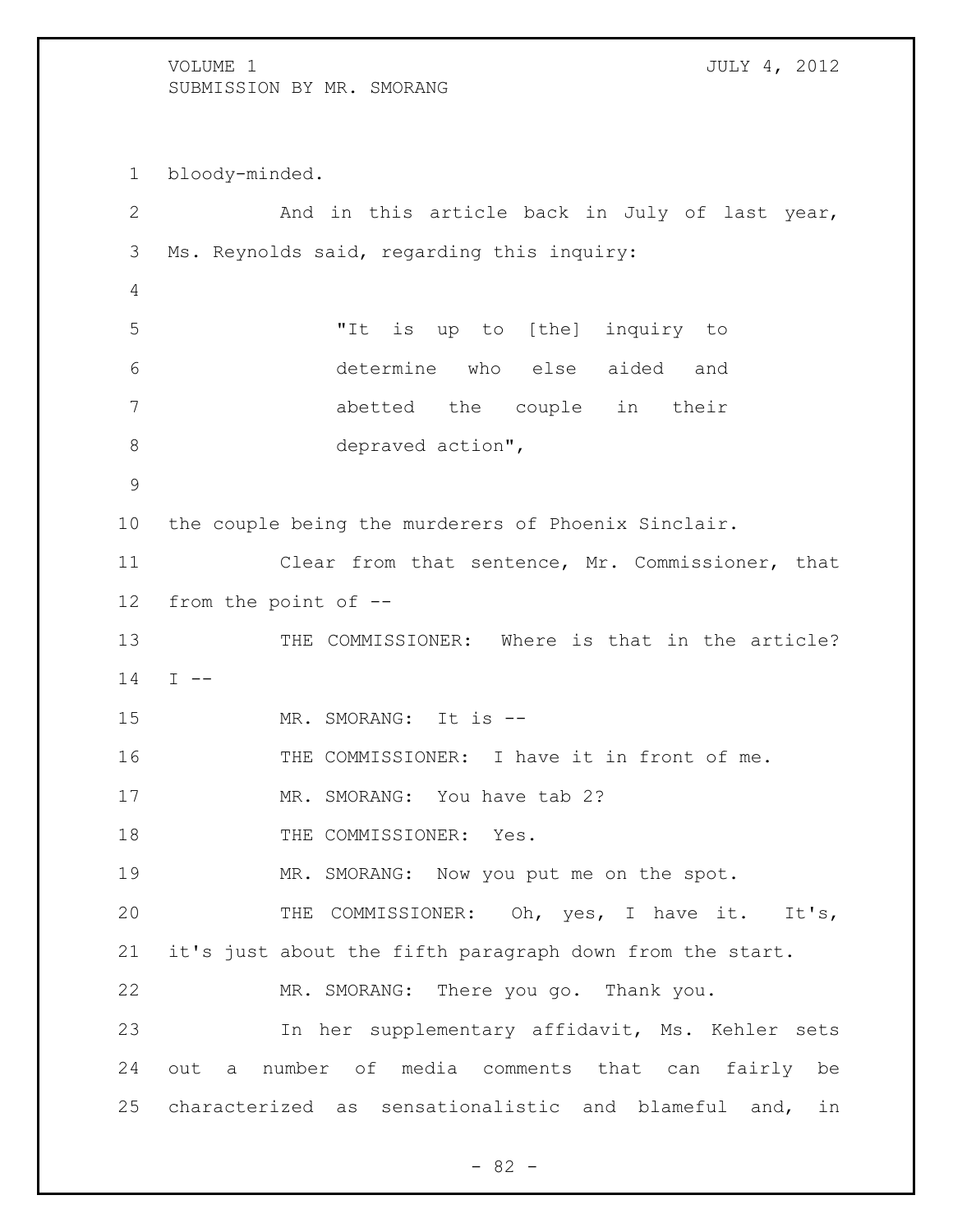fact, slanderous. And in both -- and these appeared in both the Winnipeg Free Press and the Winnipeg Sun, and in our -- THE COMMISSIONER: This is, this is in her second affidavit? MR. SMORANG: It's in her second affidavit but you can find a synopsis at page 27 of the reply brief. 8 THE COMMISSIONER: Yes, I have it. MR. SMORANG: And again, some of them were in the material we looked at earlier. 11 THE COMMISSIONER: Yes, I think so. MR. SMORANG: I won't repeat some of the profanities. But this isn't just commenters. These include reporters who say things like: "If you screwed up, you should **just have to face the music, just like everybody else."**  Or: "Why would you want your name protected if you didn't do anything wrong" 

- 83 -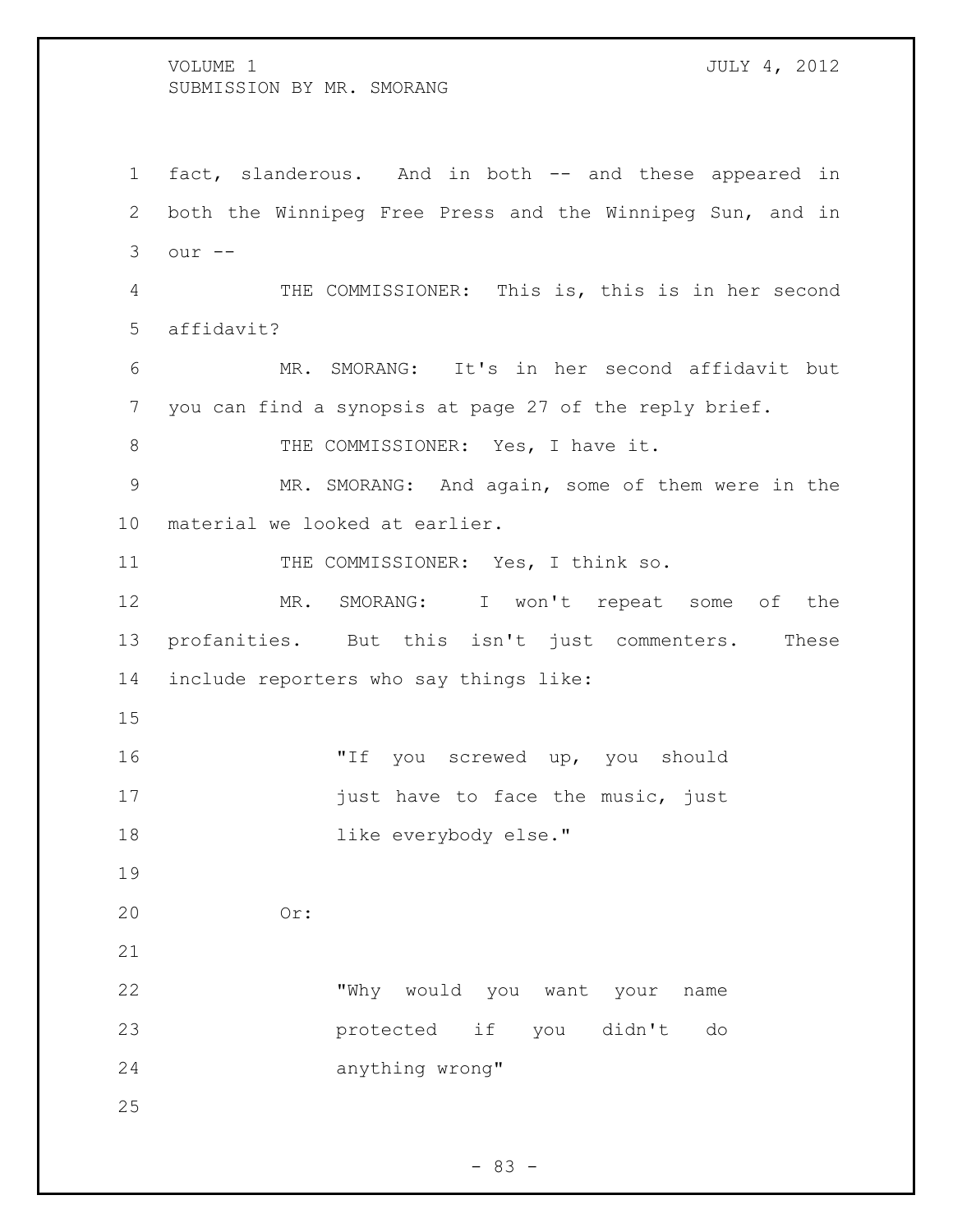Whereas the Winnipeg Sun said, "Cowards." And so it's very clear from how the media has acted so far, both in terms of what they've allowed on their websites and what they've printed in their articles, that it's about blame, it's about finding somebody at fault, and we need that public hanging, if you will.

7 and it's certainly not difficult, Mr. Commissioner, to envisage how a person who testifies at this inquiry will be treated in the media and on the internet, if and when their identity and name and face are widely broadcast by the media.

 Recently, in the sentencing of a notorious child abuser, Graham James, there was an application for cameras in the courtroom during the sentencing, and Judge Carlson of our Provincial Court, in declining the application, made comments that I think are appropriate before you, and they are at paragraph 83 of our reply brief.

 She said, "[This case] is not going to become a spectacle."

She said:

22 TWe all know that internet postings may not be effectively erased."

- 84 -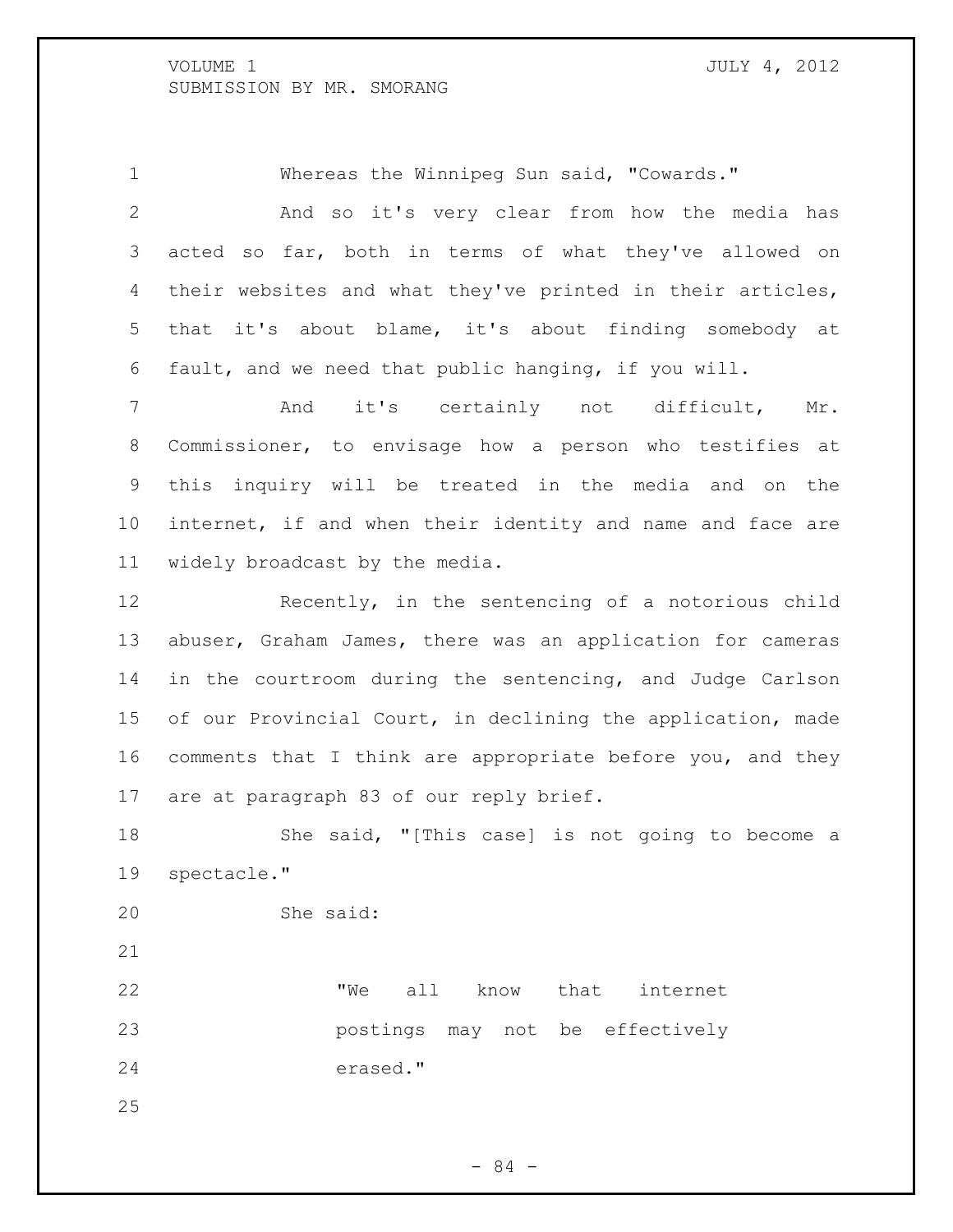She said: "If victims have to worry that there may be a camera anywhere near the Court proceedings, it is reasonable to expect they may not come forward." The risk, Mr. Commissioner, is real. Experts who have dedicated their careers and professional lives to child protection are telling you that. Social workers in Manitoba, through Janet Kehler, are telling you that. The professional body for social workers in Manitoba is telling you that. And the actions of the media up until now are telling you that. And so if the risk is real and these people who have come forward with their credentials and their opinions are to be given weight, you must move to the other side of the balance. That is, what would the negatives, the deleterious effects of such an order be. 21 THE COMMISSIONER: That's the second prong. MR. SMORANG: Yes. And again, I'm in her hands, Mr. Commissioner. It is noon. I can quit now or I can carry on for a while. THE COMMISSIONER: No, I think we'll run till

 $- 85 -$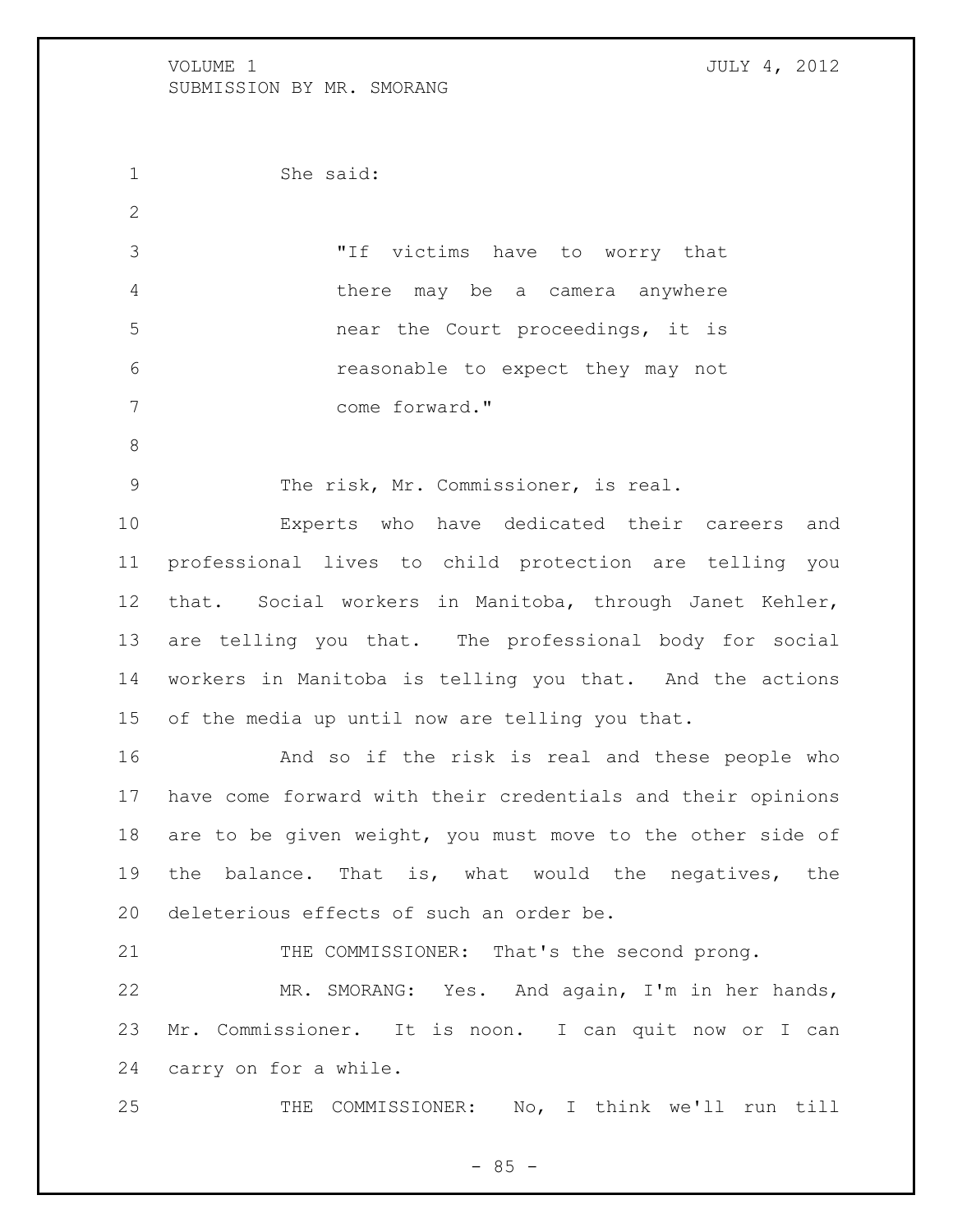about 12:30.

 MR. SMORANG: I, I can tell you I likely won't finish by 12:30, but I'm happy to go -- THE COMMISSIONER: Carry on. 5 MR. SMORANG: -- until then, yes. THE COMMISSIONER: You can -- 7 MR. SMORANG: Thank you. THE COMMISSIONER: You can resume when we come back. 10 MR. SMORANG: Thank you. So the other side of the balance. What would the effect of not publicizing the names and faces of social worker witnesses be on the various interested parties? First of all and, of course, of most importance, what would the effect be on you? And that effect would be zero. You will still be privy to all information. You will see all people testify. You will have the opportunity to look at them as they testify, and do what triers of fact do and individuals in your position do in terms of assessing body language, voice, response time, reaction, tone of voice, et cetera. None of that will be taken from you whatsoever. And the public will know that. The public will know that you, as gatekeeper of all information, much of it

 $-86 -$ 

already before you in documentary form, is confidential and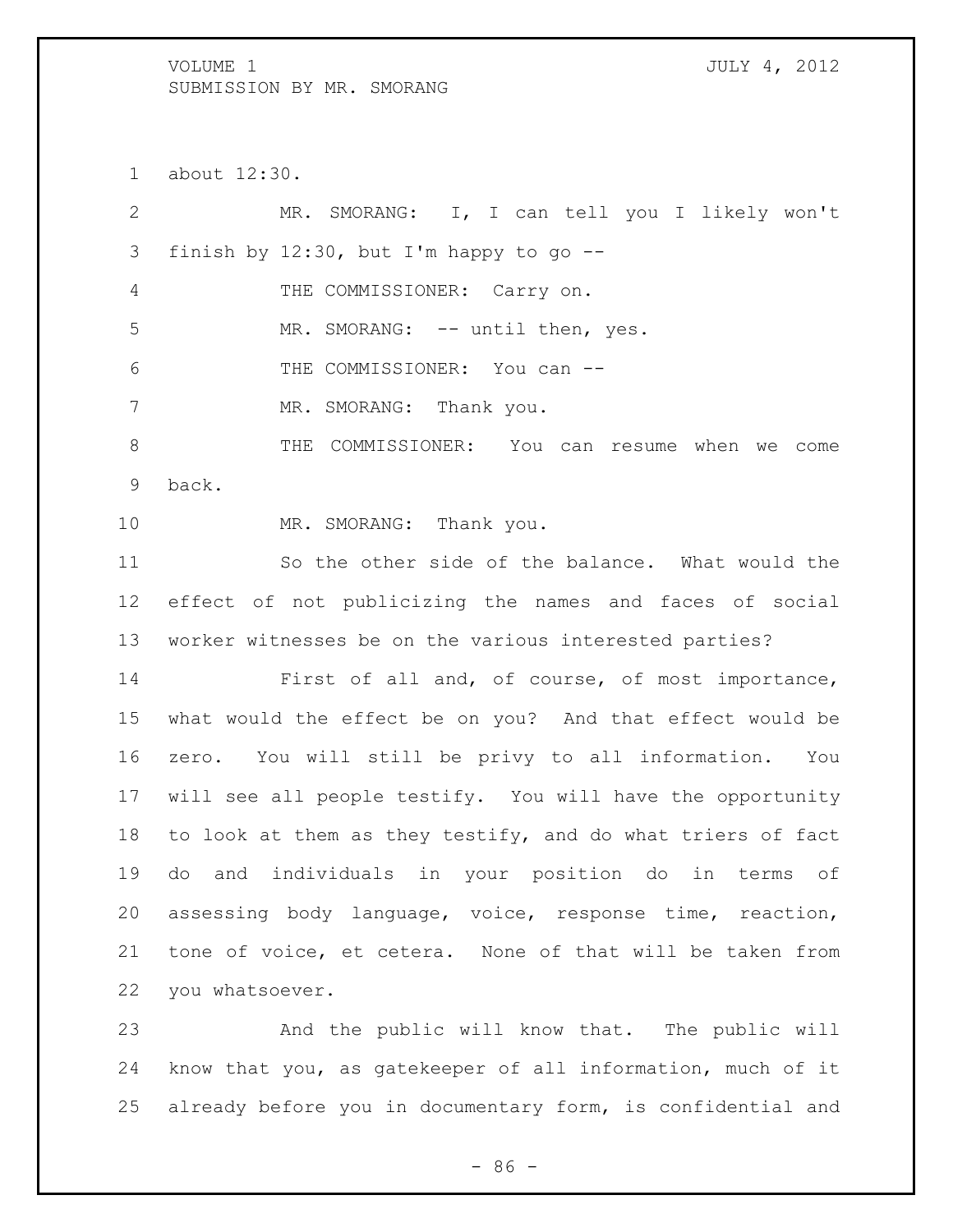would not be released to the public in the form that you have seen it. The public will know, as gatekeeper, that you have all of the information and have been deprived of nothing.

 What would the effect be on the hearing itself? Again, none. Everyone in this room will see and hear all the witnesses. They will see the faces, they will hear the names. This will be public.

What about the effect on the media?

10 THE COMMISSIONER: As per the people attending, there'd be no prohibition on them going out and making reference to the names of those people, would there?

 MR. SMORANG: There's no way to prohibit that. It's simply not possible. And, and so the answer is no.

 What we are seeking as a practical -- and recognizing that we are trying to find the most minimal restriction, is simply the mass broadcast by the commercial media, which, of course, would cause the mass damage, in our submission.

 THE COMMISSIONER: You were going to say the effect on the media.

 MR. SMORANG: Effect on the media. Very little. First of all, the media attending the hearing will know the names of the social workers who testify. If they need to do background check or any other research on an individual

- 87 -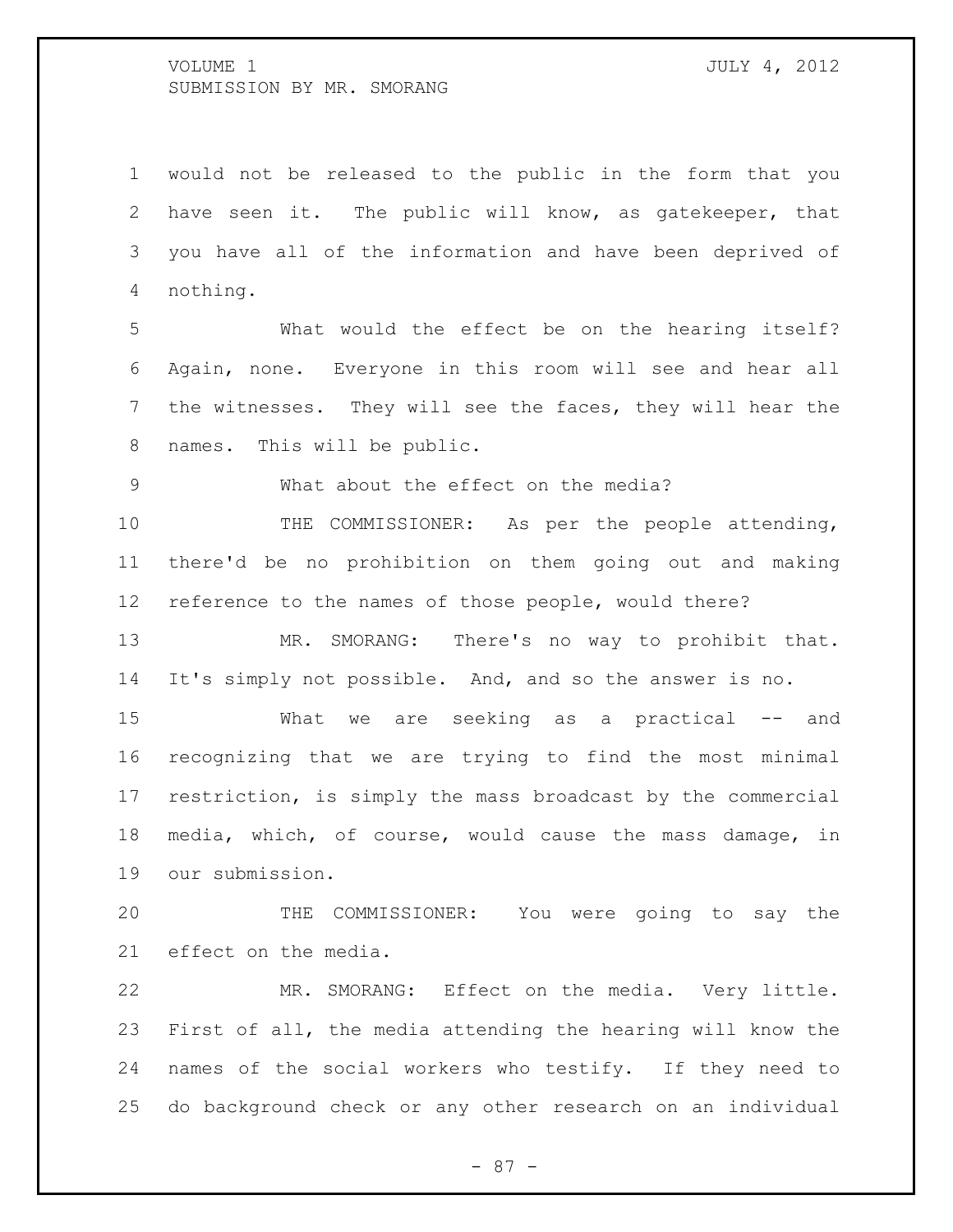before writing a story, they'll be able to do that. They'll have all the information they need.

 But in terms of reporting either in the newspaper 4 or on the TV, on the radio, the only difference, Mr. Commissioner, is instead of turning on your radio and hearing today at the Phoenix Sinclair inquiry, Jane Smith, social worker, testified that she did the following. And in the case of TV or, or print, a picture of Jane beside the story.

 Instead of that the public will get: Today a social worker testified that she did the following. And all of the information about what she said and what she did and how she did and what she did and didn't do, will be available to the media and to the public. What happened, what was known, what was not known, what should have been known, what could have been done, what ought to be done, all will be reportable firsthand by the media to the public.

 What they won't get to do is to give those reporters who choose to do so and those media outlets that choose to foster and publish commentators and commentaries the right to pillory people individually by name. And anonymously, in many cases.

 The MGEU has sought a very minimal order by design. Although you'd never know it by reading the media,

- 88 -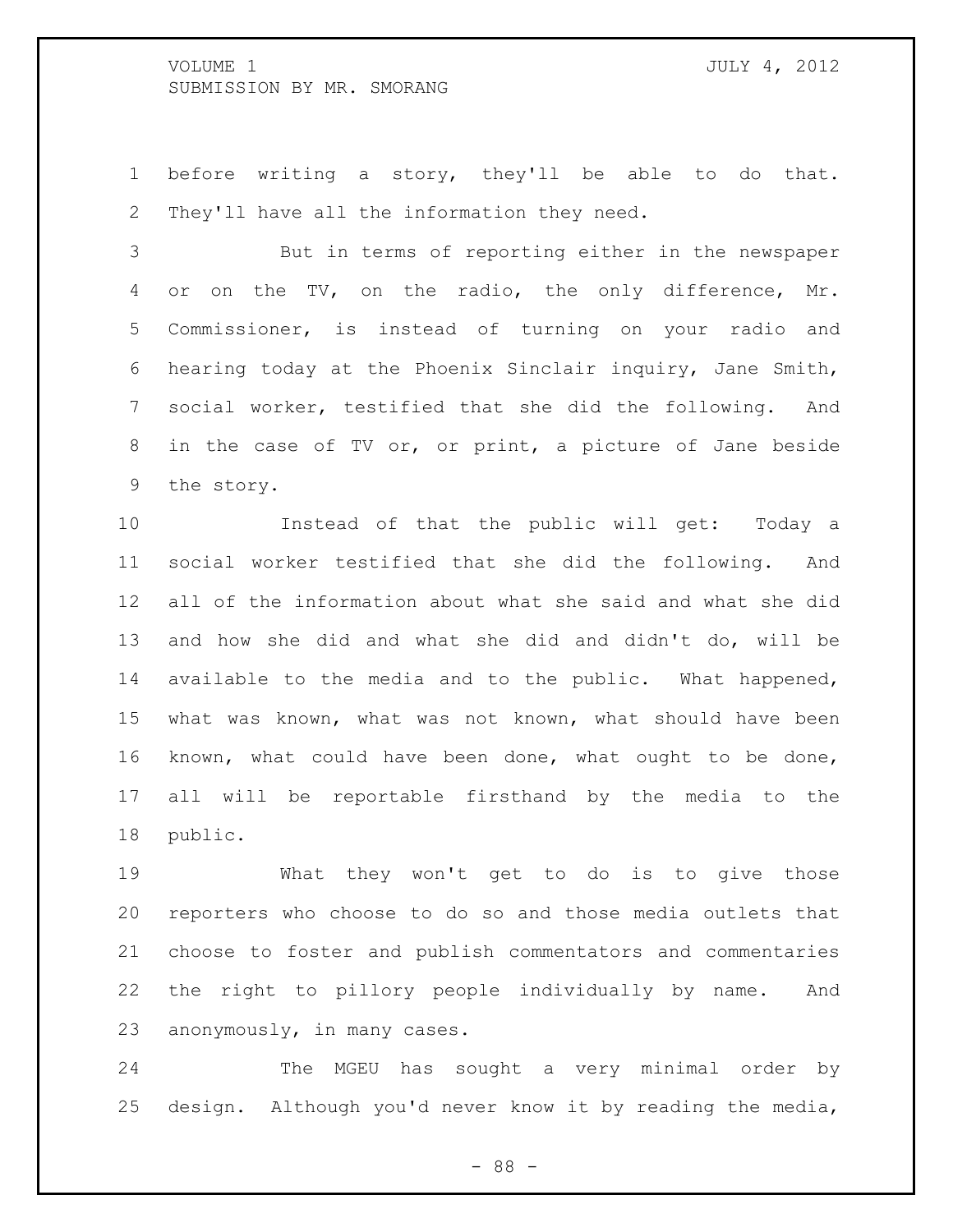the MGEU wants its members to testify. It has been encouraging its members to testify. It wants its members to feel safe in saying what they really think about what was done and what should change.

 These are the workers. They didn't create the system. They don't fund the system. They didn't organize nor do they manage the system. They work in the system. They are an excellent and critical resource for you.

 And so in seeking a minimal order, the MGEU has not sought a maximum degree of privacy or lack of exposure for its membership. It has tried to strike a balance. We're not asking for social workers to testify in-camera. Not asking for a screen to hide peoples' faces from the public and from the media who are in the room.

 What the MGEU doesn't want is (a) members feeling that they are unable to speak the truth and their minds about what they have experienced, and what it doesn't want especially, Mr. Commissioner, is the chilling effect that will undoubtedly be felt very soon after the first or second or third social worker is pilloried in the newspaper, on those yet to testify.

 Sir, in conducting the Dagenais/Mentuck analysis, the only conclusion you can come to is that the benefit of granting this minimal order sought far outweighs any negative effects of that order. The negatives are minimal

- 89 -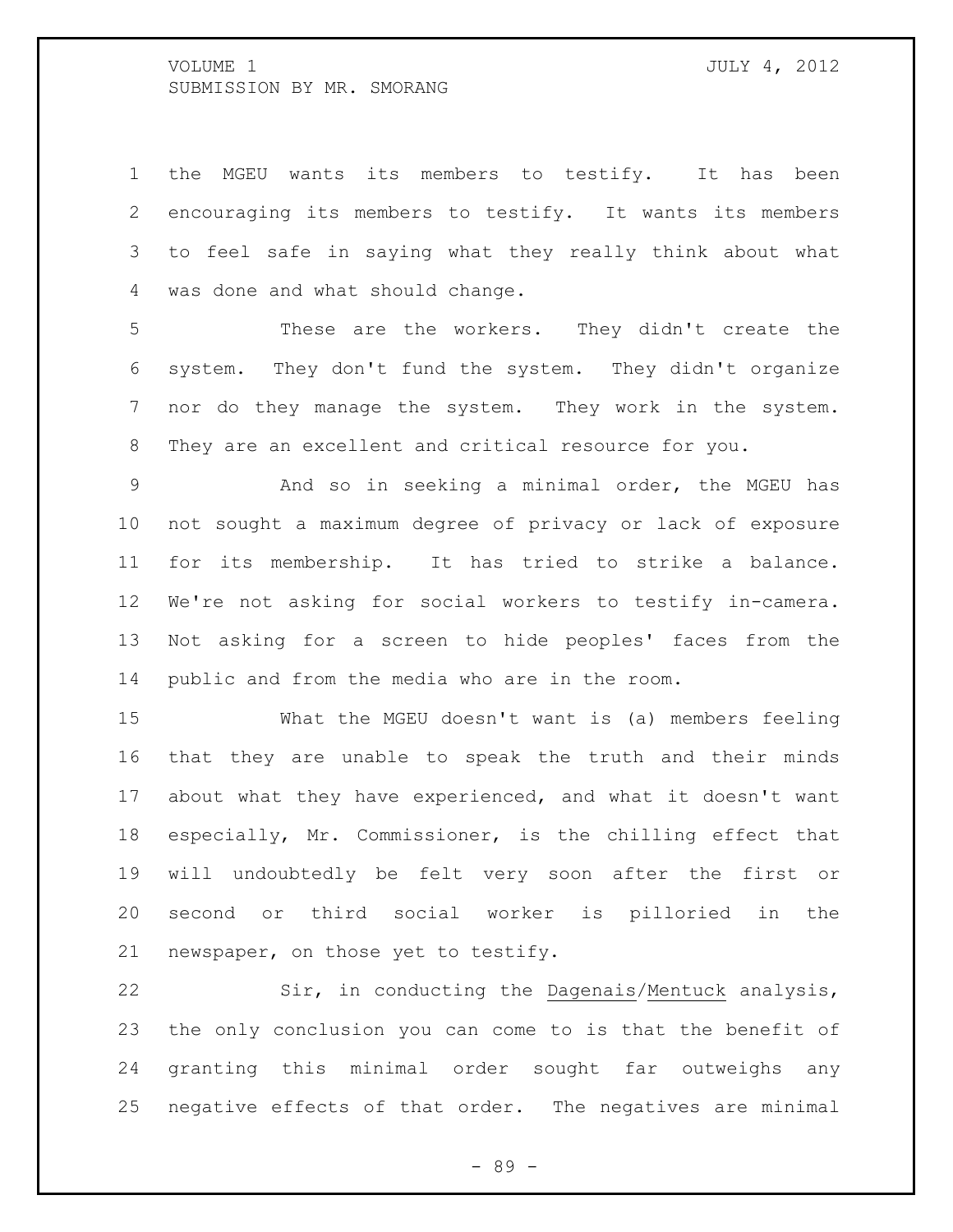to non-existent, and certainly will not in any way affect your ability to do your job at this inquiry, which, ultimately, in, in a word, is to do good.

 There are evidentiary issues before you, and the media has raised those by way of motions to strike. I wish to comment briefly on that now. I will reserve, of course, my right, once I've heard Mr. Kroft on that motion, to reply as commission counsel has indicated I will be given an opportunity after he and those that support his motion to strike speak.

 The media is seeking to limit the information that you have before you in conducting the Dagenais/Mentuck analysis. It does so by seeking to strike part or all of the evidence before you by way of the experts and the other social workers who have filed affidavits.

 I must say that's not surprising to me that they are making that request. Not only is it in their interest to try and set the evidentiary standard as high as possible to limit information you have, but also, Mr. Commissioner, in the 11 months since Mr. Kroft was retained, the media has not come up with even one expert who will come forward and say, I've been doing this all my life, I have the credentials, and what all those other people are saying is hogwash. Not one, in 11 months.

So of course, the media has to attack those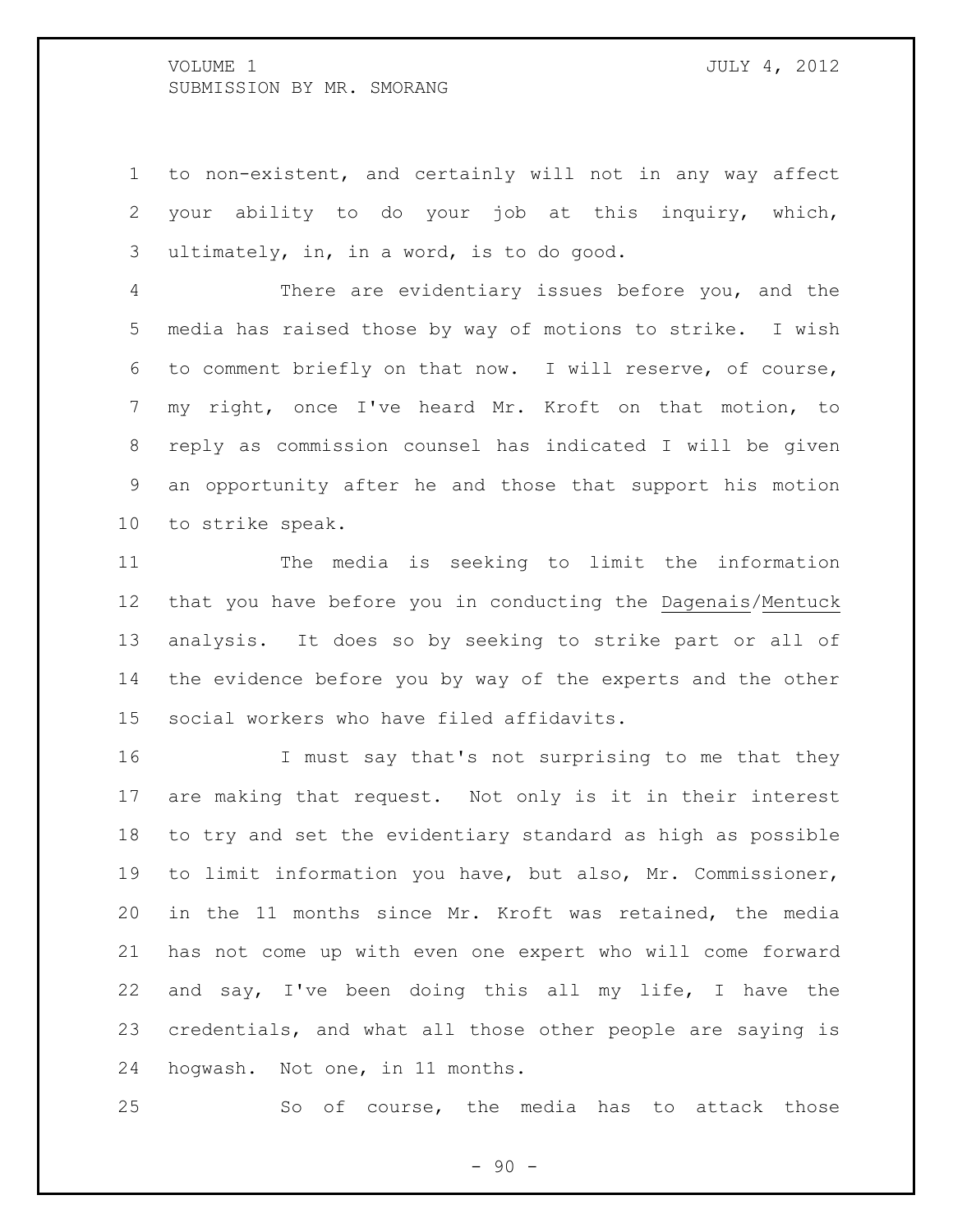individuals that have come forward from a variety of backgrounds to explain to you why there is a risk and you ought not to allow publication.

 The only evidence the media has been able to garner are three affidavits. One by a CBC manager, Mr. Rosner, who basically says to you it's been done before, you should do it again; Ms. Hastings, a social worker, who says, I've never had any negative experiences where people knew who I was; and Mr. Bear, the Executive Director of the Southern Chiefs Organization. If you've read the cross- examinations, I don't have anything else to say about Mr. Bear.

13 THE COMMISSIONER: I read it.

 MR. SMORANG: The question of the standard of evidence in court versus before a commission of inquiry, we address beginning at page 4 of the reply brief. Trite to say, sir  $-$ 

18 THE COMMISSIONER: Just let me get that.

 MR. SMORANG: -- you are not a court; you don't function as a court. You were a trial court judge long enough; I don't need to give you any further information on the differences. You will know them well.

 Your mandate does not include you deciding in favour of one party over the other, nor considering onus of proof, nor considering standard of proof such as balance of

 $-91 -$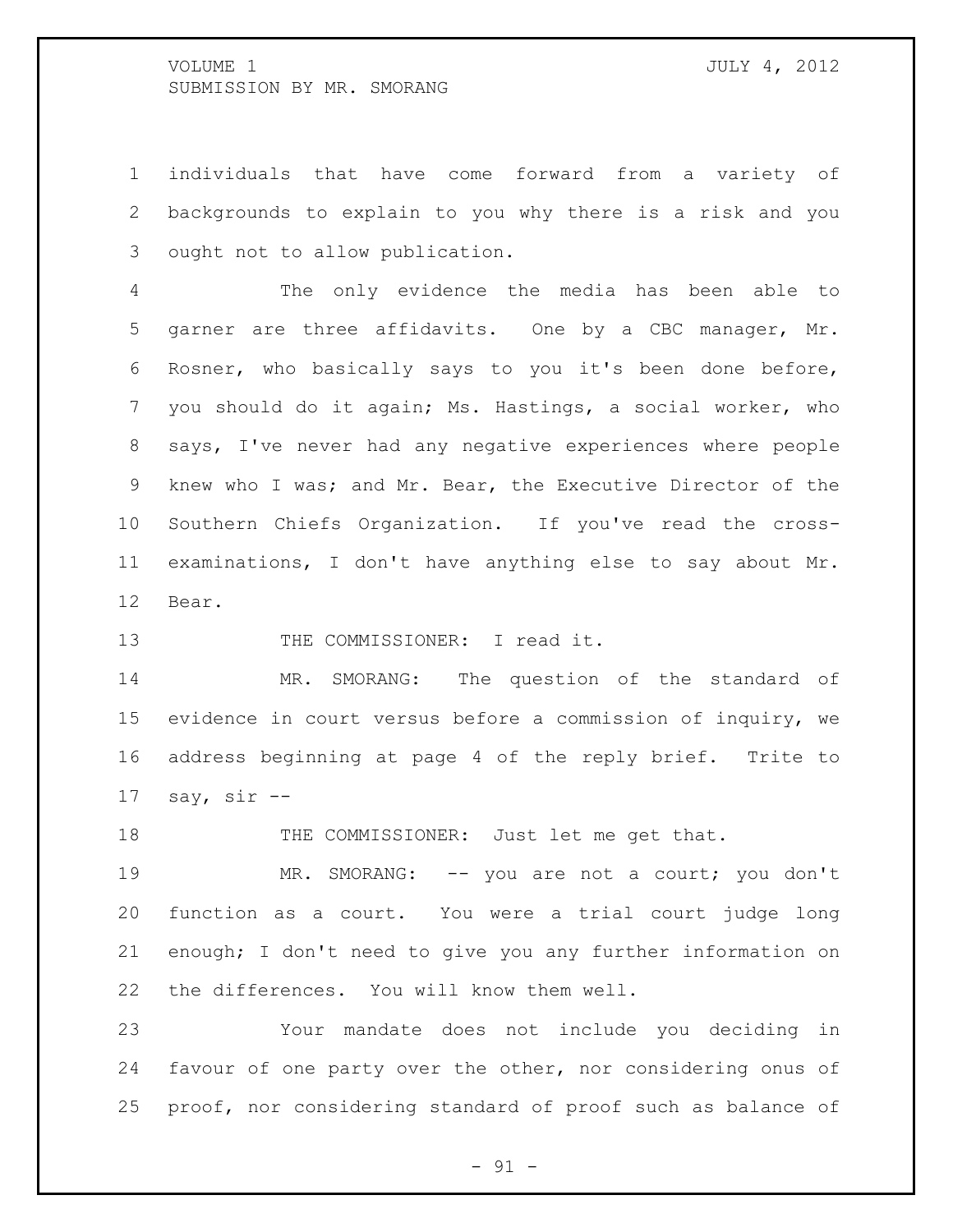probabilities or beyond reasonable doubt. You are an inquiry. Your job is to consider everything you hear, from every source, and to weigh it and to consider it and to work it through, ultimately, to a conclusion.

 You are not, as you, as you know well, to express any conclusion or recommendation about civil or criminal liability. You have wide powers given to you by the order- in-council to perform your duties, including that you can consider what previous reviews have done and authors have said, and give those any weight you'd like.

 You can review transcripts of interviews of people even before the hearing and rely on that evidence as an alternative to bring the person before you. You can consider any documents and you can give those documents any weight, including accepting them as conclusive.

 According to your amended rules of procedure and practice -- and this is from paragraph 10 of our reply brief -- you can receive any evidence you consider to be helpful. Any evidence whatsoever, Mr. Commissioner. You can attend pre-hearing interviews conducted by Commission counsel if you'd like. You can tender those summaries as evidence. Documents that are released to parties have to be returned at the end of the inquiry. You can exclude anybody from the public from the hearing and direct any portion of the hearing to be held in the absence of the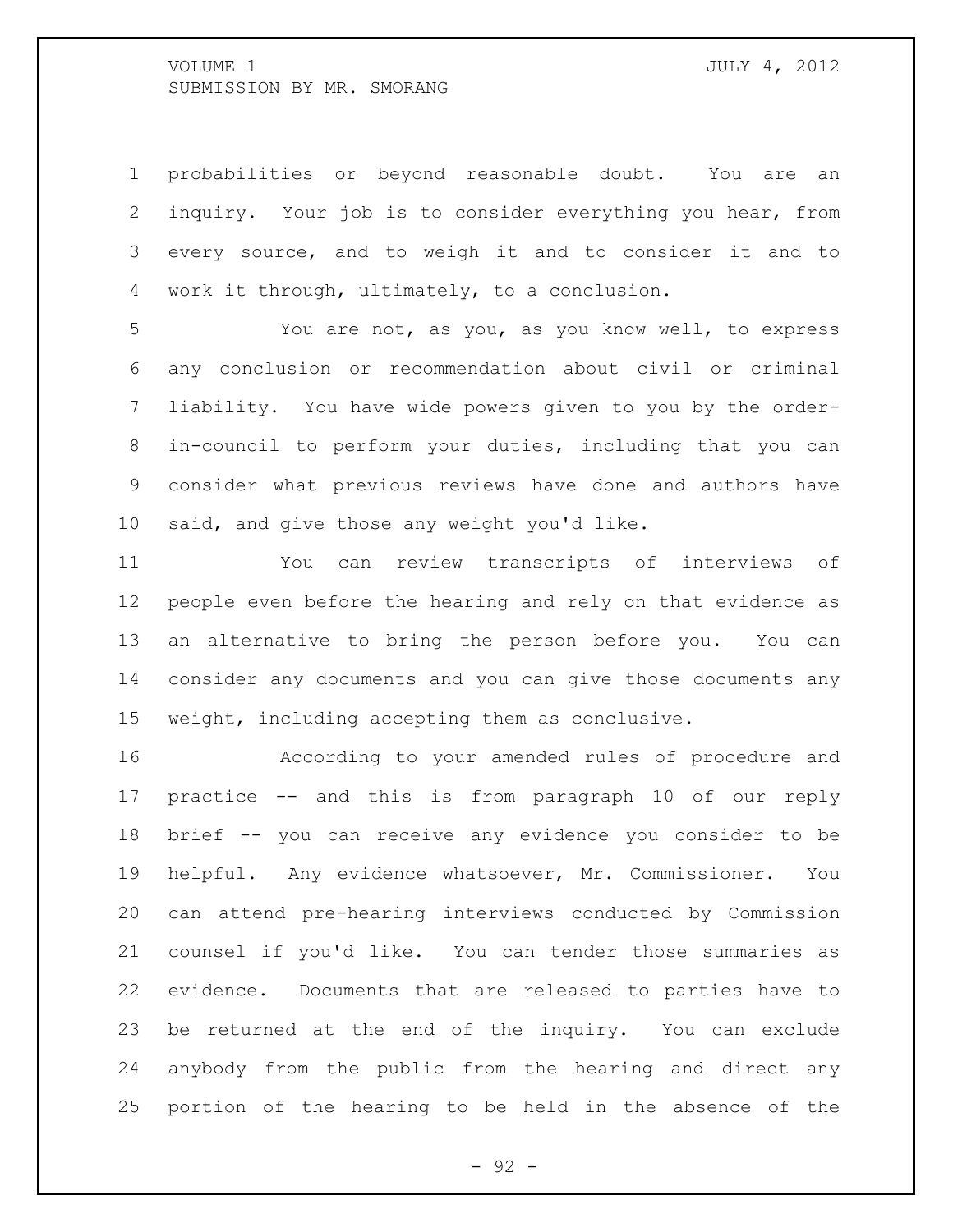public. You will be posting transcripts of the testimony and copies of the exhibits on the Commission's website.

 Virtually all of what I just said would not happen in a Canadian court as a result of court proceedings.

 THE COMMISSIONER: I can tell you I have not attended any pre-inquiry interviews. I, I want to hear it all here for the first time.

 MR. SMORANG: Absolutely, but from the point of view of those that appointed you, you have that ability and that sets the context for the standard of evidence that you must adhere to.

13 THE COMMISSIONER: I understand your point.

 MR. SMORANG: Because essentially what you're being asked to do, Mr. Commissioner, is to decline to hear relevant evidence on a rule of evidence that would be applied in a court of law.

18 THE COMMISSIONER: What's that again?

 MR. SMORANG: You're being asked by the media to decline to hear information. It might be useful, might be relevant, might help you in the end --

22 THE COMMISSIONER: Oh, I see.

23 MR. SMORANG: -- but, but I won't hear that. I won't hear it because of a rule that I may agree with or not, but it binds me. You don't have that binding rule

- 93 -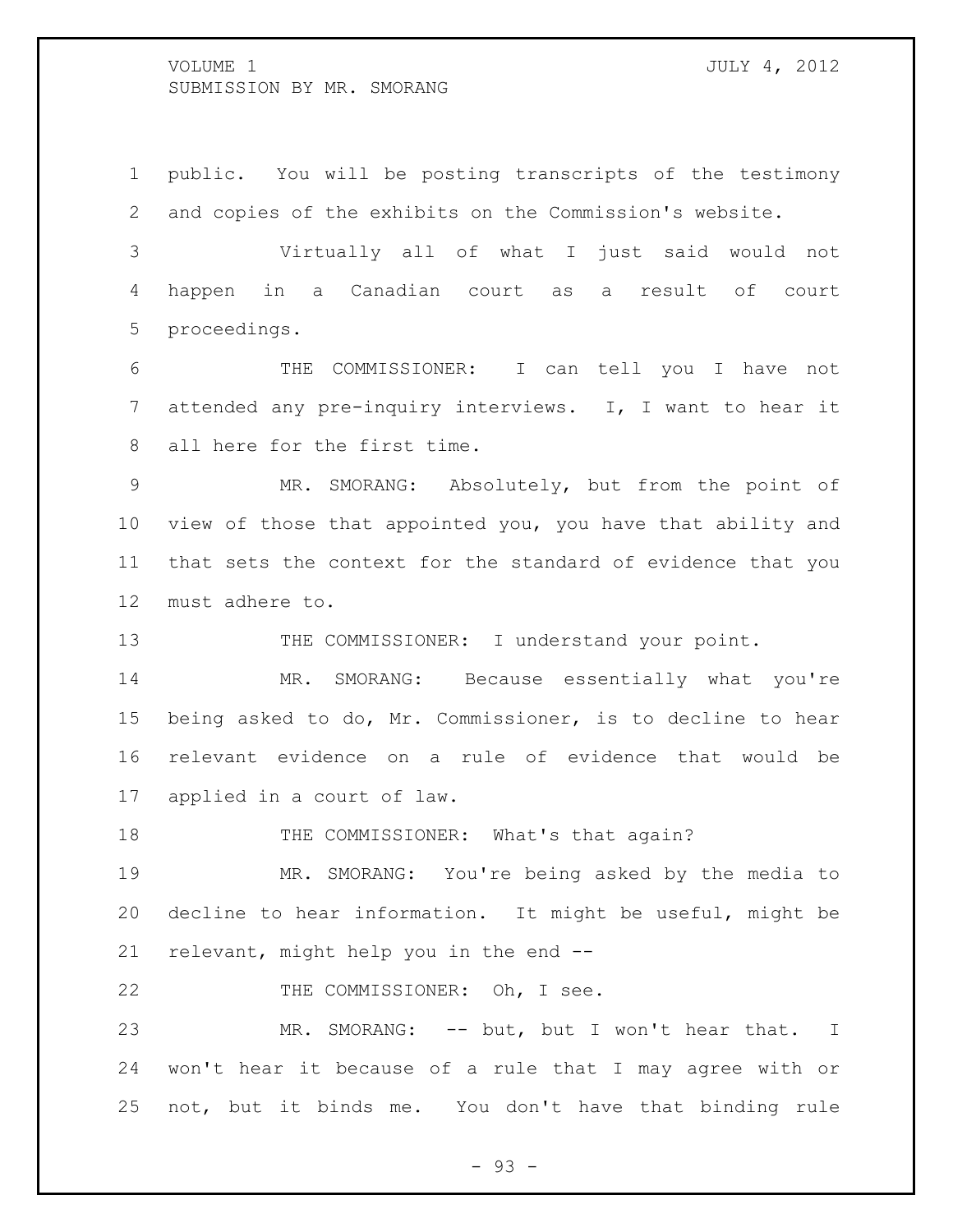upon you. As I said in my material, Mr. Commissioner, trial court would be appealed from instantly, and successfully, if a trial judge were to accept hearsay or opinion evidence from someone not qualified to give it.

 Moreover, the inquiry itself -- and we begin at paragraph 12 on page 7 of the reply brief -- will be full of opinion and hearsay evidence, and that's fine. It ought to be. That will help you get to where you need to get to.

 Examples of, of questions that have been asked to social workers that we represent are set out beginning at paragraphs 14 and following on page 8. Commission counsel has asked our social worker witnesses for hearsay answers, for opinion answers, and so she should, because that information is relevant. And these people are prepared to give it and you will have to weigh it.

 And as I've indicated already, it will be not only useful for you to hear that evidence, but it will be far more likely that you will hear that evidence -- hearsay evidence, opinion evidence -- from frontline social workers if they know that their name and face will not be on the six o'clock news or in tomorrow's paper replete with what opinion they have or comment that they offered about the system as it is or how it ought to be.

 In phase two of the inquiry, we know that you will hear from at least four of the report writers. Again,

- 94 -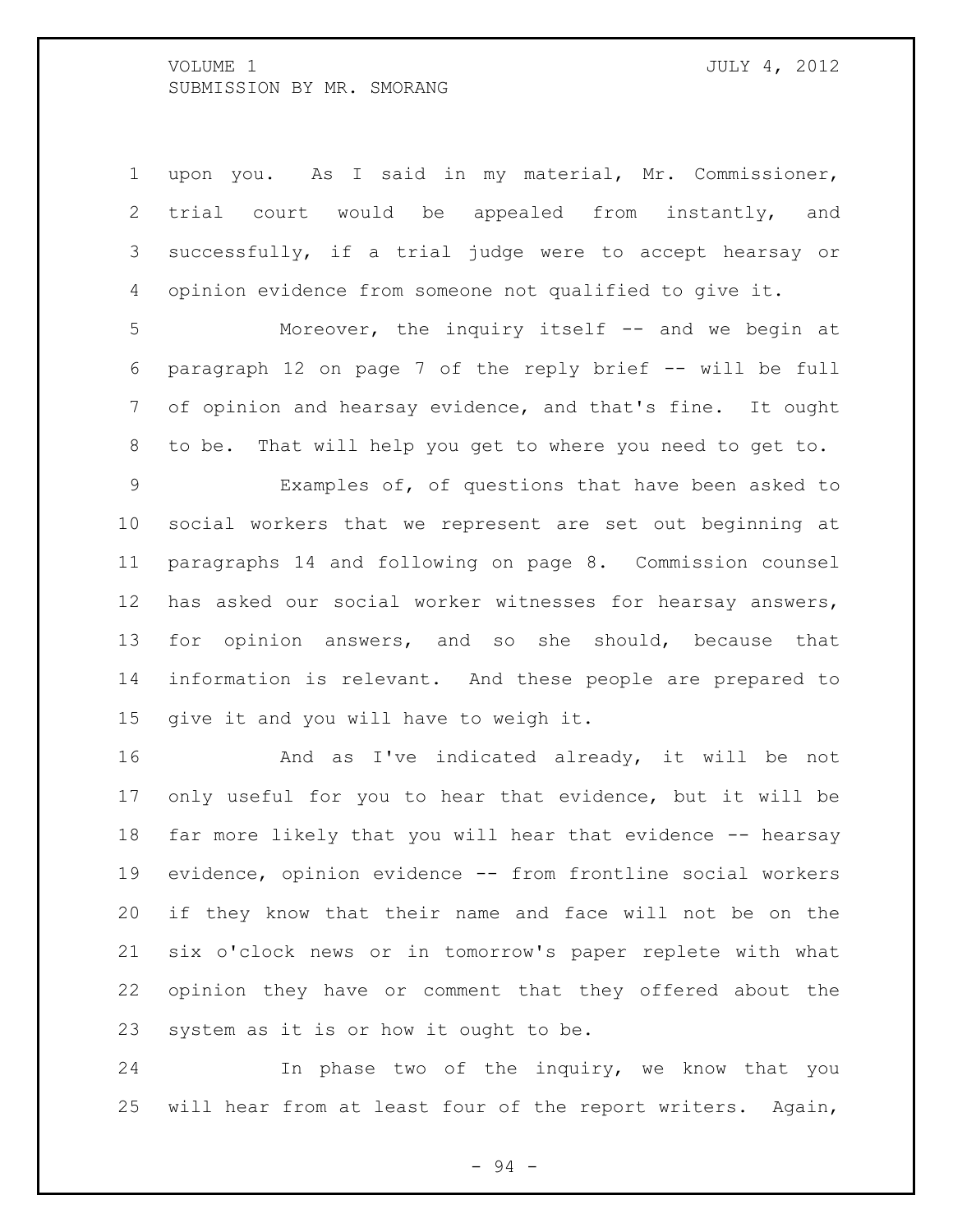it would be surprising to me if you required each of those individuals to be qualified formally as an expert, subject 3 to challenge by any other counsel with standing, before that person was able to come forward and testify.

 You will be hearing from witnesses from the department, from the authorities, from MGEU, from the Assembly of Manitoba Chiefs, from the Manitoba Métis Federation. All of those people will brought forward to help you in phase two. And again, I would be surprised to hear that those individuals will not be able to testify unless they are qualified as experts or they are limited to just firsthand information and no hearsay whatsoever.

13 13 In phase three the rules, if you will, will be even looser. We will have panel discussions. We will hear from elders. We will hear from young people in the system, or potentially involved in, in the system, who will offer to you their experiences, their opinions, anecdotal information, none of which would be admissible in a court of law, all of which will be helpful to you.

 The media itself, in the three affidavits that it has filed, has put before you hearsay and opinion evidence from Mr. Bear and Ms. Hastings, and those are set out at pages 13 and 14 of our reply brief. I won't go through them.

At the end, I urge you to dismiss the motions to

- 95 -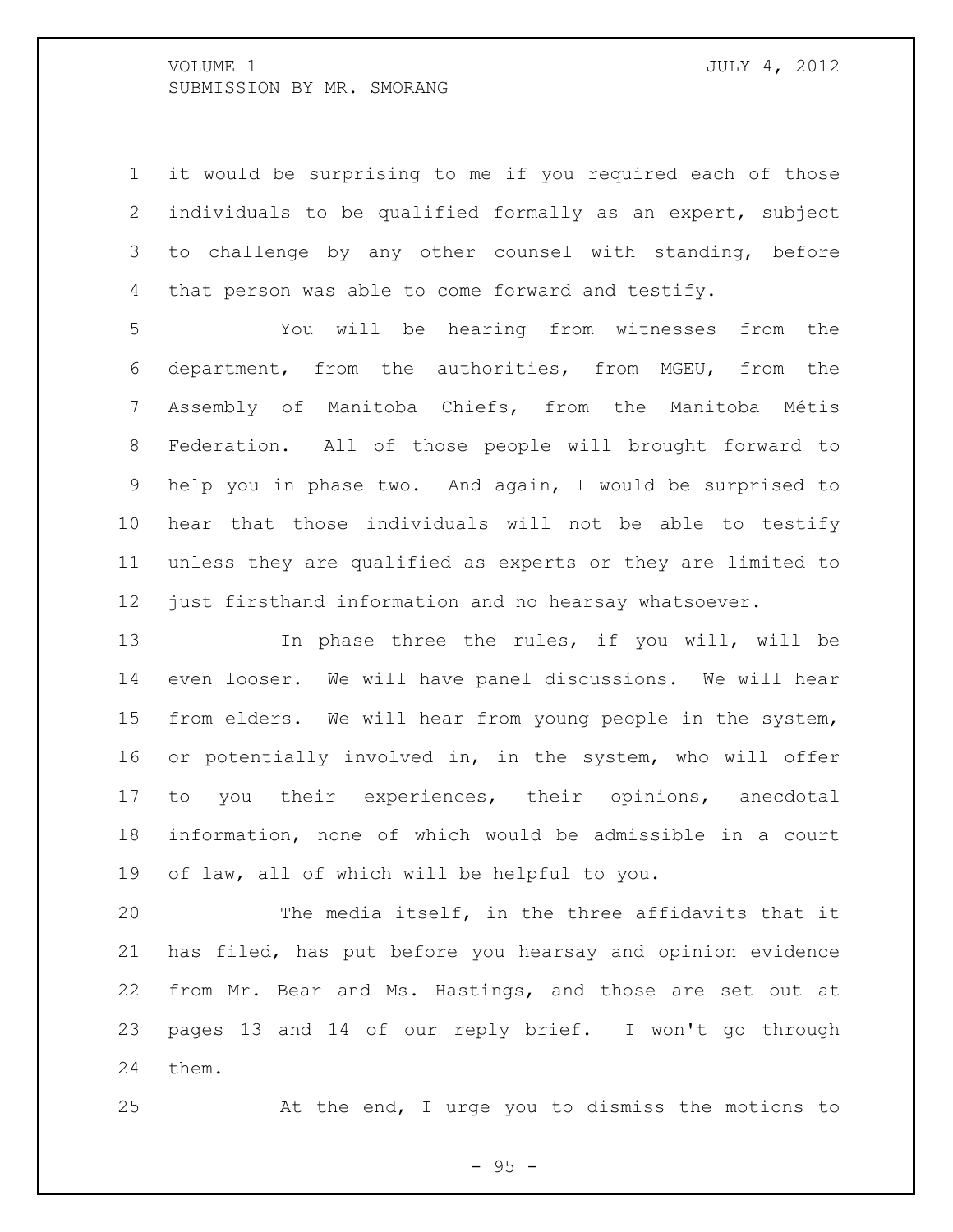strike and to accept all of the evidence that is before you now, on the question that is before you today, because it is helpful, because it comes from credible sources, because it does what an expert is supposed to do, which is to help the trier of fact in an area that he or she is not expert, and it will be highly instructive in assisting you with the balancing act that you must undertake.

8 So the primary remedy that we seek, as I indicated at the outset, is an order prohibiting the publication, broadcasting or otherwise communicating by television, internet, radio, and print, or by other means, the name, face, and identity of social worker witnesses.

 We were asked by Commission counsel quite properly and we have attempted to make clear the exact relief we are seeking as it would play out in the hearing. And if you could be directed to the ANCR brief, tab 13.

 THE COMMISSIONER: Yes. Just allow me to find that.

 MR. SMORANG: It's the reply motion brief filed by the authorities.

21 THE COMMISSIONER: That's their original brief? MR. SMORANG: I believe that is their supplemental -- it's a reply motion brief, it's called.

24 THE COMMISSIONER: Just a minute, now. MR. SMORANG: Just filed recently.

 $-96 -$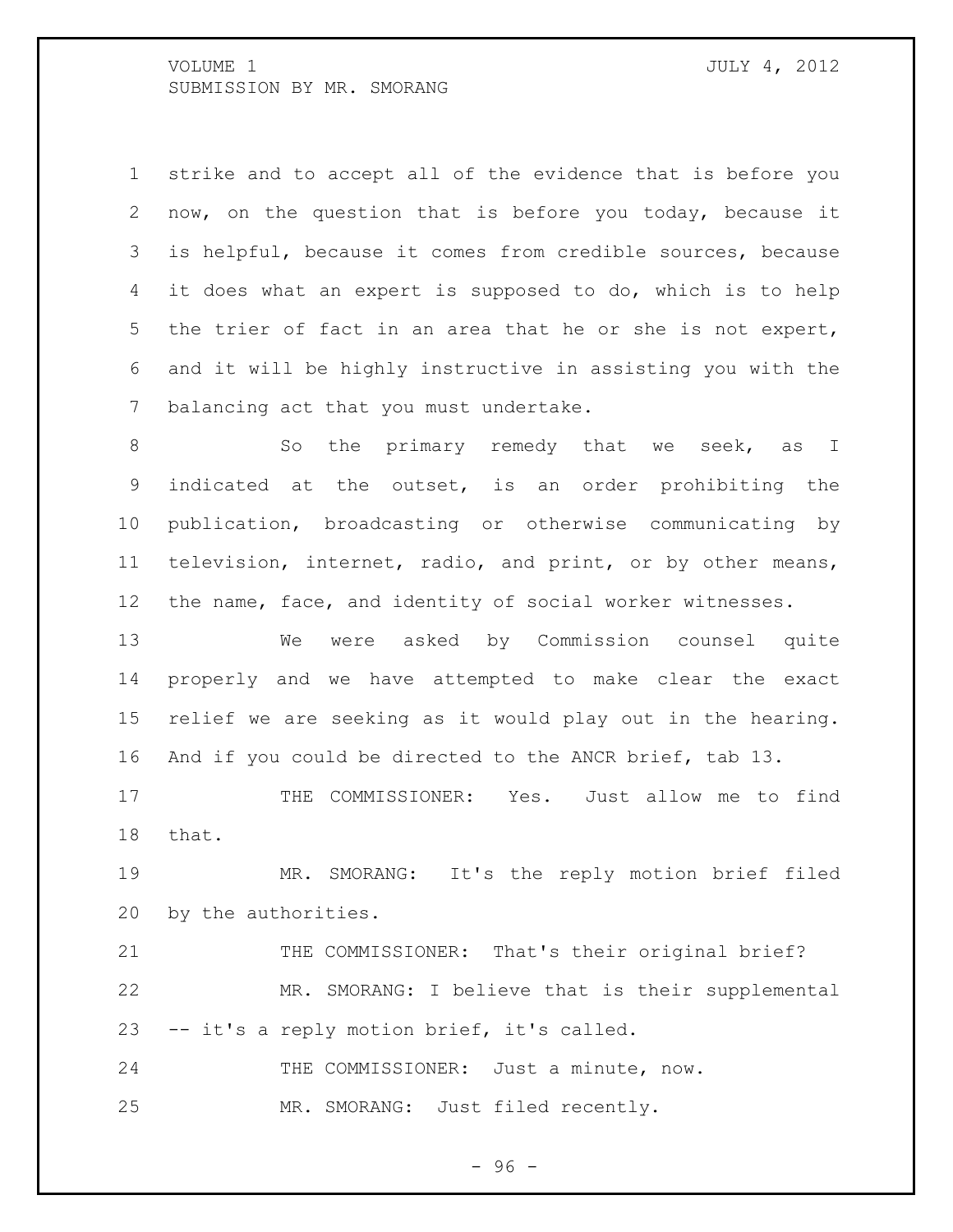1 THE COMMISSIONER: Oh. UNIDENTIFIED PERSON: I believe it's not in there (inaudible). THE COMMISSIONER: Is it this one? MR. SMORANG: Tab 13. THE COMMISSIONER: Just a minute. This is tab 13 of? 8 MR. SMORANG: The ANCR brief. Or the authorities brief. 10 THE COMMISSIONER: Yes. 11 MR. SMORANG: You are there? 12 THE COMMISSIONER: Yes. MR. SMORANG: What, what tab 13 is, is a result 14 of a consensus reached between my client, the ANCR and authorities, and the Intertribal Child and Family Services, the three applicants before you, on how our restrictions would play out. And what we've done is we've taken the media protocol that existed prior to yesterday -- and there were some very minor changes, I think, in yesterday's document, like a few words here or there so, by and large, this is the protocol before you.

22 THE COMMISSIONER: Yes.

 MR. SMORANG: And then we've added, in bold type, how our proposed motion and the publication ban would play out. And so if you look at paragraphs 1 through 5, for

- 97 -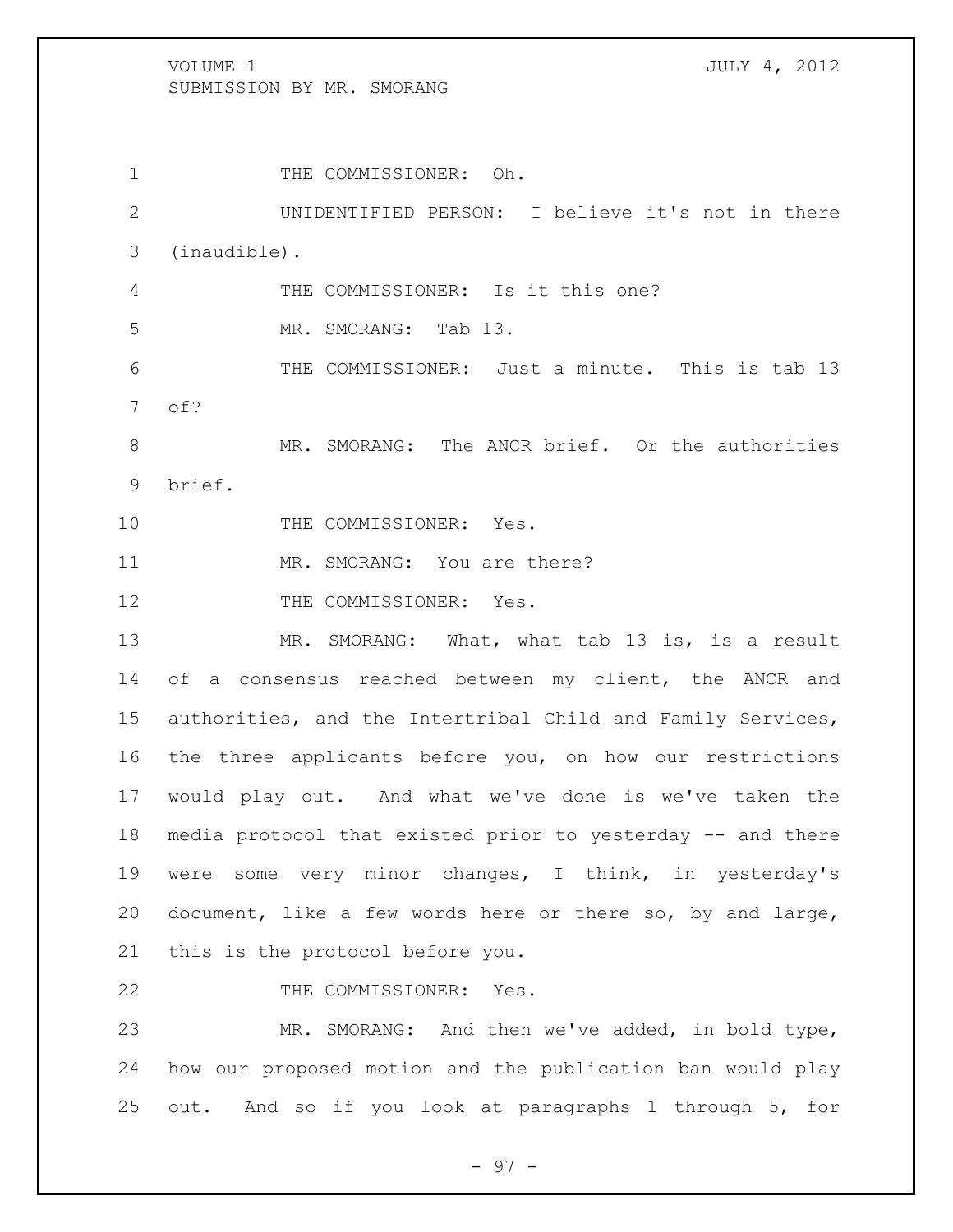example, they are virtually identical to the document that we received from Commission counsel that was amended yesterday. There's a couple of words added, but they don't change the intent.

 But beginning at paragraph 6 is our proposed remedy as to how you would -- essentially how your order would play out. So we say at paragraph 6 that all witnesses will testify in person, that their identities will be revealed to those in attendance, and there'll be no restrictions placed on who can attend the hearing. It'll be a open public hearing subject to any subsequent in-camera ruling you may make.

**Paragraph 7, prior to calling a witness**  Commission counsel will advise as to whether the witness is subject to a publication ban. If so, there'll be a ban on the media publishing, broadcasting, streaming, or otherwise communicating by television, internet, and radio, in print, 18 or by any other means, the name, face, or identity of any such witness.

 So essentially Commission counsel will say, This is a person subject to the ban, Mr. Commissioner. The ban will then apply to that witness.

 Paragraph 8, the live streaming will continue, but when a witness is subject to a publication ban when they are testifying, the pool video camera can remain on

- 98 -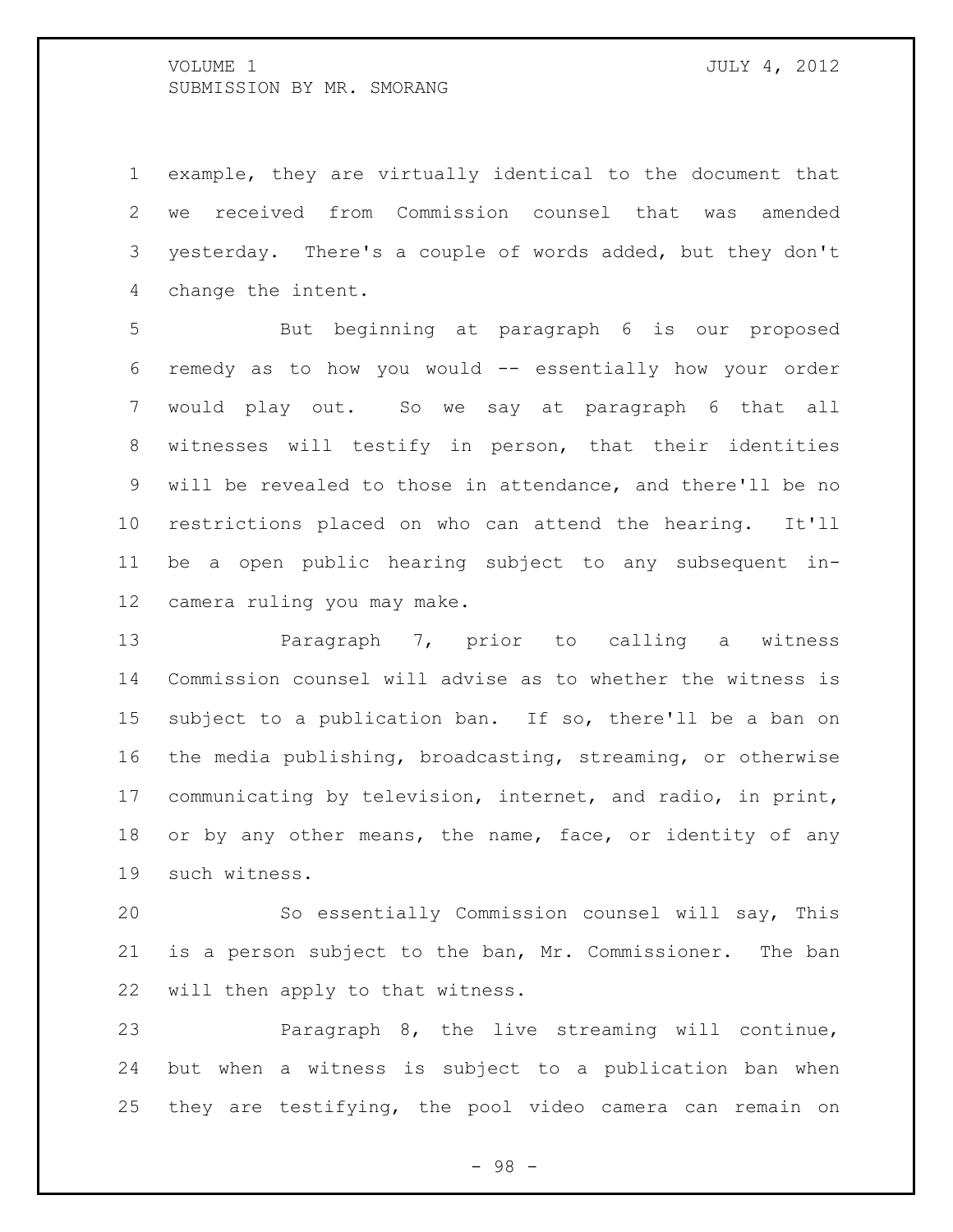but it cannot show the witness's face nor can the name be mentioned. If by accident the face or name is revealed, 3 the five-minute delay will be used -- don't ask me how, but I believe the technical people can do that -- to allow for the stream to be edited before it is publicly streamed.

 During the -- this is number 9 now. During the swearing in of a witness subject to a publication ban, the pool video camera will be turned off.

 Paragraph 10. Once a witness subject to the ban has been sworn in, the witness will be given a pseudonym based on the order in which they testify. For example, first social worker will be SW1, SW2, et cetera. And 13 again, that's because the camera's now back on, Mr. Commissioner, and so that their name does not get live-streamed onto the internet.

 Paragraphs 11 and 12 are virtually the same as the Commission counsel's, and then paragraph 13, we have just added that exhibits and transcripts will be redacted to remove the names of social workers testifying and will be replaced by pseudonym before being posted on the website.

So in our --

THE COMMISSIONER: When was this filed?

 MR. SMORANG: This, this was filed with this brief.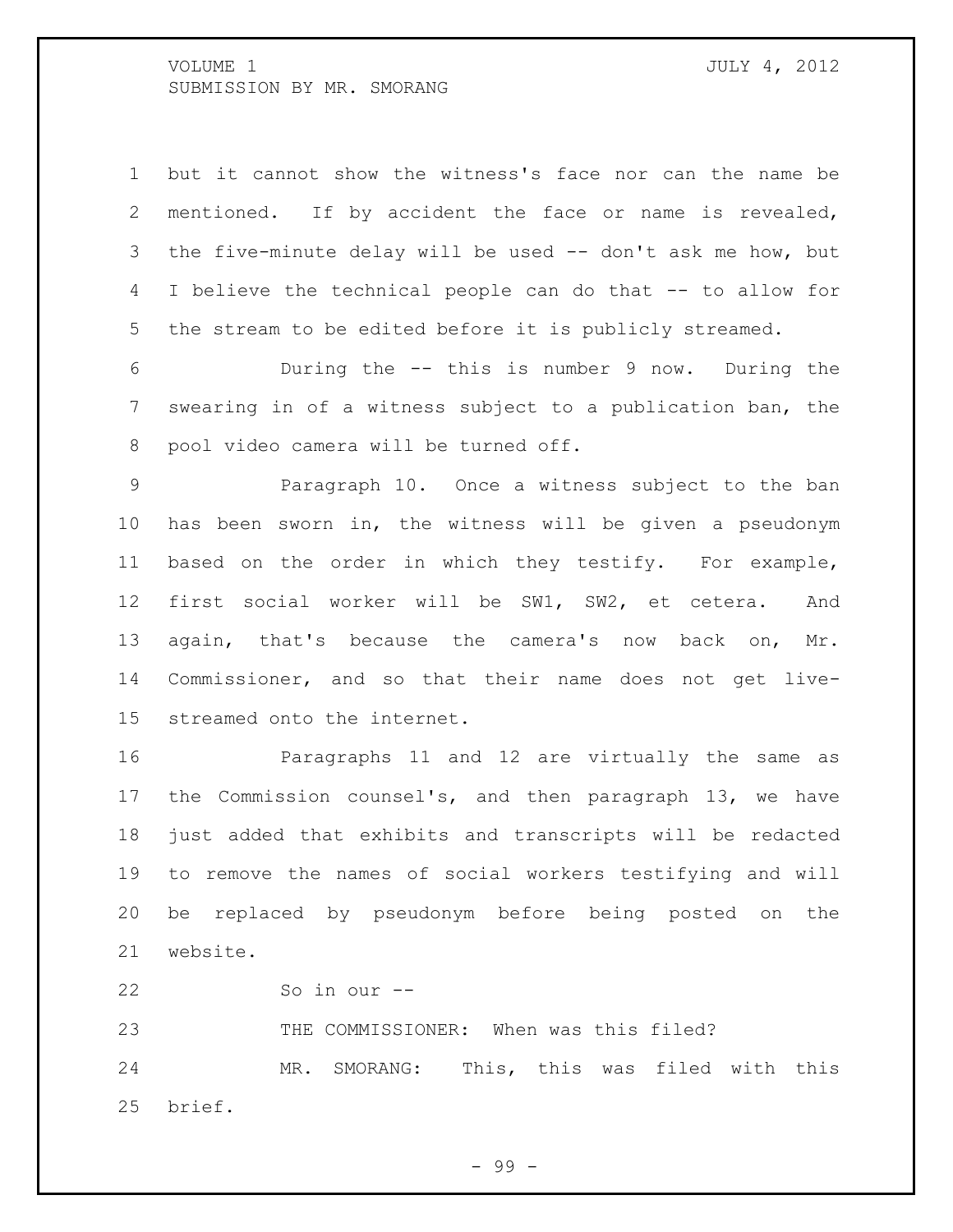# 1 THE COMMISSIONER: Originally. 2 MR. SMORANG: Well, this brief was filed just a 3 week and a half, two weeks ago -- 4 THE COMMISSIONER: Oh, yes, yes. 5 MR. SMORANG: But it, it is a result of us being 6 asked by Commission counsel to essentially get together and 7 agree on what exactly it is --8 THE COMMISSIONER: Yeah, it's --9 MR. SMORANG: How would this play out? 10 THE COMMISSIONER: It's one of the few things I 11 haven't read, so I, I will give attention to that. 12 MR. SMORANG: All right. So that becomes our 13 proposal. It's not written in stone, it is a proposal, but 14 we believe that it would effectively allow for both a full 15 and open hearing, and live stream without violating a ban 16 on publicizing names and faces through the, through the 17 media. 18 THE COMMISSIONER: Okay. Now, are we at a point 19 now to -- do you want to just finish something and, and 20 then break for lunch or ... 21 MR. SMORANG: I can tell you that if I go on I'll 22 be 15 minutes at most and I'll be done. 23 THE COMMISSIONER: What's your choice? 24 MR. SMORANG: I'd prefer to continue. 25 THE COMMISSIONER: All right.

 $- 100 -$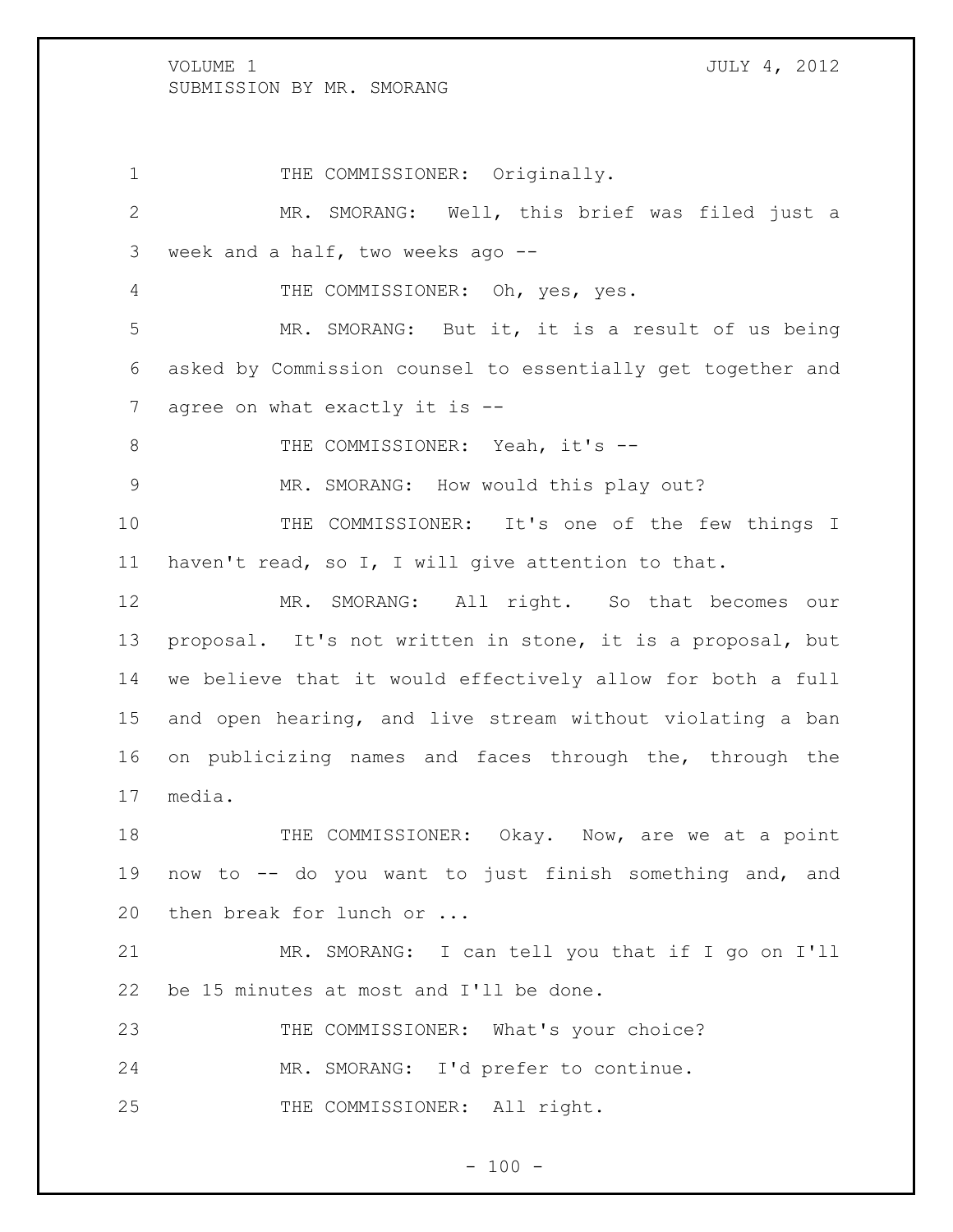MR. SMORANG: Unless anyone needs a break. THE COMMISSIONER: Hearing none, we'll -- if it's your choice to continue, by all means. 4 MR. SMORANG: Thank you. We seek an alternative remedy and I won't spend much time on it, but if you ... THE COMMISSIONER: See, let me ask this. By virtue of that document you just referred to at tab 13 -- MR. SMORANG: Yes. 10 THE COMMISSIONER: -- is that of assistance in, in, in telling me that the three applicants -- well, there's more than three, but the applicants, I guess, the, the main three you've been in touch with, yourself and the other two, are in agreement as to the relief being sought on the motions? 16 MR. SMORANG: Yes. 17 THE COMMISSIONER: And what about the, the applicants for SORs and so on? Have they -- has there been any consensus there? MR. SMORANG: There's been no attempts to reach consensus there as we expect that the rules for SORs will be, will be significantly different. This is just for social workers. 24 THE COMMISSIONER: All right. And, and insofar

 $- 101 -$ 

as, as you and the authorities, ANCR, and the Intertribal,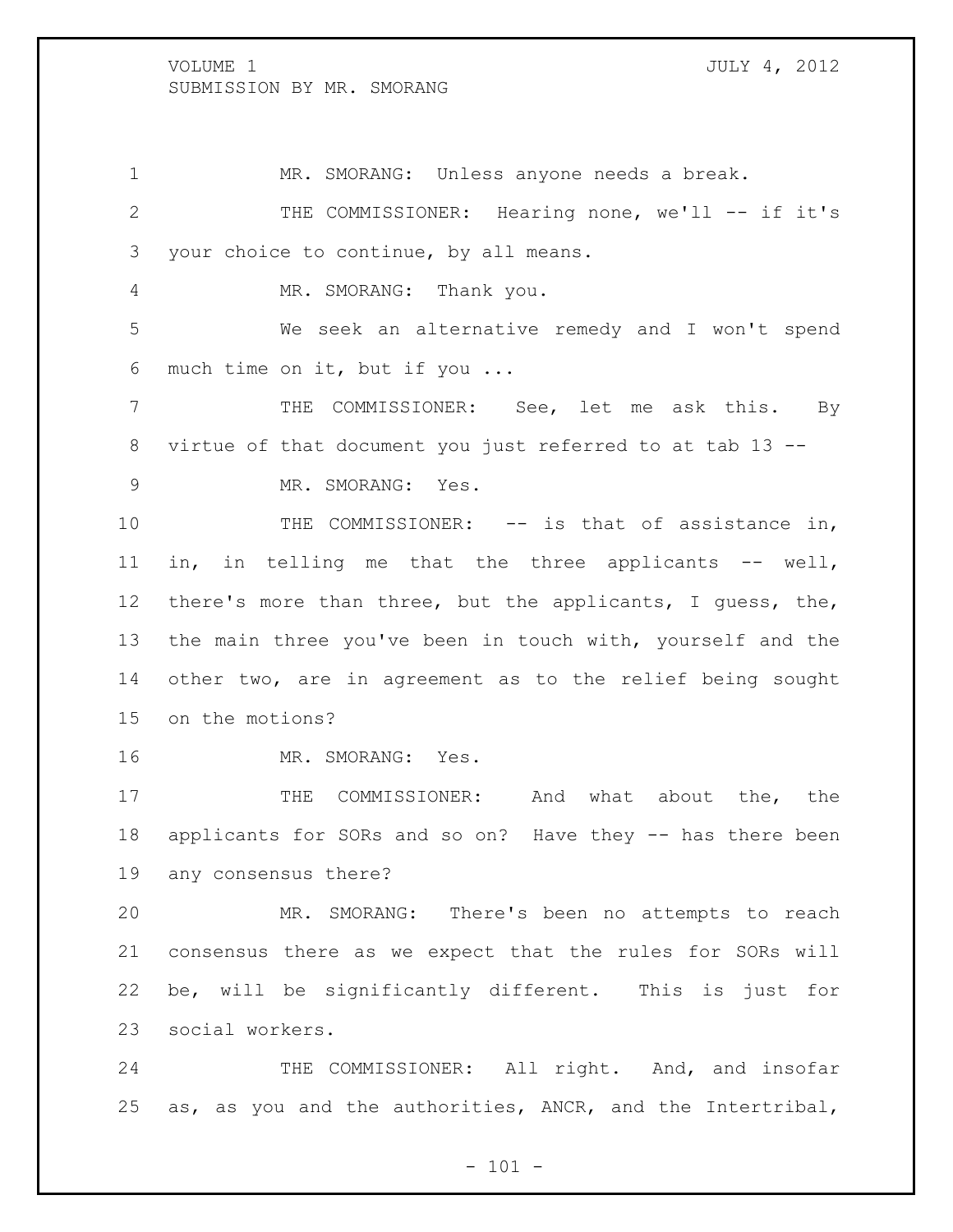1 you're all agreed that -- on, on the relief being 2 requested.

3 MR. SMORANG: We are, although in our motion we 4 do have an alternative --

5 THE COMMISSIONER: Yes.

6 MR. SMORANG: -- relief.

7 THE COMMISSIONER: Yes.

8 MR. SMORANG: And that would, of course, not 9 encompass tab 13. If you were to ban cameras from the room 10 but not ban the right of the media to publish names and 11 whatever faces they can, they can find --

12 THE COMMISSIONER: All right.

13 MR. SMORANG: -- then, of course, tab 13 would 14 not make any sense at all.

15 THE COMMISSIONER: Yes. But, but in your motion 16 you're, you're asking for the main relief --

17 MR. SMORANG: Yes.

18 THE COMMISSIONER: -- that we've spent all 19 morning on, and the alternative now with respect to 20 cameras.

21 MR. SMORANG: Correct.

22 THE COMMISSIONER: And, and is there a third item 23 of relief or is that it?

24 MR. SMORANG: That's it.

25 THE COMMISSIONER: And, and that -- the, the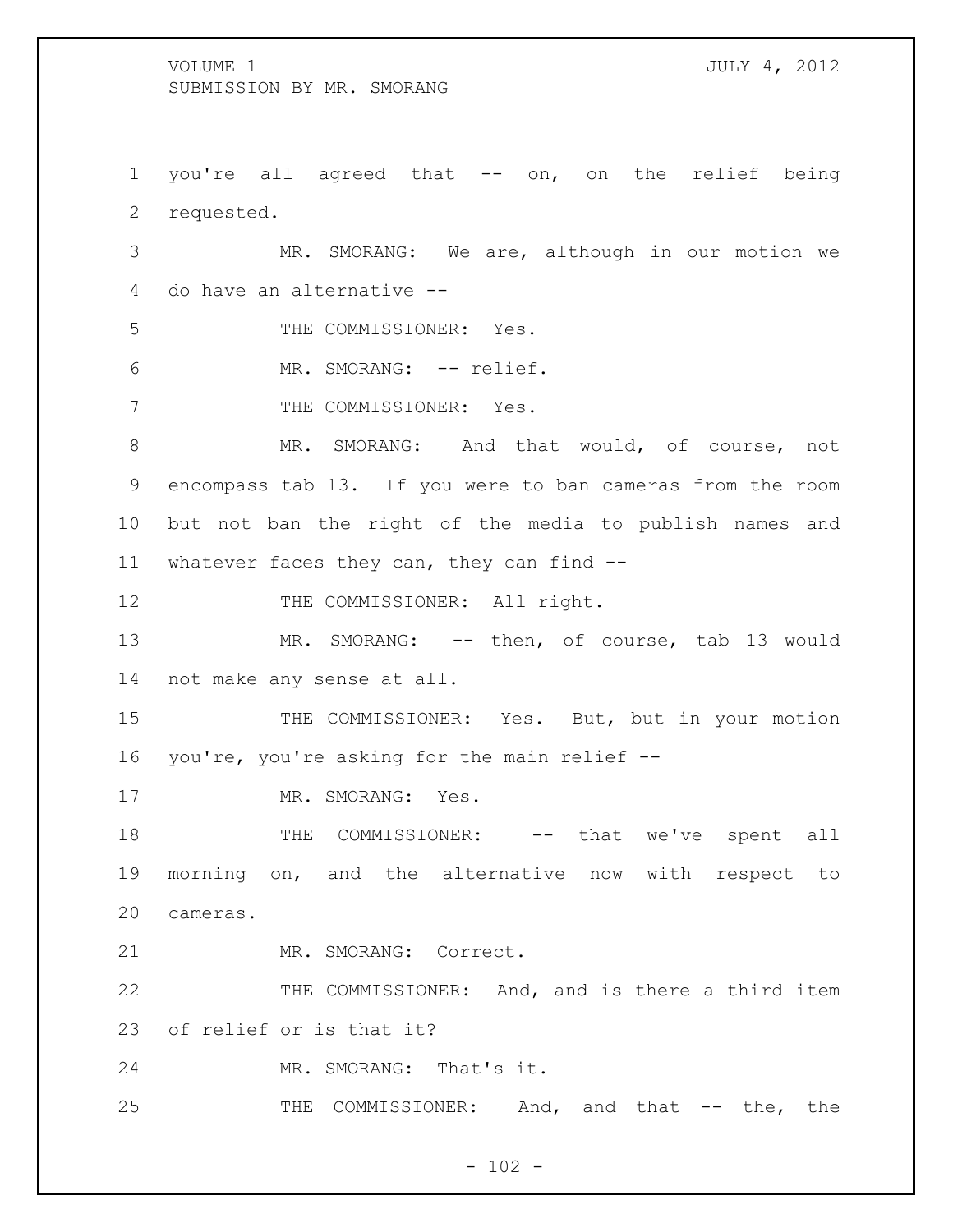three of you agree that those -- you're -- there's unanimity between the three of you that that's what you're asking for from this -- MR. SMORANG: On the -- 5 THE COMMISSIONER: -- from me in -- MR. SMORANG: On the main -- THE COMMISSIONER: -- my rule -- in my ruling. 8 MR. SMORANG: Yes. On the main motion, yes. 9 THE COMMISSIONER: Yes. MR. SMORANG: Although I, I must admit I haven't looked at the other motions, whether they've asked for the alternative as well, but we have, as well. 13 THE COMMISSIONER: Well, well, I'm --14 MR. SMORANG: So if, if you're going to give us the ban, we see tab 13 as how it will play out. 16 THE COMMISSIONER: Right. 17 MR. SMORANG: If you're not, then my alternate remedy -- MR. SMORANG: Yes, yes. MR. SMORANG: -- sought, which is to prohibit TVs -- television cameras and audio from the room entirely. 22 THE COMMISSIONER: Yes. MR. SMORANG: And that is contained in our main brief -- motion brief, beginning at page 32. I will not review it in, in any detail before you today, but in

 $- 103 -$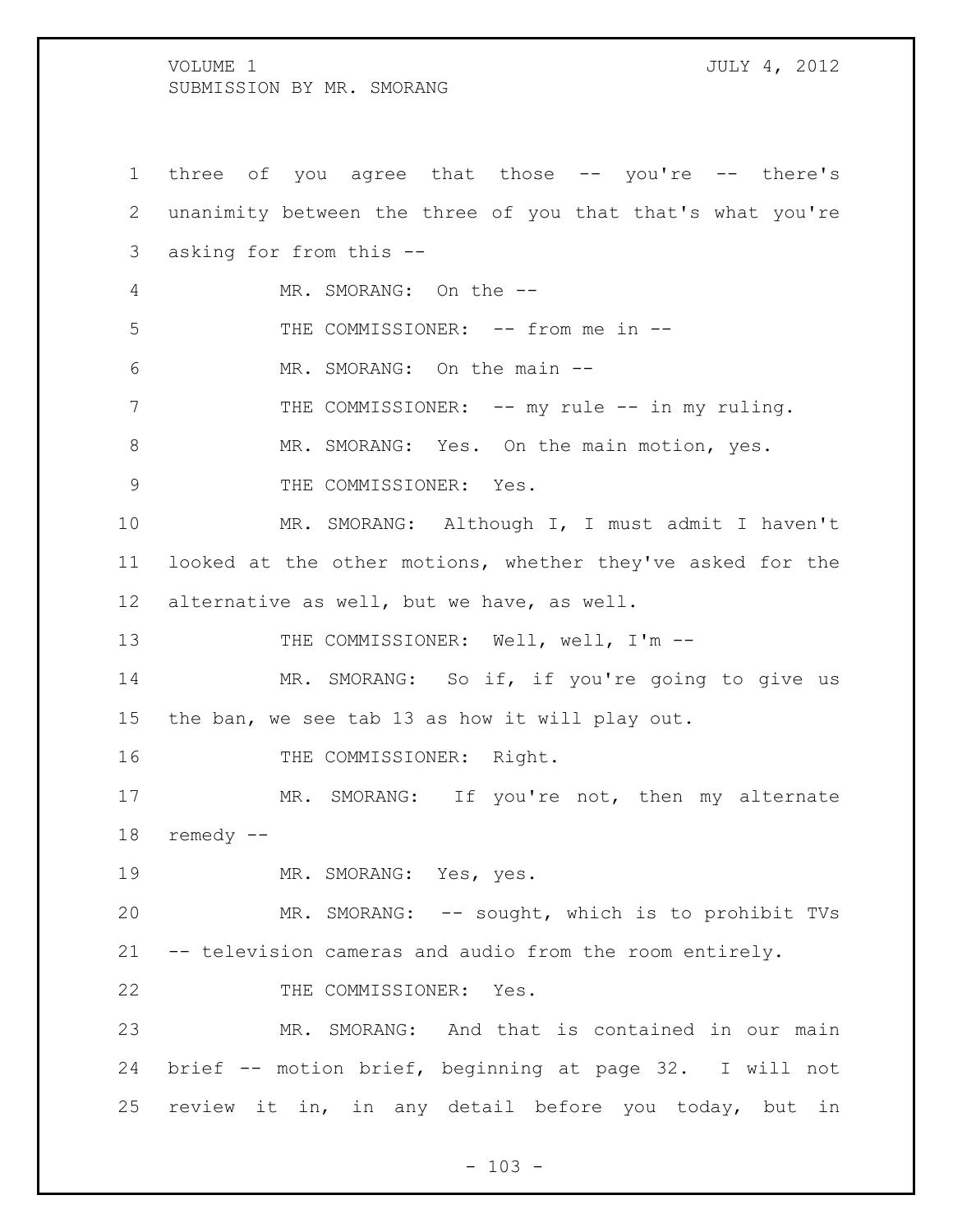| $\mathbf 1$ | summary, it is our position and we believe to be fairly     |
|-------------|-------------------------------------------------------------|
| 2           | settled law that the media has no Charter right to bring    |
| 3           | cameras or recording devices into a hearing. The Pilarinos  |
| 4           | case, the Brian Sinclair inquest decision that are in our,  |
| 5           | in our brief stand for that proposition.                    |
| 6           | COMMISSIONER: Well, now, is the, the<br>THE                 |
| 7           | Pilarinos case still good law, based upon that -- I think a |
| 8           | decision that was filed by Mr. Kroft in the last day or two |
| 9           | from the Supreme Court of Canada judgment of Madam Justice  |
| 10          | Dechamps?                                                   |
| 11          | MR. SMORANG: If it was filed yesterday at 4:30,             |
| 12          | which is when I got an e-mail, I haven't read it.           |
| 13          | THE COMMISSIONER: I think you should look at it.            |
| 14          | MR. SMORANG: I will.                                        |
| 15          | THE COMMISSIONER: Because my view is that it                |
| 16          | likely renders Pilarinos bad law.                           |
| 17          | MR. SMORANG: If it does, then I will readily                |
| 18          | admit that when I've read it.                               |
| 19          | THE COMMISSIONER: Sure.                                     |
| 20          | MR. SMORANG: Thank you.                                     |
| 21          | THE COMMISSIONER: Okay.                                     |
| 22          | MR. SMORANG: There is one final remedy that we              |
| 23          | seek, and it's a minor remedy but, nonetheless, we were     |
| 24          | asked to bring it to this event, and that is the costs of   |
| 25          | bringing Evelyn Wotherspoon to Manitoba for her cross-      |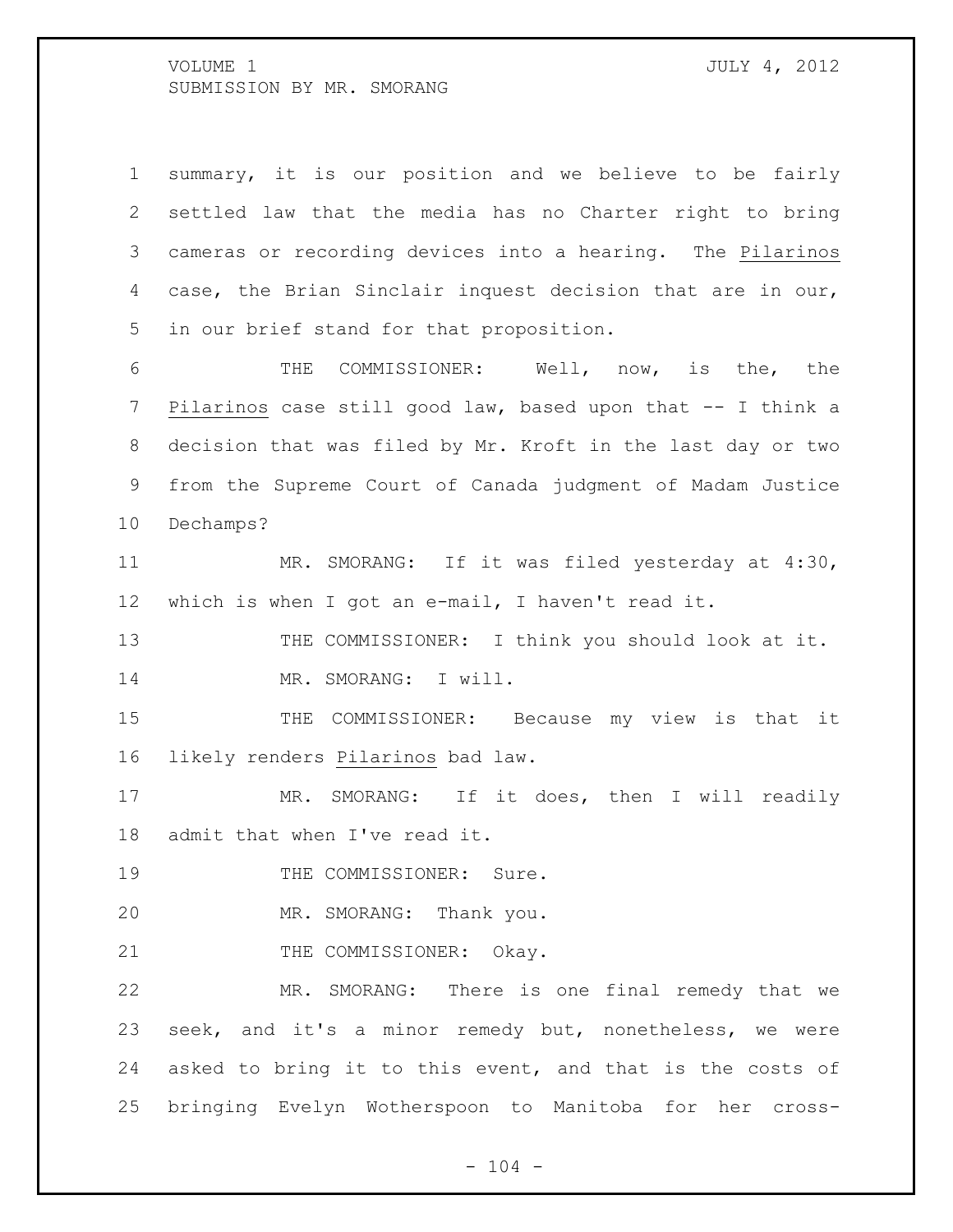examination, and we set out our position on that remedy at paragraph 24 of the reply brief.

 And in essence, we seek the disbursements or the out-of-pocket costs only. Not surprising to you, I'm sure, is that Ms. Wotherspoon charged my client for her time to come to Winnipeg and to be cross-examined by Mr. Kroft. We do not seek reimbursement for that. We do, however, in the, in the analogy being to the, to the rules of the Manitoba Court of Queen's Bench vis-à-vis cross- examination, seek her out-of-pocket costs which are set out at paragraph 67, which are her airfare, hotel, ground transportation, and meals. They are totalled there.

13 THE COMMISSIONER: Have I got the jurisdiction to deal with costs?

MR. SMORANG: Yes.

THE COMMISSIONER: Where do I get it from?

MR. SMORANG: I already answered the first one.

18 THE COMMISSIONER: Eh?

 MR. KROFT: Mr. Commissioner, I agreed that you would have the jurisdiction -- or you probably don't have the jurisdiction, but -- I'll be making contrary submissions but I have agreed with Mr. Smorang to allow you to determine whether Mr. Smorang's request is --

 THE COMMISSIONER: You'll give me that privilege. MR. KROFT: So I've given you that privilege,

 $- 105 -$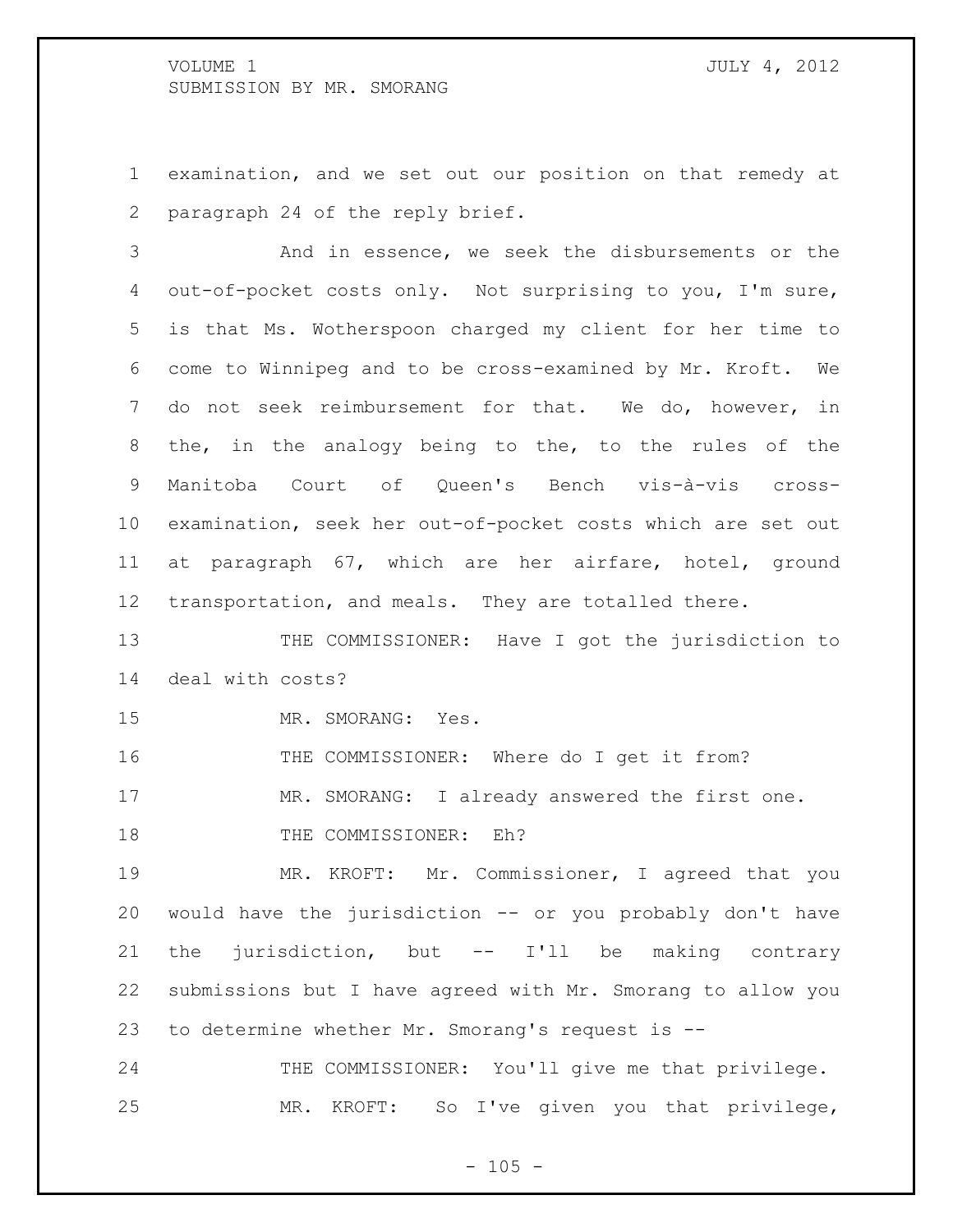yes, that -- I can write up an order-in-council if you'd like, to supplement the other, but I have agreed with Mr. Smorang.

 MR. SMORANG: Just as a practical agreement between counsel when we were trying to schedule the cross- examinations, that was the agreement that was made, that if they come in, they would come in at my client's cost --

8 THE COMMISSIONER: All right.

 MR. SMORANG: -- at the first instance, subject to you making a ruling. So, thank you, Mr. Kroft, that -- he's exactly right.

 So in conclusion, Mr. Commissioner, on my submission, I suggest to you that your task in regard to this motion has been made significantly easier by the wealth of information that has been put before you by individuals who have come forward to assist.

 You have detailed, supported, and clear guidance from long-time social workers, from the director of social work at the Health Sciences Centre in Winnipeg, from the president of the professional body, from a professor at the University of Manitoba, from professor and former dean of the University of Toronto, from the director of Toronto Children's Aid, from an expert social worker from Alberta who's been in child protection for 32 years.

All of those individuals have come forward to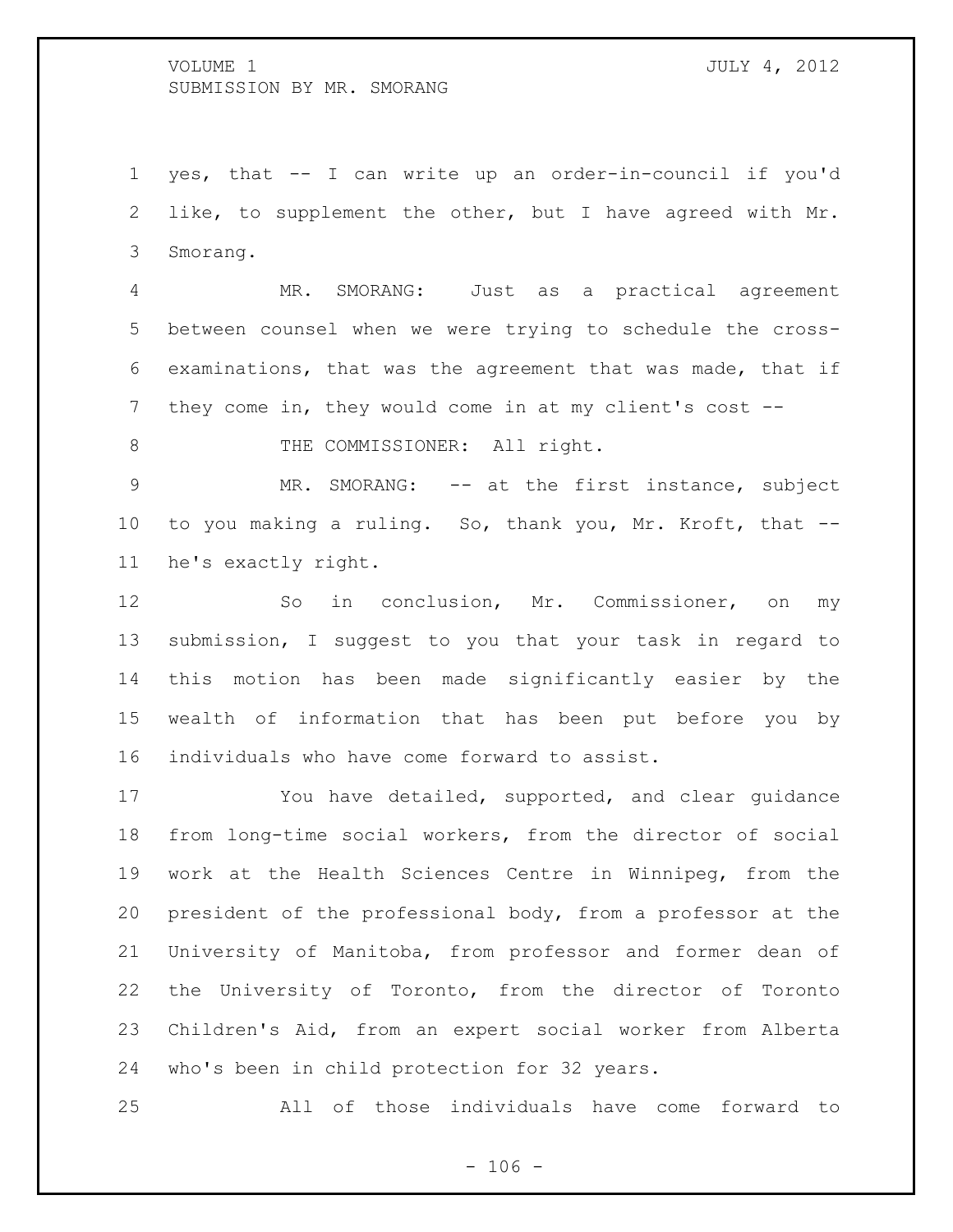tell you one thing, and that is: Don't run the risk of this inquiry being impaired in its work, of the system being negatively effected in terms of social workers' ability to protect children, of peoples' ability to work and feel safe at work and in their daily lives, being diminished.

 The overwhelming evidence before you suggests that the balance -- the Dagenais/Mentuck balance tips in favour of granting this most minimal of orders and carrying on with the hearing to maximize the chance that this hearing and this inquiry will do the good that it's supposed to, without any of the collateral damage that is before you in terms of the advice you're getting from the experts.

 Subject to your questions and my reply, thank you for your patience.

17 THE COMMISSIONER: I, I thank you. I just do have two or three questions. I saved them to the end, as I will for all counsel. One or two you may have answered, although I only have three or four.

 Who is intended, in your view, to be protected by the confidentiality measures in the Child and Welfare Services Act? Is it families, children, workers? Who is it that, that's intended to get the benefit?

MR. SMORANG: My first reaction would be all of

 $- 107 -$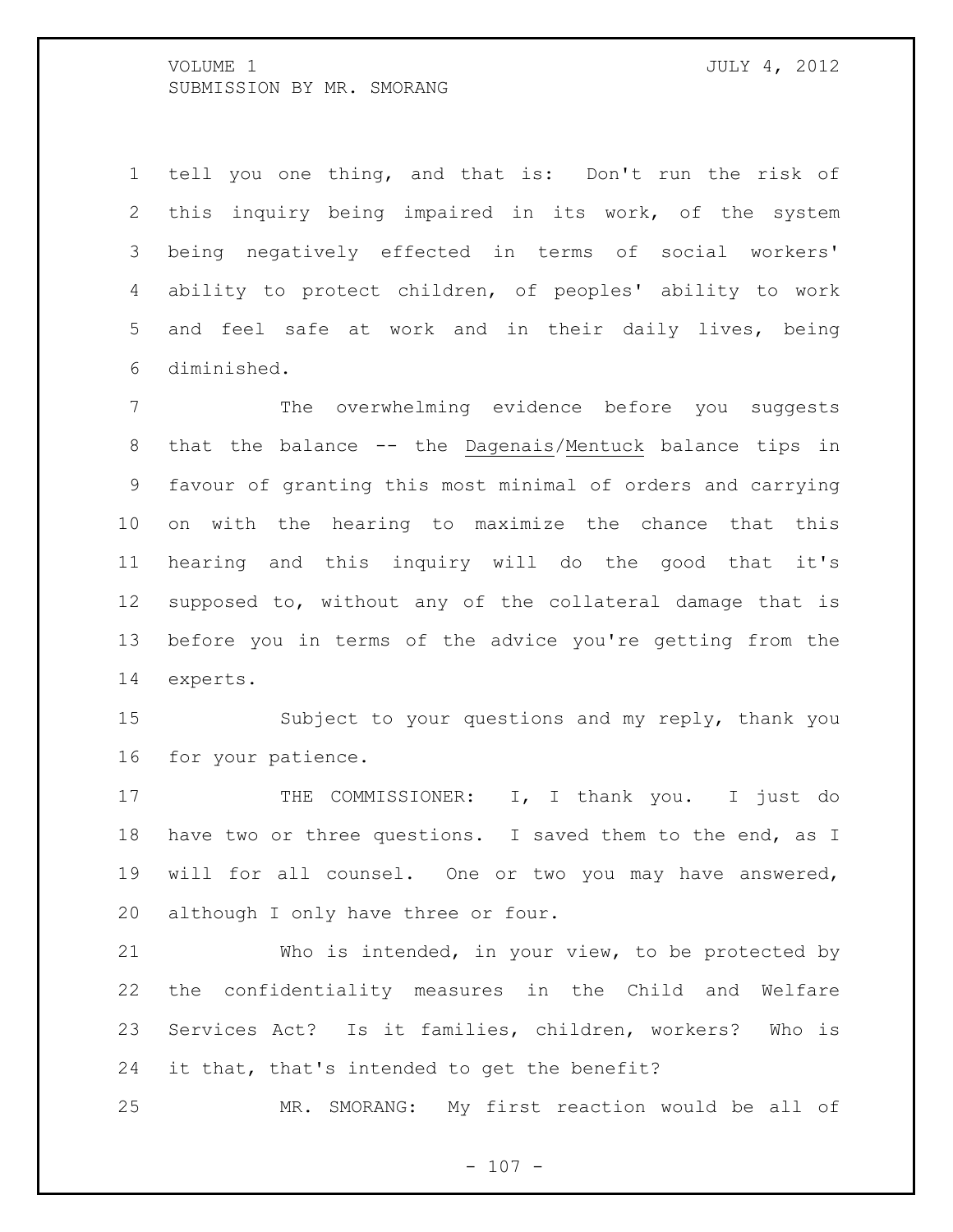those people, because they all work in a system that has a single goal, and that is to protect children. And so the protection of children involves workers feeling safe. It involves sources of referral feeling safe. It involves family feeling safe and being safe in the knowledge that the information they convey will not be used against them or broadcast or brought to public scrutiny so as to potentially, now and in the future, diminish the system's ability to do what it's supposed to do.

10 THE COMMISSIONER: And you see that being there, besides children and families, to the benefit and protection of workers as well, do you?

 MR. SMORANG: Both Dr. Regehr and Ms. Wotherspoon speak of systems where people do not have the ability to take any risk. That is, that the risk of making a decision is scarier than the risk of doing nothing. And because if I make a decision and then subsequently I'm on the front 18 page of the newspaper for it, I'm not prepared to do that.

19 THE COMMISSIONER: I hear you.

 MR. SMORANG: And that hurts the system. And so the workers -- I mean, I represent the workers; that's clear. And I am interested in morale, and I'm interested in, in safety, and I'm interested in people being able to do their jobs with a degree of understanding as to how it will play out in the future, not just today. That's clear.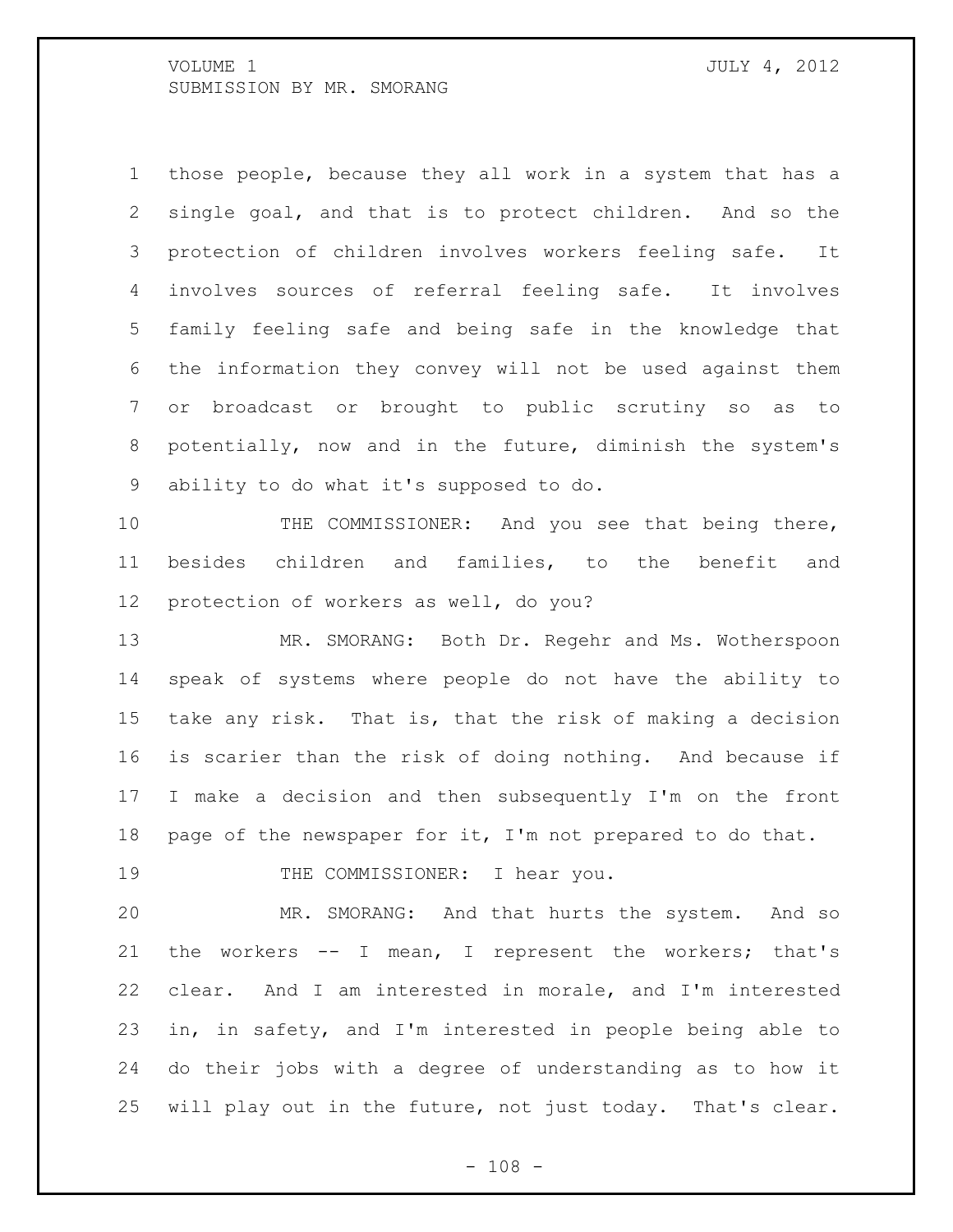That's my client's position.

 But these are the people, the frontline people you're going to hear from, who are going to give you, in my respectful submission, the best evidence you're going to get on what's wrong and how can it be fixed. And I don't want those people coming forward scared to death of, of, of what's going to face them because of what they saw last night to their co-worker on the news. It will not help you.

 THE COMMISSIONER: Thank you. That's a fulsome answer. I didn't write it down because I'm going to make 12 sure I get it transcribed because I, I -- but most of these -- I think the next question -- and I only have two or three more -- I think you have answered it.

 How is the risk to your clients reduced if the public can still learn their identities by attending the public hearings? I think you've indicated that there's just no solution to that.

 MR. SMORANG: It's magnitude. And with the internet, it's multiple magnitude. Again, if your name was in the Los Angeles Times in 1968, that's where it would sit and we would never know it. Today we know it right away, and it's just this magnitude of information that is not only immediately worldwide, but can never be taken away.

THE COMMISSIONER: How is the risk to the child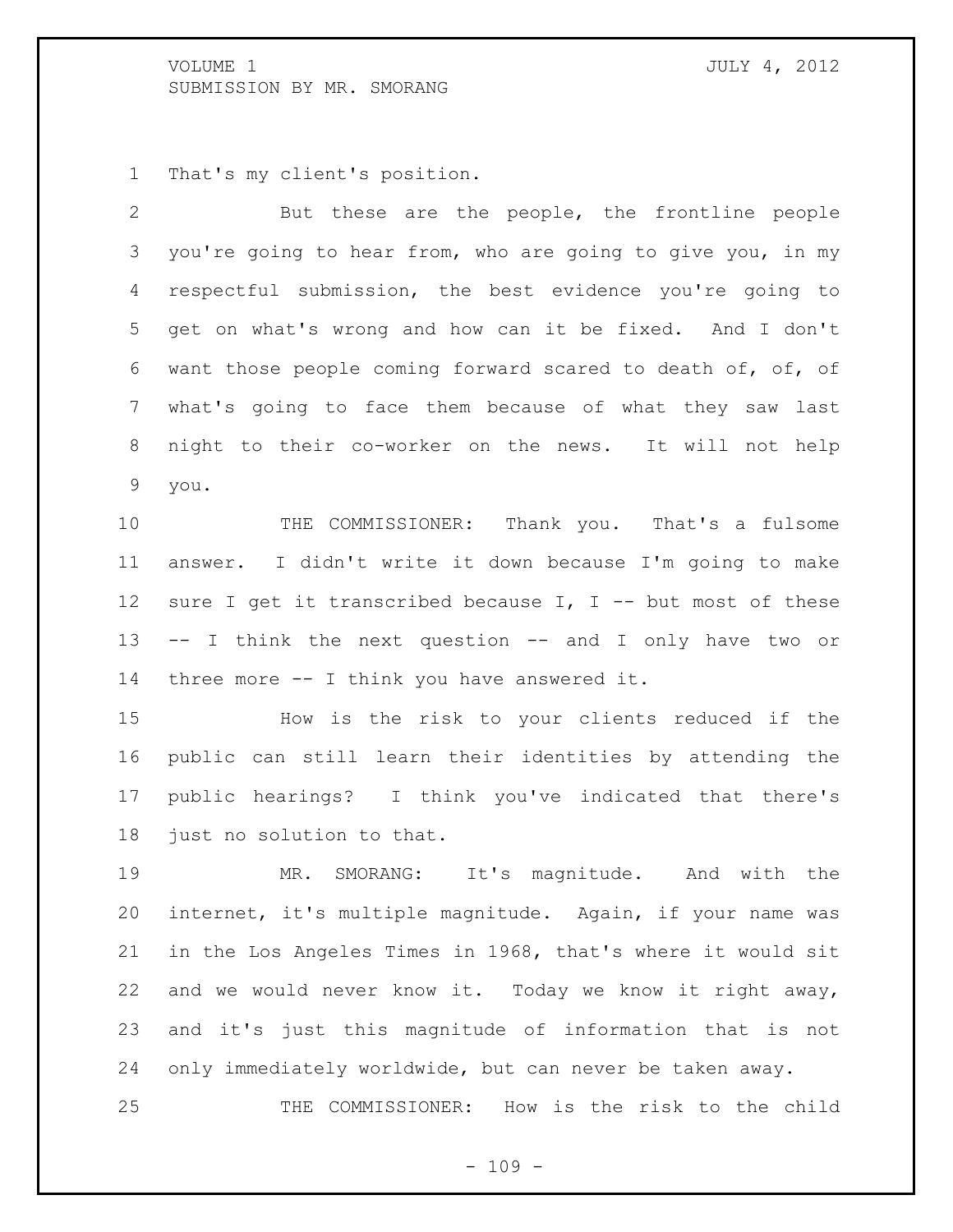welfare system and to children in the system reduced by a publication ban?

 MR. SMORANG: It's reduced in a number of ways that I think I've given you already this morning, including that people will come forward more freely, that co-workers who are not anywhere involved in this matter will be able to work safer in, in feeling that their ability to do their job will not be subjected to a public microscope and the kind of blame -- you know, this is a blameless process, we all keep saying that, but it's not in the media, at all. It's not.

 And, and you can control what goes on in this room, but once it's out of this room, you have no control, nor do any of us. And that's where you have the ability, through what I consider to be a very minimal intrusion into the open court principle, to protect against that risk.

17 THE COMMISSIONER: And is there, is there anywhere in your evidence that you haven't pinpointed this morning where that would -- your position in that regard would be supported?

 MR. SMORANG: Only that I have very -- gone through the evidence of the experts in very summary way, and I know that you will read their affidavits carefully 24 because these are the people that, quite frankly, Mr. Commissioner, if I was the trier of fact, I would look to.

 $- 110 -$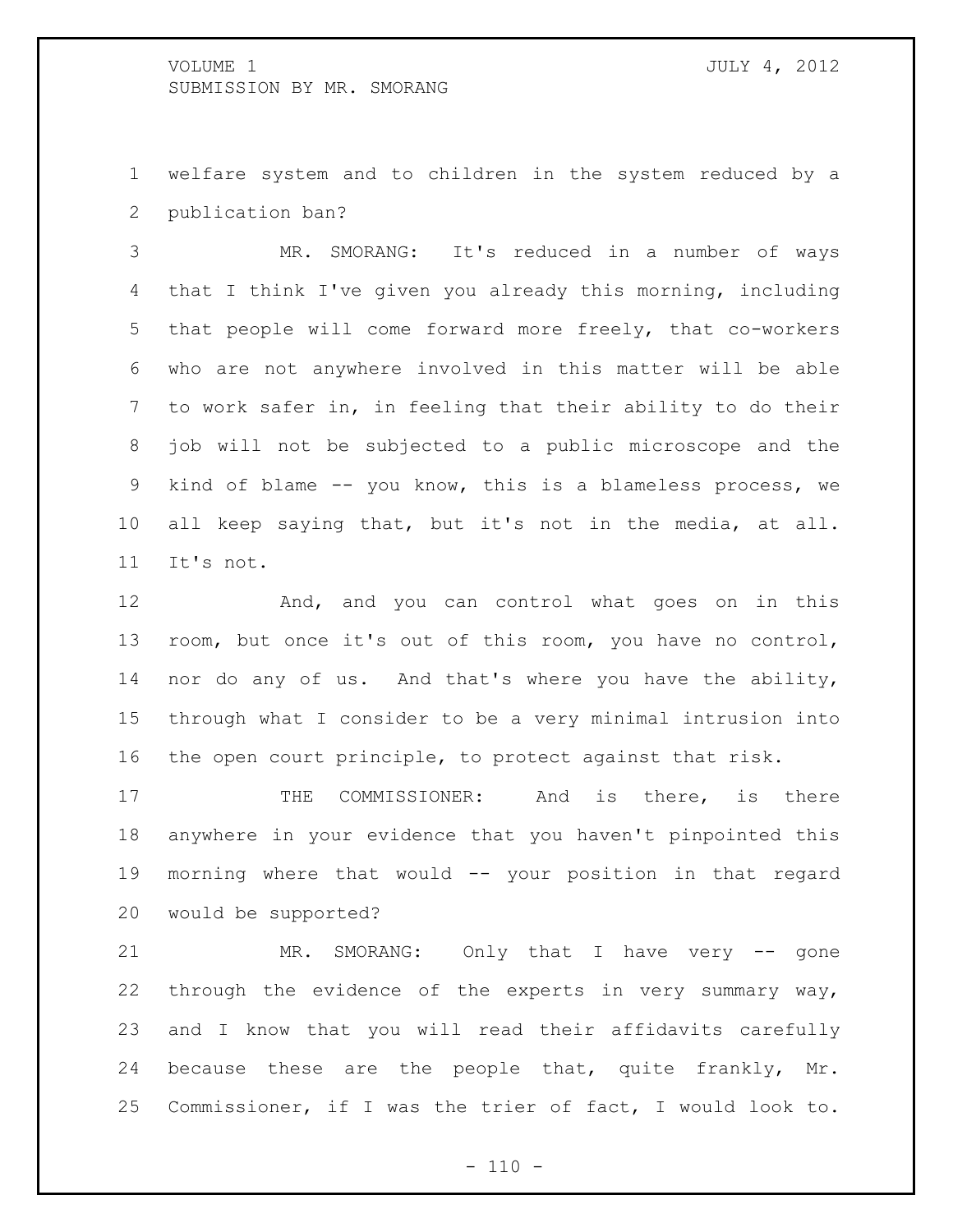These are the people who have dedicated their lives to this, to this topic.

 THE COMMISSIONER: And finally, are there cases that you are aware of that have granted a publication ban in these or similar circumstances?

 MR. SMORANG: You say these or similar. I would call an inquest such as before Judge Guy a similar circumstance, and I would say that the Dagenais/Mentuck test (inaudible) contextual has to develop and be considered in context. And I would say that I've never seen a situation where the media has acted in the way it has till now in this case, and where I expect it will continue to act.

14 THE COMMISSIONER: Well, thank you, Mr. Smorang. You've been very helpful to me and I will give full consideration to everything you had to say this morning.

17 MR. SMORANG: Thank you, sir.

18 THE COMMISSIONER: Now, it's about 20 minutes to one. Do you want to adjourn till quarter to or two o'clock? What do you say, Commission counsel?

 MS. WALSH: Well, I've already had some counsel approach me that our proposed one-hour lunch break that we've advised will apply through the hearings, doesn't give them enough time to get back to their offices, eat lunch, take care of whatever they need to take care of that might

- 111 -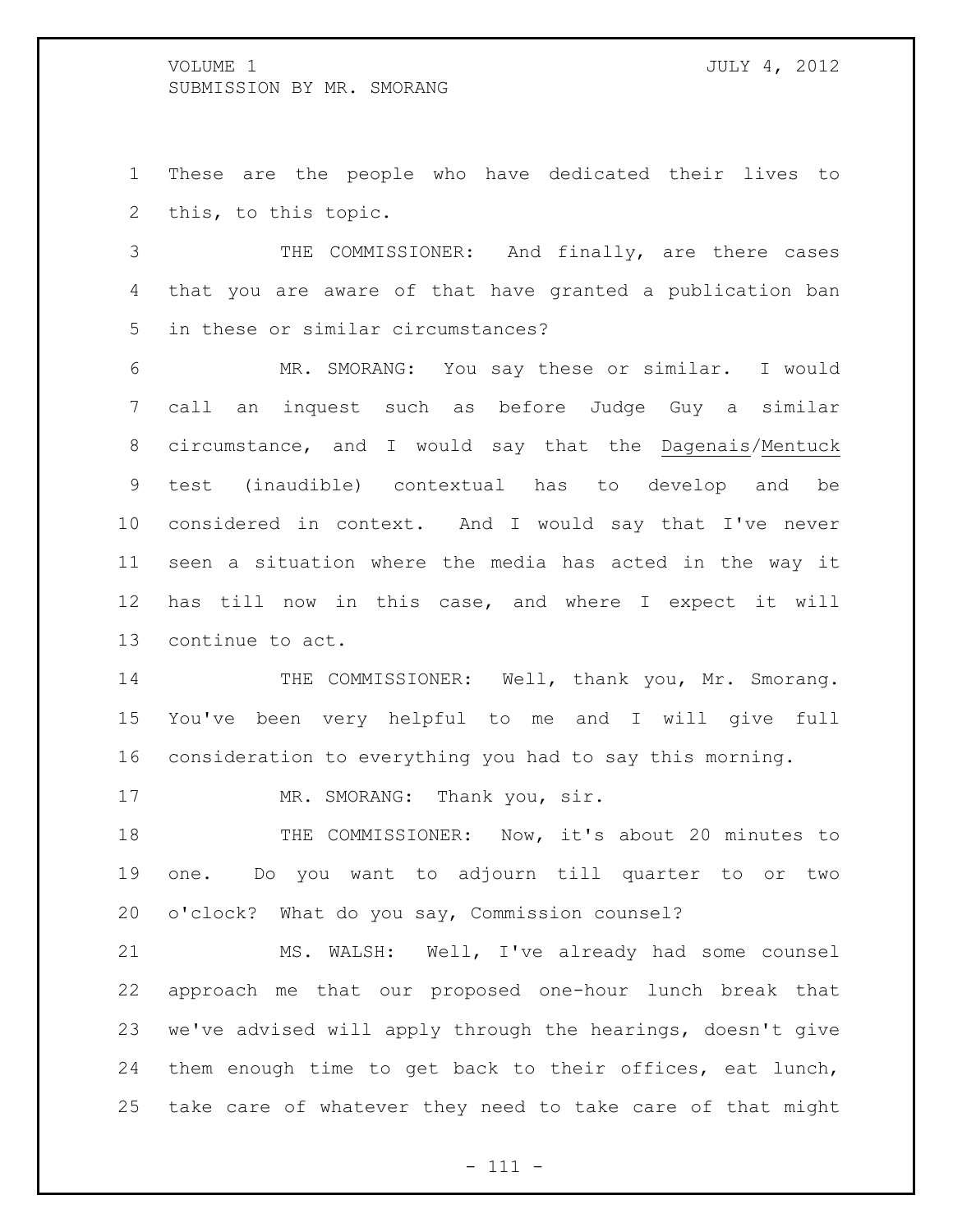have arisen during the day. So perhaps we should come back at two.

 THE COMMISSIONER: Well, we'll adjourn till two o'clock and see if that gives them enough time, and if we have to revise that, we will, but I'm --

MS. WALSH: (Inaudible).

 THE COMMISSIONER: I want to drive on and get this job done. But we'll, we'll rise now till two o'clock. We stand adjourned.

10 MS. WALSH: Thank you.

(LUNCHEON RECESS)

14 THE CLERK: Please be seated.

15 THE COMMISSIONER: Yes, Mr. Smorang?

 MR. SMORANG: Mr. Commissioner, over the lunch hour, it came to my attention that I misspoke in one aspect of my comments this morning and I wanted to correct that before I let Mr. Saxberg begin.

20 THE COMMISSIONER: All right.

 MR. SMORANG: You will recall, sir, on several occasions this morning, I referred to the various experts who have provided affidavit material either in support of my client's application, or the applications of the authorities, NCR, or the Inter-Tribal Child and Family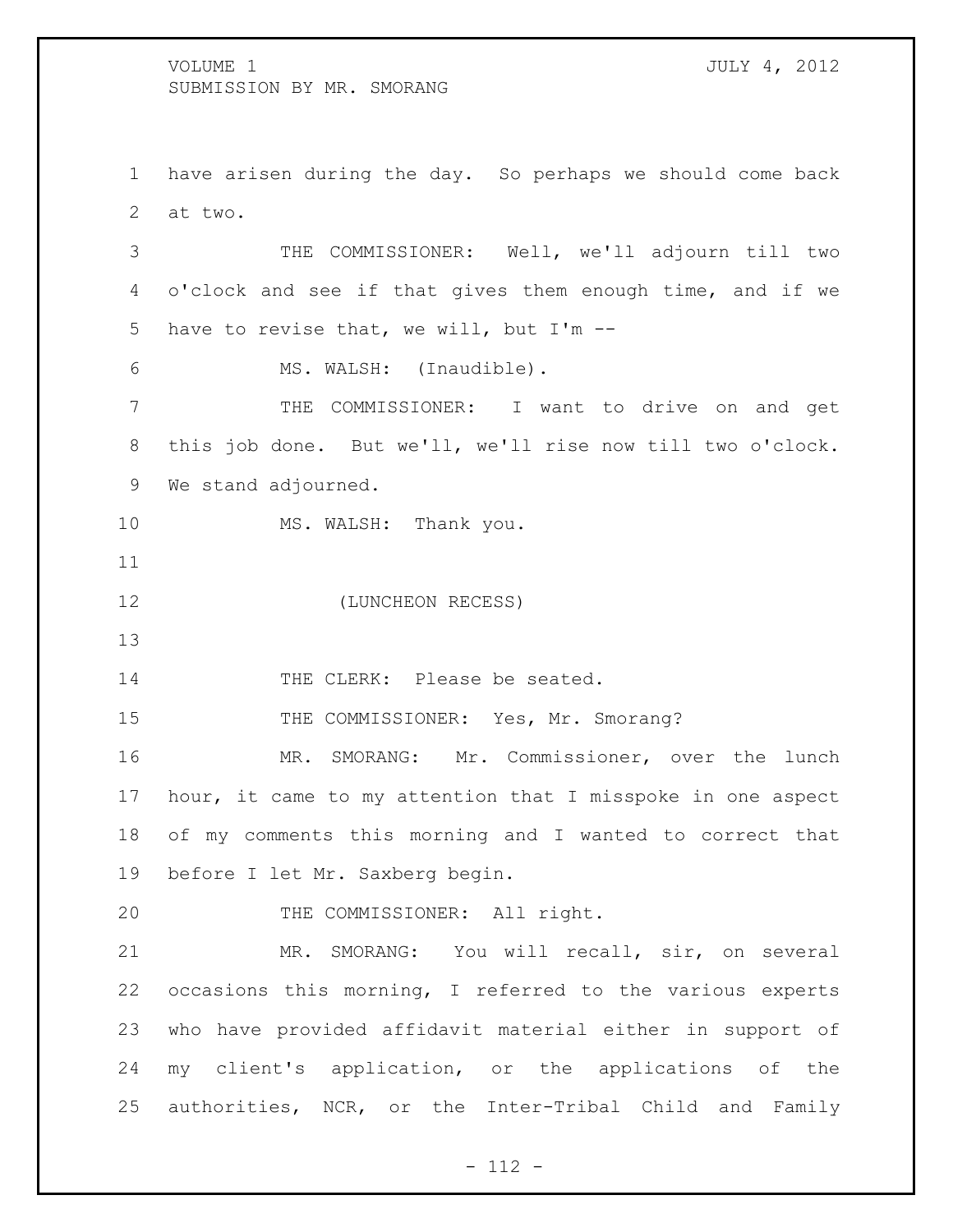Services applications. In error, I included the affidavit of Regan Spencer, director of social work at the Health Sciences Centre as being amongst affidavits filed in support of my application. To be clear, you will be hearing, of course, from counsel for HSC later in these proceedings. The affidavit concerned was sworn in support of that, that separate application, made for certain sources of referral, those being SORs 1, 2 and 4 and so that application and that affidavit have been placed before you within those proceedings and I am informed that the Health Sciences Centre takes no position on my client's application. And I knew that and should have made that clear. It is before you, but certainly not in support of my application or those.

15 THE COMMISSIONER: Thank you.

16 MR. SMORANG: Thank you.

17 THE COMMISSIONER: Now, while you're on your feet --

MR. SMORANG: Yes?

 THE COMMISSIONER: -- there's, there's one question that I, I missed to ask you this morning, it was after the, my note on Pilarinos and I'll ask it to you now and you can either answer it now, or give some thought, whichever suits. But it is these: Are there not other reasonable measures that your client's employer can take to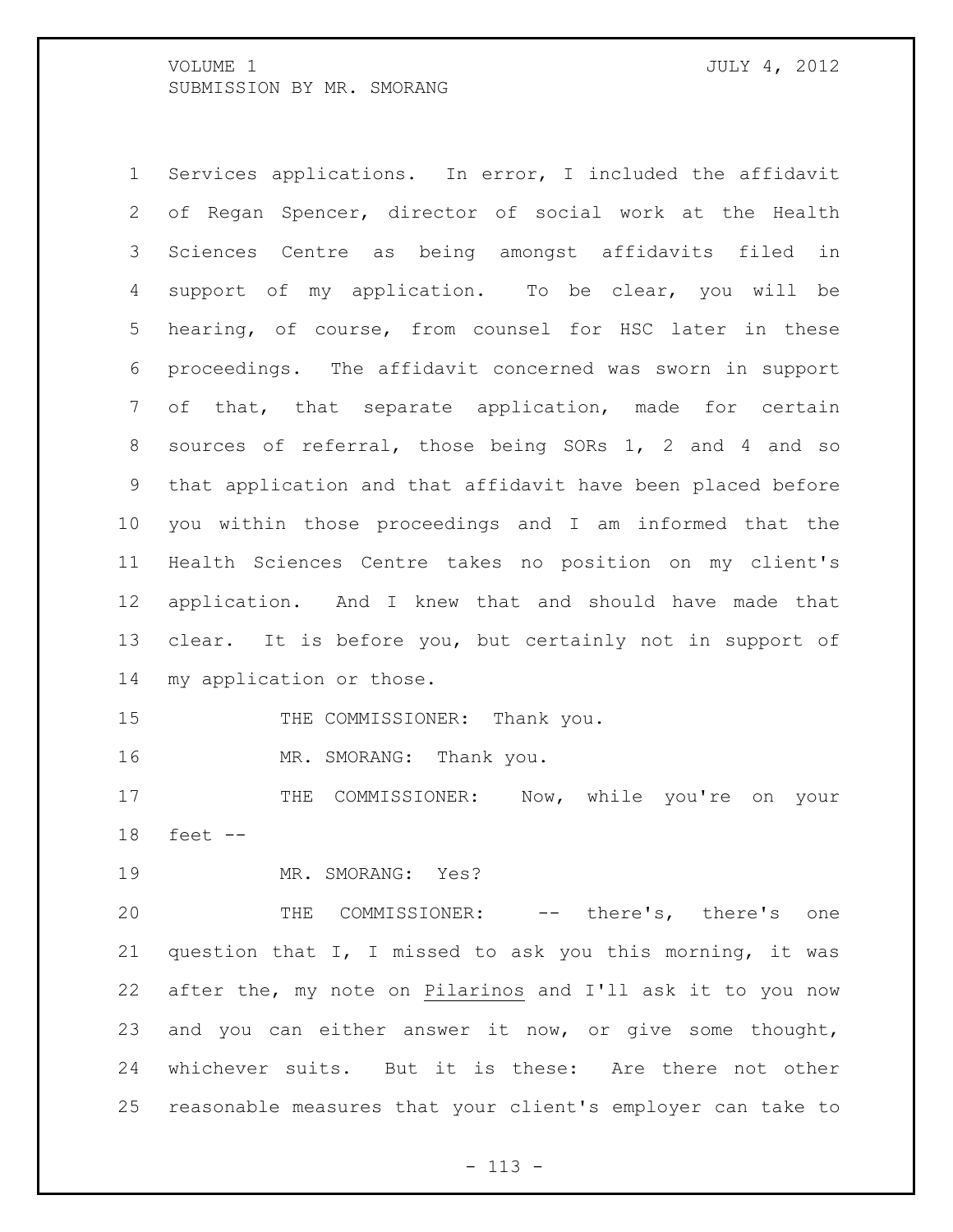reduce the risk to workers? That is, remove them from the front line on a temporary basis, or to provide counselling to them to cope with the stress and morale issues that arise? Is there just not some other reasonable measures, other than the relief you're requesting? MR. SMORANG: Well, because you're asking about measures that my client's employer could take, I'll take you up on your offer to let me consider that, because I would like to, in fact, talk to counsel for the department, which is my client's employer.

11 THE COMMISSIONER: That's reasonable.

12 MR. SMORANG: Thank you.

13 THE COMMISSIONER: All right. Mr. Saxberg please.

 MR. SAXBERG: Thank you, Mr. Commissioner and good afternoon, ladies and gentlemen, good afternoon to you, Mr. Commissioner. My name's Chris Saxberg and I'm co-counsel for three of the authorities that are responsible for the oversight and regulation of the Child and Family Services agencies that have concurrent jurisdiction throughout this province.

 Just before I start, I want to acknowledge the contribution to the, this presentation and to the materials that you have before you of the other co-counsel, Mr. Luke Bernas, who's with me here to my right and lead counsel,

 $- 114 -$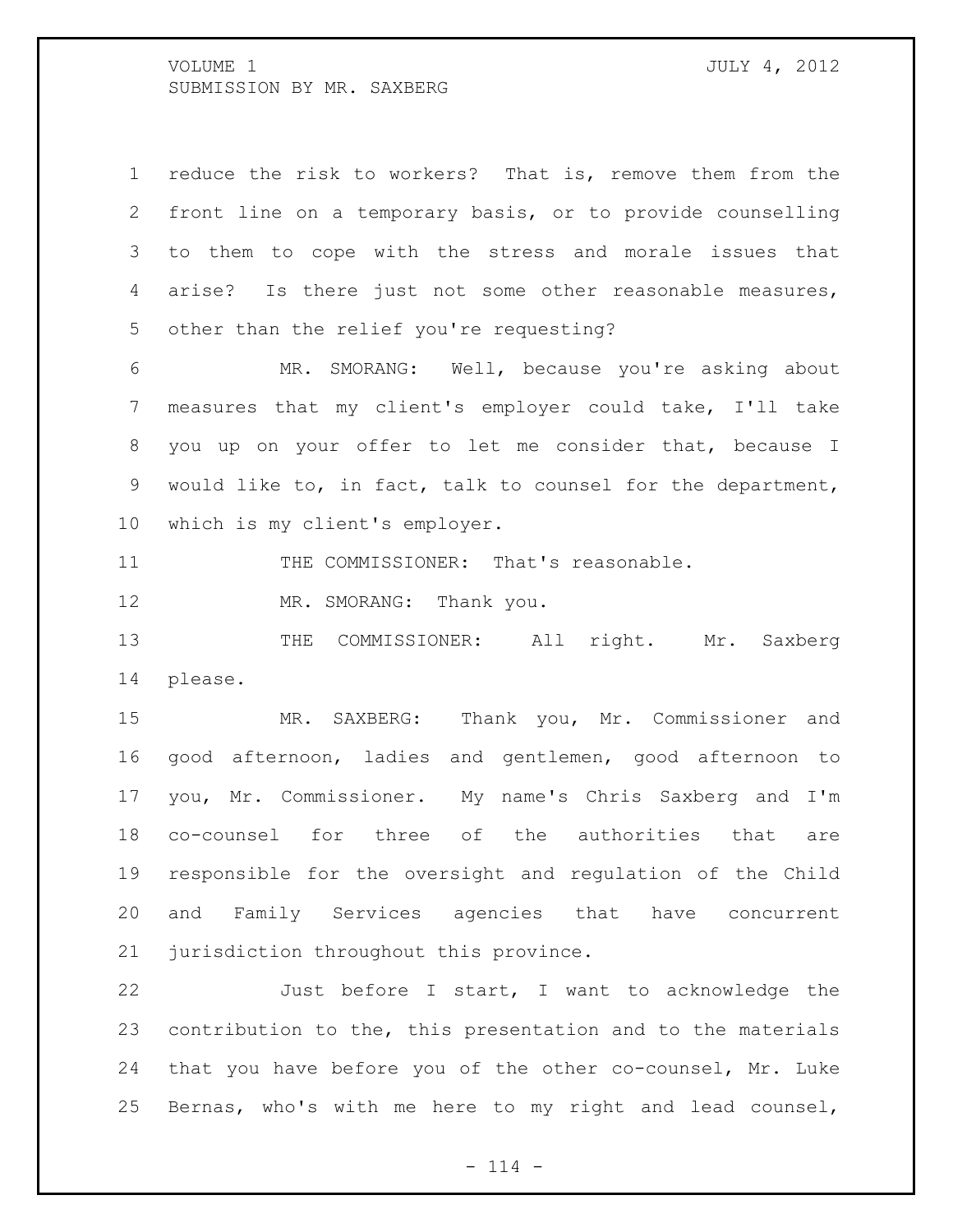Harold Cochrane, who's just behind me.

 Before we start, I want to make sure that you have the material conveniently placed before you. THE COMMISSIONER: Now, just a minute, you, you, you started by saying you act for the three authorities? MR. SAXBERG: Yes. 7 THE COMMISSIONER: And also for ANCR? 8 MR. SAXBERG: That's right. THE COMMISSIONER: Now, what about the other individuals you, you made mention of this morning? I, I'm just not entirely clear who all you are acting for. Didn't you indicate there were some individuals as distinct from the, your two other clients? MR. SAXBERG: Yes, there are certain social workers that, for the most part, were in upper level, or supervisory, or management functions at what was then Winnipeg CFS and is today -- and that function being performed today by ANCR. But we represent some of the employees that are, were in those higher level positions and had direct dealings on the Phoenix Sinclair file. 21 THE COMMISSIONER: Well, are you acting for some social workers who are, are requesting that the publication ban apply to them?

MR. SAXBERG: Absolutely.

THE COMMISSIONER: All right. Have you advised

 $- 115 -$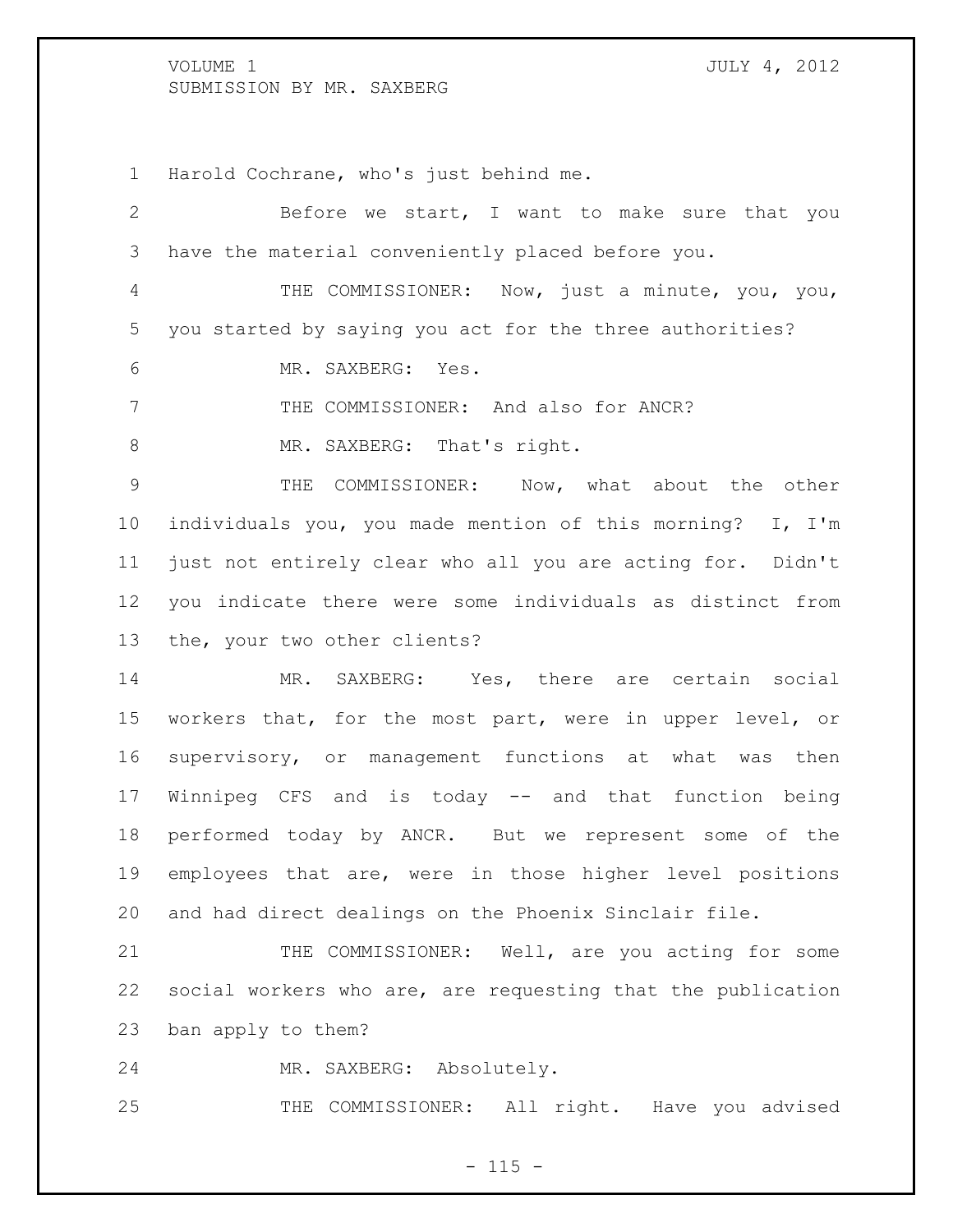Commission counsel who they are?

 MR. SAXBERG: Yes, what, what we had done is initially the authorities and ANCR weren't going to make a motion of their own. We were intending merely on providing evidence that would help the Commission in resolving this difficult decision and what we had done then, with respect to the individual witnesses that were seeking the publication ban, is provide their names to MGEU counsel and it was the intention that MGEU counsel would then forward those names to Commission counsel.

11 Mow, I spoke with Mr. Smorang earlier today during the break and he wasn't a hundred percent sure whether that happened or not, whether the names that we had provided to MGEU counsel were then married with their own names and provided to counsel. So that's something we'll have to follow up on.

17 THE COMMISSIONER: Well, I would ask you to do that during the current week, because as I understand it, Commission counsel has Mr. Smorang's list and we -- I want to know who -- I don't know the names of them and, and, and, and won't at this time, but I think it's important that, that, that Commission counsel have possession of that so we know, if there's an order and ban made, who it's applicable to.

MR. SAXBERG: Absolutely. We'll e-mail that

 $- 116 -$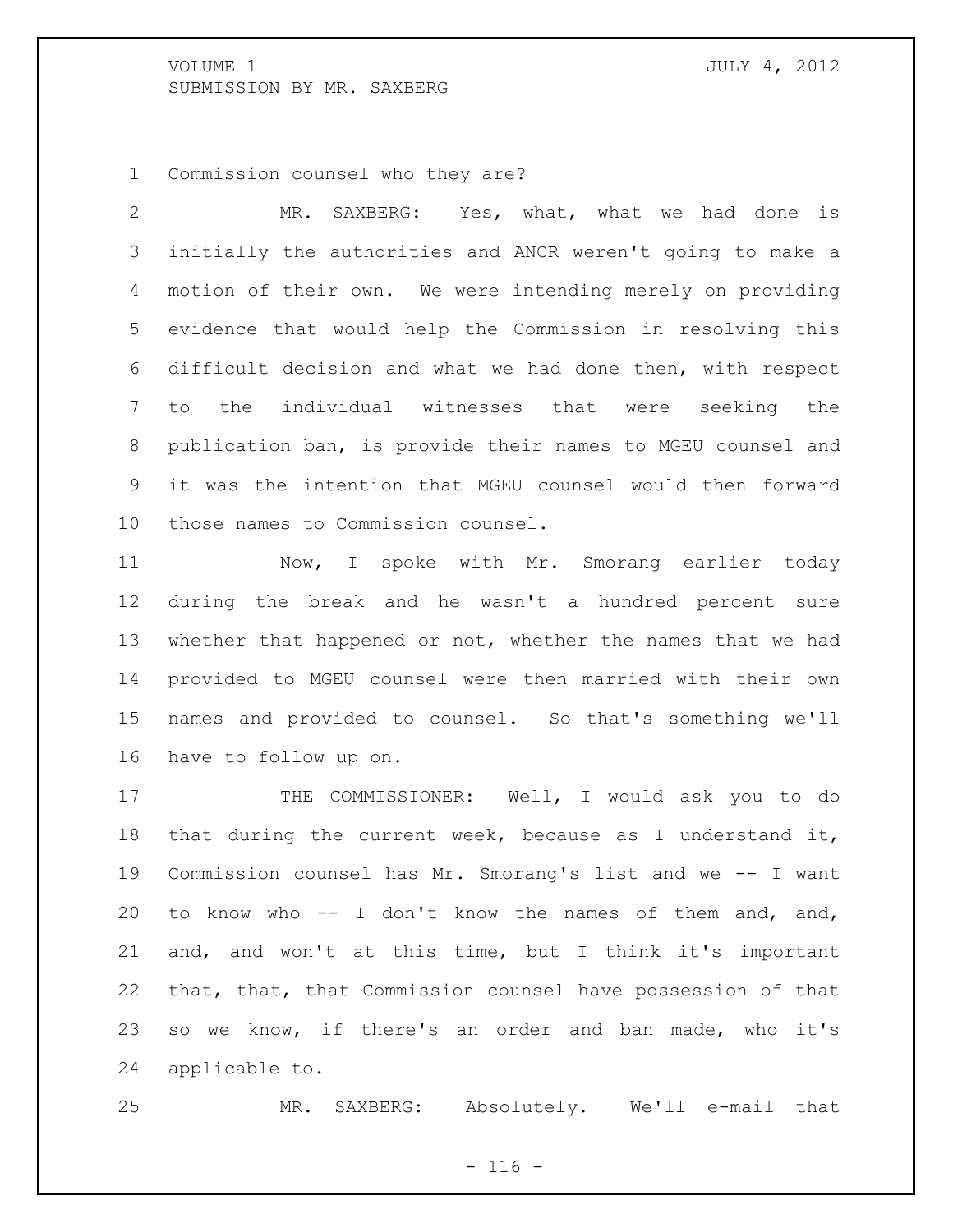information to you, or to --

| 2               | THE COMMISSIONER: Well, send it --                         |
|-----------------|------------------------------------------------------------|
| 3               | MR. SAXBERG: -- Commission counsel today.                  |
| 4               | THE COMMISSIONER: -- to Commission counsel.                |
| 5               | MR. SAXBERG: Yeah, when we get back to the                 |
| 6               | office, we'll do that.                                     |
| $7\phantom{.0}$ | THE COMMISSIONER: Is that satisfactory,                    |
| 8               | Commission counsel?                                        |
| 9               | MS. WALSH: It is, Mr. Commissioner, and I can              |
| 10 <sub>1</sub> | confirm that we do not have that information. Those names, |
| 11              | at least, of the ones that I can recall you represent,     |
| 12 <sup>°</sup> | they're not on the list that we've received. So if you'll  |
| 13              | send that to me, that'd be great.                          |
| 14              | THE COMMISSIONER: Thank you.                               |
| 15              | Proceed.                                                   |
| 16              | MR. SAXBERG: Thank you, Mr. Commissioner. So               |
| 17              | what I'd like you to have accessible to you, as I start my |
| 18              | submission, is, first and foremost, this light blue bound  |
| 19              | document, which I provided --                              |
| 20              | THE COMMISSIONER: Yes.                                     |
| 21              | SAXBERG: -- to Commission counsel earlier.<br>MR.          |
| 22              | It's titled: The Authorities/ANCR's Selected Documents for |
| 23              | Publication Ban Hearing.                                   |
| 24              | THE COMMISSIONER: Yes.                                     |
| 25              | MR. SAXBERG: And what I've done is I've culled             |

- 117 -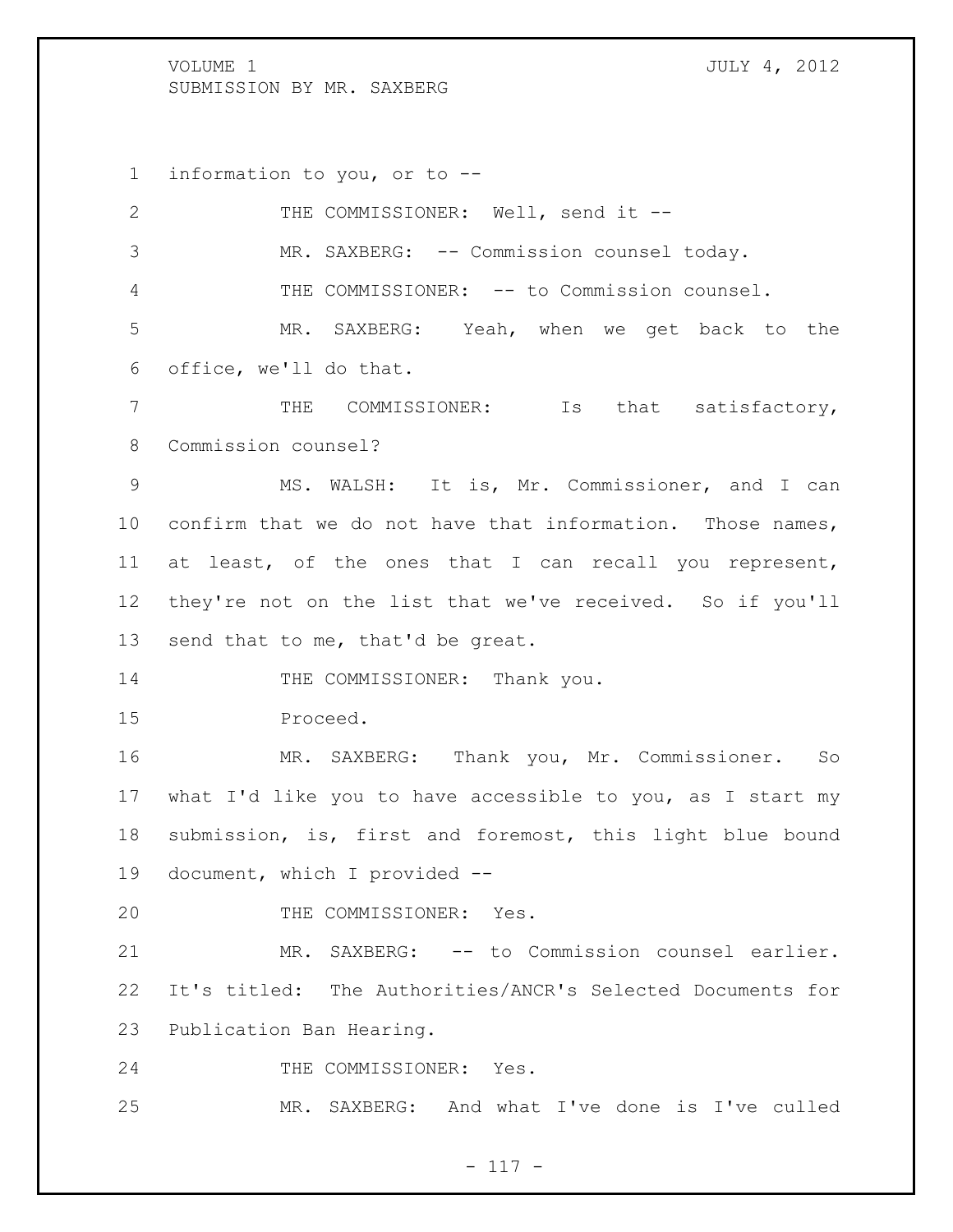| $\mathbf 1$    | documents that I, that are all before you in, in various   |
|----------------|------------------------------------------------------------|
| 2              | forms, attached to affidavits, or part of briefs and I've  |
| 3              | simply put them all together so we don't have to reach     |
| $\overline{4}$ | around for documents.                                      |
| 5              | THE COMMISSIONER: That will be very helpful and            |
| 6              | I thank you.                                               |
| 7              | MR. SAXBERG: And there's one other document                |
| 8              | though that you'll be asked to refer to and it is the full |
| 9              | affidavit of Dr. Cheryl Regehr. So you might want to see   |
| 10             | if you can turn that up. It has attached to it numerous    |
| 11             | articles and I'll be making some --                        |
| 12             | THE COMMISSIONER: Yes --                                   |
|                |                                                            |
| 13             | MR. SAXBERG: -- reference --                               |
| 14             | THE COMMISSIONER: -- I think I could find that.            |
| 15             | COMMISSIONER: Now, this one's got<br>THE                   |
| 16             | Wotherspoon, McLeod, so it's not that. Well, it was, it    |
| 17             | was filed by MGEU wasn't it?                               |
| 18             | MR.<br>No, it's filed<br>SAXBERG:<br>by<br>the             |
| 19             | authorities/ANCR.                                          |
| 20             | THE COMMISSIONER: Oh, okay, I'll have --                   |
| 21             | MS. WALSH: Mr. Commissioner, if I might, I                 |
| 22             | believe it's in the large binder on the, on your desk. I   |
| 23             | think it's at tab 3.                                       |
| 24             | THE COMMISSIONER: This one?                                |

- 118 -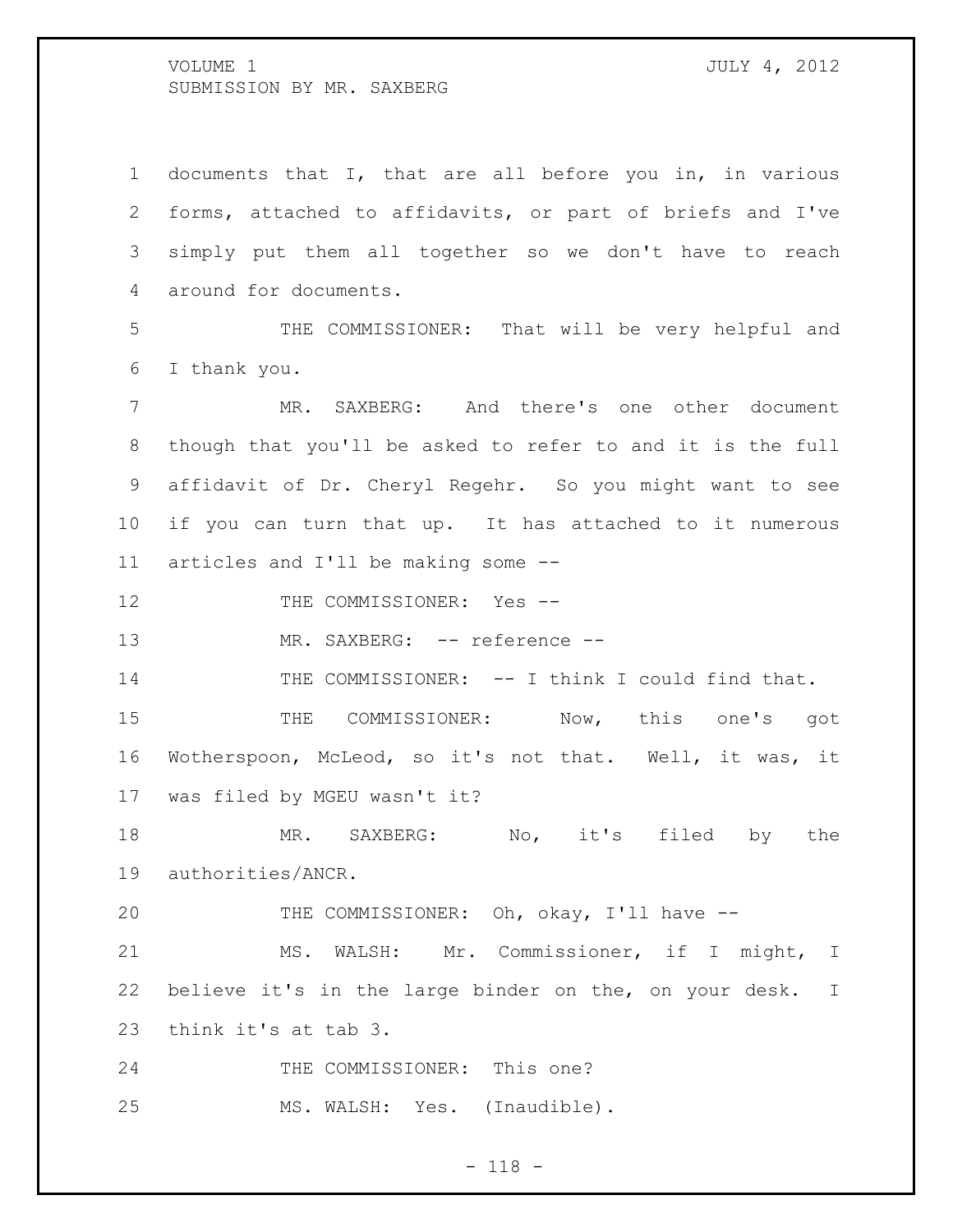1 Are you referring to the one from -- THE COMMISSIONER: Yes, it is. 3 MS. WALSH: -- March 30th? THE COMMISSIONER: No, it's, it's tab 4. MS. WALSH: Well, in mine it's tab 3, but -- 6 THE COMMISSIONER: Okay. All right. I, I have it. 8 MR. SAXBERG: Okay. Thank you. And I, I, I just wanted you to have that available so it doesn't disrupt the flow.

11 THE COMMISSIONER: Yes.

 MR. SAXBERG: But we will be starting with the selected group of documents in the blue --

14 THE COMMISSIONER: All right.

15 MR. SAXBERG: The first point I want to make, Mr. Commissioner, is on the subject of the onus. On the subject of who is it that bears the responsibility of seeking a change to the status quo, as it were.

 Now, as you're aware, notices of motion have been filed by MGEU, going way back to 2011, and then followed by my client, the authorities and ANCR and ICFS. And those notices of motion are asking for the relief that Mr. Smorang outlined and that, as you now know, we're all in agreement to, in terms of the principle relief being sought.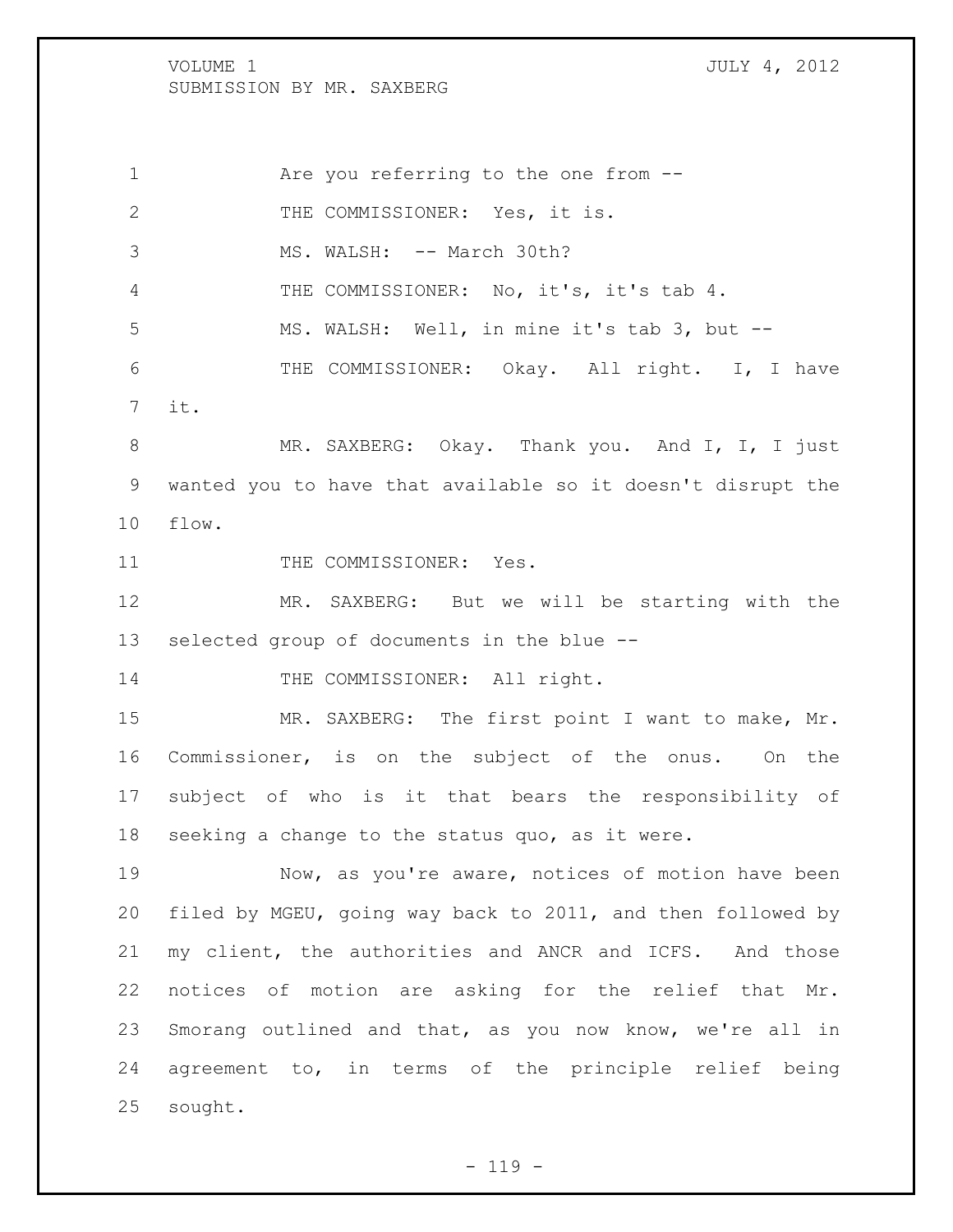1 THE COMMISSIONER: Is, is your notice of motion 2 in this book? In the blue book? 3 MR. SAXBERG: No, it isn't, it isn't. It should 4 be -- 5 THE COMMISSIONER: Well, I have it here. Maybe 6 we -- 7 MR. SAXBERG: Yeah. 8 THE COMMISSIONER: -- should look at it, just so 9 I understand the relief that you're seeking. 10 MS. WALSH: It's at tab 2 of the large binder, 11 Mr. Commissioner. 12 THE COMMISSIONER: Tab 2 of this binder? 13 MR. SAXBERG: If you turn to the second page, 14 you'll -- 15 THE COMMISSIONER: Yes --16 MR. SAXBERG: -- see the motion is for an order 17 and then we have a subheading: Regarding Witnesses. 18 THE COMMISSIONER: Right. 19 MR. SAXBERG: And we say: 20 21 "That the Commissioner prohibit 22 any form of publishing, 23 broadcasting, streaming or 24 otherwise communicating by 25 television, internet, radio, in

 $- 120 -$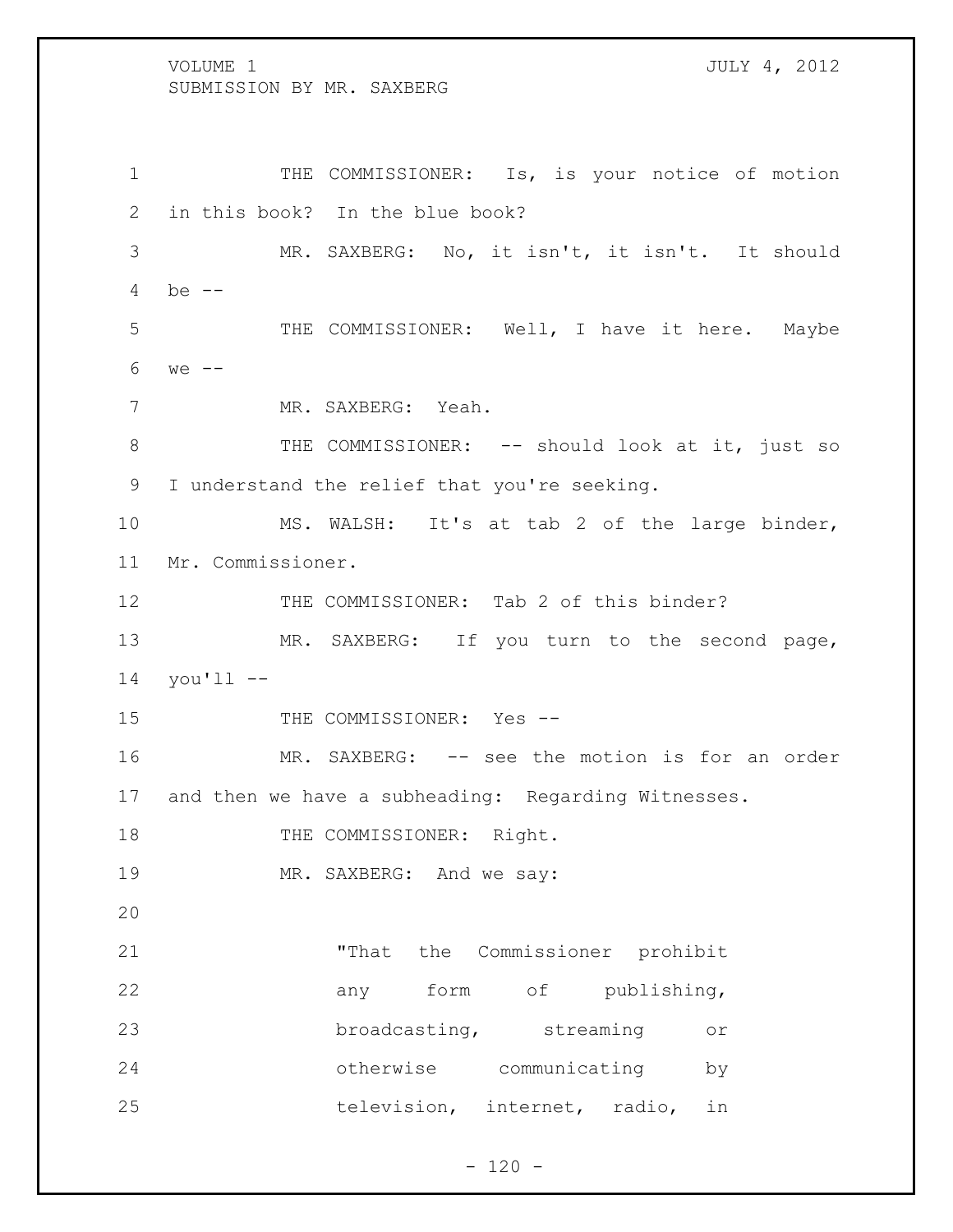**print, or by any other means, the**  name, face or identity of any witness at the Inquiry who is, or was: ..." And then the first item is: 8 TA child and family services employee who had direct involvement in the delivery of **Services to Phoenix Sinclair; ..."**  13 THE COMMISSIONER: Well, let me compare that to 14 the, to the morning, the motion that Mr. Smorang spoke to this morning (inaudible) see. That's not the motion. MS. WALSH: I have it, Mr. Commissioner, if you want it (inaudible). THE COMMISSIONER: Just -- I'll let you know if I need it. MS. WALSH: Okay. 21 THE COMMISSIONER: No, I have it here. MS. WALSH: Good. THE COMMISSIONER: Now, he seeks an order that we: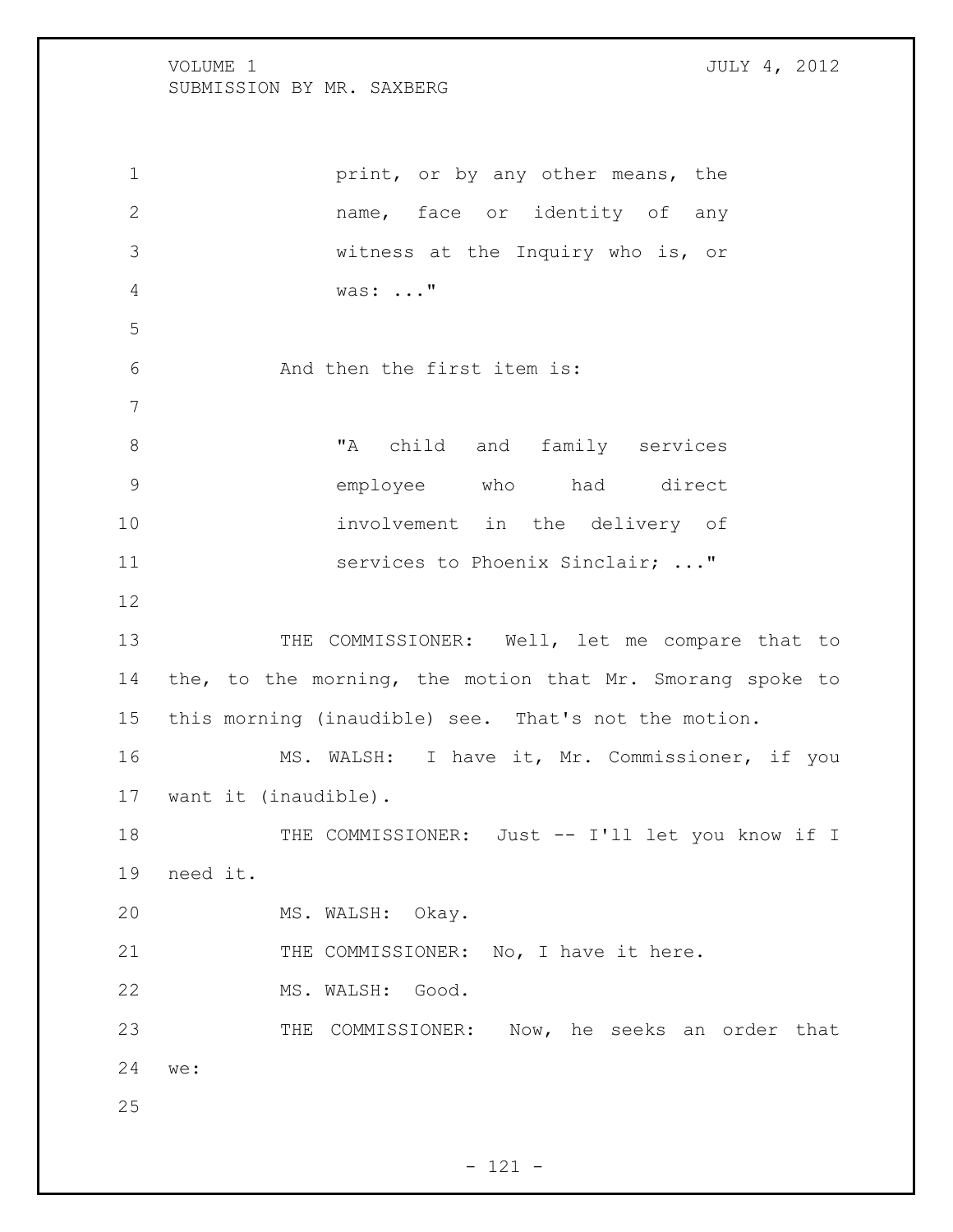1 T... prohibit any form of **publishing,** broadcasting ... 3 [screening]  $\ldots$ " Now, he, he makes reference to, which I thought he did, and, and in my judgment, correctly: 8 T... the name, face or identity of any witness at the Inquiry who is or was a Social Worker, as well as 11 the name of any Social Worker identified in documents produced 13 at the Inquiry." Now, is your request of the same nature? In that it, it is, it make, has reference to: 18 T... the name, face or identity of **19 any witness at the Inquiry who is**  or was a Social Worker ..." MR. SAXBERG: The, the only difference is that we've fine tuned it a bit, because there are -- social worker has certain connotations, in terms of 25 qualifications, where there are witnesses that will be,

- 122 -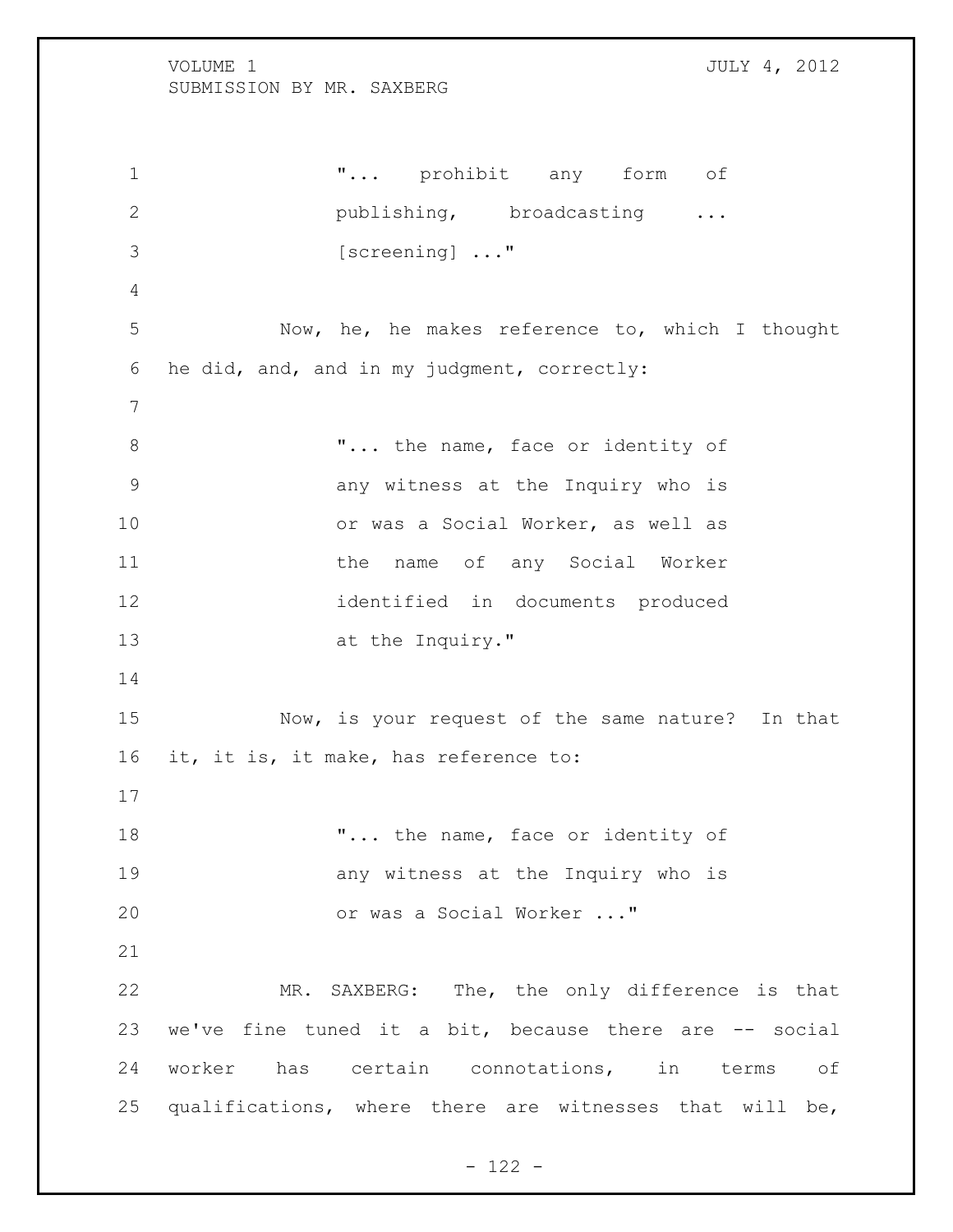that may be testifying who were working at the agency, had involvement in the file, but they weren't, wouldn't be called social workers. Administrative staff. So we've, we've just, we, we -- there's a slight broadening there. But if I may, to me, the issue is, where we're all in, on the identical page, is the publication ban itself, what is it, how will it work? We're on the identical page. THE COMMISSIONER: No, but who does it apply to has to be relevant. 11 MR. SAXBERG: Right. And then the next question is, who does it apply to? In, in my submission, I think that we, we may be putting the cart ahead of the horse here. THE COMMISSIONER: Did you want to argue that later? 17 MR. SAXBERG: Yes. 18 THE COMMISSIONER: I want to hear you on it, but 19 if you want to  $-$  MR. SAXBERG: Yes. 21 THE COMMISSIONER: -- argue that later, that's okay with me. 23 MR. SAXBERG: Sure, sure, I will, I --24 THE COMMISSIONER: All right. MR. SAXBERG: -- I think it's going to be part

- 123 -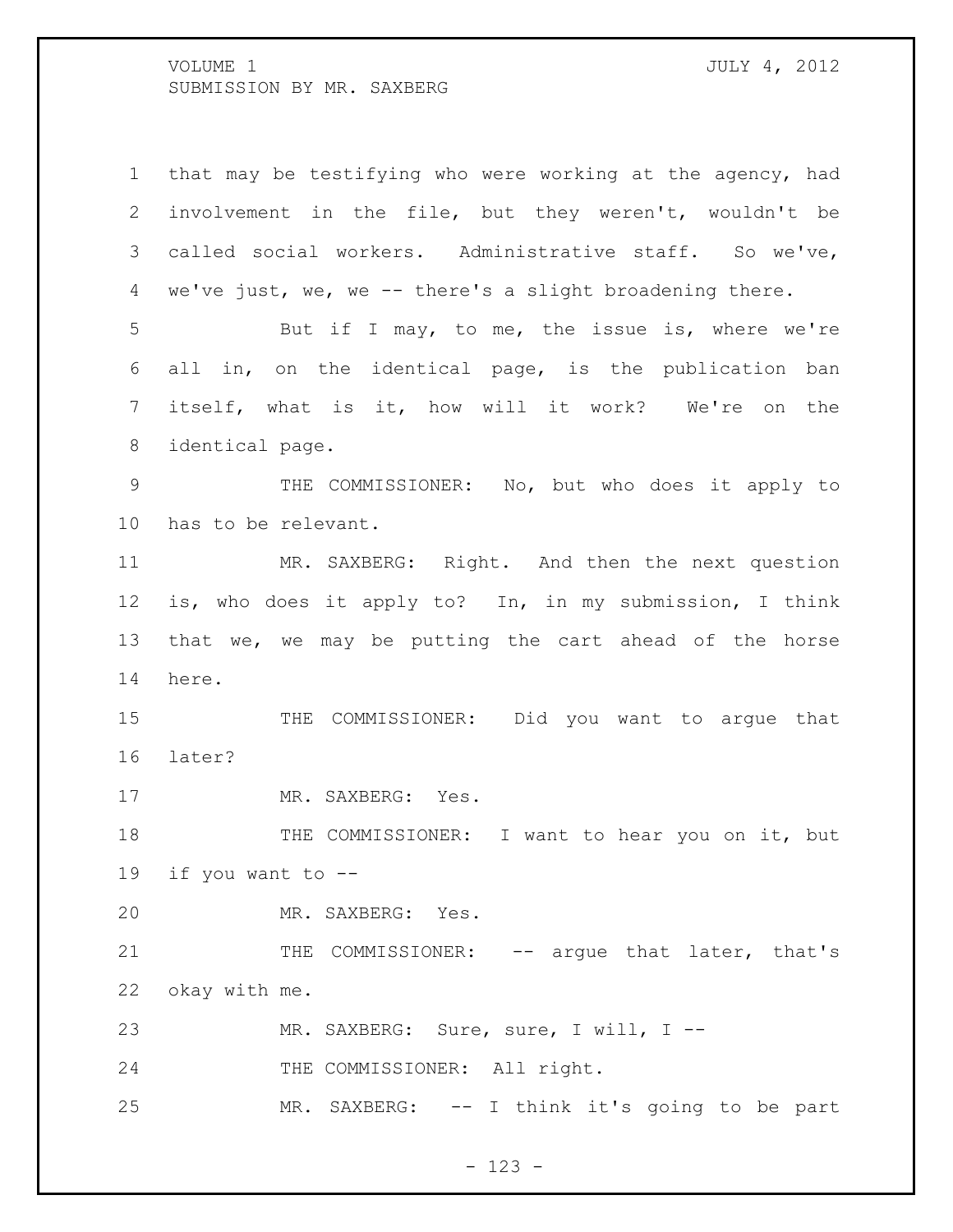and parcel of the issue with respect to source of referral. Who is one, who isn't one? Who's, who's, should be the subject of the protection of the publication ban, who shouldn't be? Those are separate issues that I believe should be dealt with on a cake (sic) by case basis and I'll argue that later.

 THE COMMISSIONER: But one reason I raise that is because you made some reference this morning, which I didn't follow, about applying this application to unknown, or as yet unidentified social workers, something to that effect; am I correct?

12 MR. SAXBERG: Well, I, I don't -- we don't know who the, what the final witness list is. Witnesses have, are changing. New people are being interviewed. We --

15 THE COMMISSIONER: But you're, you're not trying to cast your net beyond people who will be witnesses here; or are you?

18 MR. SAXBERG: No, not, not --

19 THE COMMISSIONER: All right.

MR. SAXBERG: -- not at all, no.

21 THE COMMISSIONER: All right, all right.

 MR. SAXBERG: What, what -- the way that we're looking at it, conceptually, is -- and you'll, you'll see this in the presentation, what we're saying is there's a reason, in child protection matters, in matters where the

 $- 124 -$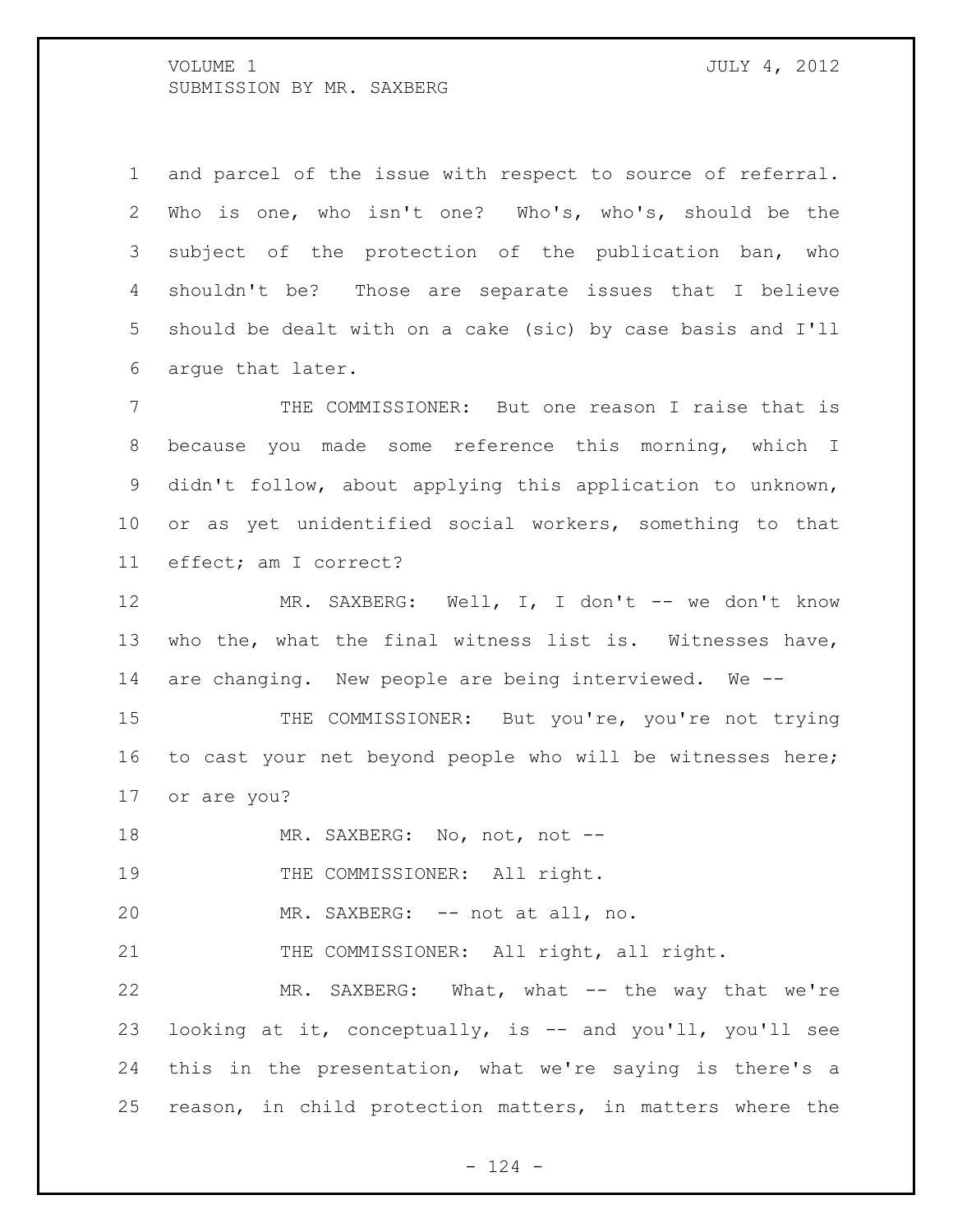state is involving itself, interfering with Charter rights of parents and involving itself in the protection of children, in those situations and this is one of them, we're going to argue, this is an extension of that state power, that when you're doing that, there are, already enshrined in the legislative framework, the common-law framework, restrictions on the media and restrictions on the public. Our overall point is that what this inquiry is being asked to do is change that status quo, do something different, do something that's never been done before. And, and that's the first point that I want to start on and that I had described as the onus point. And I think maybe when you see our, or our, you have a, a more fuller understanding of our point, that then, when we get to remedy, it'll make a little more sense, in terms to how we want to apply it.

17 THE COMMISSIONER: I, I have it noted that you opened by saying who bears the responsibility for seeking change to the status quo?

MR. SAXBERG: Right.

 THE COMMISSIONER: So if you'd like to continue right on from there, I, I would be pleased to have you do that and hopefully uninterrupted.

 MR. SAXBERG: I was just mentioning that the notices of motions have been filed by MGEU and the

 $- 125 -$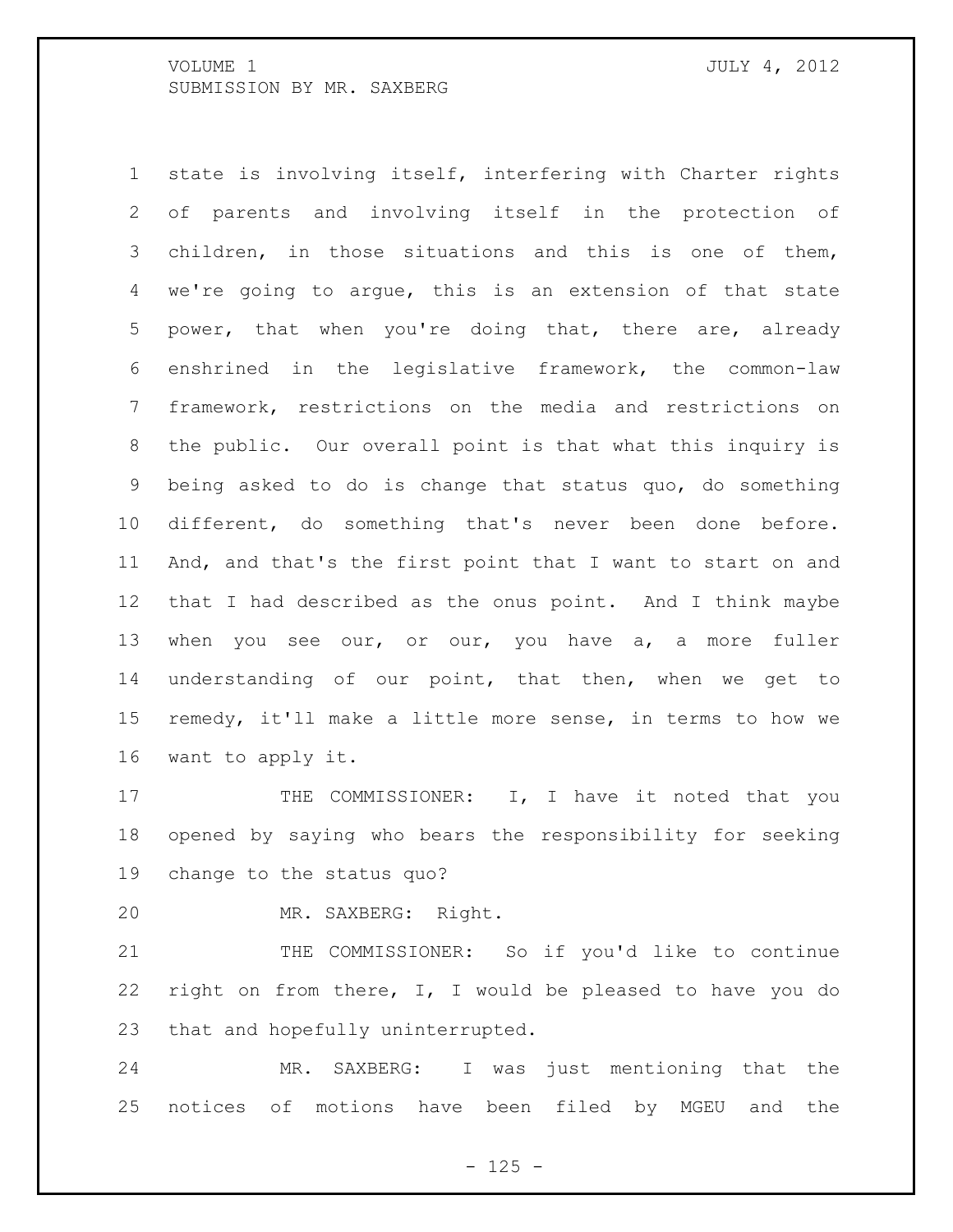1 authorities and ICFS. And in the regular -- and those notice of motions are for certain relief and they've been called a publication ban.

 In the regular course, the onus is on the applicant, someone who's seeking some form of relief from a court or a tribunal. The onus is always, as you know, as a, as a former judge and with your long involvement in legal affairs, the onus is a significant component of any decision.

 And in this case, the media has formed, put forward all of their argument on one fundamental principle, once starting point. And that is that this inquiry should start with the principle of the open court, of the open court principle and that that's your launching point and that the applicants are asking for you to make modification to what is the normal, that the applicants are coming to you and saying, we want you to change the regular practice, when it comes to the open court principle. And that's how all of their material has been framed. And they're saying that the onus is on the applicants to prove a restriction on freedom of the press is appropriate and with respect, I disagree.

23 THE COMMISSIONER: Say that again? They, they're asking what?

MR. SAXBERG: They're saying that the onus is on

 $- 126 -$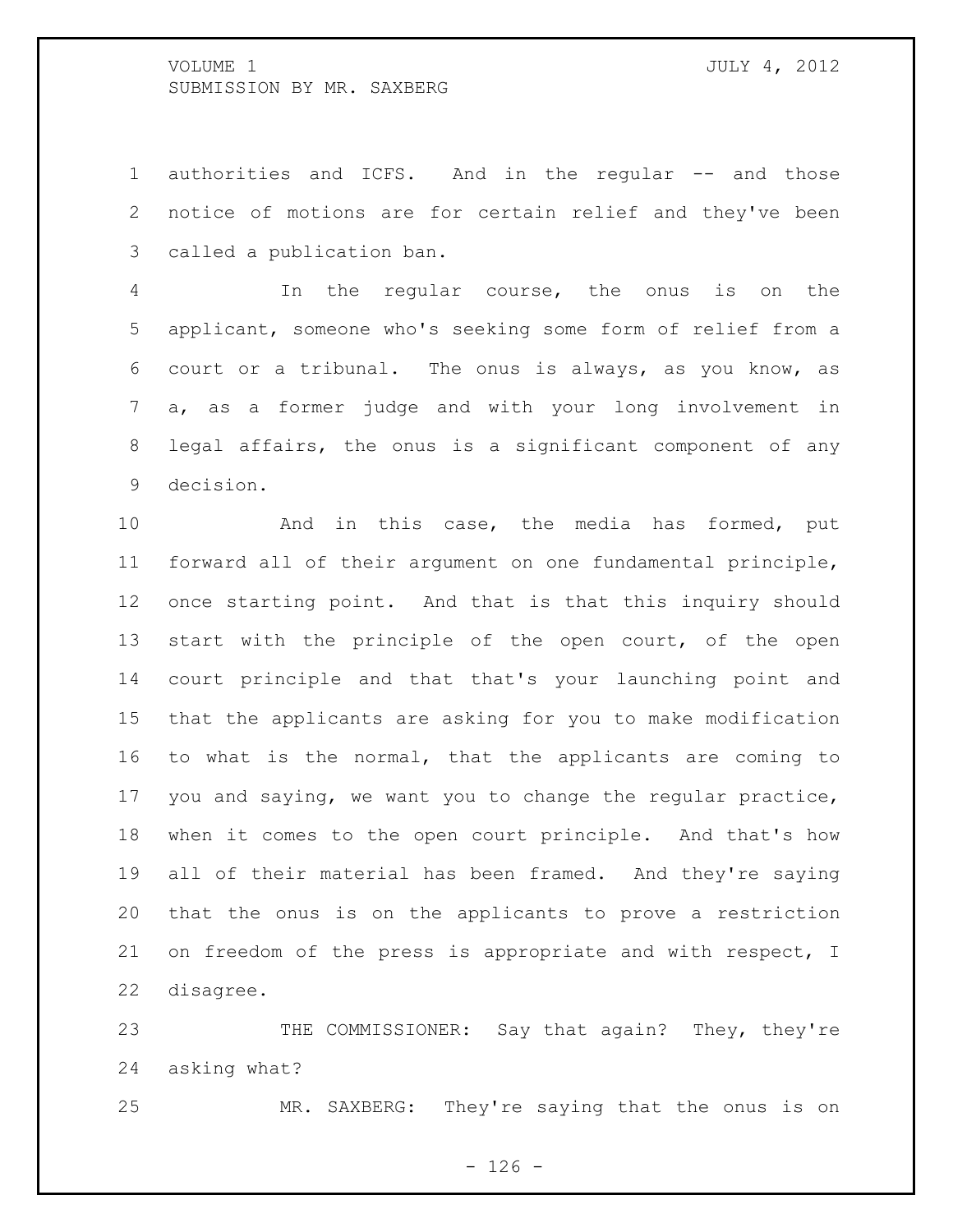the applicants, it's on MGEU, the authorities, ANCR, to prove that a restriction, i.e. a publication ban, on freedom of the press is appropriate and warranted. And they're saying, put forward the evidence to show that it's warranted. It's an extraordinary measure. You're interfering with Charter rights. You show us how it's appropriate. Now, it's up to you to, to put forward that evidence. And everything's been framed that way and for the most part, I, Mr. Smorang was responding to it in, within that framework.

11 What I want to say is, I, I want to bring this Commission back to the child protection world. And I say 13 that the onus isn't, in this case, is not on the applicants here. The status quo -- and this is significant -- the status quo, in matters relating to child protection, in this jurisdiction, and when -- and in relation to any kind of hearing where the state is involving itself in how it's going to interfere with parents' Charter rights, how the state is going to interfere in order to protect children, any matter that deals with that extremely important subject, always, always, always carries with it restrictions on public access to those proceedings and/or that information and media restrictions. Always. There's never been an exception.

THE COMMISSIONER: What's your authority for

- 127 -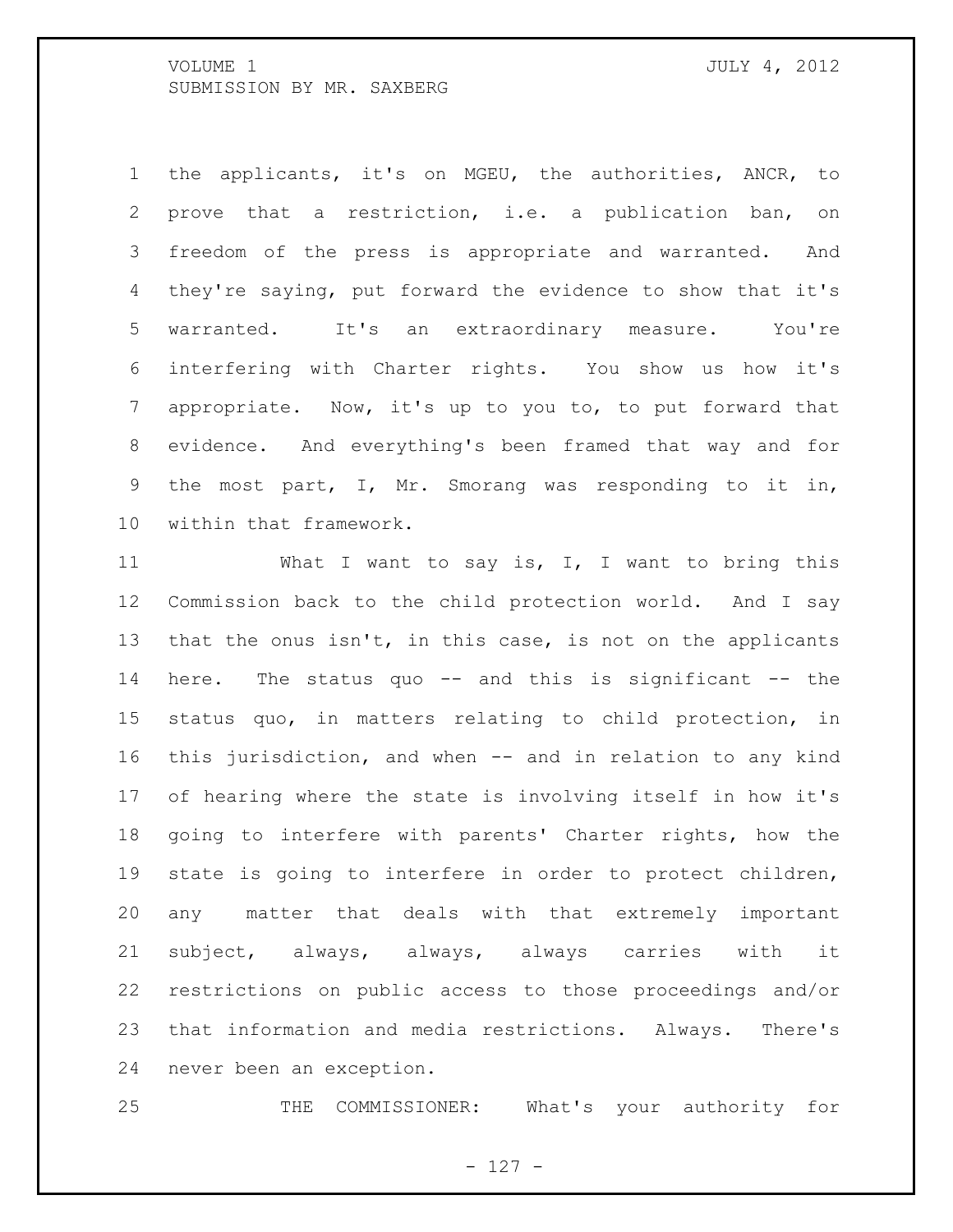1 that? 2 MR. SAXBERG: Well, I'm going to go through  $3$  that  $--$ 4 THE COMMISSIONER: Okay. 5 MR. SAXBERG: -- with you, right from the, the 6 CFS Act to determinations in -- 7 THE COMMISSIONER: Just repeat --8 MR. SAXBERG: -- inquests. 9 THE COMMISSIONER: -- repeat that proposition to 10 me again. I want to take it down. 11 MR. SAXBERG: Whenever there is a child 12 protection function by the state, whenever there's a -- 13 THE COMMISSIONER: Just, just a minute, yeah. 14 MR. SAXBERG: -- a hearing or a proceeding --15 THE COMMISSIONER: Just a minute, whenever 16 there's a child protection function -- 17 MR. SAXBERG: Right. 18 THE COMMISSIONER: Yes? 19 MR. SAXBERG: Which includes child protection 20 hearings where the state is intervening -- 21 THE COMMISSIONER: Hearing and, and -- or, and/or 22 hearings -- 23 MR. SAXBERG: Right. 24 THE COMMISSIONER: -- where the state is 25 intervening; is that your word?

- 128 -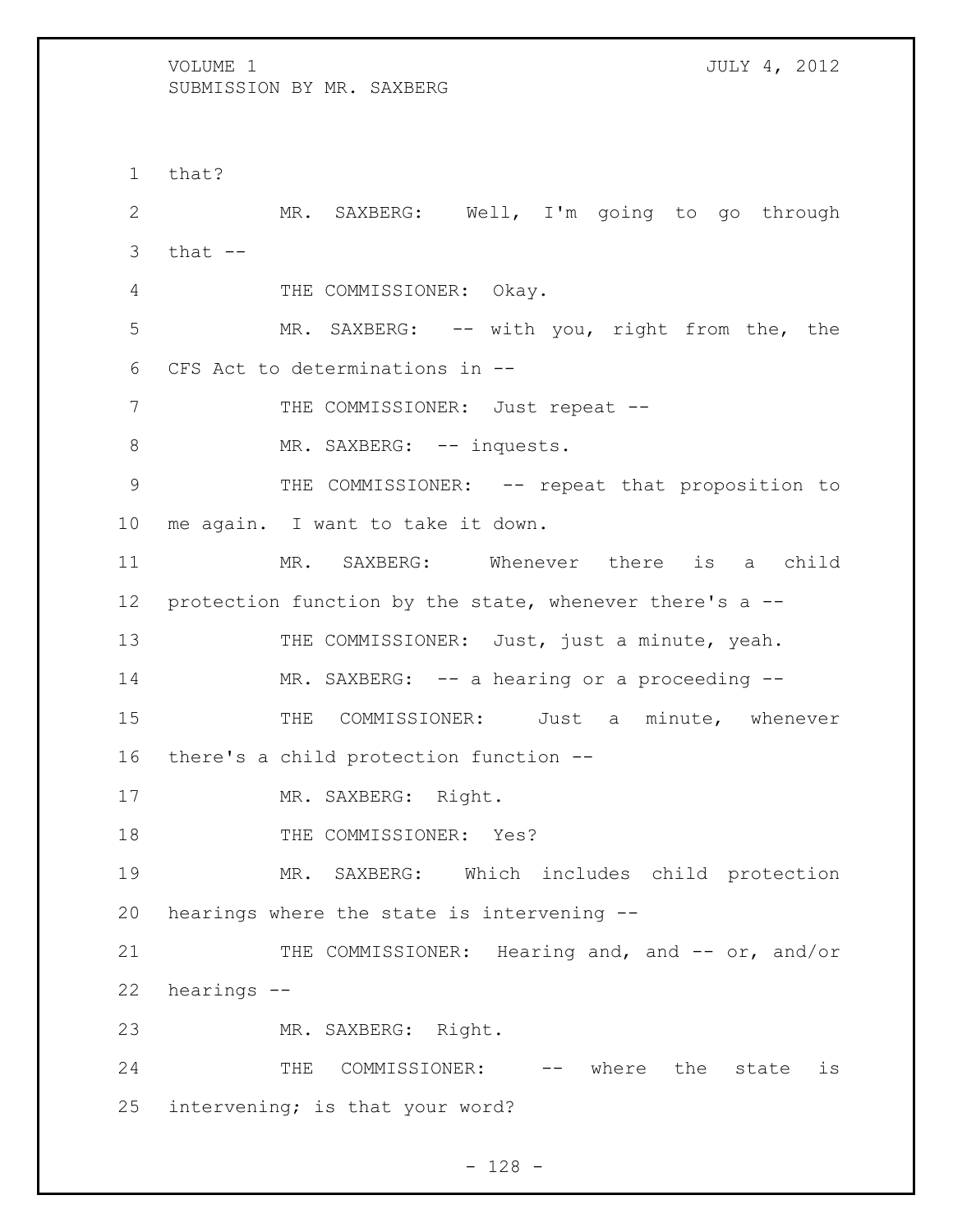1 MR. SAXBERG: Yes. 2 THE COMMISSIONER: Yes. 3 MR. SAXBERG: Apprehending, taking a child -- 4 THE COMMISSIONER: By -- 5 MR. SAXBERG: -- away from their parents. 6 THE COMMISSIONER: -- intervening by, intervening 7 by apprehending -- 8 MR. SAXBERG: Yes. 9 THE COMMISSIONER: -- yeah, okay. 10 MR. SAXBERG: That's one example, that's the 11 easiest. And that -- 12 THE COMMISSIONER: Before --13 MR. SAXBERG: -- matter is before a court, in 14 every situation there's a restriction on public access -- 15 THE COMMISSIONER: Just a minute. And the matter 16 comes before the court -- 17 MR. SAXBERG: Yes. 18 THE COMMISSIONER: -- then what? 19 MR. SAXBERG: There's a restriction on public 20 access. The public cannot see that proceeding -- 21 THE COMMISSIONER: Whoa, whoa. 22 MR. SAXBERG: -- banned from the court house. 23 THE COMMISSIONER: By, by, by statute? 24 MR. SAXBERG: By statute, which I'm going to take 25 you to. And there are also media restrictions.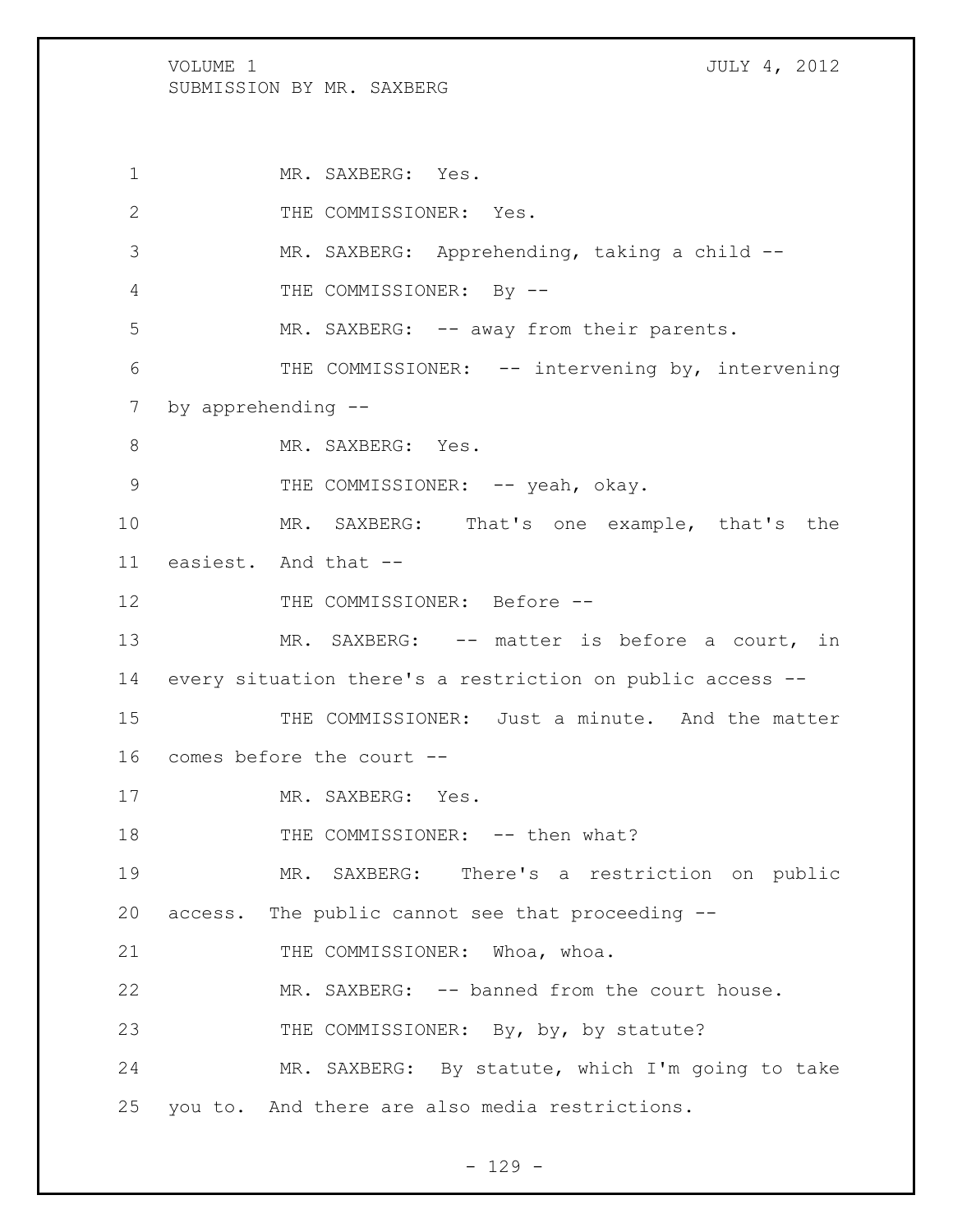1 THE COMMISSIONER: Yes, I understand that.

 MR. SAXBERG: And the media restrictions relate to the identical relief that we're seeking here. And if you're looking for wording, I'm going to take you to that. It's going to be the identical wording that we're looking for, that's in the Act and that every judge uses whenever they issue reasons on a child protection matter.

8 THE COMMISSIONER: Okay.

 MR. SAXBERG: And so when the state, when the province does other things that are related to child protection, for instance, the Children's Advocate, preparing a report on the death of a child that's, has been 13 in care, or, or was in care at the time of the death, that's the same kind of function. They're looking at measures, they're reviewing that matter in order to determine measures that will set up policies that will determine when the state interferes, when and how the state interferes in families and their right, a person's right, security of the person, interferes and involves itself in order to protect a child. So when the Children's Advocate does a report, in the current legislative framework, it's confidential. It's another restriction on the media being able to report that matter. It's confidential, they don't get to see it. The names of the social workers are not included in those reports.

 $- 130 -$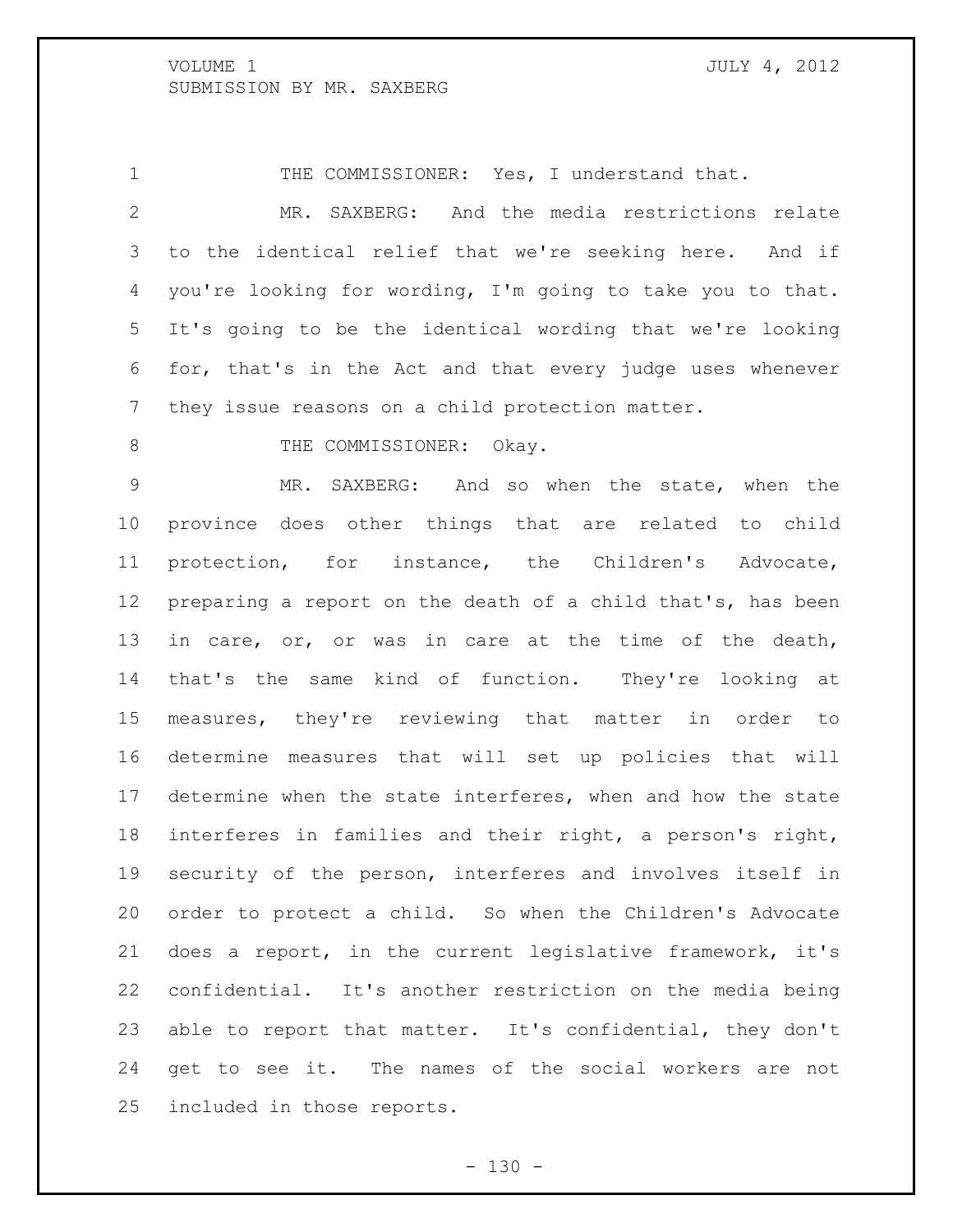THE COMMISSIONER: By statutory prohibition? 2 MR. SAXBERG: Yes. The -- another example would be reports prepared under Section 4 of the Child Family Services Act. One of those reports you'll see in this proceeding. Similarly, no mention of social workers' names throughout that report and it was confidential and as you know, the Commission had to go to court to itself get access to it. Restriction again.

 Then when you get to inquests, inquests, I'm saying, are another extension where the state's doing the same thing. The state is determining its -- what happened with respect to its involvement in protection of a child and how it can learn from that involvement, change policies, change its procedures, in order to protect children in the future. Inquests, sometimes, because inquests deal with other matters as well, but they will, when they're dealing with child protection matters, I'm saying they're an extension of that same principle, which is, which is when the state is dealing with child protection matters.

 And in an inquest, as well, as you heard this morning, the matter has been adjudicated with respect to the documents that an inquest receives from Child and Family Services, dealing with the protection of children. It was adjudicated at the inquest of, in the Tracia Owens

- 131 -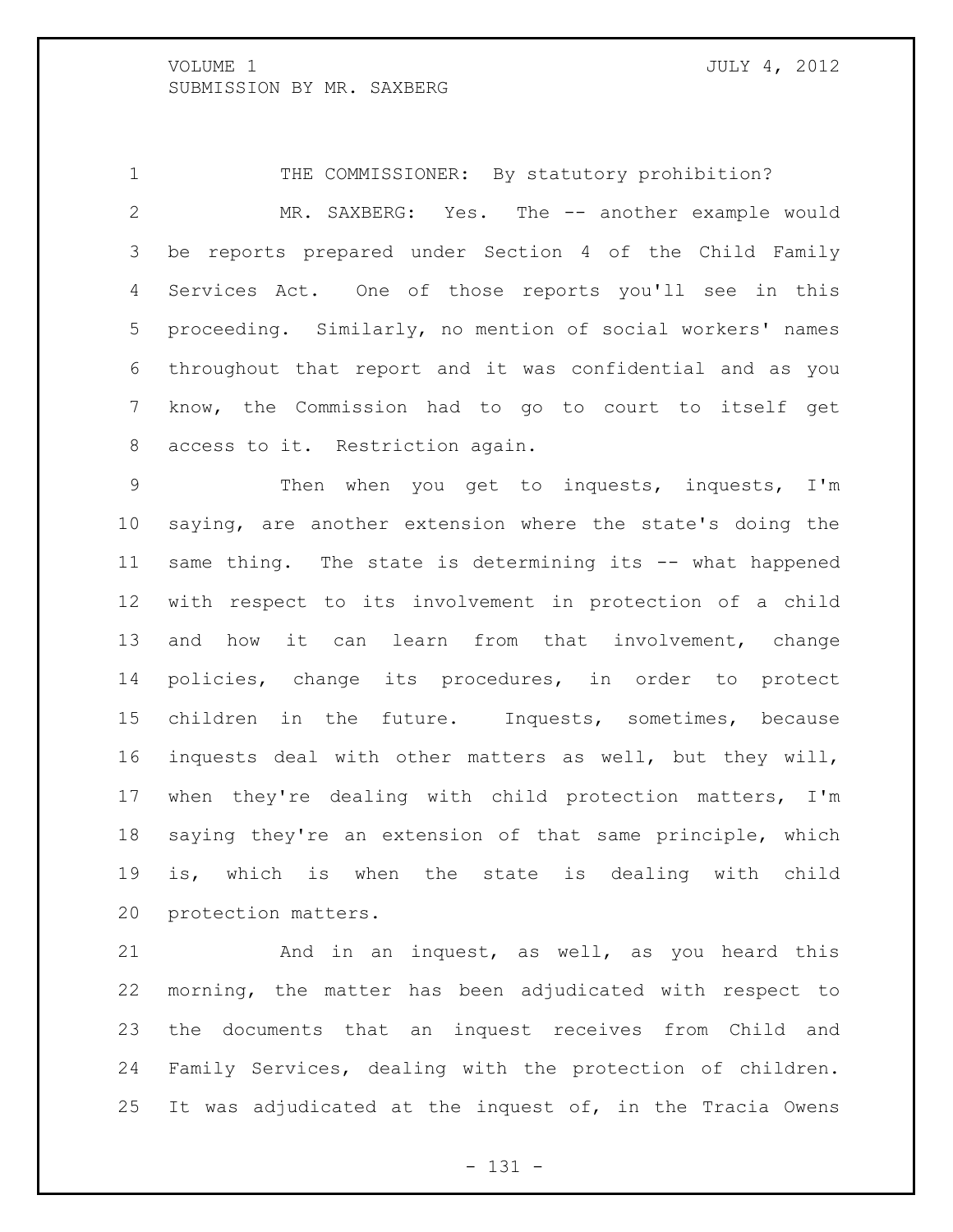(sic) matter and Mr. Smorang was reviewing the decision of Judge Guy there, which went through the Court of Queen's Bench and all the way up to the Court of Appeal, the end result of which was the Court of Appeal, euphemistically speaking, giving its blessing to the decision of Judge Guy that documents, CFS documents, even though they've been marked as exhibits in an inquest, are confidential and remain confidential. And the media cannot see them, cannot have access. There's a restriction there, a significant restriction on a proceeding which was dealing with the state and its protection of children.

 Another restriction, as you heard, and is in the material is cameras, never allowed in those inquests. Another restriction on the media.

 And if I can get you to turn to the selected documents, if you turn to tab 2, we have an excerpt from the CFS Act and on the first page, under part 6, is confidentiality, Section 75(1) and you will see this section, 75(1) of the CFS Act says:

 "All proceedings under Parts II, III and V ... shall be closed to the general public but shall be open to representatives of the press ..."

- 132 -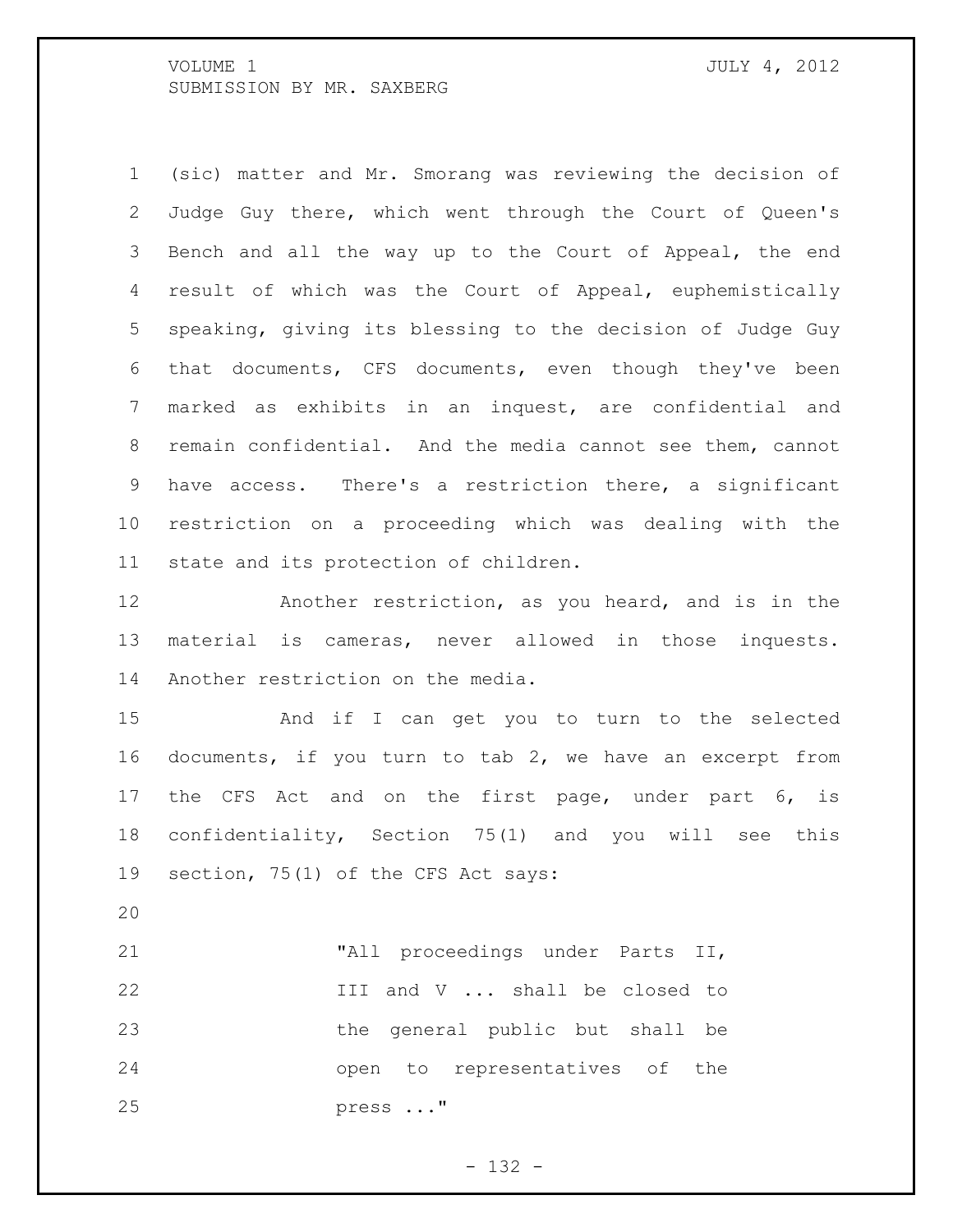And Part, Part III is a significant part that deals with the child protection sections in the CFS. If you flip to the next page, you see Section 75(2), which puts a restriction on the media. The public cannot attend these proceedings, the media may, however, the media is subject to an important restriction, which is 7 Section 75(2), which is: "No press, radio or television **report of a proceeding under Part** 11 II, III or V shall disclose the name of any person involved in the proceedings as a party or a witness or disclose any information likely to identify any such person." And that's the relief that's being sought. It's not specified who, in any particular proceeding, it applies to. It's a general category of witnesses, to which this statutory ban applies to. Now, it applies, in this case, to child

 protection hearings and if you then turn the page over one more, to Section 76(3), this section deals with all CFS records and it says:

- 133 -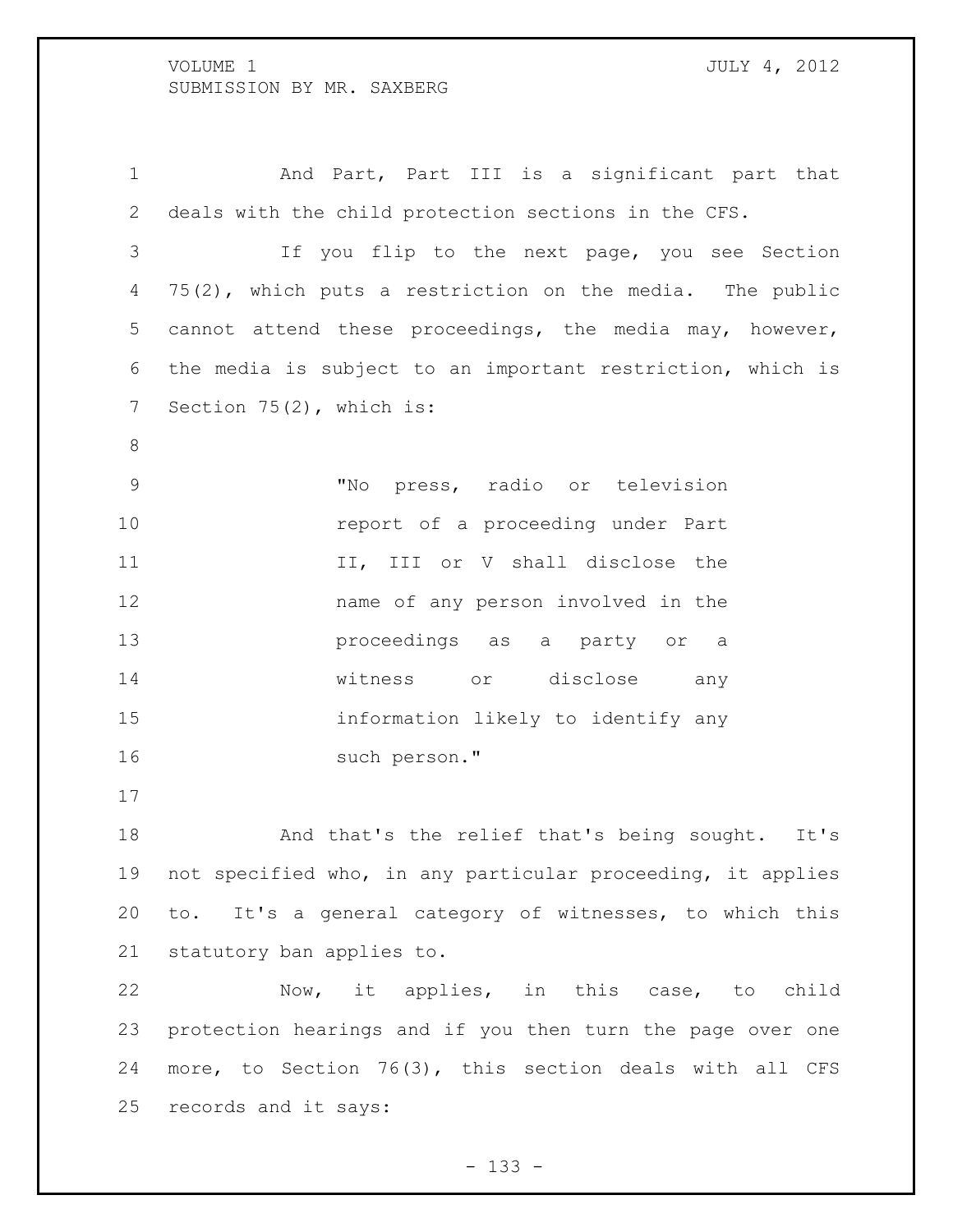"... a record made under this Act is confidential and no person shall disclose or communicate information from the record in any 5 form to any person except ..." And then there's a, a list of exceptions, one being with an order of the court. What's important there is it's not just the document that's confidential, doesn't say a CFS document can't -- is confidential and shall not be distributed or disclosed. It's information from that document. It's information about child protection matters. Any information from that document cannot be communicated. That is extremely significant. 16 Mow, and, and Mr. Commissioner, you're aware of

 the significance of that and if you turn to tab 1, you will see the order that the Court of Queen's Bench pronounced in favour of this Commission, allowing this Commission to see the documents, which are otherwise confidential and to communicate the contents of those documents, to deal with those documents, in essence. And the order, at page 2, which is three pages in, the order says, under (a), it says that the respondents, being the parties to this Commission, are ordered to disclose their confidential information to

- 134 -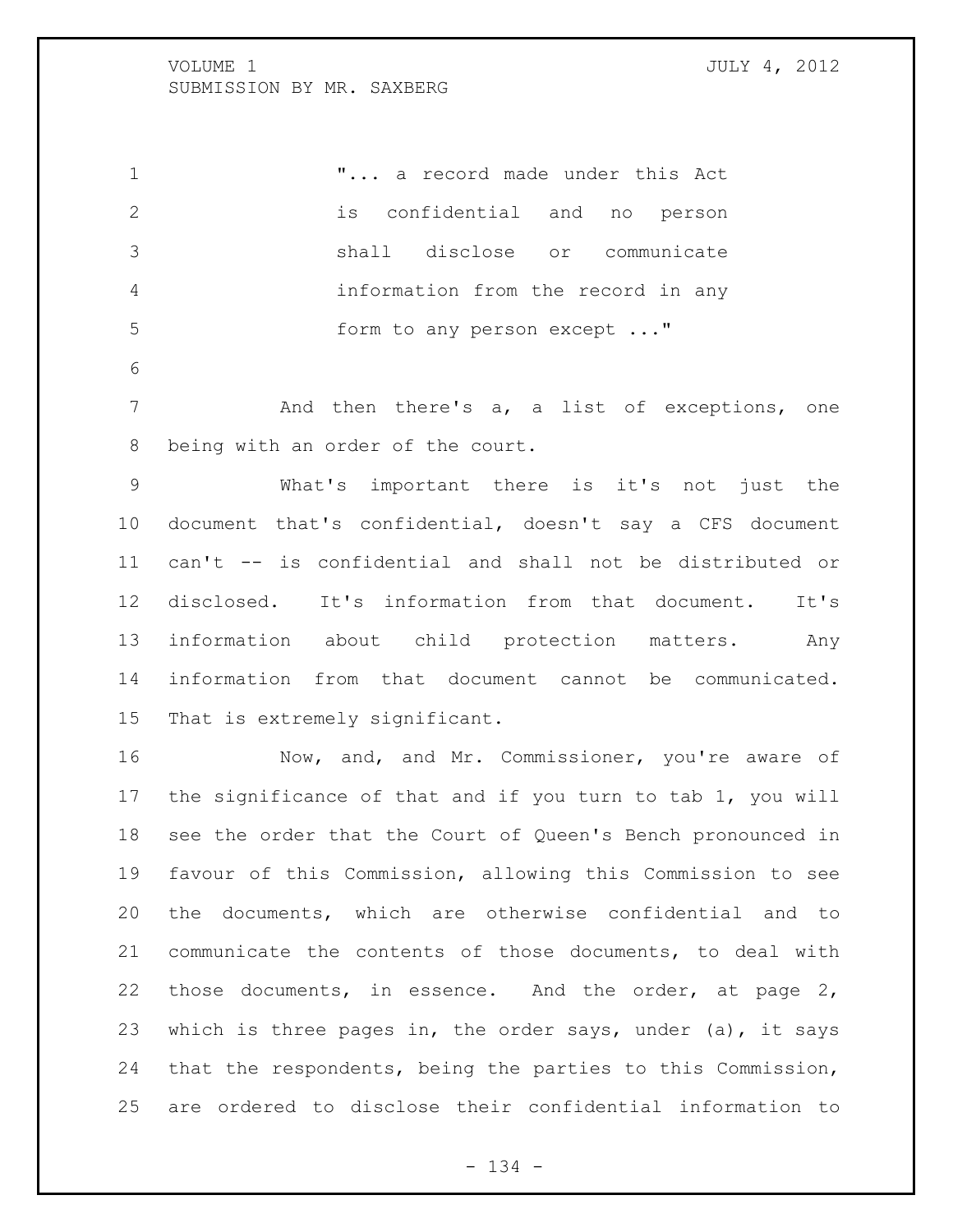| $\mathbf 1$    | the Commission. That's (a). And (b) says, the Commission  |
|----------------|-----------------------------------------------------------|
| 2              | can then receive -- I'm paraphrasing, of course -- the    |
| 3              | information and it is entitled -- for the purposes of its |
| 4              | mandate and then it is entitled to disclose some of that  |
| 5              | information itself to other parties to the proceeding and |
| 6              | potential witnesses. That's (b)(i). And then in (b), it,  |
| 7              | the next heading says, it's a, it can:                    |
| 8              |                                                           |
| $\overline{9}$ | " [enter] the Records and                                 |
| 10             | information contained therein, or                         |
| 11             | portions of the Records and                               |
| 12             | information contained therein,                            |
| 13             | into evidence at the [hearing] of                         |
| 14             | the Commission;                                           |
| 15             | on such terms as may be decided by                        |
| 16             | the Commissioner "                                        |
| 17             |                                                           |
| 18             | And that's the key here.                                  |
| 19             |                                                           |
| 20             | " and in accordance with the                              |
| 21             | Amended Rules of Procedure                                |
| 22             | [that were placed before the court                        |
| 23             | when this order was taken out]."                          |
| 24             |                                                           |
| 25             | So what is, what does this order say? Well, let           |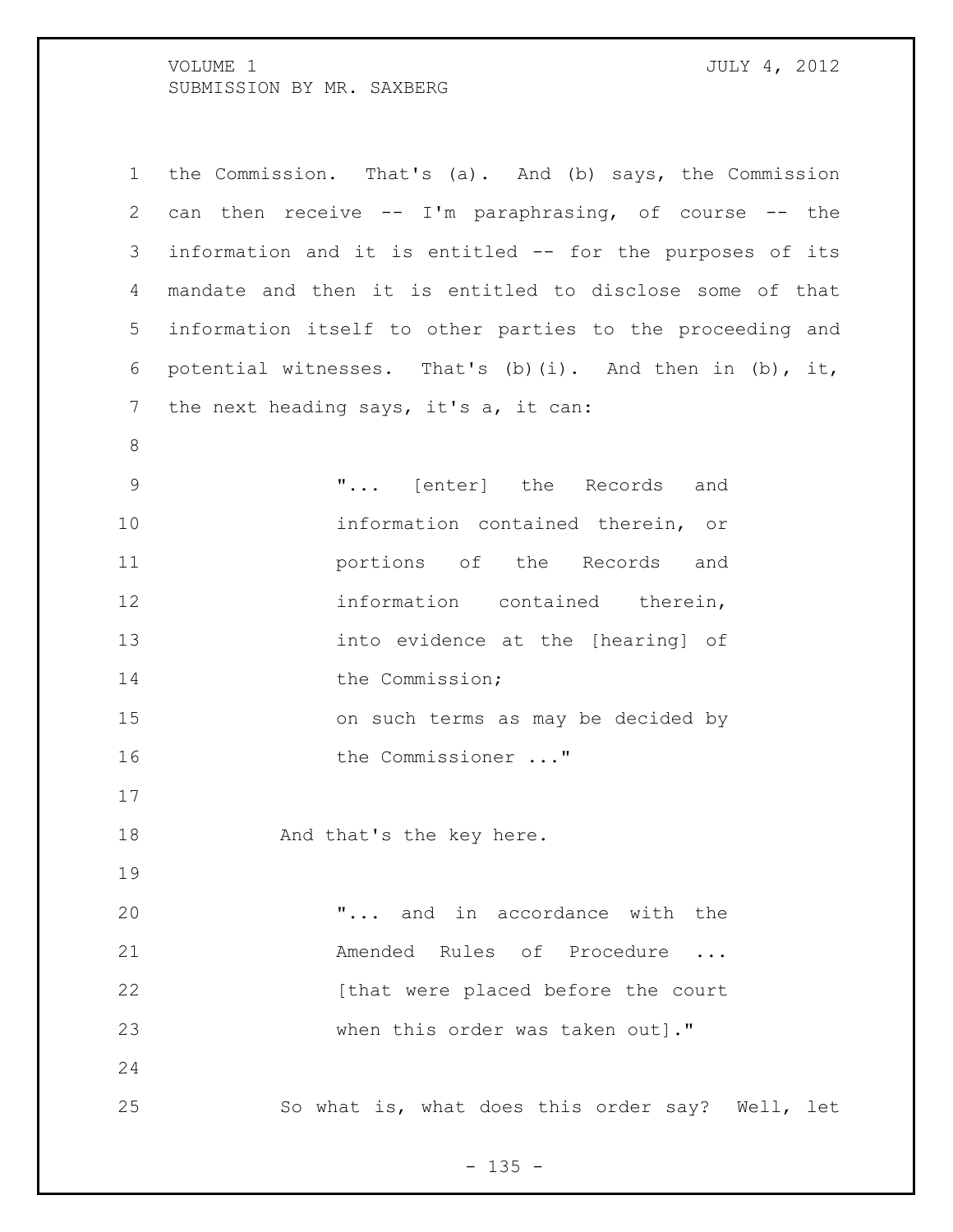me start with what it doesn't say. It does not say the documents that the Commission's been dealing with and has received and has been using in the pre-hearing stages no longer are the subject of a, of confidentiality. It does not say that those documents are not confidential and can be made public. It does not say that.

 What was put before the court was that the Commission needs to receive this information, put it into evidence on such terms as to be decided by the Commissioner, with respect to protecting the issue of confidentiality. So when the Commission counsel and the parties attended before the Queen's Bench, the idea was produce the documents to the Commission, the Commissioner will receive them and for the pre-hearing purposes, but then there'll be a hearing at which the Commissioner will determine the important constitutional issues with respect to the disclosure of those documents and how, how and/or if they get made public. And that's why we're here. That's the reason we're here. They were --

 THE COMMISSIONER: Well, we're here on a, on a publication ban, aren't we?

 MR. SAXBERG: Yes, yes. But the point is, the documents are confidential until you order otherwise. I'm talking about onus. I'm talking about --

25 THE COMMISSIONER: Oh, okay.

- 136 -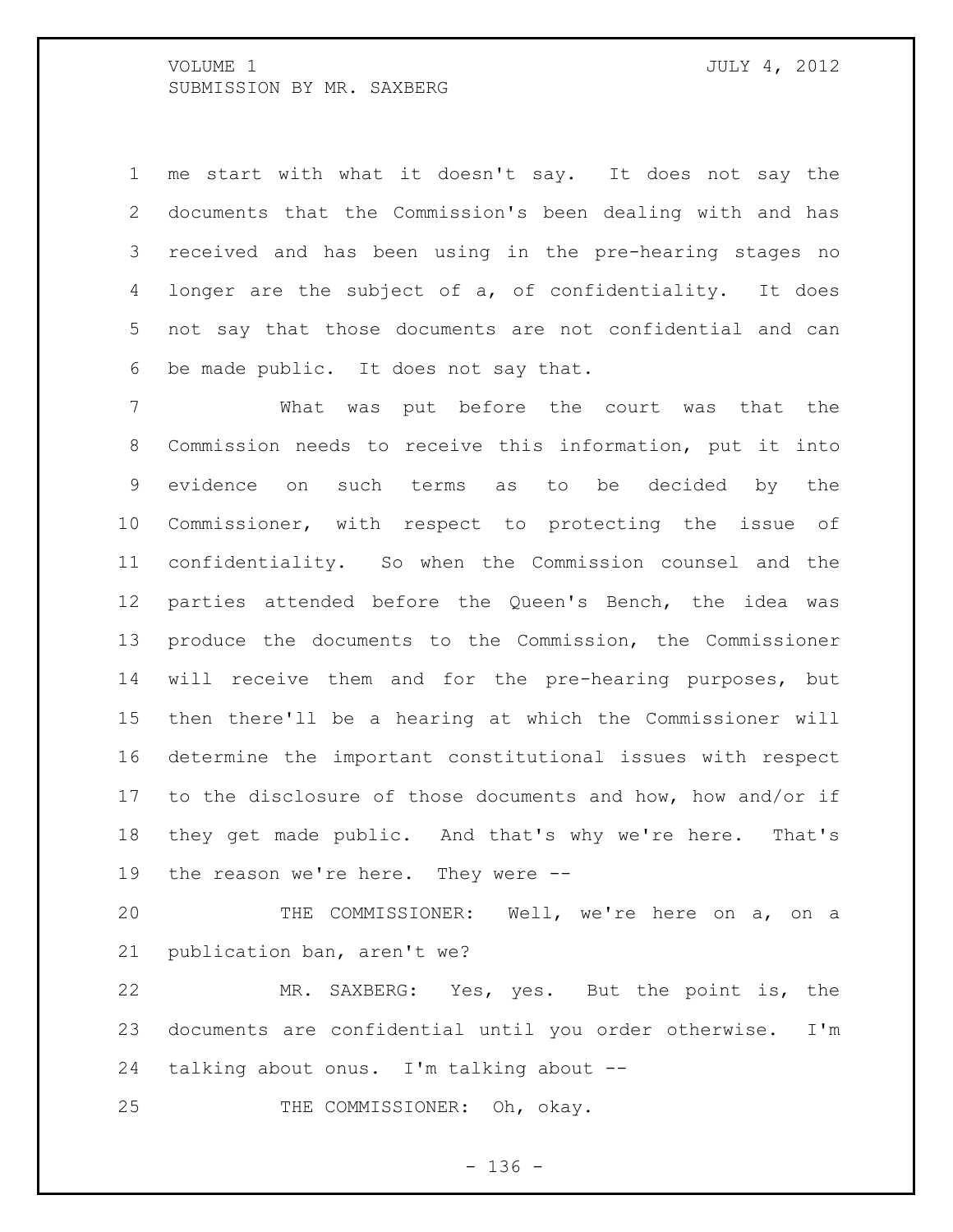1 MR. SAXBERG: -- the status quo is confidentiality and the Commission and the parties went to the Court of Queen's Bench and said, listen, we're going to have a hearing about this. We're going to consider the constitutional test, to determine how far we go, in terms of releasing these documents, or any contents. The, the submissions made to the court were that we've put in place safety measures to protect the confidentiality of these documents. The first safety measure that was expressed to, to the chief justice of the court was we're getting everyone to sign confidentiality undertakings. Everybody will sign a confidentiality undertaking with respect to the use of the documents that are confidential and they will all promise to give the documents back to the Commission at the end of the proceeding. And, and holding true to that commitment, everyone signed a confidentiality undertaking and so that assurance is being met.

 Another assurance that was promised was that there would be redaction, a consideration, a hearing on redaction of the documents to eliminate from the documents certain information that is of a highly private nature relating to children, sources of referral, et cetera, and you're familiar with that. There were submissions made to you, Mr. Commissioner, and you issued a redaction order. So that was one of the assurances that was made to the

- 137 -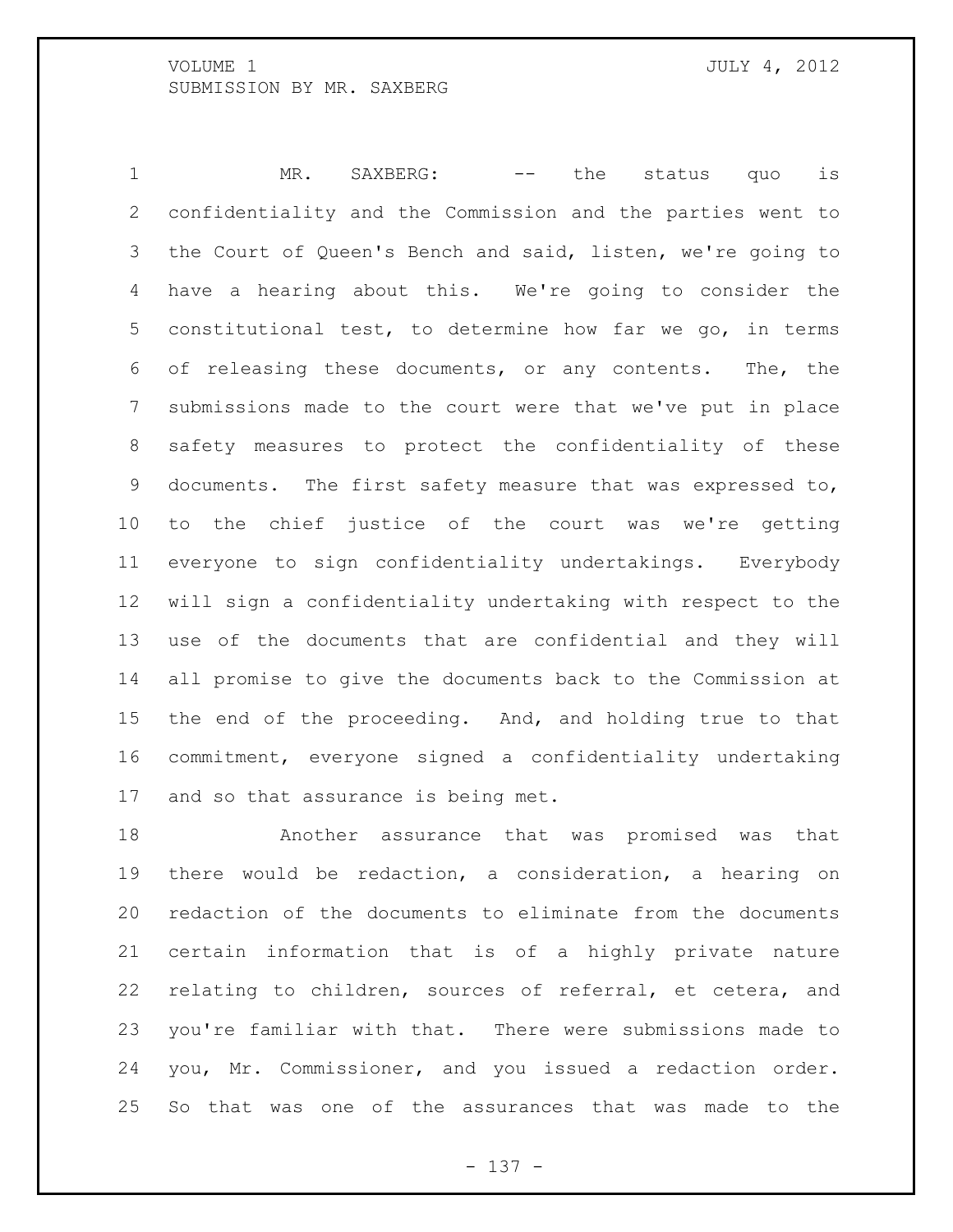court as well. Give us the documents, we're going to continue to treat them as confidential. We're going to do a redaction hearing process and, and that was done, that's another assurance that the court received about the maintenance of confidentiality in this, of those important records.

 Another was the reference to your rules for the conduct of the hearing, which were the amended rules of procedure, which included a provision that said that you will consider a publication ban and that was put to the court -- I've included -- maybe I should've referred you to this, tab 3 is, are excerpts of the brief of the Commission 13 to the court. So this is the, the brief that was put forward and at paragraph 52, on page 27, at the top, this Commission submission was:

17 As set out above, the Commission has included, within its rules of **19** procedure and practice, certain safeguards in order to maintain confidentiality of documents and information received ...

 It's paragraph 52 on page 27, at tab 3. I'll continue: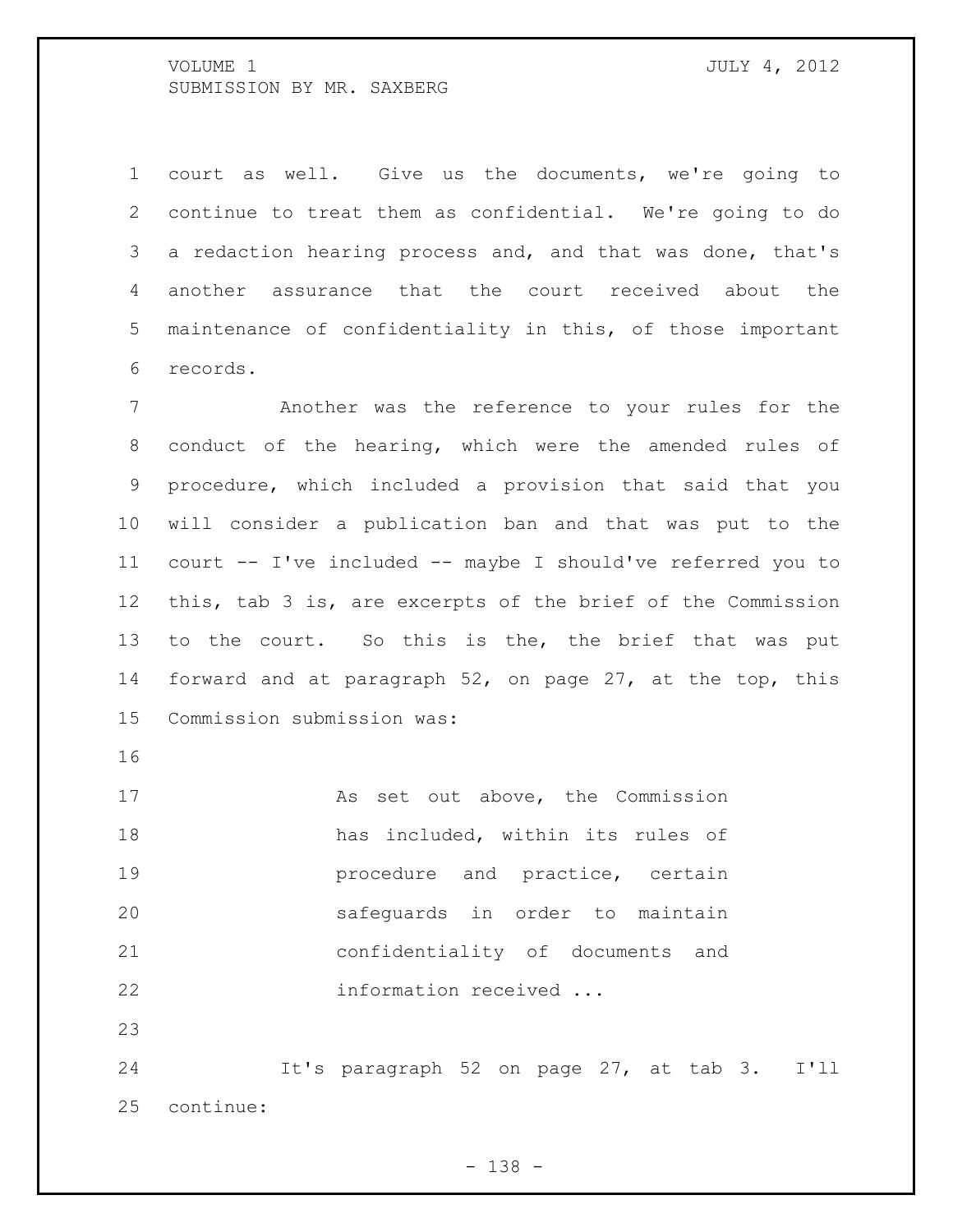1 1 ... received within the context of the Commission. All documents received by the Commission will be treated by the Commission as confidential, unless and until they are made part of the public record or the Commission otherwise directs. And then in paragraph 53, you continue on: 12 By way of further assurance, the 13 court is told, in addition, while 14 inquiries should be, should presumptively proceed in public, 16 the general power of the Commissioner to control these **proceedings** will include discretionary authority to make **appropriate** orders where necessary, to protect the rights of those affected by the inquiry, including ordering an in camera 24 hearing and then next, a publication ban, or other

 $- 139 -$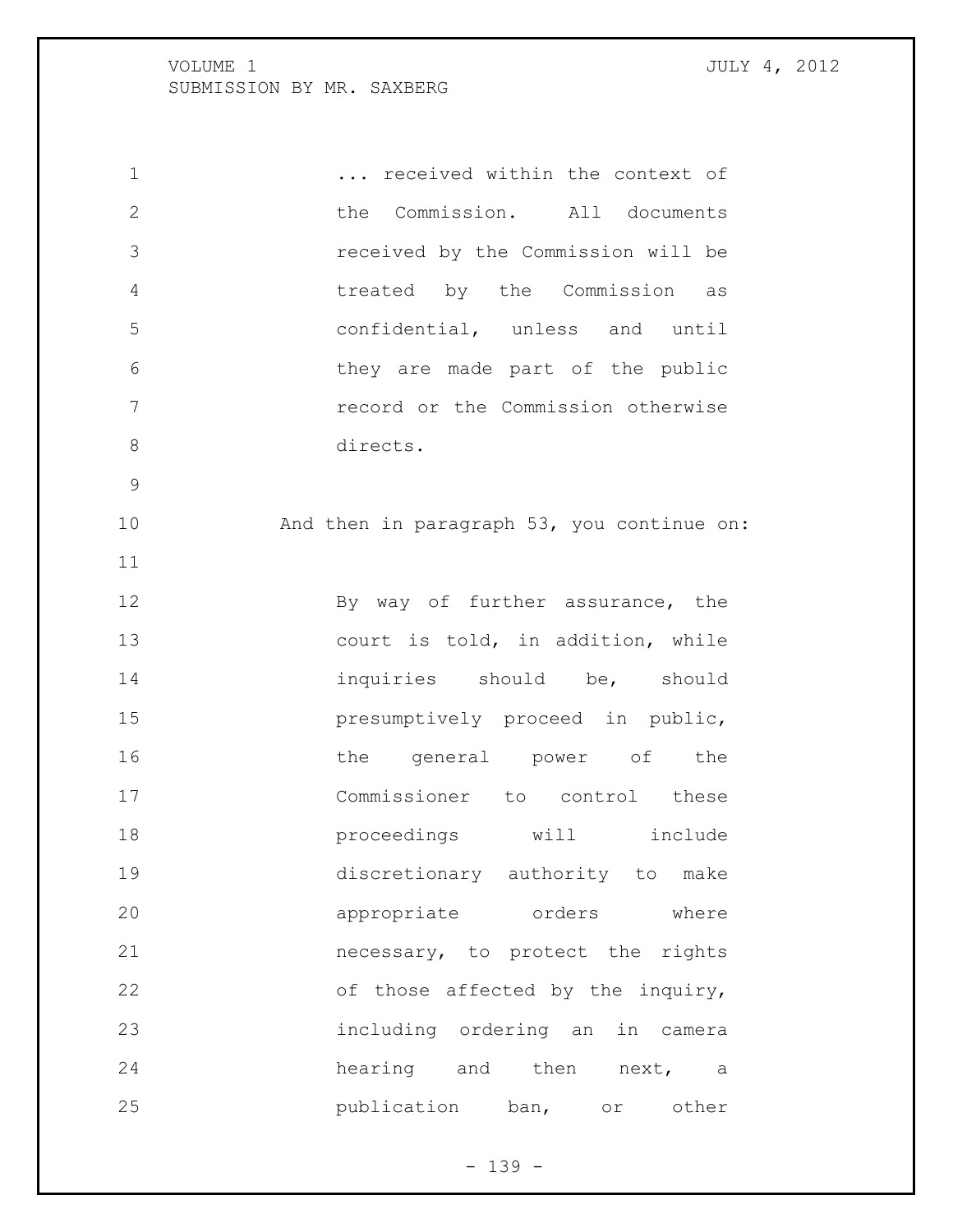confidentiality order when it comes time to consider entering the information into evidence at the public hearing.

 So I put all that forward to you, to say I know that notices of motions have been filed. We obviously know the media has been reporting that this is the initiative of MGEU on its own, to protect workers or to, to somehow insulate them from, from negative attention. That's, that's the way that it's been perceived, but it's not the case, that's not the history, that's not why we're here. We're here, because these documents and anything said about child protection matters, where the state is intervening in the affairs of families and dealing with children and their protection always, always begin with confidentiality. Strict, statutorily imposed confidentiality, restrictions on the public and restrictions on the media, always.

19 And you know, the media says, their whole argument is, is, is, if, if you ask me, on the wrong channel. They're saying that the applicants here are trying to change the way -- the usual practice for inquiries. The applicants are trying to change the usual practice for inquiries. Well, this is certainly not the usual inquiry. What inquiry has to go to Queen's Bench,

 $- 140 -$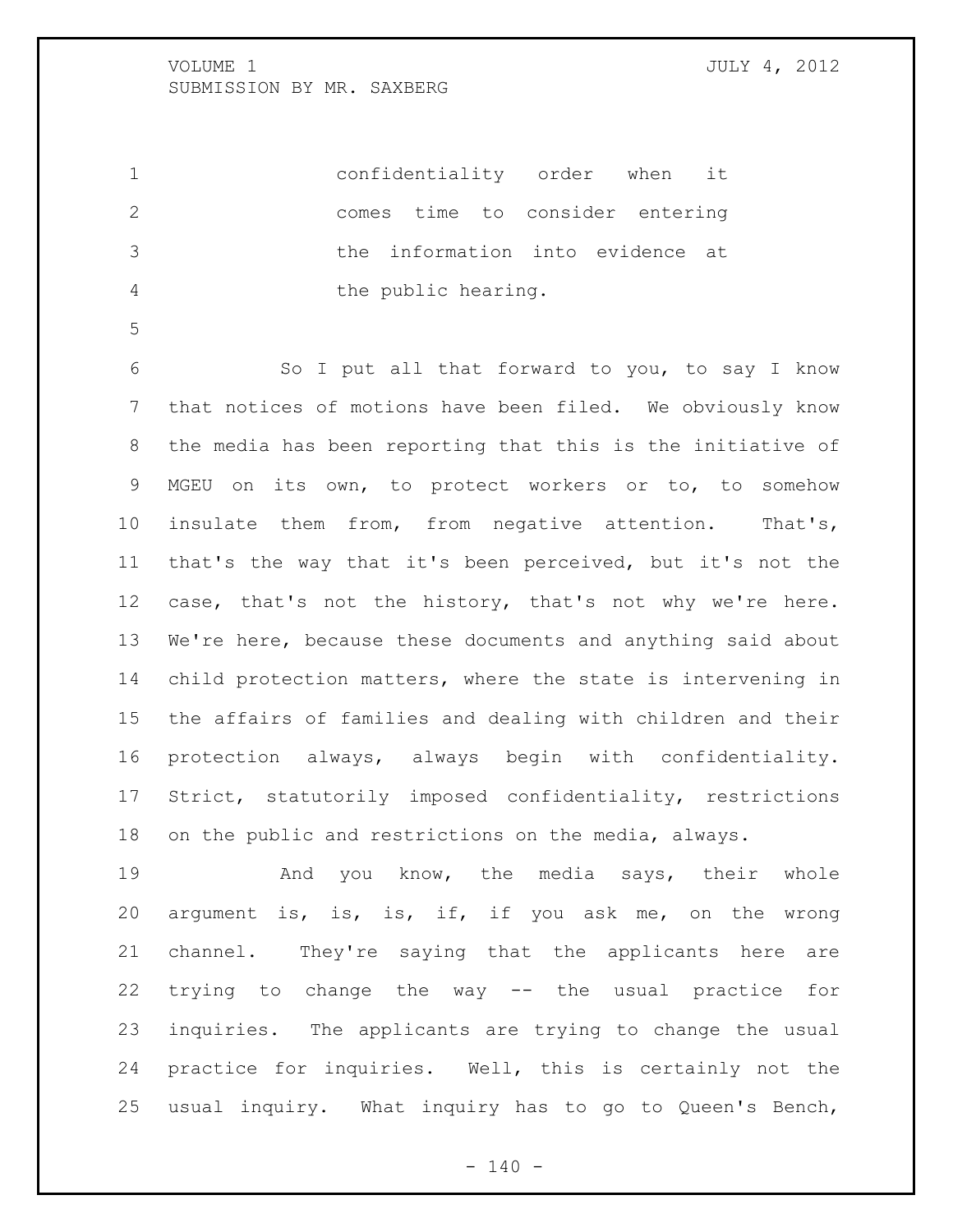file a motion that takes six months to, to run its course, in order just to see the documents to which the subject of the inquiry applies? That's a legislative, statutory framework that's requiring confidentiality in all matters relating to the state intervention in, and protection of children.

7 So that when I say who's got the onus here, what I'm saying is, the status quo is confidentiality. The status quo is no public access in a child protection matter. The status quo is no access to documents. The status quo are, are restrictions. And do you know why? Because they're appropriate and important restrictions that the legislature has enacted, that the, that the Province of Manitoba's elected officials have put in place and for good reason.

 And so if you're saying -- if we're asking the question, well, who's got to -- who's got to adduce evidence to change the status quo? My submission is, it's 19 not the system, it's not the child protection system that, that has to prove that this is an unusual or unique situation and therefore things have to change. It's the media that's going to have to say we're going to do something that we have never done before in a, in a matter where the state is dealing with the protection of children. And that is, we're going to open it up and allow the, what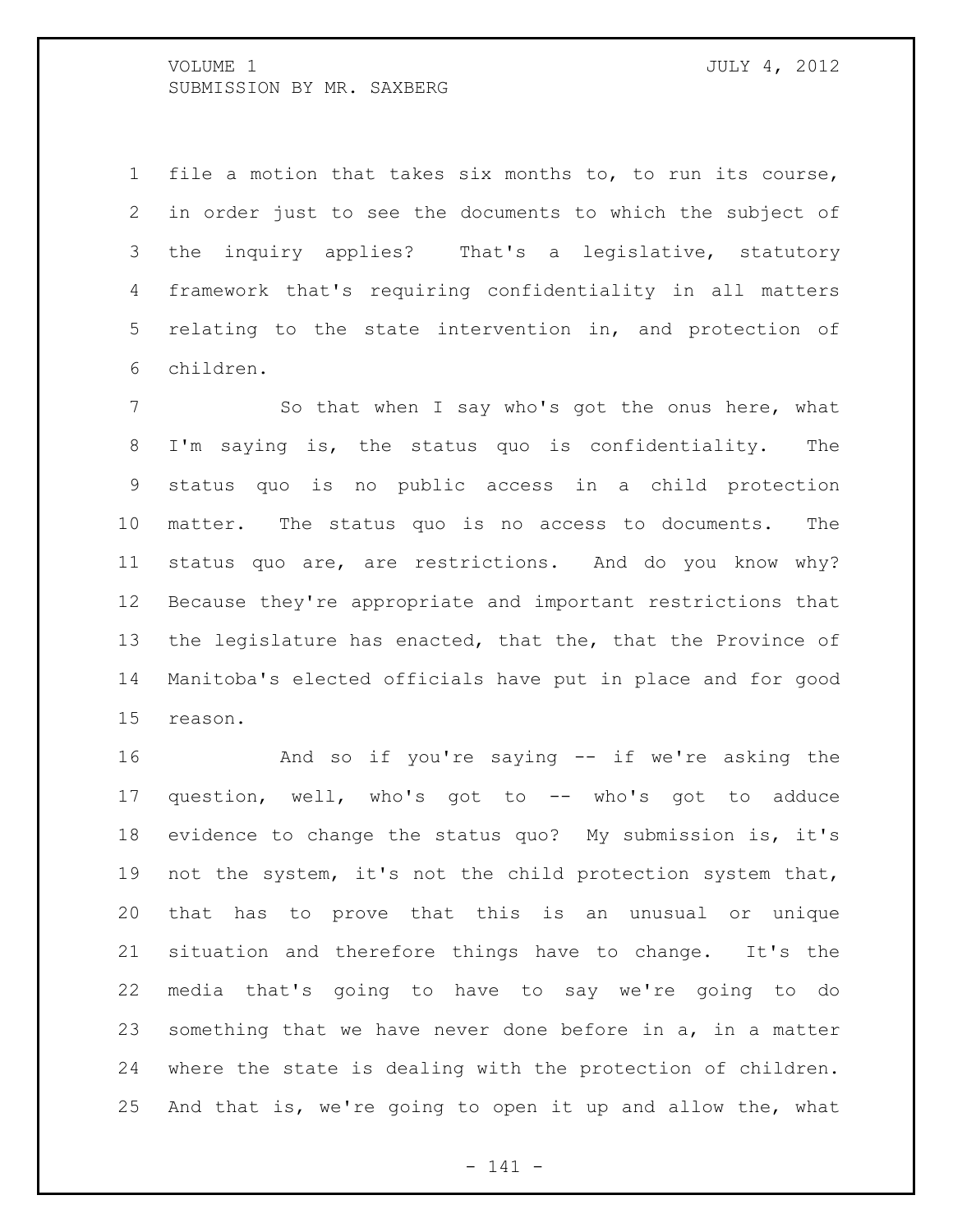would otherwise be confidential information and documents to be made public.

 So my submission is that the starting point is not the open court principle. That's the point. We're not starting at the open court principle. We're starting at the restriction with respect to the public and with respect to the media that are always in place in every proceeding where the state is dealing with the protection of children.

 Because one thing that's, that has been lost in 10 all this is the, you know, the understanding that when the state involves itself in the protection of children. It's involving itself in significant Charter rights, and the interference with significant Charter rights of parents. And the, the CFS Act and various parts of it have been the subject of Charter challenges, numerous Charter challenges and in that context, provisions relating to how this system operates, the confidentiality of the system, challenges with respect to how quick a hearing has to be after an apprehension, all of those types of challenges have been vetted by our highest court.

 And so I, I think that it's incredibly important for, for the, the Commission to understand it's not MGEU asking for something that's extraordinary, that's, you know, an exception to the open court principle, it's quite the opposite. This is a serious matter that the

- 142 -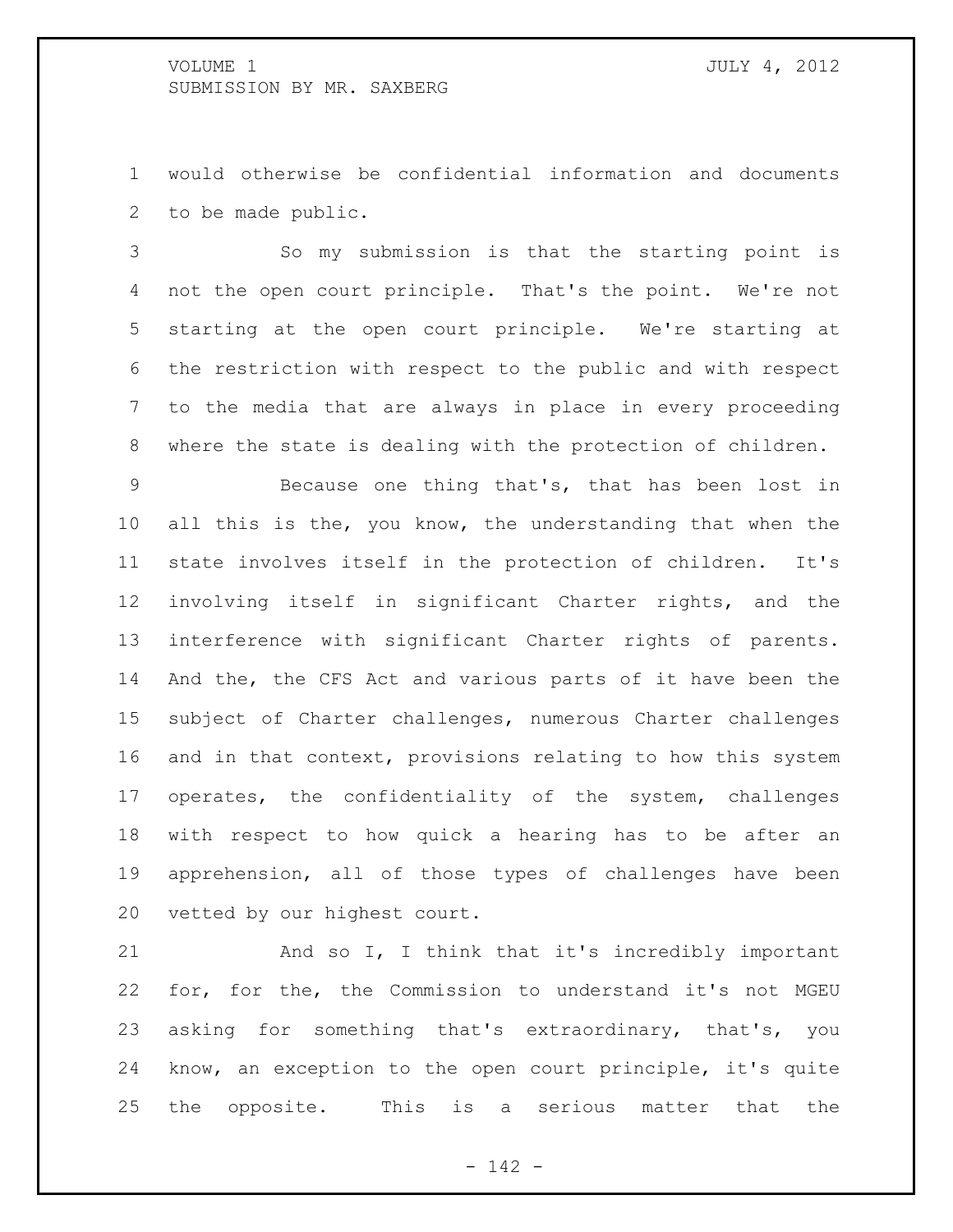Commission's got to consider very seriously, with respect to how it's going to deal with the documents and information that the Court of Queen's Bench allowed it to receive on the assurances that it would have this type of hearing, that it would consider redaction, that it would have everyone sign undertakings.

7 And if you turn, just by way of -- let me just 8 say this, the, the lynchpin, really, of the argument that I'm putting forward is what is it that this Commission's doing? What, what's its purpose? Is this Commission performing an extension, a derivative of that child protection function where it's determining the state's involvement and intervention, in terms of its protection of children and its interference with families and the Charter rights associated therewith? Is this Commission performing that function? Of course it is. And all you have to do to satisfy yourself of that is to look at the order in counsel, which is at tab 4. And in paragraph 1, cabinet, the state appoints you, sir, in order:

 "... to inquire into the circumstances surrounding the death of Phoenix Sinclair and, in particular, to inquire into: (a) the child welfare services

 $- 143 -$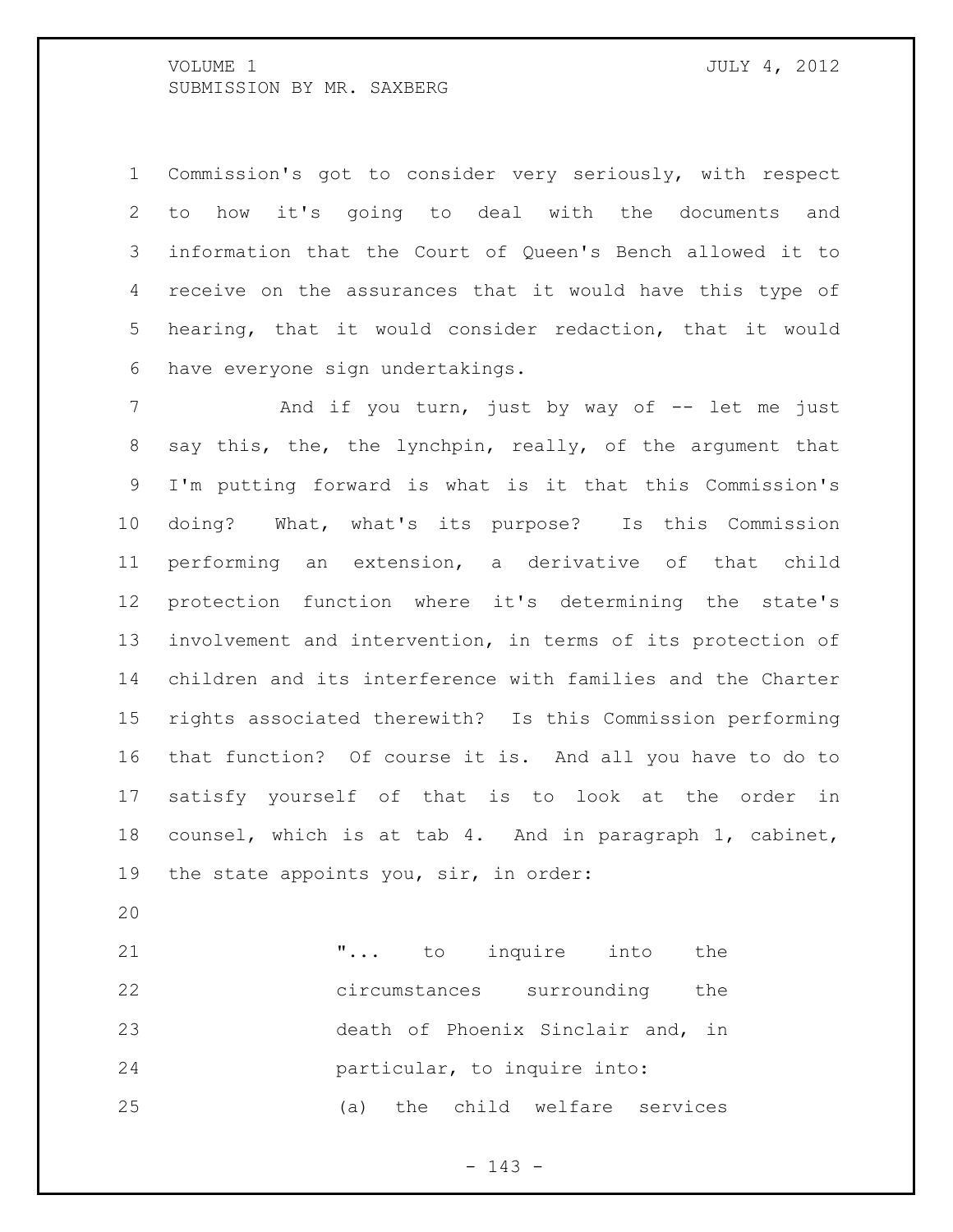provided or not provided to Phoenix Sinclair and her family under the Child and Family Services Act; ..." And it goes on. 7 But then if you look at 2, item number 2, it says why we're doing this. The why is: "The commissioner must report his findings on these matters and make such recommendations as he considers appropriate to better protect Manitoba children ..." And it goes on. That's the point. This, this proceeding is a further extension of a proceeding involving the state determining its boundaries with respect to the protection of children. And in the submission to the Court of Queen's Bench, which is on the tab prior to that, at tab 3, the submission at, at paragraph 50, which is in the, found on the third page, which was page 27 of the brief, at the top,

 at page, at paragraph 50, the Commission indicated to the Commissioner:

 $- 144 -$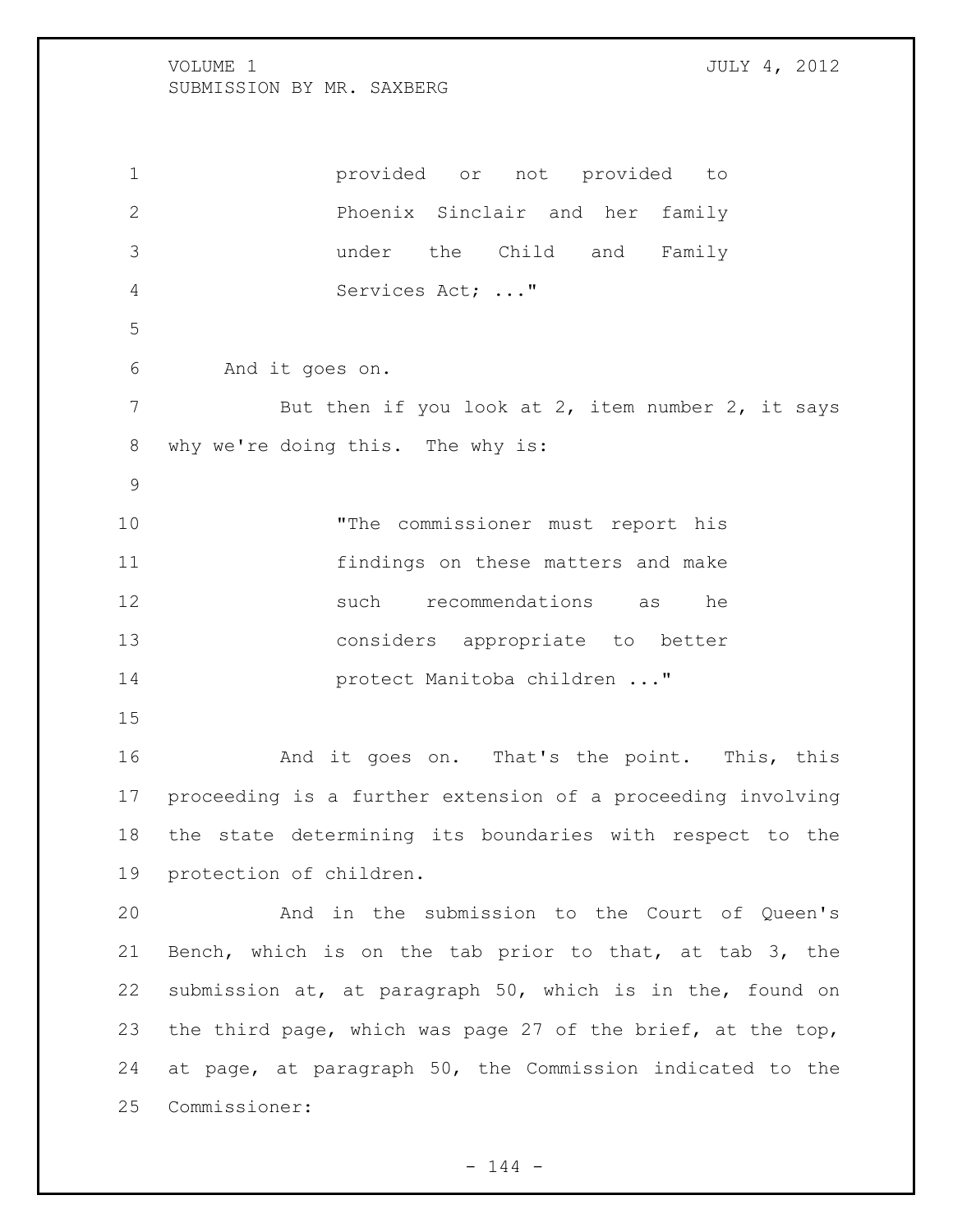The Commission submits that its goals are not at odds, but rather are aligned with the goals of the CFSA, the Child and Family Services Act. In order to fulfill its mandated goals, including to make recommendations to better **8 protect Manitoba children, the**  Commission must be able to make use of the documents and the 11 information ...

And it goes on.

 So this Commission is an extension, it's, it is a similar purpose, if not identical, to child protection hearings. You know, it's, it's not with respect to a particular -- well, it is with respect to a particular child and a particular family, but the ability of the Commission here and its, its goals, is, is not any different than at a child protection hearing. And so we say that because, as we say at child protection hearings, the legislature has determined that witnesses should not be identified.

24 And if you look to, by way of example, tab 7, this is a decision of the Court of Queen's Bench with

 $- 145 -$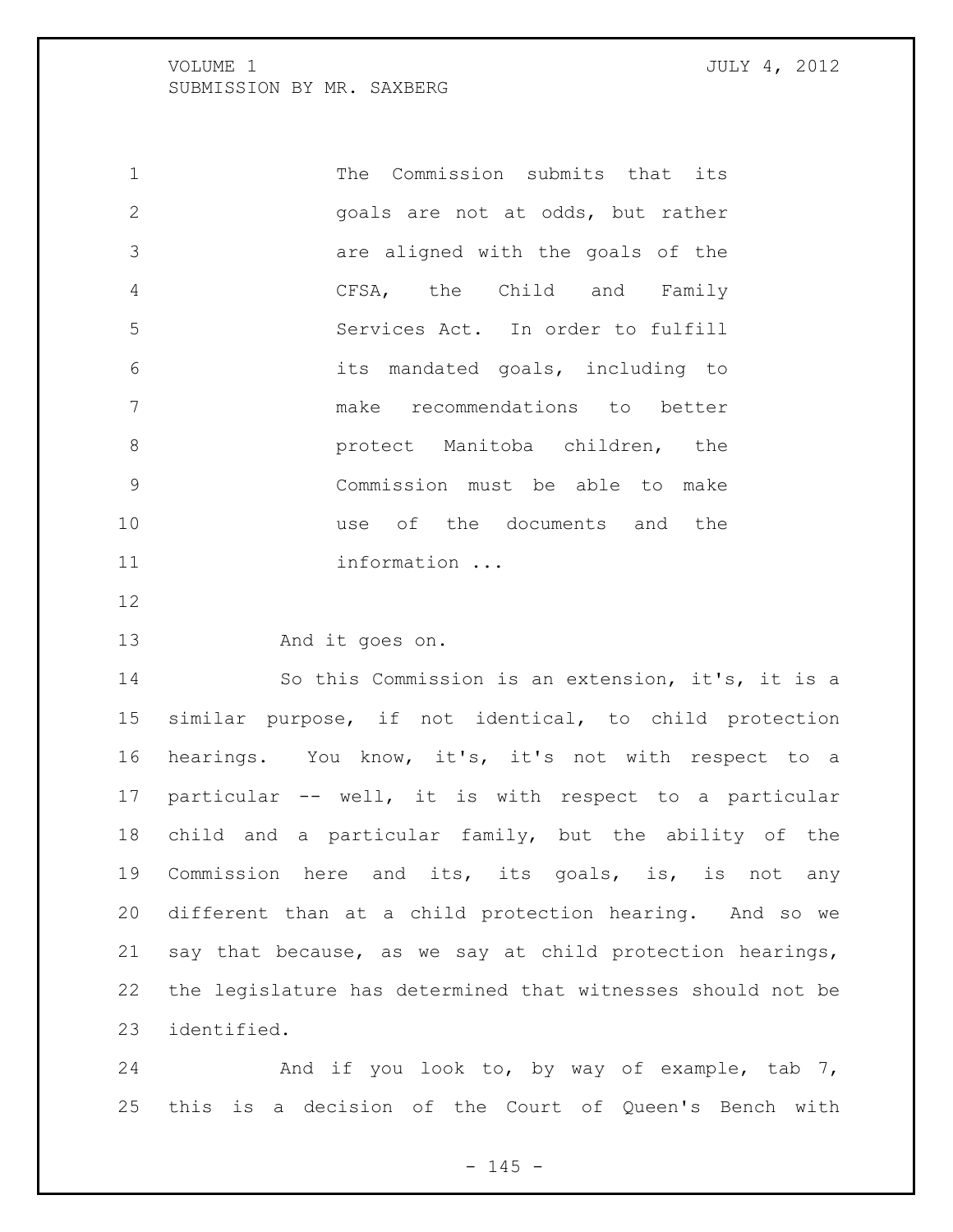| $\mathbf 1$  | respect to a matter that had attracted a significant amount |
|--------------|-------------------------------------------------------------|
| $\mathbf{2}$ | of media attention and I just want to show you, if you, you |
| 3            | turn to tab -- to the second page of it, you will see the   |
| 4            | restriction that's underneath the style of cause, it's on   |
| 5            | page 2, you'll see a restriction. It says:                  |
| 6            |                                                             |
| 7            | "RESTRICTION ON PUBLICATION                                 |
| 8            | Please note that s. 75(2) of The                            |
| 9            | Child and Family Services Act                               |
| 10           | provides that no press, radio, or                           |
| 11           | television report of [this                                  |
| 12           | proceeding] shall disclose the                              |
| 13           | name of any person involved in the                          |
| 14           | proceeding as a party or [as a]                             |
| 15           | witness  disclose any                                       |
| 16           | information likely to identify                              |
| 17           | [that person]."                                             |
|              |                                                             |

 That admonition is contained on every single Queen's Bench decision dealing with child protection, every one. And it applies to all of the witnesses, doesn't just -- it, it isn't in any way limited, as has been suggested by Mr. Kroft, to lay witnesses. It applies to all witnesses. And if you want to get a taste of that, all you have to do is read the cases that I've put here at tab 7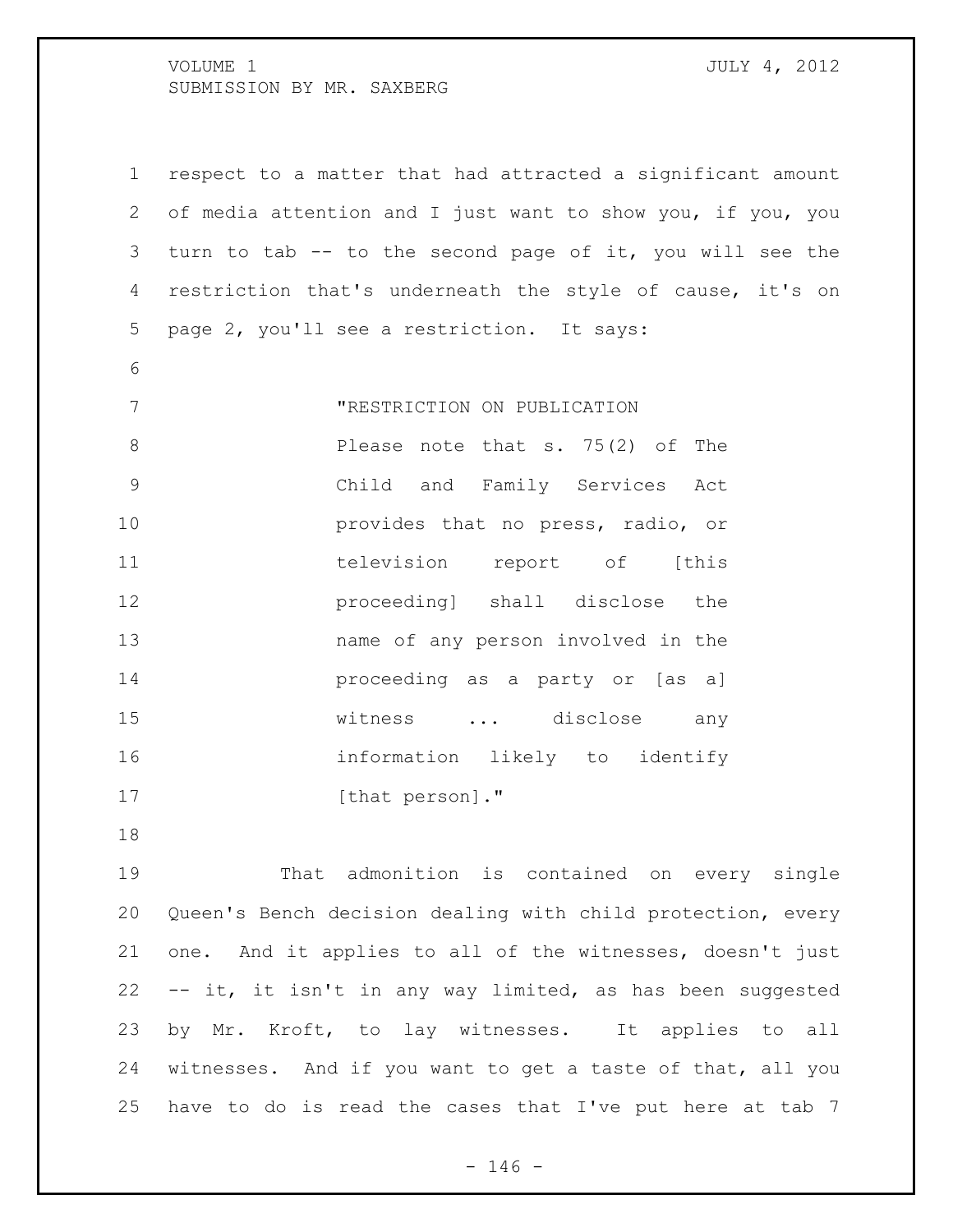and tab 8. Because what they involved was a situation where there was a child protection hearing underway and as you know, the press is allowed to attend those hearings and a reporter from the Winnipeg Free Press attended at the hearing and later caused a report to be made in the Winnipeg Free Press which named a psychologist who had been one of the witnesses in the proceeding. And you simply need to read this decision to, in order to understand the court's outrage at what had happened there, which led to the judge banning the reporter from the proceedings as a result of that. And --

 THE COMMISSIONER: And this was all because of the legislation that was in place?

 MR. SAXBERG: It's because of the legislation that's in place. And there's a, there's a penalty clause --

17 THE COMMISSIONER: But how, how are you extending that legislative provision to what we're doing here?

 MR. SAXBERG: I'm extending it in the same way that, that it's been extended to inquests where at the Tracia Owen inquest, this matter was brought forward to the judge, raised as an issue by the agencies and authorities and the issue was raised, for the first time at that point, hadn't been raised before, with respect to the importance of maintaining confidentiality and maintaining the same

- 147 -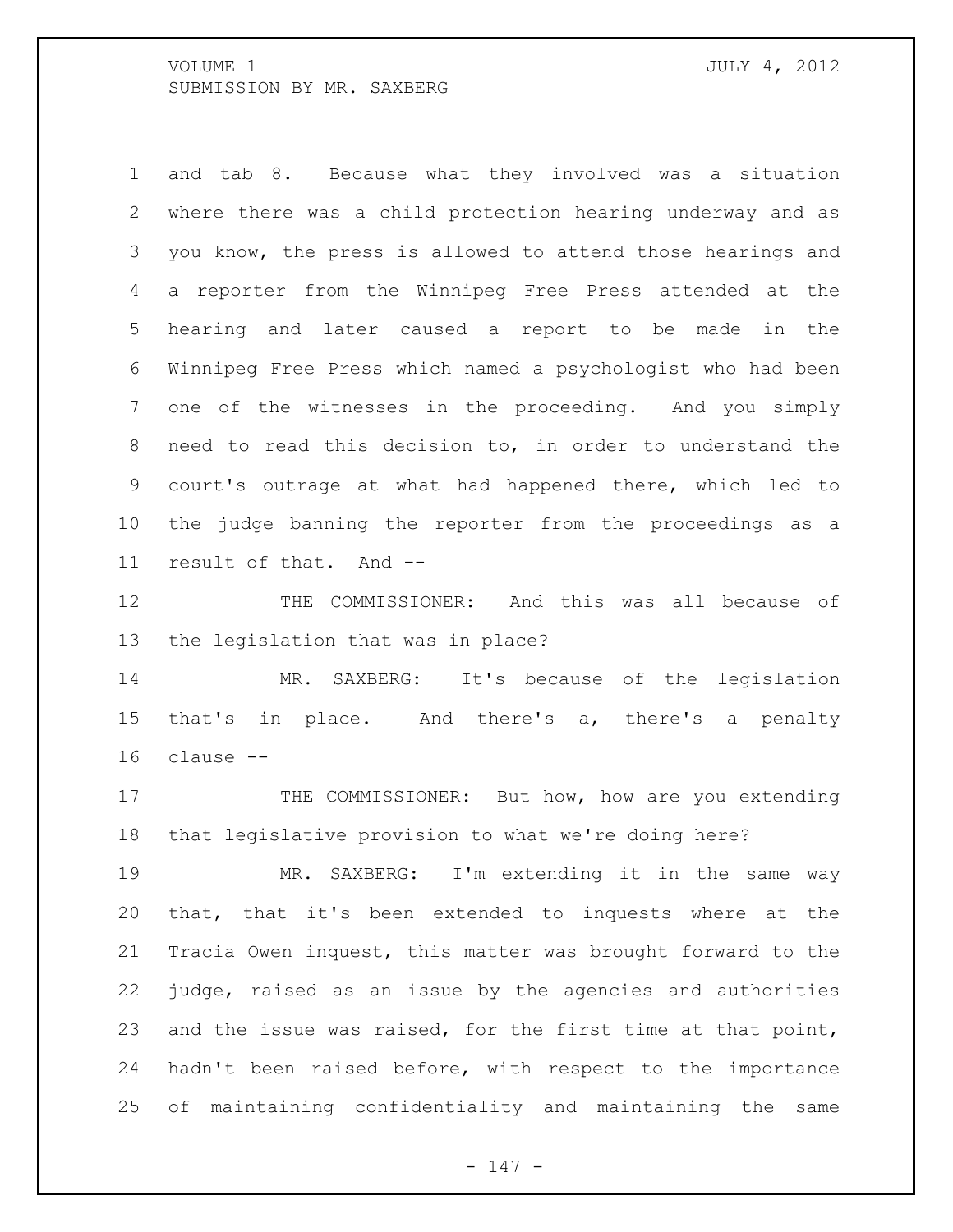practices that are in place with respect to the CFS Act and having them apply to the inquest. Because what's the difference when the end goal is to protect children? We're talking about the state holding a hearing for the purpose of protecting children in --

 THE COMMISSIONER: But remember this is a public hearing.

8 MR. SAXBERG: Well --

THE COMMISSIONER: Maybe you don't think it is.

10 MR. SAXBERG: -- well, the, the -- there's no, there's no legislative provision that says, as there are with respect to other tribunals, that says this shall be a public hearing. I know the Public Utility Board Act says that hearings shall be public hearings.

15 The point is, we're in an absolutely unique situation here. This is a matter of first instance. There's never been an inquiry on the subject of -- where you have the subject being the child welfare system and the protection of children, which is a system which is enshrined and based on confidentiality and where those rules respect to confidentiality and the restrictions on the public and the restrictions on the media are well thought out. They've been put in place for a reason. They are put in place by the elected officials who have set up that system. So we have that world and that's the world --

- 148 -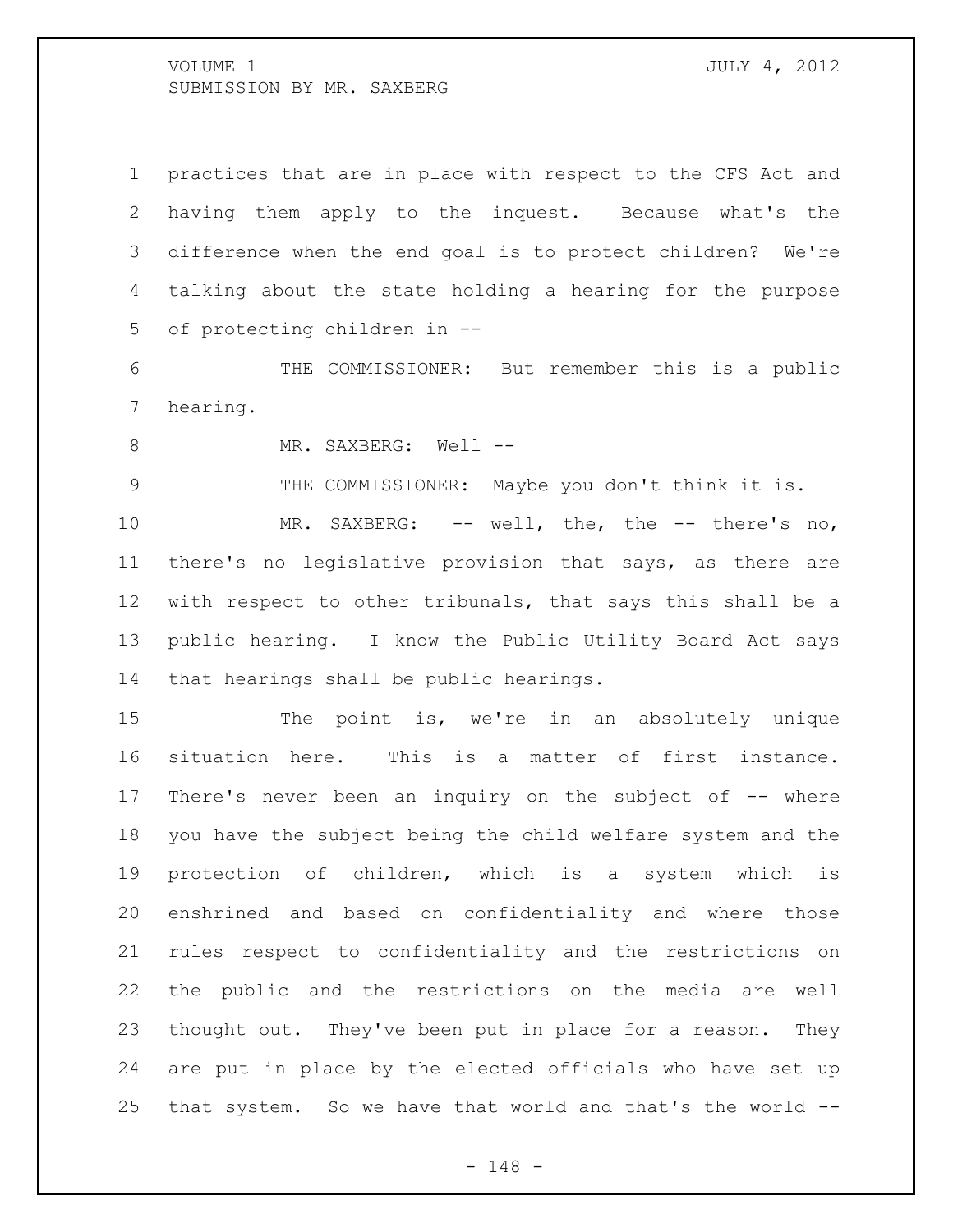I'm, I'm just trying to give you a taste of that world, to put things, to bring things back to the child protection system.

 You've got that world and then you've got this other world we'll call the inquest world, where you're right, the, one of the principal ideas of an inquest is to expose. It has this exposé feature to it. It's there to provide for a public catharsis, to, to let out information and show how -- show the public, or reassure the public that the state is looking into how this event was allowed to occur. And so you have inquiries and that's one of the major functions of the inquiry is to let things out into the public. So this inquiry, no doubt, has a dual function. And, and, and that dual function is at odds. It's, it's somewhat contradictory. One is the protection of children. That function which always starts and I'm, you know, I'm going to go through this, always starts with the principle of the best interests of children.

 If you're going to err in any way on the side, on, on, on, on any side, on any issue, you err on the side of doing as much as possible, everything you can think of, in order to protect children. And if there was, if this, you know, if there wasn't this inquiry side to it, it'd be an easy decision to say well, this is about child protection. This is about families, this is about private

- 149 -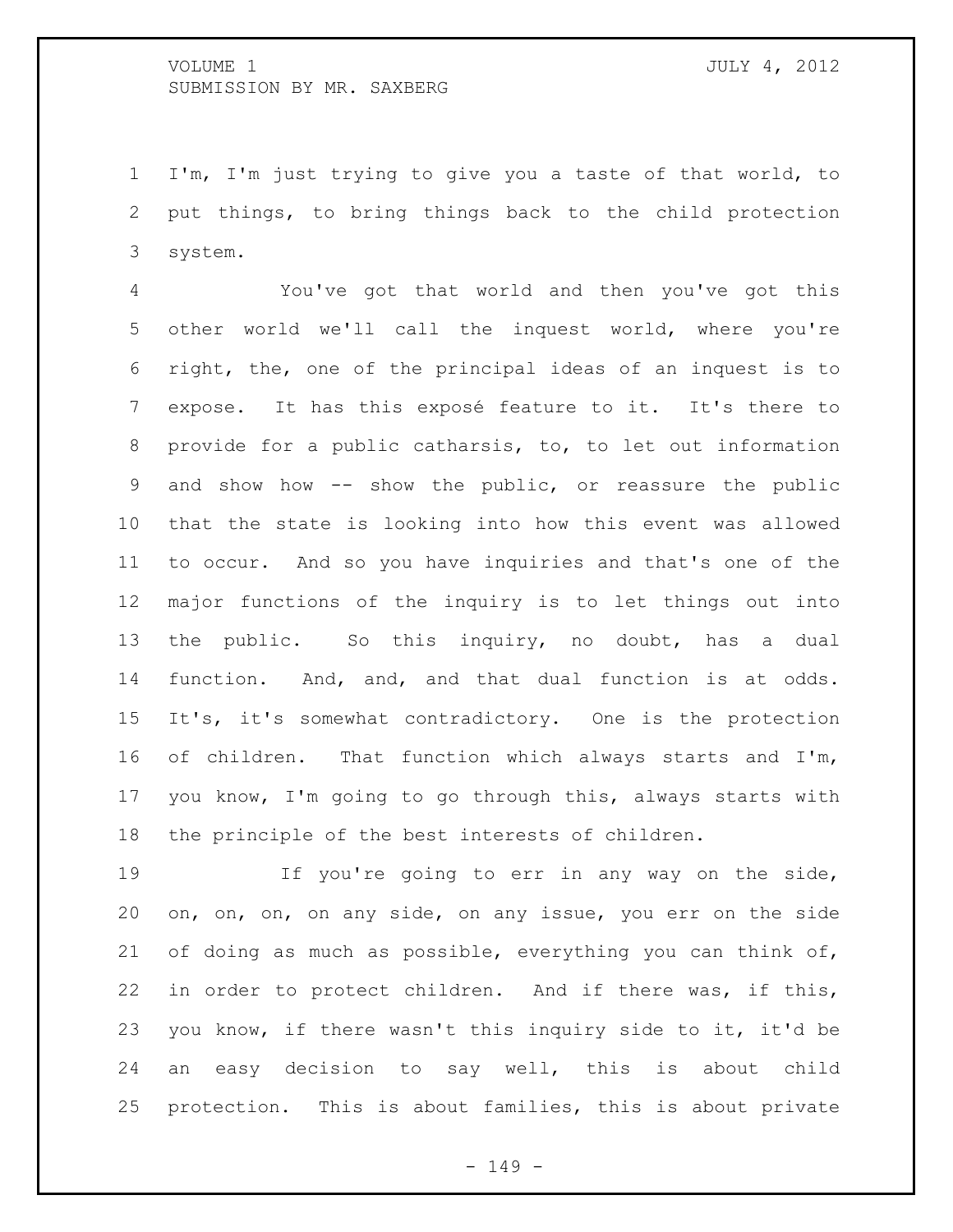issues. We're going to have all kinds of extremely private information that's going to be adduced during this hearing. People are going to testify about services they received from Winnipeg CFS. There's going to be a lot of, of, of information that's put forward with respect to sources of referral and how they communicate to CFS and what, what CFS does with that information, all of that information is going to come forward. In the usual case, you would want that all to be confidential, to maintain the efficacy of the child protection system. You don't want to do anything at all, anything, not one bit, that's going to stop people, or make them reluctant to come forward with their concerns about child protection matters. You, you don't want a public spectacle wherein someone who has called CFS in the past sees all this information hemorrhaging out of a, an inquiry and says well, I'm not, tell you one thing, I'm not calling again. I'm not going to be on the stand because I made an allegation about my neighbour, or, or my, you know, my in-law, or whoever it may be. I mean, so you, you -- it's, it's an obvious starting point that confidentiality has to be maintained at all costs.

 But here we are in this dual function hearing where you have this aspect where you, where there has to be an exposé. So you're, you're, you're, you're stuck with two stark choices. Number one, do we deviate from the

 $- 150 -$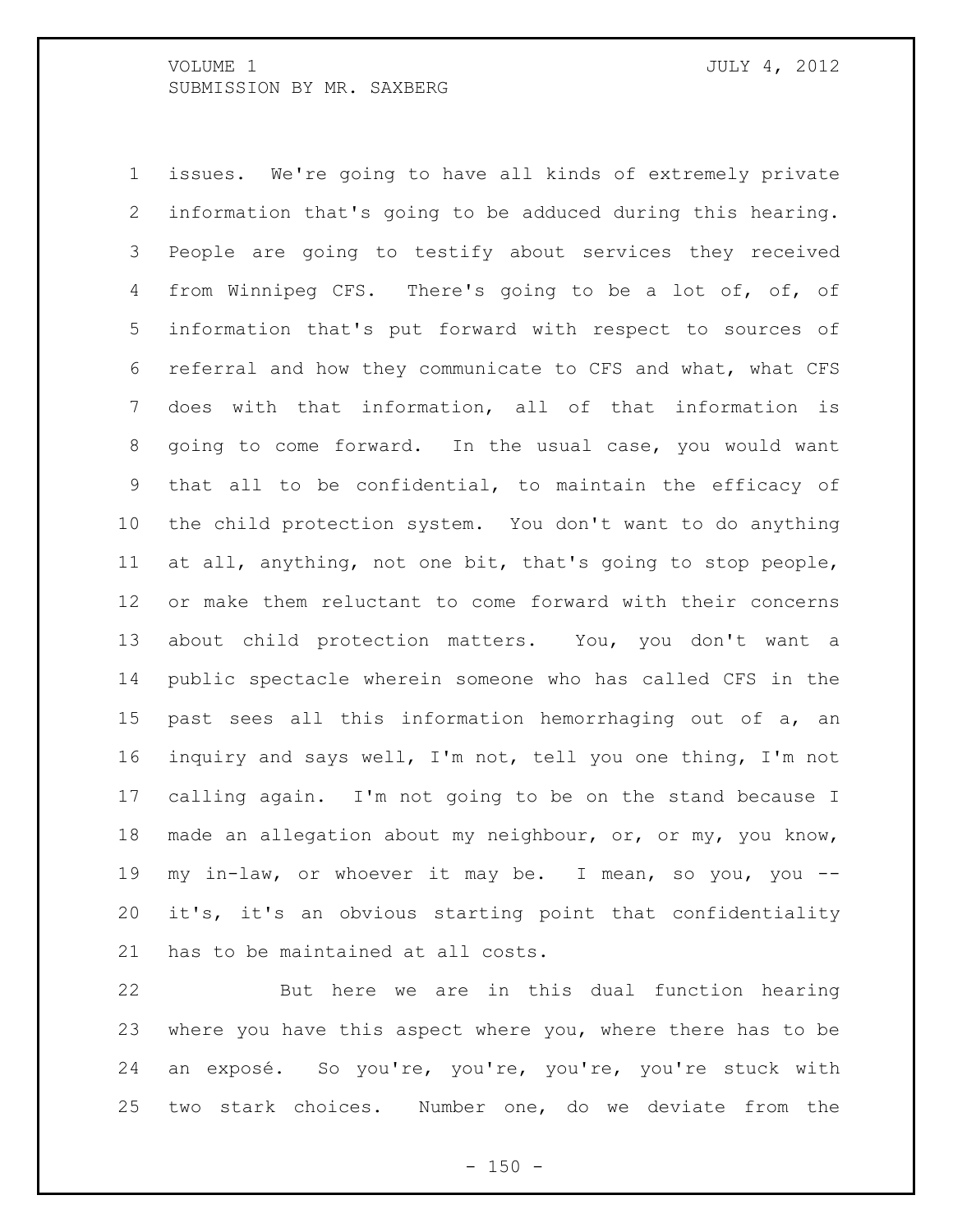usual practice in inquiries, which is about exposing things, getting it all out? Do we deviate from that? Or do we deviate from the legislative and common-law framework which is ubiquitous, I would say, with respect to any matter wherein a court, Queen's Bench, Provincial Court, or a tribunal, or a medical examiner, or a children's advocate, or an expert from outside, any of those matters where the state is doing an investigation of child protection and how it intervenes in the rights of, of families? So where are we going to deviate? Are we going to deviate from, from the inquiry world, or are we going to deviate from the child protection world?

13 And so I, I just wanted to frame it that way, so you understand, it's not about the onus on the applicants 15 coming forward and wanting something that they, that, that's a pipe dream, that they shouldn't be entitled to. This is about the status quo is confidentiality. I'll explain why, why those concepts are important. We, we've put it in our material all over the place, but the point is, that what your job is in this decision, your job is to strike a balance, because that's what you've got to do. You've got a dual purpose. You can't live in one world completely, where it's strict confidentiality, public's not allowed into the room, the media can attend, but they 25 can't report the names of the witnesses. That's the way,

 $- 151 -$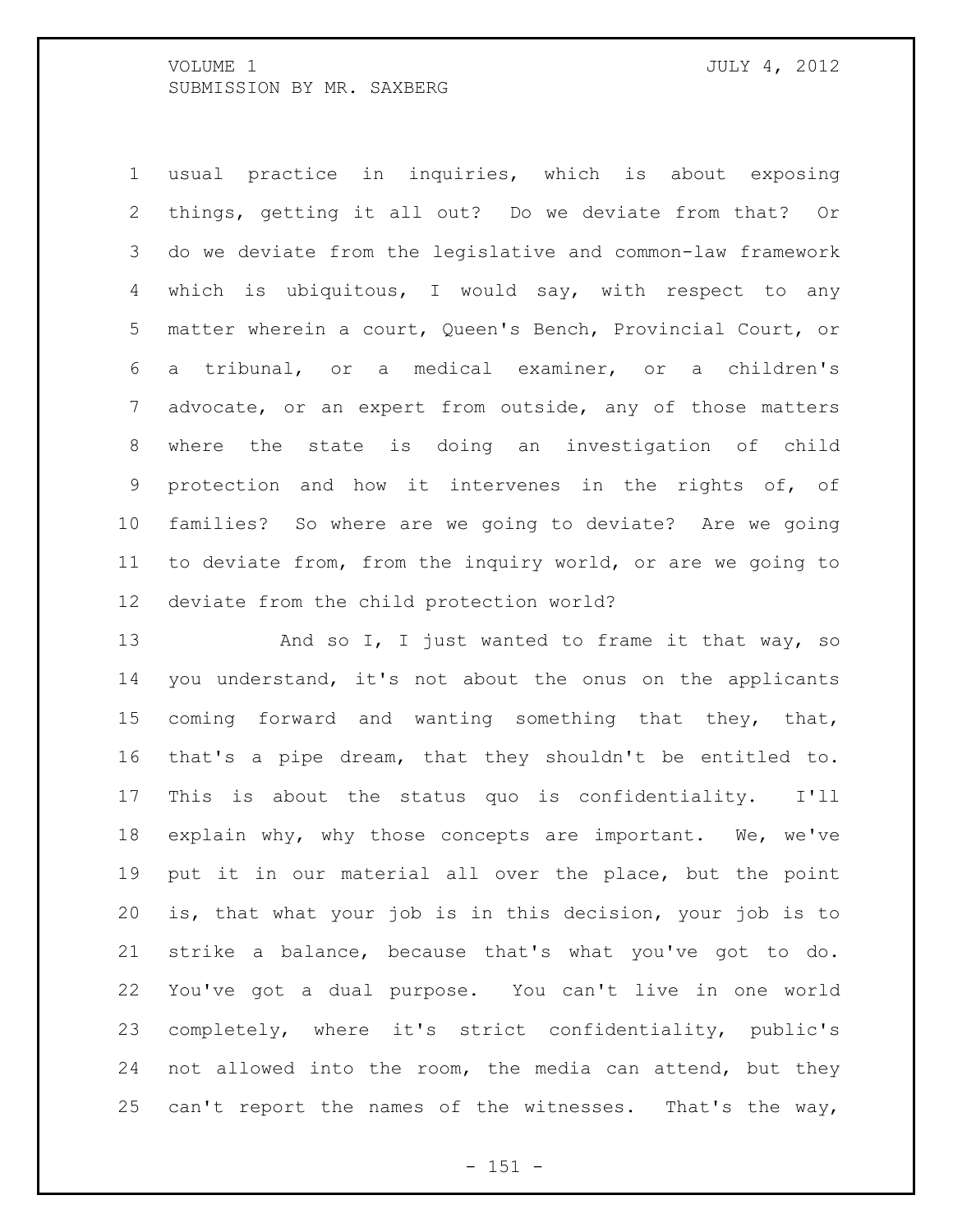that's the usual world, that's the child protection world. We're not suggesting that you be, live in that absolute world.

 But we can't go to the world that the media legal team is urging you to go, which is the other end of the spectrum, which is let's pretend that this is just an inquiry in the usual sense, that this is just a usual inquiry and we start with the open court principle.

9 THE COMMISSIONER: Well, are, are you talking -- when you say striking a balance, are you talking about the Dagenais/Melnick (phonetic), Mentuck --

12 MR. SAXBERG: Mentuck?

13 THE COMMISSIONER: Yes, Mentuck, which talks about the balancing? Is that what you're talking about?

15 MR. SAXBERG: Well, I am, but I, you know, I, you could characterize it that way as well. What I'm saying is, you see, the, the, the Dagenais/Mentuck situation, the, the Supreme Court wasn't dealing with this matter, it wasn't dealing with these facts, with this unique situation of a child protection system, on the one hand and, and, and, and with a, or with all of its confidentiality requirements and then an inquiry. It wasn't dealing with that. So what we have, as you heard, the, the Supreme Court said you have to be flexible and contextual --

25 THE COMMISSIONER: Um-hum.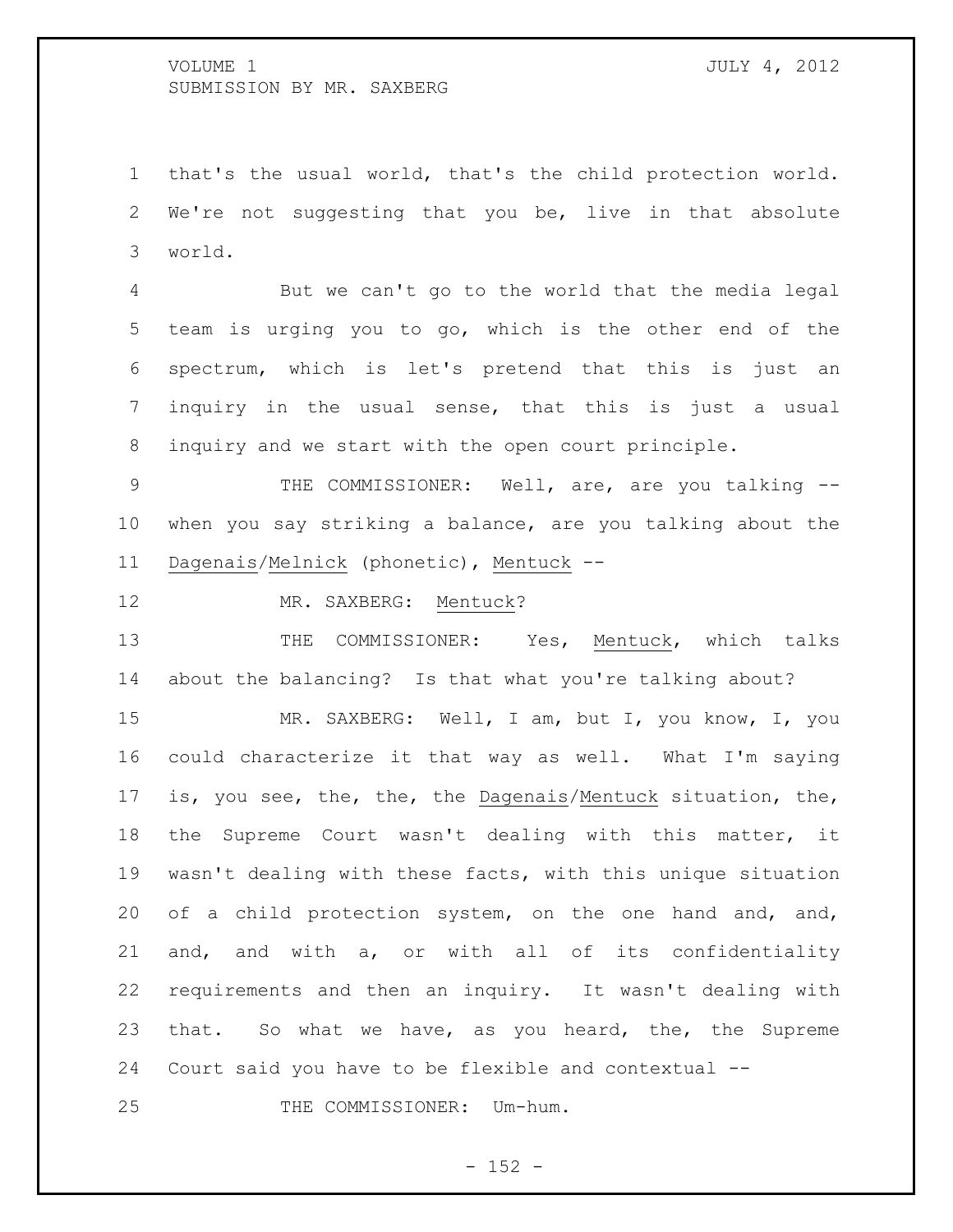1 MR. SAXBERG: -- in applying the test. And the flexibility that I would suggest is that this Commission has a duty to do everything it can to maintain the confidentiality while fulfilling its mandate and while being seen to fulfill its mandate. And so the balance really includes not living in the world where everything's open, it's completely unrestricted open court principle and not living in the world where it's the usual restricted access to child protection hearings. There has to be a 10 blend, there has to be a balance.

 What we've put forward for you, I believe, is a balance that can work. It works from a practical perspective and that it ultimately is an extremely minimal interference with the function of this inquiry to expose. And as Mr. Smorang argued and, and I would endorse, I think that in terms of the Commission's work, it's a zero restriction. It's no restriction whatsoever.

18 18 In terms of the media and are they restricted, in terms of how they cover this Commission by not being able to identify some witnesses, not being, be able to identify or show pictures of certain witnesses, are they going to be restricted? I'm going to take you to the evidence of the managing editor of CBC, in his cross, where he explains it could be a minimal, agrees it could be a minimal restriction, or it could be something more significant.

 $- 153 -$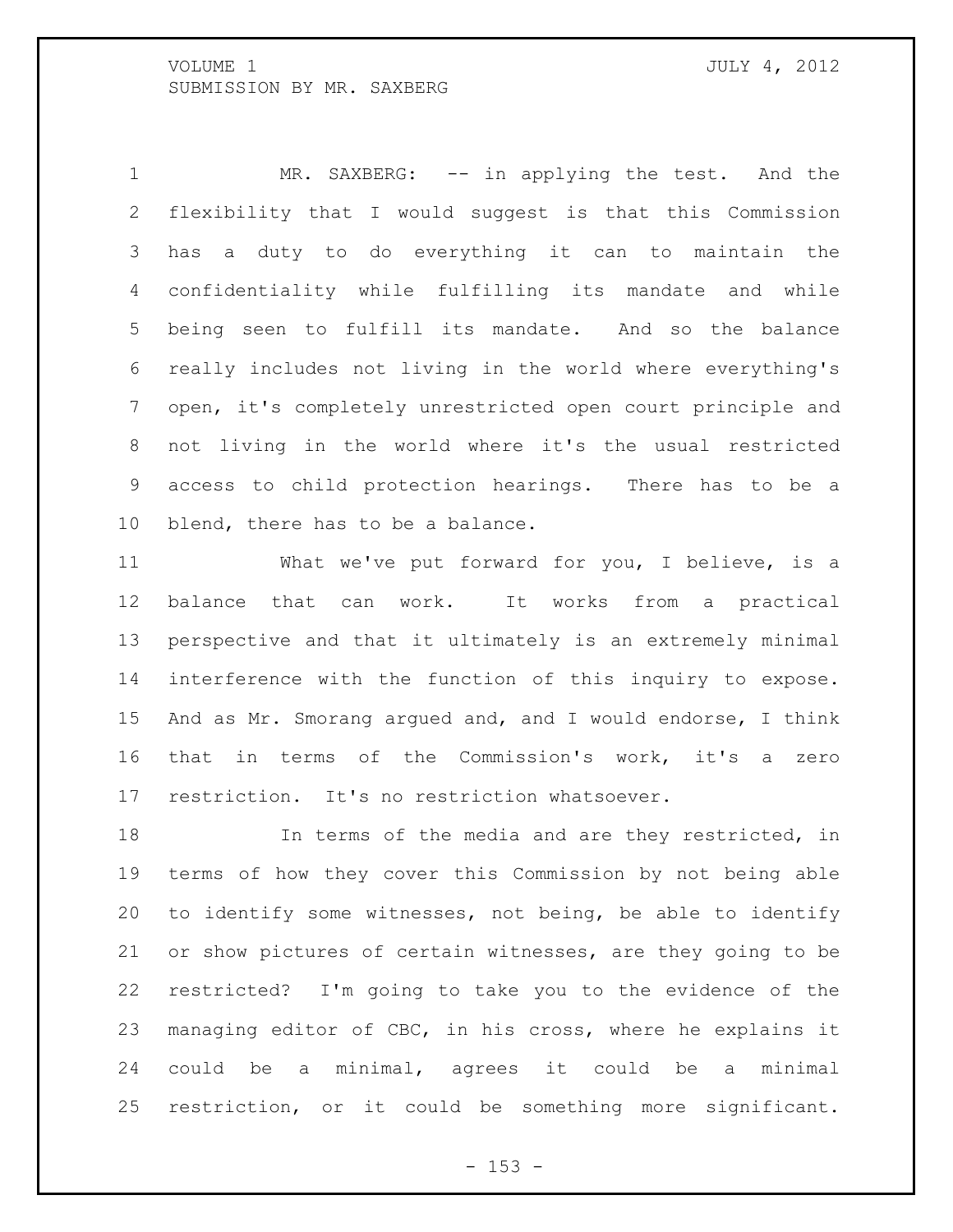And the reason is it, it's going to be minimal or no restriction if the social worker testifying is testifying about innocuous or regular, routine matters and involvements in this file. And I can tell you and, and you may know already, from if you've read any of the reports on, on the matter, there are going to be a lot of witnesses testifying, social workers, and their evidence is not going to, in any way, be anything other than dealing with the, their regular practices and -- 10 THE COMMISSIONER: I know absolutely --11 MR. SAXBERG: -- how they perform their work. 12 THE COMMISSIONER: -- nothing about the evidence. I have read no reports and have -- don't, don't want to know anything about it until I hear it in this courtroom, in this hearing room. MR. SAXBERG: Okay. Well, let me frame it this way, I think that, that what was agreed by the representative of the CBC was that the identity of someone, of a witness, can be a crucial part of a story in certain circumstances. In others, it's, it's not going to be important at all. And the situation where the identity of the witness would be important would be, for instance, and this is just a hypothetical, this isn't something that's in the evidence, I'm saying it's not, I'll tell you right now, that it's not in the evidence, as far as I'm concerned, or

 $- 154 -$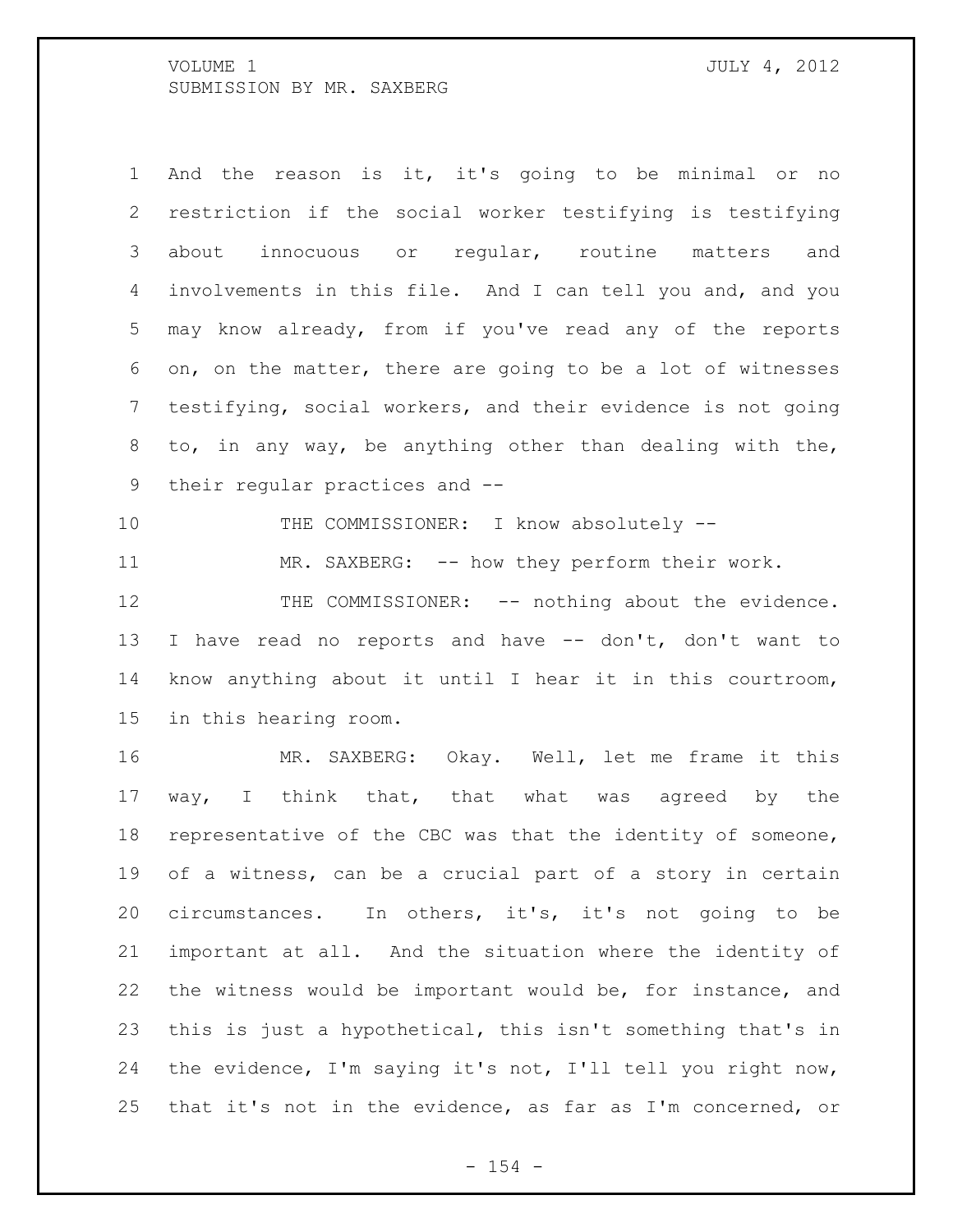as far as I know, but if, for instance, a witness, who was a social worker, had some familial relationship to, to Samantha Kematch, or, or Karl Wesley McKay, that would be significant part of any story relating to their testimony. That's how identity and the name would be important. And it would be important for the media to, to -- they'd want to, to publish that connection. And however, to the extent that the social worker is someone that doesn't have any connection like that, the information about the, what the social worker did, how they dealt with the file and all those matters, is not in any way -- doesn't need to -- their identity doesn't need to be put forward in order for the media to communicate what that social worker's done.

**And so what had been, what's been suggested here**  is that social workers take the stand that are subject to this publication ban, would be, would testify in open court, or in this open hearing, where their, they would be sworn in under their names, but afterwards would, there would be a pseudonym used, such as social worker number 1, or social worker number 2, throughout the proceeding. The camera could remain on, although not showing the social worker's face. And all the evidence will be available -- the, the people at the hearing will see the social worker, will have heard the social worker's name, including the media, but the camera feed will not show the social worker

 $- 155 -$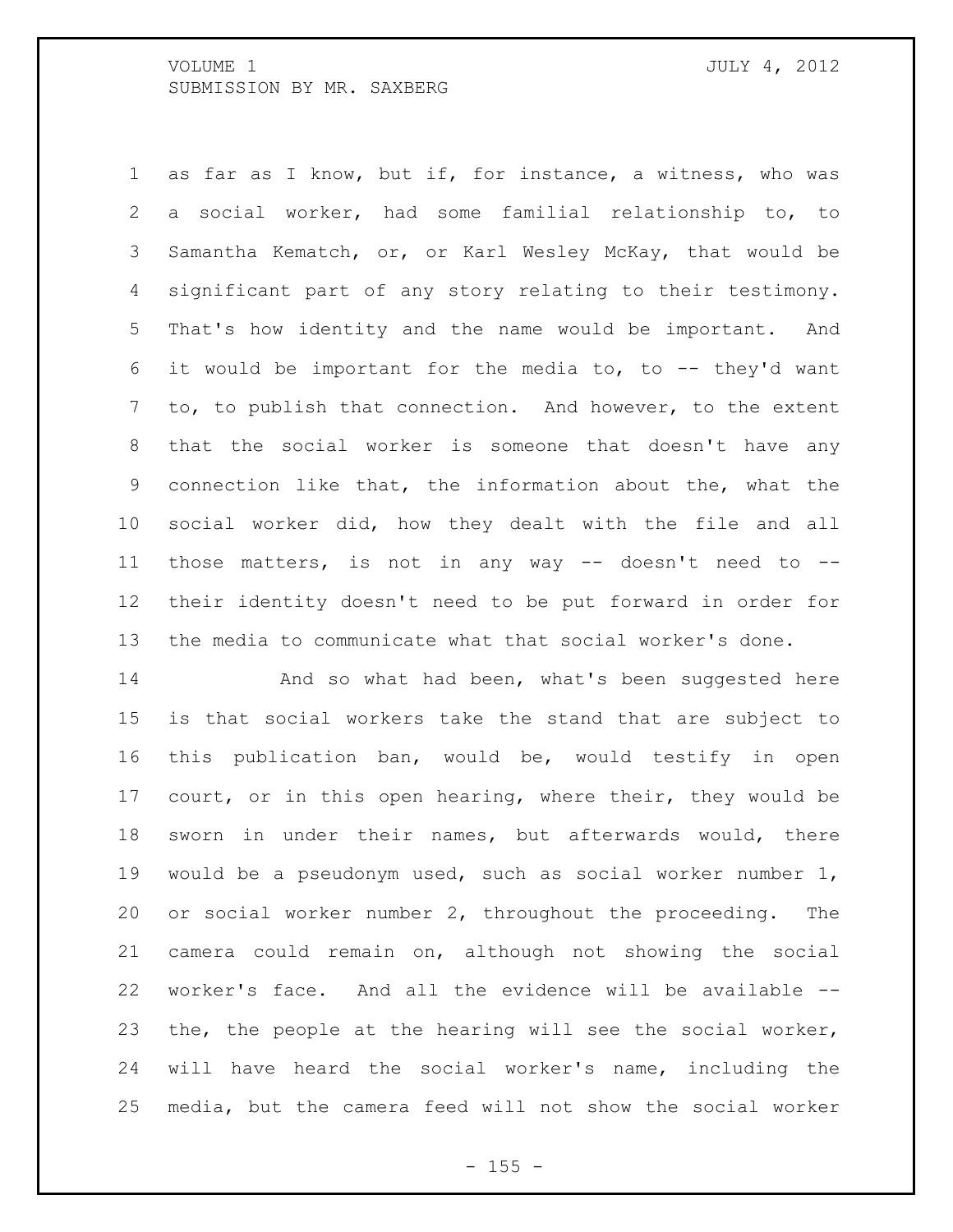| $\mathbf 1$     | and the camera feed will only -- and from the point that     |
|-----------------|--------------------------------------------------------------|
| 2               | the camera feed is on, it will, the social worker will be    |
| 3               | referred to by the pseudonym. And in that sense, we say      |
| 4               | that's the only restriction that's going to occur on, in     |
| 5               | terms of the media's coverage and it won't interfere with    |
| 6               | the telling of the story. And we're suggesting that that's   |
| $7\phantom{.0}$ | a balance that then allows the Commission to maintain the    |
| 8               | protections and the, the confidentiality that's already      |
| 9               | there in, in other child protection hearings.                |
| 10              | Otherwise, we're going to get into the situation,            |
| 11              | and I will take you to tab 10 and at, in the first $-$ this, |
| 12              | this, by the way, is a transcript of the cross-examination   |
| 13              | of Cecil Rosner, who's the managing editor at CBC and at     |
| 14              | question 134, which is the second page, at tab 10, I asked:  |
| 15              |                                                              |
| 16              | "134 Q Well, I was just using                                |
| 17              | the Court of Appeal's term, but                              |
| 18              | consider the functioning, well-                              |
| 19              | being, to use<br>a<br>more                                   |
| 20              | understandable term, of the child                            |
| 21              | protection system when<br>you're                             |
| 22              | covering child<br>protection                                 |
| 23              | matters."                                                    |
| 24              |                                                              |
| 25              | And the answer:                                              |

- 156 -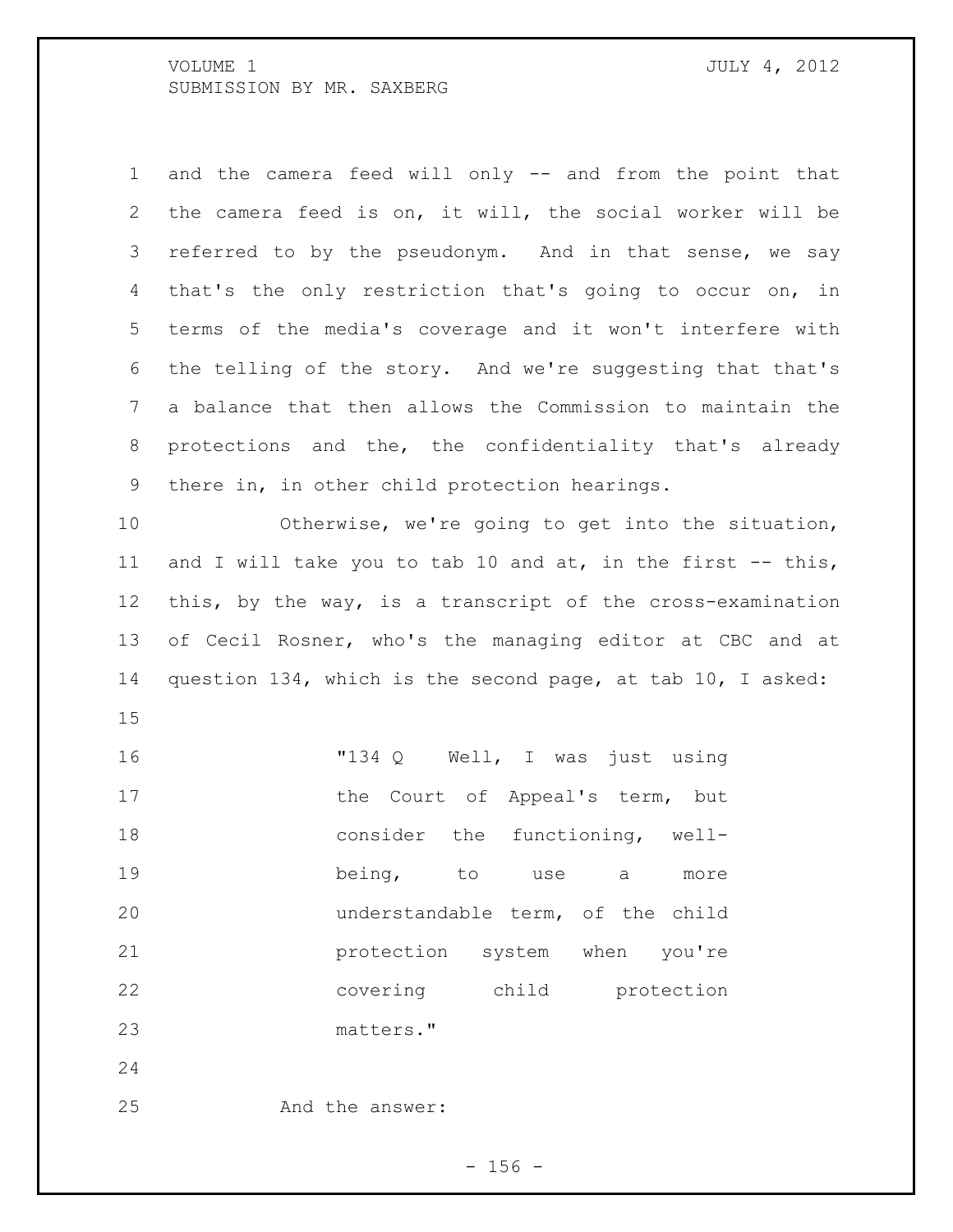**"** A I don't think that that's a primary objective of our reporting when it comes to these matters, to consider the efficacy of the system. 7 and by efficacy I 8 mean the well-being of the system. You don't want to hurt the system 10 in covering the news [stories] on 11 child protection cases?" And the answer was: **"** A Well, we generally don't want to hurt individuals or 17 institutions, but sometimes coverage of individuals and institutions can cause harm to those individuals and institutions." And I put that forward to say, as we had alluded to in our, in our brief, that the media's coverage of, of this inquiry isn't going to be as sensitive to the

 $- 157 -$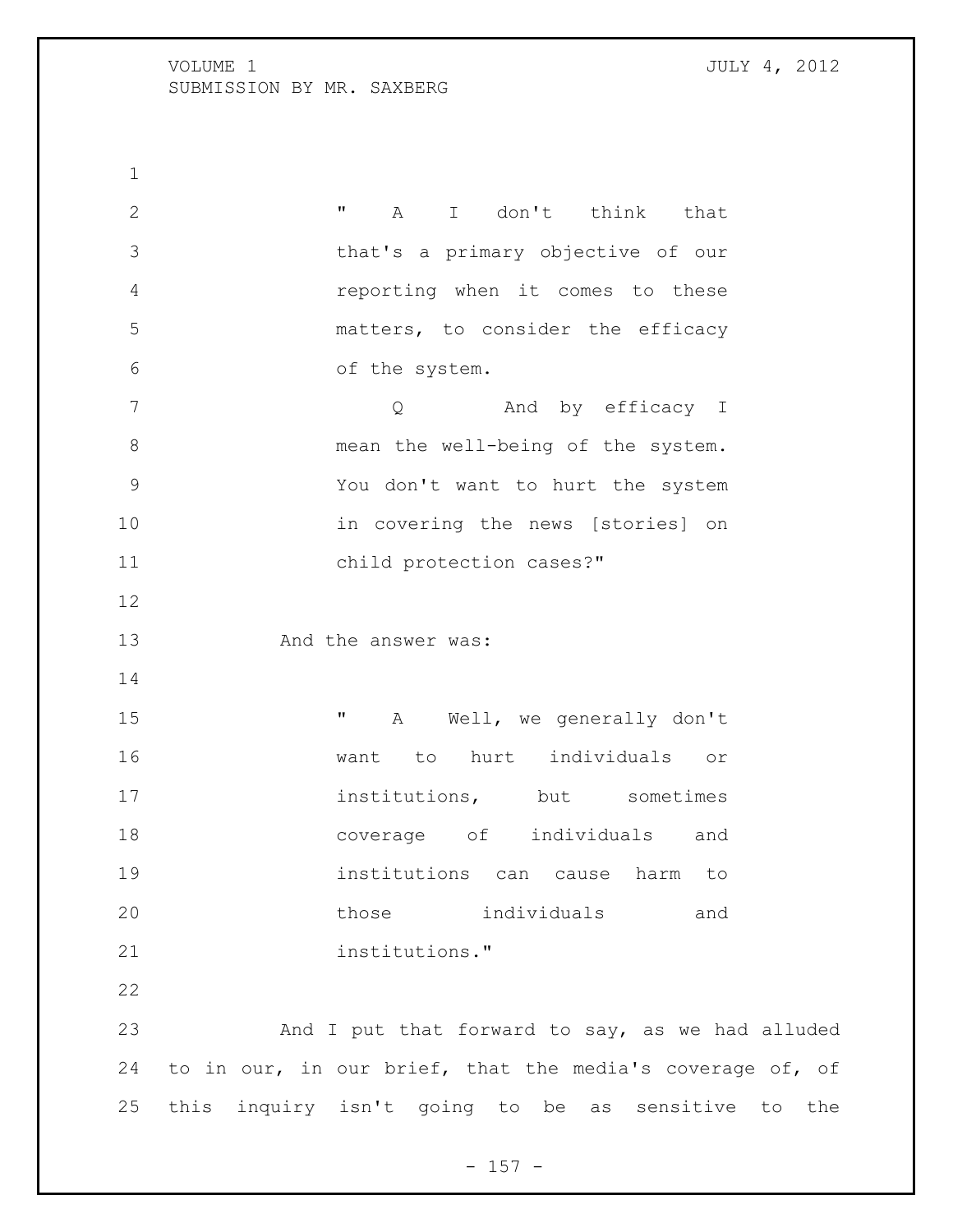importance of confidentiality in child protection matters as it ought to be. And it's up to the Commission to ensure that appropriate safeguards are put in place so that that confidentiality is maintained, so that the information that was entrusted to this Commission by the Court of Queen's Bench maintains its fundamental confidentiality and is only, and it is only -- and that it is maintained to the greatest extent possible with regard to the function of the inquiry to expose the facts of this case.

 And, and you, you had heard the quote earlier from Mr. Smorang, the Court of Appeal, in the Tracia Owens case, had been citing the argument of the Attorney General of Manitoba and it wasn't just the Attorney General of Manitoba, it was also the Department of Child and Family Services, both of whom were represented, in other words, the Government expressing its position to the Court of Appeal. Mr. Smorang reviewed that the Court of Appeal had, had recast the arguments made by the Government of Manitoba 19 and one of the things that the Government said and that in, in my submission the Court of Appeal accepted and adopted, was that the Court of Appeal said, yes, freedom of the press is important, but of at least equal importance is the maintaining the efficacy of the child protection system. And that's the balance that you have to keep in mind. That's the balance you have to strike in this inquiry. You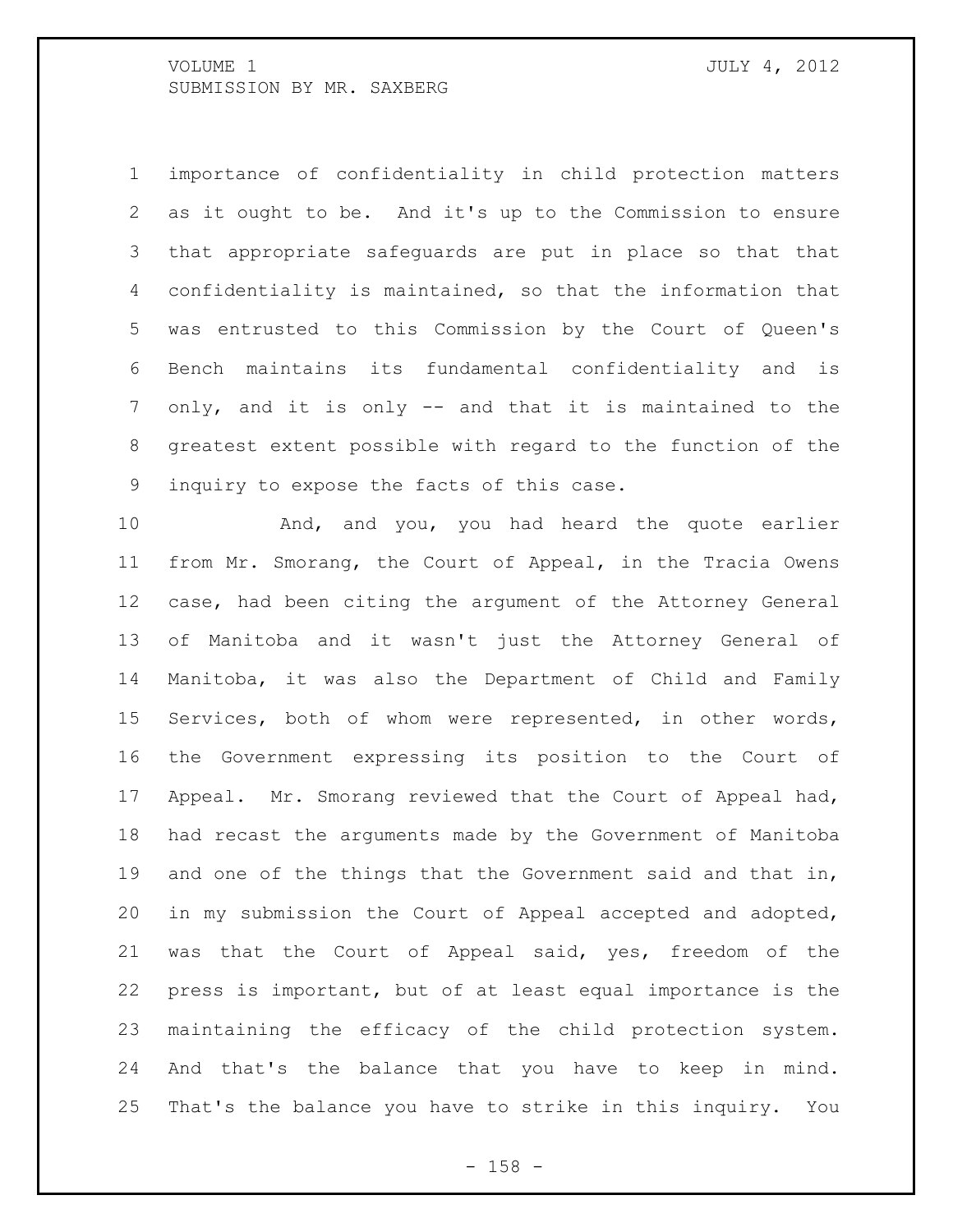cannot -- it would be absolute irony if the Commission did any harm to the system when its purpose is to act as a vehicle to improve that system.

 So if there's any measure that you can take, any reasonable measure that you can take, you have to take it. And you'll -- what we're suggesting is that the reasonable measure here is the restriction on the identity of certain witnesses. And it's not just social workers, as you know, from having looked at our notice of motion, we're not saying it's just social workers. We're saying that it's those that work in the system, that were involved in the delivery of services on this file, and it's those within the broader system, the sources of referral, the foster parents, any, any person who's received services relating to their personal matters from, from CFS. All of those matters that are in the regular course strictly confidential, that when those individuals are testifying, they should have anonymity. And it's an important, it's 19 important for them to have it, for the system.

 THE COMMISSIONER: Is this is an important, a relevant time to take our mid-afternoon break?

MR. SAXBERG: Yes.

23 THE COMMISSIONER: Or, or do you want to just finish this line, or are you, are you --

MR. SAXBERG: No, I think it would be a good

- 159 -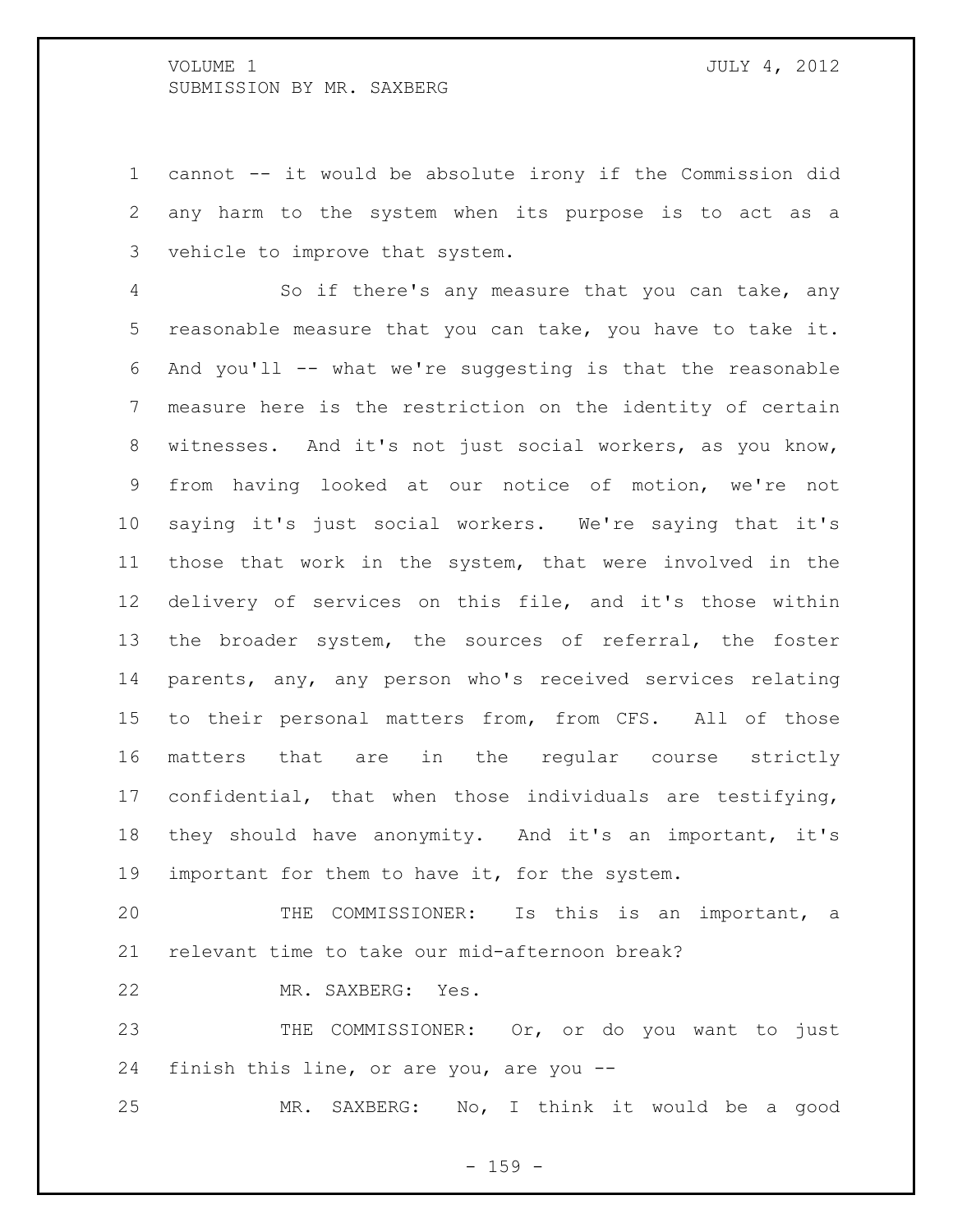idea -- 2 THE COMMISSIONER: All right. 3 MR. SAXBERG: -- to have a break. THE COMMISSIONER: We'll, we'll -- the, the afternoon is moving on, so we'll try to hold it to 15 minutes. We're adjourned. (BRIEF RECESS) MR. SAXBERG: Thank you, Mr. Commissioner. Can just start by looking at the actual Dagenais/Mentuck test. 12 THE COMMISSIONER: Yes. 13 MR. SAXBERG: Which I've included at tab 3, second page. 15 THE COMMISSIONER: I have it. MR. SAXBERG: I'm referring to the brief that the Commission submitted to the court with respect to the Dagenais/Mentuck test. It's conveniently set out so I've, I'm referring to it. There's two branches "A" and "B". 20 THE COMMISSIONER: Yes. MR. SAXBERG: And what the Supreme Court has said is whenever there's an exercise of discretion, by a court or an administrative tribunal such as this with respect to limitation on freedom of the press, a publication ban, this test should be applied to the particular circumstances in a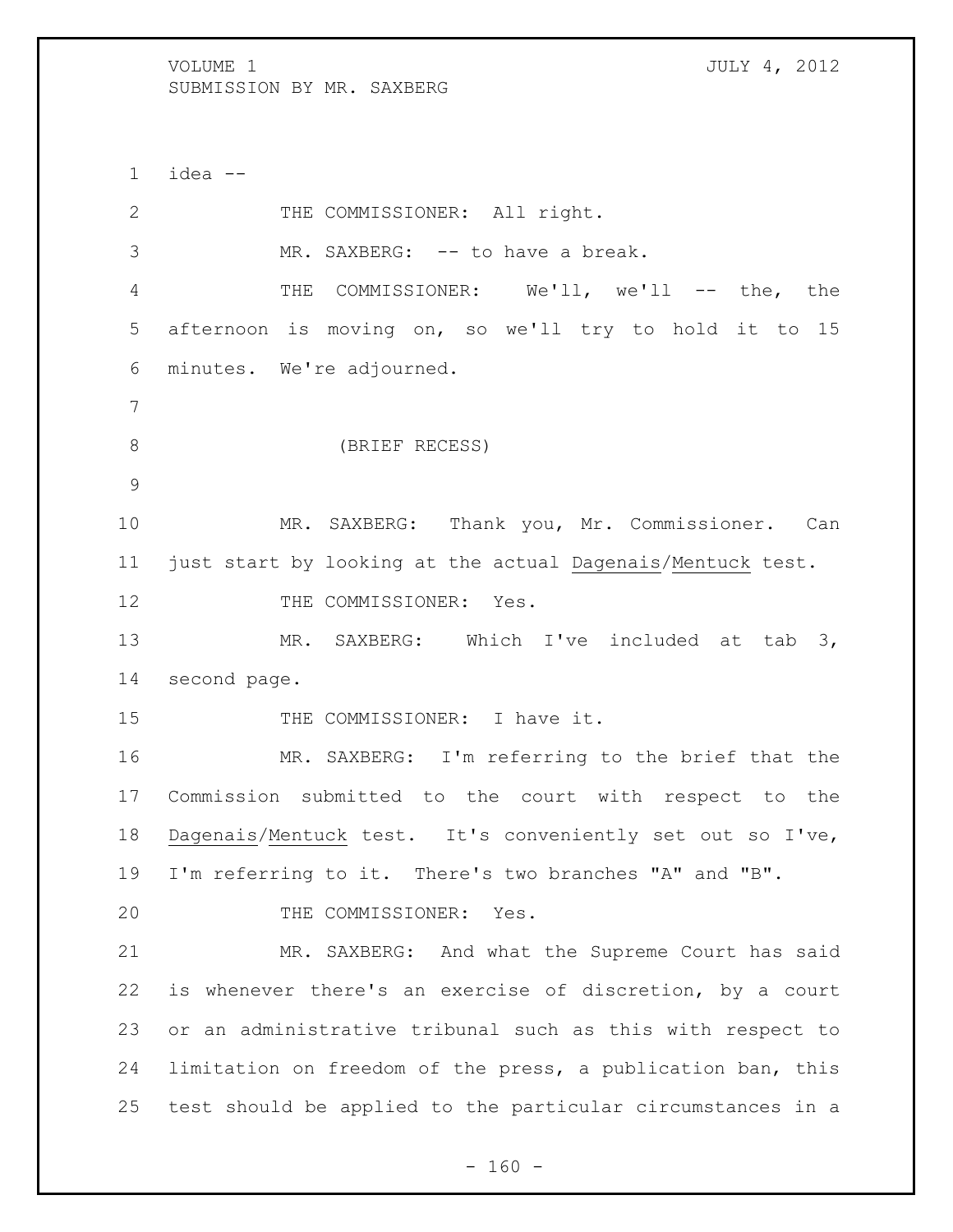contextual and flexible manner.

| $\mathbf{2}$    | So the first branch is "A", such an order is                |
|-----------------|-------------------------------------------------------------|
| 3               | necessary in order to prevent a serious risk to the proper  |
| 4               | administration of justice because reasonably alternative    |
| 5               | measures will not present the risk.                         |
| 6               | And, what's the administration of justice? That             |
| $7\phantom{.0}$ | is the state and its involvement in the protection of       |
| 8               | children through the various proceedings that I outlined.   |
| $\mathcal{G}$   | THE COMMISSIONER: Just repeat that again.                   |
| 10              | MR. SAXBERG: The administration of justice, in              |
| 11              | terms of, of, of the way that the test is framed here, part |
| 12              | of the administration of justice is the child protection    |
| 13              | system.                                                     |
| 14              | THE COMMISSIONER: I agree.                                  |
| 15              | MR. SAXBERG: But what I had said earlier in the             |
| 16              | first part of my presentation, was that the status quo is   |
| 17              | the, is -- begins with the restriction.<br>In child         |
| 18              | protection matters, there's always the restriction on the   |
| 19              | public and on the media. The risk is, if we deviate, what   |
| 20              | happens if we deviate? Is there a risk of something         |
| 21              | negative happening and to whom does that negative           |
| 22              | consequence fall? And here, it's children, of course.<br>If |
| 23              | is a risk associated with deviating from<br>there           |
| 24              | confidentiality, legislatively prescribed confidentiality,  |
|                 |                                                             |

- 161 -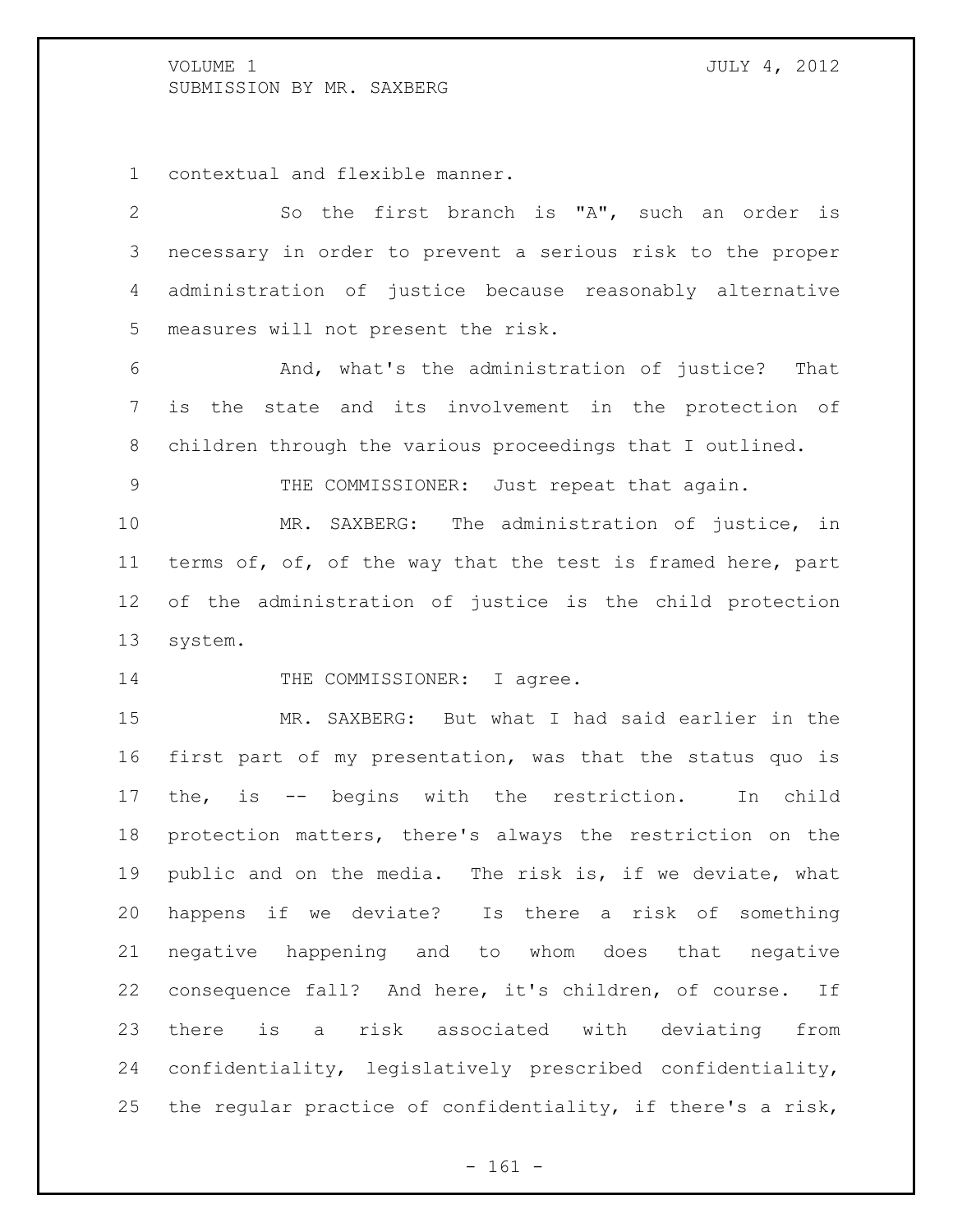the risk relates to harm that could befall children. And that, of course, is because we're talking about a system, the state, that intervenes to protect children. If that system is impaired, if the efficacy of that system is harmed in any manner, it obviously follows that that will affect children and families.

 And we're going to go through it but there is a large amount of academic research on what happens when the system, the child protection system, the state's function in protecting children, is injured by virtue of media coverage. That's what these studies are all about. When the media over-sensationalizes and what effects does it have on individual social workers or what effects does it have on clients, on management, on, on management of those social workers, on agencies and on governments, what effect does it have? And they all say the same thing, it has significant negative effects, significant negative effects.

18 So when the system is impaired, when the child protection system is impaired, what you get is services that are reduced in terms of protecting children. You get families, for instance, and I'm jumping ahead slightly here, but the point in these reports is, for instance, after the Gove Inquiry in B.C. there was what was described as an imbalance because of the heightened level of media scrutiny of social workers and their work. There

 $- 162 -$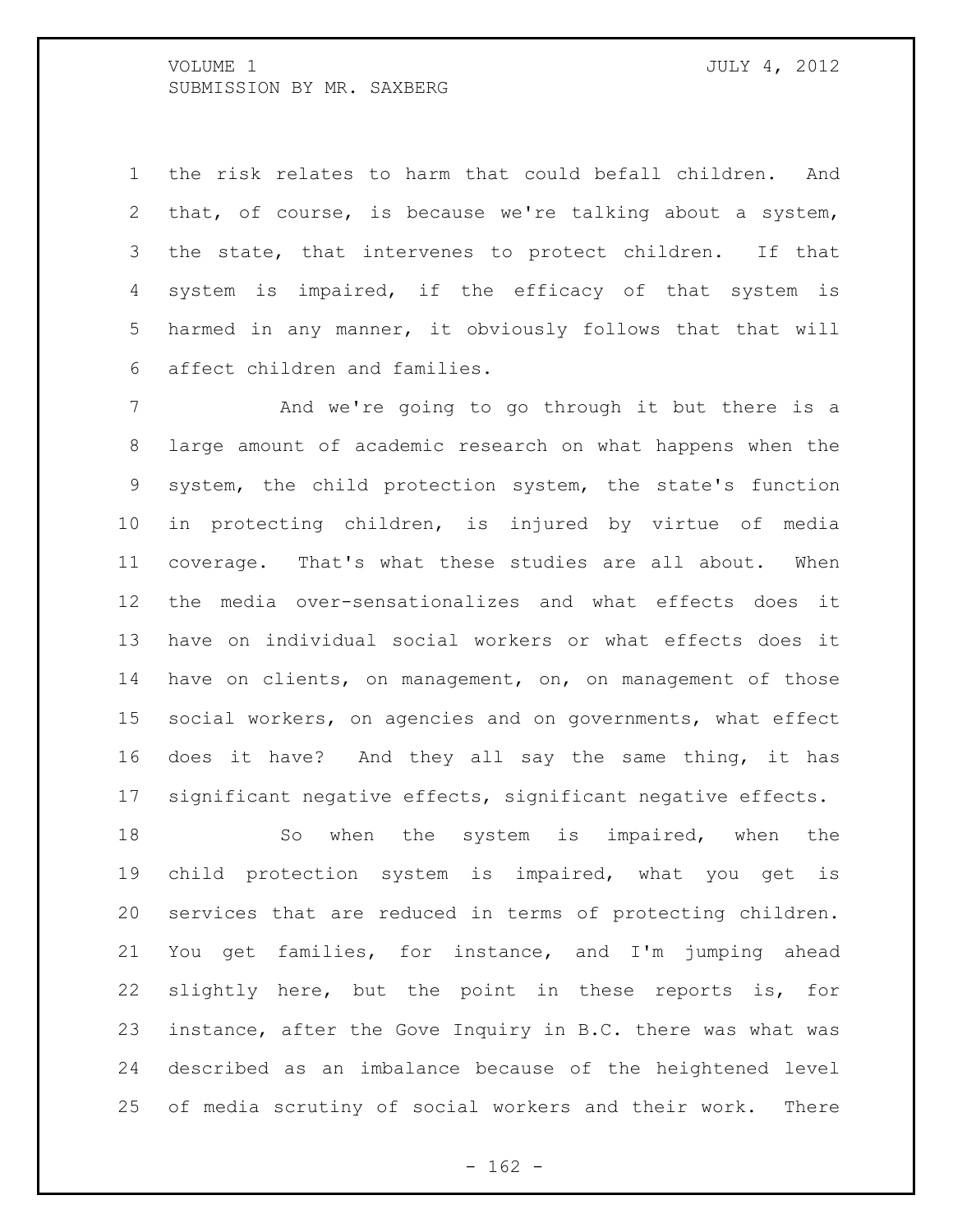arose an imbalance in the system wherein the number of apprehensions spiked dramatically because there was a fear amongst social workers that they were, that they were going to be the next victims of an inquiry, asking, why didn't you foresee the unforeseeable? Why didn't you know that that parent was going to abuse that child? Why couldn't you have known that? Why couldn't you have done something earlier? As a result of that media coverage of that particular inquiry the number of apprehensions increased, which means that the system is acting out of order, that it's, it's being overly cautious in terms of receiving the information and acting upon it. It's erring on the side of intervention and interference with family's rights, with interference with security of the person, interference with parents and families out of fear that the worker will be the next victim of a media coverage of an inquiry.

 And I'll go through that information because there's a lot of these -- these are reports -- these aren't expert reports that we filed, you know, as advocates trying to put forward a case, these are existing academic reports. And they're not just from the jurisdiction -- they're from various jurisdictions that have lived this experience.

 So if we're looking at that first branch and we're talking about the risk, what's the risk? The risk isn't the granting of the publication ban, it's, the risk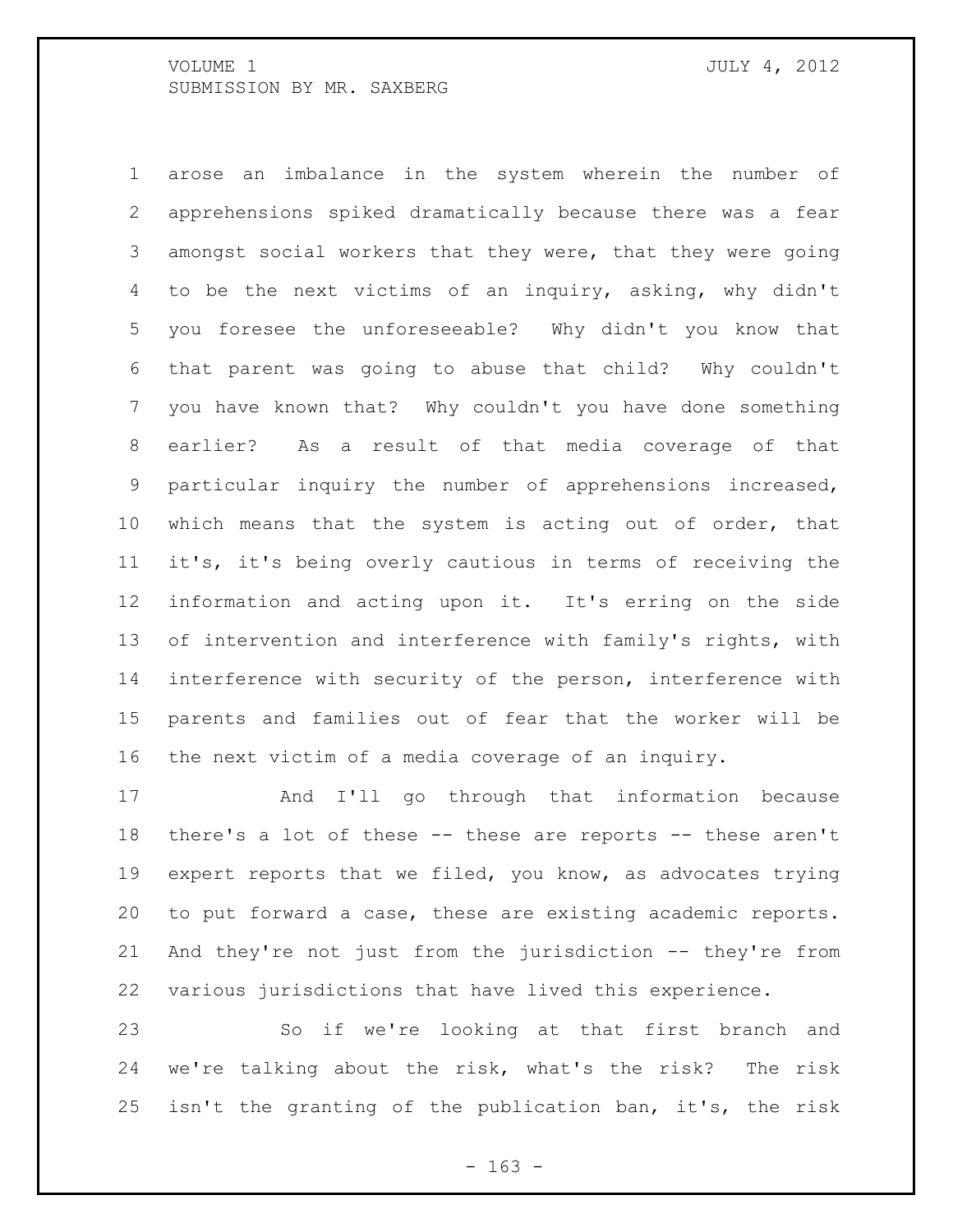is doing something different than we usually do in child protection, that is, allowing what is usually confidential to be made public. It's the opposite of the way that it's been cast by the media. The risk is of losing confidentiality. And if we lose confidentiality, there is a direct linkage to the prospect of children being harmed and families being interfered with and backlogs rising in court proceedings dealing with the state intervening in family matters. That's the risk that we're worried about here. That's the first branch.

11 The second branch, then "B", is the salutary effects of the publication ban outweigh the deleterious effects on the rights and interests of the parties and the public. And it goes on.

 So there it's saying the cost benefit analysis, as Mr. Smorang put it, that the positive effects of a publication ban outweigh the negative effects of a publication ban. Well, I'm saying, remember we're, we're applying this test in a contextual flexible manner and what I say is that it has to be reversed again: What are the positive effects of, of eliminating confidentiality versus the negative effects of lifting confidentiality? That's the way we have to be flexible here.

 So we want to make sure that because it's an inquiry and we're dealing with, in the usual case inquiries

- 164 -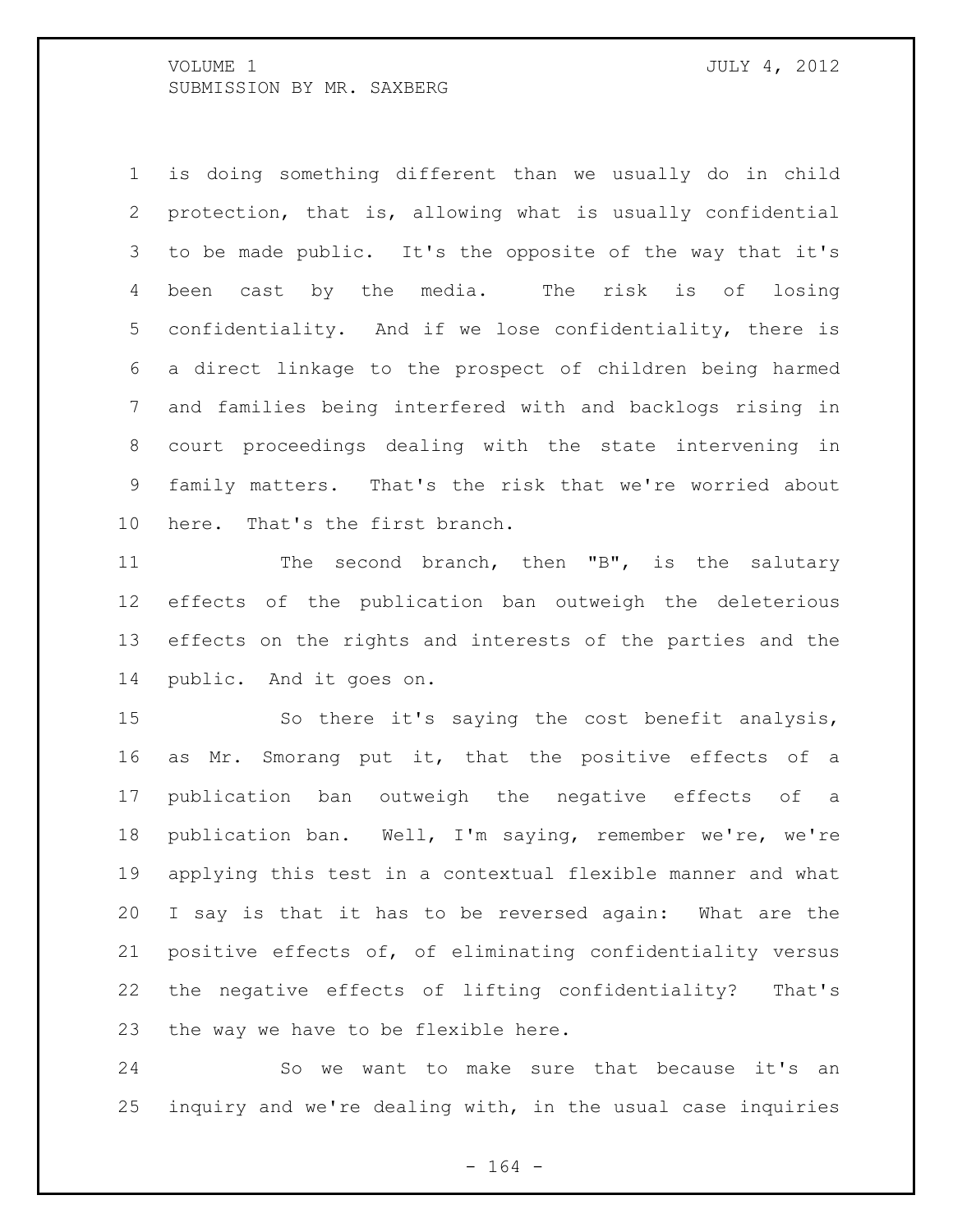you're dealing with exposé and they're highly public, we want to be sure that the risk that we're managing here is risking -- lifting of the confidentiality. We want to make sure that lifting that has more positives to it than negatives. Does lifting the confidentiality have more positive than negative to it? That's the way we've got to look at this, not the other way around, which is putting a publication ban on -- does putting a publication ban on -- do the positives associated with that outweigh the negatives. That's not the way to look at it; it's the other way around. Does lifting confidentiality create a positive? Well, what is it? And that's where I get back to the onus.

 I say it's the media that's going to have to come forward and say, here's why we need to see Child and Family Service documents that we've never been allowed to see before in any proceeding in Manitoba and that the Court of Appeal said we couldn't see at the Judge Guy run inquest. There's a, there's a reason we need to put that forward. There has to be some evidence from the media that it's important, that there's going to be a benefit that's of higher level than the, than the risk of pulling away the confidentiality. And I submit there has been nothing, nothing at all that's been put forward by the media as displaying what will be the benefit of lifting

 $- 165 -$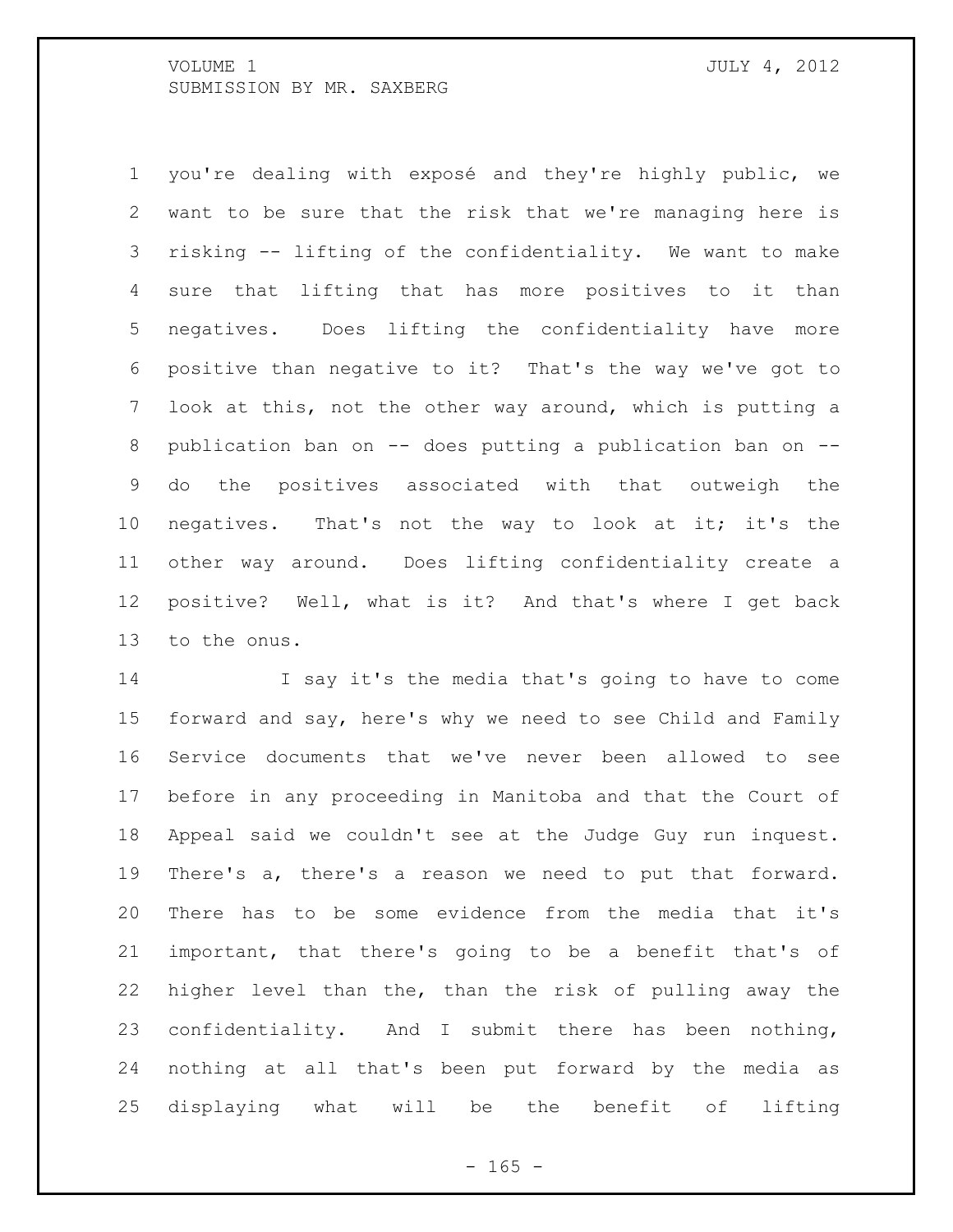confidentiality here. What will be the benefit of lifting confidentiality in terms of revealing identities of people involved in the child protection system? Because that's all we're talking about, we're --

5 THE COMMISSIONER: Exact --

 MR. SAXBERG: -- not talking about the content. 7 THE COMMISSIONER: Exactly.

 MR. SAXBERG: Just the identity, the identity of the sources of referral, the identity of the social workers, the identity of the children. That's all we're talking about. So lifting that confidentiality with respect to their identity, what's it going to get us? Where's the positive that's going to outweigh that risk that all of these academics have documented? The risk that the academics documented became reality in other jurisdictions wherein there were severe negative repercussions to the state's ability to protect children and that, in turn, had effects on families and, and children. So that's how I'm saying we have to contextually and flexibly apply the Dagenais/Mentuck test here. But what has to be at the absolute, absolute forefront of your thoughts in determining that balance is the best interest of children.

 And if you could turn to tab 5. THE COMMISSIONER: Yes.

- 166 -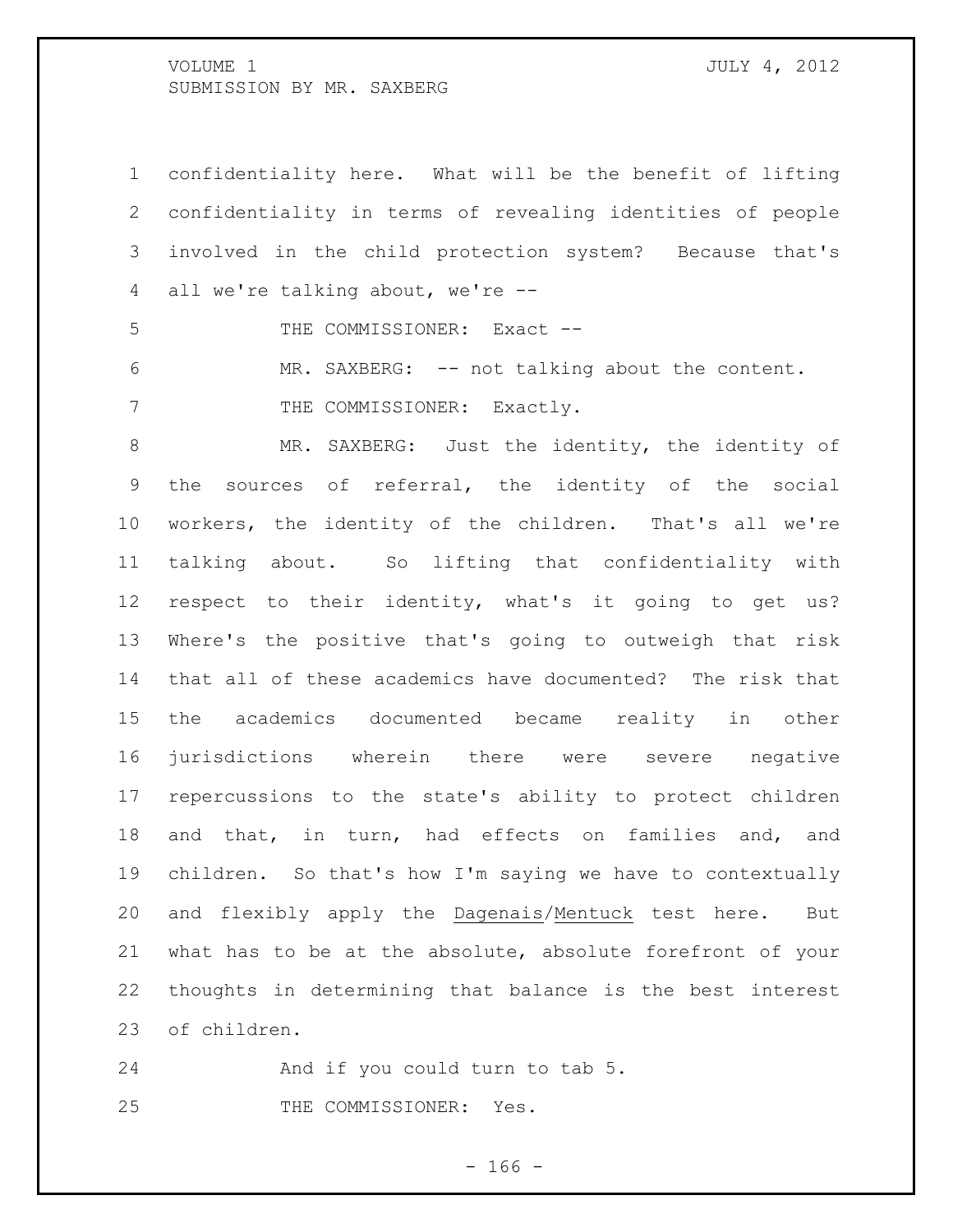MR. SAXBERG: At tab 5, I've included the declaration of principles from the Child and Family Services Act. This is the first thing you read when you look at the Child and Family Services Act, and the first thing that you see on the first page, the first principle is, quote:

8 The safety, security and well- being of children and their best interests are fundamental **11** responsibilities of society."

 The best interests of children are the fundamental responsibility of society. They're the -- I put to the managing editor of CBC that it therefore is a fundamental responsibility of the media, in presenting its stories, to consider the best interest of the children in making sure that nothing that it does is going to, in any way, harm the system, that it's going to impact the efficacy of the system. And as we saw earlier in a quote that I took you to, he disagreed.

 So the declaration of principles is replete with the notion that as a society we have to care and consider the best interests of the children at the forefront.

As you know from being a judge of the Court of

- 167 -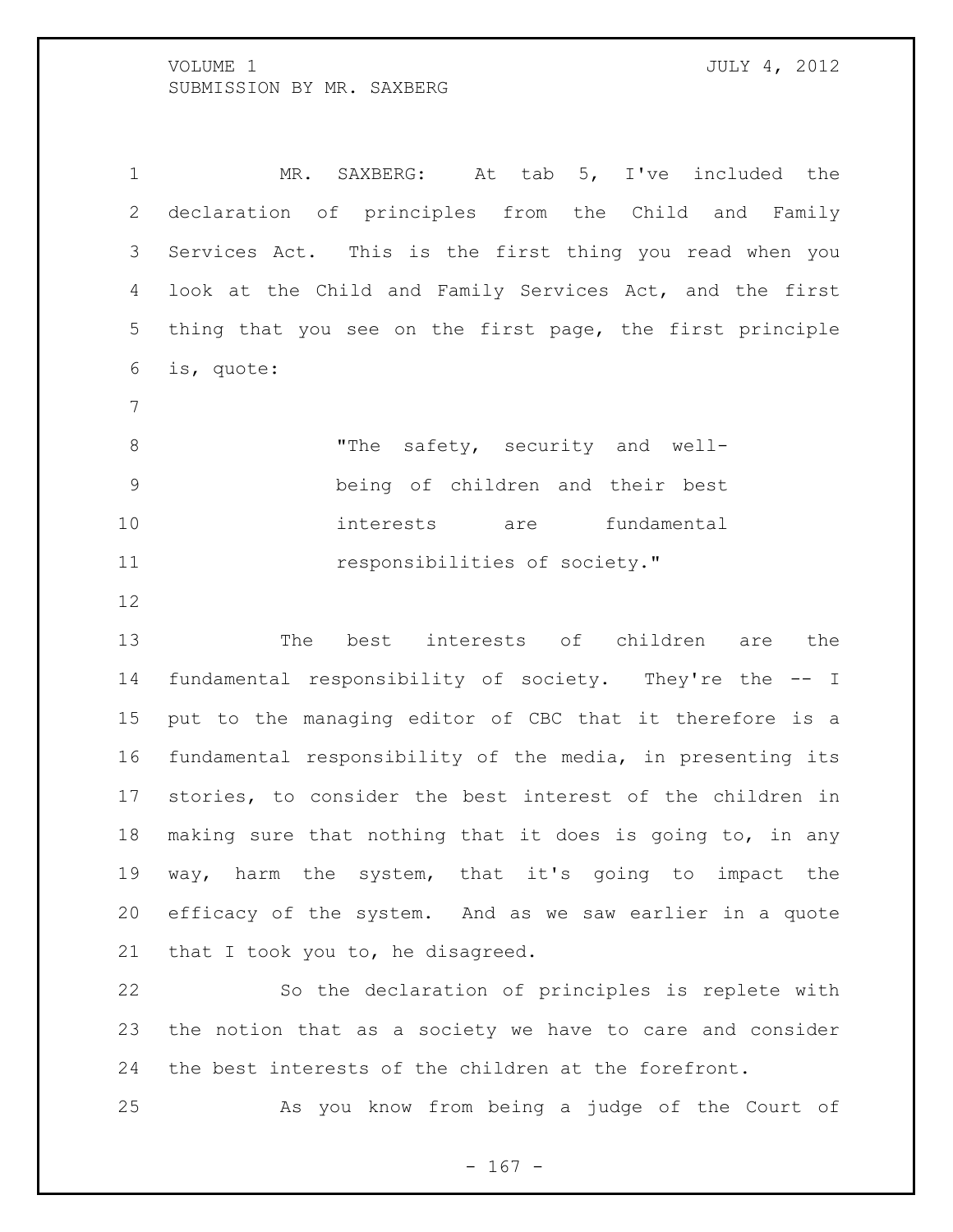Queen's Bench, Saskatchewan, you know about the court's special authority and function when it comes to children's parens patriae jurisdiction wherein, as an exceptional and inherent jurisdiction to consider in cases that relate to children, the court has an extra responsibility to act for children in their best interests.

 The second page in tab 5 is the clause from the Child and Family Services Act Section 2(1) that is best -- that is titled "Best Interests" and that's where it mandates that, quote:

 "The best interests of [a] child 13 shall be the paramount **consideration of the director, an**  authority, the children's 16 advocate, an agency and a court in all proceedings under this Act 18 affecting a child, ..."

 And the submission is that that, that law applies to this tribunal, that the Child and Family Services Act -- and I know you'd asked, you know, does the Child and Family Services Act apply or, you know, do those provisions apply. And they, much of the Child and Family Services Act has to apply. It's a legislative framework within which you're

- 168 -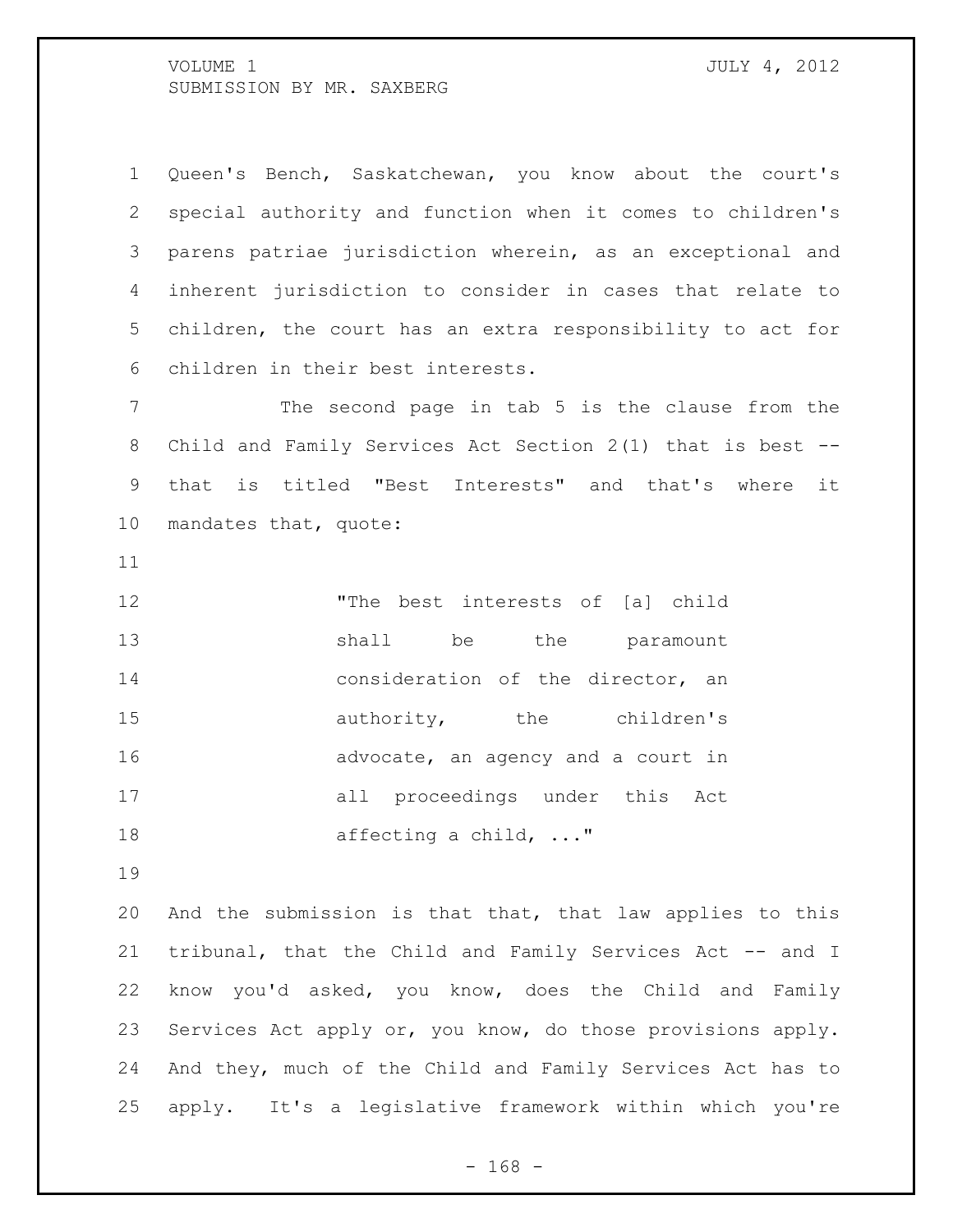operating. It's, it's the framework that deals with how the state intervenes and protects children. So of course it applies. And that clause, that the best interest has to be at the forefront, applies to the Dagenais/Mentuck test and the weighing that you're going to have to do in terms of will lifting the restriction on confidentiality produce a benefit that outweighs the harm of lifting the confidentiality. You've got to consider that in the context of the best interests of children. So the question, the real question becomes another -- or an important question becomes how does not publishing the identity of a social worker avoid a potential harm to children? How is not publishing the identity --

 THE COMMISSIONER: Let me get that. How does not publishing ...

17 MR. SAXBERG: The identity of a social worker ... 18 THE COMMISSIONER: Yes.

 MR. SAXBERG: Avoid a potential harm to children. Or, how is not publishing that identity in the best interest of children?

 THE COMMISSIONER: And you said that's the question?

24 MR. SAXBERG: That's, that's -- it's a very, very important question. And it is the question that we

 $- 169 -$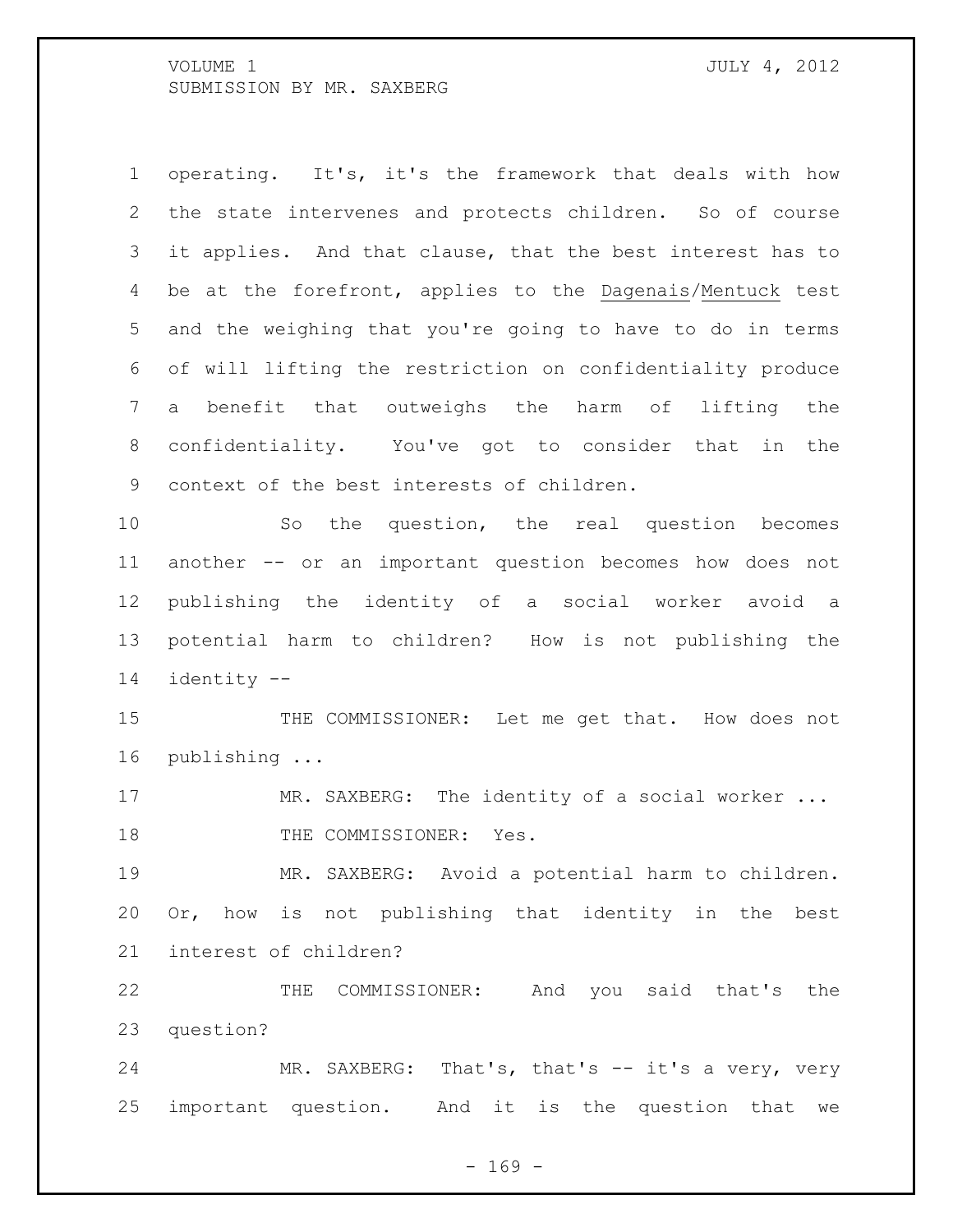believe, that the authorities and ANCR believe, is answered by virtue of the evidence adduced by Cheryl Regehr, Dr. Regehr, and the various academic articles that she's introduced for your deliberation through her affidavit.

 And what we have here from Dr. Regehr is a cautionary tale of what has happened in other jurisdictions where they've had an inquiry of this nature or, more importantly, where they've had a child protection matter -- because the fact that it's an inquiry isn't the be all/end all, it's really about this: where there's a child protection matter that's attracted an extreme level of attention from the media, where there's a child protection matter where something's happened and the media and the exposure of it has resulted in a proceeding or a hearing that has led to social workers having to give evidence and being criticized in the media. That's happened in other jurisdictions, and in particular, Ms. Regehr studied the effects of that type of intense media scrutiny of child protection workers in, in Ontario.

 And this is where we can turn to her affidavit. THE COMMISSIONER: Which tab is that at? MR. SAXBERG: That would be in the, in the -- 24 THE COMMISSIONER: In the blue book? MR. SAXBERG: No, in, in the binder, the large

 $- 170 -$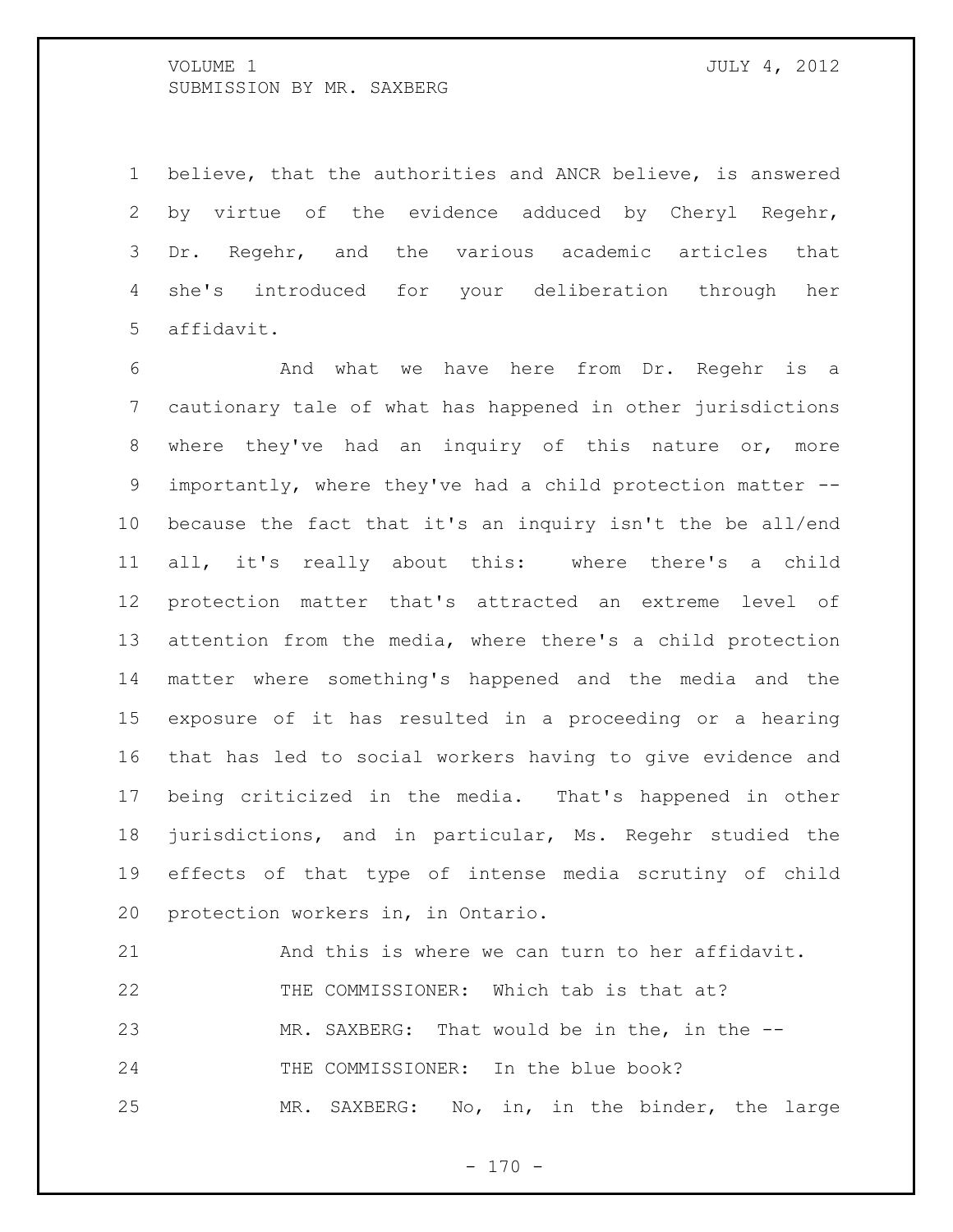the child.

 binder. I believe it was -- 2 THE COMMISSIONER: Yes. MR. SAXBERG: -- tab 3 or tab 4. THE COMMISSIONER: Yes. MS. WALSH: Tab 4. 6 THE COMMISSIONER: Yeah, I have it. Did you have a tab? 8 MR. SAXBERG: Tab 4, I believe. 9 THE COMMISSIONER: That's it. MR. SAXBERG: So we'll start at the start. As you heard from Mr. Smorang, Ms., Dr. Regehr has significant credentials, is a former dean, the Faculty of Social Work at the University of Toronto. Most importantly, though, is her research that she's done into the impact of media coverage on child death inquiries or proceedings. And she indicates that her research followed two major inquiries into deaths of children in Ontario. The first was the child mortality task force in 1996, and the other was an event from 1997 that she deals with, which was a very high profile case in which criminal charges were laid against a social worker involved in providing care to

 So Ms. -- or Dr. Regehr did a qualitative and a quantitative study wherein she found that the inquiry process and the media coverage were highly stressful to the

- 171 -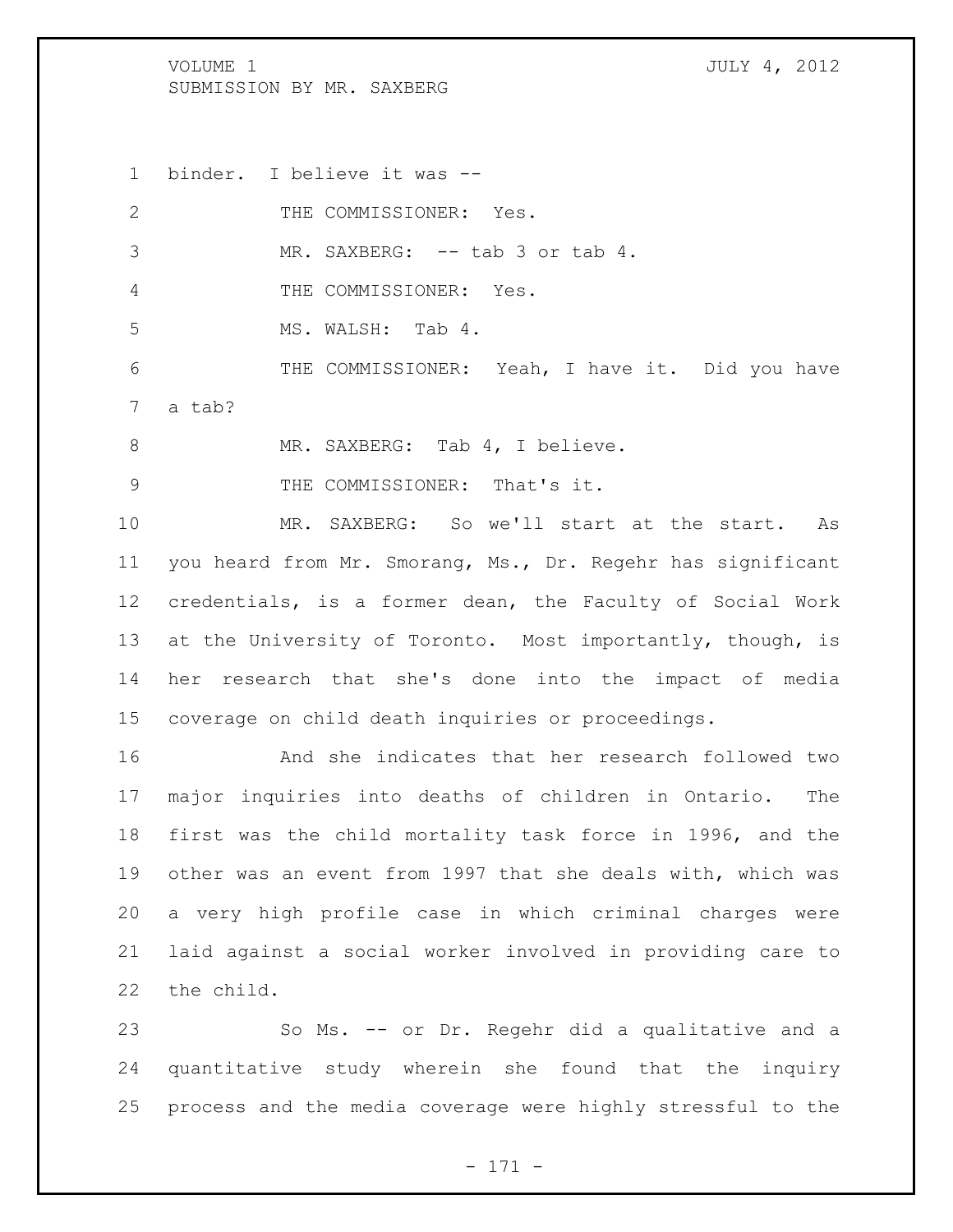individual workers who had to testify in the proceedings and to those who didn't have to testify but worked in the child welfare system. And she describes the effect on those other workers as radiated distress, which was one of the findings that, that she made as a result of her qualitative and quantitative analysis, that the stress of the individual worker who had to testify radiated to all others in the profession, which means that this isn't just about a social worker testifying about something that they've done or didn't do and being stressed by it, because who isn't stressed by having to testify in a proceeding? It's about the effect of the stress on that worker and on the other workers in the system from seeing the media coverage of that event. And what Dr. Regehr reports is that the media attention intensifies the distress of the workers and, and the radiated distress throughout the organization, that what it can do is to exacerbate, to amplify what is already, of course, a stressful matter, and that the result of which, the result of that stress can lead to serious negative consequences in terms of the operation of the child welfare system.

 What she also found from her studies and from her review of the academic literature was that in other jurisdictions, where there had been tremendous media scrutiny of a child protection matter, what she found was

- 172 -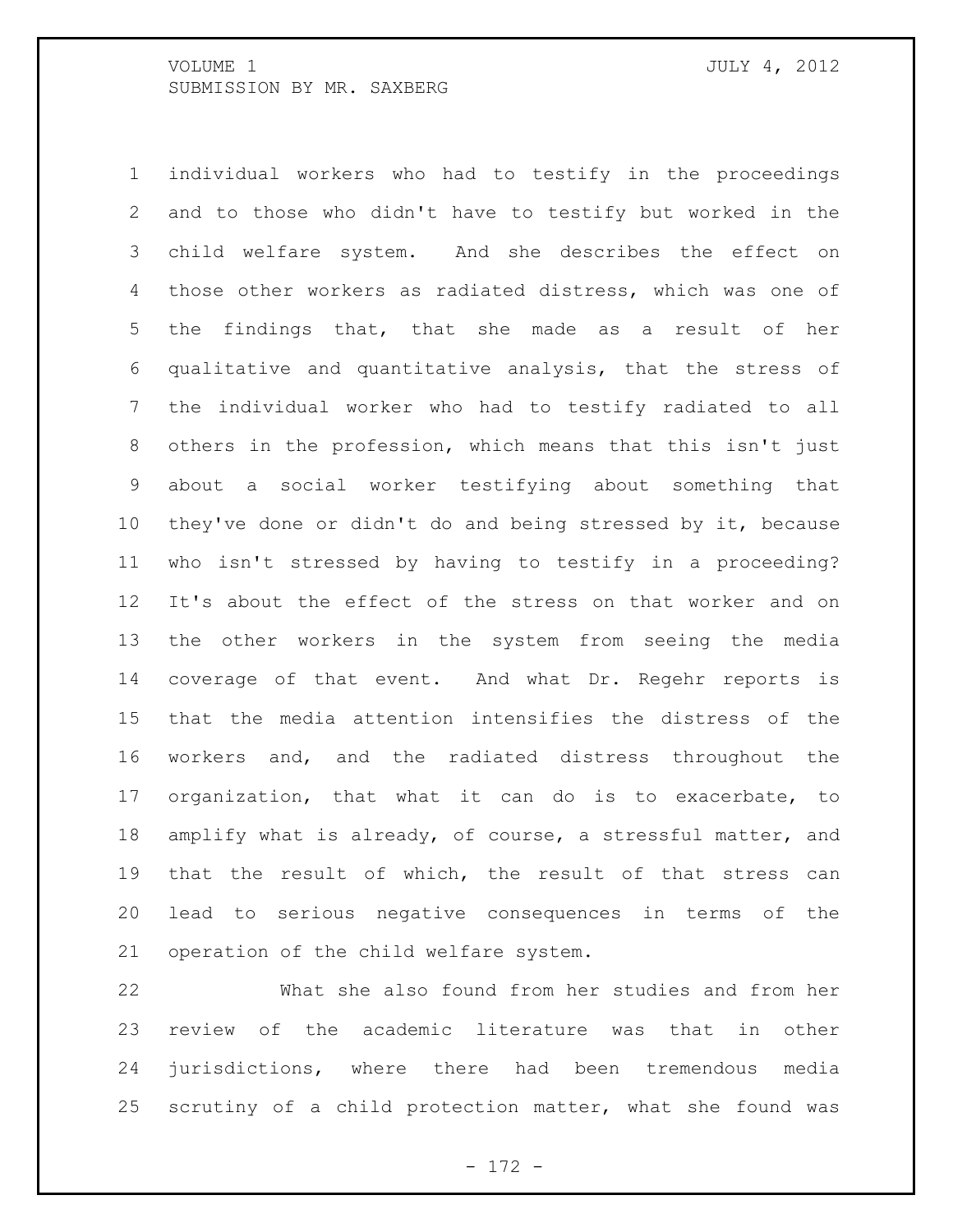there's a, there's a trend or that there's a commonality in terms of what happens in terms of the coverage of, of child death reviews, and it's uniform throughout the academic literature and it is that the media coverage of child death reviews often involves sensationalistic stories and reporting aimed at castigating agency personnel for allowing grievous events to unfold.

 Media sources are usually very critical of agencies that are responsible for protecting children, often implying that those agencies are not accountable. And what it does, so says the academic literature, and I'm going to take you to a couple of the other authors, is creates what's been identified as a vicious circle in which the work environment becomes more restrictive, stressful, employees become angry and frustrated that they cannot serve clients. Ultimately, this leads to more media attention and other cases and, as a result, a vicious circle unfolds. And what Dr. Regehr reports, amongst all of the other studies, the academics that looked at the same situation in other jurisdictions, what they found was the media reports were not intended to record events but were, rather, focused on the commercial aspect of selling news. And there are examples from Britain and Welsh media coverage that depict child welfare workers as child stealers, abusers of authority, hysterical and malignant

- 173 -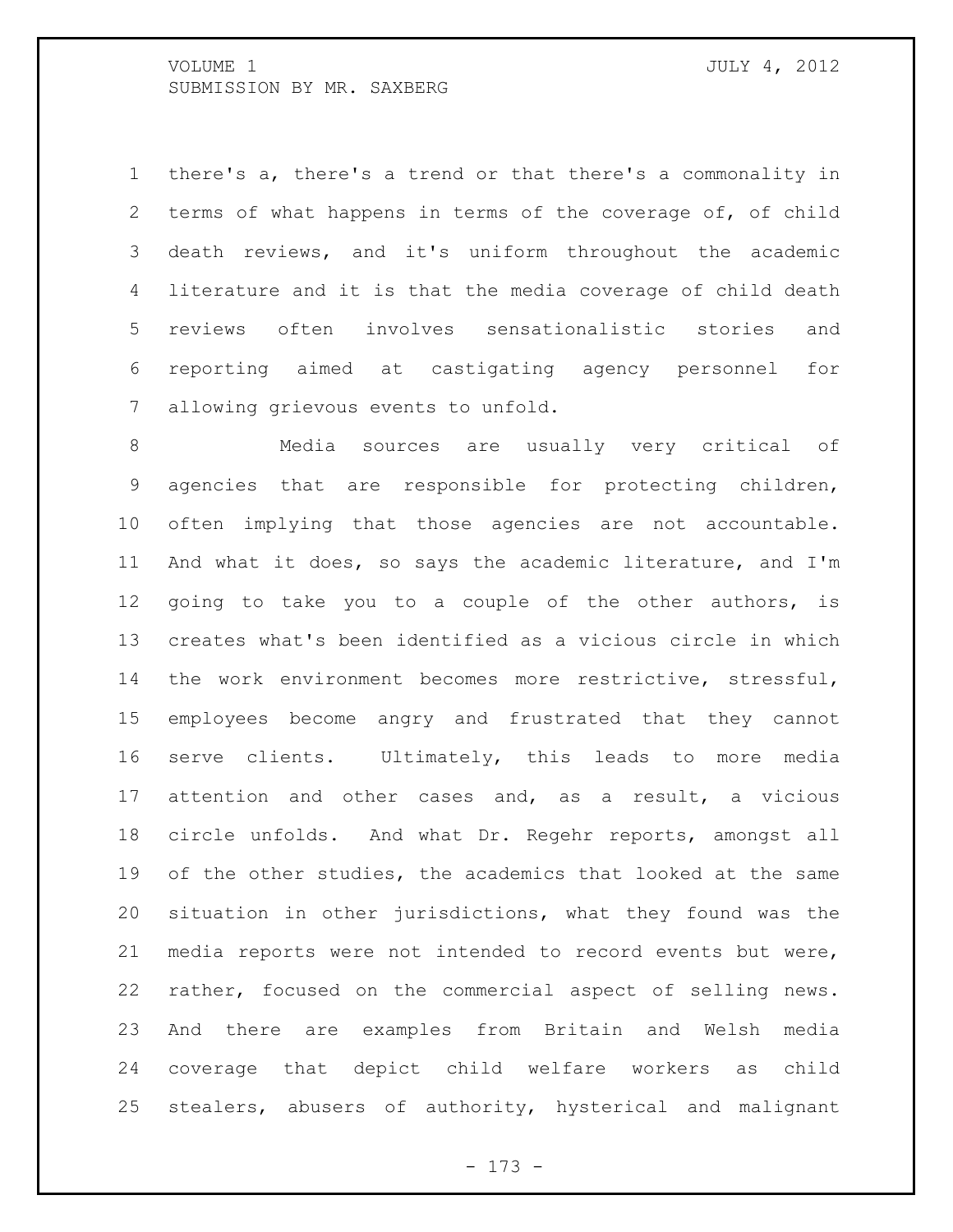and motivated by zealotry rather than facts.

 Let me just take you to one of those, those reports that I think, a quote that says it fairly well. If you turn to tab "G" of this affidavit. THE COMMISSIONER: Yes. MR. SAXBERG: It's an article that was published in the journal of public child welfare, and that's another point to make, is that all of these articles are peer- reviewed academic publications, and that the media has not put forward a single article or academic piece of work that disputes any of the findings or analysis in these articles that, as I say, are published in significant academic journals, have been peer-reviewed. And so in this article, which is entitled "The Vicious Cycle: Recurrent Interactions Among the media, Politicians, the Public, and Child Welfare Services Organizations", it was written by David Chenot. If you turn to the third page, there is a abstract which reads, quote: "The vicious cycle is a sequence of events that recurs to varying degrees throughout the United 24 States. The cycle includes

interactions among the media,

- 174 -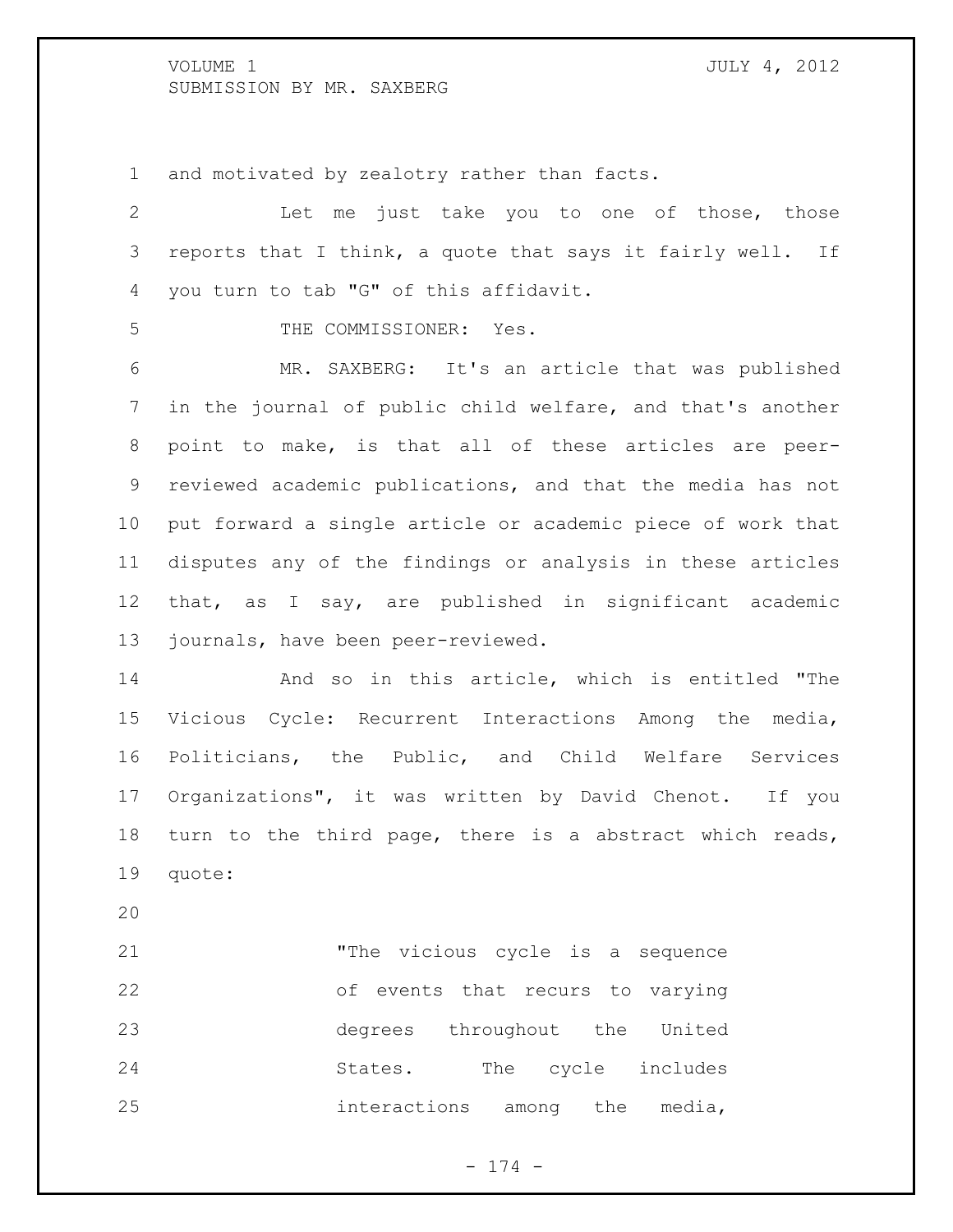**politicians, the public, and child**  welfare service organizations in response to grievous incidents of child maltreatment. These interactions have a profound impact on child welfare services organizations and those who work in them. The cycle and the influence it has on child welfare services organizations are explored with a focus on the climates and cultures in those organizations, the cycle's impact on the child welfare services workforce, and the services they provide." And it goes on. That's the overview. If you turn to page 170 within this article. At paragraph one seventy -- or sorry, page 170, there's a subheading "The Media and Child Welfare Services", and I'll quote from there: "The cycle outlined above has produced many effects on child

 $- 175 -$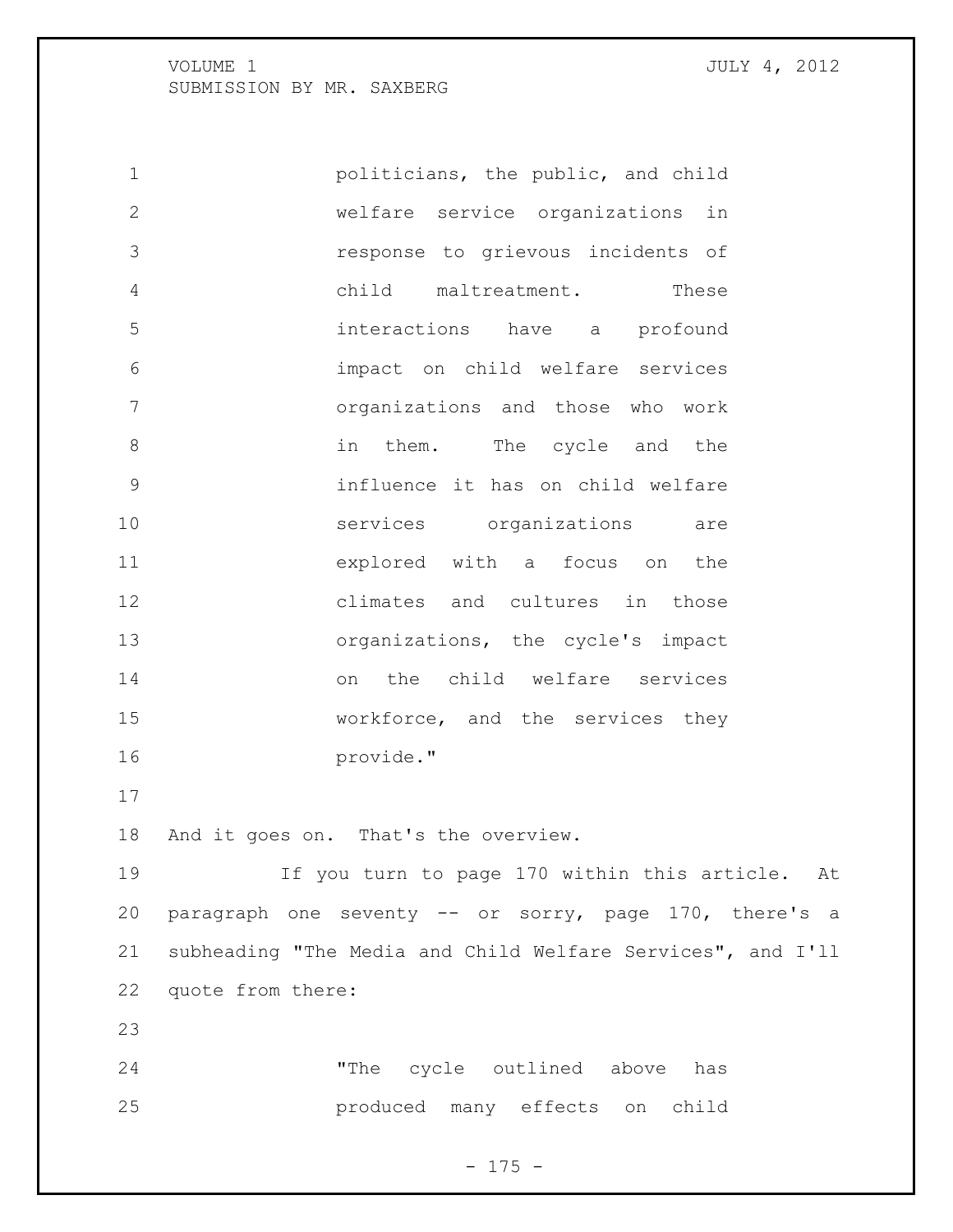protection in the United States. For example, although it cannot always be attributed to the cycle, media reports about CWS agencies and employees are often pejorative and tend to locate culpability for child abuse and neglect with these 8 agencies or personnel ... This approach seems to be case even when the incidents that are the subjects of media reports could not have been prevented by the agencies or personnel in question or little could have been done by any professionals to prevent the 16 abuse or neglect ..."

 That's a very important quote and it's a finding, it's a finding by all of these academics in these articles attached to Dr. Regehr's affidavit, the finding being when you have a story about a child's death, the media coverage appears, in these other jurisdictions, to be sensational; that that's a proclivity of the media, it's something that happens, maybe because of society's abhorrence with the notion of child abuse and its outrage and the media feeding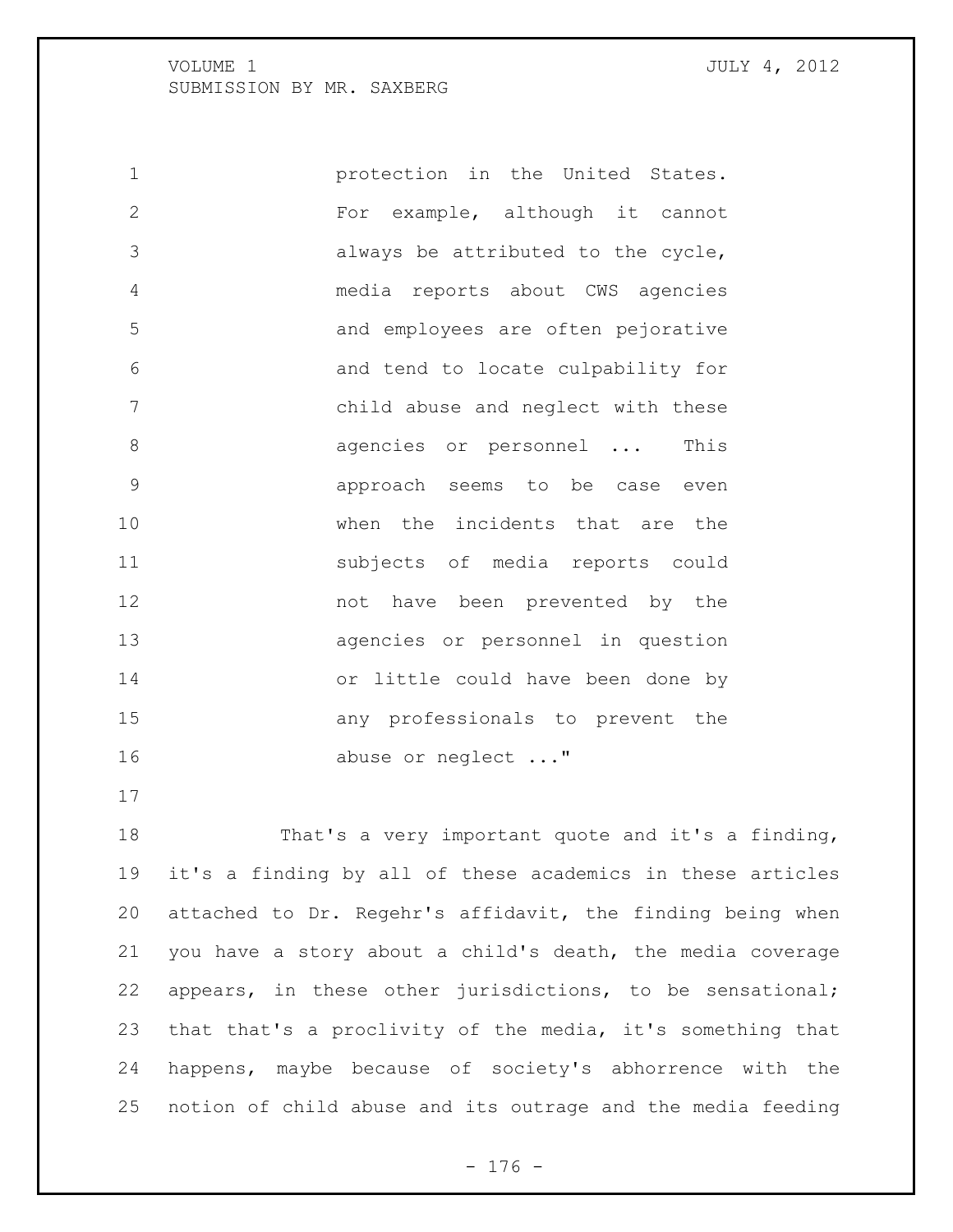on that outrage and reporting on it. It happens in these other jurisdictions, where there's an event that's similar to, to the Phoenix Sinclair event. It's documented in the affidavit material.

 Has it happened here? We know it has. It's already happened and, and this child protection matter hasn't started. That type of media response: shoot first, ask questions later, has already occurred and all you have to do is flip in the selected book of documents to tab 21. And this is, of course, is the by now infamous front page headline from the Winnipeg Sun which reads, shows a picture of Phoenix and reads, "Cowards".

 During cross-examination of Mr. Rosner from the CBC, I asked him to acknowledge that this is an example of sensationalistic journalism and he agreed. It's yellow journalism.

 If this -- the point is this: Imagine a social worker testifying in this proceeding about the job that they're performing and a decision that they've made in good faith and based on information they had available, and their picture winds up with the picture, the image of the individual, winds up with a headline like this, how is that not going to do damage to the efficacy of the child welfare system? How is it not going to radiate distress to other workers? How, how is a sensational piece of journalism

- 177 -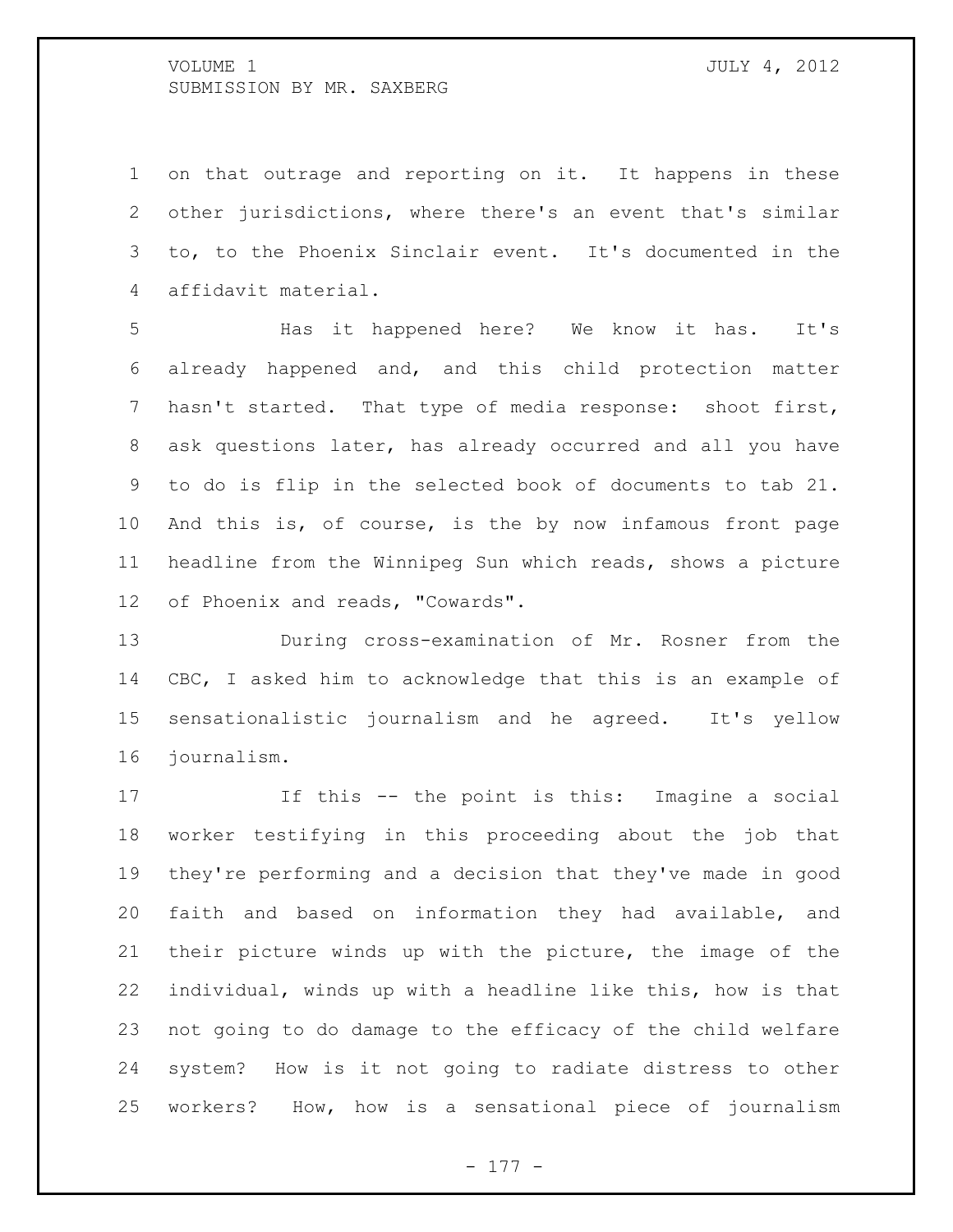like that not going to ultimately impact a family somewhere in Winnipeg where, as is the experience in other jurisdictions, after that kind of coverage, workers tighten 4 the gate or, or broaden the gate, as it were, open the floodgates in terms of their intervention in families? Anything, if someone mentions the word "abuse", whether it's specified or not, whether anyone has any details, you better get in there and apprehend that family. You don't want to be the next person with the headline and your picture on the front. How is that not going to impact the provision of child welfare services and how is that ultimately not going to impact families and children? It is. And this is just one example.

14 If you turn to the next page, the author Mr. Brodbeck -- the next tab, sorry, tab 22. There's -- on your copy you should have highlighting.

17 THE COMMISSIONER: Yes.

18 MR. SAXBERG: And the highlighting reads, quote: 

 "It's expected the inquiry will expose massive holes and incompetence within the child and family services system, something 24 that will surely cause great political embarrassment and harm

- 178 -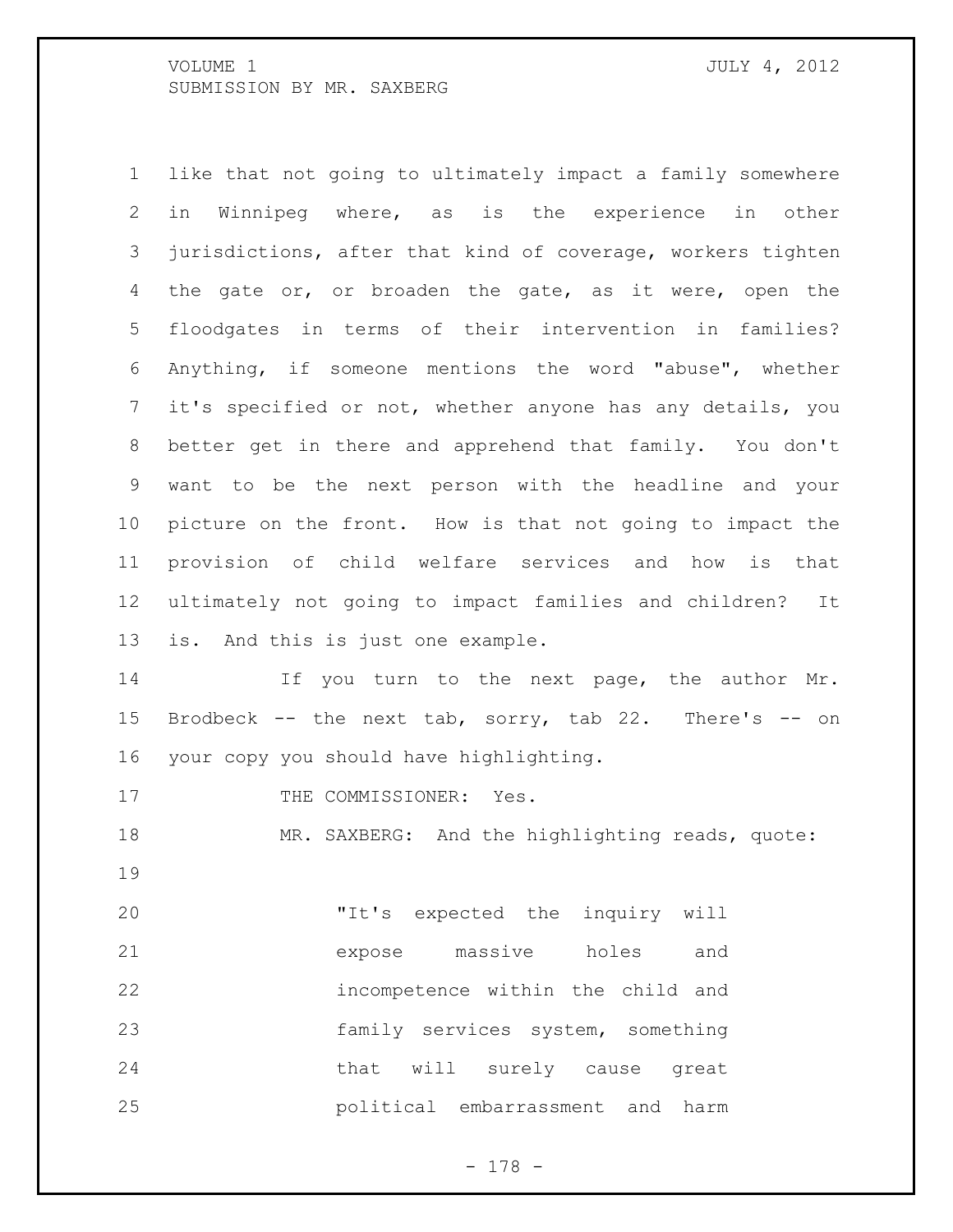1 to the current government." And then there's a subheading, "Judgment Day": "And it will likely cause harm and embarrassment to those working in 7 the system who failed to ensure 8 Sinclair was in safe hands, despite obvious signs she was not." 12 Now, I don't know where the reporter gets his information here, and it's certainly not from anything that I've seen in the information that -- or the reports on this matter that we adduced. But the point is -- I'll continue on to -- I'm going to read just a bit more before I make a point. It's, it's the next highlighted area, where he states: "It's judgment day, people. And everyone who works in the system should have to account for their actions. If you screwed up, you 24 should have to face the music, 25 iust like everybody else. After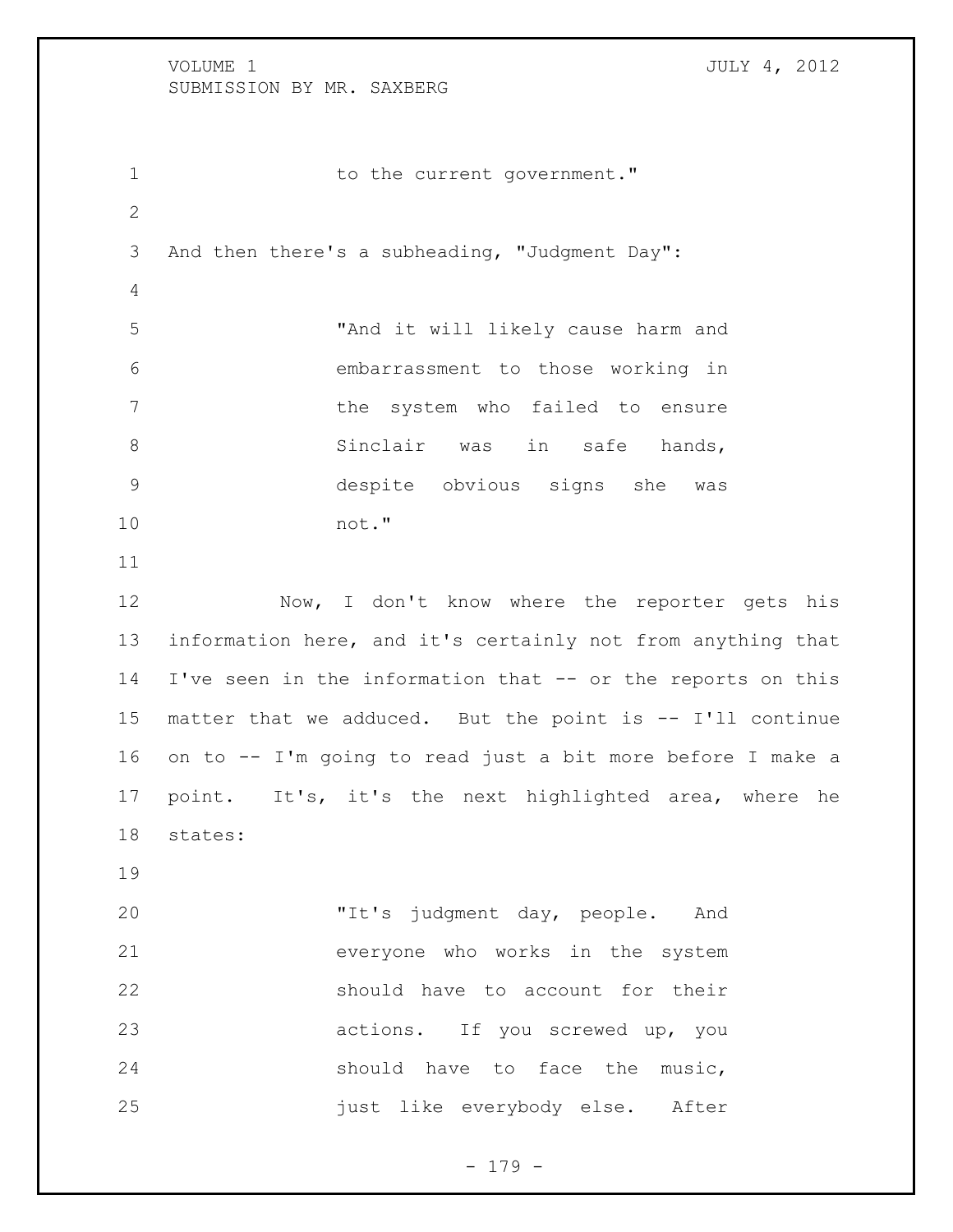1 all, a little girl was tortured 2 and killed here."

 It doesn't get anymore sensational than that. No one in the child welfare industry in Manitoba had any direct involvement in the torture or the tragic death of Phoenix Sinclair. Nothing direct. There is no direct involvement. And this is making it sound like these workers somehow were directly responsible for Phoenix's death.

 And this -- I'm going to come to it in the -- you may -- it, it sounds like you may not have had the opportunity to review our reply brief, but in our reply brief we have a section that says what's really driving the media's opposition to the request for this limited publication ban, what's really driving it is a false -- is a misunderstanding, is a presumption, is a premise that is fundamentally flawed. And that premise is that there was some gross misconduct, that there was some major dropping of the ball here by some worker or group of workers at Winnipeg CFS. And if you turn to tab 24, it's best -- the false assumption is best revealed in an article by Lindor Reynolds, which is at tab 24. And the first two paragraphs I'm going to read from. She writes: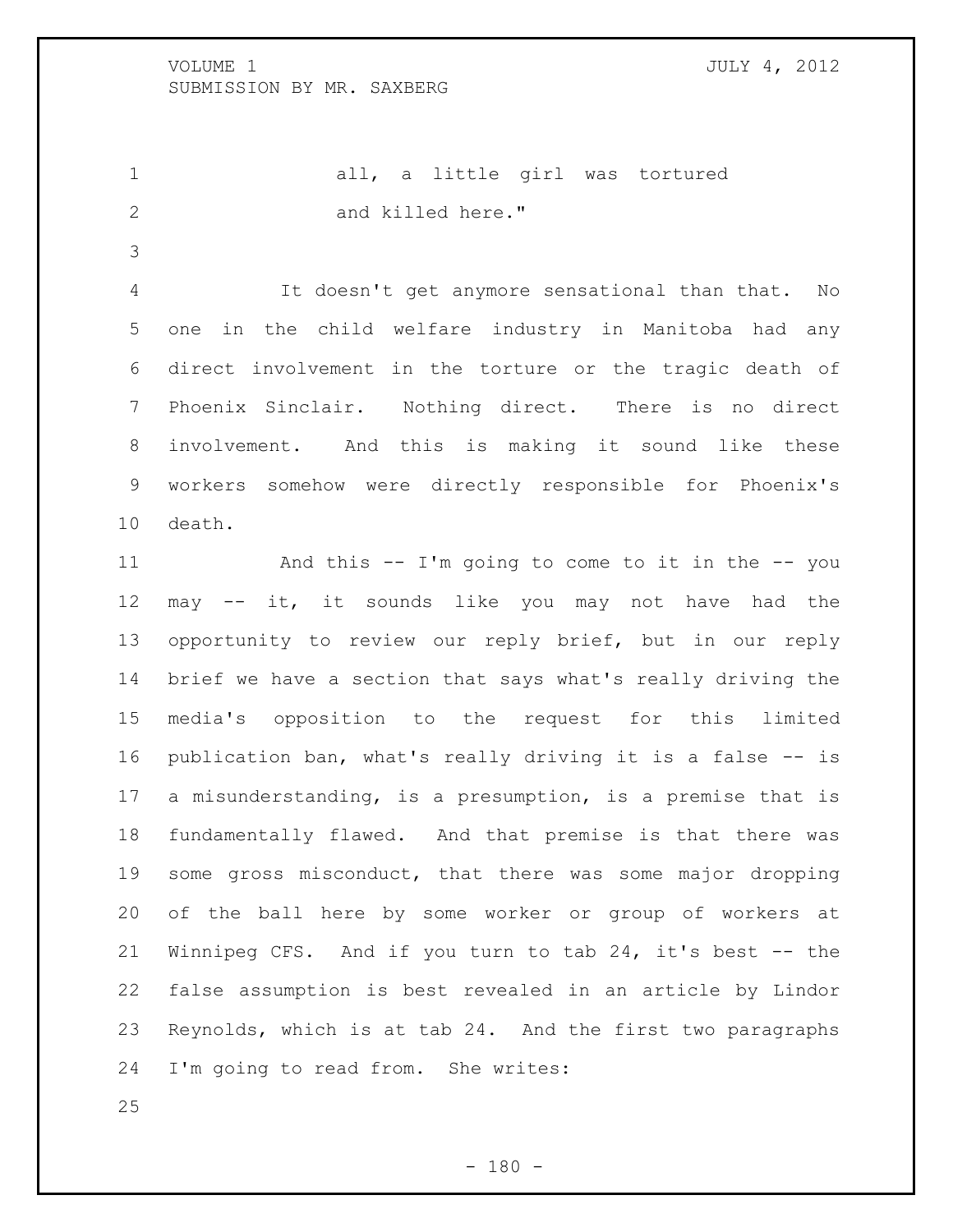"In legal terms, Phoenix was killed by her mother, Samantha Kematch, and her stepfather, Karl McKay. They were convicted of first-degree murder in the child's 2005 death." Next paragraph: "It would be nine months before 11 anyone, including the team of child welfare workers who passed through the child's short and miserable life, noticed she was missing. Her body was eventually found near a dump." It continues: "If Phoenix's stepbrother hadn't 21 told the family secret, it's impossible to know if anyone would have come looking for the child."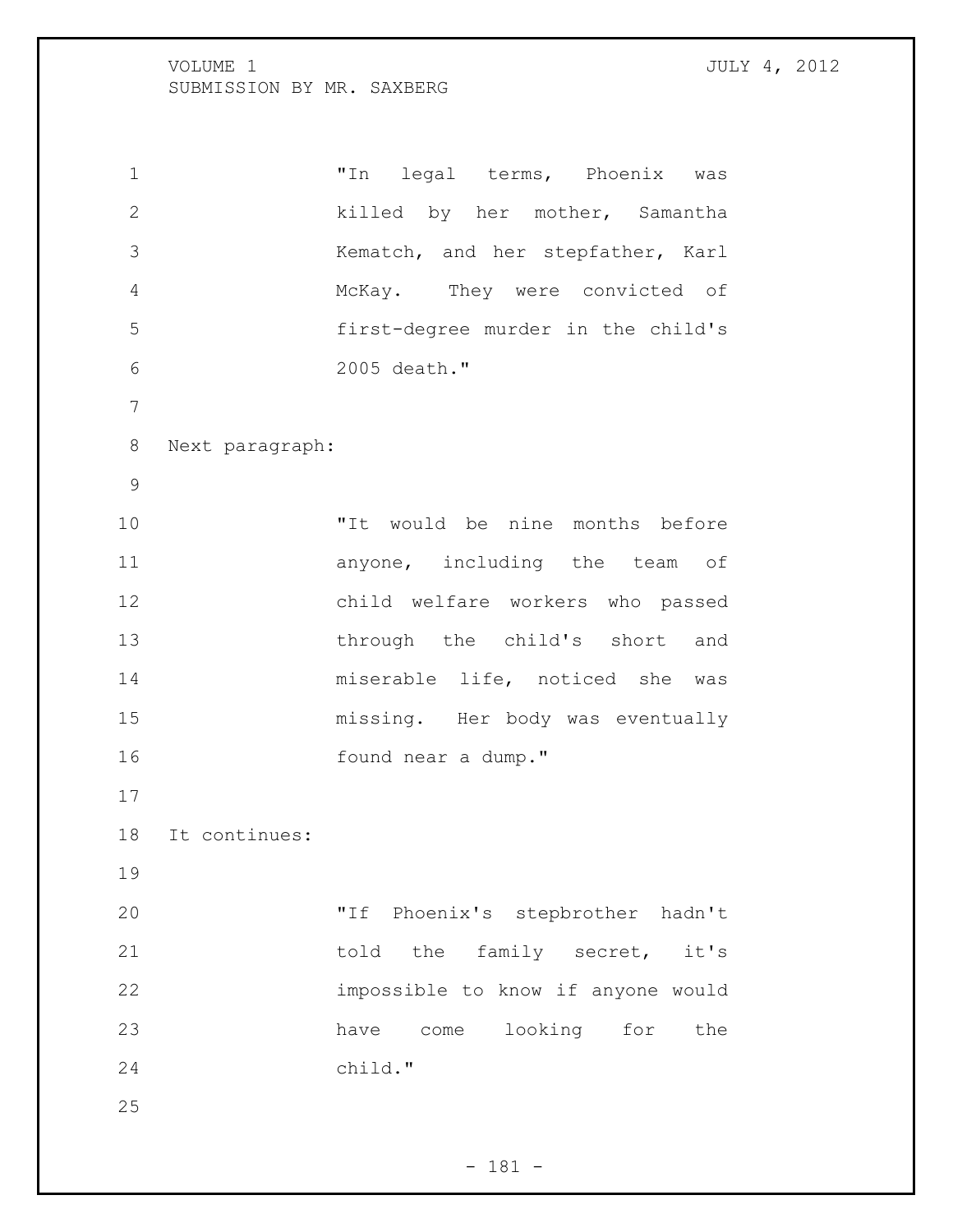1 I'm going to have to look for my other reference, but the point --

 THE COMMISSIONER: I take it, I take it you're not going to finish today? Or maybe I'm wrong.

 MR. SAXBERG: I don't know. I guess it depends. THE COMMISSIONER: I'm being too pessimistic. But I was going to say that if you're coming back in the morning to the podium, you could deal with that particular point then.

10 MR. SAXBERG: Yeah, maybe I will.

11 THE COMMISSIONER: You, you can do that, in any event, because there will be nobody following you today, for sure.

MR. SAXBERG: Yes, thank you, Mr. Commissioner.

15 The point, the premise that I -- that is in these reports and that I will point out to you is that there is a presumption and a statement in many of these reports that Phoenix Sinclair was in the care of CFS for most of her short life and that then she was handed over to those that murdered her. That's the Coles notes of what you see in most of these stories.

 Oh, okay, sorry. I guess it's just the sometimes you get up, you get up in front and it's hard to concentrate. But if we go back to that article I found -- my colleague has pointed out to me the paragraph that I was

- 182 -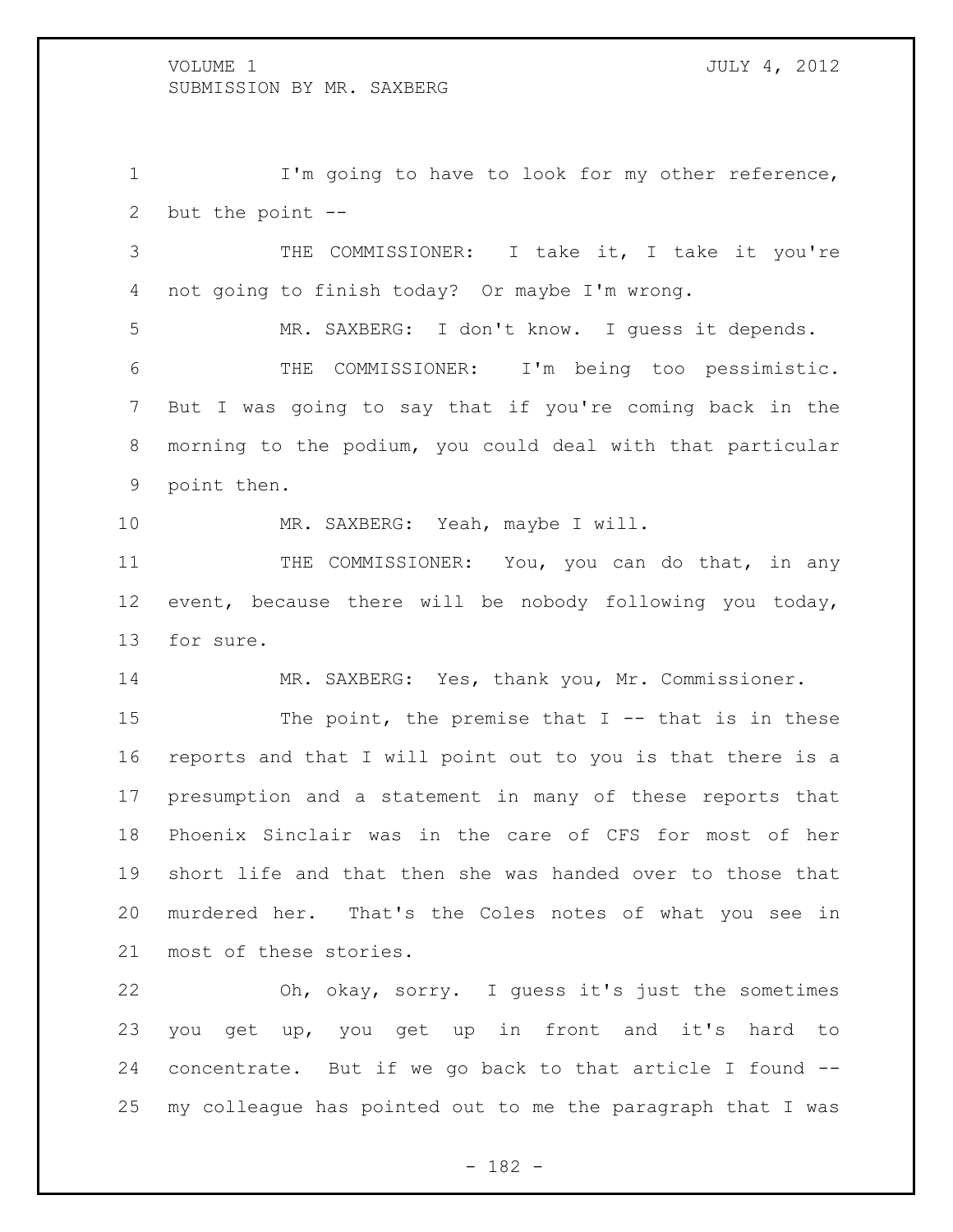looking for. We're on tab 24 and it's the fourth paragraph. THE COMMISSIONER: Yes. MR. SAXBERG: Then. Where Ms. Reynolds writes: "Before she died, she was caged, forced to eat her vomit, kept in a cold basement and had her bones broken from pelvis to head. She was under the care of CFS for most of her life."

 That statement right there is absolutely wrong. Absolutely wrong. And it's absolutely wrong that she was returned, after being in care for most of her life, to Samantha Kematch and Karl McKay who then murdered her. That's wrong, too. But that's the premise upon which the media is starting.

 There's a view that there was some serious misconduct here that has occurred, and the coverage has been sensational because they're saying, why isn't anyone prepared to get up on the stand and answer for it. And if there was a situation where there was some kind of gross 24 misconduct of that sort, where there was that type of evidence that this commission was going to hear, or where

- 183 -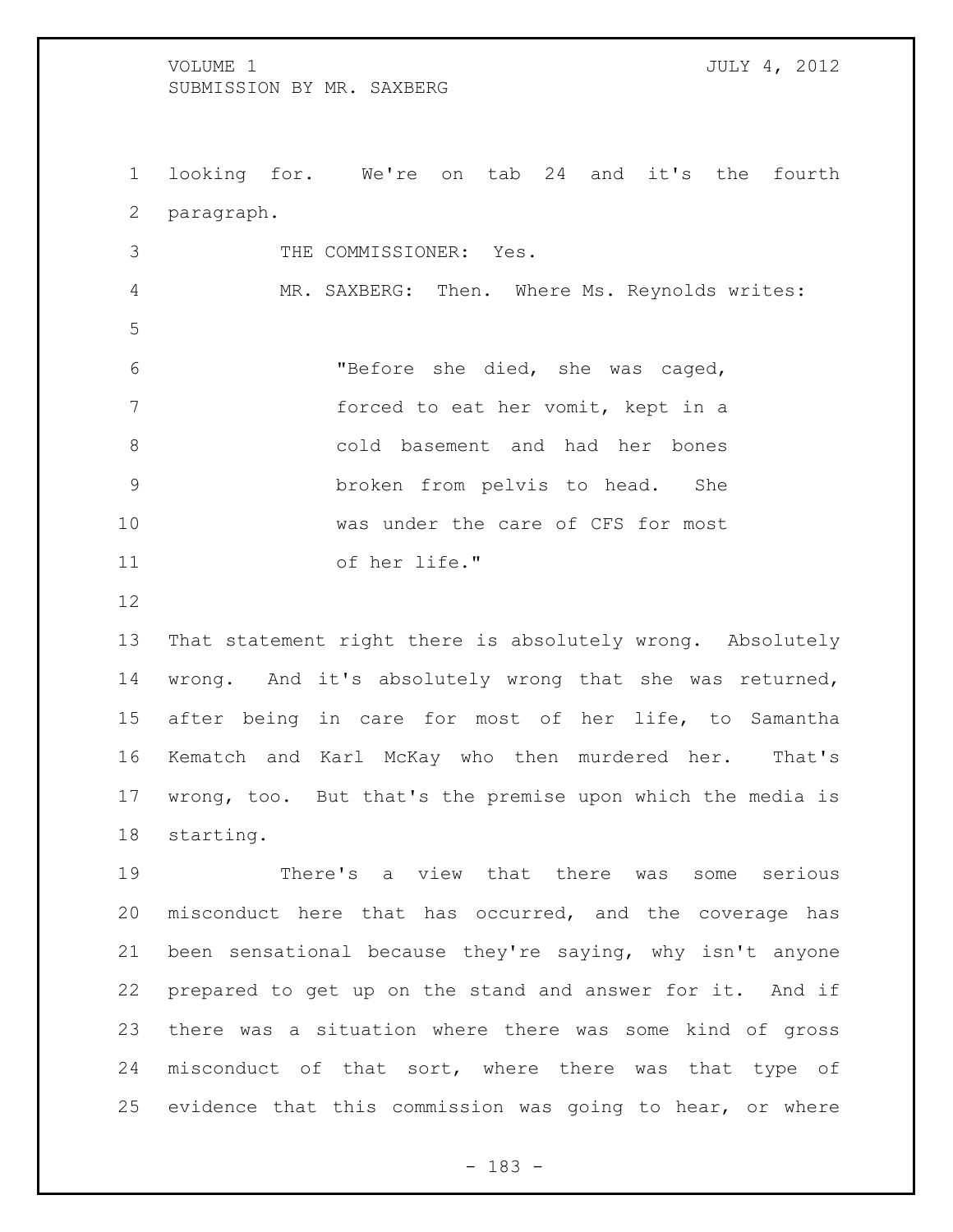someone had done something, someone had done something that was of that level, for instance -- THE COMMISSIONER: Well, we're going to hear whether it was of that level or not. MR. SAXBERG: Well, let me just, let me just finish characterizing this and I'll answer that. If you turn to the next tab, tab 25, it's an article be Dan Lett, and here's the level that the media thinks that the evidence is going to rise to in terms of the conduct of social workers. 11 THE COMMISSIONER: Yeah. MR. SAXBERG: When I say "thinks", this is the premise that they're working from. And it's on the second 14 page of this article and it's very, very small font. 15 THE COMMISSIONER: Yes. It's highlighted. MR. SAXBERG: Right. And I'm going to start just above the highlight: 19 The fact, it remains a mystery why social workers are not supporting 21 the inquiry into Phoenix's death. Rather than an opportunity to use social workers as scapegoats, this inquiry will reveal how much social workers attempt to do with

- 184 -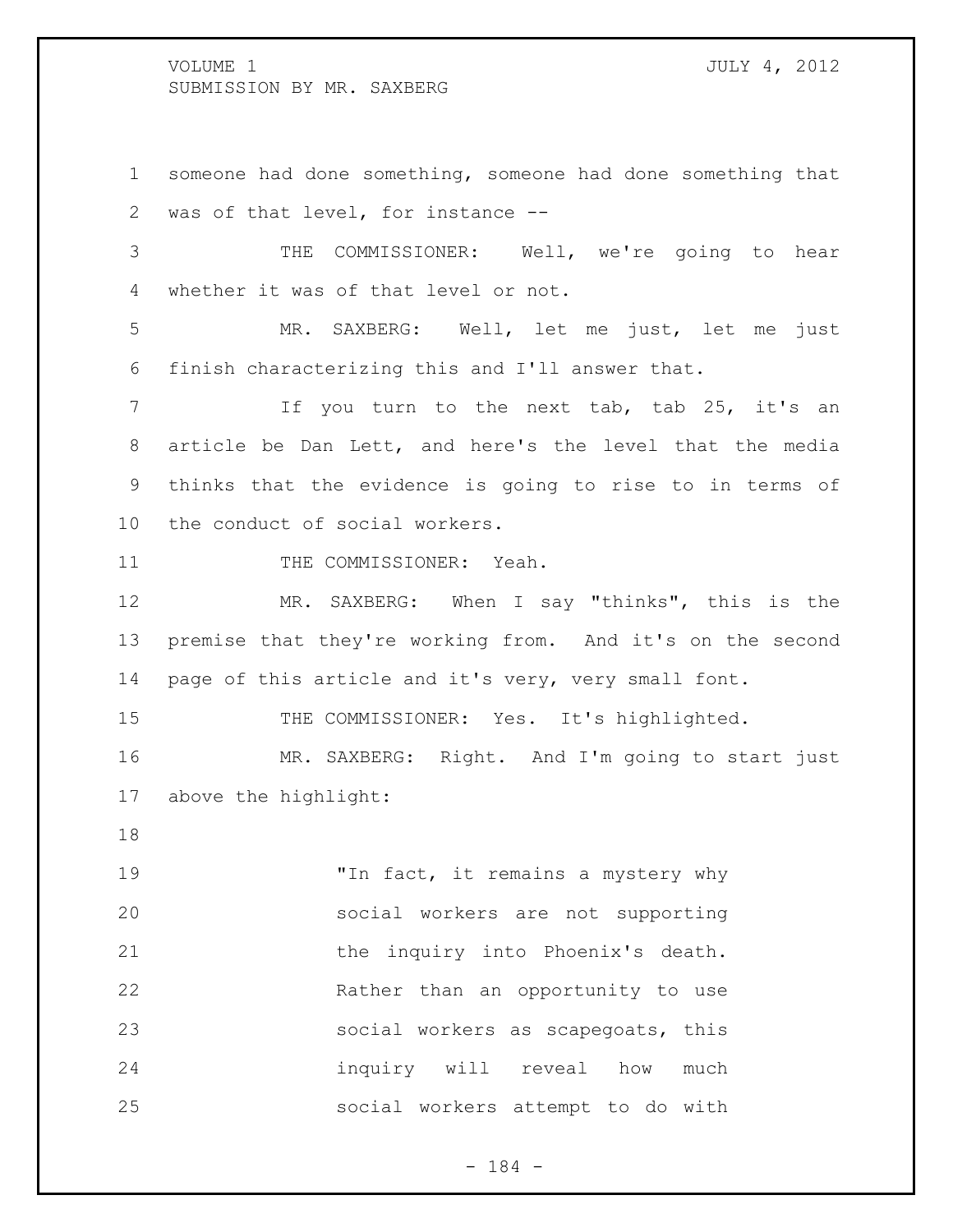$\ldots$  scarce resources provided to 2 them. [The] inquiry will reveal 3 the suffocating caseloads, the trauma they suffer from watching parents abuse their children and 6 6 the sadness that comes when they realize the number of those children who are sentenced to lives of abuse and dysfunction because that's the only life they know. Yes, it will also eventually **13** reveal those who failed in the performance of their duties or who allowed the pressures of the job 16 to justify a lack of humanity." They're expecting to hear the evidence rise to the level where they hear that social workers somehow lost their humanity in this case. That's what they're

 expecting. That's why they want names, that's why they think that it's important for people -- for the names to be put forward because someone's got to be answerable.

 The problem is, you aren't going to hear any of that evidence, Mr. Commissioner because none over that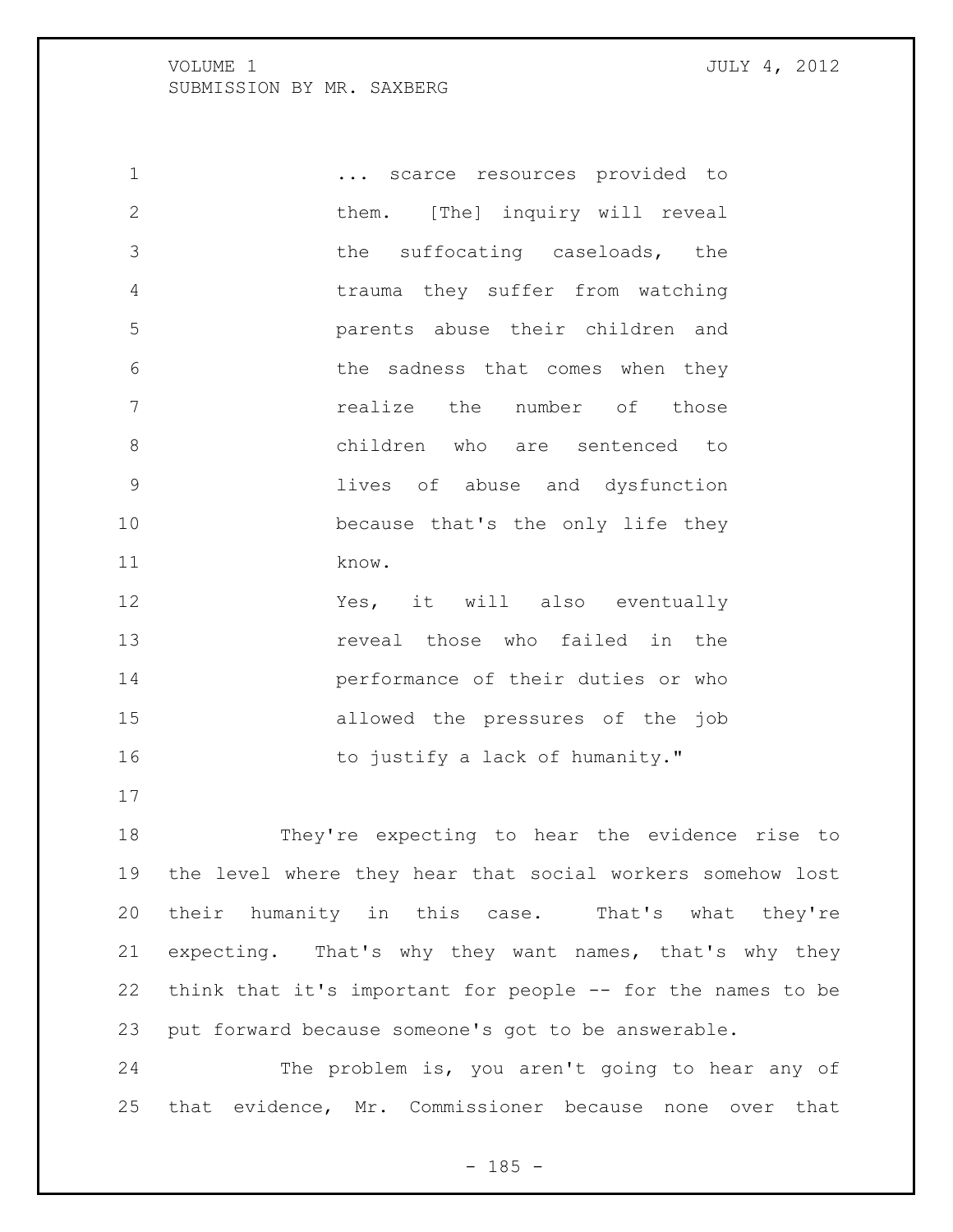happened. There, there's a difference between this inquiry and the other major inquiries that have happened recently in Manitoba, and it's this, and it's stated in our brief. But I see Mr. Kroft rising. MR. KROFT: Mr. Commissioner, I'm, I'm seeking some direction. I, of course, don't represent a party. I, like you, I suppose, have no information about what did or didn't happen. I have no expectations of anything bad or good and have no way of knowing any of that until you conduct a public hearing.

 My friend has been giving a lot of evidence about what happened in, in a proceeding where I'm going to have to respond. I hadn't expected that we were going to be getting into the details of what happened to Phoenix Sinclair, what was right or what wasn't.

 THE COMMISSIONER: I don't think that's the, what -- all these things certainly have not been proven in front of me.

 MR. KROFT: And, and I'm just wondering where that goes and whether I need to be going through an evidentiary process to find out whether I need to answer some of these statements that, at this point, I have no way of verifying.

24 THE COMMISSIONER: I, I would think not. MR. SAXBERG: And I'm not giving evidence. What,

- 186 -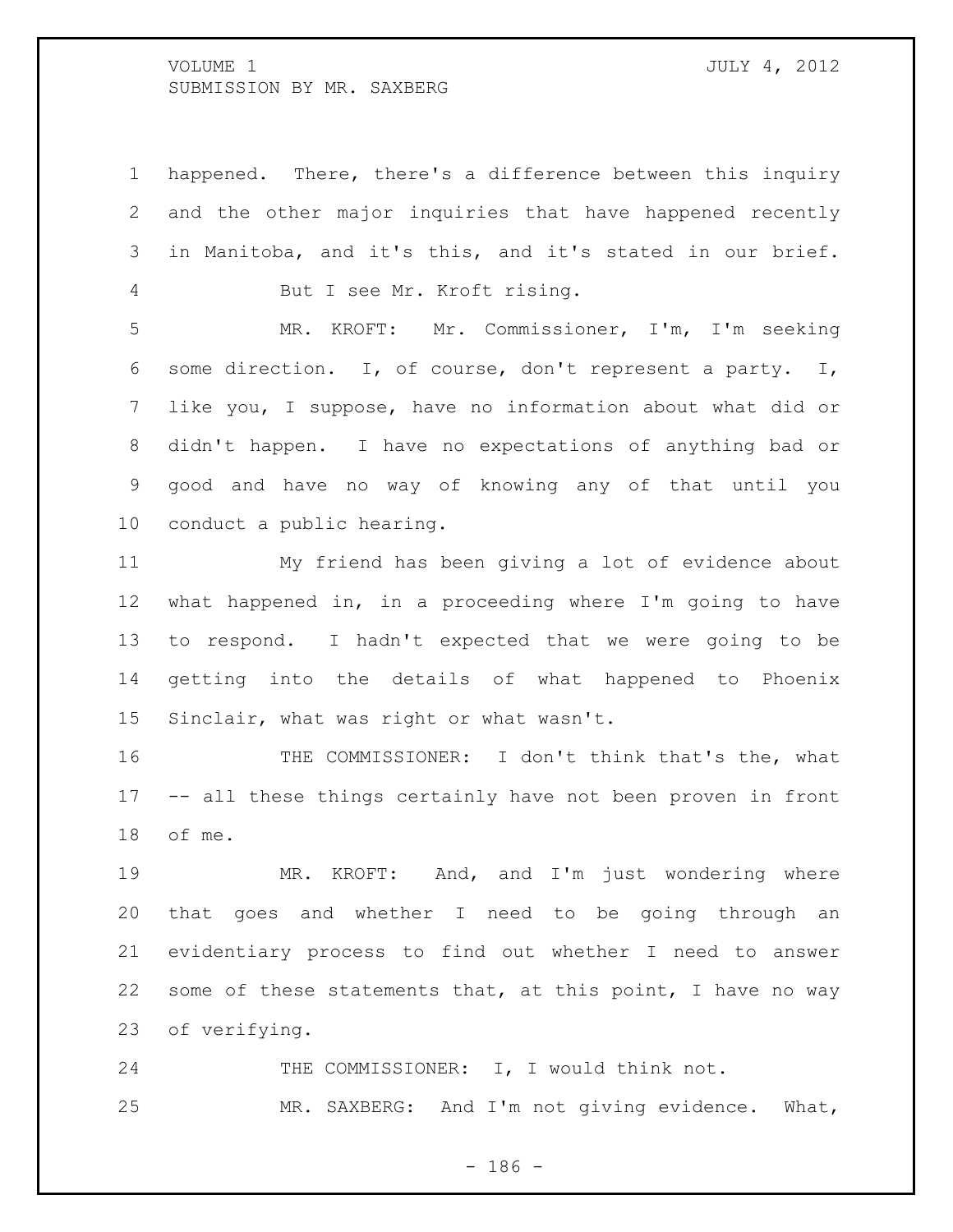what I'm doing is saying one of the important factors for you, in determining whether or not it's important for an identity of a social worker to be made public, one of the most important factors, probably the most important factor at the end of the day, is going to be, what did they do, or what did they -- or what was it that they didn't do? Should they be answerable in the public by virtue of the inquiry's exposé function? Should they be answerable? Should their name be out there? Should they be allowed this media treatment? And what I'm suggesting is that the media, in its coverage, has made these assumptions that the conduct is such that social workers lost their humanity in delivering services, that --

 THE COMMISSIONER: Well, that's what's written there but that hasn't been proved in this forum.

16 MR. SAXBERG: No. What I'm, what I'm suggesting is that the assumption of the media and the reason they want the identity is because they think that there are going to be workers that, that, that committed misconduct at that extreme of a level and therefore they need to answer for it.

 THE COMMISSIONER: Well, that's, that's your opinion of what you take out of what they've written.

 MR. SAXBERG: Right. And there are numerous examples of that within the media coverage so far and

- 187 -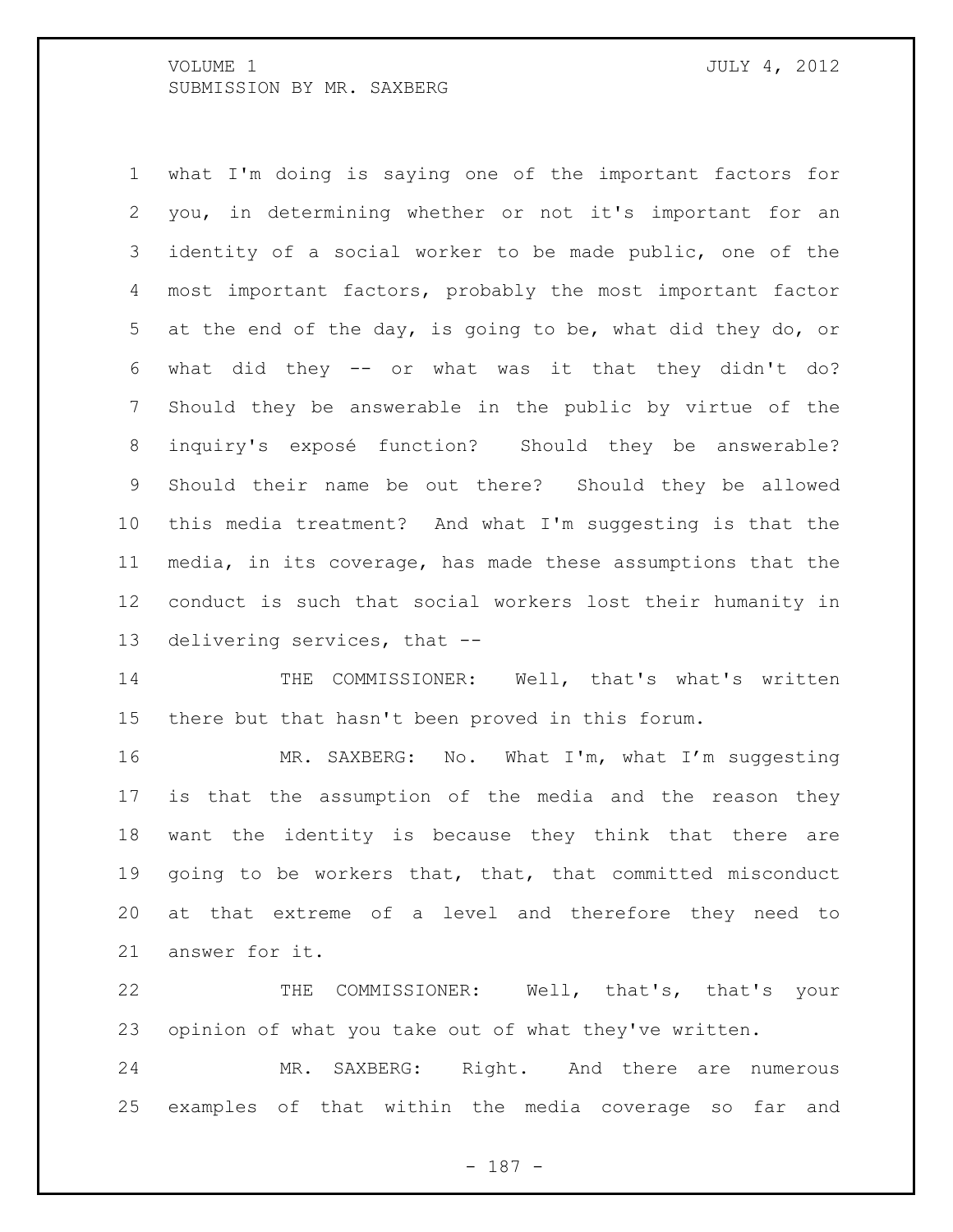within the response by the public to media coverage. What I'm suggesting to you is, it's, it, it is the only thing that I can think of that is the good that would come out of 4 lifting confidentiality, and if you're doing the Dagenais/Mentuck test and you're deciding is there a positive to come from lifting the confidentiality, only positive that can come is if someone needs to be answerable for their conduct. But you don't know yet, at this point, whether there's anybody like that, and I'm telling you there isn't but you don't have to take, take my, my word for it. You'll see it as the evidence is presented. I'm saying that the media has got it wrong, that there's -- these are presumptions that aren't there. This is -- the uniqueness about this inquiry that we spoke of in our brief, and I'll take you to it at tab 12, the uniqueness of this inquiry compared to other inquiries, as I said, an inquiry, one of its purposes -- well, all other inquiries that have occurred in Manitoba never had the purpose of protecting children. They, they did not have that function at all. They had the regular inquiry objective of exposé. And what they're investigating, we cite two examples here. One is the Taman Inquiry, a very recent high profile inquiry in Manitoba.

 This is, if you're looking at the brief, it's tab 12, paragraph 40. And in the Taman Inquiry, the conduct

- 188 -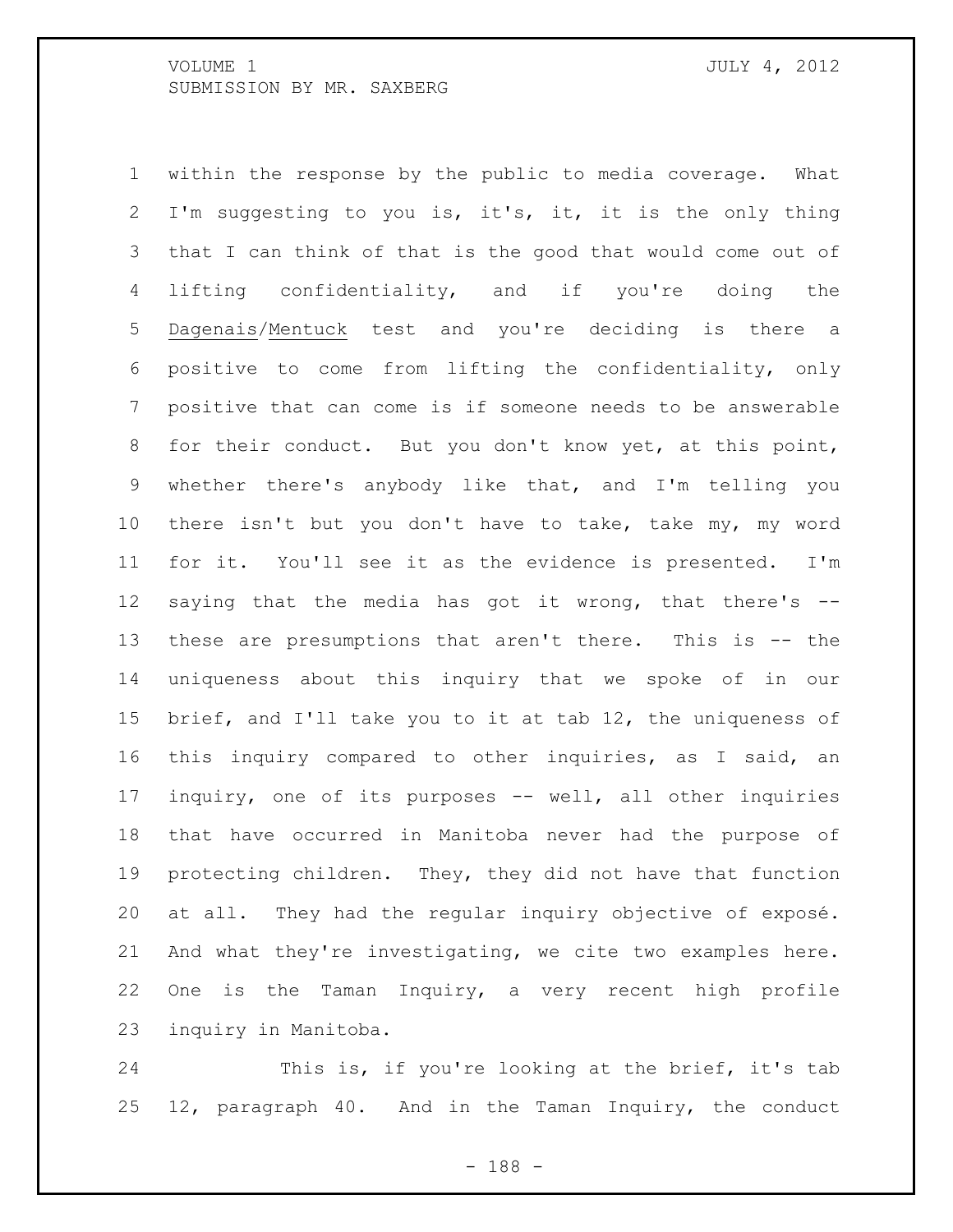of  $-$ 

 THE COMMISSIONER: What -- tab 12, page what? MR. SAXBERG: Tab 12 of the -- THE COMMISSIONER: Yes, I have it. MR. SAXBERG: -- selected documents, paragraph 40, which is page 15.

7 THE COMMISSIONER: Yes.

 MR. SAXBERG: At paragraph 40: The conduct of professional witnesses in other recent Manitoba inquiries was directly related to the event which resulted in the calling of the inquiry. For example, in the Taman Inquiry police constable Derek Harvey-Zenk rear-ended and killed Crystal Taman. Harvey-Zenk was charged with impaired driving causing death, refusing a breathalyzer test, dangerous operation of a motor vehicle causing death and criminal negligence. Plea bargain was struck wherein he pled guilty to dangerous driving, a lesser charge, and the charges were dropped. There was a public outcry and plea, over the plea resolution and allegations that the investigation that led to that were botched. Professional witnesses were directly responsible for the botched investigation and they were answered to call.

 There was, there was a direct relationship to the matter that caused the outcry here, the plea bargain and the botched investigation. There's a direct relationship

- 189 -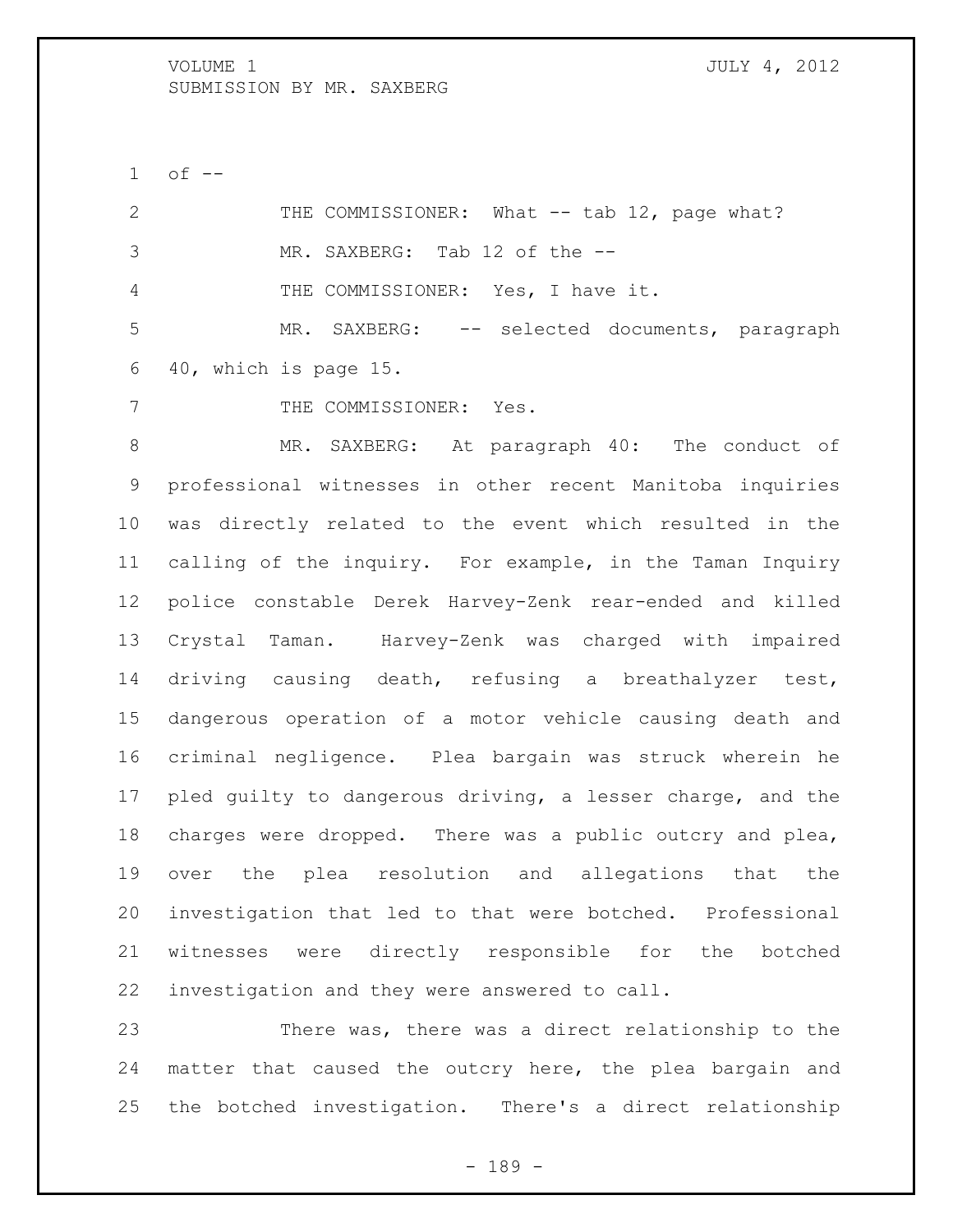between the witnesses that were called forward to answer for what happened and, and the event that caused the public outcry, the botched investigation. Okay.

 In the Sophonow Inquiry, another major inquiry in Manitoba in recent memory, Thomas Sophonow was wrongfully convicted of the murder of Barbara Stoppel and here the outcry related to the wrongful conviction, which was a result of improper conduct with respect to the investigation of the death and the prosecutorial misconduct in the criminal proceedings. Again, direct, direct link between those witnesses that had to testify and answer for their acts and omissions in the event that caused the 13 public outcry. That's not the case here.

 The event that causes the public outcry and shock was the murder and torture, death by her parents, the, the way that Phoenix Sinclair was treated, the nature of her death and the fact that it wasn't discovered for nine months. That's what, what brought about the public outcry leading to the inquiry.

 The work done by the CFS workers in this case is not in any way directly related --

THE COMMISSIONER: Well, just a minute.

23 MR. SAXBERG: -- to that event.

 THE COMMISSIONER: Just a minute. You're not giving evidence. I've let you go an awful long way, but I

 $- 190 -$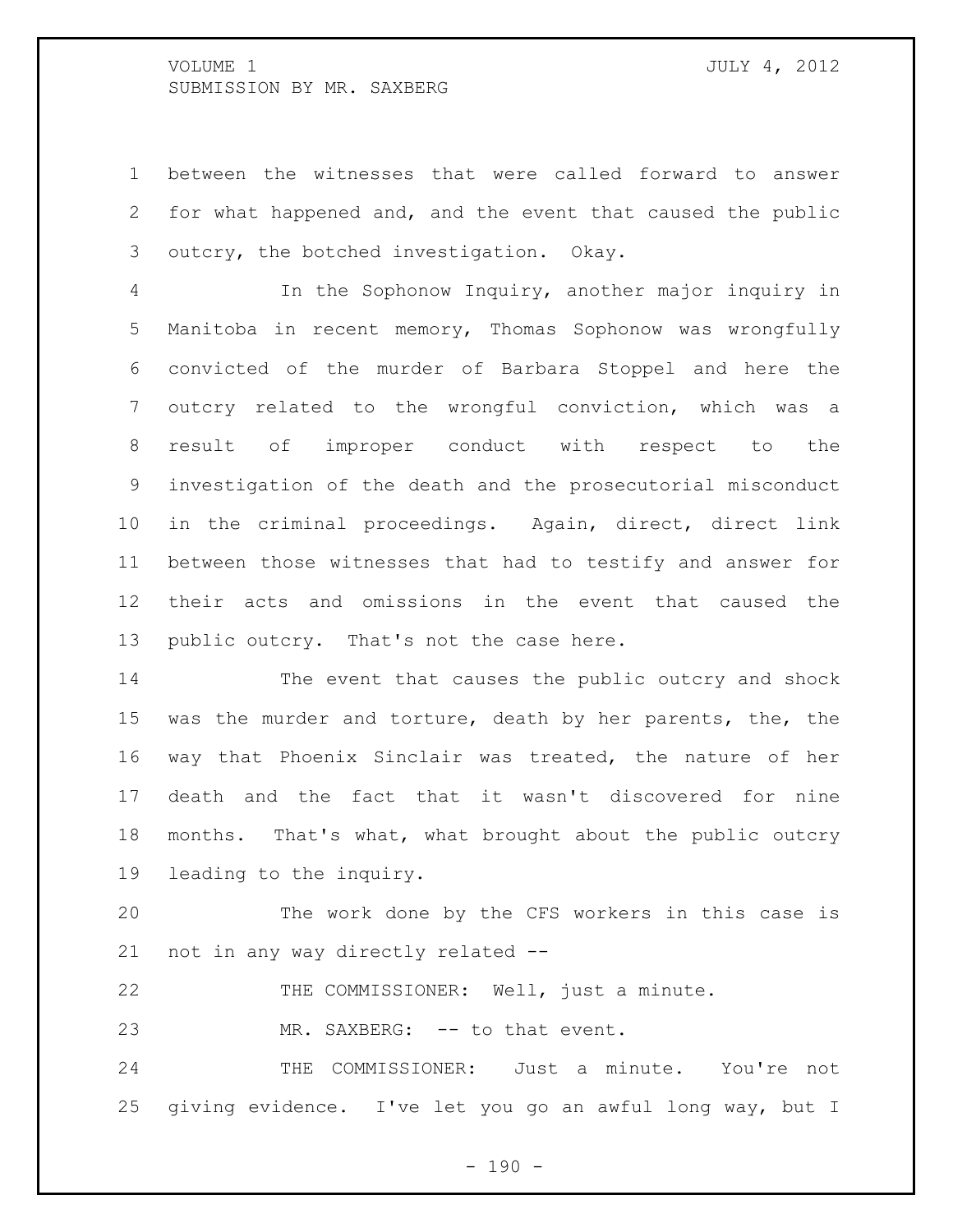think you're really getting to an area that we're going to hear from witnesses about and rather from you.

 MR. SAXBERG: Right. And I appreciate that. And, but the point of it was really this: Can you make your decision right now on whether it's appropriate to lift confidentiality? You're, you're, you're quite rightly 7 expressing to me, I can't, I -- you can't make a decision on any of that. You haven't heard the evidence yet. You don't know if the conduct rose to the level of social workers losing their humanity or --

11 THE COMMISSIONER: I'm --

12 MR. SAXBERG: -- whether it was something minor. THE COMMISSIONER: I'm going to make a decision on the motions that are before me that call for an answer.

 MR. SAXBERG: And what I'm saying is, the -- either you -- if you're deciding the motion now, you're 18 deciding it -- and, and what I'm saying is that there's no evidence that there is a compelling reason to disclose the identity because the conduct was of such a level that it demands it, and that's essentially what the media is saying here. That's their entire argument. That's what the -- when I say "the media", I mean not the media lawyer but the media coverage is saying the, the conduct, the work by, by CFS was of such a level that it demands that these

- 191 -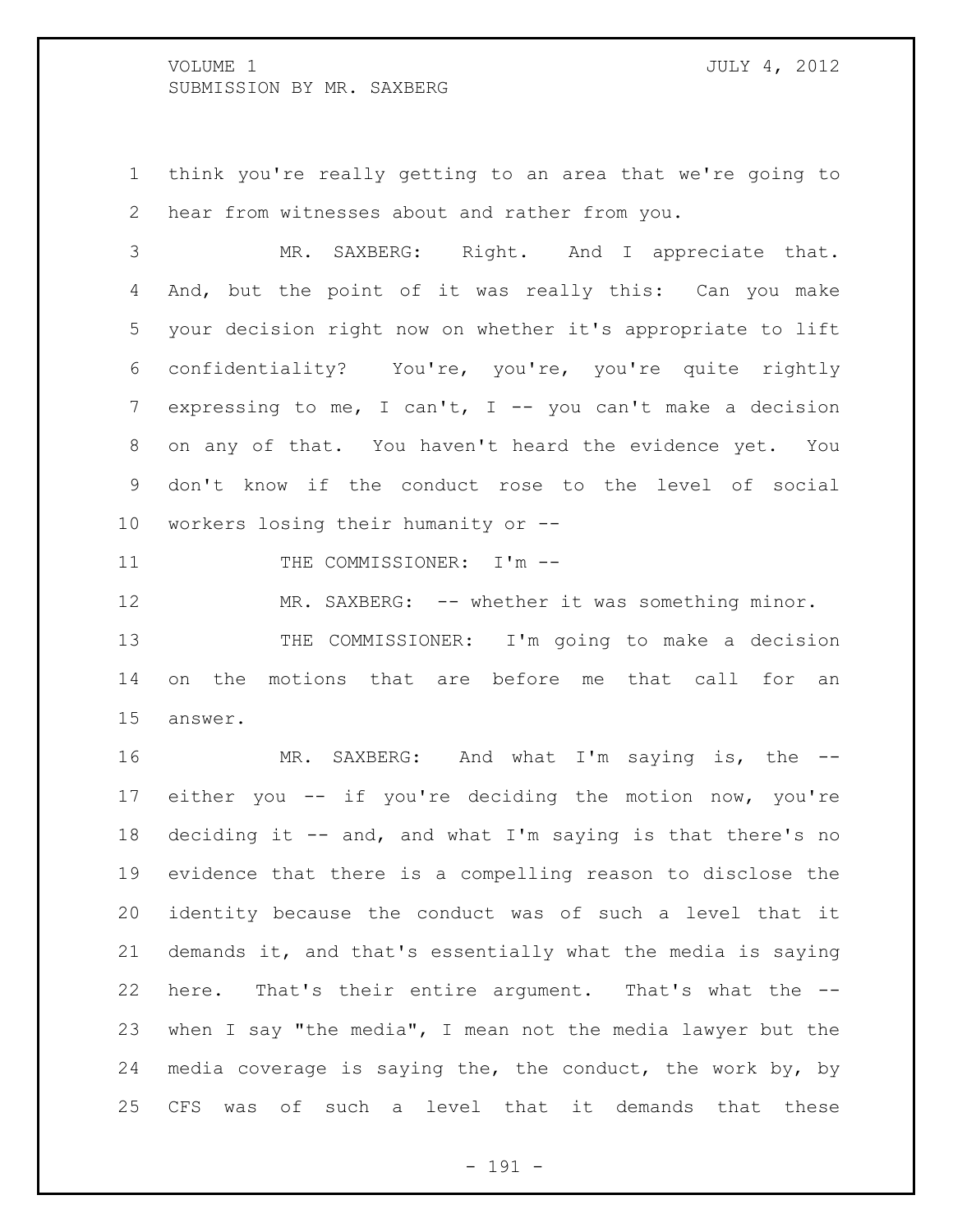individuals be answerable for it and we're -- what I'm saying is there's no evidence of that. There is no evidence of that. And you --

 THE COMMISSIONER: Well, the, the inquiry will tell whether there is or isn't.

 MR. SAXBERG: Right. The inquiry will tell that. So at this point --

 THE COMMISSIONER: I mean, I can't, with all due respect, I can't take your word for that. I've got to hear the evidence.

11 MR. SAXBERG: And that's my point, is that you have no evidence that the conduct by the social workers was such that, that justice demands their names be made public. You have none of that evidence. And, and that's the only thing that would auger in favour of the media's request to lift confidentiality, because lifting confidentiality, according to all of these reports on media coverage of child death reviews, results in negative consequences to the child welfare system, so there better be some positive gain from lifting that confidentiality. And what I'm saying is the, the only evidence that would allow you to form that conclusion would be if there had been evidence of that kind of conduct.

 Now, you can decide to maintain confidentiality until there comes a point when it's, becomes -- where

- 192 -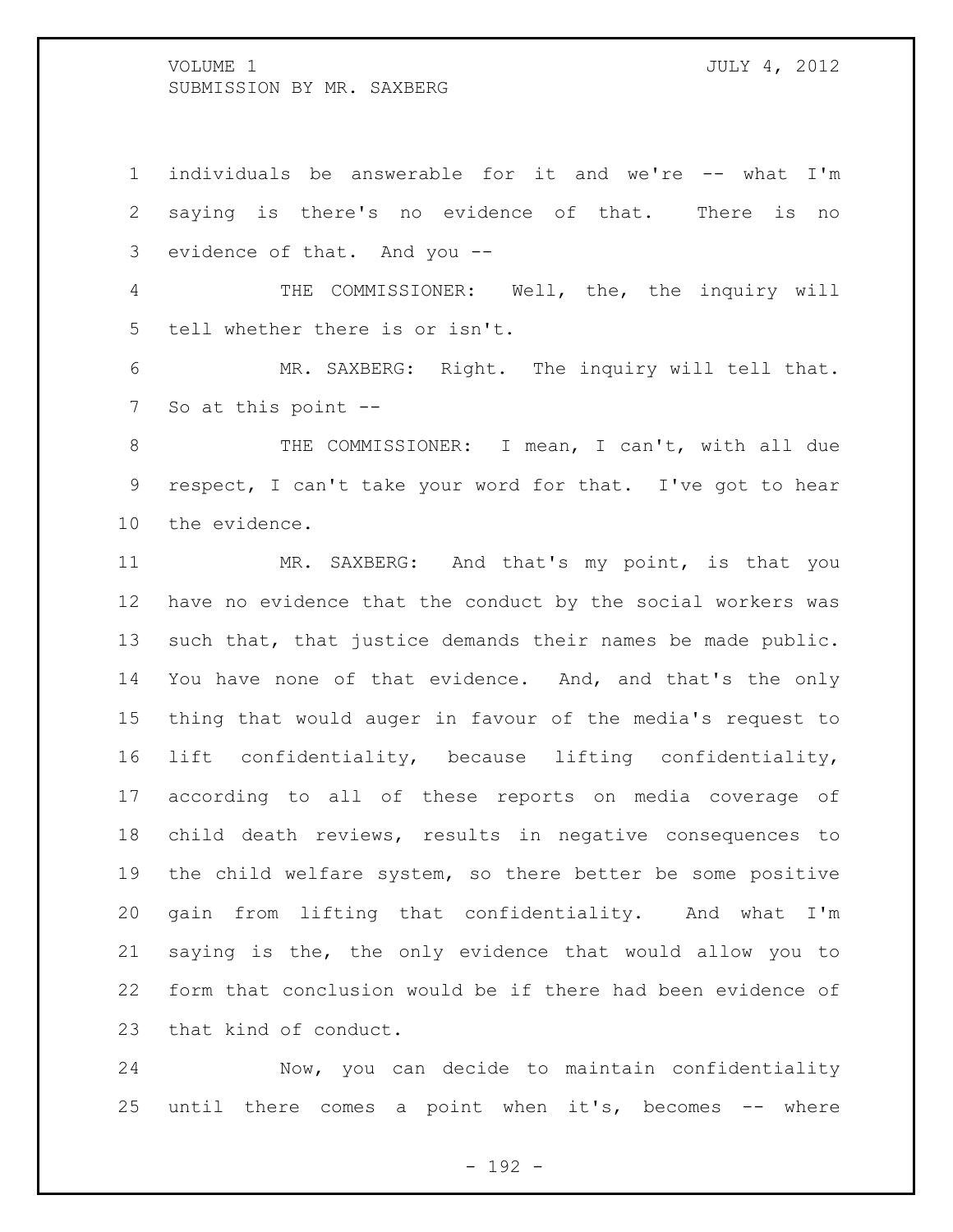evidence is before this Commission that on a case-by-case basis that confidentiality that would otherwise be the regular case, would otherwise be the status quo, ought to be listed with respect to this particular witness because of what was done or what wasn't done.

 And one thing that we mention in our brief is, as far as we know, there has not, there hasn't been a letter, there hasn't been any indication that there will be an allegation of misconduct by any in terms of these witnesses that are going to testify. Hasn't, hasn't -- now, maybe that's because there hasn't been -- the can-says haven't been finalized yet and sent out to the parties, I don't know. But all I know is none of the witnesses have been told, we think, based on our interviews over these past four or five months, that someone committed a misconduct. We haven't seen that. That's one thing.

17 The other thing is, and I can tell you this, and --

 THE COMMISSIONER: Well, look, we're at the end of the sitting day. Will you finish in a few minutes or how long have you got to go?

 MR. SAXBERG: Yeah, I think I have at least another half an hour or hour.

24 THE COMMISSIONER: All right. Well, then I think we'll not carry on with that under the commitment we have

- 193 -